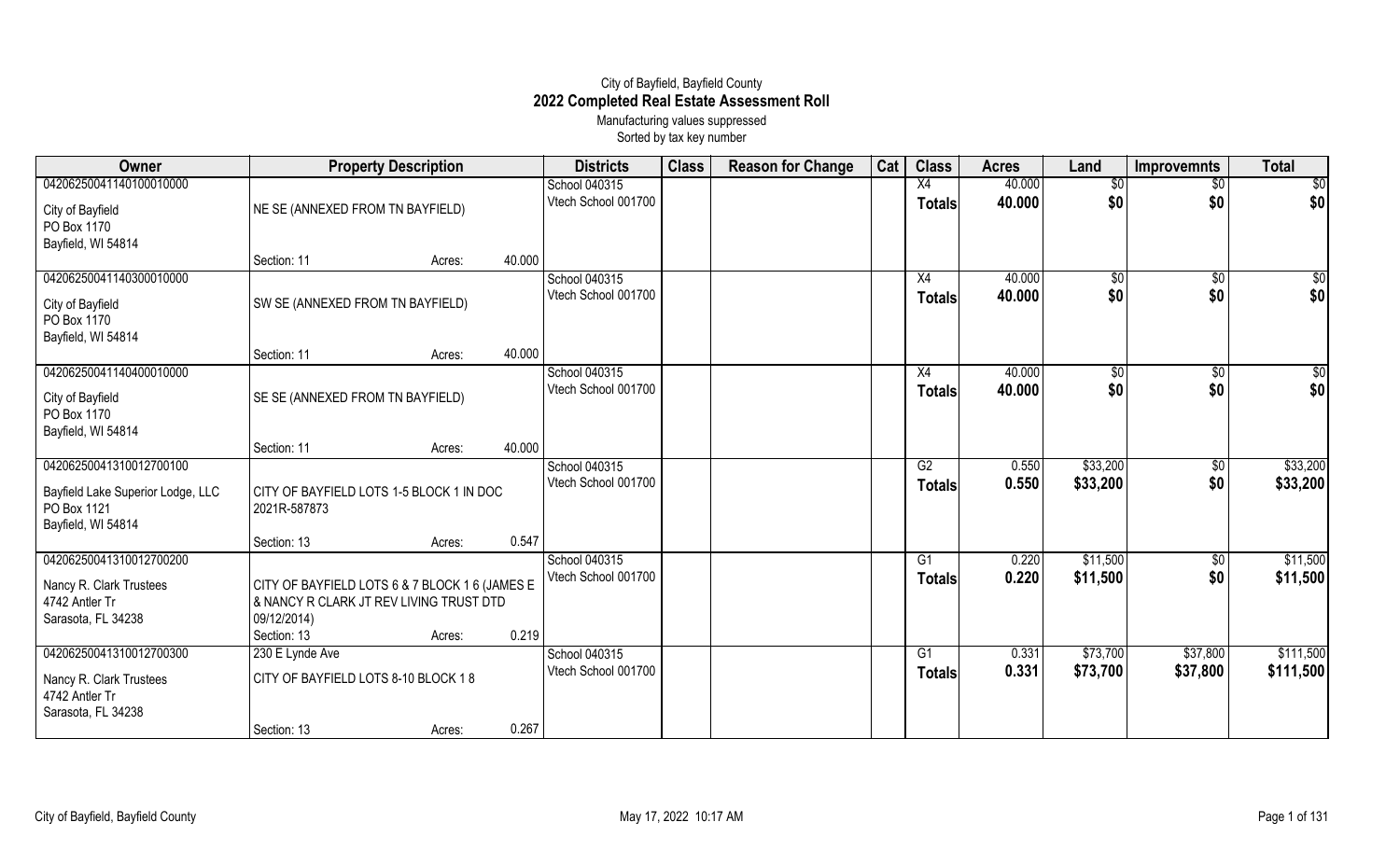| Owner                             | <b>Property Description</b>                     | <b>Districts</b>    | <b>Class</b> | <b>Reason for Change</b> | Cat | <b>Class</b>    | <b>Acres</b> | Land      | <b>Improvemnts</b> | <b>Total</b> |
|-----------------------------------|-------------------------------------------------|---------------------|--------------|--------------------------|-----|-----------------|--------------|-----------|--------------------|--------------|
| 04206250041310012700400           |                                                 | School 040315       |              |                          |     | G1              | 0.607        | \$10,300  | $\sqrt{6}$         | \$10,300     |
| Nancy R. Clark Trustees           | CITY OF BAYFIELD LOT 11 BLOCK 1 11 (JAMES E &   | Vtech School 001700 |              |                          |     | <b>Totals</b>   | 0.607        | \$10,300  | \$0                | \$10,300     |
| 4742 Antler Tr                    | NANCY R CLARK JT REV LIVING TRUST DTD           |                     |              |                          |     |                 |              |           |                    |              |
| Sarasota, FL 34238                | 09/12/2014)                                     |                     |              |                          |     |                 |              |           |                    |              |
|                                   | 0.518<br>Section: 13<br>Acres:                  |                     |              |                          |     |                 |              |           |                    |              |
| 04206250041310012700500           | 225 E Lynde Ave                                 | School 040315       |              |                          |     | $\overline{G2}$ | 0.820        | \$120,400 | \$294,900          | \$415,300    |
|                                   |                                                 | Vtech School 001700 |              |                          |     | <b>Totals</b>   | 0.820        | \$120,400 | \$294,900          | \$415,300    |
| Bayfield Lake Superior Lodge, LLC | CITY OF BAYFIELD PART OF LOT 1 & LOTS 2-6       |                     |              |                          |     |                 |              |           |                    |              |
| PO Box 1121                       | BLOCK 2 & W 1/2 VAC BIRTH ST & N 1/2 VAC LYNDE  |                     |              |                          |     |                 |              |           |                    |              |
| Bayfield, WI 54814                | AVE LESS BAY VISTA CONDOMINUMS IN DOC           |                     |              |                          |     |                 |              |           |                    |              |
|                                   | 0.832<br>Section: 13<br>Acres:                  |                     |              |                          |     |                 |              |           |                    |              |
| 04206250041310012700600           | 230 Lynde Ave E                                 | School 040315       |              |                          |     | G1              | 0.441        | \$52,500  | \$19,400           | \$71,900     |
| Nancy R. Clark Trustees           | CITY OF BAYFIELD LOTS 7-10 BLOCK 2 18 (JAMES E  | Vtech School 001700 |              |                          |     | <b>Totals</b>   | 0.441        | \$52,500  | \$19,400           | \$71,900     |
| 4742 Antler Tr                    | & NANCY R CLARK JT REV LIVING TRUST DTD         |                     |              |                          |     |                 |              |           |                    |              |
| Sarasota, FL 34238                | 09/12/2014)                                     |                     |              |                          |     |                 |              |           |                    |              |
|                                   | 0.381<br>Section: 13<br>Acres:                  |                     |              |                          |     |                 |              |           |                    |              |
| 04206250041310012700700           | 225 E Lynde Ave                                 | School 040315       |              |                          |     | G2              | 0.660        | \$100,600 | \$80,300           | \$180,900    |
|                                   |                                                 | Vtech School 001700 |              |                          |     | <b>Totals</b>   | 0.660        | \$100,600 | \$80,300           | \$180,900    |
| Bayfield Lake Superior Lodge, LLC | CITY OF BAYFIELD LOTS 11-16 BLOCK 2 & W 1/2 VAC |                     |              |                          |     |                 |              |           |                    |              |
| PO Box 1121                       | BIRCH ST & N 1/2 VAC LYNE AVE IN DOC            |                     |              |                          |     |                 |              |           |                    |              |
| Bayfield, WI 54814                | 2021R-578873 22                                 |                     |              |                          |     |                 |              |           |                    |              |
|                                   | 0.663<br>Section: 13<br>Acres:                  |                     |              |                          |     |                 |              |           |                    |              |
| 04206250041310012700800           |                                                 | School 040315       |              |                          |     | $\overline{G1}$ | 0.290        | \$15,600  | $\overline{50}$    | \$15,600     |
| Nancy R. Clark Trustees           | CITY OF BAYFIELD LOTS 17 - 20 BLOCK 2 LESS HWY  | Vtech School 001700 |              |                          |     | <b>Totals</b>   | 0.290        | \$15,600  | \$0                | \$15,600     |
| 4742 Antler Tr                    | 28 (JAMES E & NANCY R CLARK JT REV LIVING       |                     |              |                          |     |                 |              |           |                    |              |
| Sarasota, FL 34238                | TRUST DTD 029/12/2014)                          |                     |              |                          |     |                 |              |           |                    |              |
|                                   | 0.270<br>Section: 13<br>Acres:                  |                     |              |                          |     |                 |              |           |                    |              |
| 04206250041310012700910           |                                                 | School 040315       |              |                          |     | G1              | 0.290        | \$42,000  | \$0                | \$42,000     |
|                                   |                                                 | Vtech School 001700 |              |                          |     | <b>Totals</b>   | 0.290        | \$42,000  | \$0                | \$42,000     |
| <b>Barron Whittet</b>             | LOT 2 CSM #2221 IN V.13 P.20 (LOCATED IN LOTS   |                     |              |                          |     |                 |              |           |                    |              |
| 1180 60th St NE                   | 7-10 BLOCK 3 CITY OF BAYFIELD) IN DOC           |                     |              |                          |     |                 |              |           |                    |              |
| Buffalo, MN 53313                 | 2022R-593400                                    |                     |              |                          |     |                 |              |           |                    |              |
|                                   | 0.290<br>Section: 13<br>Acres:                  |                     |              |                          |     |                 |              |           |                    |              |
| 04206250041310012700920           |                                                 | School 040315       |              |                          |     | G1              | 0.370        | \$53,600  | $\sqrt{6}$         | \$53,600     |
| <b>Barron Whittet</b>             | LOT 1 CSM #2221 IN V.13 P.20 (LOCATED IN LOTS   | Vtech School 001700 |              |                          |     | <b>Totals</b>   | 0.370        | \$53,600  | \$0                | \$53,600     |
| 1180 60th St NE                   | 17-20 BLOCK 3 CITY OF BAYFIELD) IN DOC          |                     |              |                          |     |                 |              |           |                    |              |
| Buffalo, MN 53313                 | 2022R-593400                                    |                     |              |                          |     |                 |              |           |                    |              |
|                                   | 0.370<br>Section: 13<br>Acres:                  |                     |              |                          |     |                 |              |           |                    |              |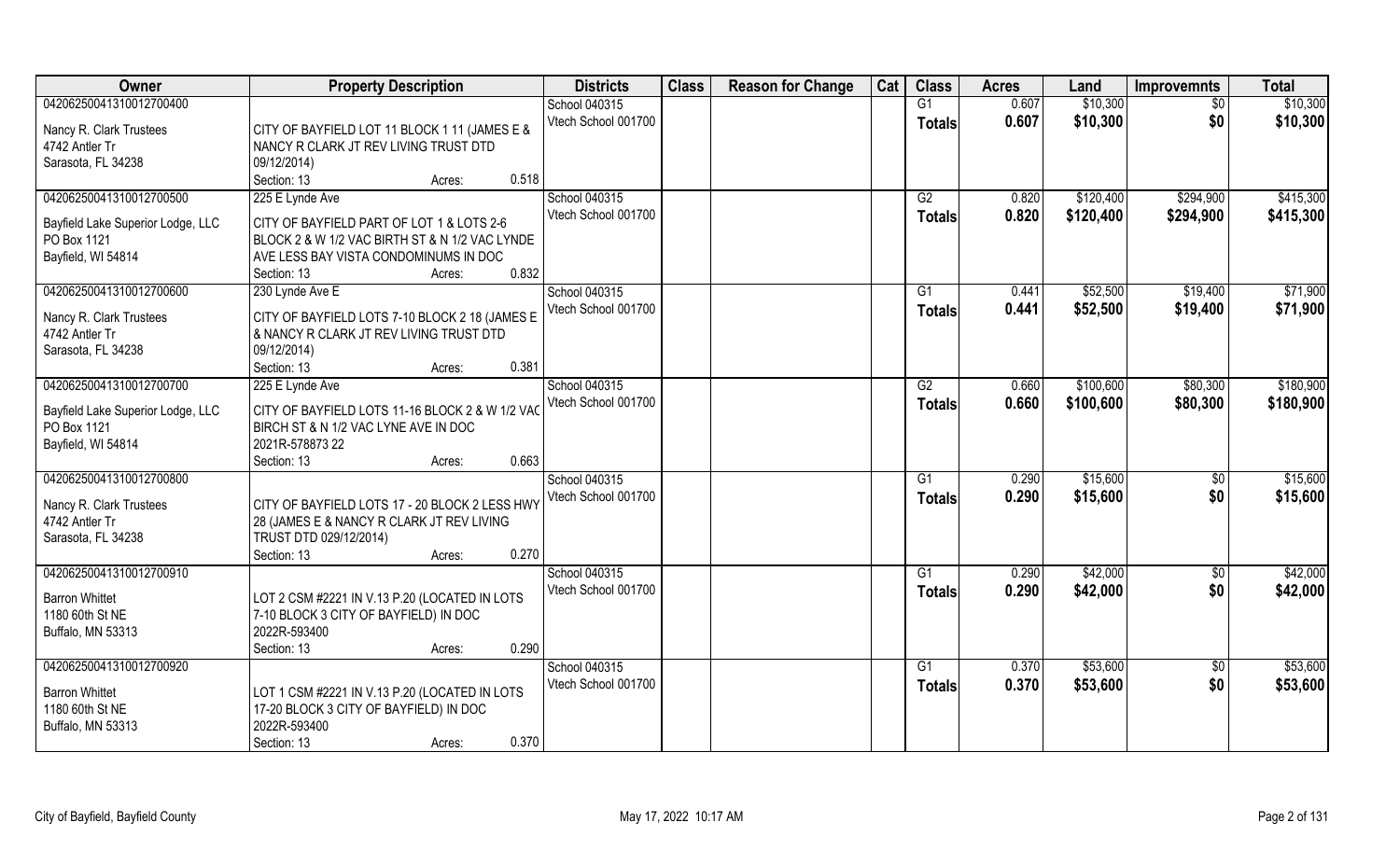| Owner                                        | <b>Property Description</b>                          | <b>Districts</b>    | <b>Class</b> | <b>Reason for Change</b>    | Cat           | <b>Class</b>    | <b>Acres</b> | Land      | <b>Improvemnts</b> | <b>Total</b> |
|----------------------------------------------|------------------------------------------------------|---------------------|--------------|-----------------------------|---------------|-----------------|--------------|-----------|--------------------|--------------|
| 04206250041310012700930                      |                                                      | School 040315       | G1           | Correct acreage after split | $\mathcal{L}$ | G1              | 0.690        | \$99,900  | $\sqrt{$0}$        | \$99,900     |
| <b>Gwynneth Schell</b>                       | LOT 3 CSM #2221 IN V.13 P.20 (LOCATED IN LOTS        | Vtech School 001700 |              |                             |               | <b>Totals</b>   | 0.690        | \$99,900  | \$0                | \$99,900     |
| Peter Schell                                 | 11-17 BLOCK 3 CITY OF BAYFIELD) IN DOC               |                     |              |                             |               |                 |              |           |                    |              |
| 449 Togstad Glenn                            | 2022R-593136                                         |                     |              |                             |               |                 |              |           |                    |              |
| Madison, WI 53711                            | 0.690<br>Section: 13<br>Acres:                       |                     |              |                             |               |                 |              |           |                    |              |
| 04206250041310012700940                      |                                                      | School 040315       |              |                             |               | $\overline{G1}$ | 0.570        | \$82,500  | \$0                | \$82,500     |
|                                              |                                                      | Vtech School 001700 |              |                             |               | Totals          | 0.570        | \$82,500  | \$0                | \$82,500     |
| Gwynneth Schell                              | LOT 4 CSM #2221 IN V.13 P.20 (LOCATED IN LOTS        |                     |              |                             |               |                 |              |           |                    |              |
| Peter Schell                                 | 1-7 BLOCK 3 CITY OF BAYFIELD) IN DOC<br>2022R-593136 |                     |              |                             |               |                 |              |           |                    |              |
| 449 Togstad Glenn                            | 0.570<br>Section: 13                                 |                     |              |                             |               |                 |              |           |                    |              |
| Madison, WI 53711<br>04206250041310012701000 | Acres:                                               | School 040315       |              |                             |               |                 | 0.220        | \$57,600  |                    | \$158,300    |
|                                              | 409 Lynde Ave                                        | Vtech School 001700 |              |                             |               | G1              |              |           | \$100,700          |              |
| Eric J. Dahl                                 | CITY OF BAYFIELD LOTS 1 & 2 BLOCK 4 IN DOC           |                     |              |                             |               | <b>Totals</b>   | 0.220        | \$57,600  | \$100,700          | \$158,300    |
| 6216 Exchange St                             | 2021R-587265 52                                      |                     |              |                             |               |                 |              |           |                    |              |
| Mcfarland, WI 53558                          |                                                      |                     |              |                             |               |                 |              |           |                    |              |
|                                              | 0.217<br>Section: 13<br>Acres:                       |                     |              |                             |               |                 |              |           |                    |              |
| 04206250041310012701100                      |                                                      | School 040315       |              |                             |               | G1              | 0.220        | \$57,600  | $\sqrt[6]{3}$      | \$57,600     |
| Eric J. Dahl                                 | CITY OF BAYFIELD LOTS 3 & 4 BLOCK 4 IN DOC           | Vtech School 001700 |              |                             |               | <b>Totals</b>   | 0.220        | \$57,600  | \$0                | \$57,600     |
| 6216 Exchange St                             | 2021R-587265 54                                      |                     |              |                             |               |                 |              |           |                    |              |
| Mcfarland, WI 53558                          |                                                      |                     |              |                             |               |                 |              |           |                    |              |
|                                              | 0.217<br>Section: 13<br>Acres:                       |                     |              |                             |               |                 |              |           |                    |              |
| 04206250041310012701200                      | 423 Pine St                                          | School 040315       |              |                             |               | $\overline{G2}$ | 0.331        | \$104,900 | \$111,400          | \$216,300    |
|                                              |                                                      | Vtech School 001700 |              |                             |               |                 | 0.331        | \$104,900 | \$111,400          | \$216,300    |
| Midthun Properties, LLC                      | CITY OF BAYFIELD LOTS 5-7 BLOCK 4 56 IN DOC          |                     |              |                             |               | <b>Totals</b>   |              |           |                    |              |
| 1372 Mckinley Rd                             | 2020R-584679                                         |                     |              |                             |               |                 |              |           |                    |              |
| Eau Claire, WI 54703                         |                                                      |                     |              |                             |               |                 |              |           |                    |              |
|                                              | 0.328<br>Section: 13<br>Acres:                       |                     |              |                             |               |                 |              |           |                    |              |
| 04206250041310012701300                      | 433 Pine St                                          | School 040315       |              |                             |               | G1              | 0.331        | \$103,100 | \$207,900          | \$311,000    |
| Keith A. Ray                                 | CITY OF BAYFIELD LOTS 8-10 BLOCK 4 IN DOC            | Vtech School 001700 |              |                             |               | <b>Totals</b>   | 0.331        | \$103,100 | \$207,900          | \$311,000    |
| 433 Pine St                                  | 2018R-575116 58                                      |                     |              |                             |               |                 |              |           |                    |              |
| PO Box 451                                   |                                                      |                     |              |                             |               |                 |              |           |                    |              |
| Bayfield, WI 54814                           | 0.302<br>Section: 13<br>Acres:                       |                     |              |                             |               |                 |              |           |                    |              |
| 04206250041310012701400                      | 404 Front St                                         | School 040315       |              |                             |               | G1              | 0.220        | \$57,600  | \$235,900          | \$293,500    |
|                                              |                                                      | Vtech School 001700 |              |                             |               | <b>Totals</b>   | 0.220        | \$57,600  | \$235,900          | \$293,500    |
| Patrick T. Skelly                            | CITY OF BAYFIELD LOTS 11 & 12 BLOCK 4 IN V.1089      |                     |              |                             |               |                 |              |           |                    |              |
| 404 Front St                                 | P.396 59                                             |                     |              |                             |               |                 |              |           |                    |              |
| PO Box 551                                   |                                                      |                     |              |                             |               |                 |              |           |                    |              |
| Bayfield, WI 54814                           | 0.216<br>Section: 13<br>Acres:                       |                     |              |                             |               |                 |              |           |                    |              |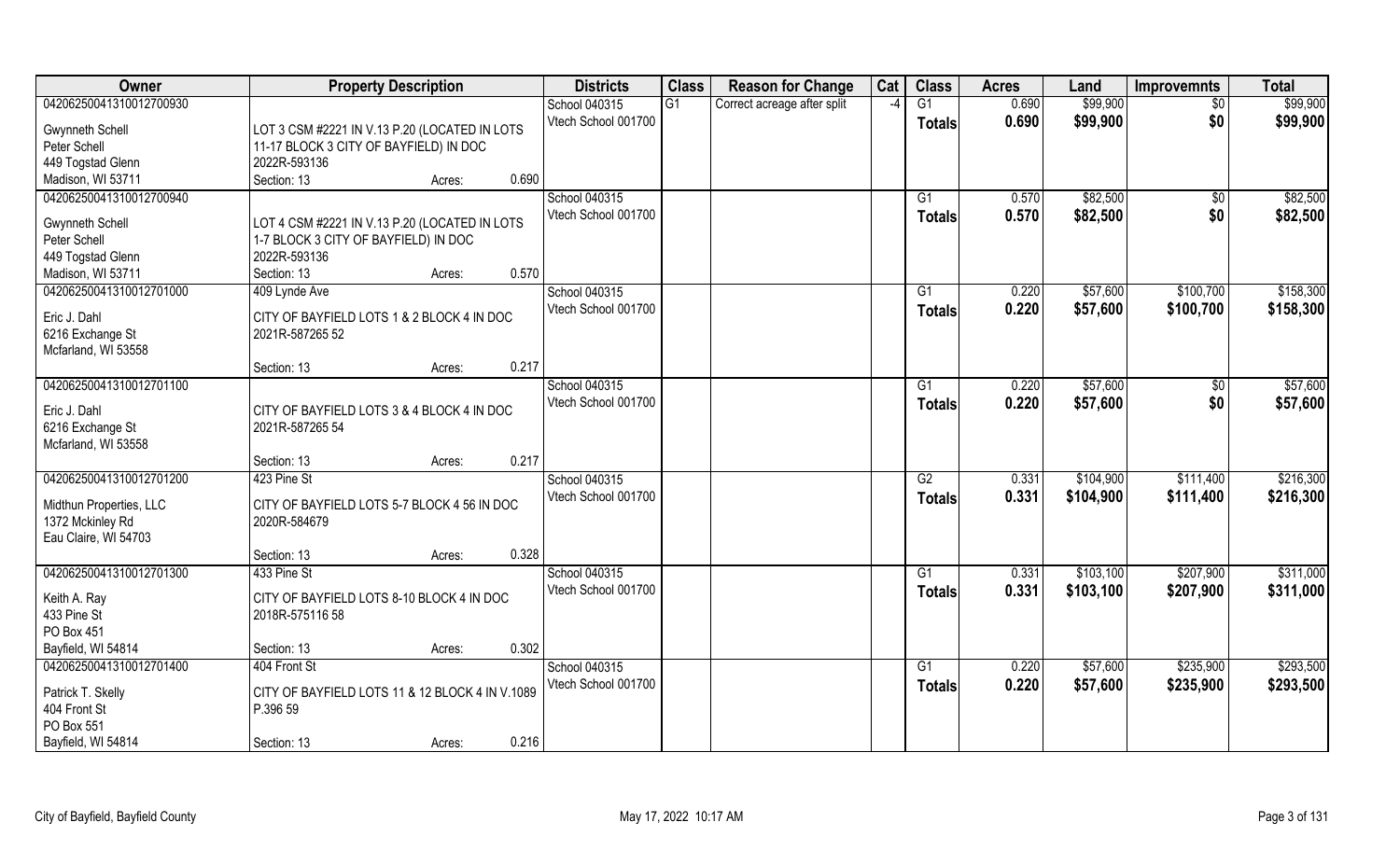| Owner                               | <b>Property Description</b>                                                                 | <b>Districts</b>                     | <b>Class</b> | <b>Reason for Change</b> | Cat | <b>Class</b>   | <b>Acres</b> | Land         | <b>Improvemnts</b> | <b>Total</b> |
|-------------------------------------|---------------------------------------------------------------------------------------------|--------------------------------------|--------------|--------------------------|-----|----------------|--------------|--------------|--------------------|--------------|
| 04206250041310012701500             | 414 Front St                                                                                | School 040315                        |              |                          |     | G1             | 0.275        | \$65,000     | \$73,500           | \$138,500    |
| Dawn R. Lievois                     | CITY OF BAYFIELD LOTS 13 & 14 & S 1/2 OF LOT 15                                             | Vtech School 001700                  |              |                          |     | <b>Totals</b>  | 0.275        | \$65,000     | \$73,500           | \$138,500    |
| PO Box 1242                         | BLOCK 4 IN V.1026 P.30                                                                      |                                      |              |                          |     |                |              |              |                    |              |
| Bayfield, WI 54814                  |                                                                                             |                                      |              |                          |     |                |              |              |                    |              |
|                                     | 0.271<br>Section: 13<br>Acres:                                                              |                                      |              |                          |     |                |              |              |                    |              |
| 04206250041310012701800             | Front St                                                                                    | School 040315                        |              |                          |     | X4             | 0.110        | $\sqrt[6]{}$ | \$0                | \$0          |
| City of Bayfield                    | CITY OF BAYFIELD LOT 20 BLOCK 4 IN V.504 P.137                                              | Vtech School 001700                  |              |                          |     | Totals         | 0.110        | \$0          | \$0                | \$0          |
| PO Box 1170                         | (N. LIMITS RD)                                                                              |                                      |              |                          |     |                |              |              |                    |              |
| Bayfield, WI 54814                  |                                                                                             |                                      |              |                          |     |                |              |              |                    |              |
|                                     | 0.087<br>Section: 13<br>Acres:                                                              |                                      |              |                          |     |                |              |              |                    |              |
| 04206250041310012706100             |                                                                                             | School 040315                        |              |                          |     | X4             | 0.220        | \$0          | $\sqrt[6]{30}$     | \$0          |
| Judith E. Lokken-Strom              | CITY OF BAYFIELD LOTS 1 & 2 BLOCK 20 (UNDER                                                 | Vtech School 001700                  |              |                          |     | <b>Totals</b>  | 0.220        | \$0          | \$0                | \$0          |
| PO Box 768                          | WATER) 326                                                                                  |                                      |              |                          |     |                |              |              |                    |              |
| Bayfield, WI 54814                  |                                                                                             |                                      |              |                          |     |                |              |              |                    |              |
|                                     | 0.219<br>Section: 13<br>Acres:                                                              |                                      |              |                          |     |                |              |              |                    |              |
| 04206250041310012706200             |                                                                                             | School 040315<br>Vtech School 001700 |              |                          |     | X4             | 0.110        | \$0          | \$0                | \$0          |
| Judith E. Lokken-Strom              | CITY OF BAYFIELD LOT 3 BLOCK 20 (UNDER                                                      |                                      |              |                          |     | <b>Totals</b>  | 0.110        | \$0          | \$0                | \$0          |
| PO Box 768                          | WATER) 328                                                                                  |                                      |              |                          |     |                |              |              |                    |              |
| Bayfield, WI 54814                  |                                                                                             |                                      |              |                          |     |                |              |              |                    |              |
| 04206250041310012706300             | 0.109<br>Section: 13<br>Acres:                                                              | School 040315                        |              |                          |     | G <sub>1</sub> | 0.478        | \$7,200      | \$0                | \$7,200      |
|                                     |                                                                                             | Vtech School 001700                  |              |                          |     | <b>Totals</b>  | 0.478        | \$7,200      | \$0                | \$7,200      |
| Anne S. Blattberg                   | CITY OF BAYFIELD LOTS 4-7 BLOCK 20 & VAC ALLEY                                              |                                      |              |                          |     |                |              |              |                    |              |
| 6528 Swains Rd                      | BETWEEN LOTS 4, 5, 6 & 7 OF EASTERLY SIDE 329                                               |                                      |              |                          |     |                |              |              |                    |              |
| Marshall, VA 20115                  | 0.464<br>Section: 13                                                                        |                                      |              |                          |     |                |              |              |                    |              |
| 04206250041310012706400             | Acres:                                                                                      | School 040315                        |              |                          |     | G2             | 0.380        | \$17,500     | \$0                | \$17,500     |
|                                     |                                                                                             | Vtech School 001700                  |              |                          |     | <b>Totals</b>  | 0.380        | \$17,500     | \$0                | \$17,500     |
| Bayfield Lake Superior Lodge, LLC   | CITY OF BAYFIELD LOTS 8-10 BLOCK 20 TOG WITH                                                |                                      |              |                          |     |                |              |              |                    |              |
| PO Box 1121<br>Bayfield, WI 54814   | W 1/2 VAC BIRCH ST & S 1/2 VAC LYNDE AVE LESS<br>BAY VISTA CONDOMINUMS IN DOC 2021R-587873  |                                      |              |                          |     |                |              |              |                    |              |
|                                     | 0.384<br>Section: 13<br>Acres:                                                              |                                      |              |                          |     |                |              |              |                    |              |
| 04206250041310012706500             |                                                                                             | School 040315                        |              |                          |     | G1             | 0.836        | \$9,200      | $\sqrt{6}$         | \$9,200      |
|                                     |                                                                                             | Vtech School 001700                  |              |                          |     | <b>Totals</b>  | 0.836        | \$9,200      | \$0                | \$9,200      |
| Anne S. Blattberg<br>6528 Swains Rd | CITY OF BAYFIELD LOTS 11-17 BLOCK 20 TOG WITH<br>VACATED ALLEY & LAND E OF LOTS 11-13, E OF |                                      |              |                          |     |                |              |              |                    |              |
| Marshall, VA 20115                  | LOTS 1-7 & W OF LAKE SUPERIOR 336                                                           |                                      |              |                          |     |                |              |              |                    |              |
|                                     | 0.949<br>Section: 13<br>Acres:                                                              |                                      |              |                          |     |                |              |              |                    |              |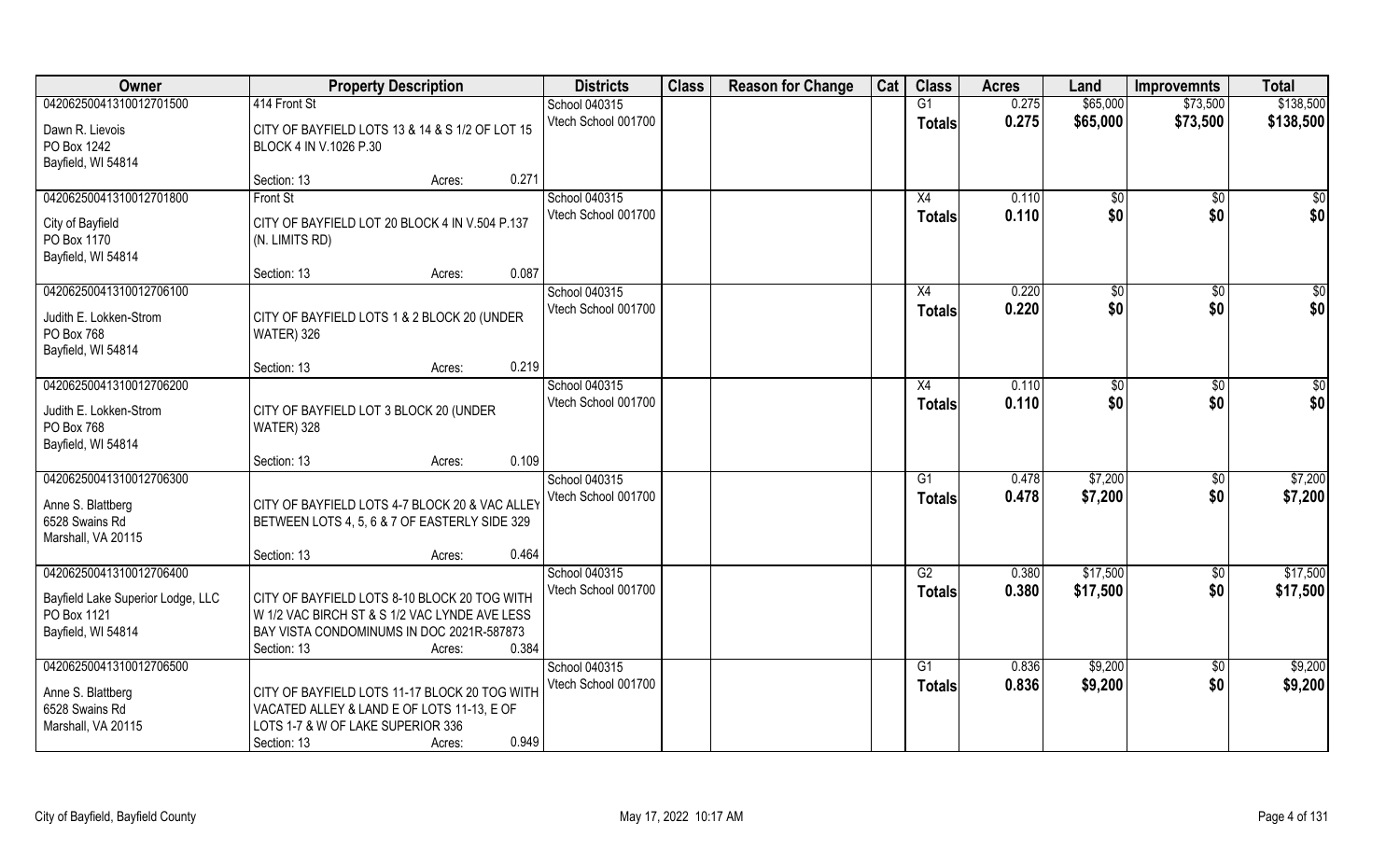| Owner                                                                                                      | <b>Property Description</b>                      |        |       | <b>Districts</b>    | <b>Class</b> | <b>Reason for Change</b> | Cat | <b>Class</b>    | <b>Acres</b> | Land      | <b>Improvemnts</b> | <b>Total</b> |
|------------------------------------------------------------------------------------------------------------|--------------------------------------------------|--------|-------|---------------------|--------------|--------------------------|-----|-----------------|--------------|-----------|--------------------|--------------|
| 04206250041310012706600                                                                                    |                                                  |        |       | School 040315       |              |                          |     | G2              | 0.380        | \$26,300  | \$0                | \$26,300     |
| Bayfield Lake Superior Lodge, LLC                                                                          | CITY OF BAYFIELD LOTS 18-20 BLOCK 20 LESS BAY    |        |       | Vtech School 001700 |              |                          |     | <b>Totals</b>   | 0.380        | \$26,300  | \$0                | \$26,300     |
| PO Box 1121                                                                                                | VISTA CONDOS IN DOC 2021R-587873 343             |        |       |                     |              |                          |     |                 |              |           |                    |              |
| Bayfield, WI 54814                                                                                         |                                                  |        |       |                     |              |                          |     |                 |              |           |                    |              |
|                                                                                                            | Section: 13                                      | Acres: | 0.381 |                     |              |                          |     |                 |              |           |                    |              |
| 04206250041310012733410                                                                                    | 1 Rittenhouse Ave                                |        |       | School 040315       |              |                          |     | G2              | 0.220        | \$119,700 | \$529,500          | \$649,200    |
| Bayfront Inn Inc                                                                                           | CITY OF BAYFIELD LOT 1 & S 25.39' OF LOT 2 BLOCK |        |       | Vtech School 001700 |              |                          |     | <b>Totals</b>   | 0.220        | \$119,700 | \$529,500          | \$649,200    |
| <b>Box 406</b>                                                                                             | 72 IN V.1054 P.806                               |        |       |                     |              |                          |     |                 |              |           |                    |              |
| Bayfield, WI 54814                                                                                         |                                                  |        |       |                     |              |                          |     |                 |              |           |                    |              |
|                                                                                                            | Section: 13                                      | Acres: | 0.087 |                     |              |                          |     |                 |              |           |                    |              |
| 04206250041310012759400                                                                                    |                                                  |        |       | School 040315       |              |                          |     | G2              | 0.310        | \$67,300  | \$0                | \$67,300     |
|                                                                                                            |                                                  |        |       | Vtech School 001700 |              |                          |     | <b>Totals</b>   | 0.310        | \$67,300  | \$0                | \$67,300     |
| David J & Donna J Galazen Family Trus   CITY OF BAYFIELD LOTS 9 & 10 & PART OF LOT 8 IN<br>86120 St Hwy 13 | V.748 P.364 BLOCK 105 (DAVID J & DONNA J         |        |       |                     |              |                          |     |                 |              |           |                    |              |
| Bayfield, WI 54814                                                                                         | GALAZEN FAMILY TRUST) 1820                       |        |       |                     |              |                          |     |                 |              |           |                    |              |
|                                                                                                            | Section: 13                                      | Acres: | 0.310 |                     |              |                          |     |                 |              |           |                    |              |
| 04206250041310012762800                                                                                    | 502 Manypenny Ave                                |        |       | School 040315       |              |                          |     | G1              | 0.220        | \$57,500  | \$55,900           | \$113,400    |
|                                                                                                            |                                                  |        |       | Vtech School 001700 |              |                          |     | <b>Totals</b>   | 0.220        | \$57,500  | \$55,900           | \$113,400    |
| Julie A. Phillips                                                                                          | CITY OF BAYFIELD LOTS 9 & 10 BLOCK 109 1900      |        |       |                     |              |                          |     |                 |              |           |                    |              |
| PO Box 1348                                                                                                |                                                  |        |       |                     |              |                          |     |                 |              |           |                    |              |
| Bayfield, WI 54814                                                                                         | Section: 13                                      |        | 0.219 |                     |              |                          |     |                 |              |           |                    |              |
| 04206250041310060110000                                                                                    | 225 E Lynde Ave                                  | Acres: |       | School 040315       |              |                          |     | $\overline{G2}$ | 0.240        | \$80,100  | \$227,700          | \$307,800    |
|                                                                                                            |                                                  |        |       | Vtech School 001700 |              |                          |     |                 | 0.240        | \$80,100  | \$227,700          | \$307,800    |
| Bayfield Lake Superior Lodge, LLC                                                                          | BAY VISTA CONDOMINIUMS UNITS 1 - 9 AND           |        |       |                     |              |                          |     | <b>Totals</b>   |              |           |                    |              |
| PO Box 1121                                                                                                | COMMON AREAS IN DOC 2021R-587873                 |        |       |                     |              |                          |     |                 |              |           |                    |              |
| Bayfield, WI 54814                                                                                         |                                                  |        |       |                     |              |                          |     |                 |              |           |                    |              |
|                                                                                                            | Section: 13                                      | Acres: | 0.239 |                     |              |                          |     |                 |              |           |                    |              |
| 04206250041310066010000                                                                                    | 34 N 2nd St                                      |        |       | School 040315       |              |                          |     | G1              | 0.000        | \$50,000  | \$114,500          | \$164,500    |
| James D. Bryce                                                                                             | ADA O'DAY CONDOMINIUM UNIT 1 IN V.1059 P.246     |        |       | Vtech School 001700 |              |                          |     | <b>Totals</b>   | 0.000        | \$50,000  | \$114,500          | \$164,500    |
| Mary Jo Bryce                                                                                              | TOG WITH UND 18.62 PER CENT INT IN COMMON        |        |       |                     |              |                          |     |                 |              |           |                    |              |
| 2708 2 1/2 St                                                                                              | <b>ELEMENTS</b>                                  |        |       |                     |              |                          |     |                 |              |           |                    |              |
| Cumberland, WI 54829                                                                                       | Section: 13                                      | Acres: | 0.043 |                     |              |                          |     |                 |              |           |                    |              |
| 04206250041310066020000                                                                                    | 34 N 2nd St                                      |        |       | School 040315       |              |                          |     | G1              | 0.000        | \$50,000  | \$123,800          | \$173,800    |
| Wests Big Lake Properties LLC                                                                              | ADA O'DAY CONDOMINIUM UNIT 2 IN V.970 P.506      |        |       | Vtech School 001700 |              |                          |     | <b>Totals</b>   | 0.000        | \$50,000  | \$123,800          | \$173,800    |
| PO Box 810                                                                                                 | TOG WITH UND 19.04 PER CENT INT IN COMMON        |        |       |                     |              |                          |     |                 |              |           |                    |              |
| Bayfield, WI 54814                                                                                         | ELEMENTS IN V.1092 P.927                         |        |       |                     |              |                          |     |                 |              |           |                    |              |
|                                                                                                            | Section: 13                                      | Acres: | 0.043 |                     |              |                          |     |                 |              |           |                    |              |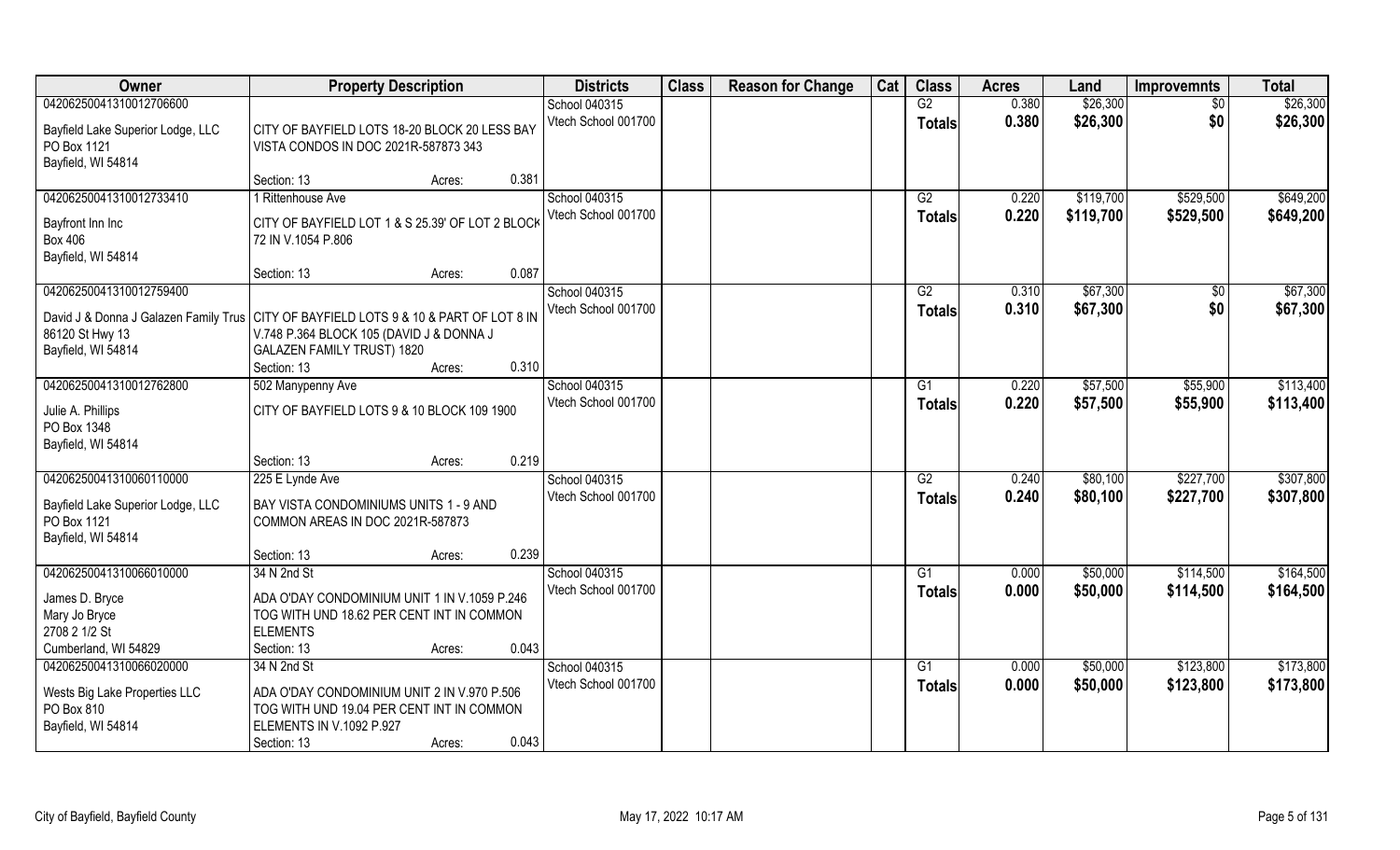| Owner                         | <b>Property Description</b>                   | <b>Districts</b>    | <b>Class</b> | <b>Reason for Change</b> | Cat | <b>Class</b>  | <b>Acres</b> | Land     | <b>Improvemnts</b> | <b>Total</b> |
|-------------------------------|-----------------------------------------------|---------------------|--------------|--------------------------|-----|---------------|--------------|----------|--------------------|--------------|
| 04206250041310066030000       | 34 N 2nd St                                   | School 040315       |              |                          |     | G1            | 0.000        | \$50,000 | \$169,600          | \$219,600    |
| Latrick LLC                   | ADA O'DAY CONDOMINIUM UNIT 3 TOG WITH UND     | Vtech School 001700 |              |                          |     | <b>Totals</b> | 0.000        | \$50,000 | \$169,600          | \$219,600    |
| PO Box 810                    | 19.32 PER CENT INT IN COMMON ELEMENTS         |                     |              |                          |     |               |              |          |                    |              |
| Bayfield, WI 54816            | (TIMESHARE)                                   |                     |              |                          |     |               |              |          |                    |              |
|                               | 0.043<br>Section: 13<br>Acres:                |                     |              |                          |     |               |              |          |                    |              |
| 04206250041310066040000       | 36 N 2nd St                                   | School 040315       |              |                          |     | G1            | 0.000        | \$50,000 | \$110,000          | \$160,000    |
|                               |                                               | Vtech School 001700 |              |                          |     | Totals        | 0.000        | \$50,000 | \$110,000          | \$160,000    |
| Dennis A. Wiley               | ADA O'DAY CONDOMINIUM UNIT 4 TOG WITH UND     |                     |              |                          |     |               |              |          |                    |              |
| Charlene Wiley                | 12.58 PER CENT INT IN COMMON ELEMENTS IM      |                     |              |                          |     |               |              |          |                    |              |
| 5868 Bradley Rd               | 2005R-501353 (DEC) (TIMESHARE)                |                     |              |                          |     |               |              |          |                    |              |
| Byron, IL 61010               | 0.026<br>Section: 13<br>Acres:                |                     |              |                          |     |               |              |          |                    |              |
| 04206250041310066050000       | 36 N 2nd St                                   | School 040315       |              |                          |     | G1            | 0.000        | \$50,000 | \$128,500          | \$178,500    |
| Wests Big Lake Properties LLC | ADA O'DAY CONDOMINIUM UNIT 5 TOG WITH UND     | Vtech School 001700 |              |                          |     | <b>Totals</b> | 0.000        | \$50,000 | \$128,500          | \$178,500    |
| PO Box 810                    | 14.31 PER CENT INT IN COMMON ELEMENTS IN      |                     |              |                          |     |               |              |          |                    |              |
| Bayfield, WI 54814            | V.1146 P.317                                  |                     |              |                          |     |               |              |          |                    |              |
|                               | 0.026<br>Section: 13<br>Acres:                |                     |              |                          |     |               |              |          |                    |              |
| 04206250041310066060000       | 36 N 2nd St                                   | School 040315       |              |                          |     | G1            | 0.000        | \$50,000 | \$209,900          | \$259,900    |
|                               |                                               | Vtech School 001700 |              |                          |     | <b>Totals</b> | 0.000        | \$50,000 | \$209,900          | \$259,900    |
| Wests Big Lake Properties     | ADA O'DAY CONDOMINIUM UNIT 6 TOG WITH UND     |                     |              |                          |     |               |              |          |                    |              |
| PO Box 797                    | 16.13 PER CENT INT IN COMMON ELEMENTS IN      |                     |              |                          |     |               |              |          |                    |              |
| Bayfield, WI 54814            | V.1146 P.319 (TIMESHARE)                      |                     |              |                          |     |               |              |          |                    |              |
|                               | 0.026<br>Section: 13<br>Acres:                |                     |              |                          |     |               |              |          |                    |              |
| 04206250041320012701600       | 424 Front St                                  | School 040315       |              |                          |     | G1            | 0.275        | \$65,100 | \$94,700           | \$159,800    |
| Galt Properties, LLC          | CITY OF BAYFIELD N 1/2 LOT 15 & LOTS 16 & 17  | Vtech School 001700 |              |                          |     | <b>Totals</b> | 0.275        | \$65,100 | \$94,700           | \$159,800    |
| PO Box 502                    | BLOCK 4 IN DOC 2019R-575930                   |                     |              |                          |     |               |              |          |                    |              |
| Bayfield, WI 54814            |                                               |                     |              |                          |     |               |              |          |                    |              |
|                               | 0.273<br>Section: 13<br>Acres:                |                     |              |                          |     |               |              |          |                    |              |
| 04206250041320012701700       | 430 Front St                                  | School 040315       |              |                          |     | G1            | 0.220        | \$88,300 | \$124,400          | \$212,700    |
|                               |                                               | Vtech School 001700 |              |                          |     | <b>Totals</b> | 0.220        | \$88,300 | \$124,400          | \$212,700    |
| Patrick F. Jerich             | CITY OF BAYFIELD LOTS 18 & 19 BLOCK 4 IN DOC  |                     |              |                          |     |               |              |          |                    |              |
| Brenda S. Jerich              | 2020R-581115                                  |                     |              |                          |     |               |              |          |                    |              |
| 10749 Grant Dr                |                                               |                     |              |                          |     |               |              |          |                    |              |
| Eden Prairie, MN 55347        | 0.217<br>Section: 13<br>Acres:                |                     |              |                          |     |               |              |          |                    |              |
| 04206250041320012701900       | 409 Front St                                  | School 040315       |              |                          |     | G1            | 0.220        | \$57,600 | \$65,800           | \$123,400    |
| Anne M. Olson                 | CITY OF BAYFIELD LOTS 1 & 2 BLOCK 5 72 IN DOC | Vtech School 001700 |              |                          |     | Totals        | 0.220        | \$57,600 | \$65,800           | \$123,400    |
| PO Box 483                    | 2018R-572897                                  |                     |              |                          |     |               |              |          |                    |              |
| Washburn, WI 54891            |                                               |                     |              |                          |     |               |              |          |                    |              |
|                               | 0.221<br>Section: 13<br>Acres:                |                     |              |                          |     |               |              |          |                    |              |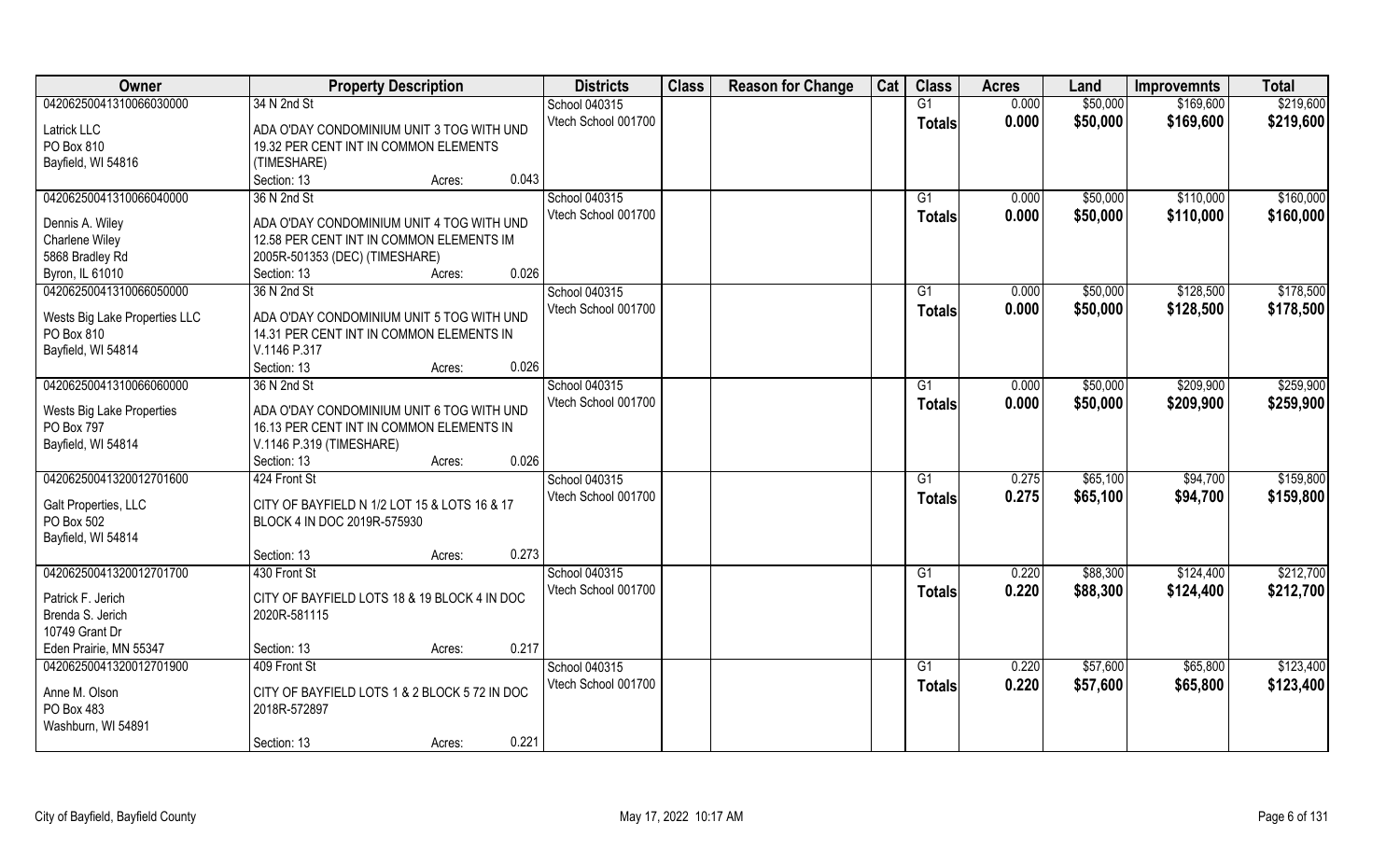| Owner                                                                                                                    | <b>Property Description</b>                                                                                                               |        | <b>Districts</b>                              | <b>Class</b> | <b>Reason for Change</b> | Cat | <b>Class</b>  | <b>Acres</b>   | Land                   | <b>Improvemnts</b>     | <b>Total</b>           |
|--------------------------------------------------------------------------------------------------------------------------|-------------------------------------------------------------------------------------------------------------------------------------------|--------|-----------------------------------------------|--------------|--------------------------|-----|---------------|----------------|------------------------|------------------------|------------------------|
| 04206250041320012702000                                                                                                  | 411 Front St                                                                                                                              |        | School 040315                                 |              |                          |     | G1            | 0.219          | \$57,100               | \$308,400              | \$365,500              |
| Michael C. Berg Trustee<br>2816 Lamphere Dr<br>Minneapolis, MN 55427                                                     | CITY OF BAYFIELD LOTS 3 & 4 BLOCK 5 74<br>(MICHAEL C BERG TRUST)                                                                          |        | Vtech School 001700                           |              |                          |     | <b>Totals</b> | 0.219          | \$57,100               | \$308,400              | \$365,500              |
|                                                                                                                          | Section: 13                                                                                                                               | Acres: | 0.220                                         |              |                          |     |               |                |                        |                        |                        |
| 04206250041320012702100                                                                                                  | 429 Front St                                                                                                                              |        | School 040315<br>Vtech School 001700          |              |                          |     | G1            | 0.551<br>0.551 | \$107,300<br>\$107,300 | \$208,500<br>\$208,500 | \$315,800<br>\$315,800 |
| Larry E. Fentress<br>Liz Bussey Fentress<br>1132 Flat Road Rd                                                            | CITY OF BAYFIELD LOTS 5-9 BLOCK 5 IN DOC<br>2018R-57517376                                                                                |        |                                               |              |                          |     | Totals        |                |                        |                        |                        |
| Louisville, KY 40245                                                                                                     | Section: 13                                                                                                                               | Acres: | 0.544                                         |              |                          |     |               |                |                        |                        |                        |
| 04206250041320012702200                                                                                                  | Front St                                                                                                                                  |        | School 040315                                 |              |                          |     | X4            | 0.110          | \$0                    | $\sqrt{50}$            | $\sqrt{50}$            |
| City of Bayfield<br>PO Box 1170<br>Bayfield, WI 54814                                                                    | CITY OF BAYFIELD LOT 10 BLOCK 5 IN DOC<br>2018R-57177081                                                                                  |        | Vtech School 001700                           |              |                          |     | <b>Totals</b> | 0.110          | \$0                    | \$0                    | \$0                    |
|                                                                                                                          | Section: 13                                                                                                                               | Acres: | 0.090                                         |              |                          |     |               |                |                        |                        |                        |
| 04206250041320012702310                                                                                                  | 21 Lynde Ave                                                                                                                              |        | School 040315                                 |              |                          |     | G1            | 0.275          | \$100,800              | \$116,200              | \$217,000              |
| Linda Mckenzie A. Georgeson<br>PO Box 259<br>Bayfield, WI 54814                                                          | CITY OF BAYFIELD LOTS 11 & 12 & S 1/2 LOT 13<br>BLOCK 5 IN DOC 2020R-585945 82                                                            |        | Vtech School 001700                           |              |                          |     | Totals        | 0.275          | \$100,800              | \$116,200              | \$217,000              |
|                                                                                                                          | Section: 13                                                                                                                               | Acres: | 0.000                                         |              |                          |     |               |                |                        |                        |                        |
| 04206250041320012702320<br>H Michael Eldred & Katherine P Kitchell<br>Liv Trust<br>20 N Limits Ave<br>Bayfield, WI 54814 | N 1/2 LOT 13 AND 14-16 BLOCK 5 IN 2017R-567104 (H<br>MICHAEL ELDRED & KATHERINE P KITCHELL LIVING<br>TRUST DTD 10/22/2007)<br>Section: 13 | Acres: | School 040315<br>Vtech School 001700<br>0.000 |              |                          |     | G1<br>Totals  | 0.386<br>0.386 | \$54,900<br>\$54,900   | $\sqrt[6]{30}$<br>\$0  | \$54,900<br>\$54,900   |
| 04206250041320012702400                                                                                                  | 20 N Limits Ave                                                                                                                           |        | School 040315                                 |              |                          |     | G1            | 0.441          | \$77,900               | \$184,100              | \$262,000              |
| H Michael Eldred & Katherine P Kitchell<br>Liv Trust<br>20 N Limits Ave<br>Bayfield, WI 54814                            | CITY OF BAYFIELD LOTS 17-20 BLOCK 5 IN<br>2016R-566534 88 (H MICHAEL ELDRED &<br>KATHERINE P KITCHELL LIVING TRUST DTD<br>Section: 13     | Acres: | Vtech School 001700<br>0.416                  |              |                          |     | <b>Totals</b> | 0.441          | \$77,900               | \$184,100              | \$262,000              |
| 04206250041320012702500                                                                                                  | 419 N 1st St                                                                                                                              |        | School 040315                                 |              |                          |     | G1            | 0.551          | \$153,300              | \$239,100              | \$392,400              |
| Michael T. Brown<br>Lynn Con Brown<br>9006 Preserve Blvd                                                                 | CITY OF BAYFIELD LOTS 1-5 BLOCK 6 IN DOC<br>2019R-578264 92                                                                               |        | Vtech School 001700                           |              |                          |     | <b>Totals</b> | 0.551          | \$153,300              | \$239,100              | \$392,400              |
| Eden Prairie, MN 55347                                                                                                   | Section: 13                                                                                                                               | Acres: | 0.546                                         |              |                          |     |               |                |                        |                        |                        |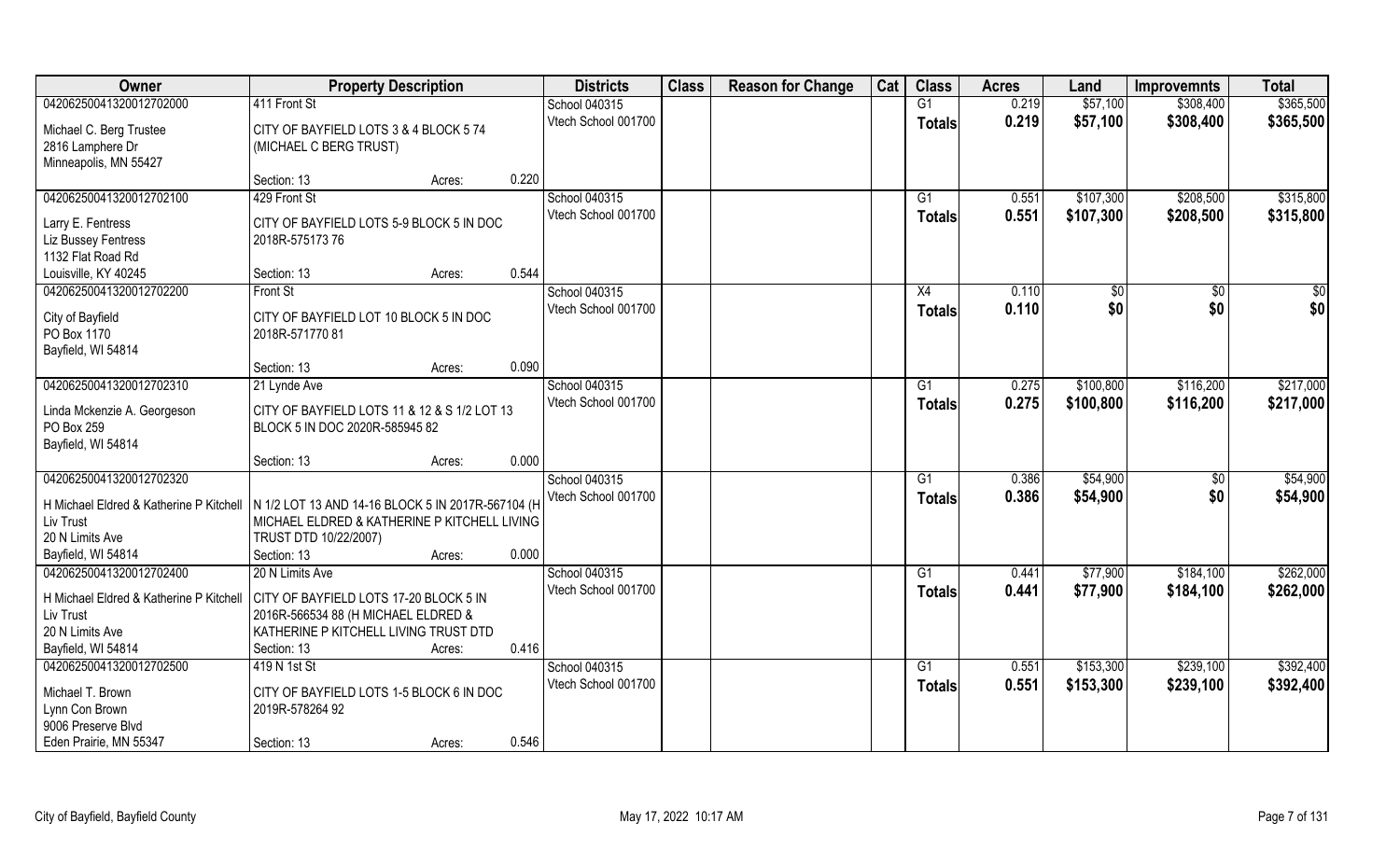| Owner                                              | <b>Property Description</b>                     | <b>Districts</b>    | <b>Class</b> | <b>Reason for Change</b> | Cat | <b>Class</b>    | <b>Acres</b> | Land     | <b>Improvemnts</b> | <b>Total</b> |
|----------------------------------------------------|-------------------------------------------------|---------------------|--------------|--------------------------|-----|-----------------|--------------|----------|--------------------|--------------|
| 04206250041320012702600                            | 425 N 1st St                                    | School 040315       |              |                          |     | G1              | 0.110        | \$28,800 | $\sqrt{$0}$        | \$28,800     |
| Michael T. Brown                                   | CITY OF BAYFIELD LOT 6 BLOCK 6 IN V.1155 P.331  | Vtech School 001700 |              |                          |     | <b>Totals</b>   | 0.110        | \$28,800 | \$0                | \$28,800     |
| Lynn Con Brown                                     | 97                                              |                     |              |                          |     |                 |              |          |                    |              |
| 9006 Preserve Blvd                                 |                                                 |                     |              |                          |     |                 |              |          |                    |              |
| Eden Prairie, MN 55347                             | 0.109<br>Section: 13<br>Acres:                  |                     |              |                          |     |                 |              |          |                    |              |
| 04206250041320012702700                            | <b>Limits Ave N</b>                             | School 040315       |              |                          |     | G1              | 0.441        | \$61,400 | $\overline{30}$    | \$61,400     |
| Galt Properties, LLC                               | CITY OF BAYFIELD LOTS 7-10 BLOCK 6 IN DOC       | Vtech School 001700 |              |                          |     | <b>Totals</b>   | 0.441        | \$61,400 | \$0                | \$61,400     |
| PO Box 502                                         | 2021R-59117598                                  |                     |              |                          |     |                 |              |          |                    |              |
| Bayfield, WI 54814                                 |                                                 |                     |              |                          |     |                 |              |          |                    |              |
|                                                    | 0.419<br>Section: 13<br>Acres:                  |                     |              |                          |     |                 |              |          |                    |              |
| 04206250041320012702800                            | 404 N 2nd St                                    | School 040315       |              |                          |     | G1              | 0.220        | \$57,600 | \$395,300          | \$452,900    |
|                                                    |                                                 | Vtech School 001700 |              |                          |     | <b>Totals</b>   | 0.220        | \$57,600 | \$395,300          | \$452,900    |
| Michael L. Spence                                  | CITY OF BAYFIELD LOTS 11 & 12 BLOCK 6 IN V.1072 |                     |              |                          |     |                 |              |          |                    |              |
| Kathryn Spence                                     | P.289                                           |                     |              |                          |     |                 |              |          |                    |              |
| PO Box 1302                                        |                                                 |                     |              |                          |     |                 |              |          |                    |              |
| 404 N 2nd St                                       | 0.219<br>Section: 13<br>Acres:                  |                     |              |                          |     |                 |              |          |                    |              |
| Bayfield, WI 54814-1302<br>04206250041320012702900 | 2nd St N                                        | School 040315       |              |                          |     | G1              | 0.110        | \$15,000 | \$0                | \$15,000     |
|                                                    |                                                 | Vtech School 001700 |              |                          |     |                 | 0.110        | \$15,000 | \$0                | \$15,000     |
| Michael L. Spence                                  | CITY OF BAYFIELD LOT 13 BLOCK 6 102 IN V.1072   |                     |              |                          |     | <b>Totals</b>   |              |          |                    |              |
| Kathryn Spence                                     | P.289                                           |                     |              |                          |     |                 |              |          |                    |              |
| PO Box 1302                                        |                                                 |                     |              |                          |     |                 |              |          |                    |              |
| 404 N 2nd St                                       | 0.109<br>Section: 13<br>Acres:                  |                     |              |                          |     |                 |              |          |                    |              |
| Bayfield, WI 54814-1302                            |                                                 |                     |              |                          |     |                 |              |          |                    |              |
| 04206250041320012703000                            | 2nd St N                                        | School 040315       |              |                          |     | G1              | 0.110        | \$23,000 | $\sqrt[6]{3}$      | \$23,000     |
| Galt Properties, LLC                               | CITY OF BAYFIELD LOT 16 BLOCK 6 IN DOC          | Vtech School 001700 |              |                          |     | <b>Totals</b>   | 0.110        | \$23,000 | \$0                | \$23,000     |
| PO Box 502                                         | 2021R-589051                                    |                     |              |                          |     |                 |              |          |                    |              |
| Bayfield, WI 54814                                 |                                                 |                     |              |                          |     |                 |              |          |                    |              |
|                                                    | 0.218<br>Section: 13<br>Acres:                  |                     |              |                          |     |                 |              |          |                    |              |
| 04206250041320012703050                            | 420 N 2nd St                                    | School 040315       |              |                          |     | $\overline{G1}$ | 0.220        | \$57,600 | \$204,000          | \$261,600    |
| Terri J. Bieganek                                  | CITY OF BAYFIELD LOTS 14 & 15 BLOCK 6 IN DOC    | Vtech School 001700 |              |                          |     | <b>Totals</b>   | 0.220        | \$57,600 | \$204,000          | \$261,600    |
| William J. Bieganek                                | 2021R-590032                                    |                     |              |                          |     |                 |              |          |                    |              |
| 420 N 2nd St                                       |                                                 |                     |              |                          |     |                 |              |          |                    |              |
| Bayfield, WI 54814                                 | 0.108<br>Section: 13<br>Acres:                  |                     |              |                          |     |                 |              |          |                    |              |
| 04206250041320012703100                            | 120 N Limits Ave                                | School 040315       |              |                          |     | G1              | 0.441        | \$87,600 | \$302,400          | \$390,000    |
|                                                    |                                                 | Vtech School 001700 |              |                          |     | <b>Totals</b>   | 0.441        | \$87,600 | \$302,400          | \$390,000    |
| Galt Properties, LLC                               | CITY OF BAYFIELD LOTS 17-20 BLOCK 6 IN DOC      |                     |              |                          |     |                 |              |          |                    |              |
| PO Box 502                                         | 2021R-589051 108                                |                     |              |                          |     |                 |              |          |                    |              |
| Bayfield, WI 54814                                 |                                                 |                     |              |                          |     |                 |              |          |                    |              |
|                                                    | 0.422<br>Section: 13<br>Acres:                  |                     |              |                          |     |                 |              |          |                    |              |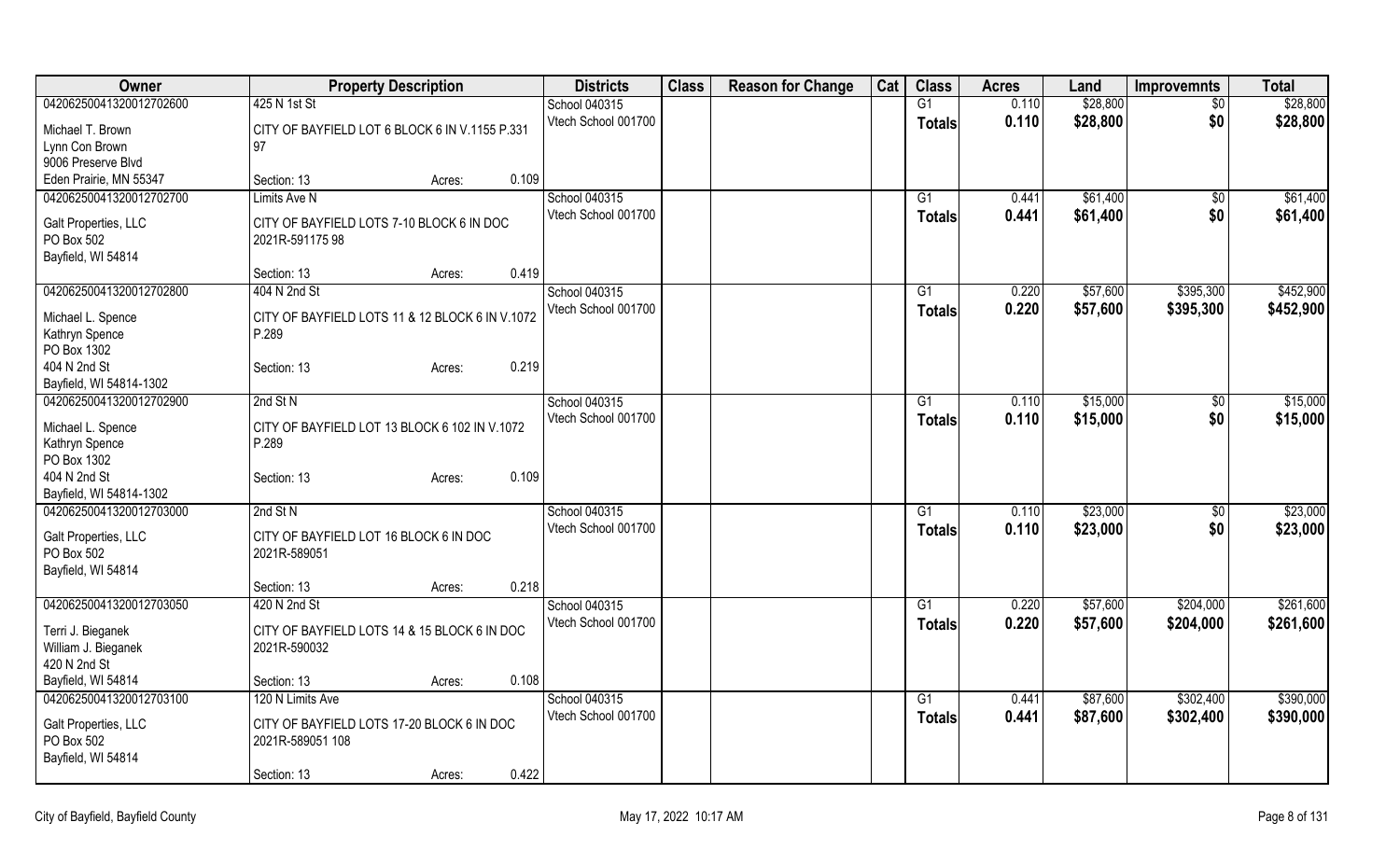| Owner                                           |                                                                       | <b>Property Description</b> |       | <b>Districts</b>                     | <b>Class</b> | <b>Reason for Change</b> | Cat | <b>Class</b>  | <b>Acres</b> | Land            | <b>Improvemnts</b> | <b>Total</b> |
|-------------------------------------------------|-----------------------------------------------------------------------|-----------------------------|-------|--------------------------------------|--------------|--------------------------|-----|---------------|--------------|-----------------|--------------------|--------------|
| 04206250041320012703200                         | 401 N 2nd St                                                          |                             |       | School 040315                        |              |                          |     | G1            | 0.331        | \$72,600        | \$95,700           | \$168,300    |
| Robert L. Gonia<br>Joanne Gonia                 | CITY OF BAYFIELD LOTS 1-3 BLOCK 7 112                                 |                             |       | Vtech School 001700                  |              |                          |     | <b>Totals</b> | 0.331        | \$72,600        | \$95,700           | \$168,300    |
| PO Box 1225                                     |                                                                       |                             |       |                                      |              |                          |     |               |              |                 |                    |              |
| Bayfield, WI 54814                              | Section: 13                                                           | Acres:                      | 0.327 |                                      |              |                          |     |               |              |                 |                    |              |
| 04206250041320012703300                         | 421 N 2nd St                                                          |                             |       | School 040315<br>Vtech School 001700 |              |                          |     | G1            | 0.220        | \$57,600        | \$137,000          | \$194,600    |
| Warren W. Johnson                               | CITY OF BAYFIELD LOTS 4 & 5 BLOCK 7 IN V.1006                         |                             |       |                                      |              |                          |     | Totals        | 0.220        | \$57,600        | \$137,000          | \$194,600    |
| Louise A. Johnson<br>PO Box 396                 | P.686 115                                                             |                             |       |                                      |              |                          |     |               |              |                 |                    |              |
| Bayfield, WI 54814                              | Section: 13                                                           | Acres:                      | 0.217 |                                      |              |                          |     |               |              |                 |                    |              |
| 04206250041320012703400                         | 2nd St N                                                              |                             |       | School 040315                        |              |                          |     | G1            | 0.220        | \$57,600        | \$0                | \$57,600     |
| Joseph Mrowca                                   | CITY OF BAYFIELD LOTS 6 & 7 BLOCK 7                                   |                             |       | Vtech School 001700                  |              |                          |     | <b>Totals</b> | 0.220        | \$57,600        | \$0                | \$57,600     |
| Lucyna J. Mrowca                                |                                                                       |                             |       |                                      |              |                          |     |               |              |                 |                    |              |
| 9208 S 83rd Ave<br>Hickory Hills, IL 60457-1922 | Section: 13                                                           | Acres:                      | 0.216 |                                      |              |                          |     |               |              |                 |                    |              |
| 04206250041320012703500                         | 2nd St N                                                              |                             |       | School 040315                        |              |                          |     | G1            | 0.331        | \$72,600        | $\sqrt{50}$        | \$72,600     |
|                                                 |                                                                       |                             |       | Vtech School 001700                  |              |                          |     |               | 0.331        | \$72,600        | \$0                | \$72,600     |
| Joseph Mrowca                                   | CITY OF BAYFIELD LOTS 8-10 BLOCK 7                                    |                             |       |                                      |              |                          |     | <b>Totals</b> |              |                 |                    |              |
| Lucyna J. Mrowca                                |                                                                       |                             |       |                                      |              |                          |     |               |              |                 |                    |              |
| 9208 S 83rd Ave                                 |                                                                       |                             |       |                                      |              |                          |     |               |              |                 |                    |              |
| Hickory Hills, IL 60457-1922                    | Section: 13                                                           | Acres:                      | 0.313 |                                      |              |                          |     |               |              |                 |                    |              |
| 04206250041320012703600                         | 416 N Broad St                                                        |                             |       | School 040315                        |              |                          |     | G1            | 0.771        | \$115,000       | \$100,200          | \$215,200    |
| <b>Geraldine Meyers</b>                         | CITY OF BAYFIELD LOTS 11-17 BLOCK 7 122                               |                             |       | Vtech School 001700                  |              |                          |     | <b>Totals</b> | 0.771        | \$115,000       | \$100,200          | \$215,200    |
| PO Box 375                                      |                                                                       |                             |       |                                      |              |                          |     |               |              |                 |                    |              |
| Bayfield, WI 54814                              |                                                                       |                             |       |                                      |              |                          |     |               |              |                 |                    |              |
|                                                 | Section: 13                                                           | Acres:                      | 0.759 |                                      |              |                          |     |               |              |                 |                    |              |
| 04206250041320012703700                         | 430 N Broad St                                                        |                             |       | School 040315                        |              |                          |     | G1            | 0.331        | \$72,600        | \$214,400          | \$287,000    |
| Jerry Laurel Simons                             | CITY OF BAYFIELD LOT 1 CSM #1516 IN V.9 P.109                         |                             |       | Vtech School 001700                  |              |                          |     | <b>Totals</b> | 0.331        | \$72,600        | \$214,400          | \$287,000    |
| Linda Simons                                    | (LOCATED IN LOTS 18-20 BLOCK 7) IN V.1048 P.76                        |                             |       |                                      |              |                          |     |               |              |                 |                    |              |
| PO Box 1492                                     | 129 IM 2003R-488235                                                   |                             |       |                                      |              |                          |     |               |              |                 |                    |              |
| Bayfield, WI 54814                              | Section: 13                                                           | Acres:                      | 0.300 |                                      |              |                          |     |               |              |                 |                    |              |
| 04206250041320012703800                         |                                                                       |                             |       | School 040315                        |              |                          |     | X4            | 0.331        | $\overline{50}$ | $\overline{50}$    | \$0          |
|                                                 |                                                                       |                             |       | Vtech School 001700                  |              |                          |     | <b>Totals</b> | 0.331        | \$0             | \$0                | \$0          |
| City of Bayfield<br>PO Box 1170                 | CITY OF BAYFIELD LOTS 1-3 BLOCK 8 132 (RAVINE<br><b>NATURE TRAIL)</b> |                             |       |                                      |              |                          |     |               |              |                 |                    |              |
| Bayfield, WI 54814                              |                                                                       |                             |       |                                      |              |                          |     |               |              |                 |                    |              |
|                                                 | Section: 13                                                           | Acres:                      | 0.327 |                                      |              |                          |     |               |              |                 |                    |              |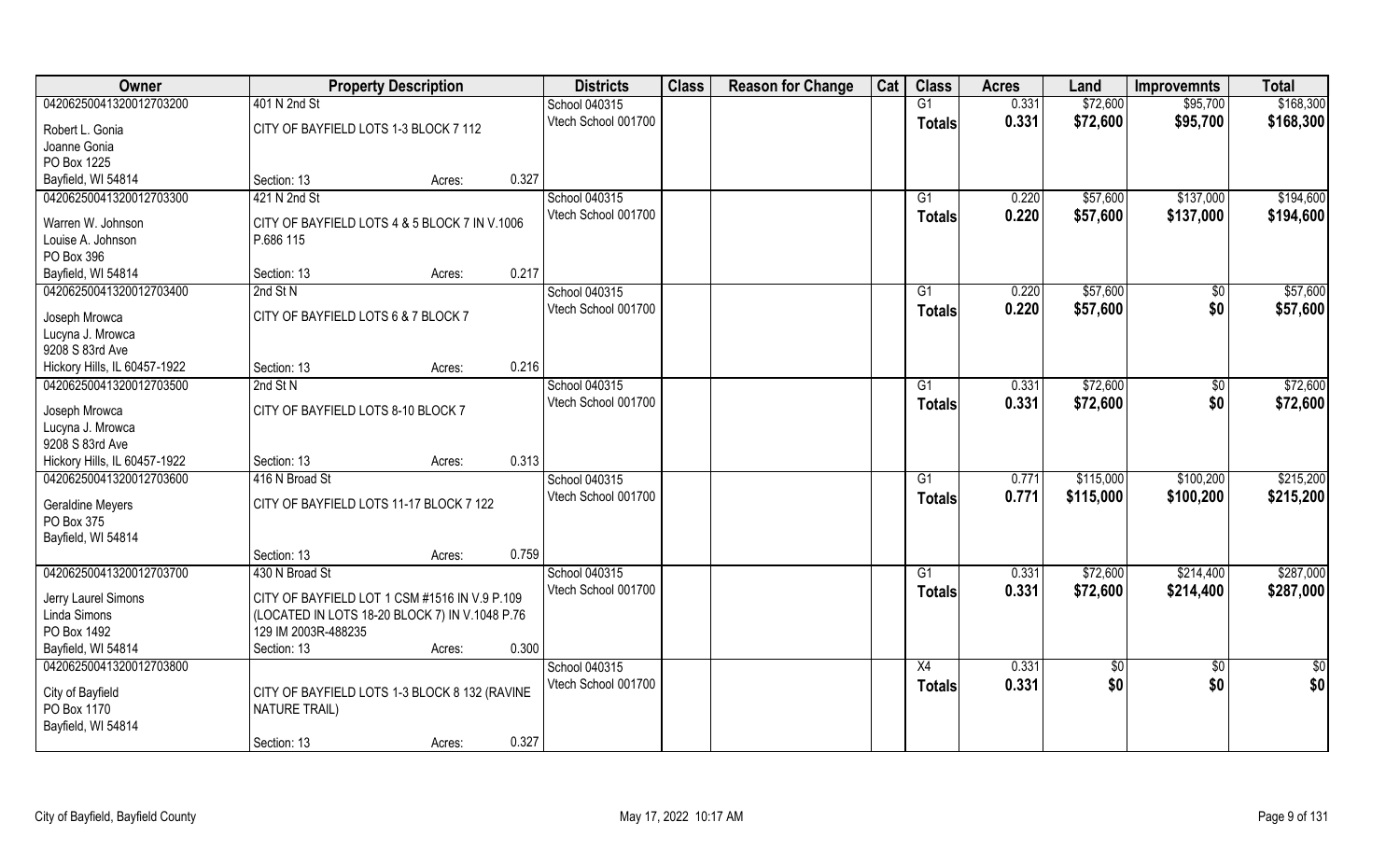| Owner                      | <b>Property Description</b>                     | <b>Districts</b>                     | <b>Class</b> | <b>Reason for Change</b> | Cat | <b>Class</b>   | <b>Acres</b> | Land          | <b>Improvemnts</b> | <b>Total</b>    |
|----------------------------|-------------------------------------------------|--------------------------------------|--------------|--------------------------|-----|----------------|--------------|---------------|--------------------|-----------------|
| 04206250041320012703900    | <b>Broad St N</b>                               | School 040315                        |              |                          |     | G1             | 0.220        | \$3,100       | $\overline{50}$    | \$3,100         |
| Sara Daum<br>901 3rd Ave W | CITY OF BAYFIELD LOTS 4 & 5 BLOCK 8 133         | Vtech School 001700                  |              |                          |     | <b>Totals</b>  | 0.220        | \$3,100       | \$0                | \$3,100         |
| Ashland, WI 54806          |                                                 |                                      |              |                          |     |                |              |               |                    |                 |
|                            | 0.217<br>Section: 13<br>Acres:                  |                                      |              |                          |     |                |              |               |                    |                 |
| 04206250041320012704000    | <b>Broad St N</b>                               | School 040315<br>Vtech School 001700 |              |                          |     | X4             | 0.110        | \$0           | \$0                | $\sqrt{50}$     |
| City of Bayfield           | CITY OF BAYFIELD LOT 6 BLOCK 8 IN V.1024 P.909  |                                      |              |                          |     | Totals         | 0.110        | \$0           | \$0                | \$0             |
| PO Box 1170                | 135                                             |                                      |              |                          |     |                |              |               |                    |                 |
| Bayfield, WI 54814         |                                                 |                                      |              |                          |     |                |              |               |                    |                 |
|                            | 0.108<br>Section: 13<br>Acres:                  |                                      |              |                          |     |                |              |               |                    |                 |
| 04206250041320012704100    | <b>Broad St N</b>                               | School 040315                        |              |                          |     | X4             | 0.110        | \$0           | $\sqrt[6]{3}$      | \$0             |
| City of Bayfield           | CITY OF BAYFIELD LOT 7 BLOCK 8 IN V.1024 P.909  | Vtech School 001700                  |              |                          |     | <b>Totals</b>  | 0.110        | \$0           | \$0                | \$0             |
| PO Box 1170                | 136                                             |                                      |              |                          |     |                |              |               |                    |                 |
| Bayfield, WI 54814         |                                                 |                                      |              |                          |     |                |              |               |                    |                 |
|                            | 0.107<br>Section: 13<br>Acres:                  |                                      |              |                          |     |                |              |               |                    |                 |
| 04206250041320012704200    |                                                 | School 040315                        |              |                          |     | G <sub>1</sub> | 0.331        | \$4,100       | \$0                | \$4,100         |
| Nichevo Ferry Lines Inc    | CITY OF BAYFIELD LOTS 8 - 10 BLOCK 8 IN V.934   | Vtech School 001700                  |              |                          |     | <b>Totals</b>  | 0.331        | \$4,100       | \$0                | \$4,100         |
| 87260 Eagle Bluff          | P.577 137 IM 2005R-503865                       |                                      |              |                          |     |                |              |               |                    |                 |
| Bayfield, WI 54814         |                                                 |                                      |              |                          |     |                |              |               |                    |                 |
|                            | 0.308<br>Section: 13<br>Acres:                  |                                      |              |                          |     |                |              |               |                    |                 |
| 04206250041320012704300    | Lynde Ave                                       | School 040315                        |              |                          |     | X4             | 0.110        | $\sqrt[6]{3}$ | \$0                | $\overline{50}$ |
| City of Bayfield           | CITY OF BAYFIELD LOT 11 BLOCK 8 IN V.1024 P.909 | Vtech School 001700                  |              |                          |     | <b>Totals</b>  | 0.110        | \$0           | \$0                | \$0             |
| PO Box 1170                | 140                                             |                                      |              |                          |     |                |              |               |                    |                 |
| Bayfield, WI 54814         |                                                 |                                      |              |                          |     |                |              |               |                    |                 |
|                            | 0.109<br>Section: 13<br>Acres:                  |                                      |              |                          |     |                |              |               |                    |                 |
| 04206250041320012704400    | 3rd St N                                        | School 040315                        |              |                          |     | X4             | 0.220        | $\sqrt{6}$    | $\sqrt{$0}$        | \$0             |
| City of Bayfield           | CITY OF BAYFIELD LOTS 12 & 13 BLOCK 8 141       | Vtech School 001700                  |              |                          |     | <b>Totals</b>  | 0.220        | \$0           | \$0                | \$0             |
| PO Box 1170                | (RAVINE NATURE TRAIL)                           |                                      |              |                          |     |                |              |               |                    |                 |
| Bayfield, WI 54814         |                                                 |                                      |              |                          |     |                |              |               |                    |                 |
|                            | 0.218<br>Section: 13<br>Acres:                  |                                      |              |                          |     |                |              |               |                    |                 |
| 04206250041320012704500    | 3rd St N                                        | School 040315                        |              |                          |     | X4             | 0.441        | \$0           | $\overline{50}$    | $\frac{6}{3}$   |
| City of Bayfield           | CITY OF BAYFIELD LOTS 14-17 BLOCK 8 IN V.1024   | Vtech School 001700                  |              |                          |     | <b>Totals</b>  | 0.441        | \$0           | \$0                | \$0             |
| PO Box 1170                | P.909 142                                       |                                      |              |                          |     |                |              |               |                    |                 |
| Bayfield, WI 54814         |                                                 |                                      |              |                          |     |                |              |               |                    |                 |
|                            | 0.432<br>Section: 13<br>Acres:                  |                                      |              |                          |     |                |              |               |                    |                 |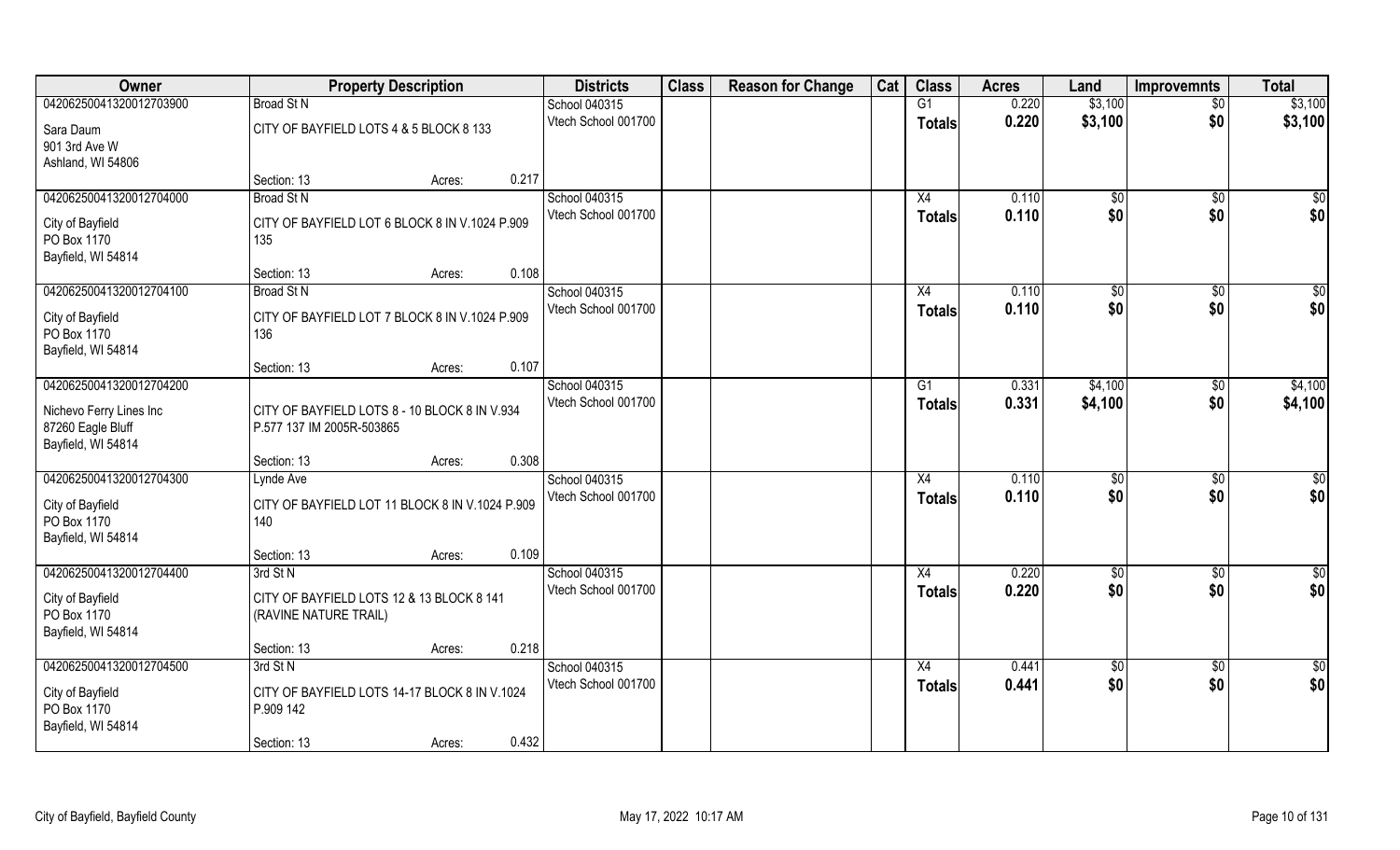| Owner                           | <b>Property Description</b>                                      | <b>Districts</b>    | <b>Class</b> | <b>Reason for Change</b>   | Cat  | <b>Class</b>  | <b>Acres</b> | Land            | <b>Improvemnts</b> | <b>Total</b>            |
|---------------------------------|------------------------------------------------------------------|---------------------|--------------|----------------------------|------|---------------|--------------|-----------------|--------------------|-------------------------|
| 04206250041320012704600         | 3rd St N                                                         | School 040315       |              |                            |      | X4            | 0.331        | $\overline{50}$ | $\overline{30}$    | \$0                     |
| City of Bayfield<br>PO Box 1170 | CITY OF BAYFIELD LOTS 18-20 BLOCK 8 IN V.1024<br>P.909 146       | Vtech School 001700 |              |                            |      | <b>Totals</b> | 0.331        | \$0             | \$0                | \$0                     |
| Bayfield, WI 54814              | 0.306                                                            |                     |              |                            |      |               |              |                 |                    |                         |
| 04206250041320012704700         | Section: 13<br>Acres:<br>3rd St N                                | School 040315       |              |                            |      | X4            | 0.882        |                 |                    |                         |
|                                 |                                                                  | Vtech School 001700 |              |                            |      |               | 0.882        | \$0<br>\$0      | $\overline{50}$    | $\overline{\$0}$<br>\$0 |
| City of Bayfield                | CITY OF BAYFIELD LOTS 1-8 BLOCK 9 149 (RAVINE                    |                     |              |                            |      | Totals        |              |                 | \$0                |                         |
| PO Box 1170                     | <b>NATURE TRAIL)</b>                                             |                     |              |                            |      |               |              |                 |                    |                         |
| Bayfield, WI 54814              |                                                                  |                     |              |                            |      |               |              |                 |                    |                         |
|                                 | 0.865<br>Section: 13<br>Acres:                                   |                     |              |                            |      |               |              |                 |                    |                         |
| 04206250041320012704800         | 3rd St N                                                         | School 040315       | G1           | City purchased, now exempt | $-4$ | X4            | 0.220        | \$0             | $\sqrt[6]{30}$     | $\overline{50}$         |
| City of Bayfield                | CITY OF BAYFIELD LOTS 9 & 10 BLOCK 9 IN DOC                      | Vtech School 001700 |              |                            |      | <b>Totals</b> | 0.220        | \$0             | \$0                | \$0                     |
| PO Box 1170                     | 2021R-592499 150                                                 |                     |              |                            |      |               |              |                 |                    |                         |
| Bayfield, WI 54814              |                                                                  |                     |              |                            |      |               |              |                 |                    |                         |
|                                 | 0.197<br>Section: 13<br>Acres:                                   |                     |              |                            |      |               |              |                 |                    |                         |
| 04206250041320012704900         | 4th St N                                                         | School 040315       |              |                            |      | X4            | 0.882        | \$0             | $\sqrt[6]{3}$      | \$0                     |
| City of Bayfield                | CITY OF BAYFIELD LOTS 11-18 BLOCK 9 152                          | Vtech School 001700 |              |                            |      | Totals        | 0.882        | \$0             | \$0                | \$0                     |
| PO Box 1170                     | (RAVINE NATURE TRAIL)                                            |                     |              |                            |      |               |              |                 |                    |                         |
| Bayfield, WI 54814              |                                                                  |                     |              |                            |      |               |              |                 |                    |                         |
|                                 | 0.865<br>Section: 13<br>Acres:                                   |                     |              |                            |      |               |              |                 |                    |                         |
| 04206250041320012705000         | 4th St N                                                         | School 040315       |              |                            |      | G1            | 0.220        | \$1,600         | $\sqrt[6]{}$       | \$1,600                 |
| City of Bayfield                | CITY OF BAYFIELD LOTS 19 & 20 BLOCK 9 IN DOC                     | Vtech School 001700 |              |                            |      | <b>Totals</b> | 0.220        | \$1,600         | \$0                | \$1,600                 |
| PO Box 1170                     | 2021R-592499 153                                                 |                     |              |                            |      |               |              |                 |                    |                         |
| Bayfield, WI 54814              |                                                                  |                     |              |                            |      |               |              |                 |                    |                         |
|                                 | 0.195<br>Section: 13<br>Acres:                                   |                     |              |                            |      |               |              |                 |                    |                         |
| 04206250041320012705100         | 4th St N                                                         | School 040315       |              |                            |      | X4            | 0.110        | $\sqrt{6}$      | \$0                | $\overline{50}$         |
| City of Bayfield                | CITY OF BAYFIELD LOT 1 BLOCK 10 155 (RAVINE                      | Vtech School 001700 |              |                            |      | <b>Totals</b> | 0.110        | \$0             | \$0                | \$0                     |
| PO Box 1170                     | NATURE TRAIL)                                                    |                     |              |                            |      |               |              |                 |                    |                         |
| Bayfield, WI 54814              |                                                                  |                     |              |                            |      |               |              |                 |                    |                         |
|                                 | 0.109<br>Section: 13<br>Acres:                                   |                     |              |                            |      |               |              |                 |                    |                         |
| 04206250041320012705200         | 5th St N                                                         | School 040315       |              |                            |      | X4            | 2.090        | \$0             | $\sqrt{$0}$        | $\overline{\$0}$        |
|                                 |                                                                  | Vtech School 001700 |              |                            |      | Totals        | 2.090        | \$0             | \$0                | \$0                     |
| City of Bayfield<br>PO Box 1170 | CITY OF BAYFIELD LOTS 2-20 BLOCK 10 156<br>(RAVINE NATURE TRAIL) |                     |              |                            |      |               |              |                 |                    |                         |
| Bayfield, WI 54814              |                                                                  |                     |              |                            |      |               |              |                 |                    |                         |
|                                 | 2.018<br>Section: 13<br>Acres:                                   |                     |              |                            |      |               |              |                 |                    |                         |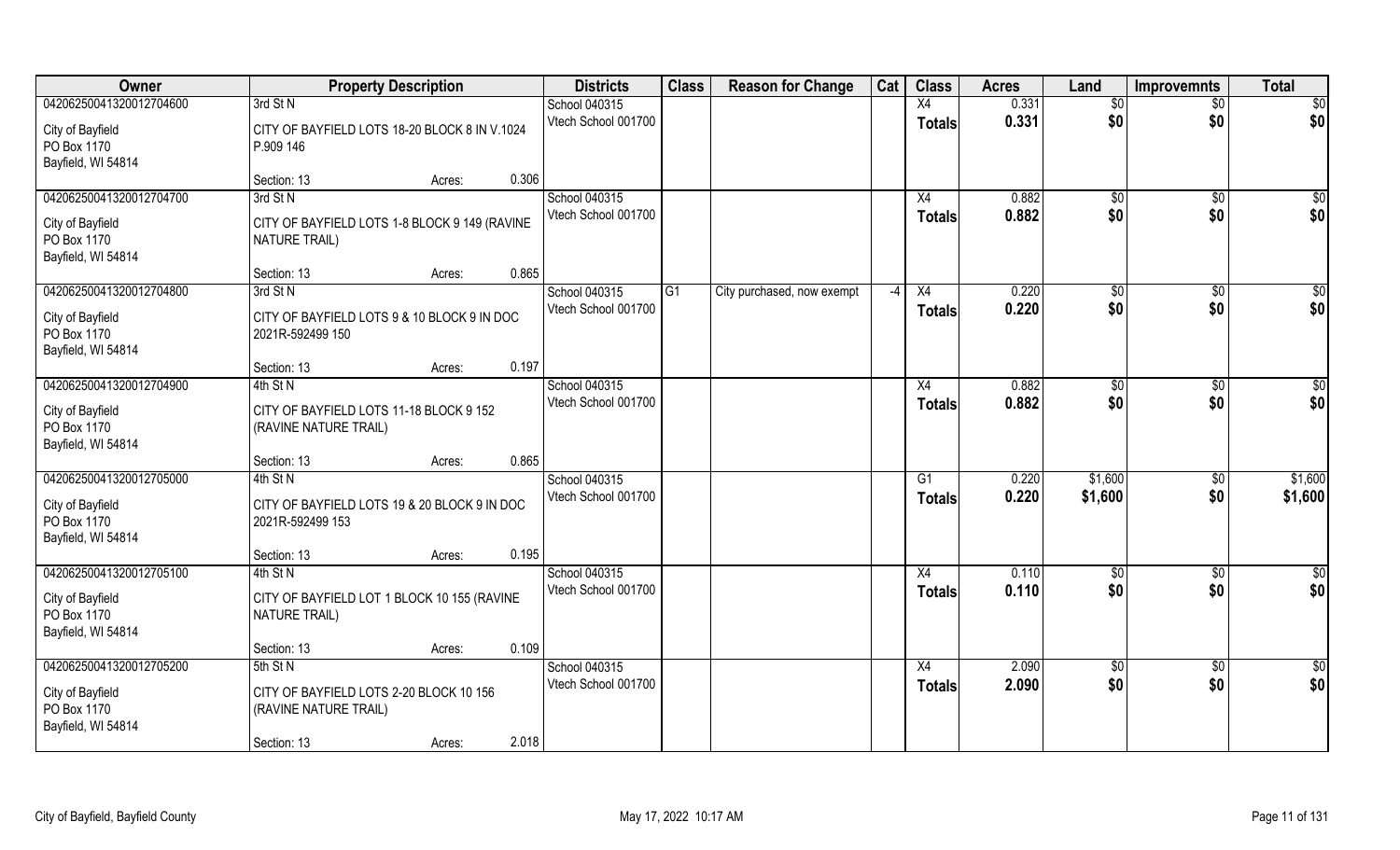| Owner                            | <b>Property Description</b>                    | <b>Districts</b>    | <b>Class</b> | <b>Reason for Change</b>  | Cat | <b>Class</b>           | <b>Acres</b> | Land         | <b>Improvemnts</b> | <b>Total</b> |
|----------------------------------|------------------------------------------------|---------------------|--------------|---------------------------|-----|------------------------|--------------|--------------|--------------------|--------------|
| 04206250041320012706700          | <b>Wing Ave</b>                                | School 040315       |              |                           |     | $\overline{\text{X2}}$ | 0.180        | \$0          | \$0                | \$0          |
| Department of Transp State of WI | CITY OF BAYFIELD LOTS 1 & 2 & LOT 3 E OF WING  | Vtech School 001700 |              |                           |     | <b>Totals</b>          | 0.180        | \$0          | \$0                | \$0          |
| 1701 N 4th St                    | AVE BLOCK 21 346                               |                     |              |                           |     |                        |              |              |                    |              |
| Superior, WI 54880-1068          |                                                |                     |              |                           |     |                        |              |              |                    |              |
|                                  | 0.177<br>Section: 13<br>Acres:                 |                     |              |                           |     |                        |              |              |                    |              |
| 04206250041320012706800          | Wing Ave                                       | School 040315       |              |                           |     | G1                     | 0.010        | \$1,700      | $\sqrt{$0}$        | \$1,700      |
| Jake M. Bjerke                   | CITY OF BAYFIELD LOT 3 W OF WING AVE BLOCK 21  | Vtech School 001700 |              |                           |     | <b>Totals</b>          | 0.010        | \$1,700      | \$0                | \$1,700      |
| Lindsay R. Bjerke                | TOG WITH VAC ALLEY IN DOC 2020R-585959 & DOC   |                     |              |                           |     |                        |              |              |                    |              |
| 350 Moreland Ave W               | 585960 348A                                    |                     |              |                           |     |                        |              |              |                    |              |
| West, ST PAUL                    | 0.003<br>Section: 13<br>Acres:                 |                     |              |                           |     |                        |              |              |                    |              |
| 04206250041320012706900          | <b>Wing Ave</b>                                | School 040315       |              |                           |     | $\overline{\text{X3}}$ | 0.020        | $\sqrt[6]{}$ | $\sqrt[6]{}$       | \$0          |
| <b>Bayfield County</b>           | CITY OF BAYFIELD LOT 4 E OF WING AVE BLOCK 21  | Vtech School 001700 |              |                           |     | <b>Totals</b>          | 0.020        | \$0          | \$0                | \$0          |
| 117 E 5th St                     | 349 (HWY R/O/W)                                |                     |              |                           |     |                        |              |              |                    |              |
| PO Box 878                       |                                                |                     |              |                           |     |                        |              |              |                    |              |
| Washburn, WI 54891               | 0.016<br>Section: 13<br>Acres:                 |                     |              |                           |     |                        |              |              |                    |              |
| 04206250041320012707000          | Wing Ave                                       | School 040315       |              |                           |     | G1                     | 0.150        | \$15,000     | \$0                | \$15,000     |
|                                  |                                                | Vtech School 001700 |              |                           |     | <b>Totals</b>          | 0.150        | \$15,000     | \$0                | \$15,000     |
| Sean P. O'Malley                 | CITY OF BAYFIELD LOT 4 W OF WING AVE & LOTS 5  |                     |              |                           |     |                        |              |              |                    |              |
| 515 Elizabeth Way                | & 6 & VACATED ALLEY ELY OF LOTS 4 & 5 BLOCK 21 |                     |              |                           |     |                        |              |              |                    |              |
| Hudson, WI 54016                 | DESC IN DOC 2021R-589200 349A<br>0.151         |                     |              |                           |     |                        |              |              |                    |              |
| 04206250041320012707100          | Section: 13<br>Acres:<br>333 Spruce St         | School 040315       |              |                           |     | G1                     | 0.390        | \$101,400    | \$178,600          | \$280,000    |
|                                  |                                                | Vtech School 001700 |              |                           |     |                        | 0.390        | \$101,400    | \$178,600          |              |
| Sean P. O'Malley                 | CITY OF BAYFIELD LOTS 7-10 BLOCK 21 DESC IN    |                     |              |                           |     | <b>Totals</b>          |              |              |                    | \$280,000    |
| 515 Elizabeth Way                | DOC 2021R-589200 352                           |                     |              |                           |     |                        |              |              |                    |              |
| Hudson, WI 54016                 |                                                |                     |              |                           |     |                        |              |              |                    |              |
|                                  | 0.390<br>Section: 13<br>Acres:                 |                     |              |                           |     |                        |              |              |                    |              |
| 04206250041320012707200          | 309 Wing Ave                                   | School 040315       | G1           | Interior remodel, windows |     | G1                     | 0.390        | \$126,800    | \$191,000          | \$317,800    |
| Jake M. Bjerke                   | CITY OF BAYFIELD LOTS 11-13 BLOCK 21 5 VAC     | Vtech School 001700 |              |                           |     | <b>Totals</b>          | 0.390        | \$126,800    | \$191,000          | \$317,800    |
| Lindsay R. Bjerke                | PORTION OF PINE ST ABUTTING LOTS & VACATED     |                     |              |                           |     |                        |              |              |                    |              |
| 350 Moreland Ave W               | ALLEY IN DOC 2020R-585959 & 2020R-585960 356   |                     |              |                           |     |                        |              |              |                    |              |
| West, ST PAUL                    | 0.387<br>Section: 13<br>Acres:                 |                     |              |                           |     |                        |              |              |                    |              |
| 04206250041320012707300          |                                                | School 040315       |              |                           |     | G1                     | 0.430        | \$54,400     | $\sqrt{6}$         | \$54,400     |
| Fred J Bartlett Trust            | CITY OF BAYFIELD LOTS 14, 15 & 16 BLOCK 21 IN  | Vtech School 001700 |              |                           |     | <b>Totals</b>          | 0.430        | \$54,400     | \$0                | \$54,400     |
| 1215 W 67th Ter                  | DOC 2019R-577910 (FRED G BARTLETT TRUST DTD    |                     |              |                           |     |                        |              |              |                    |              |
| Kansas City, MO 64113            | 04/27/2001)                                    |                     |              |                           |     |                        |              |              |                    |              |
|                                  | 0.429<br>Section: 13<br>Acres:                 |                     |              |                           |     |                        |              |              |                    |              |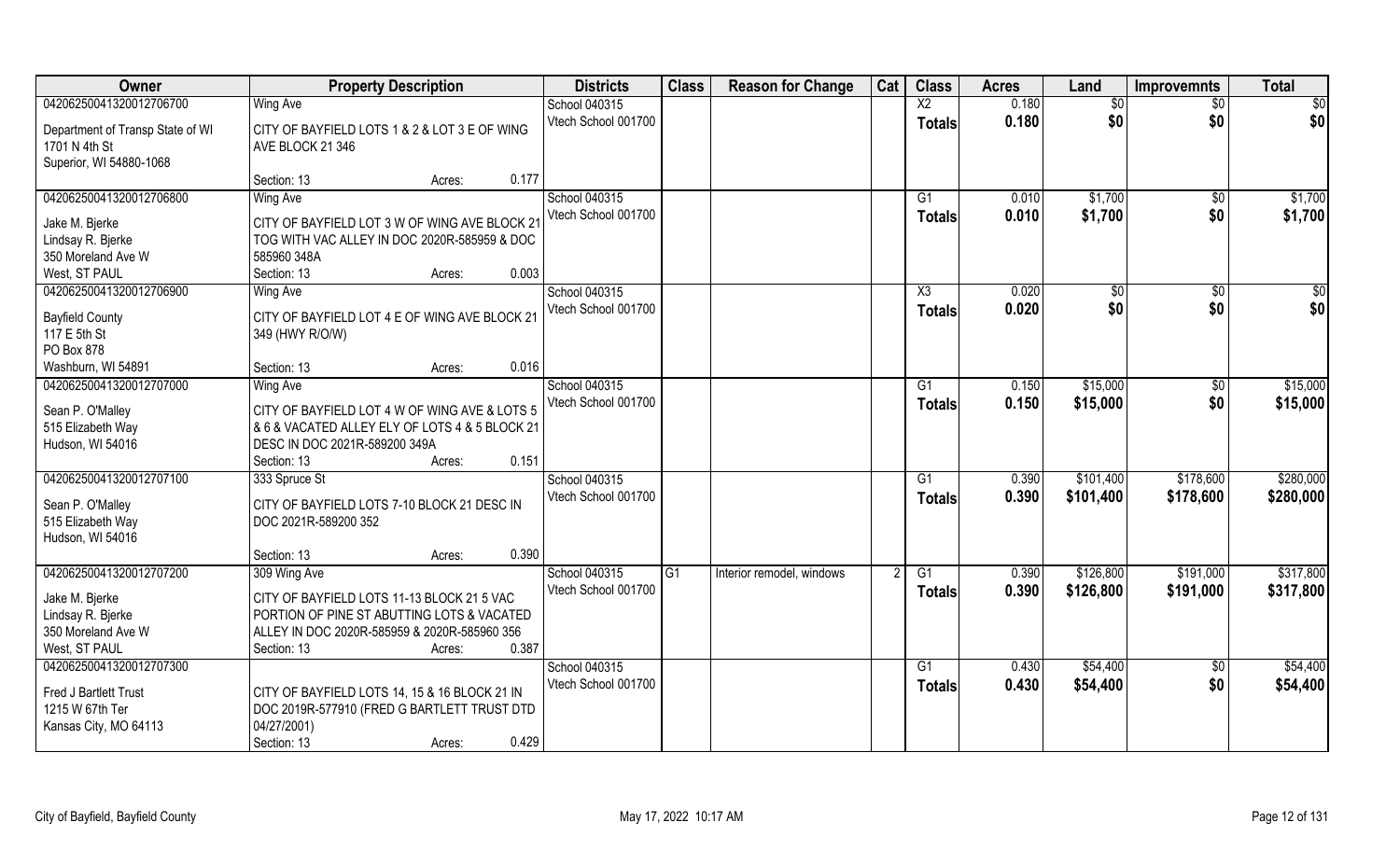| 04206250041320012707400<br>0.550<br>\$41,000<br>School 040315<br>G1<br>Lynde Ave<br>$\overline{60}$<br>Vtech School 001700<br>0.550<br>\$41,000<br>\$0<br><b>Totals</b><br>Neil J & Donna M Schultz Rev Trust<br>CITY OF BAYFIELD LOTS 17-20 BLOCK 21 & VAC<br>10635 Scenic Dr<br>PORTION OF PINE ST ABUTTING LOTS IN DOC<br>Iron River, WI 54847<br>2018R-572304 366 (NEIL J & DONNA M SCHULTZ | <b>Property Description</b>    | <b>Districts</b> | <b>Class</b> | <b>Reason for Change</b> | Cat | <b>Class</b> | <b>Acres</b> | Land | <b>Improvemnts</b> | <b>Total</b> |
|-------------------------------------------------------------------------------------------------------------------------------------------------------------------------------------------------------------------------------------------------------------------------------------------------------------------------------------------------------------------------------------------------|--------------------------------|------------------|--------------|--------------------------|-----|--------------|--------------|------|--------------------|--------------|
|                                                                                                                                                                                                                                                                                                                                                                                                 |                                |                  |              |                          |     |              |              |      |                    | \$41,000     |
|                                                                                                                                                                                                                                                                                                                                                                                                 |                                |                  |              |                          |     |              |              |      |                    | \$41,000     |
|                                                                                                                                                                                                                                                                                                                                                                                                 |                                |                  |              |                          |     |              |              |      |                    |              |
|                                                                                                                                                                                                                                                                                                                                                                                                 |                                |                  |              |                          |     |              |              |      |                    |              |
|                                                                                                                                                                                                                                                                                                                                                                                                 | 0.545<br>Section: 13<br>Acres: |                  |              |                          |     |              |              |      |                    |              |
| 04206250041320012707500<br>School 040315<br>\$131,400<br>\$98,000<br>17 Sweeny Ave<br>G1<br>0.410                                                                                                                                                                                                                                                                                               |                                |                  |              |                          |     |              |              |      |                    | \$229,400    |
| Vtech School 001700<br>0.410<br>\$131,400<br>\$98,000<br>Totals<br>CITY OF BAYFIELD LOTS 1-3 BLOCK 22 & VAC<br>James H. Brockmann                                                                                                                                                                                                                                                               |                                |                  |              |                          |     |              |              |      |                    | \$229,400    |
| Valerie J. Brockmann<br>PORTION OF PINE ST IN V.976 P.618 366                                                                                                                                                                                                                                                                                                                                   |                                |                  |              |                          |     |              |              |      |                    |              |
| 6062 Brockmann Valley Rd                                                                                                                                                                                                                                                                                                                                                                        |                                |                  |              |                          |     |              |              |      |                    |              |
| 0.408<br>Mazomanie, WI 53560<br>Section: 13<br>Acres:                                                                                                                                                                                                                                                                                                                                           |                                |                  |              |                          |     |              |              |      |                    |              |
| 04206250041320012707600<br>School 040315<br>\$95,900<br>G1<br>0.960<br>$\sqrt[6]{}$<br>Lynde Ave                                                                                                                                                                                                                                                                                                |                                |                  |              |                          |     |              |              |      |                    | \$95,900     |
| \$0<br>Vtech School 001700<br>0.960<br>\$95,900<br><b>Totals</b>                                                                                                                                                                                                                                                                                                                                |                                |                  |              |                          |     |              |              |      |                    | \$95,900     |
| Fred J Bartlett Trust<br>CITY OF BAYFIELD LOTS 4-10 BLOCK 22 & VAC                                                                                                                                                                                                                                                                                                                              |                                |                  |              |                          |     |              |              |      |                    |              |
| PORTION OF PINE ST ABUTTING LOTS IN DOC<br>1215 W 67th Ter                                                                                                                                                                                                                                                                                                                                      |                                |                  |              |                          |     |              |              |      |                    |              |
| Kansas City, MO 64113<br>2019R- 577910 369 (FRED G BARTLETT TRUST DTD<br>0.950<br>Section: 13                                                                                                                                                                                                                                                                                                   |                                |                  |              |                          |     |              |              |      |                    |              |
| Acres:<br>04206250041320012707700<br>School 040315<br>\$88,300<br>\$140,200<br>19 Sweeny Ave<br>G1<br>0.220                                                                                                                                                                                                                                                                                     |                                |                  |              |                          |     |              |              |      |                    | \$228,500    |
| Vtech School 001700<br>0.220<br>\$88,300<br>\$140,200                                                                                                                                                                                                                                                                                                                                           |                                |                  |              |                          |     |              |              |      |                    | \$228,500    |
| <b>Totals</b><br>CITY OF BAYFIELD LOTS 11 & 12 BLOCK 22 IN V.1148<br>Douglas A. Stratton                                                                                                                                                                                                                                                                                                        |                                |                  |              |                          |     |              |              |      |                    |              |
| <b>Christin Stratton</b><br>P.81 376                                                                                                                                                                                                                                                                                                                                                            |                                |                  |              |                          |     |              |              |      |                    |              |
| N6874 538th St                                                                                                                                                                                                                                                                                                                                                                                  |                                |                  |              |                          |     |              |              |      |                    |              |
| 0.217<br>Menomonie, WI 54751<br>Section: 13<br>Acres:                                                                                                                                                                                                                                                                                                                                           |                                |                  |              |                          |     |              |              |      |                    |              |
| \$113,300<br>\$116,400<br>04206250041320012707800<br>316 Front St<br>School 040315<br>G1<br>0.331                                                                                                                                                                                                                                                                                               |                                |                  |              |                          |     |              |              |      |                    | \$229,700    |
| Vtech School 001700<br>0.331<br>\$113,300<br>\$116,400<br><b>Totals</b><br>Robert W. Smith Trustee<br>CITY OF BAYFIELD LOTS 13-15 BLOCK 22 378 V.984                                                                                                                                                                                                                                            |                                |                  |              |                          |     |              |              |      |                    | \$229,700    |
| 435 Middle Rd<br>P.759 (THE CHRISTINE A MACKENSIE TRU TRUST)                                                                                                                                                                                                                                                                                                                                    |                                |                  |              |                          |     |              |              |      |                    |              |
| Hudson, NY 12534                                                                                                                                                                                                                                                                                                                                                                                |                                |                  |              |                          |     |              |              |      |                    |              |
| 0.324<br>Section: 13<br>Acres:                                                                                                                                                                                                                                                                                                                                                                  |                                |                  |              |                          |     |              |              |      |                    |              |
| School 040315<br>\$153,300<br>\$1,029,700<br>04206250041320012707900<br>332 Front St<br>G1<br>0.551                                                                                                                                                                                                                                                                                             |                                |                  |              |                          |     |              |              |      |                    | \$1,183,000  |
| Vtech School 001700<br>0.551<br>\$153,300<br>\$1,029,700<br><b>Totals</b><br>CITY OF BAYFIELD LOTS 16 - 20 BLOCK 22 IN DOC<br>Fred J Bartlett Trust                                                                                                                                                                                                                                             |                                |                  |              |                          |     |              |              |      |                    | \$1,183,000  |
| 1215 W 67th Ter<br>2019R-577534 381 (FRED J BARTLETT TRUST DTD                                                                                                                                                                                                                                                                                                                                  |                                |                  |              |                          |     |              |              |      |                    |              |
| Kansas City, MO 64113<br>04/27/2001)                                                                                                                                                                                                                                                                                                                                                            |                                |                  |              |                          |     |              |              |      |                    |              |
| 0.537<br>Section: 13<br>Acres:                                                                                                                                                                                                                                                                                                                                                                  |                                |                  |              |                          |     |              |              |      |                    |              |
| 04206250041320012708120<br>\$127,500<br>Front St N<br>School 040315<br>$\overline{G1}$<br>0.440<br>$\overline{50}$                                                                                                                                                                                                                                                                              |                                |                  |              |                          |     |              |              |      |                    | \$127,500    |
| \$0<br>Vtech School 001700<br>0.440<br>\$127,500<br><b>Totals</b>                                                                                                                                                                                                                                                                                                                               |                                |                  |              |                          |     |              |              |      |                    | \$127,500    |
| John E. Dugenske<br>CITY OF BAYFIELD LOTS 1 - 4 BLOCK 23 IN DOC<br>1045 W Wellington Ave<br>2018R-574999                                                                                                                                                                                                                                                                                        |                                |                  |              |                          |     |              |              |      |                    |              |
| Chicago, IL 60657                                                                                                                                                                                                                                                                                                                                                                               |                                |                  |              |                          |     |              |              |      |                    |              |
| 0.000<br>Section: 13<br>Acres:                                                                                                                                                                                                                                                                                                                                                                  |                                |                  |              |                          |     |              |              |      |                    |              |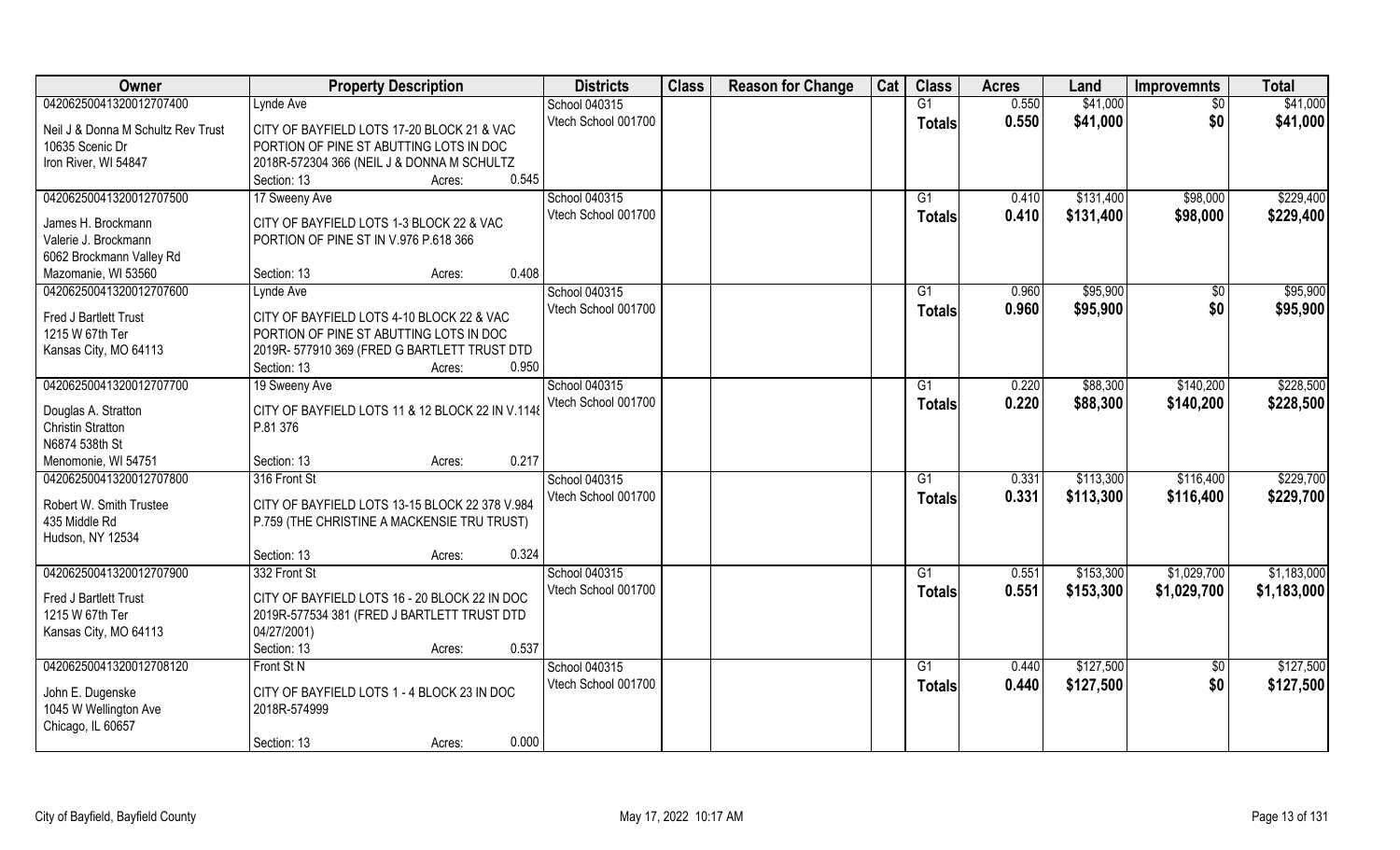| Owner                                | <b>Property Description</b>                               | <b>Districts</b>    | <b>Class</b> | <b>Reason for Change</b> | Cat | <b>Class</b>    | <b>Acres</b> | Land      | <b>Improvemnts</b> | <b>Total</b> |
|--------------------------------------|-----------------------------------------------------------|---------------------|--------------|--------------------------|-----|-----------------|--------------|-----------|--------------------|--------------|
| 04206250041320012708130              | 321 Front St                                              | School 040315       |              |                          |     | G1              | 0.223        | \$82,400  | \$205,300          | \$287,700    |
| William L. Bland                     | CITY OF BAYFIELD LOTS 5 & 6 AND PART OF LOT 7             | Vtech School 001700 |              |                          |     | <b>Totals</b>   | 0.223        | \$82,400  | \$205,300          | \$287,700    |
| Jerriann Bland                       | IN 2017R-568970                                           |                     |              |                          |     |                 |              |           |                    |              |
| 321 N Front St                       |                                                           |                     |              |                          |     |                 |              |           |                    |              |
| Bayfield, WI 54814                   | 0.000<br>Section: 13<br>Acres:                            |                     |              |                          |     |                 |              |           |                    |              |
| 04206250041320012708200              | 100 Lynde Ave                                             | School 040315       |              |                          |     | G <sub>1</sub>  | 0.210        | \$84,200  | \$185,700          | \$269,900    |
| Sara M. Nelson                       | CITY OF BAYFIELD LOTS 7 & 8 BLOCK 23 LESS V.356           | Vtech School 001700 |              |                          |     | <b>Totals</b>   | 0.210        | \$84,200  | \$185,700          | \$269,900    |
| 100 Lynde Ave                        | P.356 IN V.1142 P.193 392                                 |                     |              |                          |     |                 |              |           |                    |              |
| Bayfield, WI 54814                   |                                                           |                     |              |                          |     |                 |              |           |                    |              |
|                                      | 0.216<br>Section: 13<br>Acres:                            |                     |              |                          |     |                 |              |           |                    |              |
| 04206250041320012708300              | Lynde Ave                                                 | School 040315       |              |                          |     | G1              | 0.220        | \$57,600  | \$0                | \$57,600     |
| Sara M. Nelson                       | CITY OF BAYFIELD LOTS 9 & 10 BLOCK 23 IN V.1142           | Vtech School 001700 |              |                          |     | <b>Totals</b>   | 0.220        | \$57,600  | \$0                | \$57,600     |
| 100 Lynde Ave                        | P.193 394                                                 |                     |              |                          |     |                 |              |           |                    |              |
| Bayfield, WI 54814                   |                                                           |                     |              |                          |     |                 |              |           |                    |              |
|                                      | 0.222<br>Section: 13<br>Acres:                            |                     |              |                          |     |                 |              |           |                    |              |
| 04206250041320012708410              | 320 N 1st St                                              | School 040315       |              |                          |     | G1              | 0.441        | \$138,300 | \$78,500           | \$216,800    |
|                                      |                                                           | Vtech School 001700 |              |                          |     | <b>Totals</b>   | 0.441        | \$138,300 | \$78,500           | \$216,800    |
| Nathan Meyer<br>320 N 1st St         | CITY OF BAYFIELD LOTS 11 - 14 BLOCK 23 IN V.1158<br>P.521 |                     |              |                          |     |                 |              |           |                    |              |
| Bayfield, WI 54814                   |                                                           |                     |              |                          |     |                 |              |           |                    |              |
|                                      | 0.436<br>Section: 13<br>Acres:                            |                     |              |                          |     |                 |              |           |                    |              |
| 04206250041320012708600              | 1st St N                                                  | School 040315       |              |                          |     | G1              | 0.220        | \$88,300  | \$0                | \$88,300     |
|                                      |                                                           | Vtech School 001700 |              |                          |     | <b>Totals</b>   | 0.220        | \$88,300  | \$0                | \$88,300     |
| Patricia Finch Trustee<br>PO Box 107 | CITY OF BAYFIELD LOTS 15 & 16 BLOCK 23 400                |                     |              |                          |     |                 |              |           |                    |              |
| Bayfield, WI 54814                   | (HERBERT J FRANK REV TRUST) IM 2003R-481578               |                     |              |                          |     |                 |              |           |                    |              |
|                                      | 0.220<br>Section: 13<br>Acres:                            |                     |              |                          |     |                 |              |           |                    |              |
| 04206250041320012708700              | 322 N 1st St                                              | School 040315       |              |                          |     | $\overline{G1}$ | 0.220        | \$88,300  | \$83,900           | \$172,200    |
|                                      |                                                           | Vtech School 001700 |              |                          |     | <b>Totals</b>   | 0.220        | \$88,300  | \$83,900           | \$172,200    |
| Patricia Ann Finch                   | CITY OF BAYFIELD LOTS 17 & 18 BLOCK 23 402                |                     |              |                          |     |                 |              |           |                    |              |
| PO Box 107                           |                                                           |                     |              |                          |     |                 |              |           |                    |              |
| Bayfield, WI 54814                   | 0.220<br>Section: 13<br>Acres:                            |                     |              |                          |     |                 |              |           |                    |              |
| 04206250041320012708800              | 340 N 1st St                                              | School 040315       |              |                          |     | G1              | 0.220        | \$88,300  | \$186,000          | \$274,300    |
|                                      |                                                           | Vtech School 001700 |              |                          |     | <b>Totals</b>   | 0.220        | \$88,300  | \$186,000          | \$274,300    |
| Gerald M. Johnson                    | CITY OF BAYFIELD LOTS 19 & 20 BLOCK 23 404 IN V           |                     |              |                          |     |                 |              |           |                    |              |
| Merodie L. Johnson                   | 792 P.498                                                 |                     |              |                          |     |                 |              |           |                    |              |
| PO Box 245                           |                                                           |                     |              |                          |     |                 |              |           |                    |              |
| Bayfield, WI 54814                   | 0.220<br>Section: 13<br>Acres:                            |                     |              |                          |     |                 |              |           |                    |              |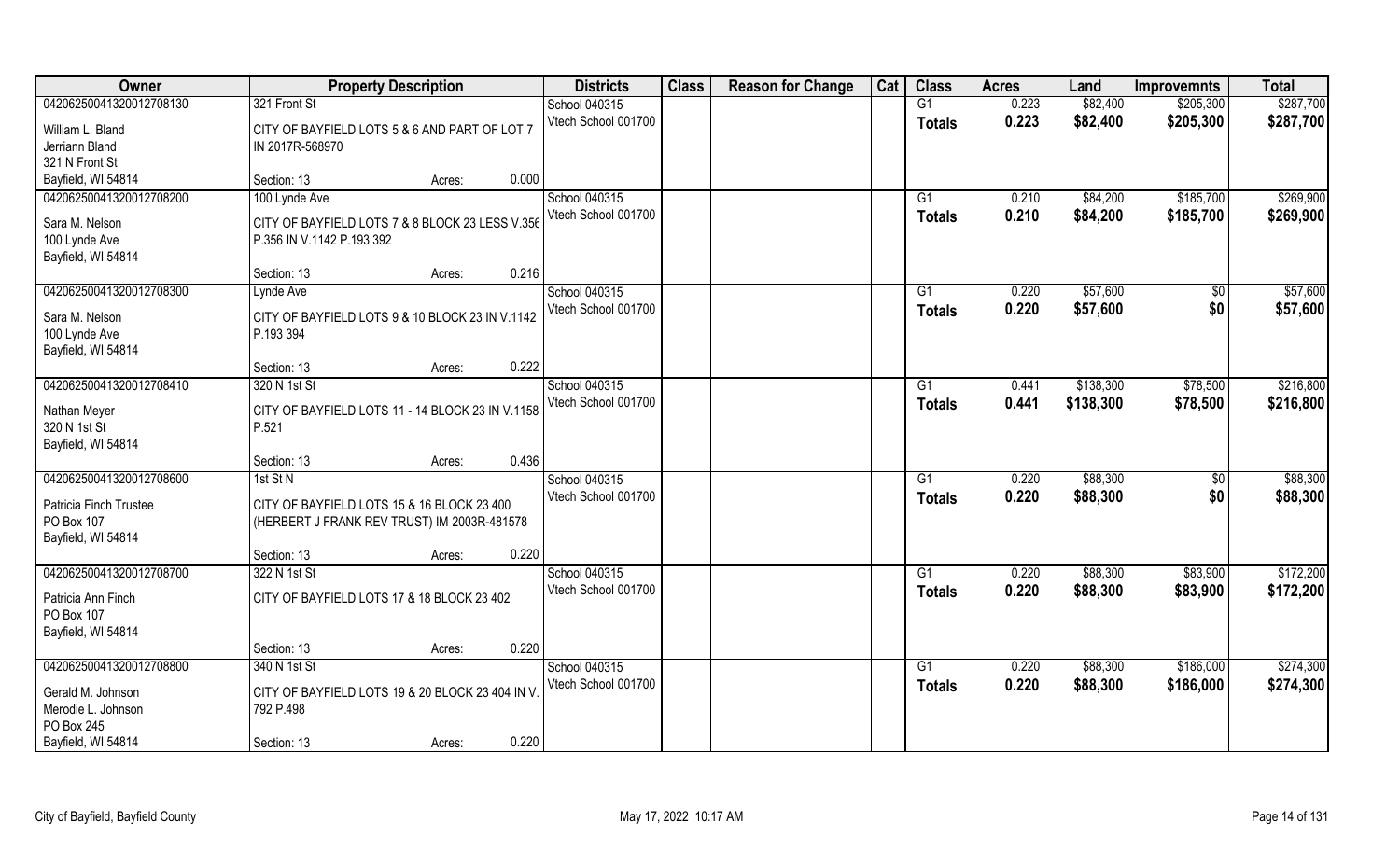| Owner                                   | <b>Property Description</b>                     | <b>Districts</b>    | <b>Class</b> | <b>Reason for Change</b> | Cat | <b>Class</b>    | <b>Acres</b> | Land     | <b>Improvemnts</b> | <b>Total</b> |
|-----------------------------------------|-------------------------------------------------|---------------------|--------------|--------------------------|-----|-----------------|--------------|----------|--------------------|--------------|
| 04206250041320012708900                 | 301 N 1st St                                    | School 040315       |              |                          |     | G1              | 0.220        | \$57,600 | \$71,300           | \$128,900    |
| Christine M. Ingram Trustees            | CITY OF BAYFIELD LOTS 1 & 2 BLOCK 24 IN V. 1114 | Vtech School 001700 |              |                          |     | <b>Totals</b>   | 0.220        | \$57,600 | \$71,300           | \$128,900    |
| 14901 45th Ave N                        | P.356 406B (ALAN W & CHRISTINE M                |                     |              |                          |     |                 |              |          |                    |              |
| Minneapolis, MN 55446                   | CHATTERTON-INGRAM TRUST U/A DTD 08/21/2013)     |                     |              |                          |     |                 |              |          |                    |              |
|                                         | 0.221<br>Section: 13<br>Acres:                  |                     |              |                          |     |                 |              |          |                    |              |
| 04206250041320012709000                 | 303 1st St N                                    | School 040315       |              |                          |     | G1              | 0.220        | \$57,600 | $\sqrt{$0}$        | \$57,600     |
|                                         |                                                 | Vtech School 001700 |              |                          |     | <b>Totals</b>   | 0.220        | \$57,600 | \$0                | \$57,600     |
| Kurt J & Debra M Dicke Living Trust     | CITY OF BAYFIELD LOTS 3 & 4 BLOCK 24 IN DOC     |                     |              |                          |     |                 |              |          |                    |              |
| 321 N 1st St                            | 2017R-569724 406 (KURT J & DEBRA M DICKE LIVING |                     |              |                          |     |                 |              |          |                    |              |
| Bayfield, WI 54814                      | TRUST DTD 01/14/2017)<br>0.222                  |                     |              |                          |     |                 |              |          |                    |              |
|                                         | Section: 13<br>Acres:                           |                     |              |                          |     |                 |              |          |                    |              |
| 04206250041320012709100                 | 321 N 1st St                                    | School 040315       |              |                          |     | G1              | 0.110        | \$15,600 | \$272,900          | \$288,500    |
| Kurt J & Debra M Dicke Living Trust     | CITY OF BAYFIELD LOT 5 BLOCK 24 IN DOC          | Vtech School 001700 |              |                          |     | <b>Totals</b>   | 0.110        | \$15,600 | \$272,900          | \$288,500    |
| 321 N 1st St                            | 2017R-569724 410 (KURT J & DEBRA M DICKE LIVING |                     |              |                          |     |                 |              |          |                    |              |
| Bayfield, WI 54814                      | TRUST DTD 01/14/2017)                           |                     |              |                          |     |                 |              |          |                    |              |
|                                         | 0.110<br>Section: 13<br>Acres:                  |                     |              |                          |     |                 |              |          |                    |              |
| 04206250041320012709200                 | $1st$ St N                                      | School 040315       |              |                          |     | G1              | 0.220        | \$57,600 | $\sqrt[6]{}$       | \$57,600     |
| Frederick A. Dudderar                   | CITY OF BAYFIELD LOTS 6 & 7 BLOCK 24 IN V.1046  | Vtech School 001700 |              |                          |     | <b>Totals</b>   | 0.220        | \$57,600 | \$0                | \$57,600     |
| 2312 E Flynn Rd                         | P.704 411                                       |                     |              |                          |     |                 |              |          |                    |              |
| Duluth, MN 55804                        |                                                 |                     |              |                          |     |                 |              |          |                    |              |
|                                         | 0.221<br>Section: 13<br>Acres:                  |                     |              |                          |     |                 |              |          |                    |              |
| 04206250041320012709300                 | $1st$ St N                                      | School 040315       |              |                          |     | G1              | 0.110        | \$28,800 | \$0                | \$28,800     |
|                                         |                                                 | Vtech School 001700 |              |                          |     | <b>Totals</b>   | 0.110        | \$28,800 | \$0                | \$28,800     |
| Michael C. Hendrickson                  | CITY OF BAYFIELD LOT 8 BLOCK 24 413             |                     |              |                          |     |                 |              |          |                    |              |
| 284 Forest Ridge Rd                     |                                                 |                     |              |                          |     |                 |              |          |                    |              |
| Monterey, CA 93940                      | 0.110                                           |                     |              |                          |     |                 |              |          |                    |              |
|                                         | Section: 13<br>Acres:                           |                     |              |                          |     |                 |              |          |                    |              |
| 04206250041320012709400                 | 337 N 1st St                                    | School 040315       |              |                          |     | G1              | 0.220        | \$57,600 | \$223,000          | \$280,600    |
| Hendrickson Family Bayfield Irrev Trust | CITY OF BAYFIELD LOTS 9 & 10 BLOCK 24 IN        | Vtech School 001700 |              |                          |     | <b>Totals</b>   | 0.220        | \$57,600 | \$223,000          | \$280,600    |
| 284 Forest Ridge Rd                     | 2017R-567488 414 (HENDRICKSON FAMILY            |                     |              |                          |     |                 |              |          |                    |              |
| Monterey, CA 93940                      | BAYFIELD IRREV TRUST DTD 12/27/2016)            |                     |              |                          |     |                 |              |          |                    |              |
|                                         | 0.220<br>Section: 13<br>Acres:                  |                     |              |                          |     |                 |              |          |                    |              |
| 04206250041320012709500                 | 308 N 2nd St                                    | School 040315       |              |                          |     | $\overline{G1}$ | 0.331        | \$72,600 | \$148,900          | \$221,500    |
| Sheila Coyle                            | CITY OF BAYFIELD LOTS 11-13 BLOCK 24 IN V.975   | Vtech School 001700 |              |                          |     | <b>Totals</b>   | 0.331        | \$72,600 | \$148,900          | \$221,500    |
| 117 Pine Ridge Tr                       | P.182 416 (SHEILA COYLE REV TRUST OF 2004)      |                     |              |                          |     |                 |              |          |                    |              |
| Madison, WI 53717                       |                                                 |                     |              |                          |     |                 |              |          |                    |              |
|                                         | 0.331<br>Section: 13<br>Acres:                  |                     |              |                          |     |                 |              |          |                    |              |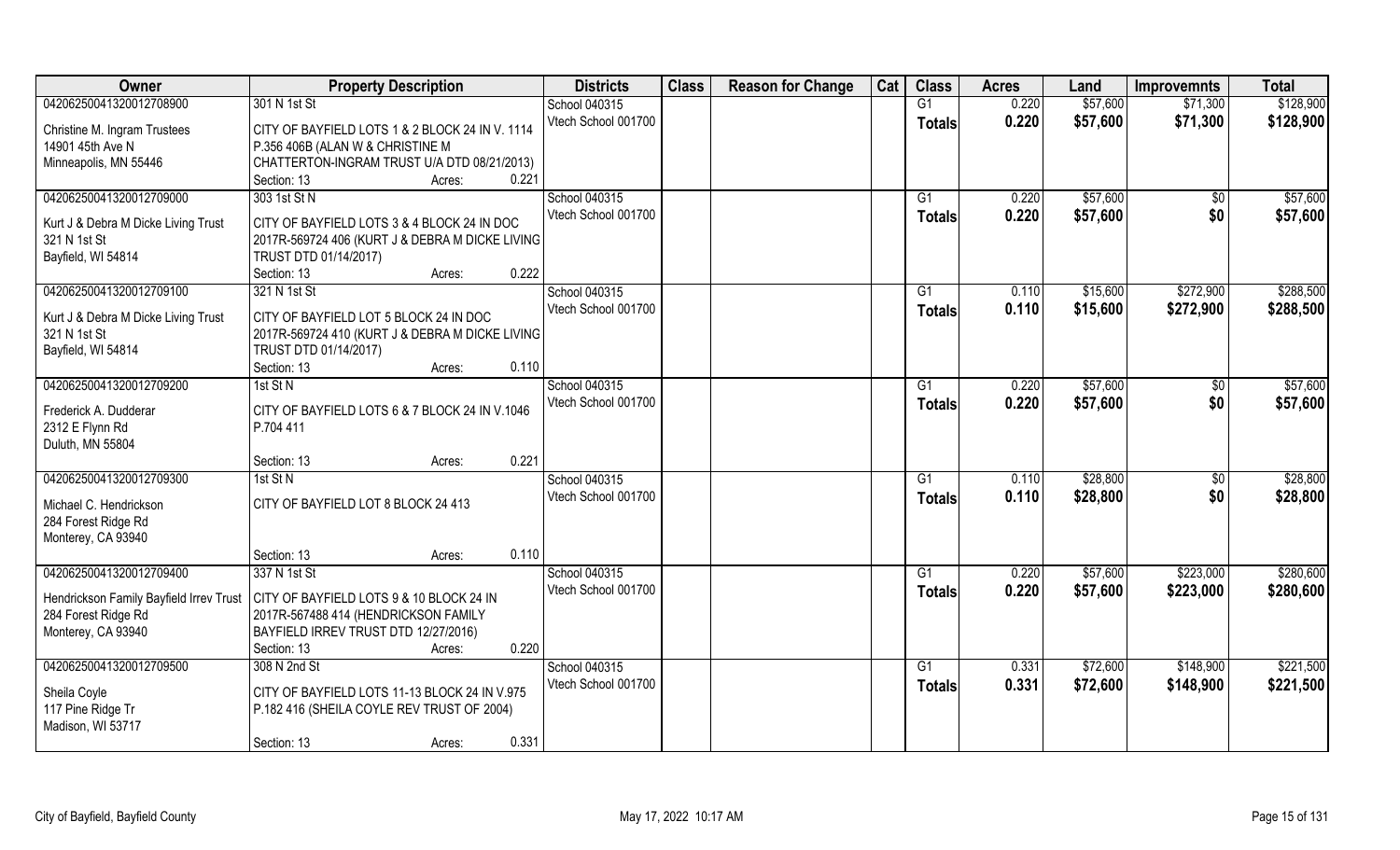| Owner                                                        | <b>Property Description</b>                                                                                               |        |       | <b>Districts</b>                     | <b>Class</b> | <b>Reason for Change</b> | Cat | <b>Class</b>        | <b>Acres</b>   | Land                 | <b>Improvemnts</b>     | <b>Total</b>         |
|--------------------------------------------------------------|---------------------------------------------------------------------------------------------------------------------------|--------|-------|--------------------------------------|--------------|--------------------------|-----|---------------------|----------------|----------------------|------------------------|----------------------|
| 04206250041320012709600                                      | 320 N 2nd St                                                                                                              |        |       | School 040315                        |              |                          |     | G1                  | 0.331          | \$72,600             | \$0                    | \$72,600             |
| Susan Deragon<br>630 W Pine St<br>Washburn, WI 54891         | CITY OF BAYFIELD LOTS 14-16 BLOCK 24 419                                                                                  |        |       | Vtech School 001700                  |              |                          |     | <b>Totals</b>       | 0.331          | \$72,600             | \$0                    | \$72,600             |
|                                                              | Section: 13                                                                                                               | Acres: | 0.330 |                                      |              |                          |     |                     |                |                      |                        |                      |
| 04206250041320012709700                                      |                                                                                                                           |        |       | School 040315<br>Vtech School 001700 |              |                          |     | G1<br><b>Totals</b> | 0.110<br>0.110 | \$15,000<br>\$15,000 | $\overline{50}$<br>\$0 | \$15,000<br>\$15,000 |
| John S. Johnson<br>Sharon C. Johnson<br>PO Box 406           | CITY OF BAYFIELD LOT 17 BLOCK 24 IN<br>2016R-565549 422                                                                   |        |       |                                      |              |                          |     |                     |                |                      |                        |                      |
| Bayfield, WI 54814                                           | Section: 13                                                                                                               | Acres: | 0.110 |                                      |              |                          |     |                     |                |                      |                        |                      |
| 04206250041320012709800                                      | 322 2nd St N                                                                                                              |        |       | School 040315                        |              |                          |     | G1                  | 0.110          | \$15,000             | \$0                    | \$15,000             |
| John S. Johnson<br>Sharon C. Johnson<br>PO Box 406           | CITY OF BAYFIELD LOT 18 BLOCK 24 423 IN V.1021<br>P.211 (JOHN S JOHNSON AND SHARON C JOHNSON<br>REV TRUST DTD 06/17/2009) |        |       | Vtech School 001700                  |              |                          |     | <b>Totals</b>       | 0.110          | \$15,000             | \$0                    | \$15,000             |
| Bayfield, WI 54814                                           | Section: 13                                                                                                               | Acres: | 0.110 |                                      |              |                          |     |                     |                |                      |                        |                      |
| 04206250041320012709900                                      | 120 Lynde Ave                                                                                                             |        |       | School 040315                        | G1           | NSF at 33% complete      |     | G1                  | 0.220          | \$31,700             | \$68,700               | \$100,400            |
| Daniel R. Noyes<br>4559 Upton Ave N<br>Minneapolis, MN 55412 | CITY OF BAYFIELD LOTS 19 & 20 BLOCK 24 IN DOC<br>2020R-583705 424                                                         |        |       | Vtech School 001700                  |              |                          |     | <b>Totals</b>       | 0.220          | \$31,700             | \$68,700               | \$100,400            |
|                                                              | Section: 13                                                                                                               | Acres: | 0.219 |                                      |              |                          |     |                     |                |                      |                        |                      |
| 04206250041320012710000                                      | 309 N 2nd St                                                                                                              |        |       | School 040315                        |              |                          |     | G1                  | 0.220          | \$57,600             | \$152,200              | \$209,800            |
| Eric D. Thomson<br>Kathryn W. Thomson<br>309 N 2nd St        | CITY OF BAYFIELD LOTS 1 & 2 BLOCK 25 IN DOC<br>2021R-589916 426                                                           |        |       | Vtech School 001700                  |              |                          |     | <b>Totals</b>       | 0.220          | \$57,600             | \$152,200              | \$209,800            |
| Bayfield, WI 54814                                           | Section: 13                                                                                                               | Acres: | 0.220 |                                      |              |                          |     |                     |                |                      |                        |                      |
| 04206250041320012710100                                      | 313 N 2nd St                                                                                                              |        |       | School 040315                        |              |                          |     | G1                  | 0.220          | \$57,600             | \$81,300               | \$138,900            |
| Virginia A. Holcomb<br>PO Box 301<br>Bayfield, WI 54814      | CITY OF BAYFIELD LOTS 3 & 4 BLOCK 25 428                                                                                  |        |       | Vtech School 001700                  |              |                          |     | <b>Totals</b>       | 0.220          | \$57,600             | \$81,300               | \$138,900            |
|                                                              | Section: 13                                                                                                               | Acres: | 0.220 |                                      |              |                          |     |                     |                |                      |                        |                      |
| 04206250041320012710200                                      | 2nd St N                                                                                                                  |        |       | School 040315                        |              |                          |     | $\overline{G1}$     | 0.110          | \$28,800             | $\overline{50}$        | \$28,800             |
| Virginia A. Holcomb<br>PO Box 301<br>Bayfield, WI 54814      | CITY OF BAYFIELD LOT 5 BLOCK 25 430                                                                                       |        |       | Vtech School 001700                  |              |                          |     | <b>Totals</b>       | 0.110          | \$28,800             | \$0                    | \$28,800             |
|                                                              | Section: 13                                                                                                               | Acres: | 0.110 |                                      |              |                          |     |                     |                |                      |                        |                      |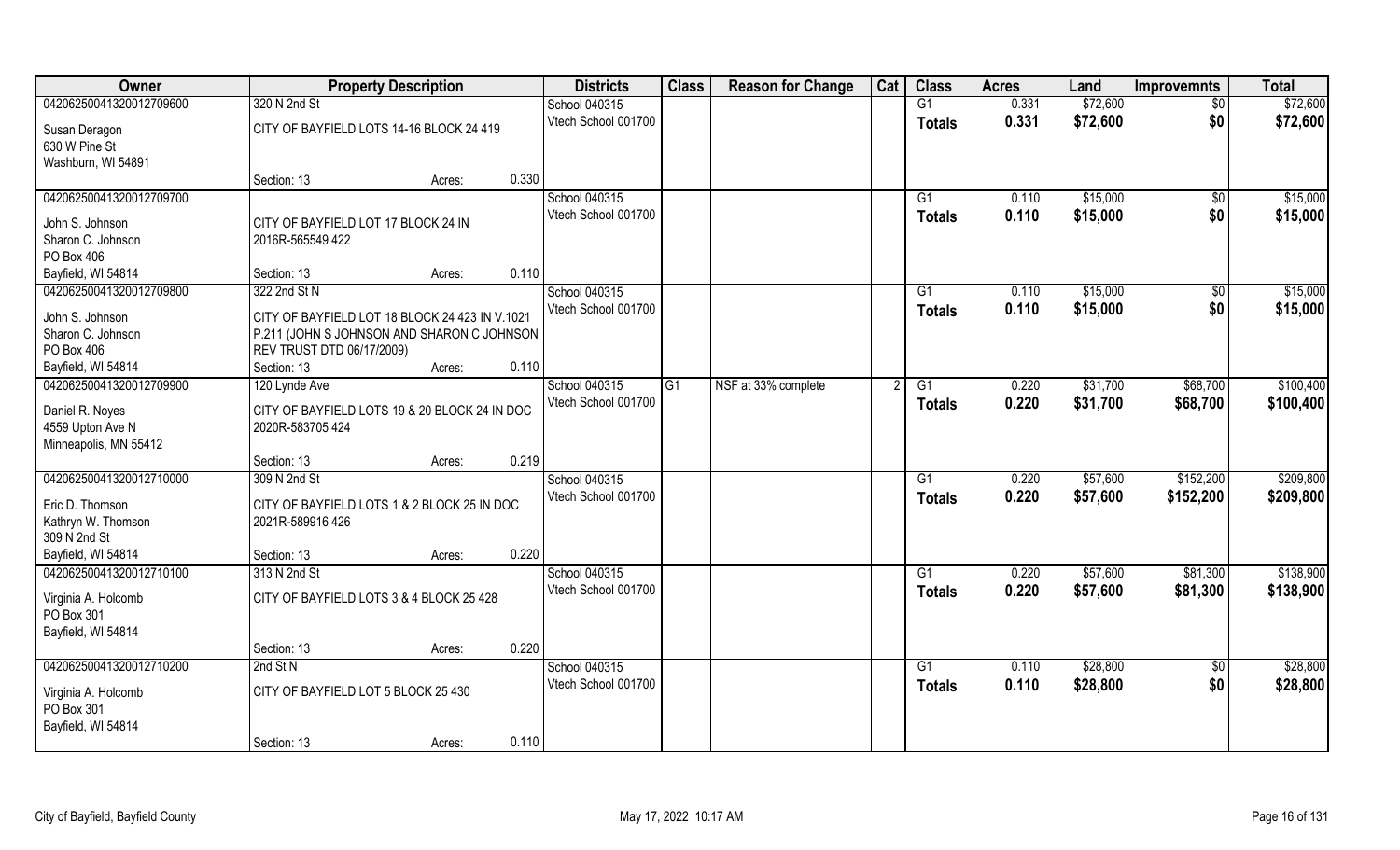| Owner                                                                                         | <b>Property Description</b>                                                    |        |       | <b>Districts</b>                     | <b>Class</b> | <b>Reason for Change</b> | Cat | <b>Class</b>                     | <b>Acres</b>   | Land                 | <b>Improvemnts</b>   | <b>Total</b>           |
|-----------------------------------------------------------------------------------------------|--------------------------------------------------------------------------------|--------|-------|--------------------------------------|--------------|--------------------------|-----|----------------------------------|----------------|----------------------|----------------------|------------------------|
| 04206250041320012710300                                                                       | 315 N 2nd St                                                                   |        |       | School 040315                        |              |                          |     | G1                               | 0.220          | \$57,600             | \$82,400             | \$140,000              |
| Thomas L. Bray<br>Nancy J. Bray<br>4315 Eton PI                                               | CITY OF BAYFIELD LOTS 6 & 7 BLOCK 25 431 IN<br>V.784 P.654                     |        |       | Vtech School 001700                  |              |                          |     | <b>Totals</b>                    | 0.220          | \$57,600             | \$82,400             | \$140,000              |
| Edina, MN 55424                                                                               | Section: 13                                                                    | Acres: | 0.219 |                                      |              |                          |     |                                  |                |                      |                      |                        |
| 04206250041320012710400                                                                       | 333 2nd St N                                                                   |        |       | School 040315                        |              |                          |     | G1                               | 0.110          | \$28,800             | $\overline{50}$      | \$28,800               |
| Kalmon Revocable Trust<br>197 Riverview Acres Rd<br>Hudson, WI 54016                          | CITY OF BAYFIELD LOT 8 BLOCK 25 IN V.1050 P.244<br>433                         |        |       | Vtech School 001700                  |              |                          |     | Totals                           | 0.110          | \$28,800             | \$0                  | \$28,800               |
|                                                                                               | Section: 13                                                                    | Acres: | 0.110 |                                      |              |                          |     |                                  |                |                      |                      |                        |
| 04206250041320012710500                                                                       | 341 N 2nd St                                                                   |        |       | School 040315                        |              |                          |     | G1                               | 0.220          | \$57,600             | \$46,900             | \$104,500              |
| Brian G. Guenterberg<br>Barbara J. Guenterberg<br>2232 Woodland Ave                           | CITY OF BAYFIELD LOTS 9 & 10 BLOCK 25 IN DOC<br>2019R-580329 434               |        |       | Vtech School 001700                  |              |                          |     | <b>Totals</b>                    | 0.220          | \$57,600             | \$46,900             | \$104,500              |
| Duluth, MN 55803                                                                              | Section: 13                                                                    | Acres: | 0.219 |                                      |              |                          |     |                                  |                |                      |                      |                        |
| 04206250041320012710600                                                                       | <b>Broad St N</b>                                                              |        |       | School 040315                        |              |                          |     | X4                               | 0.661          | \$0                  | \$0                  | \$0                    |
| City of Bayfield<br>PO Box 1170<br>Bayfield, WI 54814                                         | CITY OF BAYFIELD LOTS 11-16 BLOCK 25 435A (2ND<br>STREET SAND PIT)             |        |       | Vtech School 001700                  |              |                          |     | <b>Totals</b>                    | 0.661          | \$0                  | \$0                  | \$0                    |
|                                                                                               | Section: 13                                                                    | Acres: | 0.658 |                                      |              |                          |     |                                  |                |                      |                      |                        |
| 04206250041320012710700<br>Michael H. Kinnee<br>1217 S Cedar Lake Rd<br>Minneapolis, MN 55416 | 332 N Broad St<br>CITY OF BAYFIELD LOTS 17 & 18 BLOCK 25 436 IN<br>V.867 P.795 |        |       | School 040315<br>Vtech School 001700 |              |                          |     | $\overline{G1}$<br><b>Totals</b> | 0.220<br>0.220 | \$57,600<br>\$57,600 | \$87,400<br>\$87,400 | \$145,000<br>\$145,000 |
|                                                                                               | Section: 13                                                                    | Acres: | 0.219 |                                      |              |                          |     |                                  |                |                      |                      |                        |
| 04206250041320012710800                                                                       | 220 Lynde Ave                                                                  |        |       | School 040315                        |              |                          |     | G1                               | 0.220          | \$57,600             | \$61,800             | \$119,400              |
| Kalmon Revocable Trust<br>197 Riverview Acres Rd<br>Hudson, WI 54016                          | CITY OF BAYFIELD LOTS 19 & 20 BLOCK 25 IN V.1050<br>P.245 438                  |        |       | Vtech School 001700                  |              |                          |     | <b>Totals</b>                    | 0.220          | \$57,600             | \$61,800             | \$119,400              |
|                                                                                               | Section: 13                                                                    | Acres: | 0.219 |                                      |              |                          |     |                                  |                |                      |                      |                        |
| 04206250041320012710900                                                                       | <b>Broad St N</b>                                                              |        |       | School 040315                        |              |                          |     | X4                               | 2.200          | $\sqrt{6}$           | $\sqrt[6]{30}$       | $\frac{1}{2}$          |
| City of Bayfield<br>PO Box 1170<br>Bayfield, WI 54814                                         | CITY OF BAYFIELD LOTS 1-20 BLOCK 26 440<br>(RAVINE NATURE TRAIL)               |        |       | Vtech School 001700                  |              |                          |     | Totals                           | 2.200          | \$0                  | \$0                  | \$0                    |
|                                                                                               | Section: 13                                                                    | Acres: | 2.189 |                                      |              |                          |     |                                  |                |                      |                      |                        |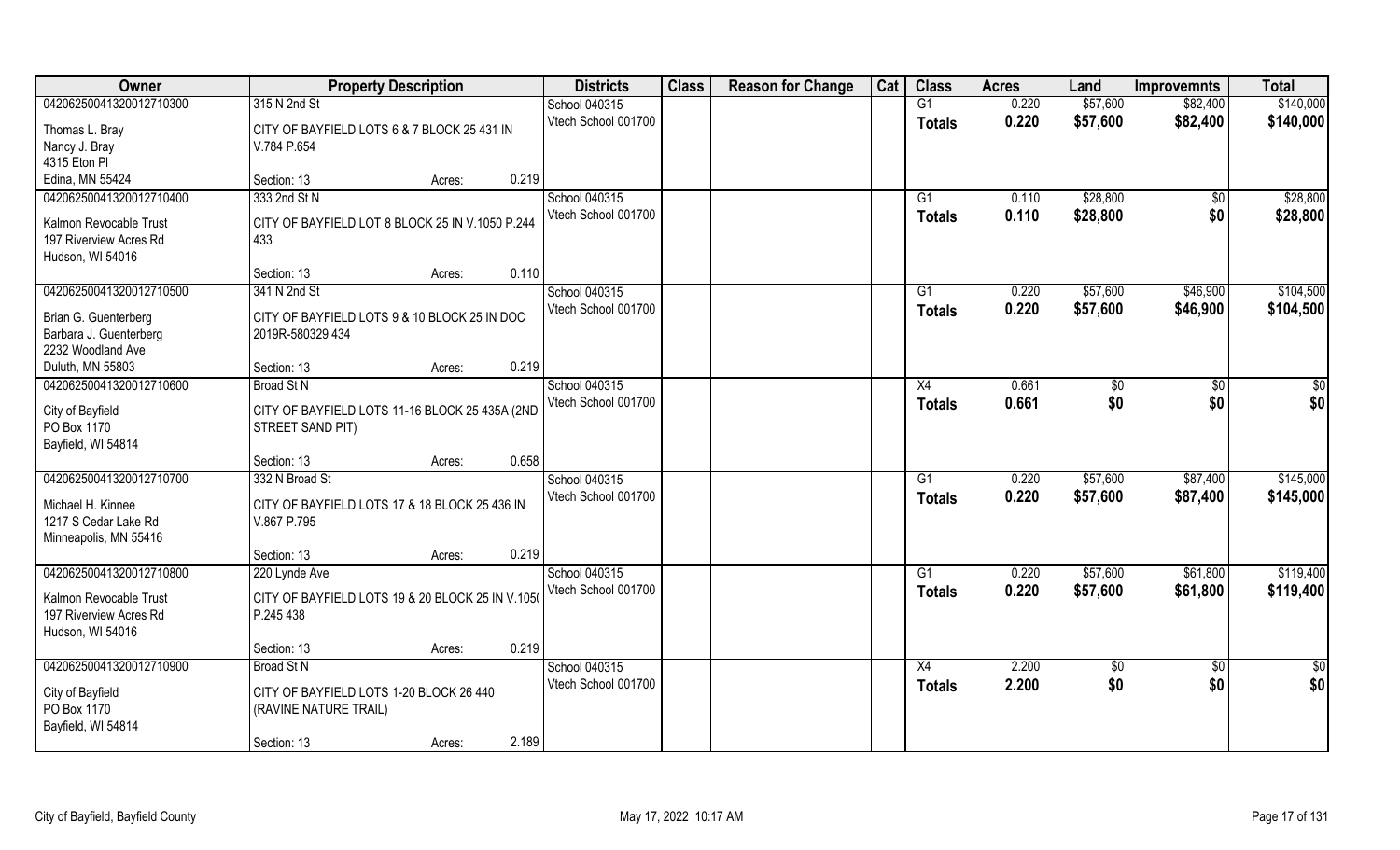| Owner                                                        | <b>Property Description</b>                                                                         | <b>Districts</b>                     | <b>Class</b> | <b>Reason for Change</b> | Cat | <b>Class</b>           | <b>Acres</b>   | Land                | <b>Improvemnts</b>     | <b>Total</b>       |
|--------------------------------------------------------------|-----------------------------------------------------------------------------------------------------|--------------------------------------|--------------|--------------------------|-----|------------------------|----------------|---------------------|------------------------|--------------------|
| 04206250041320012711000                                      | 300 N 4th St                                                                                        | School 040315                        |              |                          |     | X4                     | 2.200          | \$0                 | $\overline{50}$        | $\overline{50}$    |
| School Dist of Bayfield<br>PO Box 4001<br>Bayfield, WI 54814 | CITY OF BAYFEILD LOTS 1-20 BLOCK 27 IN V.828<br>P.38 TOG WITH VAC SWEENEY AVE IN V.799 P.269<br>441 | Vtech School 001700                  |              |                          |     | <b>Totals</b>          | 2.200          | \$0                 | \$0                    | \$0                |
|                                                              | Section: 13<br>Acres:                                                                               | 2.185                                |              |                          |     |                        |                |                     |                        |                    |
| 04206250041320012711100                                      | 4th St N                                                                                            | School 040315<br>Vtech School 001700 |              |                          |     | X4                     | 0.331<br>0.331 | $\sqrt[6]{}$<br>\$0 | $\overline{50}$<br>\$0 | $\sqrt{50}$<br>\$0 |
| School Dist of Bayfield<br>PO Box 4001<br>Bayfield, WI 54814 | CITY OF BAYFIELD LOTS 1-3 BLOCK 28 IN V.432<br>P.266 442                                            |                                      |              |                          |     | <b>Totals</b>          |                |                     |                        |                    |
|                                                              | Section: 13<br>Acres:                                                                               | 0.328                                |              |                          |     |                        |                |                     |                        |                    |
| 04206250041320012711200                                      | 4th St N                                                                                            | School 040315                        |              |                          |     | X4                     | 0.771          | \$0                 | $\sqrt[6]{30}$         | \$0                |
| City of Bayfield<br>PO Box 1170<br>Bayfield, WI 54814        | CITY OF BAYFIELD LOTS 4-10 BLOCK 28 445<br>(SCHOOL)                                                 | Vtech School 001700                  |              |                          |     | <b>Totals</b>          | 0.771          | \$0                 | \$0                    | \$0                |
|                                                              | Section: 13<br>Acres:                                                                               | 0.763                                |              |                          |     |                        |                |                     |                        |                    |
| 04206250041320012711300                                      | 421 Sweeny Ave                                                                                      | School 040315                        |              |                          |     | G1                     | 0.331          | \$72,600            | \$104,400              | \$177,000          |
| Wolfgang A. Veit<br>PO Box 1001<br>Bayfield, WI 54814        | CITY OF BAYFIELD LOTS 11-13 BLOCK 28 446 V.904<br>P.845                                             | Vtech School 001700                  |              |                          |     | <b>Totals</b>          | 0.331          | \$72,600            | \$104,400              | \$177,000          |
|                                                              | Section: 13<br>Acres:                                                                               | 0.328                                |              |                          |     |                        |                |                     |                        |                    |
| 04206250041320012711400                                      | 5th St N                                                                                            | School 040315                        |              |                          |     | X4                     | 0.771          | \$0                 | $\sqrt[6]{30}$         | $\overline{50}$    |
| School District #1                                           | CITY OF BAYFIELD LOTS 14-20 BLOCK 28 449                                                            | Vtech School 001700                  |              |                          |     | <b>Totals</b>          | 0.771          | \$0                 | \$0                    | \$0                |
|                                                              | Section: 13<br>Acres:                                                                               | 0.763                                |              |                          |     |                        |                |                     |                        |                    |
| 04206250041320012712400                                      |                                                                                                     | School 040315                        |              |                          |     | X4                     | 0.000          | \$0                 | \$0                    | \$0                |
| S D. Austin                                                  | CITY OF BAYFIELD LOTS 1-5 LOTS 1-5 BLOCK 38 599<br>(UNDER WATER)                                    | Vtech School 001700                  |              |                          |     | <b>Totals</b>          | 0.000          | \$0                 | \$0                    | \$0                |
|                                                              | Section: 13<br>Acres:                                                                               | 0.547                                |              |                          |     |                        |                |                     |                        |                    |
| 04206250041320012712500                                      |                                                                                                     | School 040315                        |              |                          |     | $\overline{\text{X3}}$ | 0.110          | $\overline{50}$     | $\overline{50}$        | $\overline{50}$    |
| <b>Bayfield County</b><br>117 E 5th St<br>PO Box 878         | CITY OF BAYFIELD LOT 6 BLOCK 38 604 (PARTIALLY<br><b>UNDER WATER)</b>                               | Vtech School 001700                  |              |                          |     | Totals                 | 0.110          | \$0                 | \$0                    | \$0                |
| Washburn, WI 54891                                           | Section: 13<br>Acres:                                                                               | 0.109                                |              |                          |     |                        |                |                     |                        |                    |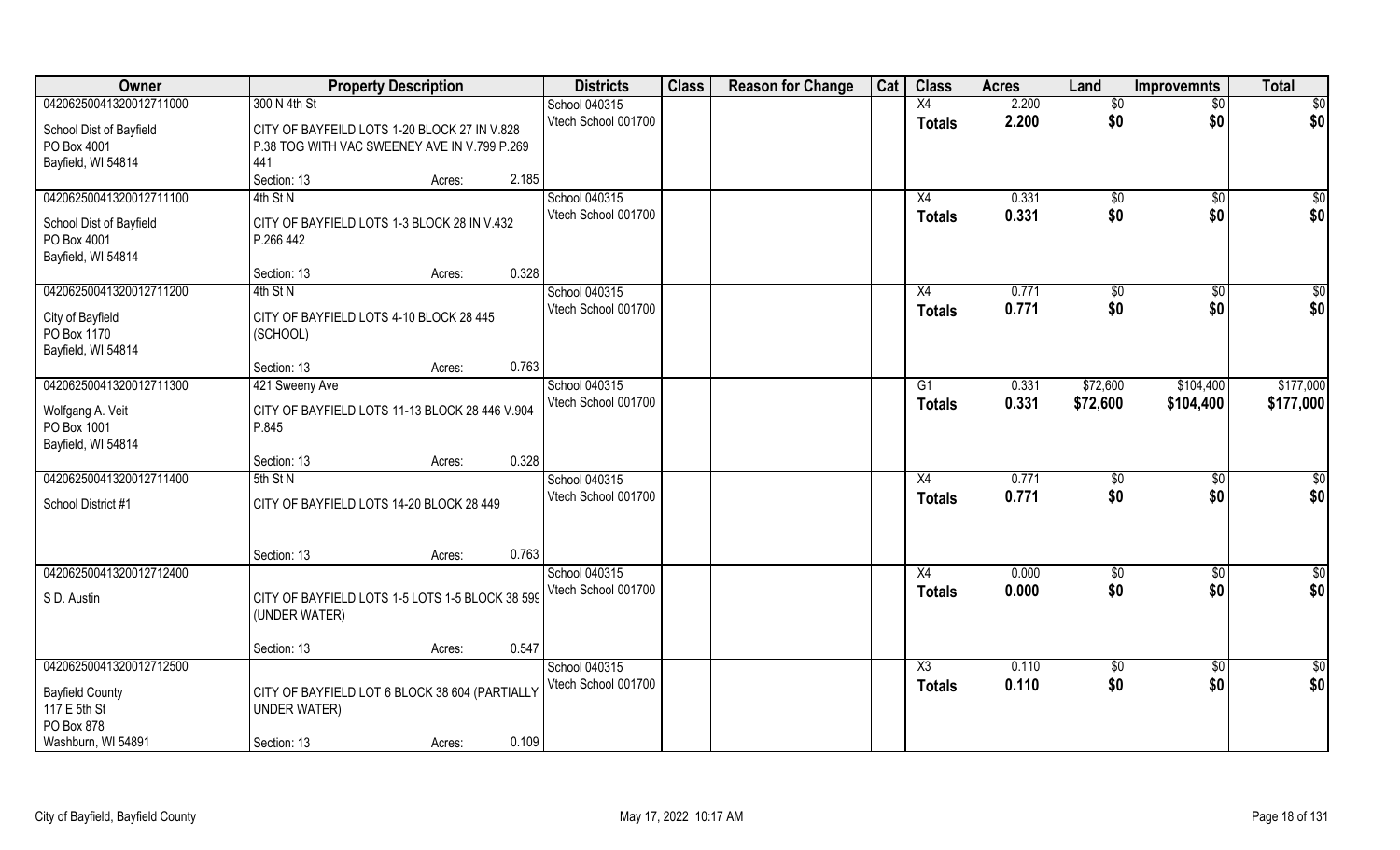| Owner                              | <b>Property Description</b>                     | <b>Districts</b>    | <b>Class</b> | <b>Reason for Change</b> | Cat | <b>Class</b>           | <b>Acres</b> | Land         | <b>Improvemnts</b> | <b>Total</b> |
|------------------------------------|-------------------------------------------------|---------------------|--------------|--------------------------|-----|------------------------|--------------|--------------|--------------------|--------------|
| 04206250041320012712600            | Wing Ave                                        | School 040315       |              |                          |     | $\overline{G1}$        | 1.230        | \$14,700     | $\overline{50}$    | \$14,700     |
| Neil J & Donna M Schultz Rev Trust | CITY OF BAYFIELD LOTS 7-18 & LOT 19 E OF HWY 13 | Vtech School 001700 |              |                          |     | Totals                 | 1.230        | \$14,700     | \$0                | \$14,700     |
| 10635 Scenic Dr                    | LESS HWY BLOCK 38 LESS E 40' OF LOT 8 IN DOC    |                     |              |                          |     |                        |              |              |                    |              |
| Iron River, WI 54847               | 2019R-580026 605 (NEIL J & DONNA M SCHULTZ      |                     |              |                          |     |                        |              |              |                    |              |
|                                    | 1.226<br>Section: 13<br>Acres:                  |                     |              |                          |     |                        |              |              |                    |              |
| 04206250041320012712700            |                                                 | School 040315       |              |                          |     | G1                     | 0.037        | \$9,600      | \$0                | \$9,600      |
| Neil J & Donna M Schultz Rev Trust | CITY OF BAYFIELD E 40' OF LOT 8 BLOCK 38 (NEIL, | Vtech School 001700 |              |                          |     | Totals                 | 0.037        | \$9,600      | \$0                | \$9,600      |
| 10635 Scenic Dr                    | & DONNA M SCHULTZ REV TRUST DTD 09/23/1998)     |                     |              |                          |     |                        |              |              |                    |              |
| Iron River, WI 54847               |                                                 |                     |              |                          |     |                        |              |              |                    |              |
|                                    | 0.036<br>Section: 13<br>Acres:                  |                     |              |                          |     |                        |              |              |                    |              |
| 04206250041320012712800            |                                                 | School 040315       |              |                          |     | G1                     | 0.030        | \$1,200      | \$0                | \$1,200      |
| James H. Brockmann                 | CITY OF BAYFIELD LOT 19 W OF HWY 13 BLOCK 38    | Vtech School 001700 |              |                          |     | <b>Totals</b>          | 0.030        | \$1,200      | \$0                | \$1,200      |
| Valerie J. Brockmann               | IN V.1114 P.81 617A                             |                     |              |                          |     |                        |              |              |                    |              |
| 6062 Brockmann Valley Rd           |                                                 |                     |              |                          |     |                        |              |              |                    |              |
| Mazomanie, WI 53560                | 0.031<br>Section: 13<br>Acres:                  |                     |              |                          |     |                        |              |              |                    |              |
| 04206250041320012712900            | Wing Ave                                        | School 040315       |              |                          |     | X <sub>2</sub>         | 0.010        | $\sqrt[6]{}$ | $\sqrt[6]{}$       | \$0          |
| Hwy Commission State of Wisconsin  | CITY OF BAYFIELD LOT 20 E OF HWY 13 BLOCK 38    | Vtech School 001700 |              |                          |     | <b>Totals</b>          | 0.010        | \$0          | \$0                | \$0          |
|                                    | 618                                             |                     |              |                          |     |                        |              |              |                    |              |
|                                    |                                                 |                     |              |                          |     |                        |              |              |                    |              |
|                                    | 0.011<br>Section: 13<br>Acres:                  |                     |              |                          |     |                        |              |              |                    |              |
| 04206250041320012713000            | <b>Wing Ave</b>                                 | School 040315       |              |                          |     | G1                     | 0.050        | \$1,300      | $\sqrt[6]{30}$     | \$1,300      |
| James H. Brockmann                 | CITY OF BAYFIELD LOT 20 W OF HWY 13 BLOCK 38    | Vtech School 001700 |              |                          |     | <b>Totals</b>          | 0.050        | \$1,300      | \$0                | \$1,300      |
| Valerie J. Brockmann               | IN V.1114 P.81 618A                             |                     |              |                          |     |                        |              |              |                    |              |
| 6062 Brockmann Valley Rd           |                                                 |                     |              |                          |     |                        |              |              |                    |              |
| Mazomanie, WI 53560                | 0.054<br>Section: 13<br>Acres:                  |                     |              |                          |     |                        |              |              |                    |              |
| 04206250041320012713100            | <b>Wing Ave</b>                                 | School 040315       |              |                          |     | $\overline{\text{X2}}$ | 0.330        | \$0          | \$0                | \$0          |
| Department of Transp State of WI   | CITY OF BAYFIELD LOTS 1-3 BLOCK 39 619          | Vtech School 001700 |              |                          |     | <b>Totals</b>          | 0.330        | \$0          | \$0                | \$0          |
| 1701 N 4th St                      |                                                 |                     |              |                          |     |                        |              |              |                    |              |
| Superior, WI 54880-1068            |                                                 |                     |              |                          |     |                        |              |              |                    |              |
|                                    | 0.328<br>Section: 13<br>Acres:                  |                     |              |                          |     |                        |              |              |                    |              |
| 04206250041320012713200            | 233 Wing Ave                                    | School 040315       |              |                          |     | $\overline{G1}$        | 0.400        | \$175,000    | $\overline{50}$    | \$175,000    |
| John J. Pinzl                      | CITY OF BAYFIELD LOTS 4-8 BLOCK 39 IN DOC       | Vtech School 001700 |              |                          |     | <b>Totals</b>          | 0.400        | \$175,000    | \$0                | \$175,000    |
| Christine A. Pinzl                 | 2018R-572386 622                                |                     |              |                          |     |                        |              |              |                    |              |
| 5395 W County Ff                   |                                                 |                     |              |                          |     |                        |              |              |                    |              |
| Mercer, WI 54547                   | 0.399<br>Section: 13<br>Acres:                  |                     |              |                          |     |                        |              |              |                    |              |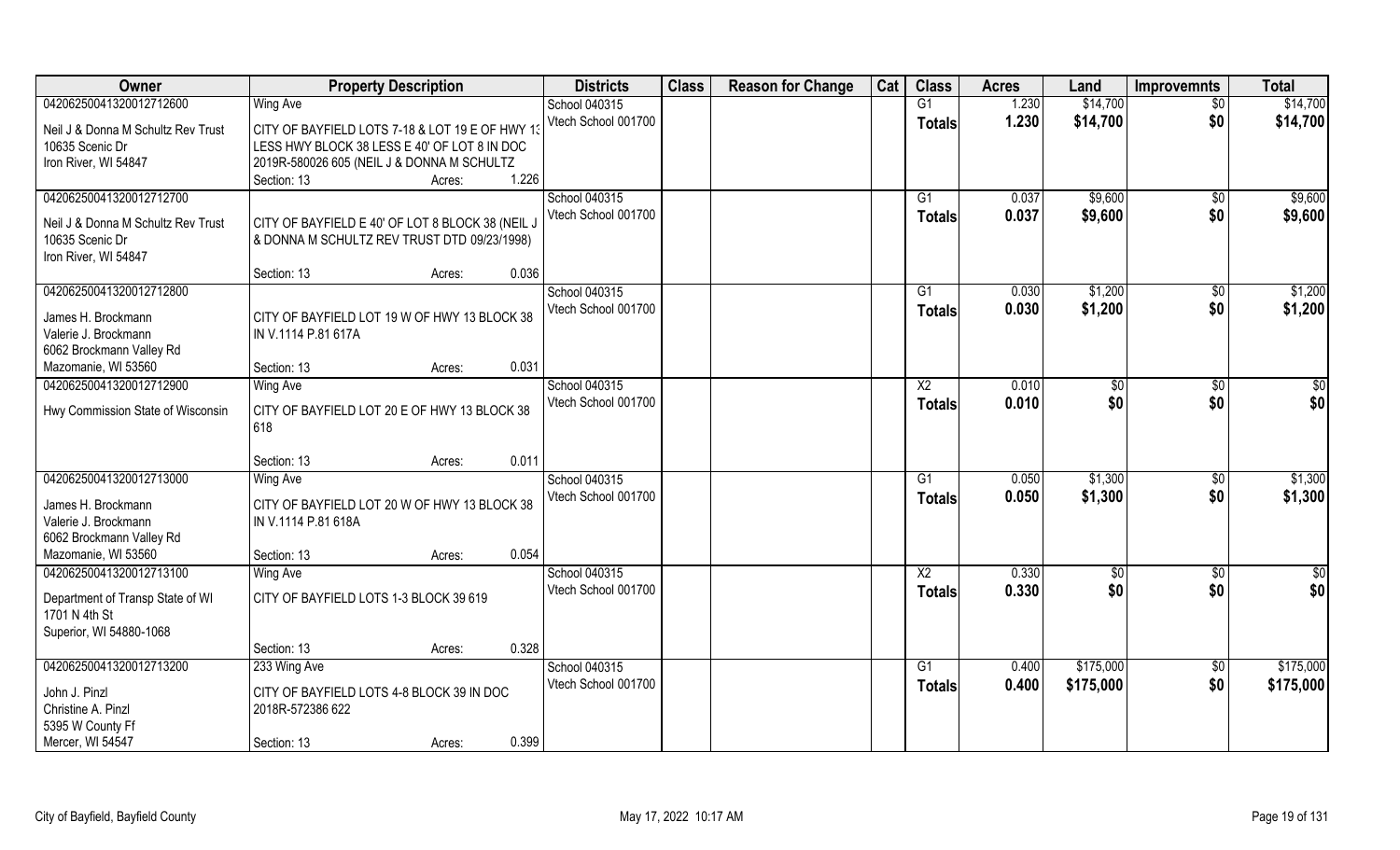| Owner                                                        | <b>Property Description</b>                     |        |       | <b>Districts</b>                     | <b>Class</b> | <b>Reason for Change</b> | Cat | <b>Class</b>        | <b>Acres</b>   | Land                   | <b>Improvemnts</b>     | <b>Total</b>           |
|--------------------------------------------------------------|-------------------------------------------------|--------|-------|--------------------------------------|--------------|--------------------------|-----|---------------------|----------------|------------------------|------------------------|------------------------|
| 04206250041320012713300                                      | Sweeney Ave                                     |        |       | School 040315                        |              |                          |     | G1                  | 0.280          | \$65,700               | \$0                    | \$65,700               |
| James H. Brockmann                                           | CITY OF BAYFIELD LOTS 9 & 10 BLOCK 39 IN V.1114 |        |       | Vtech School 001700                  |              |                          |     | <b>Totals</b>       | 0.280          | \$65,700               | \$0                    | \$65,700               |
| Valerie J. Brockmann                                         | P.81 627                                        |        |       |                                      |              |                          |     |                     |                |                        |                        |                        |
| 6062 Brockmann Valley Rd                                     |                                                 |        |       |                                      |              |                          |     |                     |                |                        |                        |                        |
| Mazomanie, WI 53560                                          | Section: 13                                     | Acres: | 0.273 |                                      |              |                          |     |                     |                |                        |                        |                        |
| 04206250041320012713400                                      | 222 Front St                                    |        |       | School 040315<br>Vtech School 001700 |              |                          |     | G1<br><b>Totals</b> | 0.600<br>0.600 | \$176,000<br>\$176,000 | \$548,200<br>\$548,200 | \$724,200<br>\$724,200 |
| Kimberly W. Rymer                                            | CITY OF BAYFIELD LOTS 11-16 BLOCK 39 IN         |        |       |                                      |              |                          |     |                     |                |                        |                        |                        |
| Enriqui Rymer                                                | 2017R-569116 629                                |        |       |                                      |              |                          |     |                     |                |                        |                        |                        |
| PO Box 797                                                   |                                                 |        |       |                                      |              |                          |     |                     |                |                        |                        |                        |
| Bayfield, WI 54814                                           | Section: 13                                     | Acres: | 0.601 |                                      |              |                          |     |                     |                |                        |                        |                        |
| 04206250041320012713500                                      | 236 Front St                                    |        |       | School 040315                        |              |                          |     | G1                  | 0.441          | \$138,300              | \$218,500              | \$356,800              |
| John J. Pinzl                                                | CITY OF BAYFIELD LOTS 17 - 20 BLOCK 39 IN       |        |       | Vtech School 001700                  |              |                          |     | <b>Totals</b>       | 0.441          | \$138,300              | \$218,500              | \$356,800              |
| Christine A. Pinzl                                           | 2016R-565762 635                                |        |       |                                      |              |                          |     |                     |                |                        |                        |                        |
| 5395 W County Ff                                             |                                                 |        |       |                                      |              |                          |     |                     |                |                        |                        |                        |
| Mercer, WI 54547                                             | Section: 13                                     | Acres: | 0.435 |                                      |              |                          |     |                     |                |                        |                        |                        |
| 04206250041320012713600                                      | 7 Rice Ave                                      |        |       | School 040315                        |              |                          |     | G2                  | 0.551          | \$104,400              | \$578,900              | \$683,300              |
| Chateau Boutin Ltd Ptrns<br>PO Box 584<br>Bayfield, WI 54814 | CITY OF BAYFIELD LOTS 1-5 BLOCK 40 639          |        |       | Vtech School 001700                  |              |                          |     | <b>Totals</b>       | 0.551          | \$104,400              | \$578,900              | \$683,300              |
|                                                              | Section: 13                                     | Acres: | 0.543 |                                      |              |                          |     |                     |                |                        |                        |                        |
| 04206250041320012713700                                      | 232 1st St N                                    |        |       | School 040315                        |              |                          |     | X4                  | 0.551          | \$0                    | \$0                    | \$0                    |
|                                                              |                                                 |        |       | Vtech School 001700                  |              |                          |     | <b>Totals</b>       | 0.551          | \$0                    | \$0                    | \$0                    |
| Holy Family Church                                           | CITY OF BAYFIELD LOTS 6-10 BLOCK 40 645         |        |       |                                      |              |                          |     |                     |                |                        |                        |                        |
| PO Box 1290                                                  |                                                 |        |       |                                      |              |                          |     |                     |                |                        |                        |                        |
| Bayfield, WI 54814                                           |                                                 |        |       |                                      |              |                          |     |                     |                |                        |                        |                        |
|                                                              | Section: 13                                     | Acres: | 0.541 |                                      |              |                          |     |                     |                |                        |                        |                        |
| 04206250041320012713800                                      | 7 Rice St                                       |        |       | School 040315                        |              |                          |     | G2                  | 0.551          | \$139,000              | \$55,300               | \$194,300              |
| Chateau Boutin Ltd Ptrns<br>PO Box 584                       | CITY OF BAYFIELD LOTS 11-15 BLOCK 40 650        |        |       | Vtech School 001700                  |              |                          |     | <b>Totals</b>       | 0.551          | \$139,000              | \$55,300               | \$194,300              |
| Bayfield, WI 54814                                           |                                                 |        |       |                                      |              |                          |     |                     |                |                        |                        |                        |
|                                                              | Section: 13                                     | Acres: | 0.541 |                                      |              |                          |     |                     |                |                        |                        |                        |
| 04206250041320012713900                                      | 232 N 1st St                                    |        |       | School 040315                        |              |                          |     | X4                  | 0.551          | $\sqrt{6}$             | $\overline{50}$        | $\frac{1}{2}$          |
| Holy Family Church<br>PO Box 1290<br>Bayfield, WI 54814      | CITY OF BAYFIELD LOTS 16-20 BLOCK 40 655        |        |       | Vtech School 001700                  |              |                          |     | <b>Totals</b>       | 0.551          | \$0                    | \$0                    | \$0                    |
|                                                              | Section: 13                                     | Acres: | 0.536 |                                      |              |                          |     |                     |                |                        |                        |                        |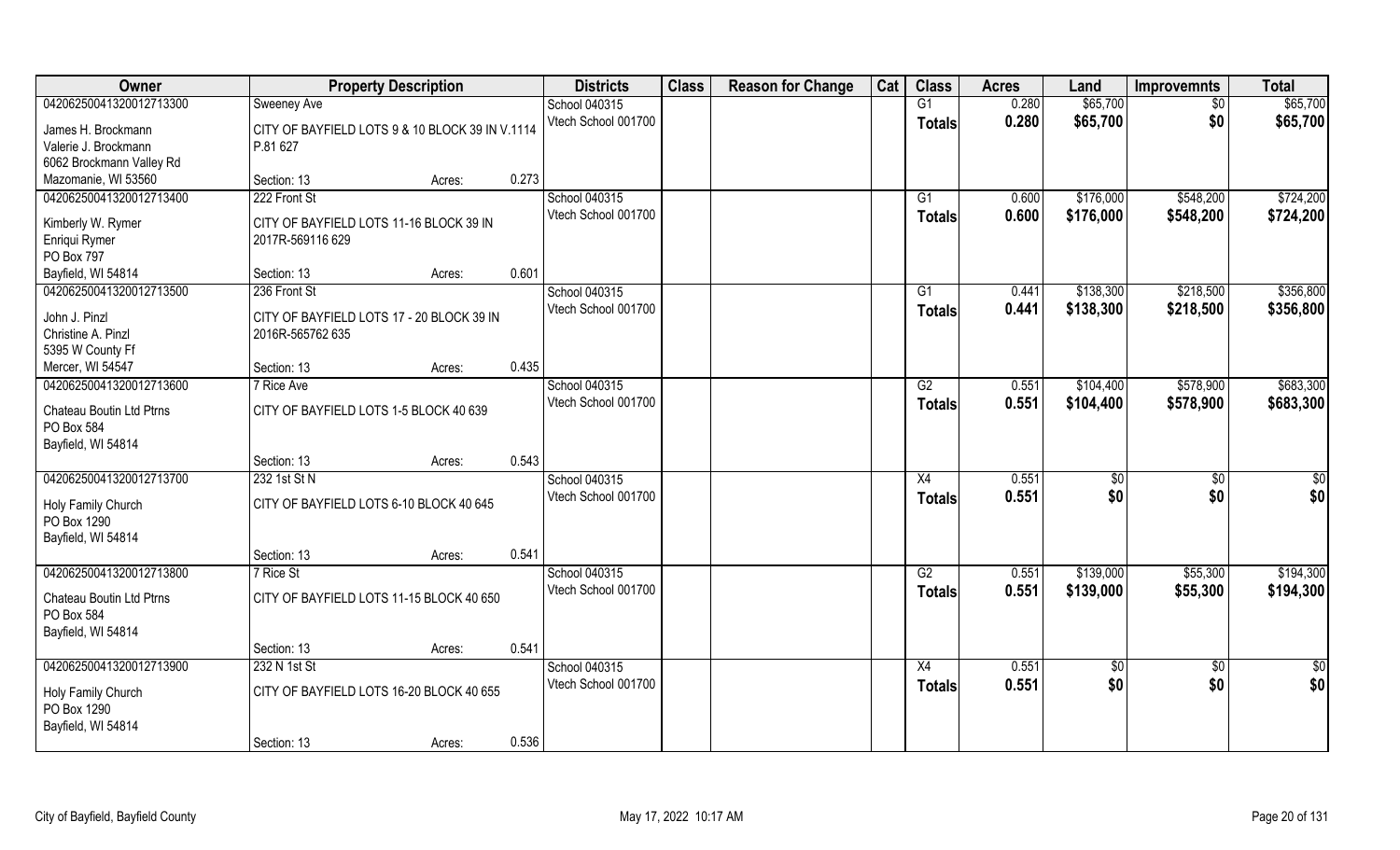| Owner                              | <b>Property Description</b>                                    |       | <b>Districts</b>                     | <b>Class</b> | <b>Reason for Change</b> | Cat | <b>Class</b>  | <b>Acres</b> | Land     | <b>Improvemnts</b> | <b>Total</b>  |
|------------------------------------|----------------------------------------------------------------|-------|--------------------------------------|--------------|--------------------------|-----|---------------|--------------|----------|--------------------|---------------|
| 04206250041320012714000            | 101 Rice Ave                                                   |       | School 040315                        |              |                          |     | G1            | 0.331        | \$72,600 | \$127,300          | \$199,900     |
| Curtis P. Basina                   | CITY OF BAYFIELD LOTS 1-3 BLOCK 41 IN DOC                      |       | Vtech School 001700                  |              |                          |     | <b>Totals</b> | 0.331        | \$72,600 | \$127,300          | \$199,900     |
| 101 Rice Ave                       | 2018R-573110 660                                               |       |                                      |              |                          |     |               |              |          |                    |               |
| PO Box 818                         |                                                                |       |                                      |              |                          |     |               |              |          |                    |               |
| Bayfield, WI 54814                 | Section: 13<br>Acres:                                          | 0.324 |                                      |              |                          |     |               |              |          |                    |               |
| 04206250041320012714150            | Sweeney Ave                                                    |       | School 040315                        |              |                          |     | X4            | 0.110        | \$0      | $\sqrt[6]{}$       | \$0           |
| Catholic Church Holy Family        | CITY OF BAYFIELD LOTS 9 & 10 BLOCK 41                          |       | Vtech School 001700                  |              |                          |     | <b>Totals</b> | 0.110        | \$0      | \$0                | \$0           |
| PO Box 1290                        |                                                                |       |                                      |              |                          |     |               |              |          |                    |               |
| Bayfield, WI 54814                 |                                                                |       |                                      |              |                          |     |               |              |          |                    |               |
|                                    | Section: 13<br>Acres:                                          | 0.222 |                                      |              |                          |     |               |              |          |                    |               |
| 04206250041320012714200            | 204 N 2nd St                                                   |       | School 040315                        |              |                          |     | G1            | 0.220        | \$88,300 | \$95,400           | \$183,700     |
|                                    | CITY OF BAYFIELD LOTS 11 - 12 BLOCK 41 IN V.1018               |       | Vtech School 001700                  |              |                          |     | <b>Totals</b> | 0.220        | \$88,300 | \$95,400           | \$183,700     |
| Thomas P. Mcmullin<br>PO Box 1281  | P.954 670 IM 2005R-503756                                      |       |                                      |              |                          |     |               |              |          |                    |               |
| Bayfield, WI 54814                 |                                                                |       |                                      |              |                          |     |               |              |          |                    |               |
|                                    | Section: 13<br>Acres:                                          | 0.219 |                                      |              |                          |     |               |              |          |                    |               |
| 04206250041320012714300            | 212 N 2nd St                                                   |       | School 040315                        |              |                          |     | G1            | 0.220        | \$57,600 | \$154,100          | \$211,700     |
|                                    |                                                                |       | Vtech School 001700                  |              |                          |     | <b>Totals</b> | 0.220        | \$57,600 | \$154,100          | \$211,700     |
| Thomas R. Bogaard                  | CITY OF BAYFIELD LOTS 13 & 14 BLOCK 41 IN V.<br>1089 P.273 672 |       |                                      |              |                          |     |               |              |          |                    |               |
| Susan M. Bogaard<br>212 N 2nd St   |                                                                |       |                                      |              |                          |     |               |              |          |                    |               |
| Bayfield, WI 54814                 | Section: 13<br>Acres:                                          | 0.221 |                                      |              |                          |     |               |              |          |                    |               |
| 04206250041320012714400            | 214 N 2nd St                                                   |       | School 040315                        |              |                          |     | G1            | 0.331        | \$72,600 | \$70,100           | \$142,700     |
|                                    |                                                                |       | Vtech School 001700                  |              |                          |     | <b>Totals</b> | 0.331        | \$72,600 | \$70,100           | \$142,700     |
| Doris M Hafemann Irrev Income Only | CITY OF BAYFIELD LOTS 15-17 BLOCK 41 V.1065                    |       |                                      |              |                          |     |               |              |          |                    |               |
| Trust                              | P.486 674                                                      |       |                                      |              |                          |     |               |              |          |                    |               |
| 214 N 2nd St<br>Bayfield, WI 54814 | Section: 13                                                    | 0.331 |                                      |              |                          |     |               |              |          |                    |               |
| 04206250041320012714500            | Acres:<br>2nd St N                                             |       | School 040315                        |              |                          |     | X4            | 0.331        | \$0      | \$0                | $\frac{1}{2}$ |
|                                    |                                                                |       | Vtech School 001700                  |              |                          |     |               | 0.331        | \$0      | \$0                | \$0           |
| Holy Family Church                 | CITY OF BAYFIELD LOTS 18-20 BLOCK 41 678                       |       |                                      |              |                          |     | <b>Totals</b> |              |          |                    |               |
| PO Box 1290                        |                                                                |       |                                      |              |                          |     |               |              |          |                    |               |
| Bayfield, WI 54814                 |                                                                |       |                                      |              |                          |     |               |              |          |                    |               |
|                                    | Section: 13<br>Acres:                                          | 0.331 |                                      |              |                          |     |               |              |          |                    |               |
| 04206250041320012714600            | 205 N 2nd St                                                   |       | School 040315<br>Vtech School 001700 |              |                          |     | G1            | 0.331        | \$57,700 | \$99,600           | \$157,300     |
| Doreen Conrad                      | CITY OF BAYFIELD LOTS 1-3 BLOCK 42 IN V.986                    |       |                                      |              |                          |     | <b>Totals</b> | 0.331        | \$57,700 | \$99,600           | \$157,300     |
| 205 N 2nd St                       | P.305 681                                                      |       |                                      |              |                          |     |               |              |          |                    |               |
| Bayfield, WI 54814                 |                                                                |       |                                      |              |                          |     |               |              |          |                    |               |
|                                    | Section: 13<br>Acres:                                          | 0.332 |                                      |              |                          |     |               |              |          |                    |               |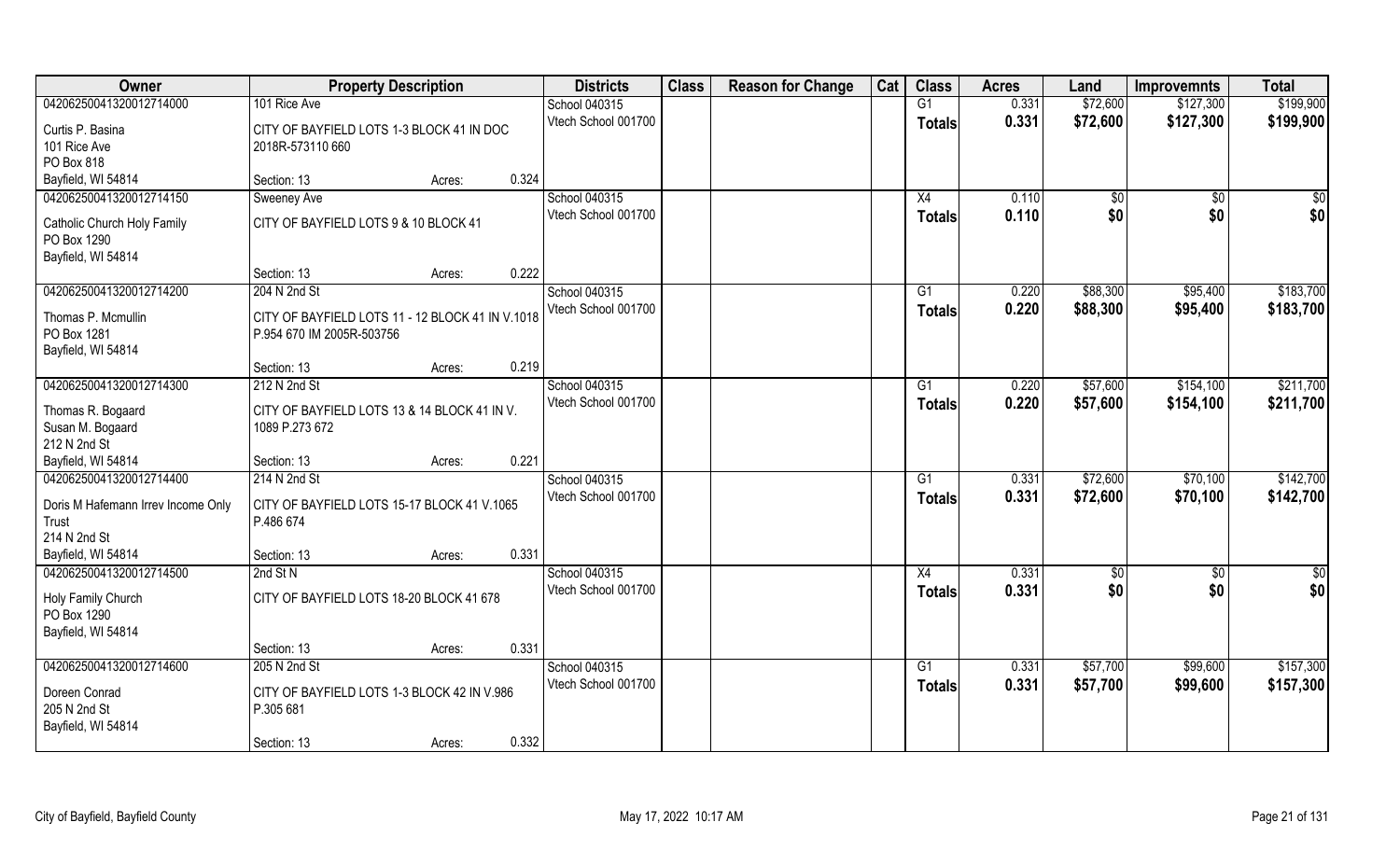| Owner                            | <b>Property Description</b>                                         |       | <b>Districts</b>       | <b>Class</b> | <b>Reason for Change</b> | Cat  | <b>Class</b>    | <b>Acres</b> | Land     | <b>Improvemnts</b> | <b>Total</b>    |
|----------------------------------|---------------------------------------------------------------------|-------|------------------------|--------------|--------------------------|------|-----------------|--------------|----------|--------------------|-----------------|
| 04206250041320012714700          | 229 N 2nd St                                                        |       | School 040315          | G1           | Garage and house         |      | $\overline{G1}$ | 0.331        | \$72,600 | \$128,600          | \$201,200       |
| Erik R. Scott                    | CITY OF BAYFIELD LOTS 4-6 BLOCK 42 IN DOC                           |       | Vtech School 001700 G1 |              | Demo Home                | $-2$ | <b>Totals</b>   | 0.331        | \$72,600 | \$128,600          | \$201,200       |
| Paula C. Scott                   | 2018R-574979 684                                                    |       |                        |              |                          |      |                 |              |          |                    |                 |
| 7781 Sheandoah Ln                |                                                                     |       |                        |              |                          |      |                 |              |          |                    |                 |
| Maple Grove, MN 55311            | Section: 13<br>Acres:                                               | 0.331 |                        |              |                          |      |                 |              |          |                    |                 |
| 04206250041320012714800          | 2nd St N                                                            |       | School 040315          |              |                          |      | G1              | 0.110        | \$14,400 | \$0                | \$14,400        |
|                                  |                                                                     |       | Vtech School 001700    |              |                          |      | Totals          | 0.110        | \$14,400 | \$0                | \$14,400        |
| Paula C & Erik R Scott Rev Trust | CITY OF BAYFIELD LOT 7 BLOCK 42 687 IN DOC                          |       |                        |              |                          |      |                 |              |          |                    |                 |
| 7781 Shenandoah Ln N             | 2020R-585459                                                        |       |                        |              |                          |      |                 |              |          |                    |                 |
| Maple Grove, MN 55311            |                                                                     |       |                        |              |                          |      |                 |              |          |                    |                 |
|                                  | Section: 13<br>Acres:                                               | 0.110 |                        |              |                          |      |                 |              |          |                    |                 |
| 04206250041320012714900          | 233 N 2nd St                                                        |       | School 040315          |              |                          |      | G1              | 0.220        | \$57,600 | \$88,900           | \$146,500       |
| Regan Robert Vehring             | CITY OF BAYFIELD LOTS 8 & 9 BLOCK 42 688                            |       | Vtech School 001700    |              |                          |      | <b>Totals</b>   | 0.220        | \$57,600 | \$88,900           | \$146,500       |
| 1730 W Lawn Ave                  |                                                                     |       |                        |              |                          |      |                 |              |          |                    |                 |
| Milwaukee, WI 53209              |                                                                     |       |                        |              |                          |      |                 |              |          |                    |                 |
|                                  | Section: 13<br>Acres:                                               | 0.220 |                        |              |                          |      |                 |              |          |                    |                 |
| 04206250041320012715000          | 241 N 2nd St                                                        |       | School 040315          |              |                          |      | G1              | 0.110        | \$28,800 | \$116,900          | \$145,700       |
|                                  |                                                                     |       | Vtech School 001700    |              |                          |      | <b>Totals</b>   | 0.110        | \$28,800 | \$116,900          | \$145,700       |
| Michael E. Cregan                | CITY OF BAYFIELD LOT 10 BLOCK 42 IN V.1013 P.172                    |       |                        |              |                          |      |                 |              |          |                    |                 |
| Elizabet Cregan                  | 690                                                                 |       |                        |              |                          |      |                 |              |          |                    |                 |
| 1487 Chelsea St                  |                                                                     |       |                        |              |                          |      |                 |              |          |                    |                 |
| St Paul, MN 55108                | Section: 13<br>Acres:                                               | 0.110 |                        |              |                          |      |                 |              |          |                    |                 |
| 04206250041320012715100          |                                                                     |       | School 040315          |              |                          |      | X4              | 0.110        | \$0      | $\overline{50}$    | $\overline{50}$ |
| City of Bayfield                 | CITY OF BAYFIELD LOT 11 BLOCK 42 691 (RAVINE                        |       | Vtech School 001700    |              |                          |      | <b>Totals</b>   | 0.110        | \$0      | \$0                | \$0             |
| PO Box 1170                      | <b>NATURE TRAIL)</b>                                                |       |                        |              |                          |      |                 |              |          |                    |                 |
| Bayfield, WI 54814               |                                                                     |       |                        |              |                          |      |                 |              |          |                    |                 |
|                                  | Section: 13<br>Acres:                                               | 0.110 |                        |              |                          |      |                 |              |          |                    |                 |
| 04206250041320012715200          |                                                                     |       | School 040315          |              |                          |      | X4              | 0.220        | \$0      | \$0                | \$0             |
|                                  |                                                                     |       | Vtech School 001700    |              |                          |      | <b>Totals</b>   | 0.220        | \$0      | \$0                | \$0             |
| City of Bayfield<br>PO Box 1170  | CITY OF BAYFIELD LOTS 12 & 13 BLOCK 42 692<br>(RAVINE NATURE TRAIL) |       |                        |              |                          |      |                 |              |          |                    |                 |
| Bayfield, WI 54814               |                                                                     |       |                        |              |                          |      |                 |              |          |                    |                 |
|                                  | Section: 13<br>Acres:                                               | 0.221 |                        |              |                          |      |                 |              |          |                    |                 |
| 04206250041320012715310          |                                                                     |       | School 040315          |              |                          |      | G1              | 0.110        | \$12,100 | $\sqrt{6}$         | \$12,100        |
|                                  |                                                                     |       | Vtech School 001700    |              |                          |      |                 | 0.110        | \$12,100 | \$0                | \$12,100        |
| Frederic A. Clark                | LOT 16 BLOCK 42 ORIGINAL TOWNSITE OF                                |       |                        |              |                          |      | <b>Totals</b>   |              |          |                    |                 |
| 230 N Broad St                   | BAYFIELD IN DOC 2022R-593298                                        |       |                        |              |                          |      |                 |              |          |                    |                 |
| Bayfield, WI 54814               |                                                                     |       |                        |              |                          |      |                 |              |          |                    |                 |
|                                  | Section: 13<br>Acres:                                               | 0.110 |                        |              |                          |      |                 |              |          |                    |                 |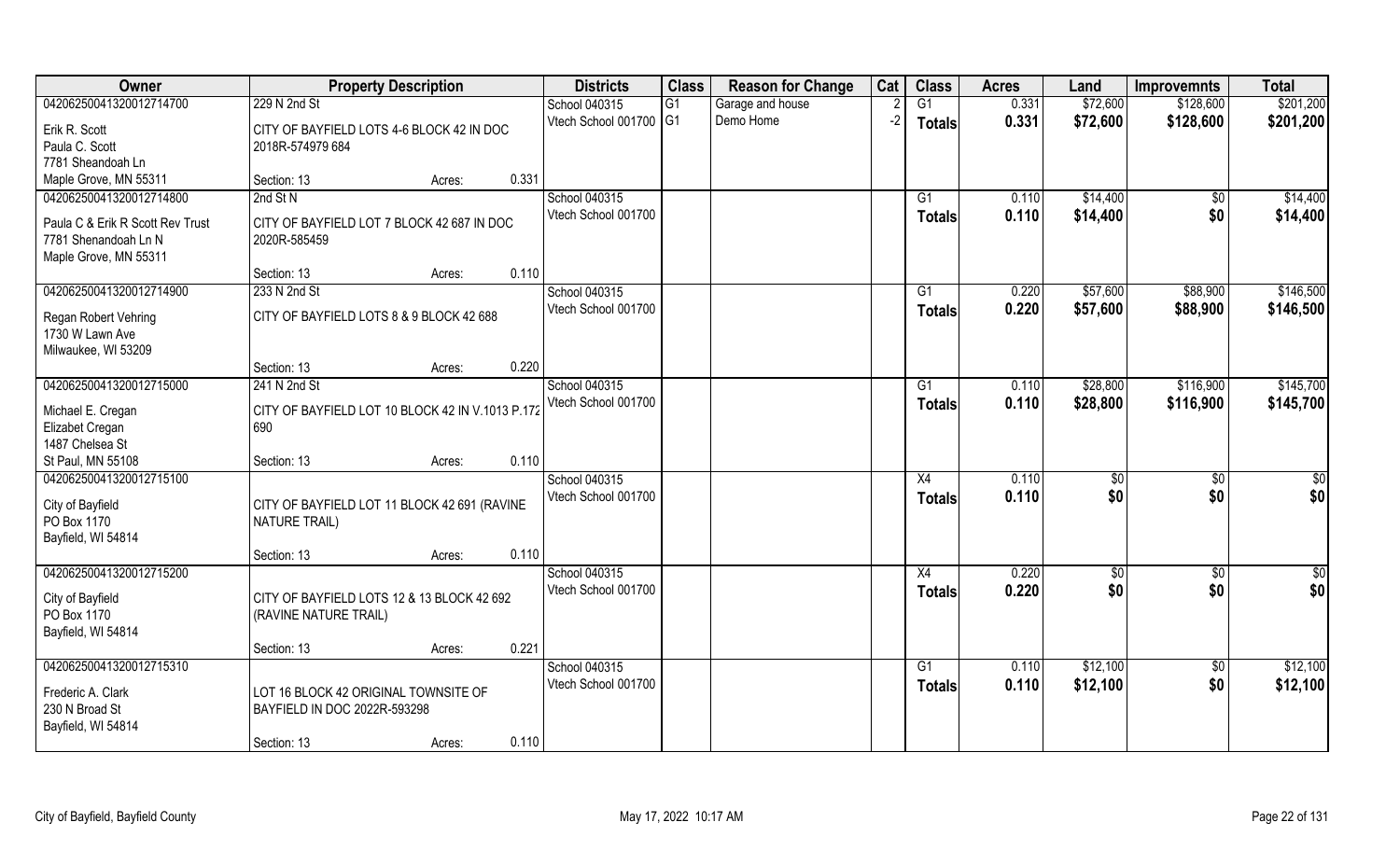| Owner                                                    | <b>Property Description</b>                                                |                 | <b>Districts</b>    | <b>Class</b> | <b>Reason for Change</b> | Cat | <b>Class</b>   | <b>Acres</b> | Land            | <b>Improvemnts</b> | <b>Total</b> |
|----------------------------------------------------------|----------------------------------------------------------------------------|-----------------|---------------------|--------------|--------------------------|-----|----------------|--------------|-----------------|--------------------|--------------|
| 04206250041320012715320                                  |                                                                            |                 | School 040315       |              |                          |     | G1             | 0.221        | \$24,200        | $\overline{50}$    | \$24,200     |
| Paula C & Erik R Scott Rev Trust<br>7781 Shenandoah Ln N | LOTS 14 & 15 BLOCK 42 ORIGINAL TOWNSITE OF<br>BAYFIELD IN DOC 2020R-585459 |                 | Vtech School 001700 |              |                          |     | <b>Totals</b>  | 0.221        | \$24,200        | \$0                | \$24,200     |
| Maple Grove, MN 55311                                    |                                                                            |                 |                     |              |                          |     |                |              |                 |                    |              |
|                                                          | Section: 13                                                                | 0.220<br>Acres: |                     |              |                          |     |                |              |                 |                    |              |
| 04206250041320012715400                                  | 230 N Broad St                                                             |                 | School 040315       |              |                          |     | G <sub>1</sub> | 0.220        | \$57,600        | \$129,100          | \$186,700    |
| Frederic A. Clark                                        | CITY OF BAYFIELD LOTS 17 & 18 BLOCK 42 697 IN                              |                 | Vtech School 001700 |              |                          |     | <b>Totals</b>  | 0.220        | \$57,600        | \$129,100          | \$186,700    |
| 230 N Broad St                                           | DOC 2021R-593298 IM 2003R-480669                                           |                 |                     |              |                          |     |                |              |                 |                    |              |
| Bayfield, WI 54814                                       |                                                                            |                 |                     |              |                          |     |                |              |                 |                    |              |
|                                                          | Section: 13                                                                | 0.220<br>Acres: |                     |              |                          |     |                |              |                 |                    |              |
| 04206250041320012715500                                  | Sweeney Ave                                                                |                 | School 040315       |              |                          |     | G1             | 0.110        | \$14,400        | \$200              | \$14,600     |
| <b>Regan Robert Vehring</b>                              | CITY OF BAYFIELD LOT 19 BLOCK 42 699                                       |                 | Vtech School 001700 |              |                          |     | <b>Totals</b>  | 0.110        | \$14,400        | \$200              | \$14,600     |
| 1730 W Lawn Ave                                          |                                                                            |                 |                     |              |                          |     |                |              |                 |                    |              |
| Milwaukee, WI 53209                                      |                                                                            |                 |                     |              |                          |     |                |              |                 |                    |              |
|                                                          | Section: 13                                                                | 0.110<br>Acres: |                     |              |                          |     |                |              |                 |                    |              |
| 04206250041320012715600                                  | Sweeney Ave                                                                |                 | School 040315       |              |                          |     | G <sub>1</sub> | 0.110        | \$14,400        | \$800              | \$15,200     |
| Michael E. Cregan                                        | CITY OF BAYFIELD LOT 20 BLOCK 42 IN V.1013 P.172                           |                 | Vtech School 001700 |              |                          |     | <b>Totals</b>  | 0.110        | \$14,400        | \$800              | \$15,200     |
| Elizabet Cregan                                          | 700                                                                        |                 |                     |              |                          |     |                |              |                 |                    |              |
| 1487 Chelsea St                                          |                                                                            |                 |                     |              |                          |     |                |              |                 |                    |              |
| St Paul, MN 55108                                        | Section: 13                                                                | 0.110<br>Acres: |                     |              |                          |     |                |              |                 |                    |              |
| 04206250041320012715700                                  | Sweeney Ave                                                                |                 | School 040315       |              |                          |     | X4             | 0.441        | \$0             | \$0                | \$0          |
| City of Bayfield                                         | CITY OF BAYFIELD LOTS 1-4 BLOCK 43 701 (RAVINE                             |                 | Vtech School 001700 |              |                          |     | <b>Totals</b>  | 0.441        | \$0             | \$0                | \$0          |
| PO Box 1170                                              | <b>NATURE TRAIL)</b>                                                       |                 |                     |              |                          |     |                |              |                 |                    |              |
| Bayfield, WI 54814                                       |                                                                            |                 |                     |              |                          |     |                |              |                 |                    |              |
|                                                          | Section: 13                                                                | 0.440<br>Acres: |                     |              |                          |     |                |              |                 |                    |              |
| 04206250041320012715800                                  | <b>Broad St N</b>                                                          |                 | School 040315       |              |                          |     | X4             | 0.110        | $\overline{50}$ | \$0                | \$0          |
| City of Bayfield                                         | CITY OF BAYFIELD LOT 5 BLOCK 43 705 (RAVINE                                |                 | Vtech School 001700 |              |                          |     | <b>Totals</b>  | 0.110        | \$0             | \$0                | \$0          |
| PO Box 1170                                              | NATURE TRAIL)                                                              |                 |                     |              |                          |     |                |              |                 |                    |              |
| Bayfield, WI 54814                                       |                                                                            |                 |                     |              |                          |     |                |              |                 |                    |              |
|                                                          | Section: 13                                                                | 0.110<br>Acres: |                     |              |                          |     |                |              |                 |                    |              |
| 04206250041320012715900                                  | <b>Broad St N</b>                                                          |                 | School 040315       |              |                          |     | X4             | 0.441        | \$0             | $\overline{50}$    | \$0          |
|                                                          |                                                                            |                 | Vtech School 001700 |              |                          |     | <b>Totals</b>  | 0.441        | \$0             | \$0                | \$0          |
| City of Bayfield<br>PO Box 1170                          | CITY OF BAYFIELD LOTS 6-9 BLOCK 43 706 (RAVINE<br><b>NATURE TRAIL)</b>     |                 |                     |              |                          |     |                |              |                 |                    |              |
| Bayfield, WI 54814                                       |                                                                            |                 |                     |              |                          |     |                |              |                 |                    |              |
|                                                          | Section: 13                                                                | 0.439<br>Acres: |                     |              |                          |     |                |              |                 |                    |              |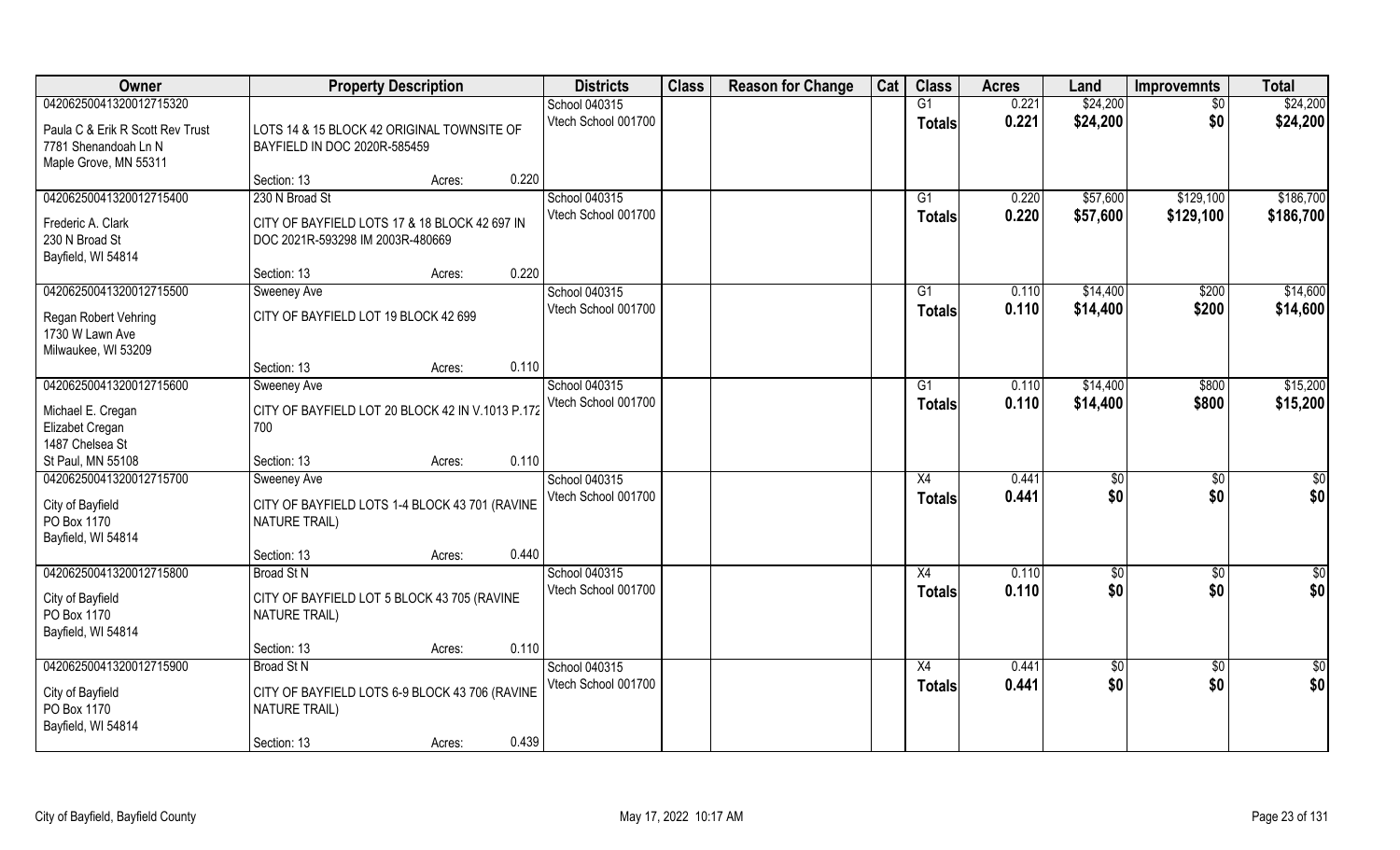| Owner                                                                                            | <b>Property Description</b>                                                                                                                           | <b>Districts</b>                     | <b>Class</b> | <b>Reason for Change</b> | Cat | <b>Class</b>        | <b>Acres</b>   | Land                  | <b>Improvemnts</b>     | <b>Total</b>           |
|--------------------------------------------------------------------------------------------------|-------------------------------------------------------------------------------------------------------------------------------------------------------|--------------------------------------|--------------|--------------------------|-----|---------------------|----------------|-----------------------|------------------------|------------------------|
| 04206250041320012716000                                                                          | Sweeney Ave                                                                                                                                           | School 040315                        |              |                          |     | X4                  | 0.110          | \$0                   | \$0                    | \$0                    |
| City of Bayfield<br>PO Box 1170<br>Bayfield, WI 54814                                            | CITY OF BAYFIELD LOT 10 BLOCK 43 710                                                                                                                  | Vtech School 001700                  |              |                          |     | <b>Totals</b>       | 0.110          | \$0                   | \$0                    | \$0                    |
|                                                                                                  | 0.110<br>Section: 13<br>Acres:                                                                                                                        |                                      |              |                          |     |                     |                |                       |                        |                        |
| 04206250041320012716100<br>Heidi M. Nelson<br>PO Box 458<br>Bayfield, WI 54814                   | 202 N 3rd St<br>CITY OF BAYFIELD LOTS 11-13 BLOCK 43 IN DOC<br>2018R-572400 711                                                                       | School 040315<br>Vtech School 001700 | G1           | <b>Windows</b>           |     | G1<br>Totals        | 0.331<br>0.331 | \$72,600<br>\$72,600  | \$128,300<br>\$128,300 | \$200,900<br>\$200,900 |
|                                                                                                  | 0.330<br>Section: 13<br>Acres:                                                                                                                        |                                      |              |                          |     |                     |                |                       |                        |                        |
| 04206250041320012716200<br>City of Bayfield<br>PO Box 1170<br>Bayfield, WI 54814                 | 3rd St N<br>CITY OF BAYFIELD LOTS 14-17 BLOCK 43 714                                                                                                  | School 040315<br>Vtech School 001700 |              |                          |     | X4<br><b>Totals</b> | 0.441<br>0.441 | \$0<br>\$0            | \$0<br>\$0             | \$0<br>\$0             |
|                                                                                                  | 0.439<br>Section: 13<br>Acres:                                                                                                                        |                                      |              |                          |     |                     |                |                       |                        |                        |
| 04206250041320012716300<br>City of Bayfield<br>PO Box 1170<br>Bayfield, WI 54814                 | 3rd St N<br>CITY OF BAYFIELD LOT 18 BLOCK 43 718 (RAVINE<br>NATURE TRAIL)                                                                             | School 040315<br>Vtech School 001700 |              |                          |     | X4<br><b>Totals</b> | 0.110<br>0.110 | \$0<br>\$0            | \$0<br>\$0             | \$0<br>\$0             |
|                                                                                                  | 0.110<br>Section: 13<br>Acres:                                                                                                                        |                                      |              |                          |     |                     |                |                       |                        |                        |
| 04206250041320012716400<br>City of Bayfield<br>PO Box 1170<br>Bayfield, WI 54814                 | 3rd St N<br>CITY OF BAYFIELD LOTS 19 & 20 BLOCK 43 719<br>(RAVINE NATURE TRAIL)                                                                       | School 040315<br>Vtech School 001700 |              |                          |     | X4<br><b>Totals</b> | 0.220<br>0.220 | $\sqrt[6]{30}$<br>\$0 | $\overline{50}$<br>\$0 | \$0<br>\$0             |
|                                                                                                  | 0.219<br>Section: 13<br>Acres:                                                                                                                        |                                      |              |                          |     |                     |                |                       |                        |                        |
| 04206250041320012716500<br>Jt School District #1<br>PO Box 1<br>Bayfield, WI 54814               | 3rd St<br>CITY OF BAYFIELD LOTS 1-10 BLOCK 44 721 TOG<br>WITH VACATED SWEENEY AVE & VACATED ALLEY IN<br>V.799 P.269<br>1.097<br>Section: 13<br>Acres: | School 040315<br>Vtech School 001700 |              |                          |     | X4<br><b>Totals</b> | 0.000<br>0.000 | \$0<br>\$0            | $\sqrt{6}$<br>\$0      | $\overline{50}$<br>\$0 |
| 04206250041320012716600<br>Timothy T. Johnson Trustee<br>2601 Silver Ln<br>Minneapolis, MN 55421 | 321 Rice Ave<br>CITY OF BAYFIELD LOTS 11-13 BLOCK 44 IN DOC<br>2021R-588824 731 (LIVING TRUST 02/09/2021)<br>0.329<br>Section: 13<br>Acres:           | School 040315<br>Vtech School 001700 |              |                          |     | G1<br><b>Totals</b> | 0.330<br>0.330 | \$72,500<br>\$72,500  | \$134,300<br>\$134,300 | \$206,800<br>\$206,800 |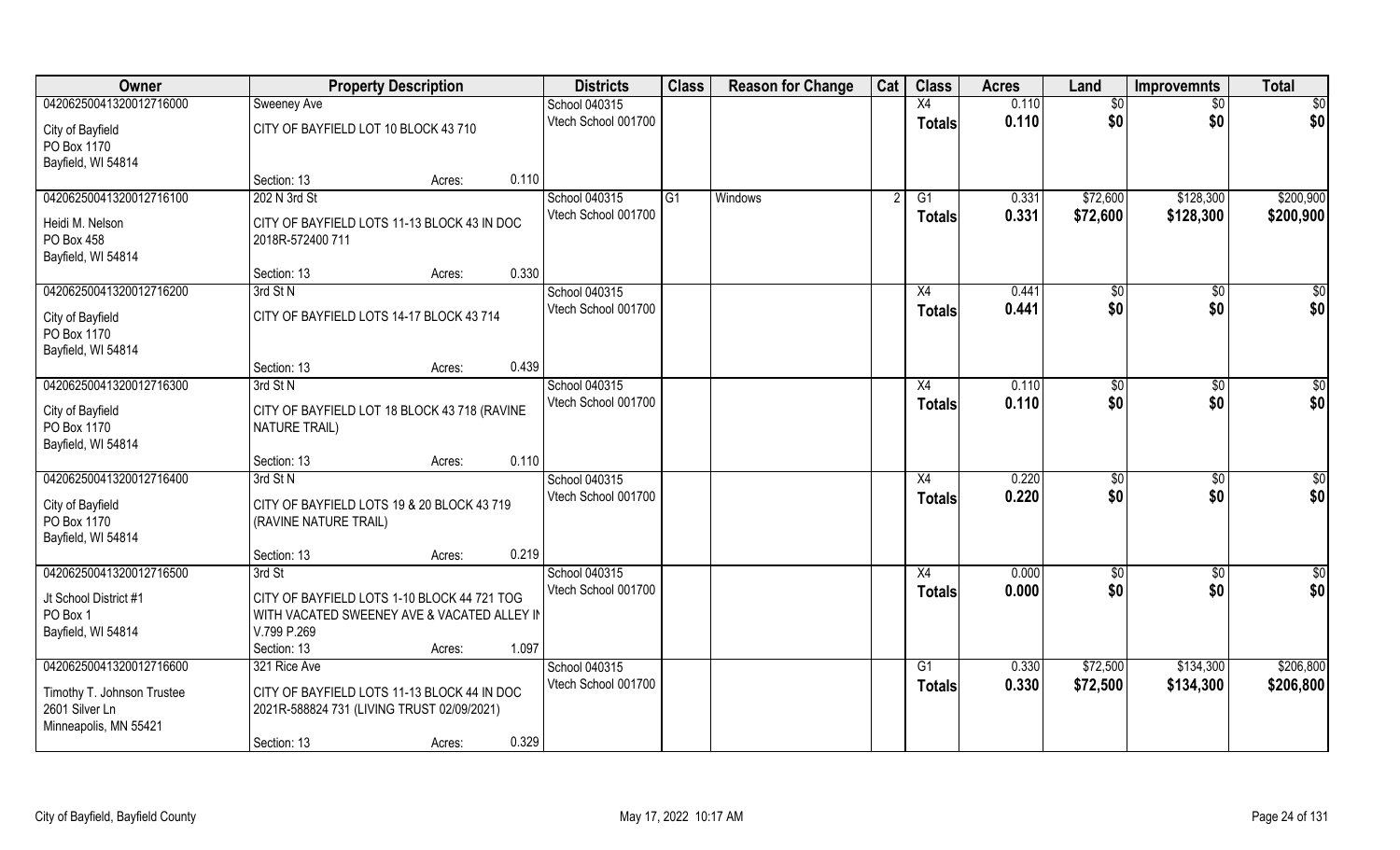| Owner                                     | <b>Property Description</b>                                                                |                 | <b>Districts</b>    | <b>Class</b> | <b>Reason for Change</b> | Cat | <b>Class</b>    | <b>Acres</b> | Land            | <b>Improvemnts</b> | <b>Total</b> |
|-------------------------------------------|--------------------------------------------------------------------------------------------|-----------------|---------------------|--------------|--------------------------|-----|-----------------|--------------|-----------------|--------------------|--------------|
| 04206250041320012716700                   | 220 N 4th St                                                                               |                 | School 040315       |              |                          |     | G1              | 0.220        | \$51,700        | \$68,100           | \$119,800    |
| Nancy E. Fey                              | CITY OF BAYFIELD LOTS 14 & 15 BLOCK 44 734                                                 |                 | Vtech School 001700 |              |                          |     | <b>Totals</b>   | 0.220        | \$51,700        | \$68,100           | \$119,800    |
| 444 W Wilson St Ste 312                   |                                                                                            |                 |                     |              |                          |     |                 |              |                 |                    |              |
| Madison, WI 53703                         |                                                                                            |                 |                     |              |                          |     |                 |              |                 |                    |              |
|                                           | Section: 13                                                                                | 0.219<br>Acres: |                     |              |                          |     |                 |              |                 |                    |              |
| 04206250041320012716800                   | 4th St                                                                                     |                 | School 040315       |              |                          |     | X4              | 0.000        | $\overline{50}$ | $\overline{50}$    | \$0          |
| Town & Cty of Bayfie Jt School District 1 | CITY OF BAYFIELD LOTS 16-20 BLOCK 44 TOG WITH                                              |                 | Vtech School 001700 |              |                          |     | Totals          | 0.000        | \$0             | \$0                | \$0          |
| Unknown                                   | VACATED SWEENEY AVE & VAC ALLEY IN V.799                                                   |                 |                     |              |                          |     |                 |              |                 |                    |              |
|                                           | P.269, LESS S 18' OF LOT 16 IN V.828 P.667 736                                             |                 |                     |              |                          |     |                 |              |                 |                    |              |
|                                           | Section: 13                                                                                | 0.498<br>Acres: |                     |              |                          |     |                 |              |                 |                    |              |
| 04206250041320012716900                   | 4th St                                                                                     |                 | School 040315       |              |                          |     | G1              | 0.049        | \$2,400         | \$0                | \$2,400      |
| Nancy E. Fey                              | CITY OF BAYFIELD S 18' OF LOT 16 BLOCK 44                                                  |                 | Vtech School 001700 |              |                          |     | <b>Totals</b>   | 0.049        | \$2,400         | \$0                | \$2,400      |
| 444 W Wilson St Ste 312                   |                                                                                            |                 |                     |              |                          |     |                 |              |                 |                    |              |
| Madison, WI 53703                         |                                                                                            |                 |                     |              |                          |     |                 |              |                 |                    |              |
|                                           | Section: 13                                                                                | 0.050<br>Acres: |                     |              |                          |     |                 |              |                 |                    |              |
| 04206250041320012717000                   | 411 Rice Ave                                                                               |                 | School 040315       |              |                          |     | G1              | 0.330        | \$72,500        | \$64,500           | \$137,000    |
| Theodore W. Gephart                       | CITY OF BAYFIELD LOTS 1-3 BLOCK 45 IN DOC                                                  |                 | Vtech School 001700 |              |                          |     | <b>Totals</b>   | 0.330        | \$72,500        | \$64,500           | \$137,000    |
| 411 Rice Ave Unit 2                       | 2019R-577778 741                                                                           |                 |                     |              |                          |     |                 |              |                 |                    |              |
| PO Box 1201                               |                                                                                            |                 |                     |              |                          |     |                 |              |                 |                    |              |
| Bayfield, WI 54814                        | Section: 13                                                                                | 0.329<br>Acres: |                     |              |                          |     |                 |              |                 |                    |              |
| 04206250041320012717100                   | 225 N 4th St                                                                               |                 | School 040315       |              |                          |     | G1              | 0.440        | \$87,400        | \$147,400          | \$234,800    |
|                                           |                                                                                            |                 | Vtech School 001700 |              |                          |     | <b>Totals</b>   | 0.440        | \$87,400        | \$147,400          | \$234,800    |
| Sandy Paavola<br>Marvin W. Paavola        | CITY OF BAYFIELD LOTS 4-7 BLOCK 45 IN V.1020<br>P.501 743 (MARVIN W & SANDRA J PAAVOLA REV |                 |                     |              |                          |     |                 |              |                 |                    |              |
| PO Box 196                                | LIVING TRUST dtd 05/06/2009)                                                               |                 |                     |              |                          |     |                 |              |                 |                    |              |
| Bayfield, WI 54814                        | Section: 13                                                                                | 0.438<br>Acres: |                     |              |                          |     |                 |              |                 |                    |              |
| 04206250041320012717200                   | 233 N 4th St                                                                               |                 | School 040315       |              |                          |     | G1              | 0.110        | \$28,800        | \$90,800           | \$119,600    |
|                                           |                                                                                            |                 | Vtech School 001700 |              |                          |     | <b>Totals</b>   | 0.110        | \$28,800        | \$90,800           | \$119,600    |
| M Clint Mccowan                           | CITY OF BAYFIELD LOT 8 BLOCK 45 IN V.928 P.36                                              |                 |                     |              |                          |     |                 |              |                 |                    |              |
| Heidi Mccowan<br>PO Box 66                | 748                                                                                        |                 |                     |              |                          |     |                 |              |                 |                    |              |
| Bayfield, WI 54814                        | Section: 13                                                                                | 0.110<br>Acres: |                     |              |                          |     |                 |              |                 |                    |              |
| 04206250041320012717300                   | 237 N 4th St                                                                               |                 | School 040315       |              |                          |     | $\overline{G1}$ | 0.110        | \$28,800        | \$52,100           | \$80,900     |
|                                           |                                                                                            |                 | Vtech School 001700 |              |                          |     | <b>Totals</b>   | 0.110        | \$28,800        | \$52,100           | \$80,900     |
| <b>Brian Scott Stevens</b>                | CITY OF BAYFIELD LOT 9 BLOCK 45 IN V.1048 P.488                                            |                 |                     |              |                          |     |                 |              |                 |                    |              |
| <b>Meliss Stevens</b>                     | 749                                                                                        |                 |                     |              |                          |     |                 |              |                 |                    |              |
| PO Box 867<br>Bayfield, WI 54814          | Section: 13                                                                                | 0.109           |                     |              |                          |     |                 |              |                 |                    |              |
|                                           |                                                                                            | Acres:          |                     |              |                          |     |                 |              |                 |                    |              |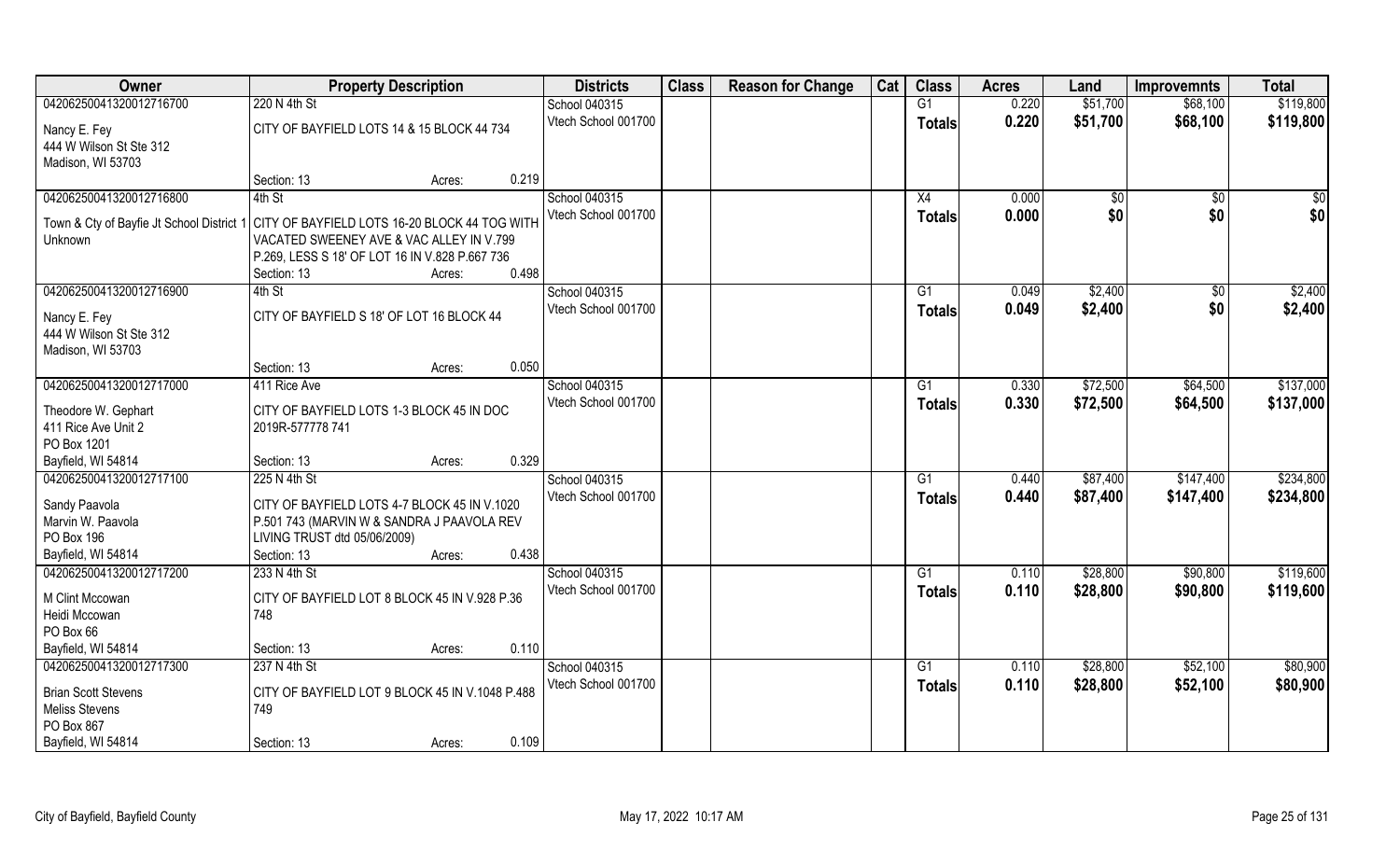| Owner                      | <b>Property Description</b>                      | <b>Districts</b>    | <b>Class</b> | <b>Reason for Change</b> | Cat | <b>Class</b>  | <b>Acres</b> | Land          | <b>Improvemnts</b> | <b>Total</b>  |
|----------------------------|--------------------------------------------------|---------------------|--------------|--------------------------|-----|---------------|--------------|---------------|--------------------|---------------|
| 04206250041320012717400    | 241 N 4th St                                     | School 040315       |              |                          |     | G1            | 0.110        | \$28,800      | \$89,200           | \$118,000     |
| Robert A. Goslin           | CITY OF BAYFIELD LOT 10 BLOCK 45 750             | Vtech School 001700 |              |                          |     | <b>Totals</b> | 0.110        | \$28,800      | \$89,200           | \$118,000     |
| Lavonne M. Goslin          |                                                  |                     |              |                          |     |               |              |               |                    |               |
| PO Box 1245                |                                                  |                     |              |                          |     |               |              |               |                    |               |
| 241 N 4th St               | 0.109<br>Section: 13<br>Acres:                   |                     |              |                          |     |               |              |               |                    |               |
| Bayfield, WI 54814         |                                                  |                     |              |                          |     |               |              |               |                    |               |
| 04206250041320012717500    | 421 Rice Ave                                     | School 040315       |              |                          |     | G1            | 0.220        | \$57,600      | \$83,000           | \$140,600     |
|                            |                                                  | Vtech School 001700 |              |                          |     | <b>Totals</b> | 0.220        | \$57,600      | \$83,000           | \$140,600     |
| Kathleen S. Presnell       | CITY OF BAYFIELD LOTS 11 & 12 BLOCK 45 751 IN    |                     |              |                          |     |               |              |               |                    |               |
| 421 Rice Ave               | V.899 P.430 IM 2003R-481613 IM 2004R-493754      |                     |              |                          |     |               |              |               |                    |               |
| Bayfield, WI 54814         | 0.219                                            |                     |              |                          |     |               |              |               |                    |               |
|                            | Section: 13<br>Acres:                            |                     |              |                          |     |               |              |               |                    |               |
| 04206250041320012717600    | 208 N 5th St                                     | School 040315       |              |                          |     | G1            | 0.330        | \$72,500      | \$96,100           | \$168,600     |
| Lawrence L. Barningham     | CITY OF BAYFIELD LOTS 13-15 BLOCK 45 753         | Vtech School 001700 |              |                          |     | <b>Totals</b> | 0.330        | \$72,500      | \$96,100           | \$168,600     |
| Terese Barningham          |                                                  |                     |              |                          |     |               |              |               |                    |               |
| 85975 Happy Hollow Rd      |                                                  |                     |              |                          |     |               |              |               |                    |               |
| Bayfield, WI 54814-4488    | 0.329<br>Section: 13<br>Acres:                   |                     |              |                          |     |               |              |               |                    |               |
| 04206250041320012717700    |                                                  | School 040315       |              |                          |     | G1            | 0.550        | \$11,700      | \$0                | \$11,700      |
| Sandy Paavola              | CITY OF BAYFIELD LOTS 16 & 17 BLOCK 45 IN V.1020 | Vtech School 001700 |              |                          |     | <b>Totals</b> | 0.550        | \$11,700      | \$0                | \$11,700      |
| Marvin W. Paavola          | P.500 75 (MARVIN W PAAVOLA AND SANDRA J          |                     |              |                          |     |               |              |               |                    |               |
| PO Box 196                 | PAAVOLA REV LIVING TRUST DTD 05/06/2009)         |                     |              |                          |     |               |              |               |                    |               |
| Bayfield, WI 54814         | 0.219<br>Section: 13<br>Acres:                   |                     |              |                          |     |               |              |               |                    |               |
| 04206250041320012717800    |                                                  | School 040315       |              |                          |     | G1            | 0.330        | \$31,700      | $\sqrt[6]{}$       | \$31,700      |
|                            |                                                  | Vtech School 001700 |              |                          |     |               | 0.330        |               |                    |               |
| Wolfgang A. Veit           | CITY OF BAYFIELD LOTS 18 - 20 BLOCK 45 IN V.1159 |                     |              |                          |     | <b>Totals</b> |              | \$31,700      | \$0                | \$31,700      |
| PO Box 1001                | P.568                                            |                     |              |                          |     |               |              |               |                    |               |
| Bayfield, WI 54814         |                                                  |                     |              |                          |     |               |              |               |                    |               |
|                            | 0.328<br>Section: 13<br>Acres:                   |                     |              |                          |     |               |              |               |                    |               |
| 04206250041320012722300    |                                                  | School 040315       |              |                          |     | G2            | 0.440        | \$79,800      | $\overline{50}$    | \$79,800      |
| Madeline Is Ferry Line Inc | CITY OF BAYFIELD LOTS 1-4 BLOCK 55 926 IN V.787  | Vtech School 001700 |              |                          |     | <b>Totals</b> | 0.440        | \$79,800      | \$0                | \$79,800      |
| PO Box 66                  | P.873                                            |                     |              |                          |     |               |              |               |                    |               |
| Lapointe, WI 54850         |                                                  |                     |              |                          |     |               |              |               |                    |               |
|                            | 0.438<br>Section: 13<br>Acres:                   |                     |              |                          |     |               |              |               |                    |               |
| 04206250041320012722400    |                                                  | School 040315       |              |                          |     | X4            | 0.580        | $\frac{1}{3}$ | $\overline{60}$    | $\frac{1}{2}$ |
|                            |                                                  | Vtech School 001700 |              |                          |     | <b>Totals</b> | 0.580        | \$0           | \$0                | \$0           |
| City of Bayfield           | CITY OF BAYFIELD LOTS 5-10 BLOCK 55 930          |                     |              |                          |     |               |              |               |                    |               |
| PO Box 1170                | (SLUICEWAY)                                      |                     |              |                          |     |               |              |               |                    |               |
| Bayfield, WI 54814         |                                                  |                     |              |                          |     |               |              |               |                    |               |
|                            | 0.579<br>Section: 13<br>Acres:                   |                     |              |                          |     |               |              |               |                    |               |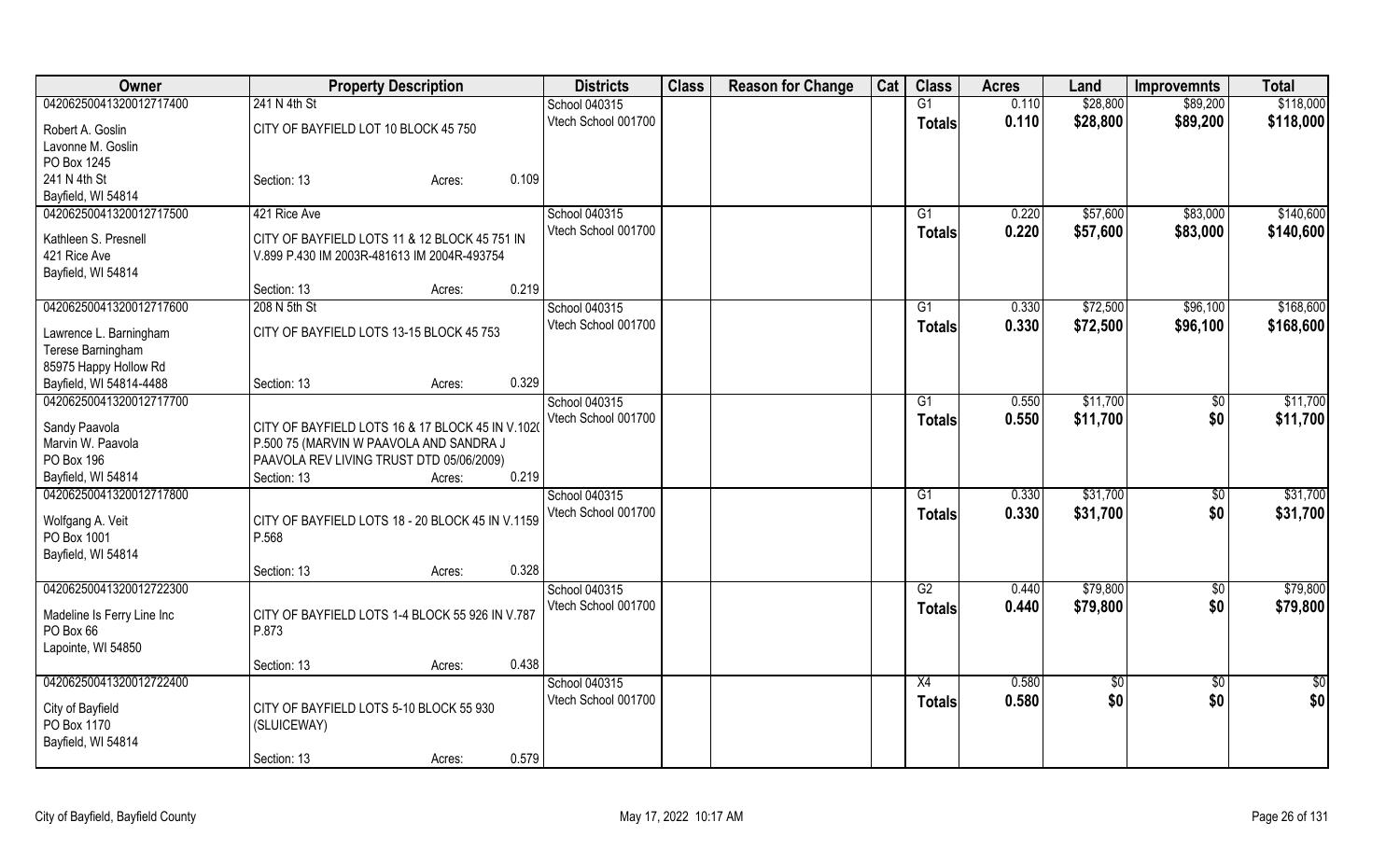| Owner                                                                            | <b>Property Description</b>                                                                          | <b>Districts</b>                     | <b>Class</b> | <b>Reason for Change</b> | Cat | <b>Class</b>        | <b>Acres</b>   | Land                  | <b>Improvemnts</b>     | <b>Total</b>           |
|----------------------------------------------------------------------------------|------------------------------------------------------------------------------------------------------|--------------------------------------|--------------|--------------------------|-----|---------------------|----------------|-----------------------|------------------------|------------------------|
| 04206250041320012722500                                                          | 7 Washington Ave E                                                                                   | School 040315                        |              |                          |     | G2                  | 0.440          | \$143,700             | \$91,400               | \$235,100              |
| Madeline Is Ferry Line Inc<br>PO Box 66<br>Lapointe, WI 54850                    | CITY OF BAYFIELD LOTS 11 -14 BLOCK 55 926 IN<br>V.787 P.873                                          | Vtech School 001700                  |              |                          |     | <b>Totals</b>       | 0.440          | \$143,700             | \$91,400               | \$235,100              |
|                                                                                  | 0.437<br>Section: 13<br>Acres:                                                                       |                                      |              |                          |     |                     |                |                       |                        |                        |
| 04206250041320012722600<br>City of Bayfield<br>PO Box 1170<br>Bayfield, WI 54814 | CITY OF BAYFIELD LOTS 15-20 BLOCK 55 LESS HWY<br>938 (SLUICEWAY)                                     | School 040315<br>Vtech School 001700 |              |                          |     | X4<br>Totals        | 0.200<br>0.200 | \$0<br>\$0            | \$0<br>\$0             | \$0<br>\$0             |
|                                                                                  | 0.211<br>Section: 13<br>Acres:                                                                       |                                      |              |                          |     |                     |                |                       |                        |                        |
| 04206250041320012722700                                                          |                                                                                                      | School 040315                        |              |                          |     | X4                  | 0.210          | \$0                   | $\sqrt{6}$             | \$0                    |
| City of Bayfield<br>PO Box 1170<br>Bayfield, WI 54814                            | CITY OF BAYFIELD LOTS 1-5 BLOCK 56 LESS HWY IN<br>V.423 P.130 940 (SLUICEWAY)                        | Vtech School 001700                  |              |                          |     | <b>Totals</b>       | 0.210          | \$0                   | \$0                    | \$0                    |
|                                                                                  | 0.204<br>Section: 13<br>Acres:                                                                       |                                      |              |                          |     |                     |                |                       |                        |                        |
| 04206250041320012722800                                                          |                                                                                                      | School 040315<br>Vtech School 001700 |              |                          |     | X3                  | 0.040<br>0.040 | $\frac{1}{20}$<br>\$0 | \$0<br>\$0             | \$0<br>\$0             |
| <b>Bayfield County</b><br>117 E 5th St<br>PO Box 878                             | CITY OF BAYFIELD LOT 6 BLOCK 56 945 LESS HWY<br>(HIGHWAY R/O/W)                                      |                                      |              |                          |     | <b>Totals</b>       |                |                       |                        |                        |
| Washburn, WI 54891                                                               | 0.038<br>Section: 13<br>Acres:                                                                       |                                      |              |                          |     |                     |                |                       |                        |                        |
| 04206250041320012722900<br>Heidi Jo Pierpont<br>PO Box 635<br>Bayfield, WI 54814 | 135 Front St<br>CITY OF BAYFIELD LOTS 7 & 8 BLOCK 56 946                                             | School 040315<br>Vtech School 001700 |              |                          |     | G1<br><b>Totals</b> | 0.170<br>0.170 | \$57,900<br>\$57,900  | \$121,700<br>\$121,700 | \$179,600<br>\$179,600 |
|                                                                                  | 0.168<br>Section: 13<br>Acres:                                                                       |                                      |              |                          |     |                     |                |                       |                        |                        |
| 04206250041320012723000                                                          | 141 Front St                                                                                         | School 040315                        |              |                          |     | G1                  | 0.220          | \$88,200              | \$254,600              | \$342,800              |
| Harbor Hill House<br>701 W Arrowhead Rd<br>Duluth, MN 55811                      | CITY OF BAYFIELD LOTS 9 & 10 BLOCK 56 IN DOC<br>2019R-576599 948                                     | Vtech School 001700                  |              |                          |     | <b>Totals</b>       | 0.220          | \$88,200              | \$254,600              | \$342,800              |
|                                                                                  | 0.218<br>Section: 13<br>Acres:                                                                       |                                      |              |                          |     |                     |                |                       |                        |                        |
| 04206250041320012723100                                                          | 124 N 1st St                                                                                         | School 040315                        | G1           | Full remodel             |     | G1                  | 0.520          | \$149,100             | \$164,400              | \$313,500              |
| Bayfield Vista, LLC<br>2052 85th Ave<br>Dresser, WI 54009                        | CITY OF BAYFIELD LOTS 11-17 BLOCK 56 LESS<br>PART OF LOTS 11 & 12 FOR HWY IN DOC<br>2020R-583071 950 | Vtech School 001700                  |              |                          |     | Totals              | 0.520          | \$149,100             | \$164,400              | \$313,500              |
|                                                                                  | 0.522<br>Section: 13<br>Acres:                                                                       |                                      |              |                          |     |                     |                |                       |                        |                        |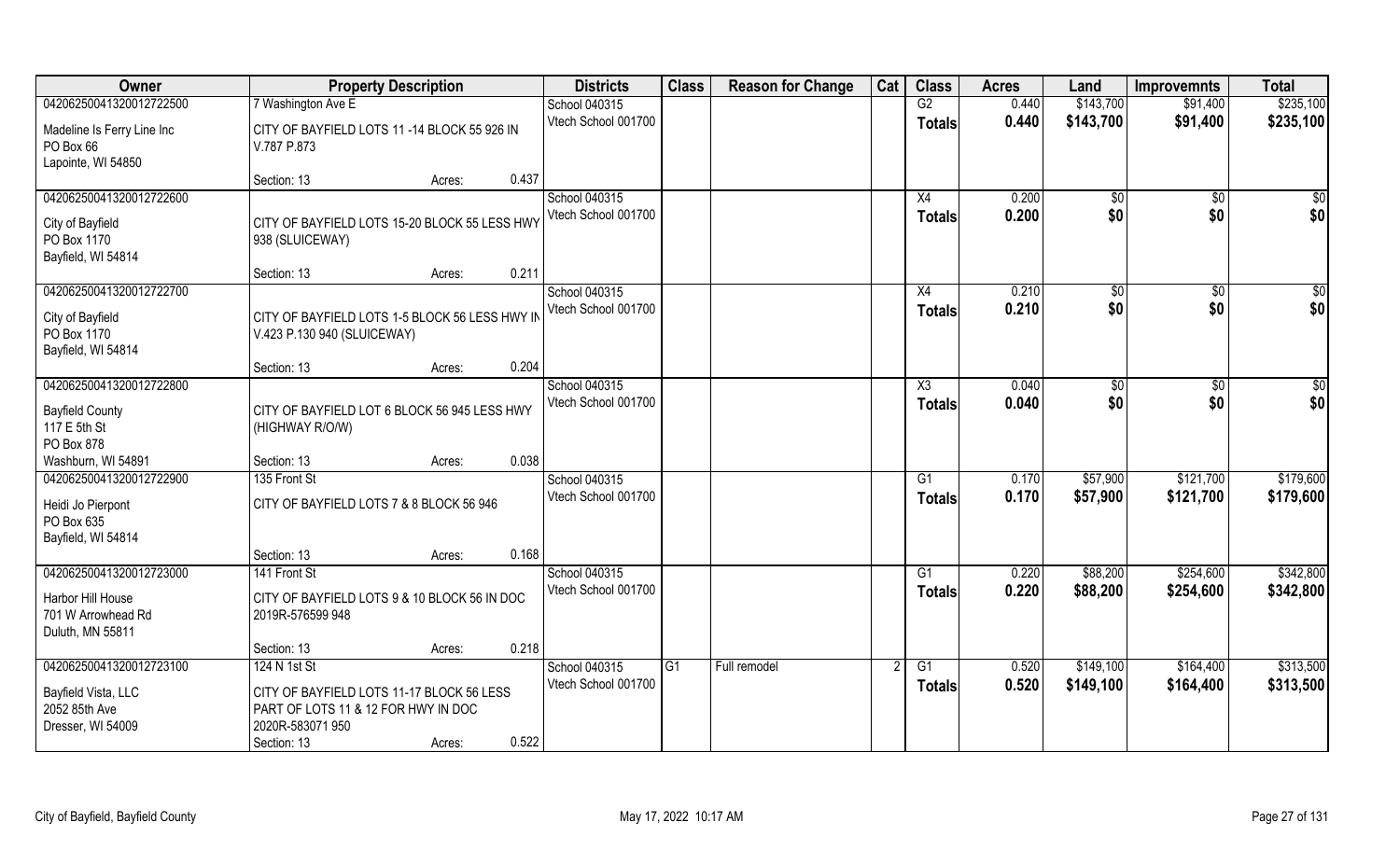| \$203,900<br>04206250041320012723200<br>130 N 1st St<br>G1<br>0.170<br>\$68,100<br>School 040315<br>\$135,800<br>Vtech School 001700<br>0.170<br>\$68,100<br>\$135,800<br>\$203,900<br><b>Totals</b><br>CITY OF BAYFIELD LOT 18 & S 1/2 OF LOT 19 BLOCK<br>Sheila Coyle<br>117 Pine Ridge Tr<br>56 IN V.899 P.85 (SHEILA COYLE REV TRUST OF<br>Madison, WI 53717<br>2004) 957 IM 2004R-493654<br>0.164<br>Section: 13<br>Acres:<br>\$201,000<br>04206250041320012723300<br>School 040315<br>0.170<br>\$68,100<br>\$132,900<br>20 Rice Ave<br>G1<br>0.170<br>\$132,900<br>Vtech School 001700<br>\$68,100<br>\$201,000<br>Totals<br>Janet S. Sternat<br>CITY OF BAYFIELD N 1/2 LOT 19 & ALL OF LOT 20<br>PO Box 1345<br>BLOCK 56 IN V.845 P.1064 959 IM 2003R-479374<br>Bayfield, WI 54814<br>0.163<br>Section: 13<br>Acres:<br>\$375,000<br>04206250041320012723400<br>School 040315<br>\$138,200<br>\$236,800<br>101 Washington Ave<br>G1<br>0.440<br>Vtech School 001700<br>0.440<br>\$138,200<br>\$236,800<br>\$375,000<br><b>Totals</b><br>CITY OF BAYFIELD LOTS 1 - 4 BLOCK 57 IN V.1155<br>Apostlerentals Com<br>PO Box 1432<br>P.701 960<br>Bayfield, WI 54814<br>0.434<br>Section: 13<br>Acres:<br>\$289,500<br>04206250041320012723500<br>School 040315<br>\$201,300<br>121 N 1st St<br>0.220<br>\$88,200<br>G1<br>Vtech School 001700<br>0.220<br>\$88,200<br>\$201,300<br>\$289,500<br>Totals<br>CITY OF BAYFIELD LOTS 5 & 6 BLOCK 57 964 IN<br>Martha Otis Stoddard<br>PO Box 716<br>V.1121 P.193<br>Bayfield, WI 54814<br>0.217<br>Section: 13<br>Acres:<br>\$183,100<br>04206250041320012723600<br>\$94,900<br>129 N 1st St<br>School 040315<br>G1<br>0.220<br>\$88,200<br>Vtech School 001700<br>0.220<br>\$88,200<br>\$183,100<br>\$94,900<br><b>Totals</b><br>Ross A. Smith<br>CITY OF BAYFIELD LOTS 7 & 8 BLOCK 57 IN V.1056<br>Sue Ann M Smith<br>P.138 966<br>129 N First St<br>0.216<br>Bayfield, WI 54814<br>Section: 13<br>Acres:<br>\$222,500<br>School 040315<br>\$88,200<br>04206250041320012723700<br>141 N 1st St<br>G1<br>0.220<br>\$134,300<br>Vtech School 001700<br>0.220<br>\$88,200<br>\$134,300<br>\$222,500<br><b>Totals</b> | Owner                      | <b>Property Description</b>                  | <b>Districts</b> | <b>Class</b> | <b>Reason for Change</b> | Cat | <b>Class</b> | <b>Acres</b> | Land | <b>Improvemnts</b> | <b>Total</b> |
|------------------------------------------------------------------------------------------------------------------------------------------------------------------------------------------------------------------------------------------------------------------------------------------------------------------------------------------------------------------------------------------------------------------------------------------------------------------------------------------------------------------------------------------------------------------------------------------------------------------------------------------------------------------------------------------------------------------------------------------------------------------------------------------------------------------------------------------------------------------------------------------------------------------------------------------------------------------------------------------------------------------------------------------------------------------------------------------------------------------------------------------------------------------------------------------------------------------------------------------------------------------------------------------------------------------------------------------------------------------------------------------------------------------------------------------------------------------------------------------------------------------------------------------------------------------------------------------------------------------------------------------------------------------------------------------------------------------------------------------------------------------------------------------------------------------------------------------------------------------------------------------------------------------------------------------------------------------------------------------------------------------------------------------------------------------------------------------------------------------------------------------------------------------|----------------------------|----------------------------------------------|------------------|--------------|--------------------------|-----|--------------|--------------|------|--------------------|--------------|
|                                                                                                                                                                                                                                                                                                                                                                                                                                                                                                                                                                                                                                                                                                                                                                                                                                                                                                                                                                                                                                                                                                                                                                                                                                                                                                                                                                                                                                                                                                                                                                                                                                                                                                                                                                                                                                                                                                                                                                                                                                                                                                                                                                  |                            |                                              |                  |              |                          |     |              |              |      |                    |              |
|                                                                                                                                                                                                                                                                                                                                                                                                                                                                                                                                                                                                                                                                                                                                                                                                                                                                                                                                                                                                                                                                                                                                                                                                                                                                                                                                                                                                                                                                                                                                                                                                                                                                                                                                                                                                                                                                                                                                                                                                                                                                                                                                                                  |                            |                                              |                  |              |                          |     |              |              |      |                    |              |
|                                                                                                                                                                                                                                                                                                                                                                                                                                                                                                                                                                                                                                                                                                                                                                                                                                                                                                                                                                                                                                                                                                                                                                                                                                                                                                                                                                                                                                                                                                                                                                                                                                                                                                                                                                                                                                                                                                                                                                                                                                                                                                                                                                  |                            |                                              |                  |              |                          |     |              |              |      |                    |              |
|                                                                                                                                                                                                                                                                                                                                                                                                                                                                                                                                                                                                                                                                                                                                                                                                                                                                                                                                                                                                                                                                                                                                                                                                                                                                                                                                                                                                                                                                                                                                                                                                                                                                                                                                                                                                                                                                                                                                                                                                                                                                                                                                                                  |                            |                                              |                  |              |                          |     |              |              |      |                    |              |
|                                                                                                                                                                                                                                                                                                                                                                                                                                                                                                                                                                                                                                                                                                                                                                                                                                                                                                                                                                                                                                                                                                                                                                                                                                                                                                                                                                                                                                                                                                                                                                                                                                                                                                                                                                                                                                                                                                                                                                                                                                                                                                                                                                  |                            |                                              |                  |              |                          |     |              |              |      |                    |              |
|                                                                                                                                                                                                                                                                                                                                                                                                                                                                                                                                                                                                                                                                                                                                                                                                                                                                                                                                                                                                                                                                                                                                                                                                                                                                                                                                                                                                                                                                                                                                                                                                                                                                                                                                                                                                                                                                                                                                                                                                                                                                                                                                                                  |                            |                                              |                  |              |                          |     |              |              |      |                    |              |
|                                                                                                                                                                                                                                                                                                                                                                                                                                                                                                                                                                                                                                                                                                                                                                                                                                                                                                                                                                                                                                                                                                                                                                                                                                                                                                                                                                                                                                                                                                                                                                                                                                                                                                                                                                                                                                                                                                                                                                                                                                                                                                                                                                  |                            |                                              |                  |              |                          |     |              |              |      |                    |              |
|                                                                                                                                                                                                                                                                                                                                                                                                                                                                                                                                                                                                                                                                                                                                                                                                                                                                                                                                                                                                                                                                                                                                                                                                                                                                                                                                                                                                                                                                                                                                                                                                                                                                                                                                                                                                                                                                                                                                                                                                                                                                                                                                                                  |                            |                                              |                  |              |                          |     |              |              |      |                    |              |
|                                                                                                                                                                                                                                                                                                                                                                                                                                                                                                                                                                                                                                                                                                                                                                                                                                                                                                                                                                                                                                                                                                                                                                                                                                                                                                                                                                                                                                                                                                                                                                                                                                                                                                                                                                                                                                                                                                                                                                                                                                                                                                                                                                  |                            |                                              |                  |              |                          |     |              |              |      |                    |              |
|                                                                                                                                                                                                                                                                                                                                                                                                                                                                                                                                                                                                                                                                                                                                                                                                                                                                                                                                                                                                                                                                                                                                                                                                                                                                                                                                                                                                                                                                                                                                                                                                                                                                                                                                                                                                                                                                                                                                                                                                                                                                                                                                                                  |                            |                                              |                  |              |                          |     |              |              |      |                    |              |
|                                                                                                                                                                                                                                                                                                                                                                                                                                                                                                                                                                                                                                                                                                                                                                                                                                                                                                                                                                                                                                                                                                                                                                                                                                                                                                                                                                                                                                                                                                                                                                                                                                                                                                                                                                                                                                                                                                                                                                                                                                                                                                                                                                  |                            |                                              |                  |              |                          |     |              |              |      |                    |              |
|                                                                                                                                                                                                                                                                                                                                                                                                                                                                                                                                                                                                                                                                                                                                                                                                                                                                                                                                                                                                                                                                                                                                                                                                                                                                                                                                                                                                                                                                                                                                                                                                                                                                                                                                                                                                                                                                                                                                                                                                                                                                                                                                                                  |                            |                                              |                  |              |                          |     |              |              |      |                    |              |
|                                                                                                                                                                                                                                                                                                                                                                                                                                                                                                                                                                                                                                                                                                                                                                                                                                                                                                                                                                                                                                                                                                                                                                                                                                                                                                                                                                                                                                                                                                                                                                                                                                                                                                                                                                                                                                                                                                                                                                                                                                                                                                                                                                  |                            |                                              |                  |              |                          |     |              |              |      |                    |              |
|                                                                                                                                                                                                                                                                                                                                                                                                                                                                                                                                                                                                                                                                                                                                                                                                                                                                                                                                                                                                                                                                                                                                                                                                                                                                                                                                                                                                                                                                                                                                                                                                                                                                                                                                                                                                                                                                                                                                                                                                                                                                                                                                                                  |                            |                                              |                  |              |                          |     |              |              |      |                    |              |
|                                                                                                                                                                                                                                                                                                                                                                                                                                                                                                                                                                                                                                                                                                                                                                                                                                                                                                                                                                                                                                                                                                                                                                                                                                                                                                                                                                                                                                                                                                                                                                                                                                                                                                                                                                                                                                                                                                                                                                                                                                                                                                                                                                  |                            |                                              |                  |              |                          |     |              |              |      |                    |              |
|                                                                                                                                                                                                                                                                                                                                                                                                                                                                                                                                                                                                                                                                                                                                                                                                                                                                                                                                                                                                                                                                                                                                                                                                                                                                                                                                                                                                                                                                                                                                                                                                                                                                                                                                                                                                                                                                                                                                                                                                                                                                                                                                                                  |                            |                                              |                  |              |                          |     |              |              |      |                    |              |
|                                                                                                                                                                                                                                                                                                                                                                                                                                                                                                                                                                                                                                                                                                                                                                                                                                                                                                                                                                                                                                                                                                                                                                                                                                                                                                                                                                                                                                                                                                                                                                                                                                                                                                                                                                                                                                                                                                                                                                                                                                                                                                                                                                  |                            |                                              |                  |              |                          |     |              |              |      |                    |              |
|                                                                                                                                                                                                                                                                                                                                                                                                                                                                                                                                                                                                                                                                                                                                                                                                                                                                                                                                                                                                                                                                                                                                                                                                                                                                                                                                                                                                                                                                                                                                                                                                                                                                                                                                                                                                                                                                                                                                                                                                                                                                                                                                                                  |                            |                                              |                  |              |                          |     |              |              |      |                    |              |
|                                                                                                                                                                                                                                                                                                                                                                                                                                                                                                                                                                                                                                                                                                                                                                                                                                                                                                                                                                                                                                                                                                                                                                                                                                                                                                                                                                                                                                                                                                                                                                                                                                                                                                                                                                                                                                                                                                                                                                                                                                                                                                                                                                  |                            |                                              |                  |              |                          |     |              |              |      |                    |              |
|                                                                                                                                                                                                                                                                                                                                                                                                                                                                                                                                                                                                                                                                                                                                                                                                                                                                                                                                                                                                                                                                                                                                                                                                                                                                                                                                                                                                                                                                                                                                                                                                                                                                                                                                                                                                                                                                                                                                                                                                                                                                                                                                                                  |                            |                                              |                  |              |                          |     |              |              |      |                    |              |
|                                                                                                                                                                                                                                                                                                                                                                                                                                                                                                                                                                                                                                                                                                                                                                                                                                                                                                                                                                                                                                                                                                                                                                                                                                                                                                                                                                                                                                                                                                                                                                                                                                                                                                                                                                                                                                                                                                                                                                                                                                                                                                                                                                  |                            |                                              |                  |              |                          |     |              |              |      |                    |              |
|                                                                                                                                                                                                                                                                                                                                                                                                                                                                                                                                                                                                                                                                                                                                                                                                                                                                                                                                                                                                                                                                                                                                                                                                                                                                                                                                                                                                                                                                                                                                                                                                                                                                                                                                                                                                                                                                                                                                                                                                                                                                                                                                                                  |                            |                                              |                  |              |                          |     |              |              |      |                    |              |
|                                                                                                                                                                                                                                                                                                                                                                                                                                                                                                                                                                                                                                                                                                                                                                                                                                                                                                                                                                                                                                                                                                                                                                                                                                                                                                                                                                                                                                                                                                                                                                                                                                                                                                                                                                                                                                                                                                                                                                                                                                                                                                                                                                  |                            |                                              |                  |              |                          |     |              |              |      |                    |              |
|                                                                                                                                                                                                                                                                                                                                                                                                                                                                                                                                                                                                                                                                                                                                                                                                                                                                                                                                                                                                                                                                                                                                                                                                                                                                                                                                                                                                                                                                                                                                                                                                                                                                                                                                                                                                                                                                                                                                                                                                                                                                                                                                                                  |                            |                                              |                  |              |                          |     |              |              |      |                    |              |
|                                                                                                                                                                                                                                                                                                                                                                                                                                                                                                                                                                                                                                                                                                                                                                                                                                                                                                                                                                                                                                                                                                                                                                                                                                                                                                                                                                                                                                                                                                                                                                                                                                                                                                                                                                                                                                                                                                                                                                                                                                                                                                                                                                  |                            |                                              |                  |              |                          |     |              |              |      |                    |              |
|                                                                                                                                                                                                                                                                                                                                                                                                                                                                                                                                                                                                                                                                                                                                                                                                                                                                                                                                                                                                                                                                                                                                                                                                                                                                                                                                                                                                                                                                                                                                                                                                                                                                                                                                                                                                                                                                                                                                                                                                                                                                                                                                                                  |                            |                                              |                  |              |                          |     |              |              |      |                    |              |
|                                                                                                                                                                                                                                                                                                                                                                                                                                                                                                                                                                                                                                                                                                                                                                                                                                                                                                                                                                                                                                                                                                                                                                                                                                                                                                                                                                                                                                                                                                                                                                                                                                                                                                                                                                                                                                                                                                                                                                                                                                                                                                                                                                  |                            |                                              |                  |              |                          |     |              |              |      |                    |              |
|                                                                                                                                                                                                                                                                                                                                                                                                                                                                                                                                                                                                                                                                                                                                                                                                                                                                                                                                                                                                                                                                                                                                                                                                                                                                                                                                                                                                                                                                                                                                                                                                                                                                                                                                                                                                                                                                                                                                                                                                                                                                                                                                                                  |                            |                                              |                  |              |                          |     |              |              |      |                    |              |
|                                                                                                                                                                                                                                                                                                                                                                                                                                                                                                                                                                                                                                                                                                                                                                                                                                                                                                                                                                                                                                                                                                                                                                                                                                                                                                                                                                                                                                                                                                                                                                                                                                                                                                                                                                                                                                                                                                                                                                                                                                                                                                                                                                  | Timothy T. Johnson Trustee | CITY OF BAYFIELD LOTS 9 & 10 BLOCK 57 IN DOC |                  |              |                          |     |              |              |      |                    |              |
| 2601 Silver Ln NE<br>2021R-588823 968 (LIVING TRUST 02/09/2021)                                                                                                                                                                                                                                                                                                                                                                                                                                                                                                                                                                                                                                                                                                                                                                                                                                                                                                                                                                                                                                                                                                                                                                                                                                                                                                                                                                                                                                                                                                                                                                                                                                                                                                                                                                                                                                                                                                                                                                                                                                                                                                  |                            |                                              |                  |              |                          |     |              |              |      |                    |              |
| St Anthony, MN 55421                                                                                                                                                                                                                                                                                                                                                                                                                                                                                                                                                                                                                                                                                                                                                                                                                                                                                                                                                                                                                                                                                                                                                                                                                                                                                                                                                                                                                                                                                                                                                                                                                                                                                                                                                                                                                                                                                                                                                                                                                                                                                                                                             |                            |                                              |                  |              |                          |     |              |              |      |                    |              |
| 0.216<br>Section: 13<br>Acres:                                                                                                                                                                                                                                                                                                                                                                                                                                                                                                                                                                                                                                                                                                                                                                                                                                                                                                                                                                                                                                                                                                                                                                                                                                                                                                                                                                                                                                                                                                                                                                                                                                                                                                                                                                                                                                                                                                                                                                                                                                                                                                                                   |                            |                                              |                  |              |                          |     |              |              |      |                    |              |
| 04206250041320012723800<br>School 040315<br>\$172,300<br>\$260,500<br>104 N 2nd St<br>G1<br>0.220<br>\$88,200                                                                                                                                                                                                                                                                                                                                                                                                                                                                                                                                                                                                                                                                                                                                                                                                                                                                                                                                                                                                                                                                                                                                                                                                                                                                                                                                                                                                                                                                                                                                                                                                                                                                                                                                                                                                                                                                                                                                                                                                                                                    |                            |                                              |                  |              |                          |     |              |              |      |                    |              |
| Vtech School 001700<br>0.220<br>\$88,200<br>\$260,500<br>\$172,300<br><b>Totals</b>                                                                                                                                                                                                                                                                                                                                                                                                                                                                                                                                                                                                                                                                                                                                                                                                                                                                                                                                                                                                                                                                                                                                                                                                                                                                                                                                                                                                                                                                                                                                                                                                                                                                                                                                                                                                                                                                                                                                                                                                                                                                              |                            |                                              |                  |              |                          |     |              |              |      |                    |              |
| Robert F. Schuning<br>CITY OF BAYFIELD LOTS 11 & 12 BLOCK 57 IN DOC<br>PO Box 466<br>2021R-586986 970                                                                                                                                                                                                                                                                                                                                                                                                                                                                                                                                                                                                                                                                                                                                                                                                                                                                                                                                                                                                                                                                                                                                                                                                                                                                                                                                                                                                                                                                                                                                                                                                                                                                                                                                                                                                                                                                                                                                                                                                                                                            |                            |                                              |                  |              |                          |     |              |              |      |                    |              |
| Bayfield, WI 54814                                                                                                                                                                                                                                                                                                                                                                                                                                                                                                                                                                                                                                                                                                                                                                                                                                                                                                                                                                                                                                                                                                                                                                                                                                                                                                                                                                                                                                                                                                                                                                                                                                                                                                                                                                                                                                                                                                                                                                                                                                                                                                                                               |                            |                                              |                  |              |                          |     |              |              |      |                    |              |
| 0.217<br>Section: 13<br>Acres:                                                                                                                                                                                                                                                                                                                                                                                                                                                                                                                                                                                                                                                                                                                                                                                                                                                                                                                                                                                                                                                                                                                                                                                                                                                                                                                                                                                                                                                                                                                                                                                                                                                                                                                                                                                                                                                                                                                                                                                                                                                                                                                                   |                            |                                              |                  |              |                          |     |              |              |      |                    |              |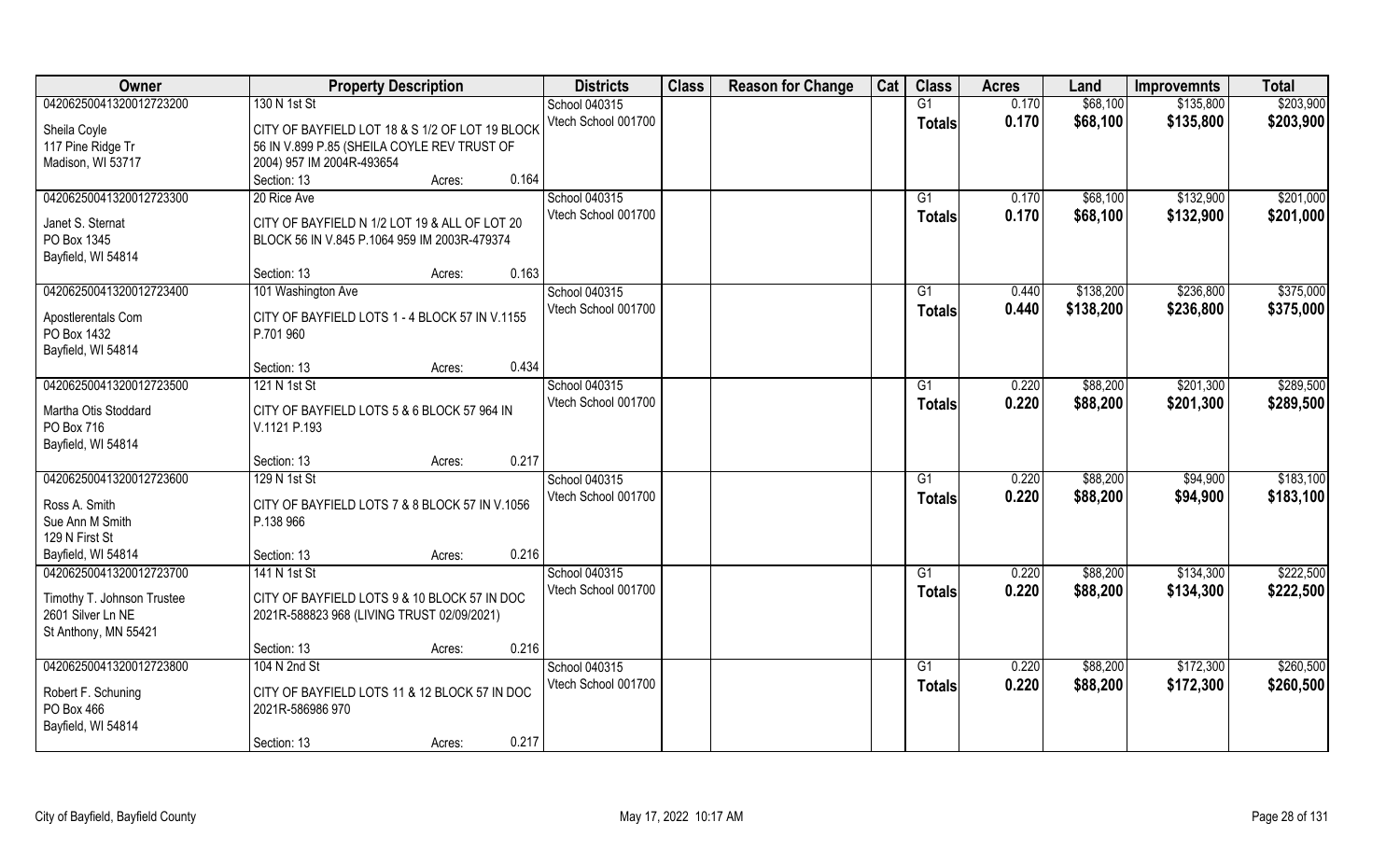| Owner                            | <b>Property Description</b>                                       | <b>Districts</b>                     | <b>Class</b> | <b>Reason for Change</b> | Cat | <b>Class</b>  | <b>Acres</b> | Land     | <b>Improvemnts</b> | <b>Total</b> |
|----------------------------------|-------------------------------------------------------------------|--------------------------------------|--------------|--------------------------|-----|---------------|--------------|----------|--------------------|--------------|
| 04206250041320012723900          | 106 N 2nd St                                                      | School 040315                        |              |                          |     | G1            | 0.110        | \$44,100 | \$78,100           | \$122,200    |
| Gary Edward Smith                | CITY OF BAYFIELD LOT 13 BLOCK 57 IN V.1151 P.638                  | Vtech School 001700                  |              |                          |     | <b>Totals</b> | 0.110        | \$44,100 | \$78,100           | \$122,200    |
| PO Box 371                       | 972                                                               |                                      |              |                          |     |               |              |          |                    |              |
| Bayfield, WI 54814               |                                                                   |                                      |              |                          |     |               |              |          |                    |              |
|                                  | 0.108<br>Section: 13<br>Acres:                                    |                                      |              |                          |     |               |              |          |                    |              |
| 04206250041320012724000          | 116 N 2nd St                                                      | School 040315                        |              |                          |     | G1            | 0.110        | \$44,100 | \$51,700           | \$95,800     |
| Thomas M. Lynch                  | CITY OF BAYFIELD LOT 14 BLOCK 57 IN                               | Vtech School 001700                  |              |                          |     | <b>Totals</b> | 0.110        | \$44,100 | \$51,700           | \$95,800     |
| 1555 Comstock Ln N               | 2017R-569027 973                                                  |                                      |              |                          |     |               |              |          |                    |              |
| Plymouth, MN 55447               |                                                                   |                                      |              |                          |     |               |              |          |                    |              |
|                                  | 0.108<br>Section: 13<br>Acres:                                    |                                      |              |                          |     |               |              |          |                    |              |
| 04206250041320012724100          | 120 N 2nd St                                                      | School 040315                        |              |                          |     | G1            | 0.110        | \$44,100 | \$67,600           | \$111,700    |
|                                  | CITY OF BAYFIELD LOT 15 BLOCK 57 IN V.670 P.327                   | Vtech School 001700                  |              |                          |     | <b>Totals</b> | 0.110        | \$44,100 | \$67,600           | \$111,700    |
| Anne L. Lynch<br>388 Brimhall St | 974                                                               |                                      |              |                          |     |               |              |          |                    |              |
| St Paul, MN 55105                |                                                                   |                                      |              |                          |     |               |              |          |                    |              |
|                                  | 0.108<br>Section: 13<br>Acres:                                    |                                      |              |                          |     |               |              |          |                    |              |
| 04206250041320012724200          | 124 N 2nd St                                                      | School 040315                        |              |                          |     | G1            | 0.220        | \$88,200 | \$82,200           | \$170,400    |
|                                  |                                                                   | Vtech School 001700                  |              |                          |     | <b>Totals</b> | 0.220        | \$88,200 | \$82,200           | \$170,400    |
| Bruce M. Caudy                   | CITY OF BAYFIELD LOTS 16 & 17 BLOCK 57 IN DOC<br>2021R-591258 977 |                                      |              |                          |     |               |              |          |                    |              |
| Mary J. Caudy<br>670 55th St     |                                                                   |                                      |              |                          |     |               |              |          |                    |              |
| Clear Lake, WI 54005             | 0.216<br>Section: 13<br>Acres:                                    |                                      |              |                          |     |               |              |          |                    |              |
| 04206250041320012724300          | 136 N 2nd St                                                      | School 040315                        |              |                          |     | G1            | 0.220        | \$88,200 | \$130,700          | \$218,900    |
|                                  |                                                                   | Vtech School 001700                  |              |                          |     | <b>Totals</b> | 0.220        | \$88,200 | \$130,700          | \$218,900    |
| Mary Louise Irvine Rev Trust     | CITY OF BAYFIELD LOTS 18 & 19 BLOCK 57 IN V.                      |                                      |              |                          |     |               |              |          |                    |              |
| PO Box 582                       | 1119 P.253 IN DOC 2019R-578150 978 (MARY LOUISE                   |                                      |              |                          |     |               |              |          |                    |              |
| Bayfield, WI 54814               | IRVINE REV TRUST DTD 05/31/2012)<br>0.216<br>Section: 13          |                                      |              |                          |     |               |              |          |                    |              |
| 04206250041320012724400          | Acres:<br>138 N 2nd St                                            | School 040315                        |              |                          |     | G1            | 0.110        | \$44,100 | \$130,900          | \$175,000    |
|                                  |                                                                   | Vtech School 001700                  |              |                          |     | <b>Totals</b> | 0.110        | \$44,100 | \$130,900          | \$175,000    |
| Mary Louise Irvine               | CITY OF BAYFIELD LOT 20 BLOCK 57 979                              |                                      |              |                          |     |               |              |          |                    |              |
| PO Box 582                       |                                                                   |                                      |              |                          |     |               |              |          |                    |              |
| Bayfield, WI 54814               |                                                                   |                                      |              |                          |     |               |              |          |                    |              |
|                                  | 0.108<br>Section: 13<br>Acres:                                    |                                      |              |                          |     |               |              |          |                    |              |
| 04206250041320012724500          | 201 Washington Ave                                                | School 040315<br>Vtech School 001700 |              |                          |     | X4            | 0.220        | \$0      | $\sqrt[6]{30}$     | \$0          |
| City of Bayfield                 | CITY OF BAYFIELD LOTS 1 & 2 BLOCK 58 980 (OLD                     |                                      |              |                          |     | <b>Totals</b> | 0.220        | \$0      | \$0                | \$0          |
| PO Box 1170                      | FIRE HALL)                                                        |                                      |              |                          |     |               |              |          |                    |              |
| Bayfield, WI 54814               |                                                                   |                                      |              |                          |     |               |              |          |                    |              |
|                                  | 0.215<br>Section: 13<br>Acres:                                    |                                      |              |                          |     |               |              |          |                    |              |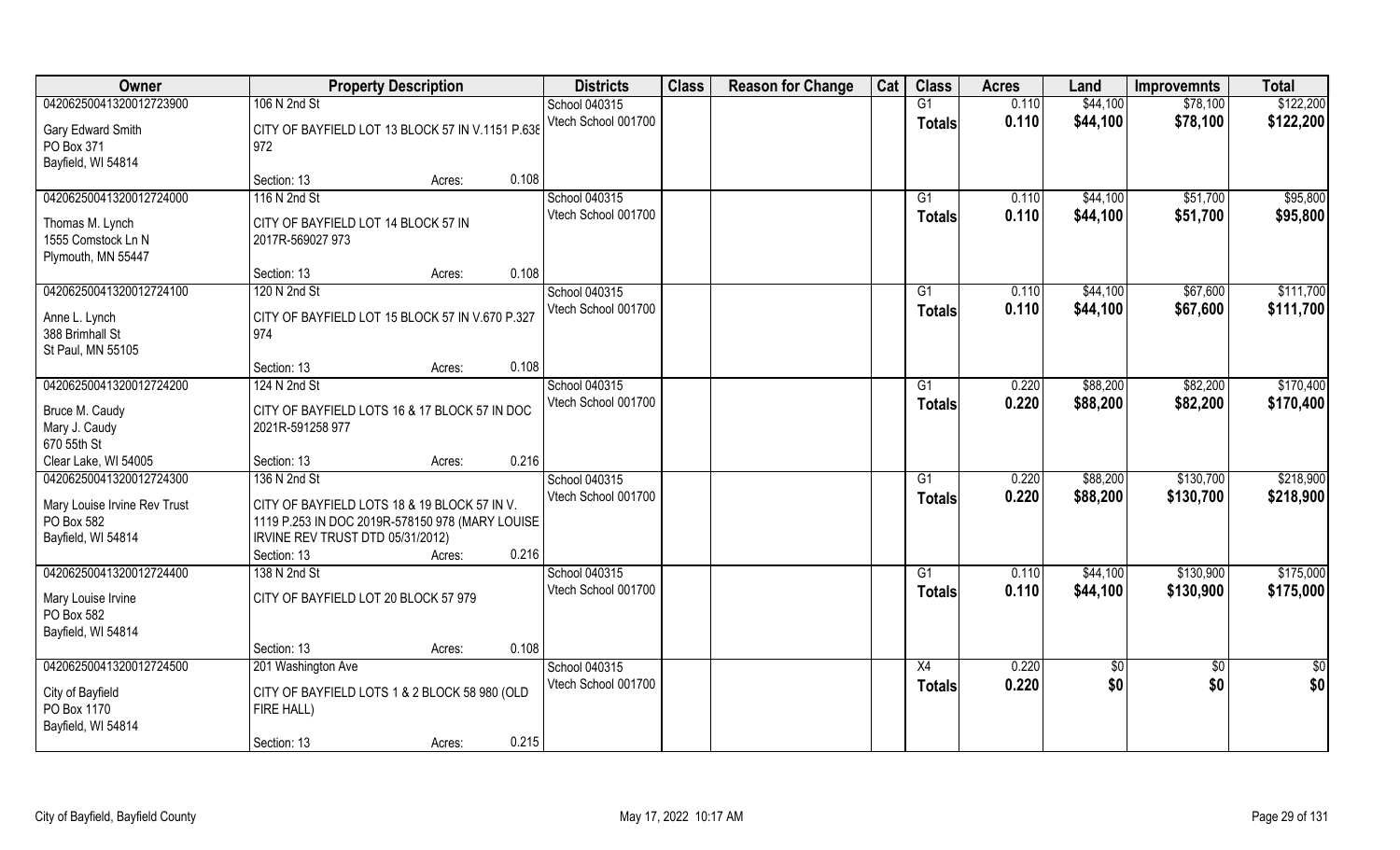| Owner                                                                                    | <b>Property Description</b>                                                                                                    | <b>Districts</b>                     | <b>Class</b> | <b>Reason for Change</b> | Cat | <b>Class</b>              | <b>Acres</b>   | Land                 | <b>Improvemnts</b>     | <b>Total</b>           |
|------------------------------------------------------------------------------------------|--------------------------------------------------------------------------------------------------------------------------------|--------------------------------------|--------------|--------------------------|-----|---------------------------|----------------|----------------------|------------------------|------------------------|
| 04206250041320012724600                                                                  | 113 N 2nd St                                                                                                                   | School 040315                        | G1           | Shed                     |     | $\overline{G1}$           | 0.220          | \$88,200             | \$433,800              | \$522,000              |
| Daniel J Beeson Rev Trust<br>113 N 2nd St<br>PO Box 242                                  | CITY OF BAYFIELD LOTS 3 & 4 BLOCK 58 IN<br>2022R-593354 981                                                                    | Vtech School 001700                  |              |                          |     | <b>Totals</b>             | 0.220          | \$88,200             | \$433,800              | \$522,000              |
| Bayfield, WI 54814                                                                       | 0.217<br>Section: 13<br>Acres:                                                                                                 |                                      |              |                          |     |                           |                |                      |                        |                        |
| 04206250041320012724700                                                                  | 125 N 2nd St                                                                                                                   | School 040315<br>Vtech School 001700 |              |                          |     | $\overline{G1}$<br>Totals | 0.220<br>0.220 | \$88,200<br>\$88,200 | \$93,400<br>\$93,400   | \$181,600<br>\$181,600 |
| Charles R. Bronte<br>1765 Briarwood Ct<br>Depere, WI 54115                               | CITY OF BAYFIELD LOTS 5 & 6 BLOCK 58 983                                                                                       |                                      |              |                          |     |                           |                |                      |                        |                        |
|                                                                                          | 0.218<br>Section: 13<br>Acres:                                                                                                 |                                      |              |                          |     |                           |                |                      |                        |                        |
| 04206250041320012724800                                                                  | 133 N 2nd St                                                                                                                   | School 040315                        | G1           | Garage                   |     | G1                        | 0.220          | \$88,200             | \$340,000              | \$428,200              |
| Michael L. Johnson<br>Michele Johnson<br>N7823 Lakeshore Ln                              | CITY OF BAYFIELD LOTS 7 & 8 BLOCK 58 IN DOC<br>2016R-566396 985                                                                | Vtech School 001700 G1               |              | Exterior remodel         |     | <b>Totals</b>             | 0.220          | \$88,200             | \$340,000              | \$428,200              |
| Sherwood, MN 54169                                                                       | 0.220<br>Section: 13<br>Acres:                                                                                                 |                                      |              |                          |     |                           |                |                      |                        |                        |
| 04206250041320012724900                                                                  | 137 N 2nd St                                                                                                                   | School 040315                        |              |                          |     | G1                        | 0.110          | \$44,100             | \$100,700              | \$144,800              |
| David D. Harju<br>Ilona C. Harju<br>PO Box 157                                           | CITY OF BAYFIELD LOT 9 BLOCK 58 987 IN V.877<br>P.770 IM 2003R-487477                                                          | Vtech School 001700                  |              |                          |     | <b>Totals</b>             | 0.110          | \$44,100             | \$100,700              | \$144,800              |
| Bayfield, WI 54814                                                                       | 0.111<br>Section: 13<br>Acres:                                                                                                 |                                      |              |                          |     |                           |                |                      |                        |                        |
| 04206250041320012725000<br>Rachel E. Burkel<br>1440 Wellington Dr<br>Reedsburg, WI 53959 | 141 N 2nd St<br>CITY OF BAYFIELD LOT 10 BLOCK 58 IN<br>2022R-593728 988                                                        | School 040315<br>Vtech School 001700 |              |                          |     | G1<br><b>Totals</b>       | 0.110<br>0.110 | \$44,100<br>\$44,100 | \$116,400<br>\$116,400 | \$160,500<br>\$160,500 |
|                                                                                          | 0.111<br>Section: 13<br>Acres:                                                                                                 |                                      |              |                          |     |                           |                |                      |                        |                        |
| 04206250041320012725100                                                                  |                                                                                                                                | School 040315                        |              |                          |     | X4                        | 0.880          | \$0                  | \$0                    | \$0                    |
| City of Bayfield<br>PO Box 1170<br>Bayfield, WI 54814                                    | CITY OF BAYFIELD LOTS 11-18 BLOCK 58 989<br>(SLUICEWAY & ENTRANCE TO RAVINE NATURE<br>TRAIL)<br>0.887<br>Section: 13<br>Acres: | Vtech School 001700                  |              |                          |     | <b>Totals</b>             | 0.880          | \$0                  | \$0                    | \$0                    |
| 04206250041320012725200                                                                  |                                                                                                                                | School 040315                        |              |                          |     | $\overline{X4}$           | 0.110          | \$0                  | $\sqrt{$0}$            | \$0                    |
| City of Bayfield<br>PO Box 1170<br>Bayfield, WI 54814                                    | CITY OF BAYFIELD LOT 19 BLOCK 58 997 (IN REM<br>12/18/2012)<br>0.111<br>Section: 13<br>Acres:                                  | Vtech School 001700                  |              |                          |     | <b>Totals</b>             | 0.110          | \$0                  | \$0                    | \$0                    |
|                                                                                          |                                                                                                                                |                                      |              |                          |     |                           |                |                      |                        |                        |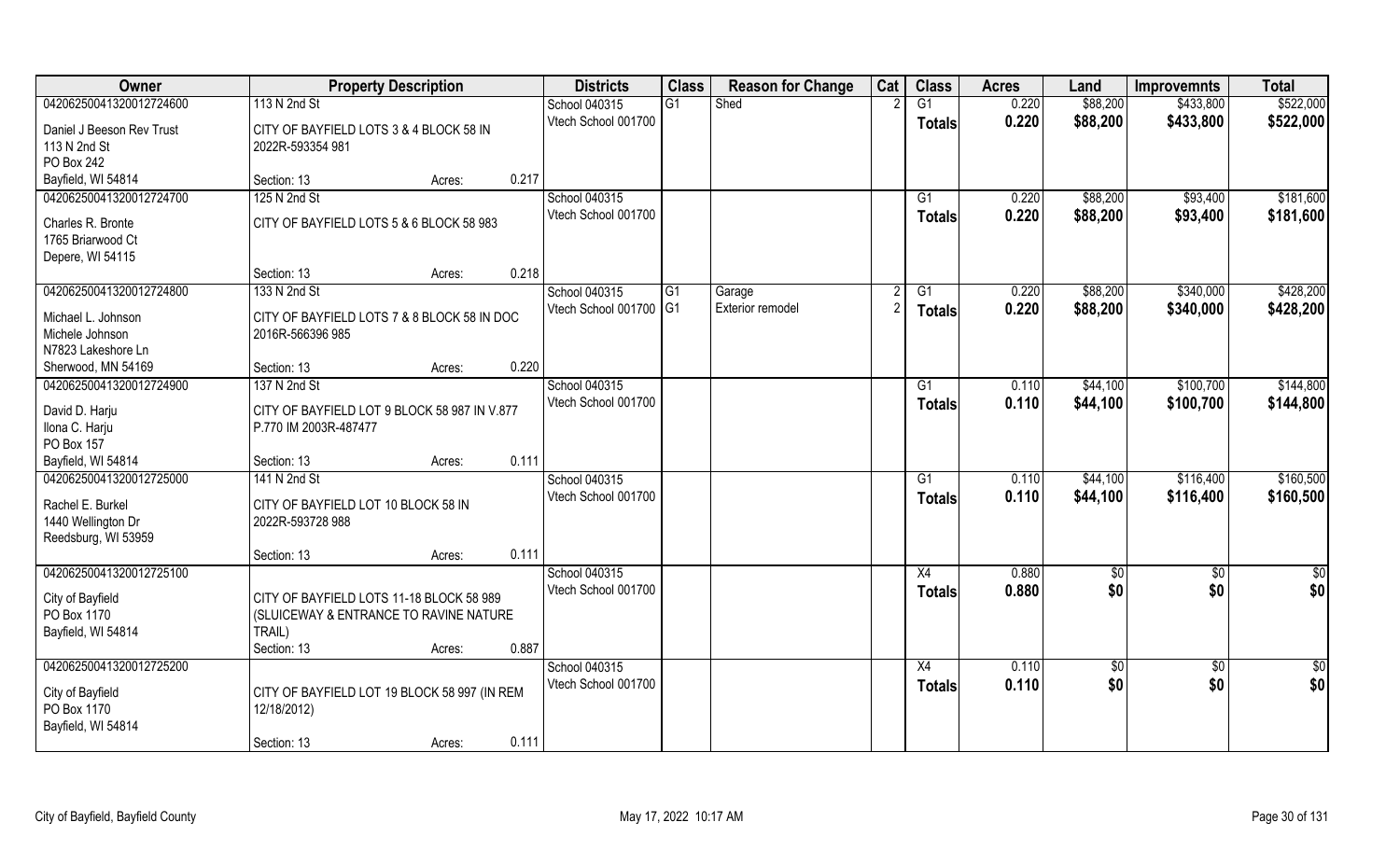| Owner                                    | <b>Property Description</b>                   |        |       | <b>Districts</b>    | <b>Class</b> | <b>Reason for Change</b> | Cat | <b>Class</b>  | <b>Acres</b> | Land            | <b>Improvemnts</b> | <b>Total</b>  |
|------------------------------------------|-----------------------------------------------|--------|-------|---------------------|--------------|--------------------------|-----|---------------|--------------|-----------------|--------------------|---------------|
| 04206250041320012725300                  |                                               |        |       | School 040315       |              |                          |     | G1            | 0.110        | \$1,600         | $\overline{50}$    | \$1,600       |
| David D. Harju                           | CITY OF BAYFIELD LOT 20 BLOCK 58 998 IN       |        |       | Vtech School 001700 |              |                          |     | <b>Totals</b> | 0.110        | \$1,600         | \$0                | \$1,600       |
| Ilona C. Harju                           | V.877-770 IM 2003R-487477                     |        |       |                     |              |                          |     |               |              |                 |                    |               |
| PO Box 157                               |                                               |        |       |                     |              |                          |     |               |              |                 |                    |               |
| Bayfield, WI 54814                       | Section: 13                                   | Acres: | 0.111 |                     |              |                          |     |               |              |                 |                    |               |
| 04206250041320012725400                  |                                               |        |       | School 040315       |              |                          |     | X4            | 0.060        | $\overline{$}0$ | $\overline{50}$    | \$0           |
| Bayfield Heritage Association Inc        | CITY OF BAYFIELD E 1/2 OF LOT 1 BLOCK 59 999A |        |       | Vtech School 001700 |              |                          |     | <b>Totals</b> | 0.060        | \$0             | \$0                | \$0           |
| PO Box 137                               |                                               |        |       |                     |              |                          |     |               |              |                 |                    |               |
| Bayfield, WI 54814                       |                                               |        |       |                     |              |                          |     |               |              |                 |                    |               |
|                                          | Section: 13                                   | Acres: | 0.055 |                     |              |                          |     |               |              |                 |                    |               |
| 04206250041320012725500                  |                                               |        |       | School 040315       |              |                          |     | G1            | 0.060        | \$2,100         | $\sqrt[6]{30}$     | \$2,100       |
| Mary H. Rice                             | CITY OF BAYFIELD W 1/2 OF LOT 1 BLOCK 59 IN   |        |       | Vtech School 001700 |              |                          |     | <b>Totals</b> | 0.060        | \$2,100         | \$0                | \$2,100       |
| 1200 Landmark Towers                     | V.774 P.105 999 (MARY H RICE REV TRUST)       |        |       |                     |              |                          |     |               |              |                 |                    |               |
| 345 St Peter St                          |                                               |        |       |                     |              |                          |     |               |              |                 |                    |               |
| St Paul, MN 55102-1639                   | Section: 13                                   | Acres: | 0.056 |                     |              |                          |     |               |              |                 |                    |               |
| 04206250041320012725600                  |                                               |        |       | School 040315       |              |                          |     | X4            | 0.060        | $\sqrt[6]{3}$   | $\sqrt[6]{3}$      | \$0           |
| <b>Bayfield Heritage Association Inc</b> | CITY OF BAYFIELD E 1/2 OF LOT 2 BLOCK 59 1001 |        |       | Vtech School 001700 |              |                          |     | <b>Totals</b> | 0.060        | \$0             | \$0                | \$0           |
| PO Box 137                               |                                               |        |       |                     |              |                          |     |               |              |                 |                    |               |
| Bayfield, WI 54814                       |                                               |        |       |                     |              |                          |     |               |              |                 |                    |               |
|                                          | Section: 13                                   | Acres: | 0.055 |                     |              |                          |     |               |              |                 |                    |               |
| 04206250041320012725700                  |                                               |        |       | School 040315       |              |                          |     | G1            | 0.060        | \$2,100         | $\sqrt[6]{3}$      | \$2,100       |
| Mary H. Rice                             | CITY OF BAYFIELD W 1/2 OF LOT 2 BLOCK 59 1000 |        |       | Vtech School 001700 |              |                          |     | <b>Totals</b> | 0.060        | \$2,100         | \$0                | \$2,100       |
| 1200 Landmark Towers                     |                                               |        |       |                     |              |                          |     |               |              |                 |                    |               |
| 345 St Peter St                          |                                               |        |       |                     |              |                          |     |               |              |                 |                    |               |
| St Paul, MN 55102-1639                   | Section: 13                                   | Acres: | 0.056 |                     |              |                          |     |               |              |                 |                    |               |
| 04206250041320012725800                  |                                               |        |       | School 040315       |              |                          |     | X4            | 0.060        | \$0             | \$0                | $\frac{6}{3}$ |
| City of Bayfield                         | CITY OF BAYFIELD LOTS 3 & 4 BLOCK 59 1002     |        |       | Vtech School 001700 |              |                          |     | <b>Totals</b> | 0.060        | \$0             | \$0                | \$0           |
| PO Box 1170                              | (RAVINE NATURE TRAIL ENTRANCE)                |        |       |                     |              |                          |     |               |              |                 |                    |               |
| Bayfield, WI 54814                       |                                               |        |       |                     |              |                          |     |               |              |                 |                    |               |
|                                          | Section: 13                                   | Acres: | 0.221 |                     |              |                          |     |               |              |                 |                    |               |
| 04206250041320012725900                  |                                               |        |       | School 040315       |              |                          |     | G1            | 0.110        | \$4,700         | $\overline{50}$    | \$4,700       |
| Mary H. Rice                             | CITY OF BAYFIELD LOT 5 BLOCK 59 1003          |        |       | Vtech School 001700 |              |                          |     | <b>Totals</b> | 0.110        | \$4,700         | \$0                | \$4,700       |
| 1200 Landmark Towers                     |                                               |        |       |                     |              |                          |     |               |              |                 |                    |               |
| 345 St Peter St                          |                                               |        |       |                     |              |                          |     |               |              |                 |                    |               |
| St Paul, MN 55102-1639                   | Section: 13                                   | Acres: | 0.110 |                     |              |                          |     |               |              |                 |                    |               |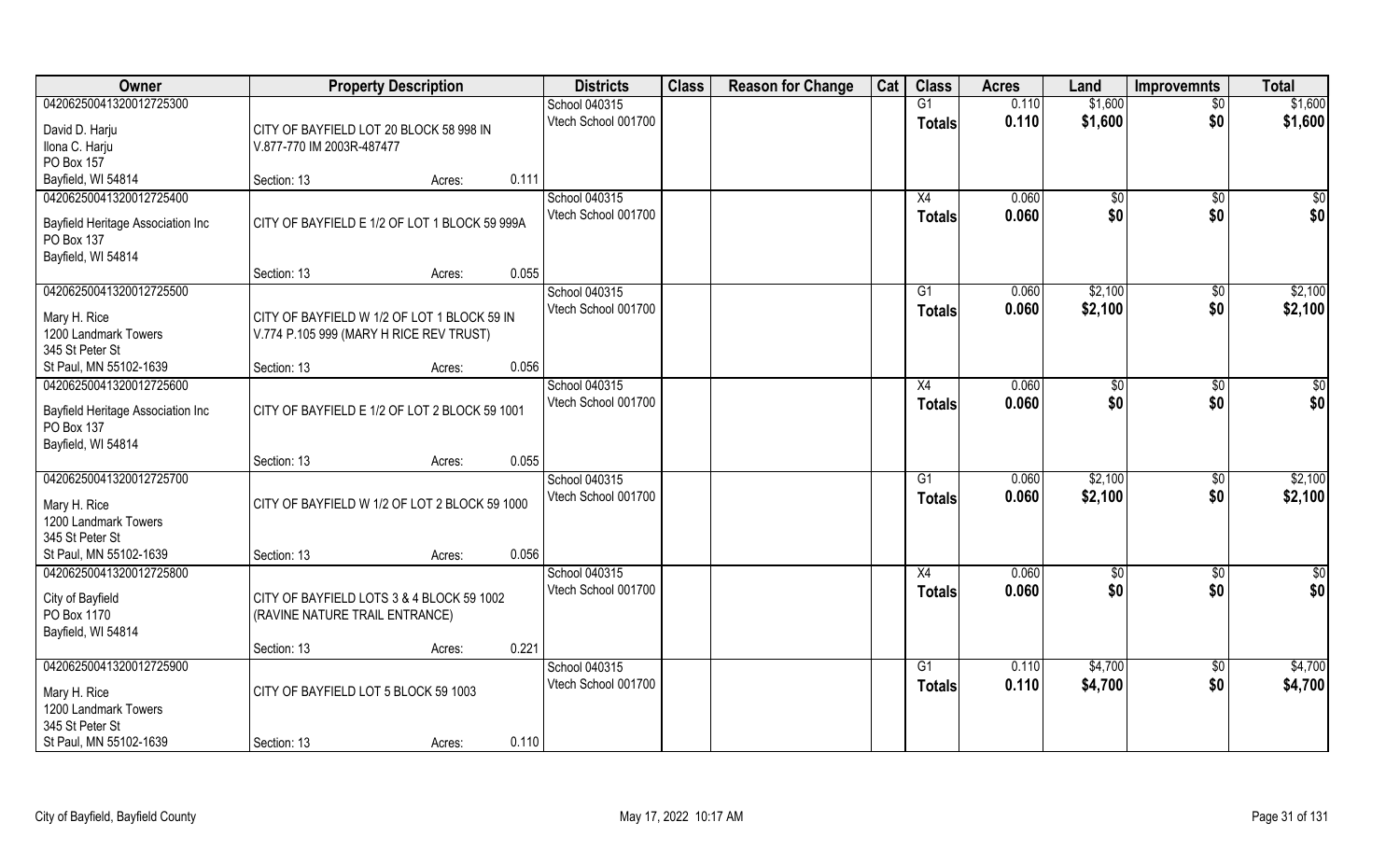| Owner                                                               |                                                                                     | <b>Property Description</b> |       | <b>Districts</b>                     | <b>Class</b> | <b>Reason for Change</b> | Cat | <b>Class</b>        | <b>Acres</b>   | Land               | <b>Improvemnts</b> | <b>Total</b>       |
|---------------------------------------------------------------------|-------------------------------------------------------------------------------------|-----------------------------|-------|--------------------------------------|--------------|--------------------------|-----|---------------------|----------------|--------------------|--------------------|--------------------|
| 04206250041320012726000                                             |                                                                                     |                             |       | School 040315                        |              |                          |     | X4                  | 0.220          | \$0                | \$0                | \$0                |
| City of Bayfield<br>PO Box 1170<br>Bayfield, WI 54814               | CITY OF BAYFIELD LOTS 6 & 7 BLOCK 59 1004<br>(RAVINE NATURE TRAIL)                  |                             |       | Vtech School 001700                  |              |                          |     | <b>Totals</b>       | 0.220          | \$0                | \$0                | \$0                |
|                                                                     | Section: 13                                                                         | Acres:                      | 0.221 |                                      |              |                          |     |                     |                |                    |                    |                    |
| 04206250041320012726100<br>Mary H. Rice<br>1200 Landmark Towers     | CITY OF BAYFIELD LOTS 8 & 9 BLOCK 59 1005                                           |                             |       | School 040315<br>Vtech School 001700 |              |                          |     | G1<br><b>Totals</b> | 0.220<br>0.220 | \$9,300<br>\$9,300 | $\sqrt{6}$<br>\$0  | \$9,300<br>\$9,300 |
| 345 St Peter St<br>St Paul, MN 55102-1639                           | Section: 13                                                                         | Acres:                      | 0.220 |                                      |              |                          |     |                     |                |                    |                    |                    |
| 04206250041320012726200                                             |                                                                                     |                             |       | School 040315                        |              |                          |     | X4                  | 0.110          | \$0                | \$0                | \$0                |
| City of Bayfield<br>PO Box 1170<br>Bayfield, WI 54814               | CITY OF BAYFIELD LOT 10 BLOCK 59 1007 (OLD<br><b>IRON BRIDGE)</b>                   |                             |       | Vtech School 001700                  |              |                          |     | <b>Totals</b>       | 0.110          | \$0                | \$0                | \$0                |
|                                                                     | Section: 13                                                                         | Acres:                      | 0.110 |                                      |              |                          |     |                     |                |                    |                    |                    |
| 04206250041320012726300                                             | 108 N 3rd St                                                                        |                             |       | School 040315                        |              |                          |     | G1                  | 0.440          | \$138,200          | \$831,800          | \$970,000          |
| Mary H. Rice<br>1200 Landmark Towers<br>345 St Peter St             | CITY OF BAYFIELD LOTS 11-14 BLOCK 59 1008 IN<br>V.774 P.105 (MARY H RICE REV TRUST) |                             |       | Vtech School 001700                  |              |                          |     | <b>Totals</b>       | 0.440          | \$138,200          | \$831,800          | \$970,000          |
| St Paul, MN 55102-1639                                              | Section: 13                                                                         | Acres:                      | 0.441 |                                      |              |                          |     |                     |                |                    |                    |                    |
| 04206250041320012726400                                             | 120 N 3rd St                                                                        |                             |       | School 040315                        |              |                          |     | G1                  | 0.440          | \$138,200          | \$134,300          | \$272,500          |
| David E. Telford<br>19949 Meadow Canyon Dr<br>Eagle River, AK 99577 | CITY OF BAYFIELD LOTS 15-18 BLOCK 59 IN V.1119<br>P.205 1012                        |                             |       | Vtech School 001700                  |              |                          |     | <b>Totals</b>       | 0.440          | \$138,200          | \$134,300          | \$272,500          |
|                                                                     | Section: 13                                                                         | Acres:                      | 0.440 |                                      |              |                          |     |                     |                |                    |                    |                    |
| 04206250041320012726500                                             | 136 N 3rd St                                                                        |                             |       | School 040315                        | G1           | <b>Windows</b>           |     | G1                  | 0.220          | \$57,500           | \$95,800           | \$153,300          |
| Heidi M. Nelson<br>PO Box 458<br>Bayfield, WI 54814                 | CITY OF BAYFIELD LOTS 19 & 20 BLOCK 59 IN V.773<br>P.1049 1016                      |                             |       | Vtech School 001700                  |              |                          |     | <b>Totals</b>       | 0.220          | \$57,500           | \$95,800           | \$153,300          |
|                                                                     | Section: 13                                                                         | Acres:                      | 0.220 |                                      |              |                          |     |                     |                |                    |                    |                    |
| 04206250041320012726600                                             | 301 Washington Ave                                                                  |                             |       | School 040315                        |              |                          |     | $\overline{X4}$     | 0.220          | $\sqrt{6}$         | $\overline{50}$    | $\frac{1}{2}$      |
| Kendall Telephone Inc<br>100 Century Park Dr<br>Monroe, LA 71203    | CITY OF BAYFIELD LOTS 1 & 2 BLOCK 60 1018                                           |                             |       | Vtech School 001700                  |              |                          |     | <b>Totals</b>       | 0.220          | \$0                | \$0                | \$0                |
|                                                                     | Section: 13                                                                         | Acres:                      | 0.220 |                                      |              |                          |     |                     |                |                    |                    |                    |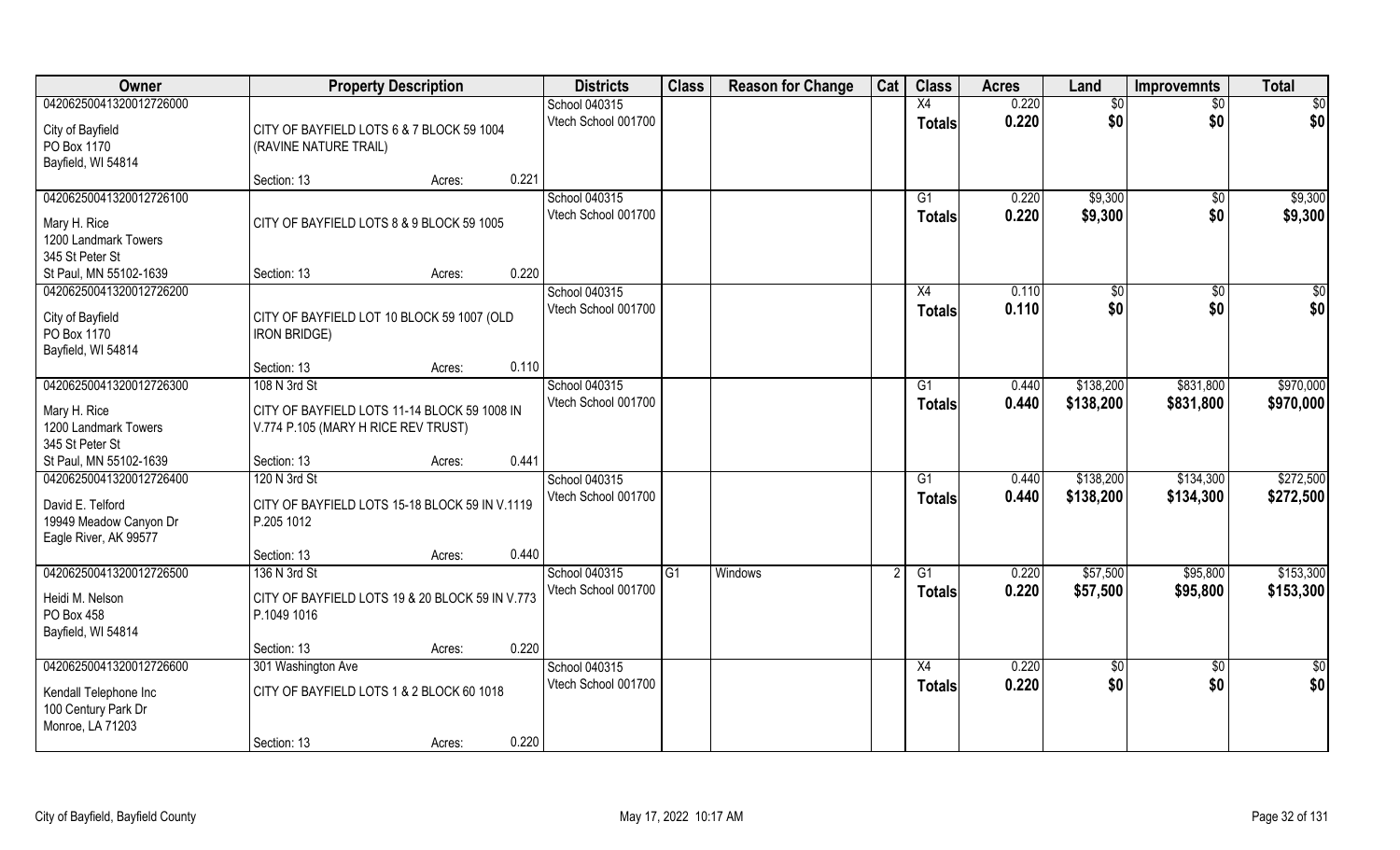| Owner                                 | <b>Property Description</b>                     |                 | <b>Districts</b>    | <b>Class</b> | <b>Reason for Change</b> | Cat | <b>Class</b>  | <b>Acres</b> | Land        | <b>Improvemnts</b> | <b>Total</b>     |
|---------------------------------------|-------------------------------------------------|-----------------|---------------------|--------------|--------------------------|-----|---------------|--------------|-------------|--------------------|------------------|
| 04206250041320012726700               | 113 N 3rd St                                    |                 | School 040315       |              |                          |     | G1            | 0.220        | \$57,500    | \$76,100           | \$133,600        |
| Brian J. Zehren                       | CITY OF BAYFIELD LOTS 3 & 4 BLOCK 60 IN DOC     |                 | Vtech School 001700 |              |                          |     | <b>Totals</b> | 0.220        | \$57,500    | \$76,100           | \$133,600        |
| 113 N 3rd St                          | 2021R-590815 1020                               |                 |                     |              |                          |     |               |              |             |                    |                  |
| Bayfield, WI 54814                    |                                                 |                 |                     |              |                          |     |               |              |             |                    |                  |
|                                       | Section: 13                                     | 0.220<br>Acres: |                     |              |                          |     |               |              |             |                    |                  |
| 04206250041320012726800               | 125 N 3rd St                                    |                 | School 040315       |              |                          |     | X4            | 0.220        | \$0         | \$0                | $\overline{\$0}$ |
| Diocese Of Eau Clair Christ Church    | CITY OF BAYFIELD LOTS 5 & 6 BLOCK 60 1022       |                 | Vtech School 001700 |              |                          |     | Totals        | 0.220        | \$0         | \$0                | \$0              |
| 520 S Farwell St                      |                                                 |                 |                     |              |                          |     |               |              |             |                    |                  |
| Eau Claire, WI 54701                  |                                                 |                 |                     |              |                          |     |               |              |             |                    |                  |
|                                       | Section: 13                                     | 0.220<br>Acres: |                     |              |                          |     |               |              |             |                    |                  |
| 04206250041320012726900               | 129 N 3rd St                                    |                 | School 040315       |              |                          |     | G1            | 0.220        | \$57,500    | \$100,300          | \$157,800        |
| Arthur M. Pittis                      | CITY OF BAYFIELD LOTS 7 & 8 BLOCK 60 IN V.1092  |                 | Vtech School 001700 |              |                          |     | <b>Totals</b> | 0.220        | \$57,500    | \$100,300          | \$157,800        |
| 77 Dorchester Way                     | P.340 1024                                      |                 |                     |              |                          |     |               |              |             |                    |                  |
| Nashua, NH 03064                      |                                                 |                 |                     |              |                          |     |               |              |             |                    |                  |
|                                       | Section: 13                                     | 0.220<br>Acres: |                     |              |                          |     |               |              |             |                    |                  |
| 04206250041320012727000               | 141 N 3rd St                                    |                 | School 040315       |              |                          |     | G1            | 0.220        | \$57,500    | \$82,900           | \$140,400        |
| Denise Koch                           | CITY OF BAYFIELD LOTS 9 & 10 BLOCK 60 1026      |                 | Vtech School 001700 |              |                          |     | <b>Totals</b> | 0.220        | \$57,500    | \$82,900           | \$140,400        |
| 141 N 3rd St                          |                                                 |                 |                     |              |                          |     |               |              |             |                    |                  |
| Bayfield, WI 54814                    |                                                 |                 |                     |              |                          |     |               |              |             |                    |                  |
|                                       | Section: 13                                     | 0.220<br>Acres: |                     |              |                          |     |               |              |             |                    |                  |
| 04206250041320012727100               | 321 Washington Ave                              |                 | School 040315       |              |                          |     | G1            | 0.220        | \$57,500    | \$116,300          | \$173,800        |
| Ludwigsen                             | CITY OF BAYFIELD LOTS 11 & 12 BLOCK 60 IN V.894 |                 | Vtech School 001700 |              |                          |     | <b>Totals</b> | 0.220        | \$57,500    | \$116,300          | \$173,800        |
| 559 Kickerillo Dr                     | P.406 1028 IM 2004R-492230 IM 2004R-492232      |                 |                     |              |                          |     |               |              |             |                    |                  |
| Houston, TX 77079                     |                                                 |                 |                     |              |                          |     |               |              |             |                    |                  |
|                                       | Section: 13                                     | 0.220<br>Acres: |                     |              |                          |     |               |              |             |                    |                  |
| 04206250041320012727200               | 118 N 4th St                                    |                 | School 040315       |              |                          |     | X4            | 0.330        | $\sqrt{30}$ | $\sqrt{$0}$        | \$0              |
| Trustees Of The Diocese of Eau Claire | CITY OF BAYFIELD LOTS 13 - 15 BLOCK 60 TOG      |                 | Vtech School 001700 |              |                          |     | <b>Totals</b> | 0.330        | \$0         | \$0                | \$0              |
| 510 S Farwell St                      | WITH EASE 1030                                  |                 |                     |              |                          |     |               |              |             |                    |                  |
| Eau Claire, WI 54701                  |                                                 |                 |                     |              |                          |     |               |              |             |                    |                  |
|                                       | Section: 13                                     | 0.330<br>Acres: |                     |              |                          |     |               |              |             |                    |                  |
| 04206250041320012727300               | 128 N 4th St                                    |                 | School 040315       |              |                          |     | G1            | 0.330        | \$72,500    | \$147,900          | \$220,400        |
| Daniel Skenderian Trustee             | CITY OF BAYFIELD LOTS 16-18 BLOCK 60 IN DOC     |                 | Vtech School 001700 |              |                          |     | <b>Totals</b> | 0.330        | \$72,500    | \$147,900          | \$220,400        |
| 3664 Williams Ave                     | 2021R-587794 1032 (DANIEL SKENDERIAN TRUST      |                 |                     |              |                          |     |               |              |             |                    |                  |
| Claremont, CA 91711                   | DTD 01/17/2017)                                 |                 |                     |              |                          |     |               |              |             |                    |                  |
|                                       | Section: 13                                     | 0.329<br>Acres: |                     |              |                          |     |               |              |             |                    |                  |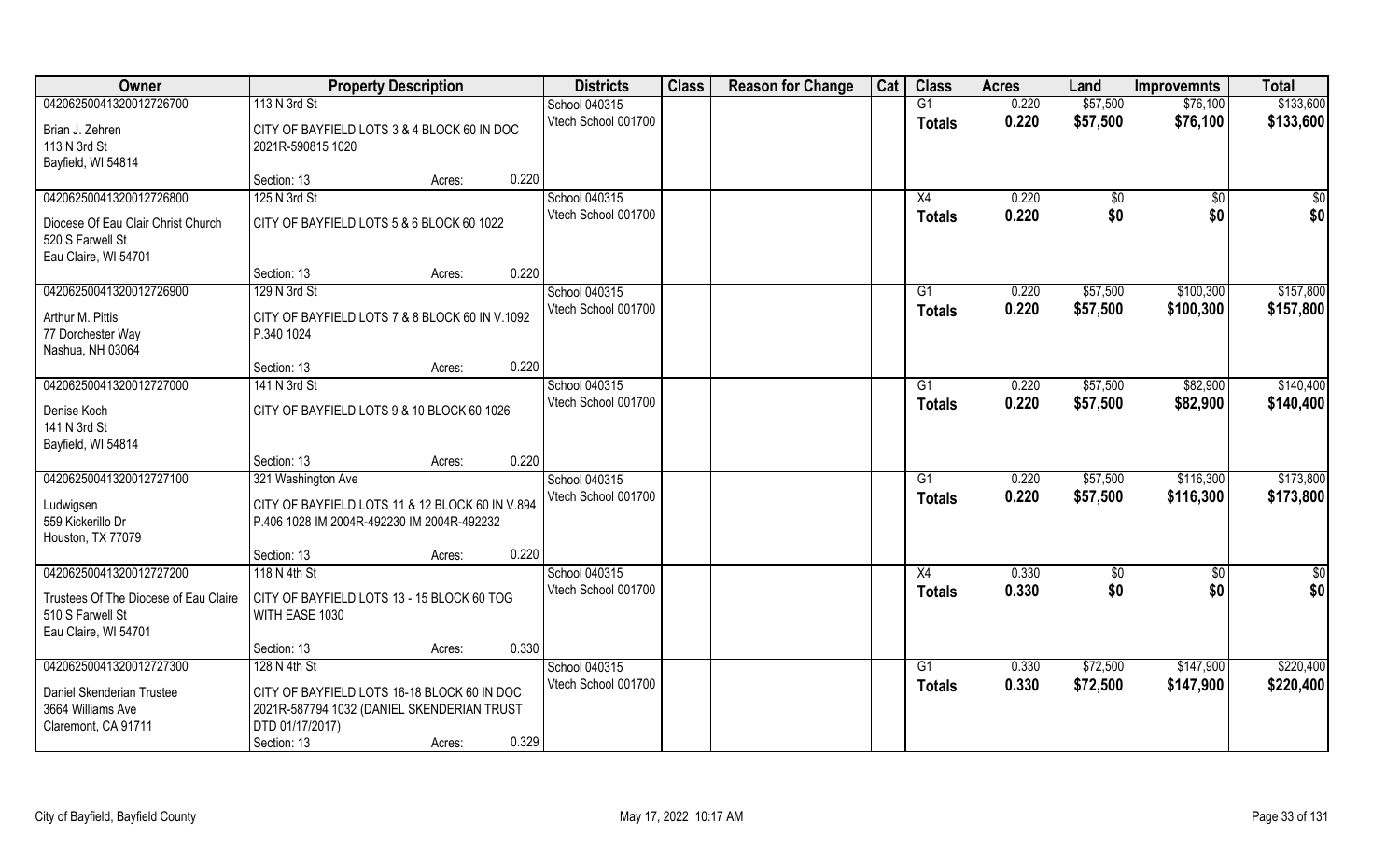| Owner                                       | <b>Property Description</b>                             |       | <b>Districts</b>    | <b>Class</b> | <b>Reason for Change</b> | Cat | <b>Class</b>    | <b>Acres</b> | Land       | <b>Improvemnts</b> | <b>Total</b> |
|---------------------------------------------|---------------------------------------------------------|-------|---------------------|--------------|--------------------------|-----|-----------------|--------------|------------|--------------------|--------------|
| 04206250041320012727400                     | 136 N 4th St                                            |       | School 040315       |              |                          |     | G1              | 0.220        | \$57,500   | \$57,600           | \$115,100    |
| Roberta L. Menger                           | CITY OF BAYFIELD LOTS 19 & 20 BLOCK 60 IN V.1040        |       | Vtech School 001700 |              |                          |     | <b>Totals</b>   | 0.220        | \$57,500   | \$57,600           | \$115,100    |
| PO Box 142                                  | P.844 1036                                              |       |                     |              |                          |     |                 |              |            |                    |              |
| Bayfield, WI 54814                          |                                                         |       |                     |              |                          |     |                 |              |            |                    |              |
|                                             | Section: 13<br>Acres:                                   | 0.220 |                     |              |                          |     |                 |              |            |                    |              |
| 04206250041320012727500                     | 415 Washington Ave                                      |       | School 040315       |              |                          |     | X4              | 2.200        | \$0        | $\sqrt{$0}$        | \$0          |
| City of Bayfield                            | CITY OF BAYFIELD LOTS 1 - 20 BLOCK 61 1038 (OLD         |       | Vtech School 001700 |              |                          |     | <b>Totals</b>   | 2.200        | \$0        | \$0                | \$0          |
| PO Box 1170                                 | <b>BAYFIELD COURTHOUSE)</b>                             |       |                     |              |                          |     |                 |              |            |                    |              |
| Bayfield, WI 54814                          |                                                         |       |                     |              |                          |     |                 |              |            |                    |              |
| 04206250041320012732900                     | Section: 13<br>Acres:                                   | 2.195 | School 040315       |              |                          |     | X4              | 0.000        |            | $\sqrt{50}$        | $\sqrt{50}$  |
|                                             |                                                         |       | Vtech School 001700 |              |                          |     | <b>Totals</b>   | 0.000        | \$0<br>\$0 | \$0                | \$0          |
| City of Bayfield                            | CITY OF BAYFIELD LOTS 1, 3 & 4 BLOCK 71 1182            |       |                     |              |                          |     |                 |              |            |                    |              |
| PO Box 1170                                 | (UNDER WATER) (FRONT STREET HARBOR BASIN)               |       |                     |              |                          |     |                 |              |            |                    |              |
| Bayfield, WI 54814                          | Section: 13<br>Acres:                                   | 0.329 |                     |              |                          |     |                 |              |            |                    |              |
| 04206250041320012733000                     |                                                         |       | School 040315       |              |                          |     | G2              | 0.110        | \$54,900   | \$19,300           | \$74,200     |
|                                             |                                                         |       | Vtech School 001700 |              |                          |     | <b>Totals</b>   | 0.110        | \$54,900   | \$19,300           | \$74,200     |
| Wests Big Lake Properties LLC<br>PO Box 810 | CITY OF BAYFIELD LOT 2 BLOCK 71 IN V.1069 P.93<br>1182A |       |                     |              |                          |     |                 |              |            |                    |              |
| Bayfield, WI 54814                          |                                                         |       |                     |              |                          |     |                 |              |            |                    |              |
|                                             | Section: 13<br>Acres:                                   | 0.117 |                     |              |                          |     |                 |              |            |                    |              |
| 04206250041320012733100                     | 20 Washington Ave E                                     |       | School 040315       |              |                          |     | $\overline{G2}$ | 0.700        | \$116,000  | \$130,500          | \$246,500    |
| Madeline Is Ferry Line Inc                  | CITY OF BAYFIELD LOTS 5-10 BLOCK 71 1183 INCL           |       | Vtech School 001700 |              |                          |     | <b>Totals</b>   | 0.700        | \$116,000  | \$130,500          | \$246,500    |
| PO Box 66                                   | ALLEY WITH EASE TO CITY                                 |       |                     |              |                          |     |                 |              |            |                    |              |
| Lapointe, WI 54850                          |                                                         |       |                     |              |                          |     |                 |              |            |                    |              |
|                                             | Section: 13<br>Acres:                                   | 0.698 |                     |              |                          |     |                 |              |            |                    |              |
| 04206250041320012733200                     | 2 Front St                                              |       | School 040315       |              |                          |     | X4              | 0.220        | \$0        | \$0                | \$0          |
| City of Bayfield                            | CITY OF BAYFIELD LOT 11 BLOCK 71 1189 (CITY             |       | Vtech School 001700 |              |                          |     | <b>Totals</b>   | 0.220        | \$0        | \$0                | \$0          |
| PO Box 1170                                 | PAVILION)                                               |       |                     |              |                          |     |                 |              |            |                    |              |
| Bayfield, WI 54814                          |                                                         |       |                     |              |                          |     |                 |              |            |                    |              |
|                                             | Section: 13<br>Acres:                                   | 0.110 |                     |              |                          |     |                 |              |            |                    |              |
| 04206250041320012733300                     | 19 Front St                                             |       | School 040315       |              |                          |     | G2              | 0.330        | \$94,300   | \$238,200          | \$332,500    |
| Wests Big Lake Properties LLC               | CITY OF BAYFIELD LOTS 12-14 BLOCK 71 IN V.1069          |       | Vtech School 001700 |              |                          |     | <b>Totals</b>   | 0.330        | \$94,300   | \$238,200          | \$332,500    |
| PO Box 810                                  | P.93 1190                                               |       |                     |              |                          |     |                 |              |            |                    |              |
| Bayfield, WI 54814                          |                                                         |       |                     |              |                          |     |                 |              |            |                    |              |
|                                             | Section: 13<br>Acres:                                   | 0.329 |                     |              |                          |     |                 |              |            |                    |              |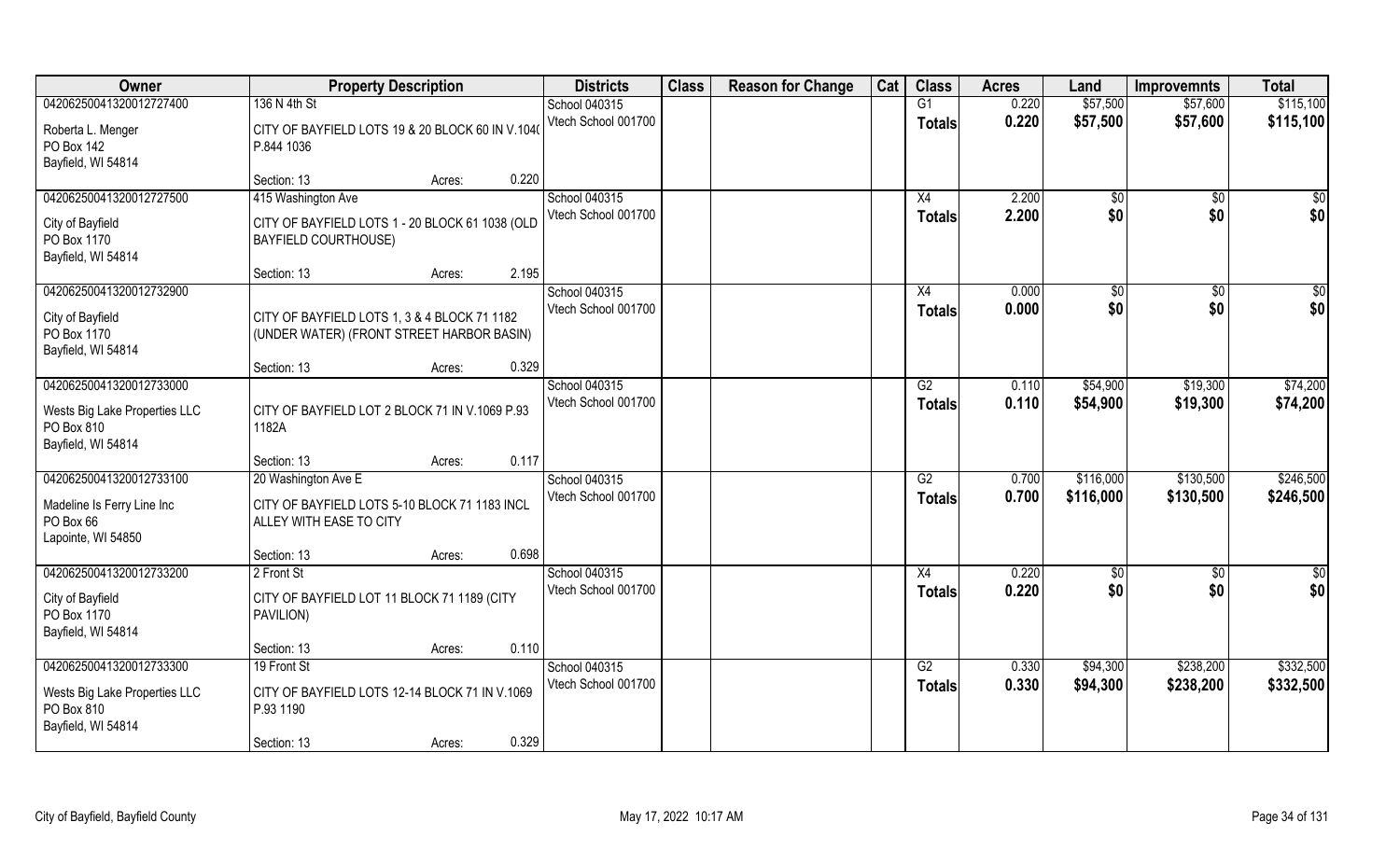| Owner                                                                                           | <b>Property Description</b>                                                   |       | <b>Districts</b>                     | <b>Class</b> | <b>Reason for Change</b> | Cat | <b>Class</b>                     | <b>Acres</b>   | Land                 | <b>Improvemnts</b> | <b>Total</b>         |
|-------------------------------------------------------------------------------------------------|-------------------------------------------------------------------------------|-------|--------------------------------------|--------------|--------------------------|-----|----------------------------------|----------------|----------------------|--------------------|----------------------|
| 04206250041320012733400                                                                         |                                                                               |       | School 040315                        |              |                          |     | G2                               | 0.700          | \$67,700             | $\overline{50}$    | \$67,700             |
| Madeline Is Ferry Line Inc<br>PO Box 66<br>Lapointe, WI 54850                                   | CITY OF BAYFIELD LOTS 15-20 BLOCK 71 1193 INCL<br>ALLEY WITH EASE TO CITY     |       | Vtech School 001700                  |              |                          |     | <b>Totals</b>                    | 0.700          | \$67,700             | \$0                | \$67,700             |
|                                                                                                 | Section: 13<br>Acres:                                                         | 0.698 |                                      |              |                          |     |                                  |                |                      |                    |                      |
| 04206250041320012733500<br>Bayfront Inn Inc                                                     | CITY OF BAYFIELD LOT 2 LESS THE S 25.39'                                      |       | School 040315<br>Vtech School 001700 |              |                          |     | G2<br><b>Totals</b>              | 0.000<br>0.000 | \$15,000<br>\$15,000 | \$0<br>\$0         | \$15,000<br>\$15,000 |
| <b>Box 406</b><br>Bayfield, WI 54814                                                            | THEREOF BLOCK 72 1199<br>Section: 13<br>Acres:                                | 0.039 |                                      |              |                          |     |                                  |                |                      |                    |                      |
| 04206250041320012733600                                                                         | 15 Front St                                                                   |       | School 040315                        |              |                          |     | G2                               | 0.220          | \$119,700            | \$365,200          | \$484,900            |
| Bayfront Inn Inc<br><b>Box 406</b><br>Bayfield, WI 54814                                        | CITY OF BAYFIELD LOT 3 & 4 BLOCK 72 TOG WITH<br>EASE OVER LOT 2 1201          |       | Vtech School 001700                  |              |                          |     | <b>Totals</b>                    | 0.220          | \$119,700            | \$365,200          | \$484,900            |
|                                                                                                 | Section: 13<br>Acres:                                                         | 0.219 |                                      |              |                          |     |                                  |                |                      |                    |                      |
| 04206250041320012733700                                                                         | 21 Front St                                                                   |       | School 040315                        |              |                          |     | G2                               | 0.110          | \$49,900             | \$77,500           | \$127,400            |
| Lawrence E. Woodward<br>132 E Bayfield St<br>Washburn, WI 54891                                 | CITY OF BAYFIELD LOT 5 BLOCK 72 IN DOC<br>2021R-588571 1203                   |       | Vtech School 001700                  |              |                          |     | <b>Totals</b>                    | 0.110          | \$49,900             | \$77,500           | \$127,400            |
|                                                                                                 | Section: 13<br>Acres:                                                         | 0.109 |                                      |              |                          |     |                                  |                |                      |                    |                      |
| 04206250041320012733800<br>Michael C. Berg Trustee<br>2816 Lamphere Dr<br>Minneapolis, MN 55427 | 25 Front St<br>CITY OF BAYFIELD LOT 6 BLOCK 72 1204 (MICHAEL<br>C BERG TRUST) |       | School 040315<br>Vtech School 001700 |              |                          |     | $\overline{G2}$<br><b>Totals</b> | 0.110<br>0.110 | \$49,900<br>\$49,900 | \$0<br>\$0         | \$49,900<br>\$49,900 |
|                                                                                                 | Section: 13<br>Acres:                                                         | 0.109 |                                      |              |                          |     |                                  |                |                      |                    |                      |
| 04206250041320012733900                                                                         | 31 Front St                                                                   |       | School 040315                        |              |                          |     | G2                               | 0.110          | \$49,900             | \$287,500          | \$337,400            |
| Three Labs Up North LLC<br>PO Box 491<br>Lapointe, WI 54850                                     | CITY OF BAYFIELD LOT 7 BLOCK 72 1205 IN V.968<br>P.424 IM 2003R-478502        |       | Vtech School 001700                  |              |                          |     | <b>Totals</b>                    | 0.110          | \$49,900             | \$287,500          | \$337,400            |
|                                                                                                 | Section: 13<br>Acres:                                                         | 0.109 |                                      |              |                          |     |                                  |                |                      |                    |                      |
| 04206250041320012734000                                                                         | 33 Front St                                                                   |       | School 040315                        |              |                          |     | G2                               | 0.330          | \$124,800            | \$259,200          | \$384,000            |
| Michael S. Rasmus<br>PO Box 491<br>Lapointe, WI 54850                                           | CITY OF BAYFIELD LOTS 8-10 BLOCK 72 1206 IN<br>V.935 P.779 IM 2003R-478502    |       | Vtech School 001700                  |              |                          |     | Totals                           | 0.330          | \$124,800            | \$259,200          | \$384,000            |
|                                                                                                 | Section: 13<br>Acres:                                                         | 0.328 |                                      |              |                          |     |                                  |                |                      |                    |                      |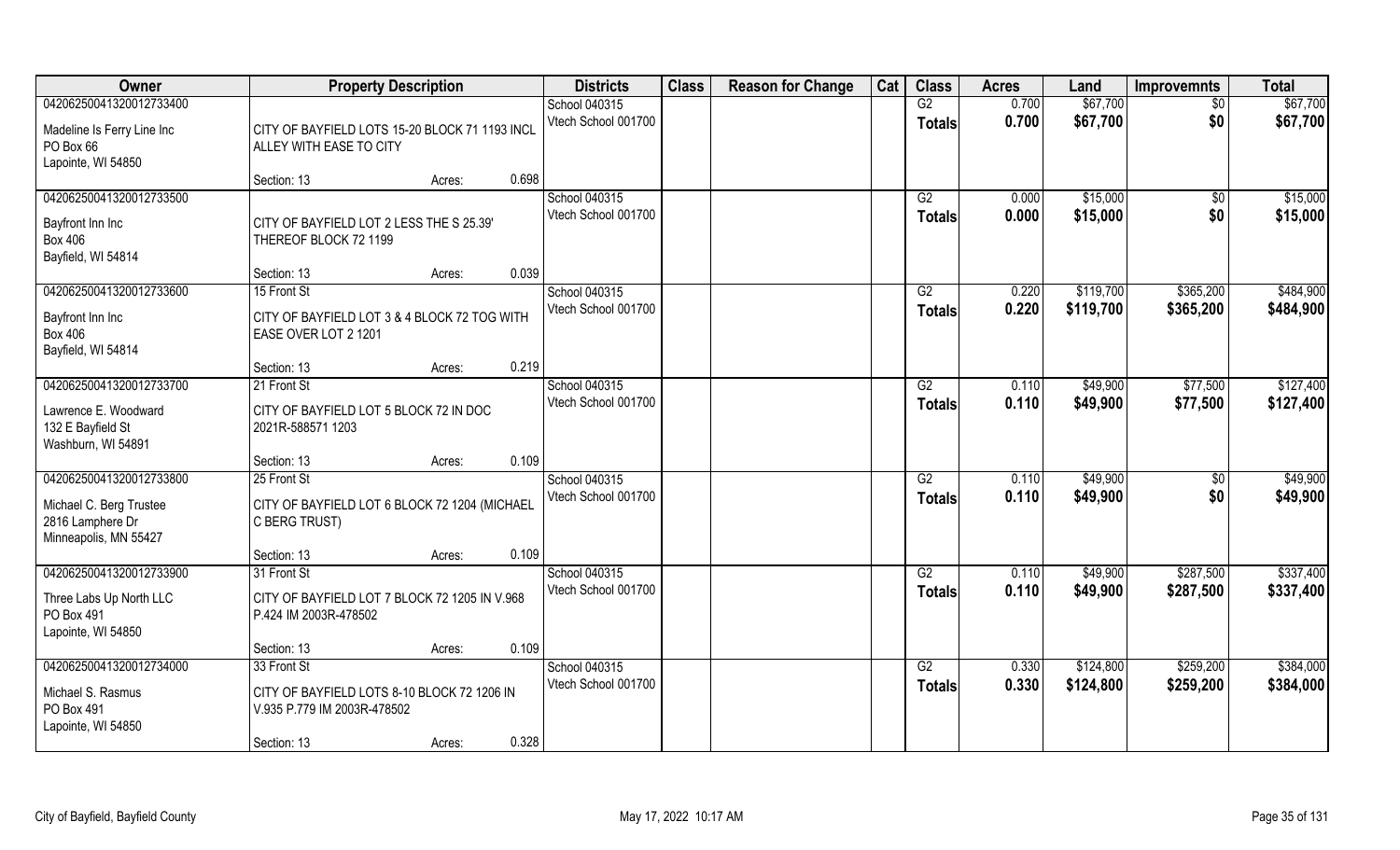| Owner                                              | <b>Property Description</b>                     | <b>Districts</b>    | <b>Class</b> | <b>Reason for Change</b> | Cat | <b>Class</b>    | <b>Acres</b> | Land      | <b>Improvemnts</b> | <b>Total</b> |
|----------------------------------------------------|-------------------------------------------------|---------------------|--------------|--------------------------|-----|-----------------|--------------|-----------|--------------------|--------------|
| 04206250041320012734200                            | 12 N 1st St                                     | School 040315       |              |                          |     | G2              | 0.110        | \$49,900  | \$214,300          | \$264,200    |
| Rednan LLC                                         | CITY OF BAYFIELD LOT 13 BLOCK 72 V.903 P.380    | Vtech School 001700 |              |                          |     | <b>Totals</b>   | 0.110        | \$49,900  | \$214,300          | \$264,200    |
| N151 Laney Rd                                      | 1211 IM 2004R-494919 IM 2004R-494920 IM         |                     |              |                          |     |                 |              |           |                    |              |
| Seymour, WI 54165                                  | 2004R-494922                                    |                     |              |                          |     |                 |              |           |                    |              |
|                                                    | 0.109<br>Section: 13<br>Acres:                  |                     |              |                          |     |                 |              |           |                    |              |
| 04206250041320012734300                            | 20 N 1st St                                     | School 040315       |              |                          |     | G2              | 0.330        | \$124,800 | \$91,400           | \$216,200    |
| Rednan LLC                                         | CITY OF BAYFIELD LOTS 14 - 15 & S 1/2 LOT 16    | Vtech School 001700 |              |                          |     | <b>Totals</b>   | 0.330        | \$124,800 | \$91,400           | \$216,200    |
| N151 Laney Rd                                      | BLOCK 72 IN DOC 2016R-565483 1212               |                     |              |                          |     |                 |              |           |                    |              |
| Seymour, WI 54165                                  |                                                 |                     |              |                          |     |                 |              |           |                    |              |
|                                                    | 0.328<br>Section: 13<br>Acres:                  |                     |              |                          |     |                 |              |           |                    |              |
| 04206250041320012734400                            | 22 N 1st St                                     | School 040315       |              |                          |     | G2              | 0.110        | \$49,900  | \$42,100           | \$92,000     |
|                                                    | CITY OF BAYFIELD N 1/2 LOT 16 & ALL OF LOT 17   | Vtech School 001700 |              |                          |     | <b>Totals</b>   | 0.110        | \$49,900  | \$42,100           | \$92,000     |
| Laurel R Sedgwick Rev Trust<br>1657 Edenside Ave   | BLOCK 72                                        |                     |              |                          |     |                 |              |           |                    |              |
| Louisville, KY 40204                               |                                                 |                     |              |                          |     |                 |              |           |                    |              |
|                                                    | 0.109<br>Section: 13<br>Acres:                  |                     |              |                          |     |                 |              |           |                    |              |
| 04206250041320012734500                            | 30 N 1st St                                     | School 040315       |              |                          |     | G2              | 0.330        | \$124,800 | \$60,000           | \$184,800    |
|                                                    |                                                 | Vtech School 001700 |              |                          |     | <b>Totals</b>   | 0.330        | \$124,800 | \$60,000           | \$184,800    |
| <b>Bayfield Garage LLC</b><br>312 Harbor Point Cir | CITY OF BAYFIELD LOTS 18 - 20 BLOCK 72 V.905    |                     |              |                          |     |                 |              |           |                    |              |
| Duluth, MN 55802                                   | P.853 1216 IM 2004R-495637                      |                     |              |                          |     |                 |              |           |                    |              |
|                                                    | 0.328<br>Section: 13<br>Acres:                  |                     |              |                          |     |                 |              |           |                    |              |
| 04206250041320012734600                            | 17 Rittenhouse Ave                              | School 040315       |              |                          |     | $\overline{G2}$ | 0.430        | \$147,400 | \$177,300          | \$324,700    |
|                                                    |                                                 | Vtech School 001700 |              |                          |     | <b>Totals</b>   | 0.430        | \$147,400 | \$177,300          | \$324,700    |
| Judith E. Lokken-Strom                             | CITY OF BAYFIELD LOT 1 LESS 22 SQ FT HWY IN     |                     |              |                          |     |                 |              |           |                    |              |
| PO Box 768                                         | V.298 P.296 & LOTS 2-4 BLOCK 73 1219            |                     |              |                          |     |                 |              |           |                    |              |
| Bayfield, WI 54814                                 | 0.436<br>Section: 13<br>Acres:                  |                     |              |                          |     |                 |              |           |                    |              |
| 04206250041320012734700                            | 21 N 1st St                                     | School 040315       |              |                          |     | G2              | 0.220        | \$99,800  | \$95,500           | \$195,300    |
|                                                    |                                                 | Vtech School 001700 |              |                          |     | <b>Totals</b>   | 0.220        | \$99,800  | \$95,500           | \$195,300    |
| Judith E. Lokken-Strom                             | CITY OF BAYFIELD LOTS 5 & 6 BLOCK 73 1223       |                     |              |                          |     |                 |              |           |                    |              |
| PO Box 768                                         |                                                 |                     |              |                          |     |                 |              |           |                    |              |
| Bayfield, WI 54814                                 | 0.218                                           |                     |              |                          |     |                 |              |           |                    |              |
| 04206250041320012734800                            | Section: 13<br>Acres:<br>117 Rittenhouse Ave    | School 040315       |              |                          |     | G2              | 0.073        | \$33,300  | \$191,800          | \$225,100    |
|                                                    |                                                 | Vtech School 001700 |              |                          |     |                 | 0.073        | \$33,300  | \$191,800          | \$225,100    |
| Wonderlandia, LLC                                  | CITY OF BAYFIELD E 40' OF LOTS 11 & 12 BLOCK 73 |                     |              |                          |     | <b>Totals</b>   |              |           |                    |              |
| 1201 N Main St                                     | & N 10' OF E 40' OF LOT 12 IN DOC 2021R-590278  |                     |              |                          |     |                 |              |           |                    |              |
| Suite 10                                           | 1228                                            |                     |              |                          |     |                 |              |           |                    |              |
| Viroqua, WI 54665                                  | 0.064<br>Section: 13<br>Acres:                  |                     |              |                          |     |                 |              |           |                    |              |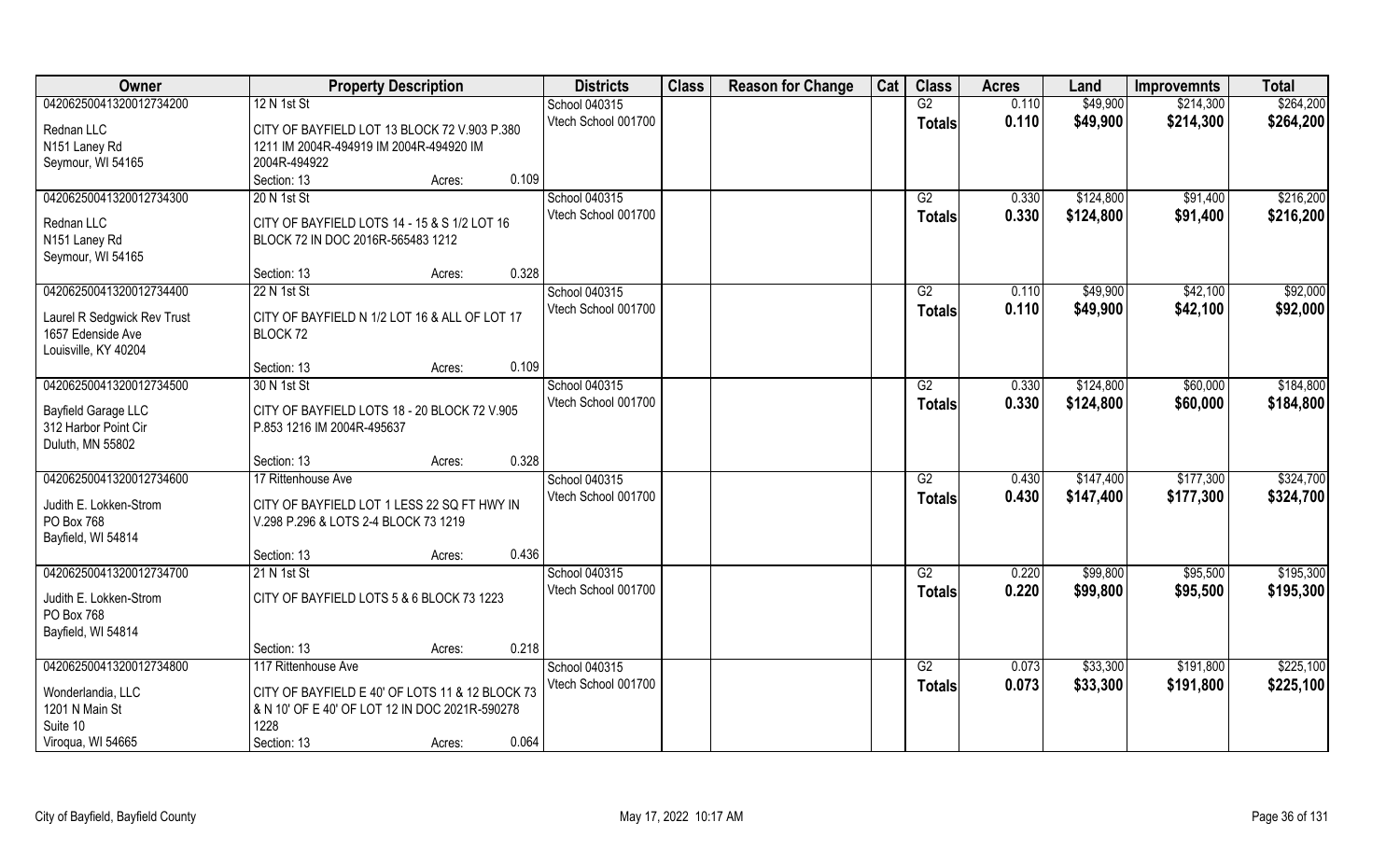| Owner                                                            | <b>Property Description</b>                                                                          | <b>Districts</b>                     | <b>Class</b> | <b>Reason for Change</b> | Cat | <b>Class</b>        | <b>Acres</b>   | Land                 | <b>Improvemnts</b>     | <b>Total</b>           |
|------------------------------------------------------------------|------------------------------------------------------------------------------------------------------|--------------------------------------|--------------|--------------------------|-----|---------------------|----------------|----------------------|------------------------|------------------------|
| 04206250041320012734900                                          | 121 Rittenhouse Ave                                                                                  | School 040315                        |              |                          |     | G2                  | 0.081          | \$36,600             | \$204,900              | \$241,500              |
| Bodin's Inc<br>PO Box 687                                        | CITY OF BAYFIELD E 38' OF W 80' OF LOTS 11 & 12 &<br>N 10' OF W 42' & N 10' OF E 40' LOT 12 BLOCK 73 | Vtech School 001700                  |              |                          |     | <b>Totals</b>       | 0.081          | \$36,600             | \$204,900              | \$241,500              |
| Bayfield, WI 54814                                               | LESS N 10' OF E 40' IN V.1013 P.126 1229                                                             |                                      |              |                          |     |                     |                |                      |                        |                        |
|                                                                  | 0.088<br>Section: 13<br>Acres:                                                                       |                                      |              |                          |     |                     |                |                      |                        |                        |
| 04206250041320012735000                                          | 2 N 2nd St                                                                                           | School 040315<br>Vtech School 001700 |              |                          |     | G2<br><b>Totals</b> | 0.070<br>0.070 | \$31,700<br>\$31,700 | \$174,200<br>\$174,200 | \$205,900<br>\$205,900 |
| Roxanne Frizzell                                                 | CITY OF BAYFIELD W 42' OF LOTS 11 & 12 LESS N 10                                                     |                                      |              |                          |     |                     |                |                      |                        |                        |
| 87010 Valley Rd<br>Bayfield, WI 54814                            | OF W 42' OF LOT 12 BLOCK 73 1229A                                                                    |                                      |              |                          |     |                     |                |                      |                        |                        |
|                                                                  | 0.067<br>Section: 13<br>Acres:                                                                       |                                      |              |                          |     |                     |                |                      |                        |                        |
| 04206250041320012735100                                          | 12 N 2nd St                                                                                          | School 040315                        |              |                          |     | G1                  | 0.110          | \$28,800             | \$75,000               | \$103,800              |
| Lonna M. Baldwin<br>PO Box 277                                   | CITY OF BAYFIELD LOT 13 BLOCK 73 1230                                                                | Vtech School 001700                  |              |                          |     | <b>Totals</b>       | 0.110          | \$28,800             | \$75,000               | \$103,800              |
| Bayfield, WI 54814                                               |                                                                                                      |                                      |              |                          |     |                     |                |                      |                        |                        |
|                                                                  | 0.109<br>Section: 13<br>Acres:                                                                       |                                      |              |                          |     |                     |                |                      |                        |                        |
| 04206250041320012735200                                          |                                                                                                      | School 040315                        |              |                          |     | G1                  | 0.110          | \$28,800             | \$0                    | \$28,800               |
| Daniel A. Holman<br>77465 Church Corner Rd<br>Washburn, WI 54891 | CITY OF BAYFIELD LOT 14 BLOCK 73 IN DOC<br>2019R-579234                                              | Vtech School 001700                  |              |                          |     | <b>Totals</b>       | 0.110          | \$28,800             | \$0                    | \$28,800               |
|                                                                  | 0.109<br>Section: 13<br>Acres:                                                                       |                                      |              |                          |     |                     |                |                      |                        |                        |
| 04206250041320012735300                                          | 20 N 2nd St                                                                                          | School 040315                        |              |                          |     | G1                  | 0.110          | \$28,800             | \$100,300              | \$129,100              |
|                                                                  |                                                                                                      | Vtech School 001700                  |              |                          |     | <b>Totals</b>       | 0.110          | \$28,800             | \$100,300              | \$129,100              |
| Milo C. Mccowan                                                  | CITY OF BAYFIELD LOT 15 BLOCK 73 IN V.928 P.159                                                      |                                      |              |                          |     |                     |                |                      |                        |                        |
| Heidi K. Mccowan                                                 | 1231                                                                                                 |                                      |              |                          |     |                     |                |                      |                        |                        |
| PO Box 66<br>Bayfield, WI 54814                                  | 0.109<br>Section: 13                                                                                 |                                      |              |                          |     |                     |                |                      |                        |                        |
| 04206250041320012735400                                          | Acres:                                                                                               | School 040315                        |              |                          |     | G1                  | 0.220          | \$57,500             |                        | \$57,500               |
|                                                                  |                                                                                                      | Vtech School 001700                  |              |                          |     |                     | 0.220          |                      | \$0<br>\$0             |                        |
| Vlk Ecolocy, LLC                                                 | CITY OF BAYFIELD LOTS 16 & 17 BLOCK 73 IN DOC                                                        |                                      |              |                          |     | <b>Totals</b>       |                | \$57,500             |                        | \$57,500               |
| 42 S Palomas Ave                                                 | 2020R-586217 1233                                                                                    |                                      |              |                          |     |                     |                |                      |                        |                        |
| Tuscon, AZ 85745                                                 |                                                                                                      |                                      |              |                          |     |                     |                |                      |                        |                        |
|                                                                  | 0.218<br>Section: 13<br>Acres:                                                                       |                                      |              |                          |     |                     |                |                      |                        |                        |
| 04206250041320012735600                                          | 201 Rittenhouse Ave                                                                                  | School 040315                        |              |                          |     | G2                  | 0.070          | \$31,700             | \$141,700              | \$173,400              |
| Roger L. Roder<br>Gloria K. Roder                                | CITY OF BAYFIELD E 44' OF LOT 1 & S 25' OF E 45'<br>OF LOT 2 BLOCK 74 1238                           | Vtech School 001700                  |              |                          |     | <b>Totals</b>       | 0.070          | \$31,700             | \$141,700              | \$173,400              |
| 3109 Casa Marina Rd NW                                           |                                                                                                      |                                      |              |                          |     |                     |                |                      |                        |                        |
| Alexandria, MN 56308-9092                                        | 0.067<br>Section: 13<br>Acres:                                                                       |                                      |              |                          |     |                     |                |                      |                        |                        |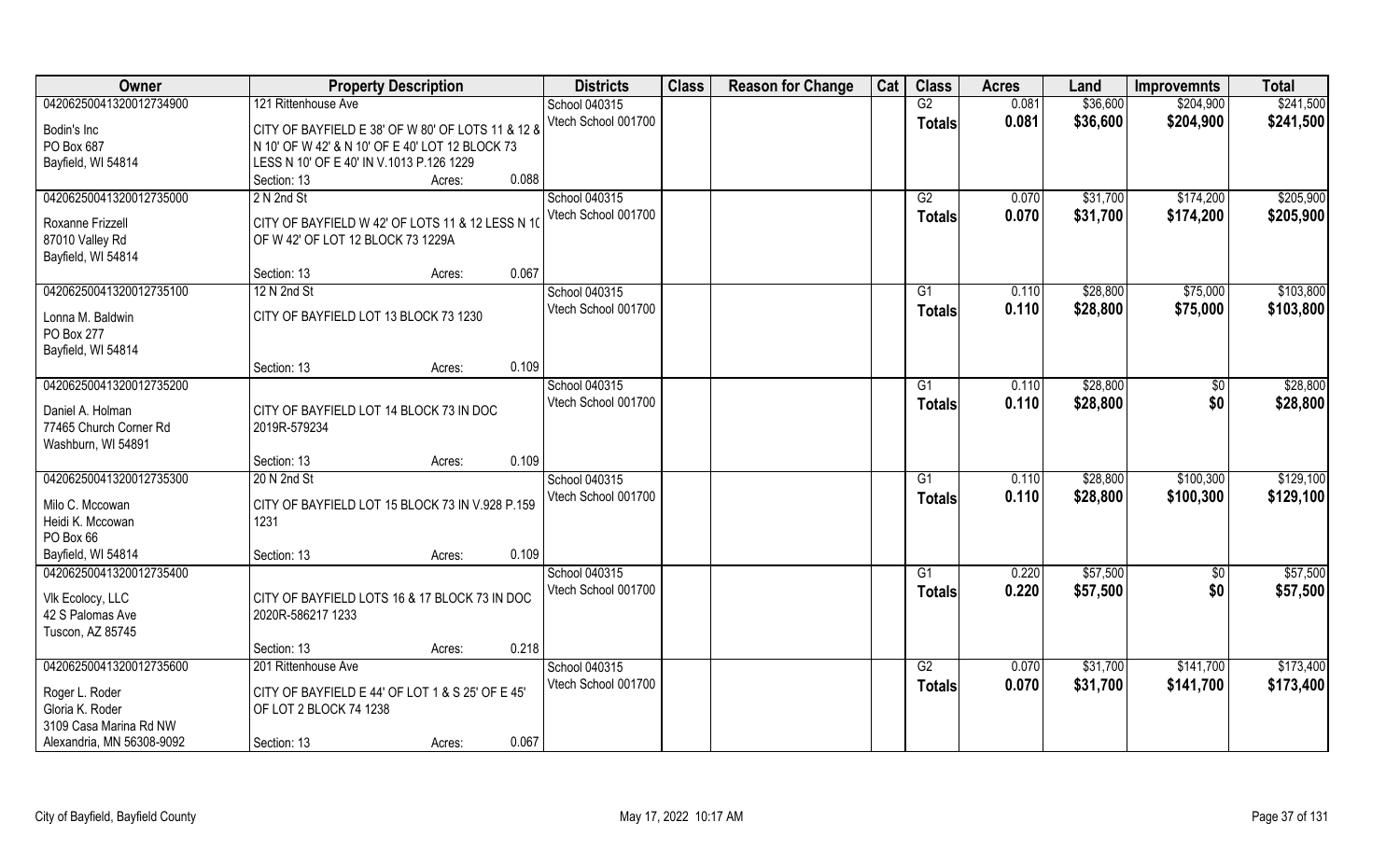| <b>Class</b><br>Owner<br><b>Districts</b><br><b>Reason for Change</b><br>Cat<br><b>Property Description</b> | <b>Class</b>  | <b>Acres</b>   | Land      | <b>Improvemnts</b> | <b>Total</b> |
|-------------------------------------------------------------------------------------------------------------|---------------|----------------|-----------|--------------------|--------------|
| 04206250041320012735700<br>213 Rittenhouse Ave<br>School 040315                                             | G2            | 0.150          | \$68,000  | \$187,000          | \$255,000    |
| Vtech School 001700<br>Thomas W. Polaski<br>CITY OF BAYFIELD W 75' OF LOT 1 & LOT 2 LESS S                  | <b>Totals</b> | 0.150          | \$68,000  | \$187,000          | \$255,000    |
| PO Box 1210<br>25' OF E 45' BLOCK 74 1240                                                                   |               |                |           |                    |              |
| Bayfield, WI 54814                                                                                          |               |                |           |                    |              |
| 0.151<br>Section: 13<br>Acres:                                                                              |               |                |           |                    |              |
| 04206250041320012735800<br>School 040315                                                                    | G2            | 0.110          | \$24,900  | $\overline{50}$    | \$24,900     |
| Vtech School 001700<br>CITY OF BAYFIELD LOT 3 BLOCK 74 1241<br>Thomas W. Polaski                            | <b>Totals</b> | 0.110          | \$24,900  | \$0                | \$24,900     |
| PO Box 1210                                                                                                 |               |                |           |                    |              |
| Bayfield, WI 54814                                                                                          |               |                |           |                    |              |
| 0.109<br>Section: 13<br>Acres:                                                                              |               |                |           |                    |              |
| 04206250041320012735900<br>School 040315<br>17 N 2nd St                                                     | G2            | 0.110          | \$39,900  | $\sqrt[6]{}$       | \$39,900     |
| Vtech School 001700<br>Windseeker Realty, LLC<br>CITY OF BAYFIELD LOT 4 BLOCK 74 IN DOC                     | <b>Totals</b> | 0.110          | \$39,900  | \$0                | \$39,900     |
| PO Box 1005<br>2021R-590335 1242                                                                            |               |                |           |                    |              |
| Bayfield, WI 54814                                                                                          |               |                |           |                    |              |
| 0.108<br>Section: 13<br>Acres:                                                                              |               |                |           |                    |              |
| 04206250041320012736000<br>School 040315<br>19 N 2nd St                                                     | G1            | 0.220          | \$57,500  | \$94,500           | \$152,000    |
| Vtech School 001700<br>CITY OF BAYFIELD LOTS 5 & 6 BLOCK 74 1243<br>Alan Weborg                             | <b>Totals</b> | 0.220          | \$57,500  | \$94,500           | \$152,000    |
| PO Box 1378                                                                                                 |               |                |           |                    |              |
| Bayfield, WI 54814                                                                                          |               |                |           |                    |              |
| 0.217<br>Section: 13<br>Acres:                                                                              |               |                |           |                    |              |
| 04206250041320012736100<br>School 040315<br>23 N 2nd St<br>Vtech School 001700                              | X4            | 0.170<br>0.170 | \$<br>\$0 | \$0<br>\$0         | \$0<br>\$0   |
| CITY OF BAYFIELD LOT 7 & S 20' OF LOT 8 BLOCK 74<br>Mosonic Temple                                          | <b>Totals</b> |                |           |                    |              |
| PO Box 1147<br>1245                                                                                         |               |                |           |                    |              |
| Bayfield, WI 54814<br>0.163                                                                                 |               |                |           |                    |              |
| Section: 13<br>Acres:<br>04206250041320012736200<br>37 N 2nd St<br>School 040315                            | G1            | 0.170          | \$44,400  | \$75,900           | \$120,300    |
| Vtech School 001700                                                                                         | <b>Totals</b> | 0.170          | \$44,400  | \$75,900           | \$120,300    |
| Andrea Falconer<br>CITY OF BAYFIELD N 20' OF LOT 8 & ALL OF LOT 9                                           |               |                |           |                    |              |
| PO Box 461<br>BLOCK 74 V.1107 P.138 1246                                                                    |               |                |           |                    |              |
| Bayfield, WI 54814<br>0.161<br>Section: 13                                                                  |               |                |           |                    |              |
| Acres:<br>04206250041320012736300<br>41 N 2nd St<br>School 040315                                           | G1            | 0.110          | \$28,800  | \$118,800          | \$147,600    |
| Vtech School 001700                                                                                         | <b>Totals</b> | 0.110          | \$28,800  | \$118,800          | \$147,600    |
| Jeanette M. Hoopman<br>CITY OF BAYFIELD LOT 10 BLOCK 74 IN V.1100 P.488                                     |               |                |           |                    |              |
| 84570 St Hwy 13<br>1247                                                                                     |               |                |           |                    |              |
| Bayfield, WI 54814<br>0.108<br>Section: 13<br>Acres:                                                        |               |                |           |                    |              |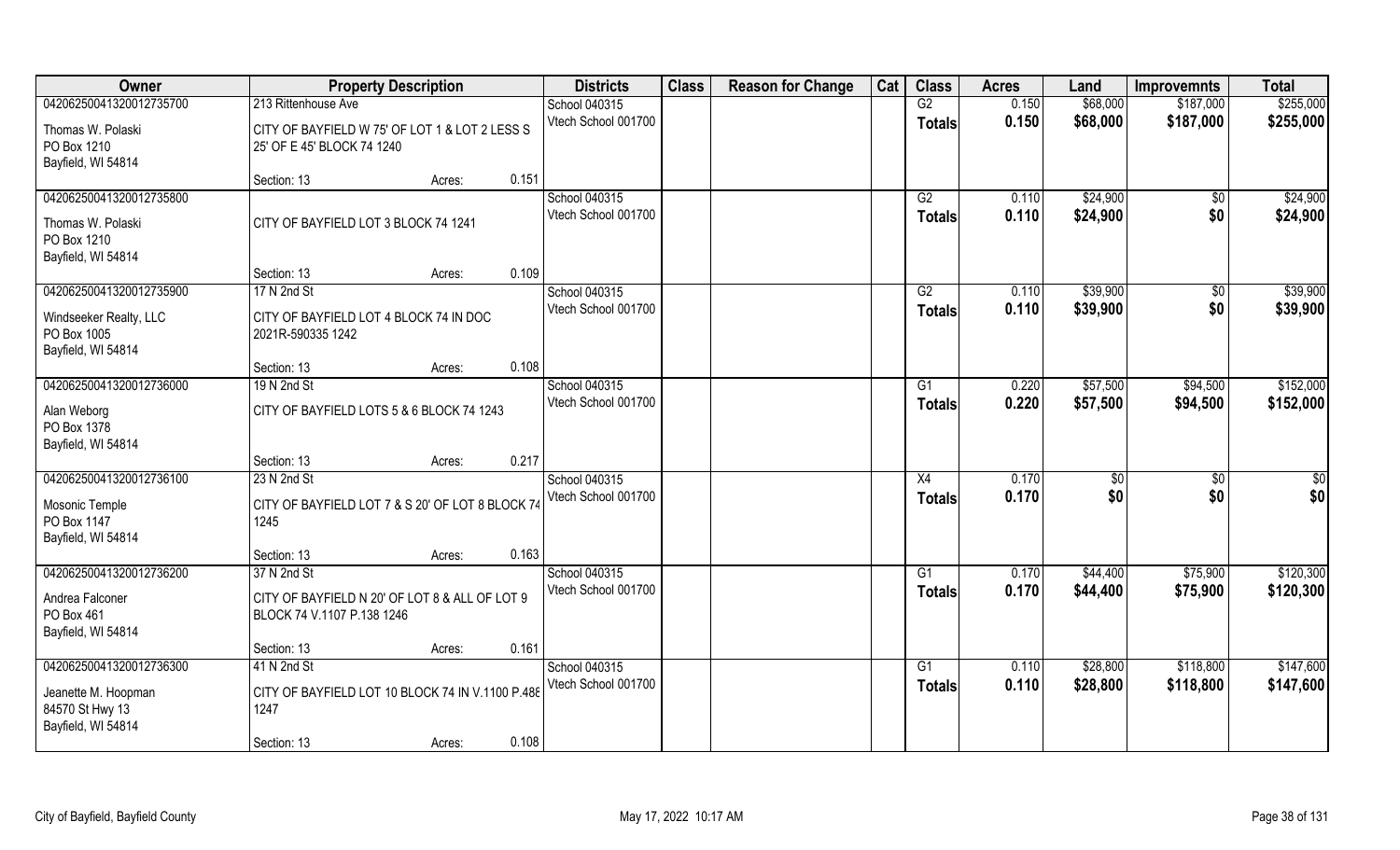| Owner                                  | <b>Property Description</b>                                                                           |                 | <b>Districts</b>    | <b>Class</b> | <b>Reason for Change</b> | Cat | <b>Class</b>    | <b>Acres</b> | Land     | <b>Improvemnts</b> | <b>Total</b>  |
|----------------------------------------|-------------------------------------------------------------------------------------------------------|-----------------|---------------------|--------------|--------------------------|-----|-----------------|--------------|----------|--------------------|---------------|
| 04206250041320012736400                | 215 Rittenhouse Ave                                                                                   |                 | School 040315       |              |                          |     | G2              | 0.120        | \$54,400 | \$107,100          | \$161,500     |
| Windseeker, LLC                        | CITY OF BAYFIELD E 43.98' OF LOTS 11, 12 & 13                                                         |                 | Vtech School 001700 |              |                          |     | <b>Totals</b>   | 0.120        | \$54,400 | \$107,100          | \$161,500     |
| PO Box 1005                            | BLOCK 74 IN DOC 2018R-574164 1248                                                                     |                 |                     |              |                          |     |                 |              |          |                    |               |
| Bayfield, WI 54814                     |                                                                                                       |                 |                     |              |                          |     |                 |              |          |                    |               |
|                                        | Section: 13                                                                                           | 0.120<br>Acres: |                     |              |                          |     |                 |              |          |                    |               |
| 04206250041320012736500                | 217 Rittenhouse Ave                                                                                   |                 | School 040315       |              |                          |     | G2              | 0.050        | \$22,700 | \$58,100           | \$80,800      |
|                                        |                                                                                                       |                 | Vtech School 001700 |              |                          |     | Totals          | 0.050        | \$22,700 | \$58,100           | \$80,800      |
| Windseeker, LLC<br>PO Box 1005         | CITY OF BAYFIELD W 1/2 OF E 35.72' OF OF E 61.84'<br>OF LOTS 11, 12 & 13 BLOCK 74 IN DOC 2021R-589067 |                 |                     |              |                          |     |                 |              |          |                    |               |
| Bayfield, WI 54814                     | 1249                                                                                                  |                 |                     |              |                          |     |                 |              |          |                    |               |
|                                        | Section: 13                                                                                           | 0.049<br>Acres: |                     |              |                          |     |                 |              |          |                    |               |
| 04206250041320012736600                | 223 Rittenhouse Ave                                                                                   |                 | School 040315       |              |                          |     | G2              | 0.160        | \$72,600 | \$161,300          | \$233,900     |
|                                        |                                                                                                       |                 | Vtech School 001700 |              |                          |     |                 | 0.160        | \$72,600 | \$161,300          | \$233,900     |
| Lamberton Agency Inc                   | CITY OF BAYFIELD W 58.16' OF LOTS 11, 12 & 13                                                         |                 |                     |              |                          |     | <b>Totals</b>   |              |          |                    |               |
| PO Box 1285                            | <b>BLOCK 74 1250</b>                                                                                  |                 |                     |              |                          |     |                 |              |          |                    |               |
| Bayfield, WI 54814                     |                                                                                                       |                 |                     |              |                          |     |                 |              |          |                    |               |
|                                        | Section: 13                                                                                           | 0.156<br>Acres: |                     |              |                          |     |                 |              |          |                    |               |
| 04206250041320012736700                | 16 N Broad St                                                                                         |                 | School 040315       |              |                          |     | G2              | 0.110        | \$39,900 | \$169,400          | \$209,300     |
| Gary R. Rattmann                       | CITY OF BAYFIELD LOT 14 BLOCK 74 IN V.783 P.468                                                       |                 | Vtech School 001700 |              |                          |     | <b>Totals</b>   | 0.110        | \$39,900 | \$169,400          | \$209,300     |
| 108 Ferchland PI                       | 1251                                                                                                  |                 |                     |              |                          |     |                 |              |          |                    |               |
| Monona, WI 53714                       |                                                                                                       |                 |                     |              |                          |     |                 |              |          |                    |               |
|                                        | Section: 13                                                                                           | 0.109<br>Acres: |                     |              |                          |     |                 |              |          |                    |               |
| 04206250041320012736800                | 20 N Broad St                                                                                         |                 | School 040315       |              |                          |     | $\overline{G2}$ | 0.110        | \$39,900 | \$167,100          | \$207,000     |
|                                        |                                                                                                       |                 | Vtech School 001700 |              |                          |     | <b>Totals</b>   | 0.110        | \$39,900 | \$167,100          | \$207,000     |
| Steven F. Apfelbacher                  | CITY OF BAYFIELD LOT 15 BLOCK 74 1252                                                                 |                 |                     |              |                          |     |                 |              |          |                    |               |
| Nancy J. Apfelbacher                   |                                                                                                       |                 |                     |              |                          |     |                 |              |          |                    |               |
| 194 Stonebridge Rd                     |                                                                                                       |                 |                     |              |                          |     |                 |              |          |                    |               |
| St Paul, MN 55118                      | Section: 13                                                                                           | 0.109<br>Acres: |                     |              |                          |     |                 |              |          |                    |               |
| 04206250041320012736900                | 26 N Broad St                                                                                         |                 | School 040315       |              |                          |     | X4              | 0.330        | \$0      | $\overline{50}$    | $\frac{1}{2}$ |
| Bayfield Heritage Association Inc      | CITY OF BAYFIELD LOTS 16-18 BLOCK 74 1253                                                             |                 | Vtech School 001700 |              |                          |     | <b>Totals</b>   | 0.330        | \$0      | \$0                | \$0           |
| PO Box 137                             |                                                                                                       |                 |                     |              |                          |     |                 |              |          |                    |               |
| Bayfield, WI 54814                     |                                                                                                       |                 |                     |              |                          |     |                 |              |          |                    |               |
|                                        | Section: 13                                                                                           | 0.326<br>Acres: |                     |              |                          |     |                 |              |          |                    |               |
| 04206250041320012737100                | 245 Rittenhouse Ave                                                                                   |                 | School 040315       |              |                          |     | G1              | 0.220        | \$57,500 | $\overline{50}$    | \$57,500      |
|                                        | CITY OF BAYFIELD LOTS 1 & 2 BLOCK 75 IN V.1061                                                        |                 | Vtech School 001700 |              |                          |     | <b>Totals</b>   | 0.220        | \$57,500 | \$0                | \$57,500      |
| Marilyn Joan Van Sant<br>R W. Van Sant |                                                                                                       |                 |                     |              |                          |     |                 |              |          |                    |               |
| PO Box 966                             | P.743 1256 (MARILYN & R W VAN SANT REV TRUST<br>DTD 03/21/2011)                                       |                 |                     |              |                          |     |                 |              |          |                    |               |
| Bayfield, WI 54814                     | Section: 13                                                                                           | 0.215           |                     |              |                          |     |                 |              |          |                    |               |
|                                        |                                                                                                       | Acres:          |                     |              |                          |     |                 |              |          |                    |               |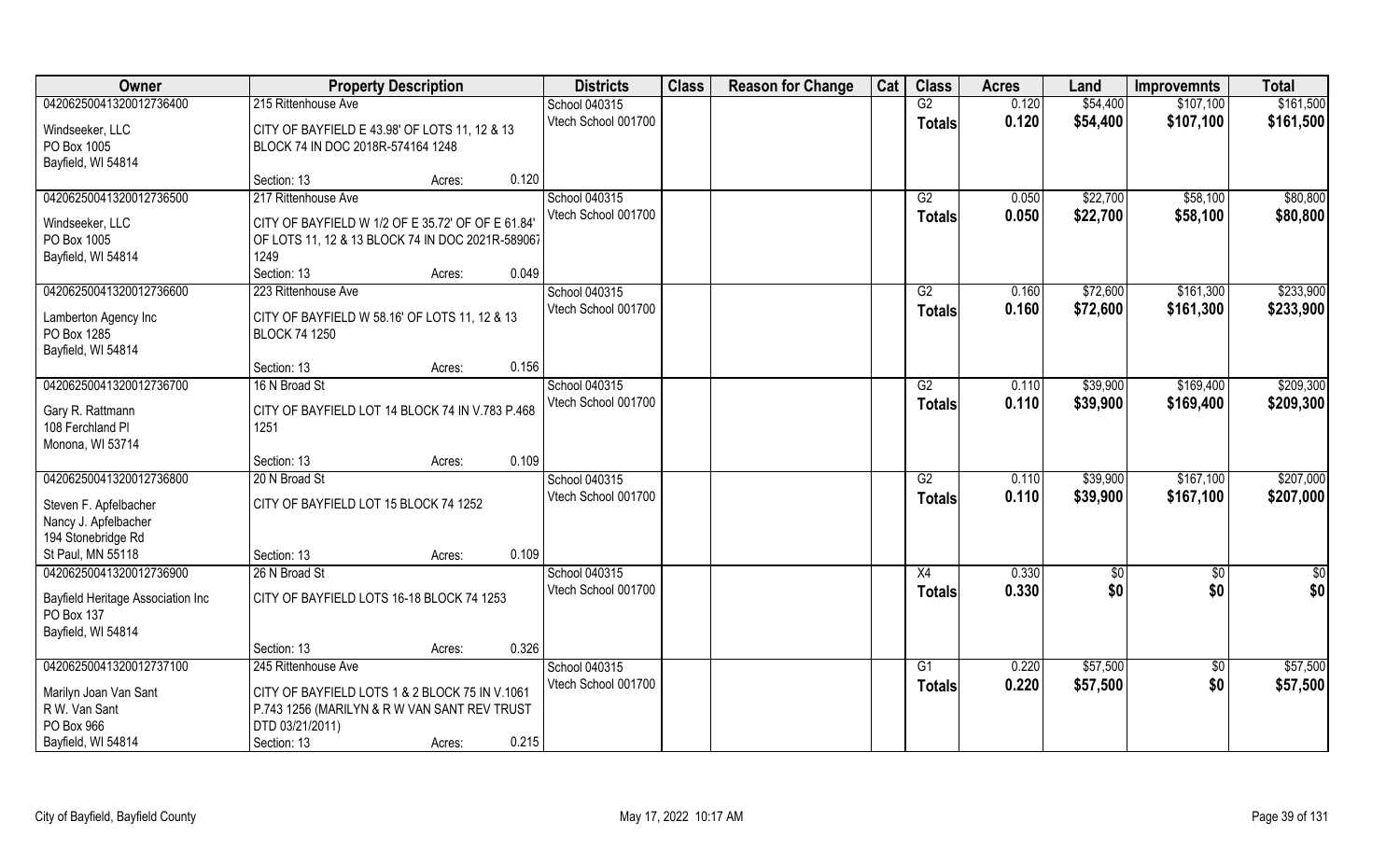| Owner                                                                                            | <b>Property Description</b>                                                          |        |       | <b>Districts</b>                     | <b>Class</b> | <b>Reason for Change</b> | Cat | <b>Class</b>        | <b>Acres</b>   | Land            | <b>Improvemnts</b> | <b>Total</b>            |
|--------------------------------------------------------------------------------------------------|--------------------------------------------------------------------------------------|--------|-------|--------------------------------------|--------------|--------------------------|-----|---------------------|----------------|-----------------|--------------------|-------------------------|
| 04206250041320012737110                                                                          |                                                                                      |        |       | School 040315<br>Vtech School 001700 |              |                          |     | X4<br><b>Totals</b> | 0.110<br>0.110 | \$0<br>\$0      | $\sqrt{6}$<br>\$0  | \$0<br>\$0              |
| City of Bayfield<br>PO Box 1170                                                                  | CITY OF BAYFIELD LOT 20 BLOCK 74 & LOT 19<br>BLOCK 74 LESS S 30' IN DOC 2019R-580362 |        |       |                                      |              |                          |     |                     |                |                 |                    |                         |
| Bayfield, WI 54814                                                                               | Section: 13                                                                          | Acres: | 0.135 |                                      |              |                          |     |                     |                |                 |                    |                         |
| 04206250041320012737120<br>Bayfield Heritage Association Inc<br>PO Box 137<br>Bayfield, WI 54814 | S 30' CITY OF BAYFIELD LOT 19 BLOCK 74                                               |        |       | School 040315<br>Vtech School 001700 |              |                          |     | X4<br>Totals        | 0.110<br>0.110 | \$0<br>\$0      | \$0<br>\$0         | $\overline{\$0}$<br>\$0 |
|                                                                                                  | Section: 13                                                                          | Acres: | 0.082 |                                      |              |                          |     |                     |                |                 |                    |                         |
| 04206250041320012737200                                                                          | 11 N Broad St                                                                        |        |       | School 040315                        | G1           | Revalue-Garage siding    |     | G1                  | 0.220          | \$57,600        | \$147,900          | \$205,500               |
| F/B/O Steven Birenbe Midland Trust<br>Company<br>PO Box 07250                                    | CITY OF BAYFIELD LOTS 3 & 4 BLOCK 75 IN DOC<br>2021R-588264 1258                     |        |       | Vtech School 001700                  |              |                          |     | <b>Totals</b>       | 0.220          | \$57,600        | \$147,900          | \$205,500               |
| Ft Meyers, FL 33919                                                                              | Section: 13                                                                          | Acres: | 0.216 |                                      |              |                          |     |                     |                |                 |                    |                         |
| 04206250041320012737300                                                                          | 25 N Broad St                                                                        |        |       | School 040315                        |              |                          |     | X3                  | 0.330          | $ $ \$0         | $\sqrt[6]{3}$      | \$0                     |
| Bayfield County Housing Redevel Rd<br>LLC<br>420 E 3rd St                                        | CITY OF BAYFIELD LOTS 5-7 BLOCK 75 IN V.917<br>P.507 1260 IM 2005R-499048            |        |       | Vtech School 001700                  |              |                          |     | <b>Totals</b>       | 0.330          | \$0             | \$0                | \$0                     |
| Washburn, WI 54891                                                                               | Section: 13                                                                          | Acres: | 0.328 |                                      |              |                          |     |                     |                |                 |                    |                         |
| 04206250041320012737400                                                                          | 37 N Broad St                                                                        |        |       | School 040315                        |              |                          |     | X4                  | 0.330          | $\overline{50}$ | \$0                | $\overline{50}$         |
| City of Bayfield<br>PO Box 1170<br>Bayfield, WI 54814                                            | CITY OF BAYFIELD LOTS 8-10 BLOCK 75 1263<br>(LIBRARY)                                |        |       | Vtech School 001700                  |              |                          |     | <b>Totals</b>       | 0.330          | \$0             | \$0                | \$0                     |
|                                                                                                  | Section: 13                                                                          | Acres: | 0.331 |                                      |              |                          |     |                     |                |                 |                    |                         |
| 04206250041320012737500                                                                          | 249 Rittenhouse Ave                                                                  |        |       | School 040315                        |              |                          |     | G2                  | 0.110          | \$49,900        | \$218,500          | \$268,400               |
| Lindsey Leases, LLC<br>936 Buckland Rd<br>Washburn, WI 54891                                     | CITY OF BAYFIELD LOT 11 BLOCK 75 IN DOC<br>2020R-584764 1264                         |        |       | Vtech School 001700                  |              |                          |     | <b>Totals</b>       | 0.110          | \$49,900        | \$218,500          | \$268,400               |
|                                                                                                  | Section: 13                                                                          | Acres: | 0.111 |                                      |              |                          |     |                     |                |                 |                    |                         |
| 04206250041320012737600                                                                          | 10 N 3rd St                                                                          |        |       | School 040315                        |              |                          |     | G1                  | 0.170          | \$68,100        | \$206,700          | \$274,800               |
| Gregory E. Mercer<br>Loraine Mercer<br>19110 Fales Rd                                            | CITY OF BAYFIELD LOT 12 & S 1/2 OF LOT 13 BLOCK<br>75 INDOC 2020R-584997             |        |       | Vtech School 001700                  |              |                          |     | <b>Totals</b>       | 0.170          | \$68,100        | \$206,700          | \$274,800               |
| Snohomish, WA 98296                                                                              | Section: 13                                                                          | Acres: | 0.167 |                                      |              |                          |     |                     |                |                 |                    |                         |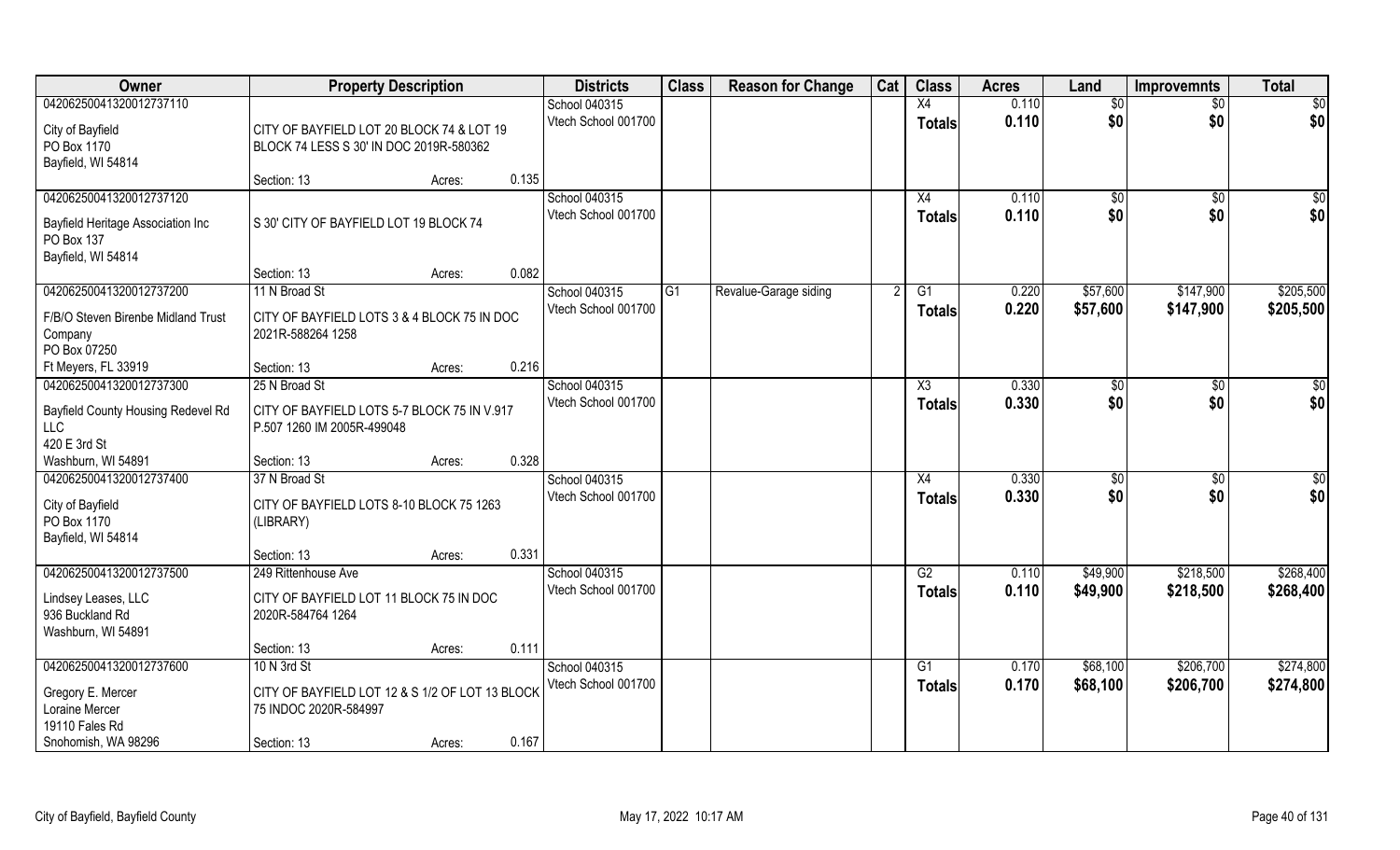| Owner                                                           | <b>Property Description</b>                                  |        |       | <b>Districts</b>                     | <b>Class</b> | <b>Reason for Change</b> | Cat | <b>Class</b>    | <b>Acres</b>   | Land                 | <b>Improvemnts</b>     | <b>Total</b>         |
|-----------------------------------------------------------------|--------------------------------------------------------------|--------|-------|--------------------------------------|--------------|--------------------------|-----|-----------------|----------------|----------------------|------------------------|----------------------|
| 04206250041320012737700                                         | 20 N 3rd St                                                  |        |       | School 040315                        |              |                          |     | G1              | 0.390          | \$126,800            | \$195,400              | \$322,200            |
| Steven P. Birenberg                                             | CITY OF BAYFIELD N 1/2 OF LOT 13 & ALL OF LOTS               |        |       | Vtech School 001700                  |              |                          |     | <b>Totals</b>   | 0.390          | \$126,800            | \$195,400              | \$322,200            |
| Vicki M. Birenberg                                              | 14-16 BLOCK 75 IN V.1148 P.479 1267 (1/2 INT                 |        |       |                                      |              |                          |     |                 |                |                      |                        |                      |
| 1324 Central St 3w                                              | STEVEN P BIRENBERG REV TRUST DTD 12/21/2016)                 |        |       |                                      |              |                          |     |                 |                |                      |                        |                      |
| Evanston, IL 60201                                              | Section: 13                                                  | Acres: | 0.388 |                                      |              |                          |     |                 |                |                      |                        |                      |
| 04206250041320012737800                                         |                                                              |        |       | School 040315<br>Vtech School 001700 |              |                          |     | G1              | 0.110<br>0.110 | \$28,800<br>\$28,800 | $\overline{50}$<br>\$0 | \$28,800<br>\$28,800 |
| Steven P. Birenberg                                             | CITY OF BAYFIELD LOT 17 BLOCK 75 1271 IN V.1148              |        |       |                                      |              |                          |     | <b>Totals</b>   |                |                      |                        |                      |
| Vicki M. Birenberg                                              | P.479 (1/2 INT STEVEN P BIRENBERG REV TRUST                  |        |       |                                      |              |                          |     |                 |                |                      |                        |                      |
| 1324 Central St 3w                                              | DTD 12/21/2016)                                              |        |       |                                      |              |                          |     |                 |                |                      |                        |                      |
| Evanston, IL 60201                                              | Section: 13                                                  | Acres: | 0.111 |                                      |              |                          |     |                 |                |                      |                        |                      |
| 04206250041320012737900                                         |                                                              |        |       | School 040315                        |              |                          |     | G1              | 0.110          | \$15,000             | \$0                    | \$15,000             |
| Matthew L. Zawislak                                             | CITY OF BAYFIELD LOT 18 BLOCK 75 IN                          |        |       | Vtech School 001700                  |              |                          |     | <b>Totals</b>   | 0.110          | \$15,000             | \$0                    | \$15,000             |
| PO Box 248                                                      | 2017R-568636 1272                                            |        |       |                                      |              |                          |     |                 |                |                      |                        |                      |
| 24 N 3rd St                                                     |                                                              |        |       |                                      |              |                          |     |                 |                |                      |                        |                      |
| Bayfield, WI 54814                                              | Section: 13                                                  | Acres: | 0.111 |                                      |              |                          |     |                 |                |                      |                        |                      |
| 04206250041320012738000                                         | 24 N 3rd St                                                  |        |       | School 040315                        |              |                          |     | G1              | 0.220          | \$57,500             | \$79,500               | \$137,000            |
|                                                                 |                                                              |        |       | Vtech School 001700                  |              |                          |     | <b>Totals</b>   | 0.220          | \$57,500             | \$79,500               | \$137,000            |
| Matthew L. Zawislak                                             | CITY OF BAYFIELD LOTS 19 & 20 BLOCK 75 IN                    |        |       |                                      |              |                          |     |                 |                |                      |                        |                      |
| PO Box 248                                                      | 2017R-568636 1273                                            |        |       |                                      |              |                          |     |                 |                |                      |                        |                      |
| 24 N 3rd St                                                     |                                                              |        |       |                                      |              |                          |     |                 |                |                      |                        |                      |
| Bayfield, WI 54814                                              | Section: 13                                                  | Acres: | 0.221 |                                      |              |                          |     |                 |                |                      |                        |                      |
| 04206250041320012738100                                         | 301 Rittenhouse Ave                                          |        |       | School 040315                        |              |                          |     | $\overline{G2}$ | 0.660          | \$179,700            | \$703,900              | \$883,600            |
| Old Rittenhouse Inn Inc                                         | CITY OF BAYFIELD LOTS 1-6 BLOCK 76 1275                      |        |       | Vtech School 001700                  |              |                          |     | <b>Totals</b>   | 0.660          | \$179,700            | \$703,900              | \$883,600            |
| PO Box 584                                                      |                                                              |        |       |                                      |              |                          |     |                 |                |                      |                        |                      |
| Bayfield, WI 54814                                              |                                                              |        |       |                                      |              |                          |     |                 |                |                      |                        |                      |
|                                                                 | Section: 13                                                  | Acres: | 0.662 |                                      |              |                          |     |                 |                |                      |                        |                      |
| 04206250041320012738200                                         | 21 N 3rd St                                                  |        |       | School 040315                        |              |                          |     | G1              | 0.110          | \$28,800             | \$78,300               | \$107,100            |
| Nicholas Werth Schuchardt<br>Kel Schuchardt                     | CITY OF BAYFIELD LOT 7 BLOCK 76 IN DOC 2021R-<br>592304 1281 |        |       | Vtech School 001700                  |              |                          |     | <b>Totals</b>   | 0.110          | \$28,800             | \$78,300               | \$107,100            |
| 5 Northington Dr                                                |                                                              |        |       |                                      |              |                          |     |                 |                |                      |                        |                      |
| Avon, CT 06001                                                  | Section: 13                                                  | Acres: | 0.110 |                                      |              |                          |     |                 |                |                      |                        |                      |
| 04206250041320012738300                                         | 27 N 3rd St                                                  |        |       | School 040315                        |              |                          |     | $\overline{X4}$ | 0.330          | $\sqrt{6}$           | $\overline{50}$        | $rac{1}{2}$          |
| Presbyterian Church<br>306 Washington Ave<br>Bayfield, WI 54814 | CITY OF BAYFIELD LOTS 8-10 BLOCK 76 1282                     |        |       | Vtech School 001700                  |              |                          |     | <b>Totals</b>   | 0.330          | \$0                  | \$0                    | \$0                  |
|                                                                 | Section: 13                                                  | Acres: | 0.330 |                                      |              |                          |     |                 |                |                      |                        |                      |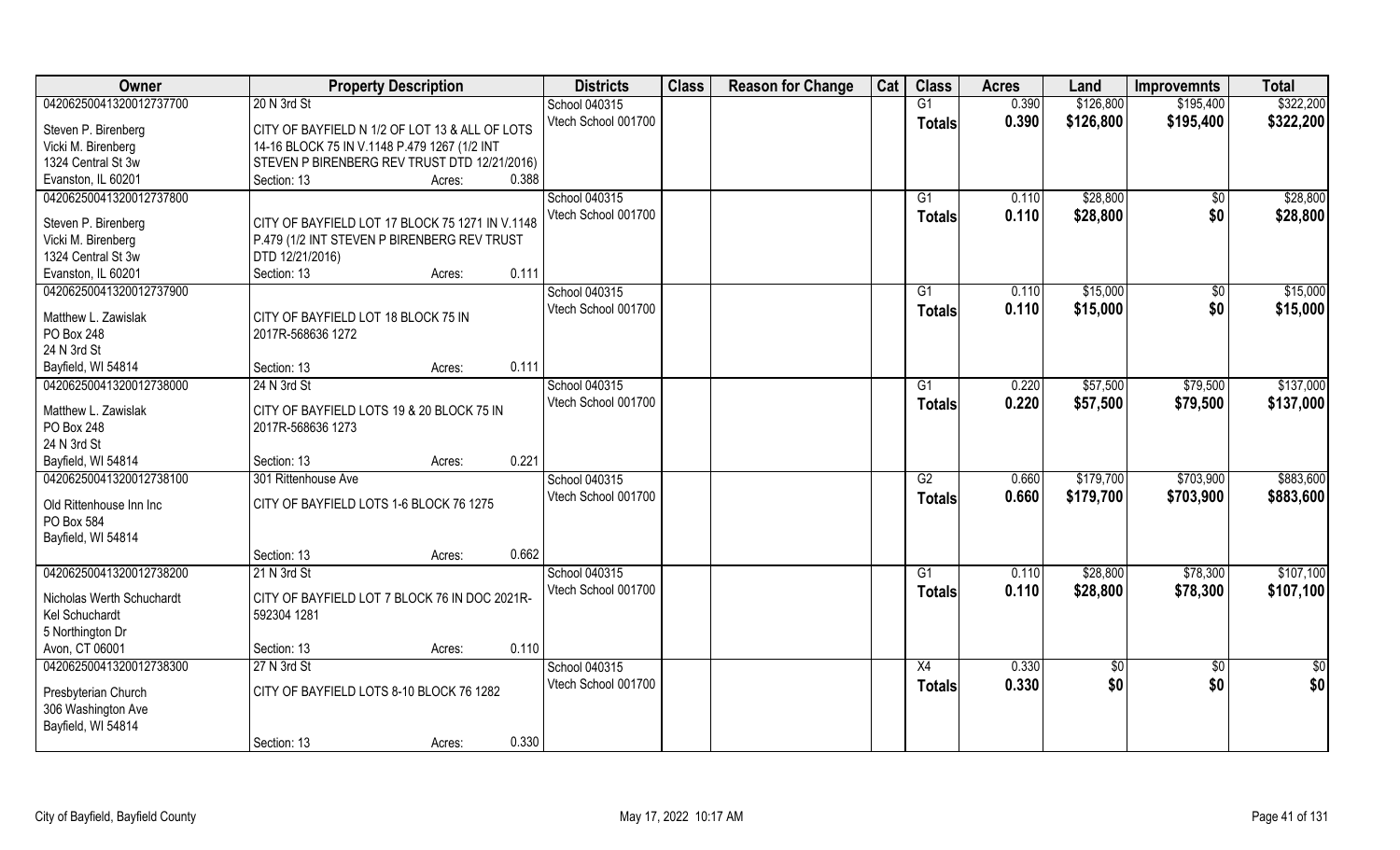| <b>Owner</b>                                  | <b>Property Description</b>                    |        |       | <b>Districts</b>    | <b>Class</b> | <b>Reason for Change</b> | Cat | <b>Class</b>    | <b>Acres</b> | Land                 | <b>Improvemnts</b>    | Total       |
|-----------------------------------------------|------------------------------------------------|--------|-------|---------------------|--------------|--------------------------|-----|-----------------|--------------|----------------------|-----------------------|-------------|
| 04206250041320012738400                       |                                                |        |       | School 040315       |              |                          |     | G2              | 0.110        | \$2,500              | $\overline{50}$       | \$2,500     |
| Jerald J. Phillips<br>Mary M. Phillips        | CITY OF BAYFIELD LOT 11 BLOCK 76 1283          |        |       | Vtech School 001700 |              |                          |     | <b>Totals</b>   | 0.110        | \$2,500              | \$0                   | \$2,500     |
| <b>Box 584</b>                                |                                                |        |       |                     |              |                          |     |                 |              |                      |                       |             |
| Bayfield, WI 54814                            | Section: 13                                    | Acres: | 0.110 |                     |              |                          |     |                 |              |                      |                       |             |
| 04206250041320012738500                       |                                                |        |       | School 040315       |              |                          |     | G2              | 0.660        | \$9,000              | $\overline{50}$       | \$9,000     |
|                                               |                                                |        |       | Vtech School 001700 |              |                          |     | <b>Totals</b>   | 0.660        | \$9,000              | \$0                   | \$9,000     |
| Jerald J. Phillips                            | CITY OF BAYFIELD LOTS 12-17 BLOCK 76 1284      |        |       |                     |              |                          |     |                 |              |                      |                       |             |
| Mary M. Phillips                              |                                                |        |       |                     |              |                          |     |                 |              |                      |                       |             |
| Box 584                                       |                                                |        | 0.660 |                     |              |                          |     |                 |              |                      |                       |             |
| Bayfield, WI 54814<br>04206250041320012738600 | Section: 13                                    | Acres: |       | School 040315       |              |                          |     | X4              | 0.330        |                      |                       | $\sqrt{50}$ |
|                                               |                                                |        |       | Vtech School 001700 |              |                          |     |                 | 0.330        | $\sqrt[6]{3}$<br>\$0 | $\sqrt[6]{30}$<br>\$0 | \$0         |
| Presbyterian Church                           | CITY OF BAYFIELD LOTS 18-20 BLOCK 76 1290      |        |       |                     |              |                          |     | <b>Totals</b>   |              |                      |                       |             |
| 306 Washington Ave                            |                                                |        |       |                     |              |                          |     |                 |              |                      |                       |             |
| Bayfield, WI 54814                            |                                                |        |       |                     |              |                          |     |                 |              |                      |                       |             |
|                                               | Section: 13                                    | Acres: | 0.330 |                     |              |                          |     |                 |              |                      |                       |             |
| 04206250041320012738700                       | 407 Rittenhouse Ave                            |        |       | School 040315       |              |                          |     | G2              | 0.110        | \$49,900             | \$284,900             | \$334,800   |
| Midland Services, Inc                         | CITY OF BAYFIELD LOT 1 BLOCK 77 DESC IN DOC    |        |       | Vtech School 001700 |              |                          |     | <b>Totals</b>   | 0.110        | \$49,900             | \$284,900             | \$334,800   |
| 220 3rd Ave W                                 | 2021R-592623 1291                              |        |       |                     |              |                          |     |                 |              |                      |                       |             |
| Ashland, WI 54806                             |                                                |        |       |                     |              |                          |     |                 |              |                      |                       |             |
|                                               | Section: 13                                    | Acres: | 0.110 |                     |              |                          |     |                 |              |                      |                       |             |
| 04206250041320012738800                       |                                                |        |       | School 040315       |              |                          |     | $\overline{G2}$ | 0.110        | \$49,900             | $\sqrt[6]{30}$        | \$49,900    |
| Midland Services, Inc                         | CITY OF BAYFIELD LOT 2 BLOCK 77 DESC IN DOC    |        |       | Vtech School 001700 |              |                          |     | <b>Totals</b>   | 0.110        | \$49,900             | \$0                   | \$49,900    |
| 220 3rd Ave W                                 | 2021R-592623 1292                              |        |       |                     |              |                          |     |                 |              |                      |                       |             |
| Ashland, WI 54806                             |                                                |        |       |                     |              |                          |     |                 |              |                      |                       |             |
|                                               | Section: 13                                    | Acres: | 0.110 |                     |              |                          |     |                 |              |                      |                       |             |
| 04206250041320012738900                       | 17 N 4th St                                    |        |       | School 040315       |              |                          |     | G1              | 0.330        | \$58,000             | \$56,800              | \$114,800   |
| Douglas H. Reed                               | CITY OF BAYFIELD LOTS 3, 4 & 5 BLOCK 77 IN DOC |        |       | Vtech School 001700 |              |                          |     | <b>Totals</b>   | 0.330        | \$58,000             | \$56,800              | \$114,800   |
| PO Box 727                                    | 2021R-589664 1293, 1294, 1295                  |        |       |                     |              |                          |     |                 |              |                      |                       |             |
| Mercer, WI 54547                              |                                                |        |       |                     |              |                          |     |                 |              |                      |                       |             |
|                                               | Section: 13                                    | Acres: | 0.330 |                     |              |                          |     |                 |              |                      |                       |             |
| 04206250041320012739000                       |                                                |        |       | School 040315       |              |                          |     | G2              | 0.110        | \$25,900             | $\overline{50}$       | \$25,900    |
| Jerald J. Phillips                            | CITY OF BAYFIELD LOT 6 BLOCK 77 1296           |        |       | Vtech School 001700 |              |                          |     | <b>Totals</b>   | 0.110        | \$25,900             | \$0                   | \$25,900    |
| Mary M. Phillips                              |                                                |        |       |                     |              |                          |     |                 |              |                      |                       |             |
| <b>Box 584</b>                                |                                                |        |       |                     |              |                          |     |                 |              |                      |                       |             |
| Bayfield, WI 54814                            | Section: 13                                    | Acres: | 0.110 |                     |              |                          |     |                 |              |                      |                       |             |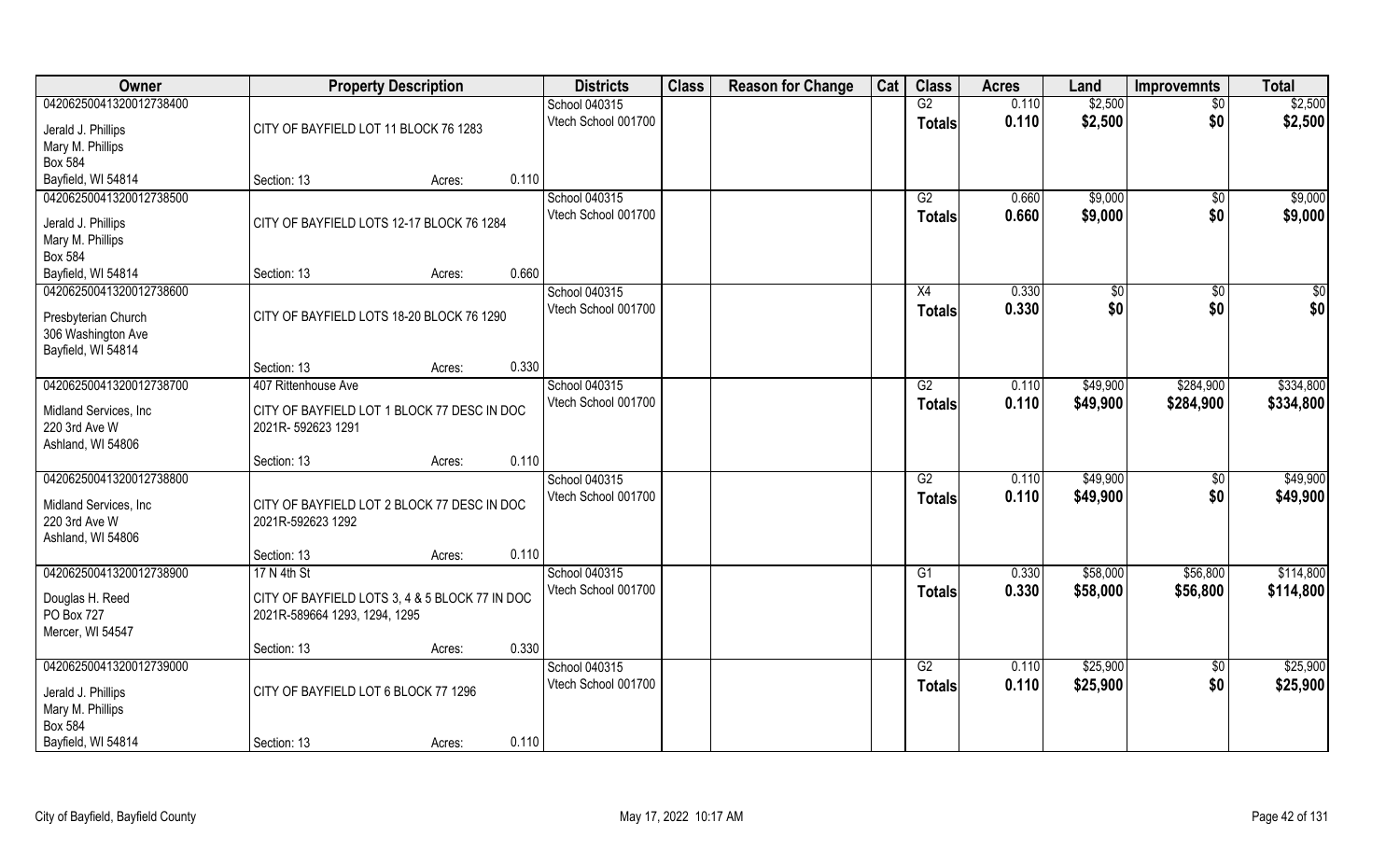| Owner                                         | <b>Property Description</b>                       | <b>Districts</b>    | <b>Class</b> | <b>Reason for Change</b> | Cat | <b>Class</b>  | <b>Acres</b> | Land     | <b>Improvemnts</b> | <b>Total</b>  |
|-----------------------------------------------|---------------------------------------------------|---------------------|--------------|--------------------------|-----|---------------|--------------|----------|--------------------|---------------|
| 04206250041320012739100                       | 33 N 4th St                                       | School 040315       |              |                          |     | G2            | 0.220        | \$51,900 | \$113,500          | \$165,400     |
| Jerald J. Phillips                            | CITY OF BAYFIELD S 80' OF LOT 7 BLOCK 77 IN       | Vtech School 001700 |              |                          |     | <b>Totals</b> | 0.220        | \$51,900 | \$113,500          | \$165,400     |
| Mary M. Phillips                              | V.1024 P.433 1297                                 |                     |              |                          |     |               |              |          |                    |               |
| <b>Box 584</b>                                |                                                   |                     |              |                          |     |               |              |          |                    |               |
| Bayfield, WI 54814                            | 0.220<br>Section: 13<br>Acres:                    |                     |              |                          |     |               |              |          |                    |               |
| 04206250041320012739200                       | 41 N 4th St                                       | School 040315       |              |                          |     | G1            | 0.220        | \$57,500 | \$172,300          | \$229,800     |
|                                               |                                                   | Vtech School 001700 |              |                          |     | <b>Totals</b> | 0.220        | \$57,500 | \$172,300          | \$229,800     |
| <b>Riese Revocable Trust</b>                  | CITY OF BAYFIELD N 80' OF LOT 7 BLOCK 77 IN       |                     |              |                          |     |               |              |          |                    |               |
| 41 N 4th St                                   | 2017R-567958 1298 (RIESE REV TRUST DTD            |                     |              |                          |     |               |              |          |                    |               |
| Bayfield, WI 54814                            | 04/13/07)                                         |                     |              |                          |     |               |              |          |                    |               |
|                                               | 0.220<br>Section: 13<br>Acres:                    |                     |              |                          |     |               |              |          |                    |               |
| 04206250041320012739300                       |                                                   | School 040315       |              |                          |     | G1            | 0.440        | \$28,100 | $\sqrt[6]{}$       | \$28,100      |
| James D. Maass                                | CITY OF BAYFIELD LOTS 8 - 11 BLOCK 77 IN V.882    | Vtech School 001700 |              |                          |     | <b>Totals</b> | 0.440        | \$28,100 | \$0                | \$28,100      |
| Jeannette Maass                               | P.121 1299 IN DOC 2021R-588653                    |                     |              |                          |     |               |              |          |                    |               |
| 5602 E Buckeye Rd                             |                                                   |                     |              |                          |     |               |              |          |                    |               |
| Madison, WI 53716                             | 0.439<br>Section: 13<br>Acres:                    |                     |              |                          |     |               |              |          |                    |               |
| 04206250041320012739400                       | 20 N 5th St                                       | School 040315       |              |                          |     | G1            | 0.330        | \$72,500 | \$128,800          | \$201,300     |
|                                               |                                                   | Vtech School 001700 |              |                          |     | <b>Totals</b> | 0.330        | \$72,500 | \$128,800          | \$201,300     |
| Joseph J. Van Der Puy                         | CITY OF BAYFIELD LOTS 12, 13 & S 1/2 S 1/2 OF LOT |                     |              |                          |     |               |              |          |                    |               |
| Emily L. Van Der Puy                          | 14 BLOCK 77 IN V.1158 P.939 1303                  |                     |              |                          |     |               |              |          |                    |               |
| 20 N 5th St                                   | 0.329                                             |                     |              |                          |     |               |              |          |                    |               |
| Bayfield, WI 54814<br>04206250041320012739500 | Section: 13<br>Acres:                             |                     |              |                          |     | G1            | 0.330        | \$72,500 | \$195,700          | \$268,200     |
|                                               | 420 Washington Ave                                | School 040315       |              |                          |     |               |              |          |                    |               |
| Mary L. Peterson                              | CITY OF BAYFIELD LOT 14 LESS S 1/2 S 1/2 BLOCK    | Vtech School 001700 |              |                          |     | <b>Totals</b> | 0.330        | \$72,500 | \$195,700          | \$268,200     |
| 420 Washington Ave                            | 77 IN V.432 P.374 1305                            |                     |              |                          |     |               |              |          |                    |               |
| Bayfield, WI 54814                            |                                                   |                     |              |                          |     |               |              |          |                    |               |
|                                               | 0.329<br>Section: 13<br>Acres:                    |                     |              |                          |     |               |              |          |                    |               |
| 04206250041320012744400                       |                                                   | School 040315       |              |                          |     | X4            | 0.440        | \$0      | $\overline{50}$    | $\frac{6}{3}$ |
| Madeline Is Ferry Line Inc                    | CITY OF BAYFIELD LOTS 1-4 BLOCK 87 1480           | Vtech School 001700 |              |                          |     | <b>Totals</b> | 0.440        | \$0      | \$0                | \$0           |
| PO Box 66                                     | (UNDER WATER)                                     |                     |              |                          |     |               |              |          |                    |               |
| Lapointe, WI 54850                            |                                                   |                     |              |                          |     |               |              |          |                    |               |
|                                               | 0.439<br>Section: 13<br>Acres:                    |                     |              |                          |     |               |              |          |                    |               |
| 04206250041320012744500                       |                                                   | School 040315       |              |                          |     | X4            | 0.110        | \$0      | $\sqrt[6]{}$       | \$0           |
|                                               |                                                   | Vtech School 001700 |              |                          |     | <b>Totals</b> | 0.110        | \$0      | \$0                | \$0           |
| Isaac Wing Estate                             | CITY OF BAYFIELD LOT 5 BLOCK 87 1484 (UNDER       |                     |              |                          |     |               |              |          |                    |               |
|                                               | WATER)                                            |                     |              |                          |     |               |              |          |                    |               |
|                                               |                                                   |                     |              |                          |     |               |              |          |                    |               |
|                                               | 0.110<br>Section: 13<br>Acres:                    |                     |              |                          |     |               |              |          |                    |               |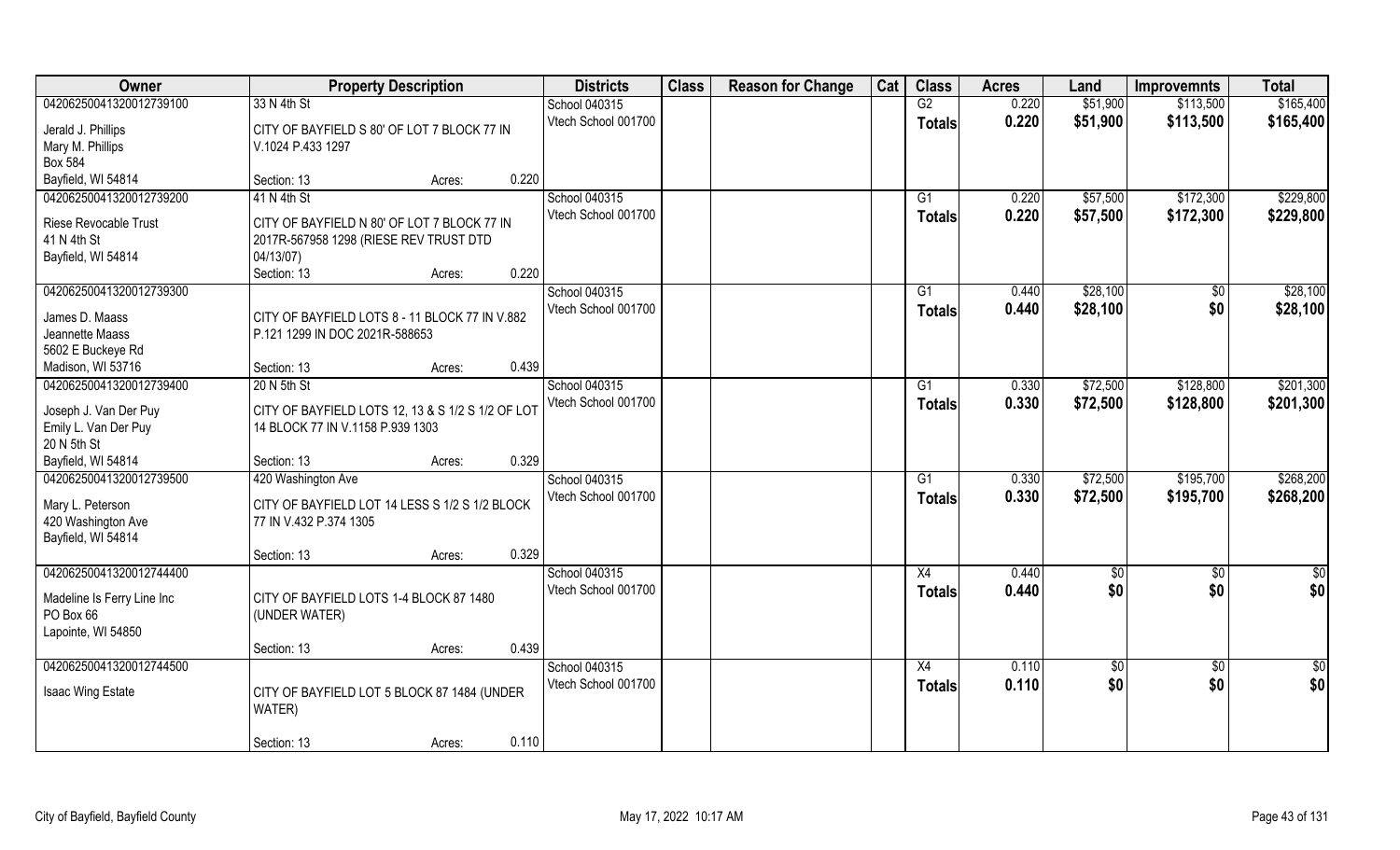| Owner                                                                                        | <b>Property Description</b>                                                                                                                           |       | <b>Districts</b>                     | <b>Class</b> | <b>Reason for Change</b> | Cat | <b>Class</b>                     | <b>Acres</b>   | Land                   | <b>Improvemnts</b>     | <b>Total</b>           |
|----------------------------------------------------------------------------------------------|-------------------------------------------------------------------------------------------------------------------------------------------------------|-------|--------------------------------------|--------------|--------------------------|-----|----------------------------------|----------------|------------------------|------------------------|------------------------|
| 04206250041320012744600                                                                      |                                                                                                                                                       |       | School 040315                        |              |                          |     | X4                               | 0.330          | \$0                    | $\sqrt{6}$             | \$0                    |
| Madeline Is Ferry Line Inc<br>PO Box 66<br>Lapointe, WI 54850                                | CITY OF BAYFIELD LOTS 6-8 BLOCK 87 1485<br>(UNDER WATER)                                                                                              |       | Vtech School 001700                  |              |                          |     | <b>Totals</b>                    | 0.330          | \$0                    | \$0                    | \$0                    |
|                                                                                              | Section: 13<br>Acres:                                                                                                                                 | 0.329 |                                      |              |                          |     |                                  |                |                        |                        |                        |
| 04206250041320012744700<br>Madeline Is Ferry Line Inc<br>PO Box 66<br>Lapointe, WI 54850     | CITY OF BAYFIELD LOTS 9 & 10 BLOCK 87 1488                                                                                                            |       | School 040315<br>Vtech School 001700 |              |                          |     | G2<br><b>Totals</b>              | 0.220<br>0.220 | \$27,400<br>\$27,400   | $\sqrt{$0}$<br>\$0     | \$27,400<br>\$27,400   |
|                                                                                              | Section: 13<br>Acres:                                                                                                                                 | 0.219 |                                      |              |                          |     |                                  |                |                        |                        |                        |
| 04206250041320012744800<br>City of Bayfield<br>PO Box 1170<br>Bayfield, WI 54814             | CITY OF BAYFIELD LOTS 4-7 BLOCK 88 TOG WITH<br>VAC ALLEY 1493 (MEMORIAL PARK)                                                                         |       | School 040315<br>Vtech School 001700 |              |                          |     | X4<br><b>Totals</b>              | 0.470<br>0.470 | \$0<br>\$0             | $\sqrt{50}$<br>\$0     | $\sqrt{50}$<br>\$0     |
|                                                                                              | Section: 13<br>Acres:                                                                                                                                 | 0.466 |                                      |              |                          |     |                                  |                |                        |                        |                        |
| 04206250041320012744900<br><b>Bayfield Civic League</b><br>PO Box 377<br>Bayfield, WI 54814  | CITY OF BAYFIELD LOTS 8-10 BLOCK 88 TOG WITH<br>VAC ALLEY 1494                                                                                        |       | School 040315<br>Vtech School 001700 |              |                          |     | X4<br><b>Totals</b>              | 0.380<br>0.380 | $\sqrt[6]{3}$<br>\$0   | $\sqrt[6]{3}$<br>\$0   | \$0<br>\$0             |
|                                                                                              | Section: 13<br>Acres:                                                                                                                                 | 0.349 |                                      |              |                          |     |                                  |                |                        |                        |                        |
| 04206250041320012745000<br>Wests Big Lake Properties LLC<br>PO Box 810<br>Bayfield, WI 54814 | CITY OF BAYFIELD LOTS 14 & 15 BLOCK 88 TOG<br>WITH W 1/2 OF VAC ALLEY IN V.984 P.335 1498 IM<br>2004R-492655 IM 2004R-490477<br>Section: 13<br>Acres: | 0.233 | School 040315<br>Vtech School 001700 |              |                          |     | $\overline{G2}$<br><b>Totals</b> | 0.230<br>0.230 | \$102,100<br>\$102,100 | $\overline{50}$<br>\$0 | \$102,100<br>\$102,100 |
| 04206250041320012745100                                                                      | 20 Rittenhouse Ave                                                                                                                                    |       | School 040315                        |              |                          |     | G2                               | 0.580          | \$168,800              | \$1,001,500            | \$1,170,300            |
| Wests Big Lake Properties LLC<br>PO Box 810<br>Bayfield, WI 54814                            | CITY OF BAYFIELD LOTS 16-20 BLOCK 88 TOG WITH<br>VAC ALLEY IN V.984 P.335 1500 IM 2004R-490477 IM<br>2004R-492655<br>Section: 13<br>Acres:            | 0.582 | Vtech School 001700                  |              |                          |     | <b>Totals</b>                    | 0.580          | \$168,800              | \$1,001,500            | \$1,170,300            |
| 04206250041320012745300                                                                      | 31 S 1st St                                                                                                                                           |       | School 040315                        |              |                          |     | G2                               | 0.110          | \$49,900               | \$153,400              | \$203,300              |
| Wests Big Lake Properties LLC<br>PO Box 810<br>Bayfield, WI 54814                            | CITY OF BAYFIELD LOT 3 BLOCK 89 1507                                                                                                                  |       | Vtech School 001700                  |              |                          |     | <b>Totals</b>                    | 0.110          | \$49,900               | \$153,400              | \$203,300              |
|                                                                                              | Section: 13<br>Acres:                                                                                                                                 | 0.109 |                                      |              |                          |     |                                  |                |                        |                        |                        |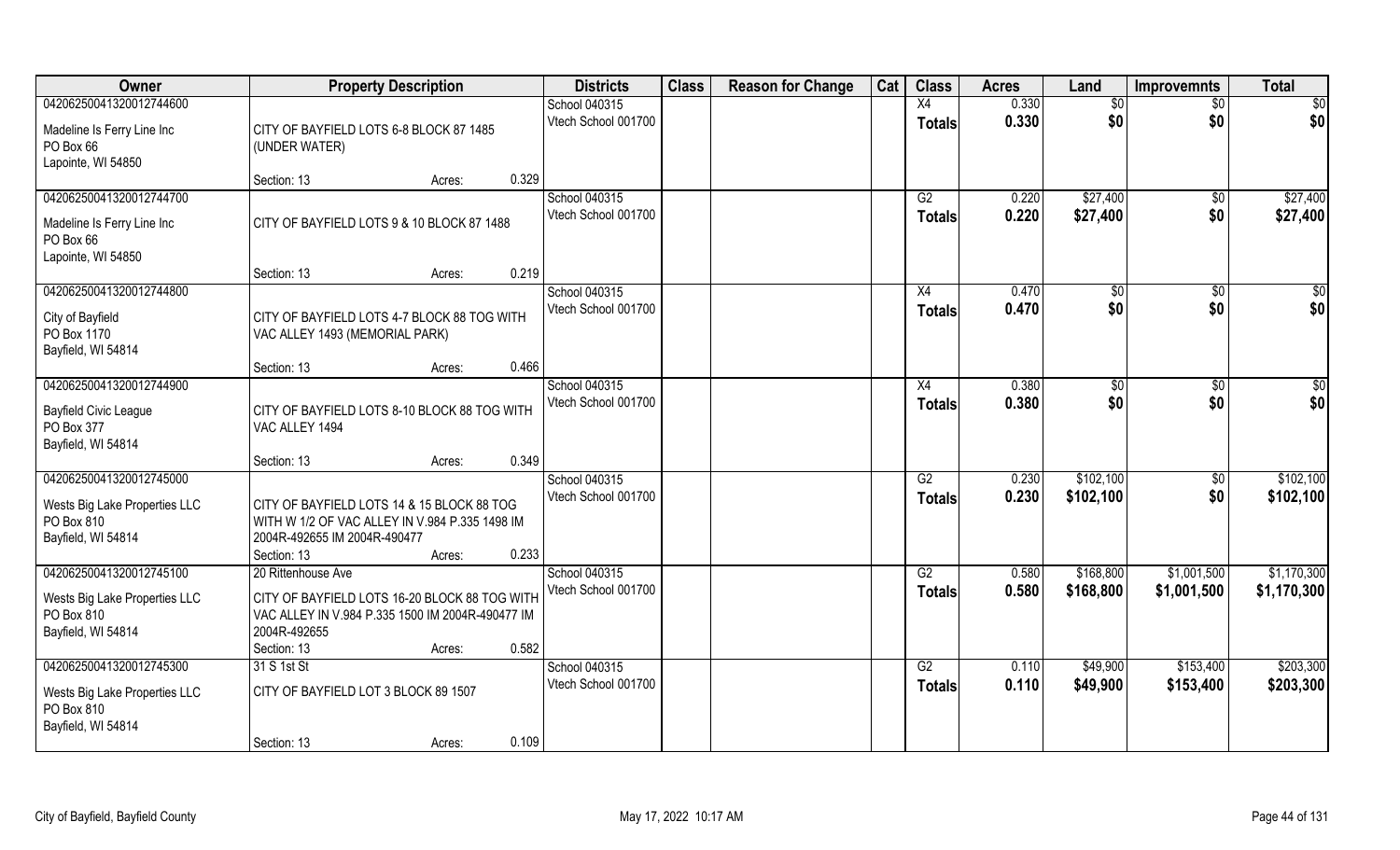| Owner                         | <b>Property Description</b>                    | <b>Districts</b>    | <b>Class</b> | <b>Reason for Change</b> | Cat | <b>Class</b>    | <b>Acres</b> | Land      | <b>Improvemnts</b> | <b>Total</b> |
|-------------------------------|------------------------------------------------|---------------------|--------------|--------------------------|-----|-----------------|--------------|-----------|--------------------|--------------|
| 04206250041320012745400       | 23 S 1st St                                    | School 040315       |              |                          |     | G2              | 0.220        | \$99,800  | \$204,500          | \$304,300    |
| Wests Big Lake Properties LLC | CITY OF BAYFIELD LOTS 4 & 5 BLOCK 89 IN V.1054 | Vtech School 001700 |              |                          |     | <b>Totals</b>   | 0.220        | \$99,800  | \$204,500          | \$304,300    |
| d.b.a. Bayfield Inn           | P.905 1508                                     |                     |              |                          |     |                 |              |           |                    |              |
| PO Box 797                    |                                                |                     |              |                          |     |                 |              |           |                    |              |
| Bayfield, WI 54814            | 0.219<br>Section: 13<br>Acres:                 |                     |              |                          |     |                 |              |           |                    |              |
| 04206250041320012745500       | 17 S 1st St                                    | School 040315       |              |                          |     | G2              | 0.300        | \$118,000 | \$266,700          | \$384,700    |
| James H. Bryan                | CITY OF BAYFIELD LOTS 6 & 7 OF S 30' OF LOT 8  | Vtech School 001700 |              |                          |     | <b>Totals</b>   | 0.300        | \$118,000 | \$266,700          | \$384,700    |
| PO Box 7                      | BLOCK 89 IN V.1159 P.402                       |                     |              |                          |     |                 |              |           |                    |              |
| Bayfield, WI 54814            |                                                |                     |              |                          |     |                 |              |           |                    |              |
|                               | 0.301<br>Section: 13<br>Acres:                 |                     |              |                          |     |                 |              |           |                    |              |
| 04206250041320012745600       |                                                | School 040315       |              |                          |     | X4              | 0.030        | \$0       | \$0                | \$0          |
| William Knight                | CITY OF BAYFIELD N 10' OF LOT 8 BLOCK 89 1512A | Vtech School 001700 |              |                          |     | <b>Totals</b>   | 0.030        | \$0       | \$0                | \$0          |
| Jessie Knight                 | (ALLEY)                                        |                     |              |                          |     |                 |              |           |                    |              |
| Unknown                       |                                                |                     |              |                          |     |                 |              |           |                    |              |
|                               | 0.027<br>Section: 13<br>Acres:                 |                     |              |                          |     |                 |              |           |                    |              |
| 04206250041320012745610       |                                                | School 040315       |              |                          |     | X3              | 0.050        | \$0       | $\frac{1}{30}$     | $rac{1}{2}$  |
| <b>Bayfield County</b>        | N 10' OF LOT 18 BLOCK 89 IN DOC 2020R-586303   | Vtech School 001700 |              |                          |     | <b>Totals</b>   | 0.050        | \$0       | \$0                | \$0          |
| 117 E 5th St                  | (2020 IN REM FORECLOSURE)                      |                     |              |                          |     |                 |              |           |                    |              |
| PO Box 878                    |                                                |                     |              |                          |     |                 |              |           |                    |              |
| Washburn, WI 54891            | 0.027<br>Section: 13<br>Acres:                 |                     |              |                          |     |                 |              |           |                    |              |
| 04206250041320012745700       | 100 Rittenhouse Ave                            | School 040315       |              |                          |     | $\overline{G2}$ | 0.055        | \$30,000  | \$236,900          | \$266,900    |
| Templecorp Inc                | CITY OF BAYFIELD E 30' OF LOTS 9-10 BLOCK 89   | Vtech School 001700 |              |                          |     | <b>Totals</b>   | 0.055        | \$30,000  | \$236,900          | \$266,900    |
| PO Box 368                    | 1513 IN V.939 P.323                            |                     |              |                          |     |                 |              |           |                    |              |
| Duluth, MN 55801              |                                                |                     |              |                          |     |                 |              |           |                    |              |
|                               | 0.055<br>Section: 13<br>Acres:                 |                     |              |                          |     |                 |              |           |                    |              |
| 04206250041320012745800       | 104 Rittenhouse Ave                            | School 040315       |              |                          |     | G2              | 0.055        | \$30,000  | \$192,700          | \$222,700    |
| Lake Winter Holdings LLC      | CITY OF BAYFIELD E 30' OF W 90' OF LOTS 9-10   | Vtech School 001700 |              |                          |     | <b>Totals</b>   | 0.055        | \$30,000  | \$192,700          | \$222,700    |
| 4654 N Lagoon Rd              | BLOCK 89 IN DOC 2018R-575380 1514              |                     |              |                          |     |                 |              |           |                    |              |
| Winter, WI 54896              |                                                |                     |              |                          |     |                 |              |           |                    |              |
|                               | 0.055<br>Section: 13<br>Acres:                 |                     |              |                          |     |                 |              |           |                    |              |
| 04206250041320012745900       | 108 Rittenhouse Ave                            | School 040315       |              |                          |     | G2              | 0.058        | \$31,700  | \$115,800          | \$147,500    |
| Ars Properties LLC            | CITY OF BAYFIELD E 1/2 OF W 1/2 OF LOTS 9-10   | Vtech School 001700 |              |                          |     | <b>Totals</b>   | 0.058        | \$31,700  | \$115,800          | \$147,500    |
| PO Box 964                    | BLOCK 89 IN DOC 2018R-573762 1515              |                     |              |                          |     |                 |              |           |                    |              |
| Bayfield, WI 54814            |                                                |                     |              |                          |     |                 |              |           |                    |              |
|                               | 0.055<br>Section: 13<br>Acres:                 |                     |              |                          |     |                 |              |           |                    |              |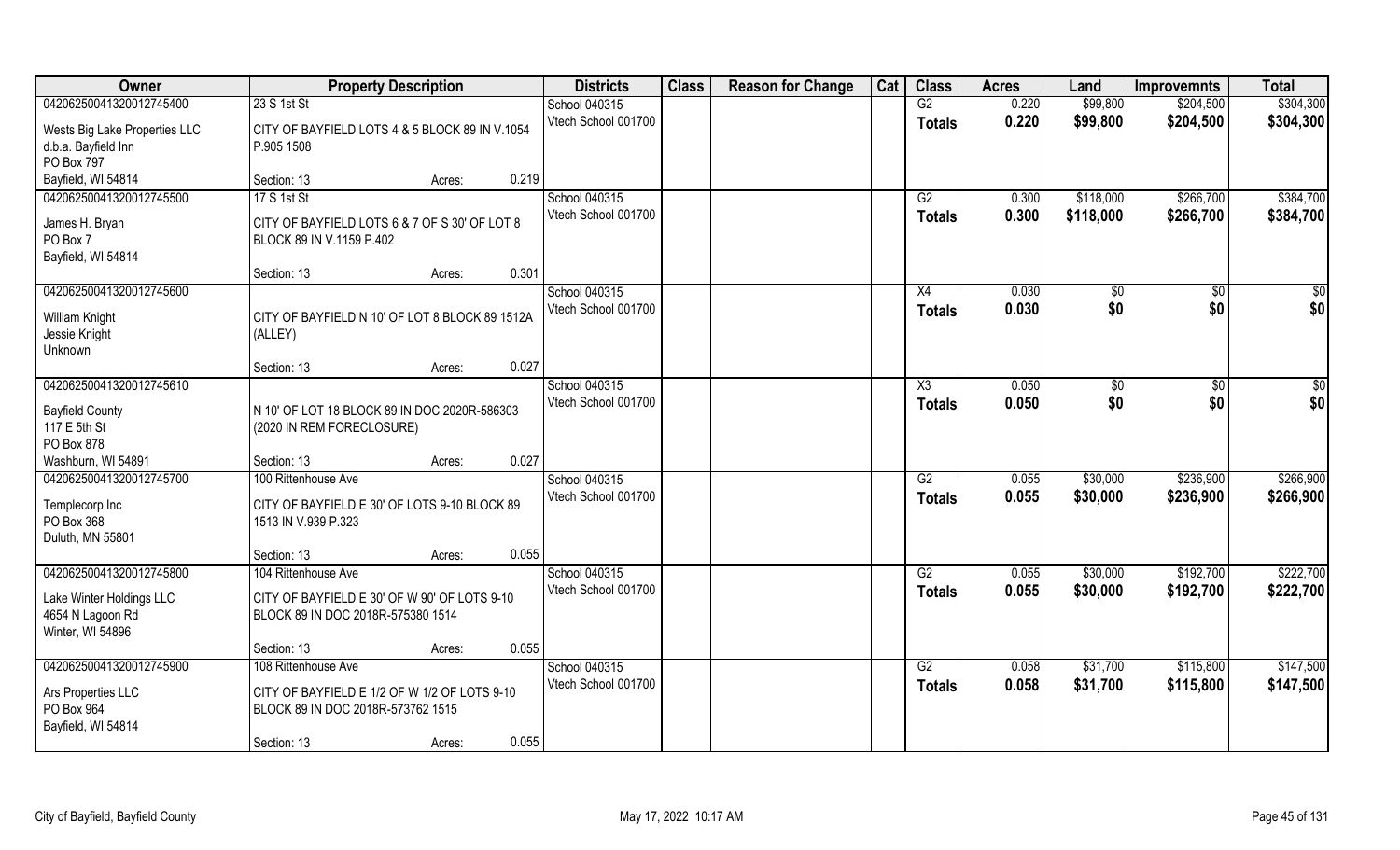| Owner                                                                  | <b>Property Description</b>                                                                        |        |       | <b>Districts</b>    | <b>Class</b> | <b>Reason for Change</b> | Cat | <b>Class</b>  | <b>Acres</b> | Land     | <b>Improvemnts</b> | <b>Total</b> |
|------------------------------------------------------------------------|----------------------------------------------------------------------------------------------------|--------|-------|---------------------|--------------|--------------------------|-----|---------------|--------------|----------|--------------------|--------------|
| 04206250041320012746000                                                | 112 Rittenhouse Ave                                                                                |        |       | School 040315       |              |                          |     | G2            | 0.052        | \$28,300 | \$111,500          | \$139,800    |
| Rittenhouse Investments LLC<br>PO Box 1192<br>Bayfield, WI 54814       | CITY OF BAYFIELD W 30' OF LOTS 9-10 BLOCK 89 IN<br>V.1017 P.956 1516                               |        |       | Vtech School 001700 |              |                          |     | <b>Totals</b> | 0.052        | \$28,300 | \$111,500          | \$139,800    |
|                                                                        | Section: 13                                                                                        | Acres: | 0.055 |                     |              |                          |     |               |              |          |                    |              |
| 04206250041320012746120                                                | 117 Manypenny Ave                                                                                  |        |       | School 040315       |              |                          |     | G2            | 0.328        | \$99,500 | \$141,200          | \$240,700    |
| Narrative Properties, LLC<br>221 S 6th St<br>Bayfield, WI 54814        | LOTS 11 - 13 BLOCK 89 LESS E .45' OF LOT 11 IN<br>DOC 2021R-591609                                 |        |       | Vtech School 001700 |              |                          |     | <b>Totals</b> | 0.328        | \$99,500 | \$141,200          | \$240,700    |
|                                                                        | Section: 13                                                                                        | Acres: | 0.328 |                     |              |                          |     |               |              |          |                    |              |
| 04206250041320012746200                                                | 28 S 2nd St                                                                                        |        |       | School 040315       |              |                          |     | G1            | 0.110        | \$39,700 | \$64,700           | \$104,400    |
| Jonathon D. Lamkin<br>Rachael Lamkin<br>28 S 2nd St                    | CITY OF BAYFIELD LOT 14 BLOCK 89 IN DOC<br>2021R-592516 1520                                       |        |       | Vtech School 001700 |              |                          |     | <b>Totals</b> | 0.110        | \$39,700 | \$64,700           | \$104,400    |
| Bayfield, WI 54814                                                     | Section: 13                                                                                        | Acres: | 0.109 |                     |              |                          |     |               |              |          |                    |              |
| 04206250041320012746300                                                | 24 S 2nd St                                                                                        |        |       | School 040315       |              |                          |     | G1            | 0.110        | \$39,700 | \$97,800           | \$137,500    |
| Nancy L. Erickson Le<br><b>Box 542</b><br>Bayfield, WI 54814           | CITY OF BAYFIELD LOT 15 BLOCK 89 IN V.1077 P.408<br>1522 (NANCY L ERICKSON LIFE ESTATE)            |        |       | Vtech School 001700 |              |                          |     | <b>Totals</b> | 0.110        | \$39,700 | \$97,800           | \$137,500    |
|                                                                        | Section: 13                                                                                        | Acres: | 0.109 |                     |              |                          |     |               |              |          |                    |              |
| 04206250041320012746400                                                | 16 S 2nd St                                                                                        |        |       | School 040315       |              |                          |     | G1            | 0.150        | \$54,100 | \$71,900           | \$126,000    |
| Roy M. Bainbridge<br>June R. Bainbridge<br>PO Box 408                  | CITY OF BAYFIELD LOT 16 & S 15' OF LOT 17 BLOCK<br>89 1523                                         |        |       | Vtech School 001700 |              |                          |     | <b>Totals</b> | 0.150        | \$54,100 | \$71,900           | \$126,000    |
| Bayfield, WI 54814                                                     | Section: 13                                                                                        | Acres: | 0.151 |                     |              |                          |     |               |              |          |                    |              |
| 04206250041320012746500                                                | 12 S 2nd St                                                                                        |        |       | School 040315       |              |                          |     | G1            | 0.150        | \$54,100 | \$184,800          | \$238,900    |
| Karen L Armbrust Trust<br>Box 11-5n648dunhamrd<br>Wayne, IL 60184-0011 | CITY OF BAYFIELD N 25' OF LOT 17 & S 30' OF LOT<br>18 BLOCK 89 1525 IN V.875 P.289 IM 2003R-486768 |        |       | Vtech School 001700 |              |                          |     | <b>Totals</b> | 0.150        | \$54,100 | \$184,800          | \$238,900    |
|                                                                        | Section: 13                                                                                        | Acres: | 0.151 |                     |              |                          |     |               |              |          |                    |              |
| 04206250041320012746600                                                | 120 Rittenhouse Ave                                                                                |        |       | School 040315       |              |                          |     | G2            | 0.130        | \$59,000 | \$237,900          | \$296,900    |
| Bodin's Inc<br>PO Box 687<br>Bayfield, WI 54814                        | CITY OF BAYFIELD E 72' OF LOTS 19 & 20 BLOCK 89<br>1529                                            |        |       | Vtech School 001700 |              |                          |     | <b>Totals</b> | 0.130        | \$59,000 | \$237,900          | \$296,900    |
|                                                                        | Section: 13                                                                                        | Acres: | 0.131 |                     |              |                          |     |               |              |          |                    |              |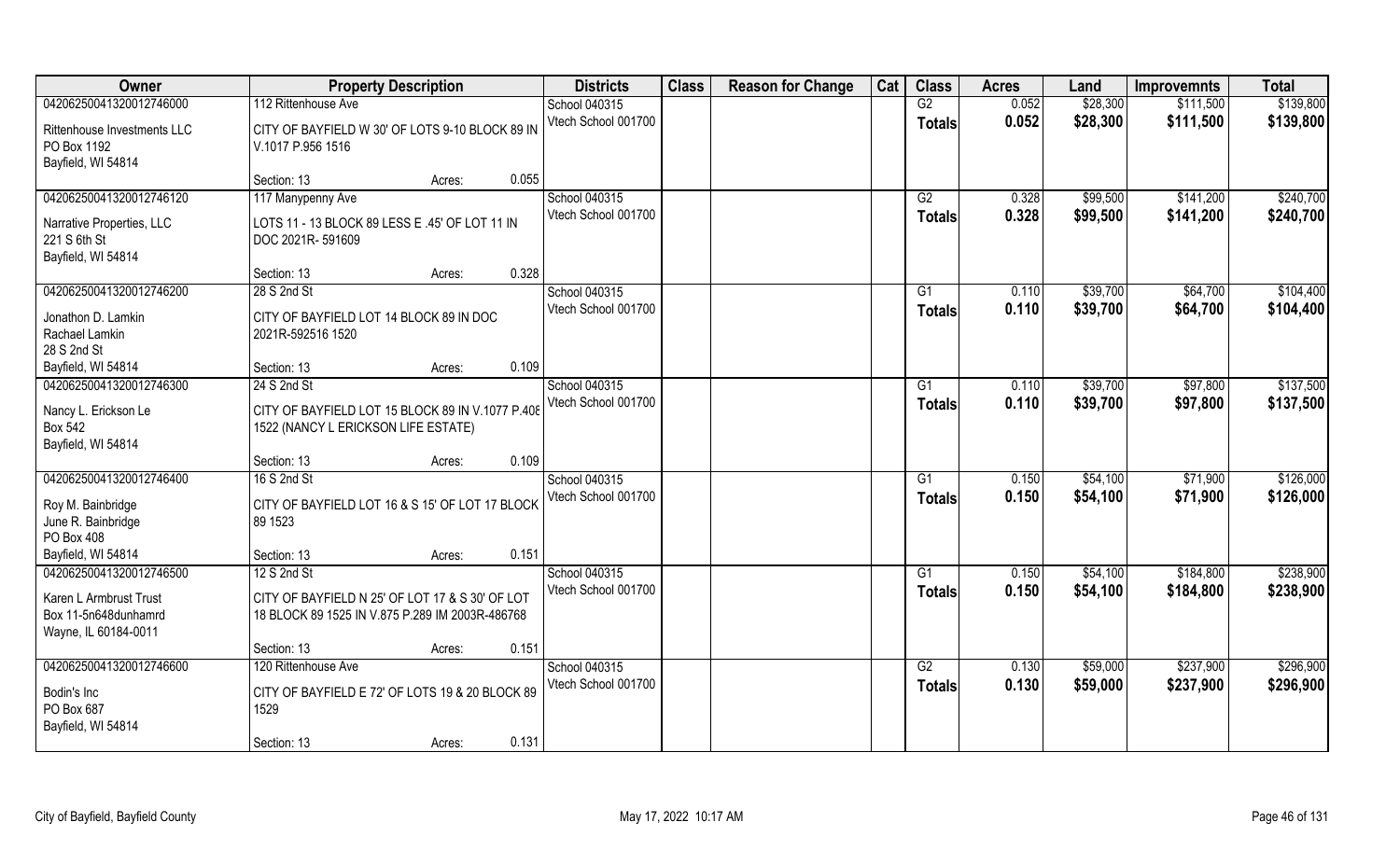| Owner                                                                                                          | <b>Property Description</b>                                                                                          |       | <b>Districts</b>                     | <b>Class</b> | <b>Reason for Change</b> | Cat | <b>Class</b>        | <b>Acres</b>   | Land                 | <b>Improvemnts</b>     | <b>Total</b>           |
|----------------------------------------------------------------------------------------------------------------|----------------------------------------------------------------------------------------------------------------------|-------|--------------------------------------|--------------|--------------------------|-----|---------------------|----------------|----------------------|------------------------|------------------------|
| 04206250041320012746700                                                                                        | 124 Rittenhouse Ave                                                                                                  |       | School 040315                        |              |                          |     | G2                  | 0.050          | \$27,200             | \$152,500              | \$179,700              |
| Up North WI LLC<br>PO Box 815<br>Bayfield, WI 54814                                                            | CITY OF BAYFIELD E 27 1/2' OF W 48' OF LOTS 19-20<br>BLOCK 89 IN V.1084 P.375 1528                                   |       | Vtech School 001700                  |              |                          |     | <b>Totals</b>       | 0.050          | \$27,200             | \$152,500              | \$179,700              |
|                                                                                                                | Section: 13<br>Acres:                                                                                                | 0.050 |                                      |              |                          |     |                     |                |                      |                        |                        |
| 04206250041320012746800<br><b>Broad Street Eatery LLC</b><br>PO Box 785<br>Bayfield, WI 54814                  | 201 Manypenny Ave<br>CITY OF BAYFIELD LOTS 1 & 2 BLOCK 90 IN<br>2017R-568119 1530                                    |       | School 040315<br>Vtech School 001700 | G2           | Enclosed porch           |     | G2<br>Totals        | 0.220<br>0.220 | \$79,800<br>\$79,800 | \$205,600<br>\$205,600 | \$285,400<br>\$285,400 |
|                                                                                                                | Section: 13<br>Acres:                                                                                                | 0.219 |                                      |              |                          |     |                     |                |                      |                        |                        |
| 04206250041320012746900<br><b>Broad Street Eatery LLC</b><br>PO Box 785<br>Bayfield, WI 54814                  | CITY OF BAYFIELD LOT 3 BLOCK 90 IN 2017R-568119                                                                      |       | School 040315<br>Vtech School 001700 |              |                          |     | G2<br><b>Totals</b> | 0.110<br>0.110 | \$20,000<br>\$20,000 | \$0<br>\$0             | \$20,000<br>\$20,000   |
|                                                                                                                | Section: 13<br>Acres:                                                                                                | 0.109 |                                      |              |                          |     |                     |                |                      |                        |                        |
| 04206250041320012747000<br>Robert O. Durfey<br>PO Box 916<br>Bayfield, WI 54814                                | CITY OF BAYFIELD LOT 4 BLOCK 90                                                                                      |       | School 040315<br>Vtech School 001700 |              |                          |     | G1<br><b>Totals</b> | 0.110<br>0.110 | \$22,000<br>\$22,000 | \$0<br>\$0             | \$22,000<br>\$22,000   |
|                                                                                                                | Section: 13<br>Acres:                                                                                                | 0.109 |                                      |              |                          |     |                     |                |                      |                        |                        |
| 04206250041320012747100<br>Robert O. Durfey<br>PO Box 916<br>Bayfield, WI 54814                                | 25 S 2nd St<br>CITY OF BAYFIELD LOT 5 BLOCK 90 1534                                                                  |       | School 040315<br>Vtech School 001700 |              |                          |     | G1<br><b>Totals</b> | 0.110<br>0.110 | \$39,700<br>\$39,700 | \$123,100<br>\$123,100 | \$162,800<br>\$162,800 |
|                                                                                                                | Section: 13<br>Acres:                                                                                                | 0.109 |                                      |              |                          |     |                     |                |                      |                        |                        |
| 04206250041320012747200<br>Robert J. Zawislak<br>Diane L. Zawislak<br>PO Box 126                               | 21 S 2nd St<br>CITY OF BAYFIELD LOT 6 & PART OF LOT 7 BLOCK<br>90 IN DOC 2019R-579202 1535                           |       | School 040315<br>Vtech School 001700 |              |                          |     | G1<br><b>Totals</b> | 0.210<br>0.210 | \$75,700<br>\$75,700 | \$120,300<br>\$120,300 | \$196,000<br>\$196,000 |
| Bayfield, WI 54814                                                                                             | Section: 13<br>Acres:                                                                                                | 0.206 |                                      |              |                          |     |                     |                |                      |                        |                        |
| 04206250041320012747300<br>Christopher R. Gmeinder<br>222 Rittenhouse Ave<br>PO Box 1331<br>Bayfield, WI 54814 | 200 Rittenhouse Ave<br>CITY OF BAYFIELD E 90' OF LOTS 9-10 BLOCK 90 IN<br>V.1148 P.270 1538<br>Section: 13<br>Acres: | 0.164 | School 040315<br>Vtech School 001700 |              |                          |     | G2<br><b>Totals</b> | 0.170<br>0.170 | \$77,100<br>\$77,100 | \$253,700<br>\$253,700 | \$330,800<br>\$330,800 |
|                                                                                                                |                                                                                                                      |       |                                      |              |                          |     |                     |                |                      |                        |                        |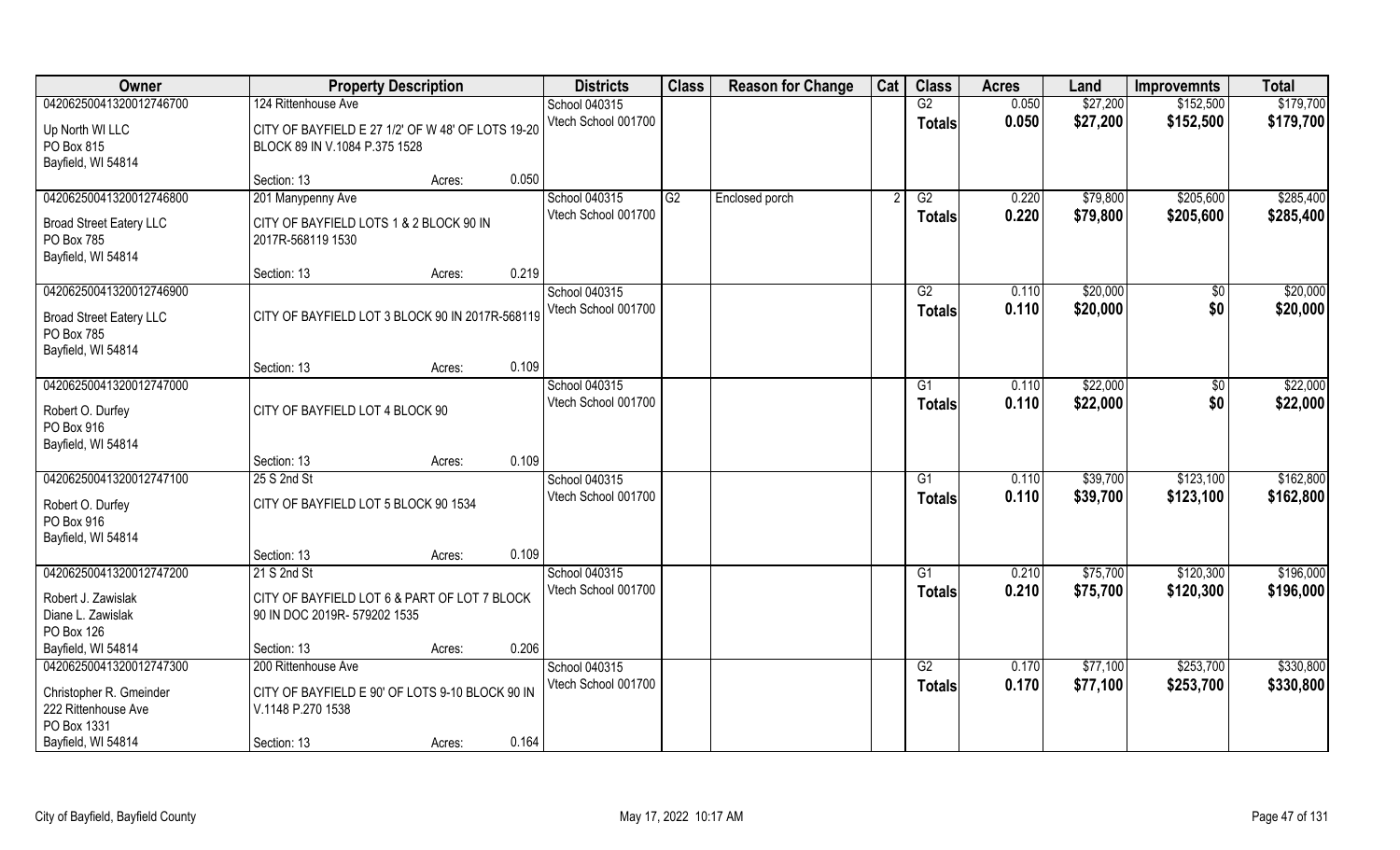| Owner                                                                 | <b>Property Description</b>                                                                                                                                        | <b>Districts</b>                     | <b>Class</b> | <b>Reason for Change</b> | Cat | <b>Class</b>    | <b>Acres</b>   | Land                 | <b>Improvemnts</b> | <b>Total</b> |
|-----------------------------------------------------------------------|--------------------------------------------------------------------------------------------------------------------------------------------------------------------|--------------------------------------|--------------|--------------------------|-----|-----------------|----------------|----------------------|--------------------|--------------|
| 04206250041320012747400                                               | 204 Rittenhouse Ave                                                                                                                                                | School 040315                        |              |                          |     | G2              | 0.055          | \$30,000             | \$111,400          | \$141,400    |
| Four Sisters Prop, LLC<br>33593 Star Route Rd<br>Bayfield, WI 54814   | CITY OF BAYFIELD W 30' OF LOTS 9-10 BLOCK 90 IN<br>2022R-593674 1539                                                                                               | Vtech School 001700                  |              |                          |     | <b>Totals</b>   | 0.055          | \$30,000             | \$111,400          | \$141,400    |
|                                                                       | 0.054<br>Section: 13<br>Acres:                                                                                                                                     |                                      |              |                          |     |                 |                |                      |                    |              |
| 04206250041320012747500                                               | 42 S Broad St                                                                                                                                                      | School 040315                        |              |                          |     | G2              | 0.110          | \$39,900             | \$247,900          | \$287,800    |
| Bayfield Chamber of Comm<br>PO Box 138<br>Bayfield, WI 54814          | CITY OF BAYFIELD LOT 11 BLOCK 90 1540                                                                                                                              | Vtech School 001700                  |              |                          |     | <b>Totals</b>   | 0.110          | \$39,900             | \$247,900          | \$287,800    |
|                                                                       | 0.109<br>Section: 13<br>Acres:                                                                                                                                     |                                      |              |                          |     |                 |                |                      |                    |              |
| 04206250041320012747600                                               | 34 S Broad St                                                                                                                                                      | School 040315                        |              |                          |     | G2              | 0.220          | \$79,800             | \$763,400          | \$843,200    |
| Wests Big Lake Properties LLC<br>PO Box 810<br>Bayfield, WI 54814     | CITY OF BAYFIELD LOTS 12 & 13 BLOCK 90 IN V.1115<br>P.935 1541                                                                                                     | Vtech School 001700                  |              |                          |     | <b>Totals</b>   | 0.220          | \$79,800             | \$763,400          | \$843,200    |
|                                                                       | 0.218<br>Section: 13<br>Acres:                                                                                                                                     |                                      |              |                          |     |                 |                |                      |                    |              |
| 04206250041320012747700                                               |                                                                                                                                                                    | School 040315                        |              |                          |     | G2              | 0.060          | \$21,800             | \$0                | \$21,800     |
| Wests Big Lake Properties LLC<br>PO Box 810<br>Bayfield, WI 54814     | CITY OF BAYFIELD LOT 14 BLOCK 90 LESS N 1/2 IN<br>V.1115 P.935 1543                                                                                                | Vtech School 001700                  |              |                          |     | <b>Totals</b>   | 0.060          | \$21,800             | \$0                | \$21,800     |
|                                                                       | 0.055<br>Section: 13<br>Acres:                                                                                                                                     |                                      |              |                          |     |                 |                |                      |                    |              |
| 04206250041320012747910                                               | 22 S Broad St                                                                                                                                                      | School 040315<br>Vtech School 001700 |              |                          |     | $\overline{G2}$ | 0.170<br>0.170 | \$61,700<br>\$61,700 | \$142,200          | \$203,900    |
| Jay & Lori Schraan Trust<br>1653 Redhill North Dr<br>Upland, CA 91786 | CITY OF BAYFIELD LOT 15 TOG WITH N 1/2 LOT 14<br>BLOCK 90 IN DOC 2018R-571423 1543A (JAY & LORI<br>SCHRAAN TRUST DTD 06/14/2007)<br>0.163<br>Section: 13<br>Acres: |                                      |              |                          |     | <b>Totals</b>   |                |                      | \$142,200          | \$203,900    |
| 04206250041320012748000                                               | 20 S Broad St                                                                                                                                                      | School 040315                        |              |                          |     | G1              | 0.100          | \$36,100             | \$215,100          | \$251,200    |
| Wests Big Lake Properties LLC<br>PO Box 810<br>Bayfield, WI 54814     | CITY OF BAYFIELD LOT 16 LESS N 2' BLOCK 90 IN<br>V.1104 P.538 1545                                                                                                 | Vtech School 001700                  |              |                          |     | <b>Totals</b>   | 0.100          | \$36,100             | \$215,100          | \$251,200    |
|                                                                       | 0.103<br>Section: 13<br>Acres:                                                                                                                                     |                                      |              |                          |     |                 |                |                      |                    |              |
| 04206250041320012748100                                               | 14 S Broad St                                                                                                                                                      | School 040315                        |              |                          |     | G2              | 0.120          | \$43,500             | \$214,700          | \$258,200    |
| Holley & Munch Properties, LLC<br>PO Box 715<br>Bayfield, WI 54814    | CITY OF BAYFIELD N 2' OF LOT 16 & ALL OF LOT 17<br>BLOCK 90 IN 2022R-592899 1546 IM 2004R-490839 IM<br>2003R-482798                                                | Vtech School 001700                  |              |                          |     | <b>Totals</b>   | 0.120          | \$43,500             | \$214,700          | \$258,200    |
|                                                                       | 0.114<br>Section: 13<br>Acres:                                                                                                                                     |                                      |              |                          |     |                 |                |                      |                    |              |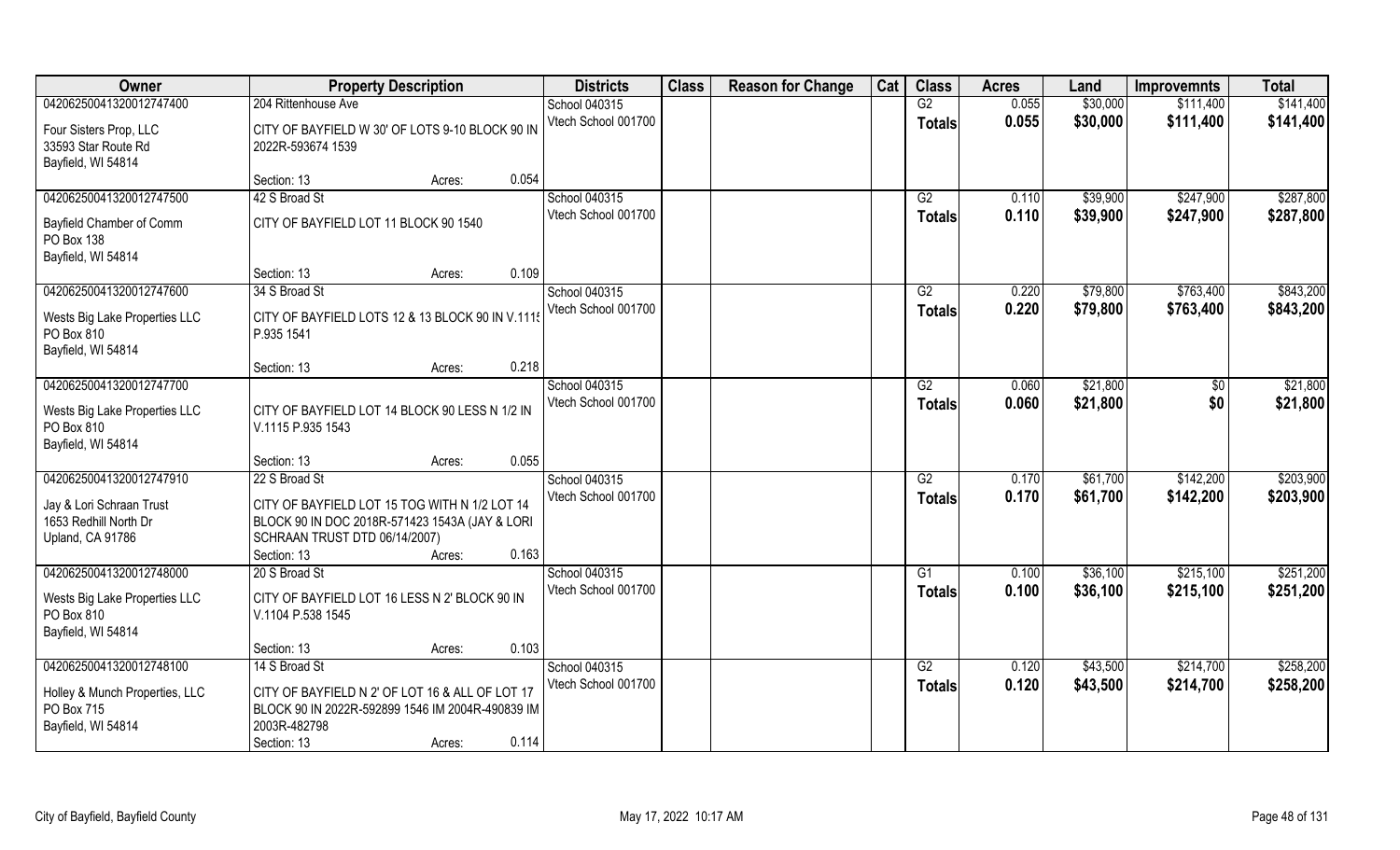| 04206250041320012748200<br>10 S Broad St<br>G2<br>X4<br>0.140<br>School 040315<br>Property now exempt<br>\$0<br>\$0<br>\$0<br>-4<br>\$0<br>Vtech School 001700<br>0.140<br>\$0<br>\$0<br><b>Totals</b><br>Core Community Resources, Inc.<br>CITY OF BAYFIELD LOT 18 & THE S 10' OF LOT 19<br>PO Box 1530<br>BLOCK 90 IN DOC 2021R-587169 1547<br>Bayfield, WI 54814<br>0.136<br>Section: 13<br>Acres:<br>04206250041320012748310<br>222 Rittenhouse Ave<br>School 040315<br>G2<br>\$36,300<br>\$141,100<br>0.080<br>Vtech School 001700<br>\$36,300<br>0.080<br>\$141,100<br><b>Totals</b><br>CITY OF BAYFIELD LOT 19 LESS THE S 10' THEREOF<br>Four Sisters Prop, LLC<br>33593 Star Route Rd<br>AND ALL OF LOT 20 IN 2022R-593674<br>Bayfield, WI 54814<br>0.000<br>Section: 13<br>Acres:<br>04206250041320012748500<br>School 040315<br>G2<br>0.114<br>\$41,500<br>\$109,700<br>239 Manypenny Ave<br>Vtech School 001700<br>0.114<br>\$41,500<br>\$109,700<br><b>Totals</b><br>CITY OF BAYFIELD LOT 1 & S 18 INCHES LOT 2<br>Neil J & Donna M Schultz Rev Trust<br>10635 Scenic Dr<br>BLOCK 91 1551 IN 2022R-593347 (NEIL J & DONNA M<br>SCHULTZ REV TRUST DTD 09/23/1998)<br>Iron River, WI 54847<br>0.158<br>Section: 13<br>Acres:<br>04206250041320012748600<br>School 040315<br>\$112,100<br>\$36,300<br>39 S Broad St<br>G2<br>0.100<br>Vtech School 001700<br>0.100<br>\$36,300<br>\$112,100<br><b>Totals</b><br>Philip S. Peterson<br>CITY OF BAYFIELD LOT 2 IN LOT 2 LESS S 18<br>Sheree Peterson<br>INCHES OF LOT 3 BLOCK 91 1552<br>86460 Martin Rd<br>0.114<br>Bayfield, WI 54814<br>Section: 13<br>Acres:<br>04206250041320012748700<br>0.280<br>\$91,700<br>\$398,800<br>29 S Broad St<br>School 040315<br>G1<br>\$91,700<br>Vtech School 001700<br>0.280<br>\$398,800<br><b>Totals</b><br>Roy Bainbridge<br>CITY OF BAYFIELD N 20' OF LOT 3 & ALL OF LOTS 4<br>PO Box 162<br>& 5 BLOCK 91 1554<br>Bayfield, WI 54814<br>0.271<br>Section: 13<br>Acres:<br>\$39,700<br>04206250041320012748800<br>School 040315<br>G2<br>\$30,100<br>21 S Broad St<br>0.110<br>Vtech School 001700<br>0.110<br>\$39,700<br>\$30,100<br><b>Totals</b><br>CITY OF BAYFIELD LOT 6 BLOCK 91 IN DOC<br>Kade Inc<br>PO Box 727<br>2019R-579750 1557<br>Mercer, WI 54547<br>0.108<br>Section: 13<br>Acres:<br>04206250041320012748900<br>\$44,000<br>17 S Broad St<br>School 040315<br>G1<br>0.220<br>\$51,700<br>Vtech School 001700<br>0.220<br>\$51,700<br>\$44,000<br><b>Totals</b><br>Daniel M. Wolfgram<br>CITY OF BAYFIELD LOTS 7 & 8 BLOCK 91 IN V.1033<br>1000 W 5th St<br>P.216 1558<br>Marshfield, WI 54449-2618 | Owner | <b>Property Description</b> | <b>Districts</b> | <b>Class</b> | <b>Reason for Change</b> | Cat | <b>Class</b> | <b>Acres</b> | Land | <b>Improvemnts</b> | <b>Total</b> |
|---------------------------------------------------------------------------------------------------------------------------------------------------------------------------------------------------------------------------------------------------------------------------------------------------------------------------------------------------------------------------------------------------------------------------------------------------------------------------------------------------------------------------------------------------------------------------------------------------------------------------------------------------------------------------------------------------------------------------------------------------------------------------------------------------------------------------------------------------------------------------------------------------------------------------------------------------------------------------------------------------------------------------------------------------------------------------------------------------------------------------------------------------------------------------------------------------------------------------------------------------------------------------------------------------------------------------------------------------------------------------------------------------------------------------------------------------------------------------------------------------------------------------------------------------------------------------------------------------------------------------------------------------------------------------------------------------------------------------------------------------------------------------------------------------------------------------------------------------------------------------------------------------------------------------------------------------------------------------------------------------------------------------------------------------------------------------------------------------------------------------------------------------------------------------------------------------------------------------------------------------------------------------------------------------------------------------------------------------------------------------------------------------------------------------------------------------------------------------------------------------------------------------------------------------------------------------------------------------------------------|-------|-----------------------------|------------------|--------------|--------------------------|-----|--------------|--------------|------|--------------------|--------------|
|                                                                                                                                                                                                                                                                                                                                                                                                                                                                                                                                                                                                                                                                                                                                                                                                                                                                                                                                                                                                                                                                                                                                                                                                                                                                                                                                                                                                                                                                                                                                                                                                                                                                                                                                                                                                                                                                                                                                                                                                                                                                                                                                                                                                                                                                                                                                                                                                                                                                                                                                                                                                                     |       |                             |                  |              |                          |     |              |              |      |                    |              |
|                                                                                                                                                                                                                                                                                                                                                                                                                                                                                                                                                                                                                                                                                                                                                                                                                                                                                                                                                                                                                                                                                                                                                                                                                                                                                                                                                                                                                                                                                                                                                                                                                                                                                                                                                                                                                                                                                                                                                                                                                                                                                                                                                                                                                                                                                                                                                                                                                                                                                                                                                                                                                     |       |                             |                  |              |                          |     |              |              |      |                    |              |
|                                                                                                                                                                                                                                                                                                                                                                                                                                                                                                                                                                                                                                                                                                                                                                                                                                                                                                                                                                                                                                                                                                                                                                                                                                                                                                                                                                                                                                                                                                                                                                                                                                                                                                                                                                                                                                                                                                                                                                                                                                                                                                                                                                                                                                                                                                                                                                                                                                                                                                                                                                                                                     |       |                             |                  |              |                          |     |              |              |      |                    |              |
| \$177,400<br>\$177,400<br>\$151,200<br>\$151,200<br>\$148,400<br>\$148,400<br>\$490,500<br>\$490,500<br>\$69,800<br>\$69,800<br>\$95,700<br>\$95,700                                                                                                                                                                                                                                                                                                                                                                                                                                                                                                                                                                                                                                                                                                                                                                                                                                                                                                                                                                                                                                                                                                                                                                                                                                                                                                                                                                                                                                                                                                                                                                                                                                                                                                                                                                                                                                                                                                                                                                                                                                                                                                                                                                                                                                                                                                                                                                                                                                                                |       |                             |                  |              |                          |     |              |              |      |                    |              |
|                                                                                                                                                                                                                                                                                                                                                                                                                                                                                                                                                                                                                                                                                                                                                                                                                                                                                                                                                                                                                                                                                                                                                                                                                                                                                                                                                                                                                                                                                                                                                                                                                                                                                                                                                                                                                                                                                                                                                                                                                                                                                                                                                                                                                                                                                                                                                                                                                                                                                                                                                                                                                     |       |                             |                  |              |                          |     |              |              |      |                    |              |
|                                                                                                                                                                                                                                                                                                                                                                                                                                                                                                                                                                                                                                                                                                                                                                                                                                                                                                                                                                                                                                                                                                                                                                                                                                                                                                                                                                                                                                                                                                                                                                                                                                                                                                                                                                                                                                                                                                                                                                                                                                                                                                                                                                                                                                                                                                                                                                                                                                                                                                                                                                                                                     |       |                             |                  |              |                          |     |              |              |      |                    |              |
|                                                                                                                                                                                                                                                                                                                                                                                                                                                                                                                                                                                                                                                                                                                                                                                                                                                                                                                                                                                                                                                                                                                                                                                                                                                                                                                                                                                                                                                                                                                                                                                                                                                                                                                                                                                                                                                                                                                                                                                                                                                                                                                                                                                                                                                                                                                                                                                                                                                                                                                                                                                                                     |       |                             |                  |              |                          |     |              |              |      |                    |              |
|                                                                                                                                                                                                                                                                                                                                                                                                                                                                                                                                                                                                                                                                                                                                                                                                                                                                                                                                                                                                                                                                                                                                                                                                                                                                                                                                                                                                                                                                                                                                                                                                                                                                                                                                                                                                                                                                                                                                                                                                                                                                                                                                                                                                                                                                                                                                                                                                                                                                                                                                                                                                                     |       |                             |                  |              |                          |     |              |              |      |                    |              |
|                                                                                                                                                                                                                                                                                                                                                                                                                                                                                                                                                                                                                                                                                                                                                                                                                                                                                                                                                                                                                                                                                                                                                                                                                                                                                                                                                                                                                                                                                                                                                                                                                                                                                                                                                                                                                                                                                                                                                                                                                                                                                                                                                                                                                                                                                                                                                                                                                                                                                                                                                                                                                     |       |                             |                  |              |                          |     |              |              |      |                    |              |
|                                                                                                                                                                                                                                                                                                                                                                                                                                                                                                                                                                                                                                                                                                                                                                                                                                                                                                                                                                                                                                                                                                                                                                                                                                                                                                                                                                                                                                                                                                                                                                                                                                                                                                                                                                                                                                                                                                                                                                                                                                                                                                                                                                                                                                                                                                                                                                                                                                                                                                                                                                                                                     |       |                             |                  |              |                          |     |              |              |      |                    |              |
|                                                                                                                                                                                                                                                                                                                                                                                                                                                                                                                                                                                                                                                                                                                                                                                                                                                                                                                                                                                                                                                                                                                                                                                                                                                                                                                                                                                                                                                                                                                                                                                                                                                                                                                                                                                                                                                                                                                                                                                                                                                                                                                                                                                                                                                                                                                                                                                                                                                                                                                                                                                                                     |       |                             |                  |              |                          |     |              |              |      |                    |              |
|                                                                                                                                                                                                                                                                                                                                                                                                                                                                                                                                                                                                                                                                                                                                                                                                                                                                                                                                                                                                                                                                                                                                                                                                                                                                                                                                                                                                                                                                                                                                                                                                                                                                                                                                                                                                                                                                                                                                                                                                                                                                                                                                                                                                                                                                                                                                                                                                                                                                                                                                                                                                                     |       |                             |                  |              |                          |     |              |              |      |                    |              |
|                                                                                                                                                                                                                                                                                                                                                                                                                                                                                                                                                                                                                                                                                                                                                                                                                                                                                                                                                                                                                                                                                                                                                                                                                                                                                                                                                                                                                                                                                                                                                                                                                                                                                                                                                                                                                                                                                                                                                                                                                                                                                                                                                                                                                                                                                                                                                                                                                                                                                                                                                                                                                     |       |                             |                  |              |                          |     |              |              |      |                    |              |
|                                                                                                                                                                                                                                                                                                                                                                                                                                                                                                                                                                                                                                                                                                                                                                                                                                                                                                                                                                                                                                                                                                                                                                                                                                                                                                                                                                                                                                                                                                                                                                                                                                                                                                                                                                                                                                                                                                                                                                                                                                                                                                                                                                                                                                                                                                                                                                                                                                                                                                                                                                                                                     |       |                             |                  |              |                          |     |              |              |      |                    |              |
|                                                                                                                                                                                                                                                                                                                                                                                                                                                                                                                                                                                                                                                                                                                                                                                                                                                                                                                                                                                                                                                                                                                                                                                                                                                                                                                                                                                                                                                                                                                                                                                                                                                                                                                                                                                                                                                                                                                                                                                                                                                                                                                                                                                                                                                                                                                                                                                                                                                                                                                                                                                                                     |       |                             |                  |              |                          |     |              |              |      |                    |              |
|                                                                                                                                                                                                                                                                                                                                                                                                                                                                                                                                                                                                                                                                                                                                                                                                                                                                                                                                                                                                                                                                                                                                                                                                                                                                                                                                                                                                                                                                                                                                                                                                                                                                                                                                                                                                                                                                                                                                                                                                                                                                                                                                                                                                                                                                                                                                                                                                                                                                                                                                                                                                                     |       |                             |                  |              |                          |     |              |              |      |                    |              |
|                                                                                                                                                                                                                                                                                                                                                                                                                                                                                                                                                                                                                                                                                                                                                                                                                                                                                                                                                                                                                                                                                                                                                                                                                                                                                                                                                                                                                                                                                                                                                                                                                                                                                                                                                                                                                                                                                                                                                                                                                                                                                                                                                                                                                                                                                                                                                                                                                                                                                                                                                                                                                     |       |                             |                  |              |                          |     |              |              |      |                    |              |
|                                                                                                                                                                                                                                                                                                                                                                                                                                                                                                                                                                                                                                                                                                                                                                                                                                                                                                                                                                                                                                                                                                                                                                                                                                                                                                                                                                                                                                                                                                                                                                                                                                                                                                                                                                                                                                                                                                                                                                                                                                                                                                                                                                                                                                                                                                                                                                                                                                                                                                                                                                                                                     |       |                             |                  |              |                          |     |              |              |      |                    |              |
|                                                                                                                                                                                                                                                                                                                                                                                                                                                                                                                                                                                                                                                                                                                                                                                                                                                                                                                                                                                                                                                                                                                                                                                                                                                                                                                                                                                                                                                                                                                                                                                                                                                                                                                                                                                                                                                                                                                                                                                                                                                                                                                                                                                                                                                                                                                                                                                                                                                                                                                                                                                                                     |       |                             |                  |              |                          |     |              |              |      |                    |              |
|                                                                                                                                                                                                                                                                                                                                                                                                                                                                                                                                                                                                                                                                                                                                                                                                                                                                                                                                                                                                                                                                                                                                                                                                                                                                                                                                                                                                                                                                                                                                                                                                                                                                                                                                                                                                                                                                                                                                                                                                                                                                                                                                                                                                                                                                                                                                                                                                                                                                                                                                                                                                                     |       |                             |                  |              |                          |     |              |              |      |                    |              |
|                                                                                                                                                                                                                                                                                                                                                                                                                                                                                                                                                                                                                                                                                                                                                                                                                                                                                                                                                                                                                                                                                                                                                                                                                                                                                                                                                                                                                                                                                                                                                                                                                                                                                                                                                                                                                                                                                                                                                                                                                                                                                                                                                                                                                                                                                                                                                                                                                                                                                                                                                                                                                     |       |                             |                  |              |                          |     |              |              |      |                    |              |
|                                                                                                                                                                                                                                                                                                                                                                                                                                                                                                                                                                                                                                                                                                                                                                                                                                                                                                                                                                                                                                                                                                                                                                                                                                                                                                                                                                                                                                                                                                                                                                                                                                                                                                                                                                                                                                                                                                                                                                                                                                                                                                                                                                                                                                                                                                                                                                                                                                                                                                                                                                                                                     |       |                             |                  |              |                          |     |              |              |      |                    |              |
|                                                                                                                                                                                                                                                                                                                                                                                                                                                                                                                                                                                                                                                                                                                                                                                                                                                                                                                                                                                                                                                                                                                                                                                                                                                                                                                                                                                                                                                                                                                                                                                                                                                                                                                                                                                                                                                                                                                                                                                                                                                                                                                                                                                                                                                                                                                                                                                                                                                                                                                                                                                                                     |       |                             |                  |              |                          |     |              |              |      |                    |              |
|                                                                                                                                                                                                                                                                                                                                                                                                                                                                                                                                                                                                                                                                                                                                                                                                                                                                                                                                                                                                                                                                                                                                                                                                                                                                                                                                                                                                                                                                                                                                                                                                                                                                                                                                                                                                                                                                                                                                                                                                                                                                                                                                                                                                                                                                                                                                                                                                                                                                                                                                                                                                                     |       |                             |                  |              |                          |     |              |              |      |                    |              |
|                                                                                                                                                                                                                                                                                                                                                                                                                                                                                                                                                                                                                                                                                                                                                                                                                                                                                                                                                                                                                                                                                                                                                                                                                                                                                                                                                                                                                                                                                                                                                                                                                                                                                                                                                                                                                                                                                                                                                                                                                                                                                                                                                                                                                                                                                                                                                                                                                                                                                                                                                                                                                     |       |                             |                  |              |                          |     |              |              |      |                    |              |
|                                                                                                                                                                                                                                                                                                                                                                                                                                                                                                                                                                                                                                                                                                                                                                                                                                                                                                                                                                                                                                                                                                                                                                                                                                                                                                                                                                                                                                                                                                                                                                                                                                                                                                                                                                                                                                                                                                                                                                                                                                                                                                                                                                                                                                                                                                                                                                                                                                                                                                                                                                                                                     |       |                             |                  |              |                          |     |              |              |      |                    |              |
|                                                                                                                                                                                                                                                                                                                                                                                                                                                                                                                                                                                                                                                                                                                                                                                                                                                                                                                                                                                                                                                                                                                                                                                                                                                                                                                                                                                                                                                                                                                                                                                                                                                                                                                                                                                                                                                                                                                                                                                                                                                                                                                                                                                                                                                                                                                                                                                                                                                                                                                                                                                                                     |       |                             |                  |              |                          |     |              |              |      |                    |              |
|                                                                                                                                                                                                                                                                                                                                                                                                                                                                                                                                                                                                                                                                                                                                                                                                                                                                                                                                                                                                                                                                                                                                                                                                                                                                                                                                                                                                                                                                                                                                                                                                                                                                                                                                                                                                                                                                                                                                                                                                                                                                                                                                                                                                                                                                                                                                                                                                                                                                                                                                                                                                                     |       |                             |                  |              |                          |     |              |              |      |                    |              |
|                                                                                                                                                                                                                                                                                                                                                                                                                                                                                                                                                                                                                                                                                                                                                                                                                                                                                                                                                                                                                                                                                                                                                                                                                                                                                                                                                                                                                                                                                                                                                                                                                                                                                                                                                                                                                                                                                                                                                                                                                                                                                                                                                                                                                                                                                                                                                                                                                                                                                                                                                                                                                     |       |                             |                  |              |                          |     |              |              |      |                    |              |
|                                                                                                                                                                                                                                                                                                                                                                                                                                                                                                                                                                                                                                                                                                                                                                                                                                                                                                                                                                                                                                                                                                                                                                                                                                                                                                                                                                                                                                                                                                                                                                                                                                                                                                                                                                                                                                                                                                                                                                                                                                                                                                                                                                                                                                                                                                                                                                                                                                                                                                                                                                                                                     |       |                             |                  |              |                          |     |              |              |      |                    |              |
|                                                                                                                                                                                                                                                                                                                                                                                                                                                                                                                                                                                                                                                                                                                                                                                                                                                                                                                                                                                                                                                                                                                                                                                                                                                                                                                                                                                                                                                                                                                                                                                                                                                                                                                                                                                                                                                                                                                                                                                                                                                                                                                                                                                                                                                                                                                                                                                                                                                                                                                                                                                                                     |       |                             |                  |              |                          |     |              |              |      |                    |              |
|                                                                                                                                                                                                                                                                                                                                                                                                                                                                                                                                                                                                                                                                                                                                                                                                                                                                                                                                                                                                                                                                                                                                                                                                                                                                                                                                                                                                                                                                                                                                                                                                                                                                                                                                                                                                                                                                                                                                                                                                                                                                                                                                                                                                                                                                                                                                                                                                                                                                                                                                                                                                                     |       |                             |                  |              |                          |     |              |              |      |                    |              |
|                                                                                                                                                                                                                                                                                                                                                                                                                                                                                                                                                                                                                                                                                                                                                                                                                                                                                                                                                                                                                                                                                                                                                                                                                                                                                                                                                                                                                                                                                                                                                                                                                                                                                                                                                                                                                                                                                                                                                                                                                                                                                                                                                                                                                                                                                                                                                                                                                                                                                                                                                                                                                     |       |                             |                  |              |                          |     |              |              |      |                    |              |
|                                                                                                                                                                                                                                                                                                                                                                                                                                                                                                                                                                                                                                                                                                                                                                                                                                                                                                                                                                                                                                                                                                                                                                                                                                                                                                                                                                                                                                                                                                                                                                                                                                                                                                                                                                                                                                                                                                                                                                                                                                                                                                                                                                                                                                                                                                                                                                                                                                                                                                                                                                                                                     |       |                             |                  |              |                          |     |              |              |      |                    |              |
| 0.216<br>Acres:                                                                                                                                                                                                                                                                                                                                                                                                                                                                                                                                                                                                                                                                                                                                                                                                                                                                                                                                                                                                                                                                                                                                                                                                                                                                                                                                                                                                                                                                                                                                                                                                                                                                                                                                                                                                                                                                                                                                                                                                                                                                                                                                                                                                                                                                                                                                                                                                                                                                                                                                                                                                     |       | Section: 13                 |                  |              |                          |     |              |              |      |                    |              |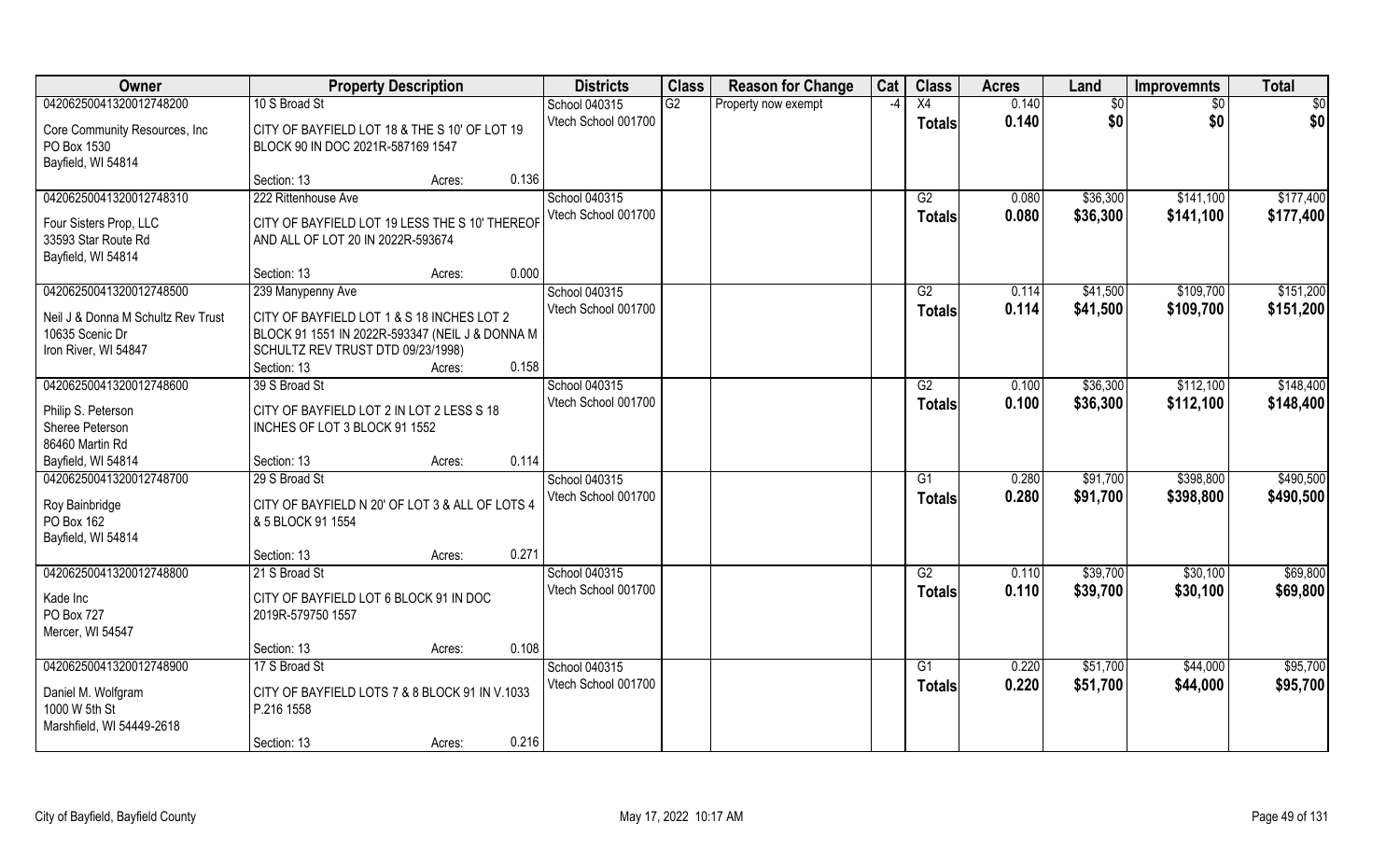| Owner                                    | <b>Property Description</b>                        |                 | <b>Districts</b>    | <b>Class</b> | <b>Reason for Change</b> | Cat  | <b>Class</b>    | <b>Acres</b> | Land      | <b>Improvemnts</b> | <b>Total</b>  |
|------------------------------------------|----------------------------------------------------|-----------------|---------------------|--------------|--------------------------|------|-----------------|--------------|-----------|--------------------|---------------|
| 04206250041320012749000                  | 9 S Broad St                                       |                 | School 040315       |              |                          |      | $\overline{G1}$ | 0.110        | \$25,900  | \$147,800          | \$173,700     |
| Yigal Gali Abutbul                       | CITY OF BAYFIELD LOT 9 BLOCK 91 IN V.1117 P.604    |                 | Vtech School 001700 |              |                          |      | <b>Totals</b>   | 0.110        | \$25,900  | \$147,800          | \$173,700     |
| PO Box 815                               | 1561                                               |                 |                     |              |                          |      |                 |              |           |                    |               |
| Bayfield, WI 54814                       |                                                    |                 |                     |              |                          |      |                 |              |           |                    |               |
|                                          | Section: 13                                        | 0.108<br>Acres: |                     |              |                          |      |                 |              |           |                    |               |
| 04206250041320012749100                  | 7 S Broad St                                       |                 | School 040315       |              |                          |      | G2              | 0.110        | \$28,800  | \$85,900           | \$114,700     |
| Windseeker, LLC                          | CITY OF BAYFIELD LOT 10 BLOCK 91 IN DOC            |                 | Vtech School 001700 |              |                          |      | <b>Totals</b>   | 0.110        | \$28,800  | \$85,900           | \$114,700     |
| PO Box 1005                              | 2019R-576638 1562                                  |                 |                     |              |                          |      |                 |              |           |                    |               |
| Bayfield, WI 54814                       |                                                    |                 |                     |              |                          |      |                 |              |           |                    |               |
|                                          | Section: 13                                        | 0.107<br>Acres: |                     |              |                          |      |                 |              |           |                    |               |
| 04206250041320012749200                  | 253 Manypenny Ave                                  |                 | School 040315       |              |                          |      | G2              | 0.640        | \$110,400 | \$123,000          | \$233,400     |
| Bayfield Lumber & Supply                 | CITY OF BAYFIELD E 80' OF LOTS 11,12 & 13; E 80' & |                 | Vtech School 001700 |              |                          |      | <b>Totals</b>   | 0.640        | \$110,400 | \$123,000          | \$233,400     |
| PO Box 407                               | N 1/2 OF W 40' OF LOT 14 & ALL OF LOTS 15-17       |                 |                     |              |                          |      |                 |              |           |                    |               |
| Bayfield, WI 54814                       | BLOCK 91 (TOG WITH & SUB TO EASE V.748 P.175)      |                 |                     |              |                          |      |                 |              |           |                    |               |
|                                          | Section: 13                                        | 0.638<br>Acres: |                     |              |                          |      |                 |              |           |                    |               |
| 04206250041320012749300                  | 257 Manypenny Ave                                  |                 | School 040315       | G2           | Property now exempt      | $-4$ | X4              | 0.130        | \$0       | $\sqrt{50}$        | \$0           |
| Core Community Resources, Inc.           | CITY OF BAYFIELD W 40' OF LOTS 11, 12 & 13 & S 1/2 |                 | Vtech School 001700 |              |                          |      | <b>Totals</b>   | 0.130        | \$0       | \$0                | \$0           |
| PO Box 1530                              | OF W 40' OF LOT 14 BLOCK 91 (CSM #1008 V.6 P.302)  |                 |                     |              |                          |      |                 |              |           |                    |               |
| Bayfield, WI 54814                       | (TOG WITH & SUB TO EASE) 1563 (MAGGIES) DESC       |                 |                     |              |                          |      |                 |              |           |                    |               |
|                                          | Section: 13                                        | 0.128<br>Acres: |                     |              |                          |      |                 |              |           |                    |               |
| 04206250041320012749400                  | 250 Rittenhouse Ave                                |                 | School 040315       |              |                          |      | $\overline{G2}$ | 0.110        | \$49,900  | \$193,400          | \$243,300     |
| <b>Bullseye Real Estate Holdings LLC</b> | CITY OF BAYFIELD E 40' OF LOTS 18-20 BLOCK 91 IN   |                 | Vtech School 001700 |              |                          |      | <b>Totals</b>   | 0.110        | \$49,900  | \$193,400          | \$243,300     |
| PO Box 124                               | 2017R-567818 1566                                  |                 |                     |              |                          |      |                 |              |           |                    |               |
| Bayfield, WI 54814                       |                                                    |                 |                     |              |                          |      |                 |              |           |                    |               |
|                                          | Section: 13                                        | 0.112<br>Acres: |                     |              |                          |      |                 |              |           |                    |               |
| 04206250041320012749500                  | 256 Rittenhouse Ave                                |                 | School 040315       |              |                          |      | G1              | 0.220        | \$57,500  | \$127,700          | \$185,200     |
| <b>Bullseye Real Estate Holdings LLC</b> | CITY OF BAYFIELD W 80' OF LOTS 18-20 BLOCK 91      |                 | Vtech School 001700 |              |                          |      | <b>Totals</b>   | 0.220        | \$57,500  | \$127,700          | \$185,200     |
| PO Box 124                               | IN 2017R-567820 1565                               |                 |                     |              |                          |      |                 |              |           |                    |               |
| Bayfield, WI 54814                       |                                                    |                 |                     |              |                          |      |                 |              |           |                    |               |
|                                          | Section: 13                                        | 0.219<br>Acres: |                     |              |                          |      |                 |              |           |                    |               |
| 04206250041320012749600                  |                                                    |                 | School 040315       | G2           | Now Exempt               | $-4$ | G2              | 0.000        | \$0       | $\sqrt[6]{}$       | $\frac{1}{6}$ |
| Core Community Resources, Inc.           | CITY OF BAYFIELD LOTS 1 - 3 BLOCK 92 DESC IN       |                 | Vtech School 001700 |              |                          |      | X4              | 0.330        | \$0       | \$0                | \$0           |
| PO Box 1530                              | DOC 2021R-590527 (MAGGIES) 1567                    |                 |                     |              |                          |      | <b>Totals</b>   | 0.330        | \$0       | \$0                | \$0           |
| Bayfield, WI 54814                       |                                                    |                 |                     |              |                          |      |                 |              |           |                    |               |
|                                          | Section: 13                                        | 0.326<br>Acres: |                     |              |                          |      |                 |              |           |                    |               |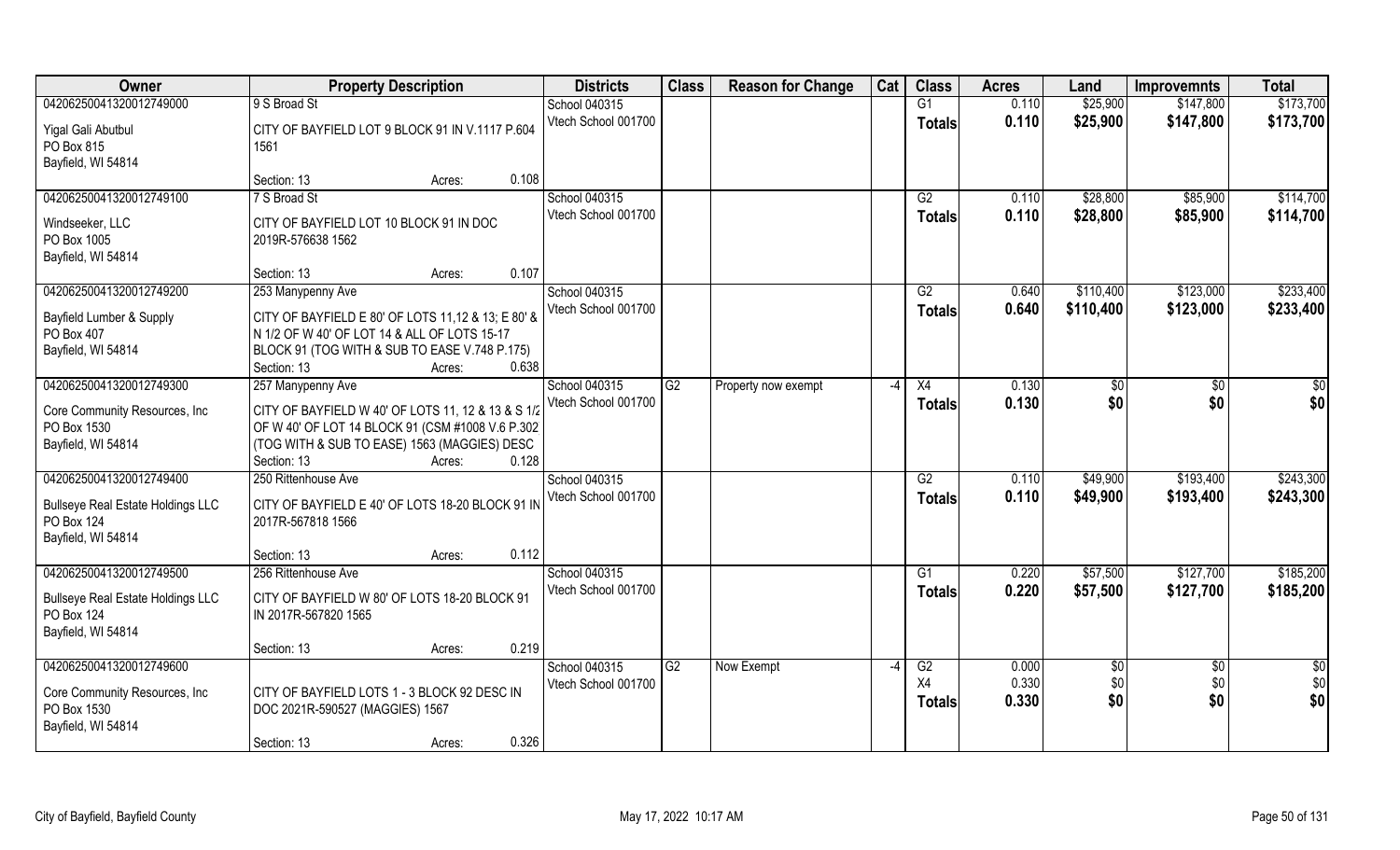| Owner                                                                              |                                                                                      | <b>Property Description</b> |       | <b>Districts</b>                     | <b>Class</b> | <b>Reason for Change</b> | Cat | <b>Class</b>        | <b>Acres</b>   | Land                 | <b>Improvemnts</b> | <b>Total</b>         |
|------------------------------------------------------------------------------------|--------------------------------------------------------------------------------------|-----------------------------|-------|--------------------------------------|--------------|--------------------------|-----|---------------------|----------------|----------------------|--------------------|----------------------|
| 04206250041320012749700                                                            | 21 S 3rd St                                                                          |                             |       | School 040315                        |              |                          |     | G1                  | 0.440          | \$87,400             | \$124,300          | \$211,700            |
| Travis M. Patterson<br>21 S 3rd St                                                 | CITY OF BAYFIELD LOTS 4-7 BLOCK 92 1570 IN DOC<br>2021R-588799                       |                             |       | Vtech School 001700                  |              |                          |     | <b>Totals</b>       | 0.440          | \$87,400             | \$124,300          | \$211,700            |
| Bayfield, WI 54814                                                                 | Section: 13                                                                          | Acres:                      | 0.438 |                                      |              |                          |     |                     |                |                      |                    |                      |
| 04206250041320012749800                                                            | 11 S 3rd St                                                                          |                             |       | School 040315                        |              |                          |     | G1                  | 0.110          | \$28,800             | \$55,800           | \$84,600             |
| Wests Big Lake Properties LLC<br>PO Box 810<br>Bayfield, WI 54814                  | CITY OF BAYFIELD LOT 8 BLOCK 92 IN V.1127 P.88<br>1574                               |                             |       | Vtech School 001700                  |              |                          |     | <b>Totals</b>       | 0.110          | \$28,800             | \$55,800           | \$84,600             |
|                                                                                    | Section: 13                                                                          | Acres:                      | 0.110 |                                      |              |                          |     |                     |                |                      |                    |                      |
| 04206250041320012749900                                                            | 3 S 3rd St                                                                           |                             |       | School 040315                        |              |                          |     | G1                  | 0.150          | \$39,200             | \$129,100          | \$168,300            |
| William J. Marzolf<br>1980 Summit Ave<br>St Paul, MN 55105                         | CITY OF BAYFIELD LOTS 9 & 10 BLOCK 92 LESS W<br>40' FOR HWY IN DOC 2019R-577737 1575 |                             |       | Vtech School 001700                  |              |                          |     | <b>Totals</b>       | 0.150          | \$39,200             | \$129,100          | \$168,300            |
|                                                                                    | Section: 13                                                                          | Acres:                      | 0.148 |                                      |              |                          |     |                     |                |                      |                    |                      |
| 04206250041320012750000<br>Hwy Bayfield County<br>117 E 5th St                     | CITY OF BAYFIELD W 40' OF LOTS 9 & 10 BLOCK 92<br>IN V.168 P.251 (.07A HWY0 1576A    |                             |       | School 040315<br>Vtech School 001700 |              |                          |     | X3<br><b>Totals</b> | 0.070<br>0.070 | \$0<br>\$0           | \$0<br>\$0         | $rac{1}{2}$<br>\$0   |
| Washburn, WI 54891                                                                 | Section: 13                                                                          | Acres:                      | 0.073 |                                      |              |                          |     |                     |                |                      |                    |                      |
| 04206250041320012750100                                                            | 40 S 4th St                                                                          |                             |       | School 040315                        |              |                          |     | $\overline{G1}$     | 0.220          | \$57,500             | \$117,800          | \$175,300            |
| <b>Vincent Kelly</b><br>Box 571<br>Bayfield, WI 54814                              | CITY OF BAYFIELD LOTS 11 & 12 BLOCK 92 1577                                          |                             |       | Vtech School 001700                  |              |                          |     | <b>Totals</b>       | 0.220          | \$57,500             | \$117,800          | \$175,300            |
|                                                                                    | Section: 13                                                                          | Acres:                      | 0.221 |                                      |              |                          |     |                     |                |                      |                    |                      |
| 04206250041320012750200<br>Mary H. Rice<br>1200 Landmark Towers<br>345 St Peter St | CITY OF BAYFIELD LOTS 13-15 BLOCK 92 1579                                            |                             |       | School 040315<br>Vtech School 001700 |              |                          |     | G1<br><b>Totals</b> | 0.330<br>0.330 | \$18,100<br>\$18,100 | \$0<br>\$0         | \$18,100<br>\$18,100 |
| St Paul, MN 55102-1639                                                             | Section: 13                                                                          | Acres:                      | 0.332 |                                      |              |                          |     |                     |                |                      |                    |                      |
| 04206250041320012750300                                                            | 12 S 4th St                                                                          |                             |       | School 040315                        |              |                          |     | G1                  | 0.330          | \$72,500             | \$153,200          | \$225,700            |
| John W. Oien<br>Shiela A. Oien<br>PO Box 1368                                      | CITY OF BAYFIELD LOTS 16-18 BLOCK 92 1582                                            |                             | 0.331 | Vtech School 001700                  |              |                          |     | Totals              | 0.330          | \$72,500             | \$153,200          | \$225,700            |
| Bayfield, WI 54814                                                                 | Section: 13                                                                          | Acres:                      |       |                                      |              |                          |     |                     |                |                      |                    |                      |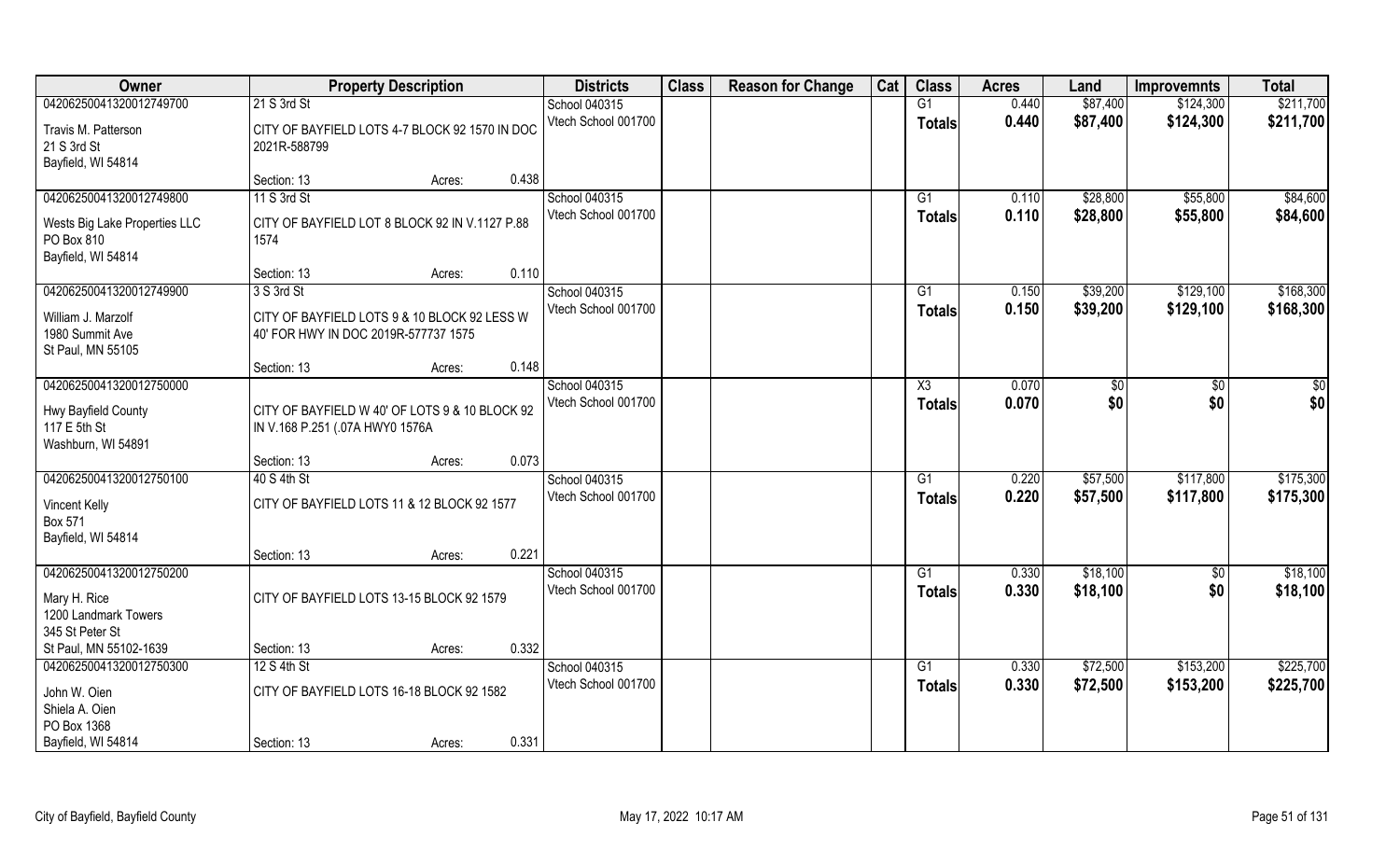| Owner                             | <b>Property Description</b>                    | <b>Districts</b>    | <b>Class</b> | <b>Reason for Change</b> | Cat | <b>Class</b>           | <b>Acres</b> | Land     | <b>Improvemnts</b> | <b>Total</b>  |
|-----------------------------------|------------------------------------------------|---------------------|--------------|--------------------------|-----|------------------------|--------------|----------|--------------------|---------------|
| 04206250041320012750400           |                                                | School 040315       |              |                          |     | $\overline{X3}$        | 0.220        | \$0      | \$0                | \$0           |
| Hwy Bayfield County               | CITY OF BAYFIELD LOTS 19 & 20 FOR HWY BLOCK    | Vtech School 001700 |              |                          |     | <b>Totals</b>          | 0.220        | \$0      | \$0                | \$0           |
| 117 E 5th St                      | 92 1585                                        |                     |              |                          |     |                        |              |          |                    |               |
| Washburn, WI 54891                |                                                |                     |              |                          |     |                        |              |          |                    |               |
|                                   | 0.220<br>Section: 13<br>Acres:                 |                     |              |                          |     |                        |              |          |                    |               |
| 04206250041320012750500           | 407 Manypenny Ave                              | School 040315       |              |                          |     | G1                     | 0.220        | \$57,500 | \$140,000          | \$197,500     |
| Mcfarland Joint Rev Trust         | CITY OF BAYFIELD LOTS 1 & 2 BLOCK 93 1587 IN   | Vtech School 001700 |              |                          |     | <b>Totals</b>          | 0.220        | \$57,500 | \$140,000          | \$197,500     |
| 12753 Alder Lake Rd               | V.1008 P.695 (MCFARLAND JOINT REV TRUST U/A    |                     |              |                          |     |                        |              |          |                    |               |
| Manitowish Waters, WI 54545       | DTD 06/03/2008)                                |                     |              |                          |     |                        |              |          |                    |               |
|                                   | 0.220<br>Section: 13<br>Acres:                 |                     |              |                          |     |                        |              |          |                    |               |
| 04206250041320012750600           | 33 S 4th St                                    | School 040315       |              |                          |     | G1                     | 0.330        | \$72,500 | \$101,100          | \$173,600     |
| <b>Bayfield Bunkhouse LLC</b>     | CITY OF BAYFIELD LOTS 3-5 BLOCK 93 IN DOC      | Vtech School 001700 |              |                          |     | <b>Totals</b>          | 0.330        | \$72,500 | \$101,100          | \$173,600     |
| PO Box 832                        | 2018R-572826 1589                              |                     |              |                          |     |                        |              |          |                    |               |
| Bayfield, WI 54814                |                                                |                     |              |                          |     |                        |              |          |                    |               |
|                                   | 0.330<br>Section: 13<br>Acres:                 |                     |              |                          |     |                        |              |          |                    |               |
| 04206250041320012750700           | 17 S 4th St                                    | School 040315       |              |                          |     | G1                     | 0.330        | \$72,500 | \$67,000           | \$139,500     |
| Jennifer E. Albrecht              | CITY OF BAYFIELD LOTS 6-8 BLOCK 93 IN DOC      | Vtech School 001700 |              |                          |     | <b>Totals</b>          | 0.330        | \$72,500 | \$67,000           | \$139,500     |
| PO Box 24                         | 2021R-592053 1592                              |                     |              |                          |     |                        |              |          |                    |               |
| Bayfield, WI 54814                |                                                |                     |              |                          |     |                        |              |          |                    |               |
|                                   | 0.330<br>Section: 13<br>Acres:                 |                     |              |                          |     |                        |              |          |                    |               |
| 04206250041320012750800           |                                                | School 040315       |              |                          |     | $\overline{\text{X2}}$ | 0.000        | \$       | \$0                | \$0           |
| Hwy Commission State of Wisconsin | CITY OF BAYFIELD E 60' OF LOTS 9 & 10 BLOCK 93 | Vtech School 001700 |              |                          |     | <b>Totals</b>          | 0.000        | \$0      | \$0                | \$0           |
|                                   | 1595                                           |                     |              |                          |     |                        |              |          |                    |               |
|                                   |                                                |                     |              |                          |     |                        |              |          |                    |               |
|                                   | 0.110<br>Section: 13<br>Acres:                 |                     |              |                          |     |                        |              |          |                    |               |
| 04206250041320012750900           |                                                | School 040315       |              |                          |     | X4                     | 0.000        | \$0      | \$0                | $\frac{1}{2}$ |
| City of Bayfield                  | CITY OF BAYFIELD W 60' OF LOTS 9 & 10 BLOCK 93 | Vtech School 001700 |              |                          |     | <b>Totals</b>          | 0.000        | \$0      | \$0                | \$0           |
| PO Box 1170                       | 1596 (HWY 13 BETWEEN 4TH & 5TH ST)             |                     |              |                          |     |                        |              |          |                    |               |
| Bayfield, WI 54814                |                                                |                     |              |                          |     |                        |              |          |                    |               |
|                                   | 0.109<br>Section: 13<br>Acres:                 |                     |              |                          |     |                        |              |          |                    |               |
| 04206250041320012751025           | <b>Manypenny Ave</b>                           | School 040315       |              |                          |     | G1                     | 0.110        | \$28,800 | $\overline{50}$    | \$28,800      |
| Mark E. Johnson                   | CITY OF BAYFIELD LOTS 13 BLOCK 93 IN V.960     | Vtech School 001700 |              |                          |     | <b>Totals</b>          | 0.110        | \$28,800 | \$0                | \$28,800      |
| Merrillee A. Johnson              | P0.356                                         |                     |              |                          |     |                        |              |          |                    |               |
| 8856 Inverness Ter                |                                                |                     |              |                          |     |                        |              |          |                    |               |
| Brooklyn Park, MN 55443           | 0.110<br>Section: 13<br>Acres:                 |                     |              |                          |     |                        |              |          |                    |               |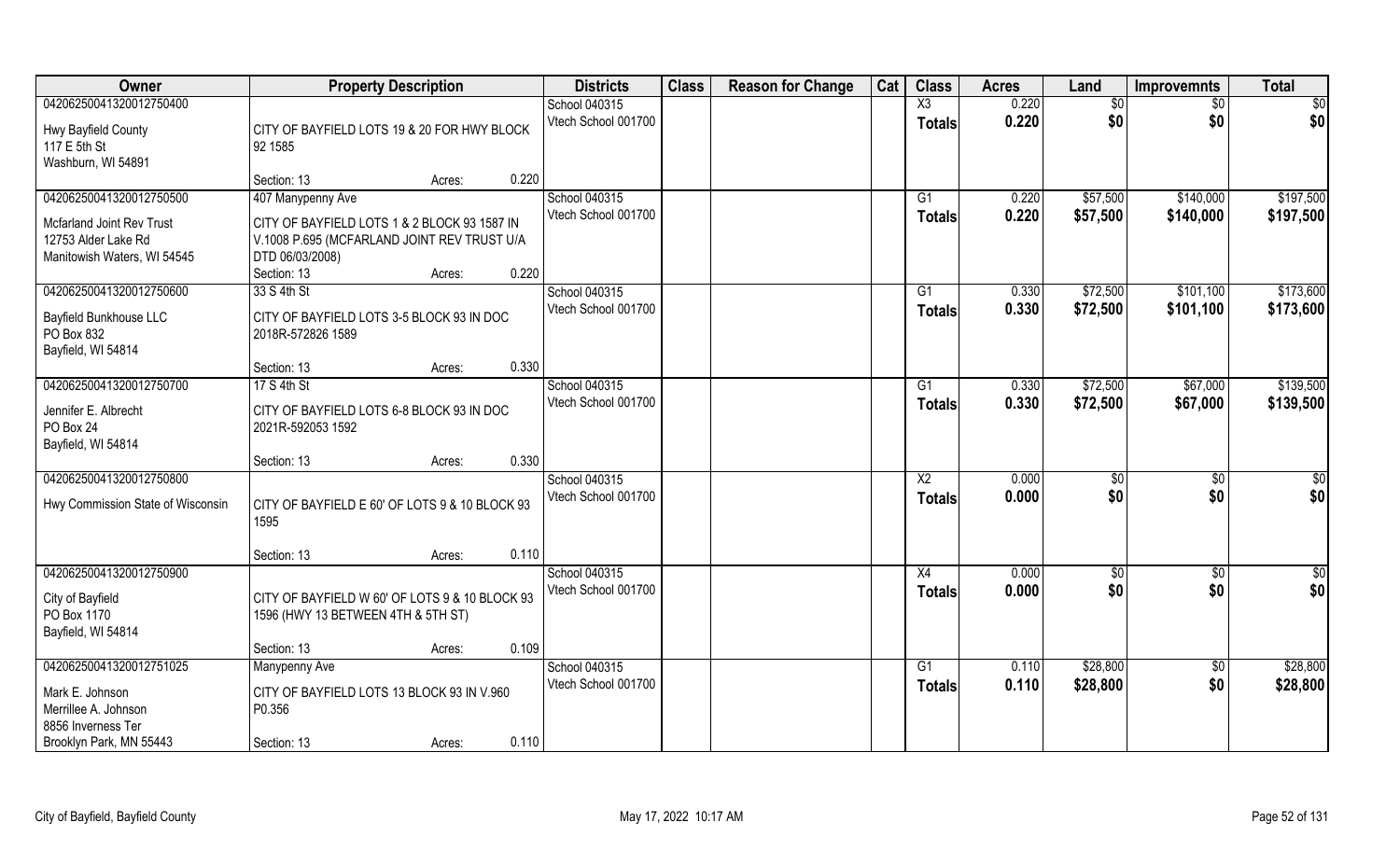| Owner                        | <b>Property Description</b>                    | <b>Districts</b>    | <b>Class</b>   | <b>Reason for Change</b> | Cat | <b>Class</b>    | <b>Acres</b> | Land     | <b>Improvemnts</b> | <b>Total</b> |
|------------------------------|------------------------------------------------|---------------------|----------------|--------------------------|-----|-----------------|--------------|----------|--------------------|--------------|
| 04206250041320012751050      | 421 Manypenny Ave                              | School 040315       |                |                          |     | G1              | 0.220        | \$57,500 | \$59,600           | \$117,100    |
| Arthur Maud                  | CITY OF BAYFIELD LOTS 11-12 BLOCK 93 IN V.785  | Vtech School 001700 |                |                          |     | <b>Totals</b>   | 0.220        | \$57,500 | \$59,600           | \$117,100    |
| 116 Warwick St SE            | P.83 1597                                      |                     |                |                          |     |                 |              |          |                    |              |
| Minneapolis, MN 55414        |                                                |                     |                |                          |     |                 |              |          |                    |              |
|                              | 0.220<br>Section: 13<br>Acres:                 |                     |                |                          |     |                 |              |          |                    |              |
| 04206250041320012751100      | 28 S 5th St                                    | School 040315       | G <sub>1</sub> | Garage @10%              |     | $\overline{G1}$ | 0.110        | \$28,800 | \$71,900           | \$100,700    |
|                              |                                                | Vtech School 001700 |                |                          |     | Totals          | 0.110        | \$28,800 | \$71,900           | \$100,700    |
| Mark E. Johnson              | CITY OF BAYFIELD LOT 14 BLOCK 93 1600 IN V.876 |                     |                |                          |     |                 |              |          |                    |              |
| Merrillee A. Johnson         | P.217 IM 2003R-487050                          |                     |                |                          |     |                 |              |          |                    |              |
| 8856 Inverness Ter           |                                                |                     |                |                          |     |                 |              |          |                    |              |
| Brooklyn Park, MN 55443      | 0.110<br>Section: 13<br>Acres:                 |                     |                |                          |     |                 |              |          |                    |              |
| 04206250041320012751200      |                                                | School 040315       |                |                          |     | G1              | 0.110        | \$28,800 | \$0                | \$28,800     |
| Mark E. Johnson              | CITY OF BAYFIELD LOT 15 BLOCK 93 IN DOC        | Vtech School 001700 |                |                          |     | <b>Totals</b>   | 0.110        | \$28,800 | \$0                | \$28,800     |
| 8856 Inverness Ter           | 2021R-590020 1601                              |                     |                |                          |     |                 |              |          |                    |              |
| Brooklyn Park, MN 55443      |                                                |                     |                |                          |     |                 |              |          |                    |              |
|                              | 0.110<br>Section: 13<br>Acres:                 |                     |                |                          |     |                 |              |          |                    |              |
| 04206250041320012751300      | 14 S 5th St                                    | School 040315       |                |                          |     | G1              | 0.220        | \$57,500 | \$67,600           | \$125,100    |
|                              |                                                | Vtech School 001700 |                |                          |     | <b>Totals</b>   | 0.220        | \$57,500 | \$67,600           | \$125,100    |
| Douglas J. Olson             | CITY OF BAYFIELD LOTS 16 & 17 BLOCK 93 IN DOC  |                     |                |                          |     |                 |              |          |                    |              |
| Mary L. Olson<br>PO Box 1163 | 2018R-572283 1602                              |                     |                |                          |     |                 |              |          |                    |              |
| Bayfield, WI 54814           | 0.220                                          |                     |                |                          |     |                 |              |          |                    |              |
| 04206250041320012751400      | Section: 13<br>Acres:<br>12 S 5th St           | School 040315       |                |                          |     | G1              | 0.110        | \$28,800 | \$120,000          | \$148,800    |
|                              |                                                |                     |                |                          |     |                 |              |          |                    |              |
| Andrew L. Huseby             | CITY OF BAYFIELD LOT 18 BLOCK 93 IN DOC        | Vtech School 001700 |                |                          |     | Totals          | 0.110        | \$28,800 | \$120,000          | \$148,800    |
| 19980 Cottagewood Rd         | 2021R-589265 1604                              |                     |                |                          |     |                 |              |          |                    |              |
| Excelsior, MN 55331          |                                                |                     |                |                          |     |                 |              |          |                    |              |
|                              | 0.110<br>Section: 13<br>Acres:                 |                     |                |                          |     |                 |              |          |                    |              |
| 04206250041320012751500      | 10 S 5th St                                    | School 040315       |                |                          |     | G1              | 0.220        | \$57,500 | \$206,700          | \$264,200    |
| Superior Living Arts, LLC    | CITY OF BAYFIELD LOTS 19 & 20 BLOCK 93 IN DOC  | Vtech School 001700 |                |                          |     | <b>Totals</b>   | 0.220        | \$57,500 | \$206,700          | \$264,200    |
| 5540 Clinton Ave             | 2018R-574356 1605                              |                     |                |                          |     |                 |              |          |                    |              |
| Minneapolis, MN 55419        |                                                |                     |                |                          |     |                 |              |          |                    |              |
|                              | 0.220<br>Section: 13<br>Acres:                 |                     |                |                          |     |                 |              |          |                    |              |
| 04206250041320060301000      | 10 S 1st St                                    | School 040315       |                |                          |     | G2              | 0.000        | \$50,000 | \$172,000          | \$222,000    |
|                              |                                                | Vtech School 001700 |                |                          |     |                 | 0.000        | \$50,000 | \$172,000          | \$222,000    |
| Lois Boyer                   | BAYFIELD ON THE LAKE CONDO UNIT 100 IN V.1045  |                     |                |                          |     | <b>Totals</b>   |              |          |                    |              |
| 5275 Red Fox Rd              | P.584 1490 (LOIS L BOYER REV TRUST DTD         |                     |                |                          |     |                 |              |          |                    |              |
| Bettendorf, IA 52722         | 08/10/2010)                                    |                     |                |                          |     |                 |              |          |                    |              |
|                              | 0.031<br>Section: 13<br>Acres:                 |                     |                |                          |     |                 |              |          |                    |              |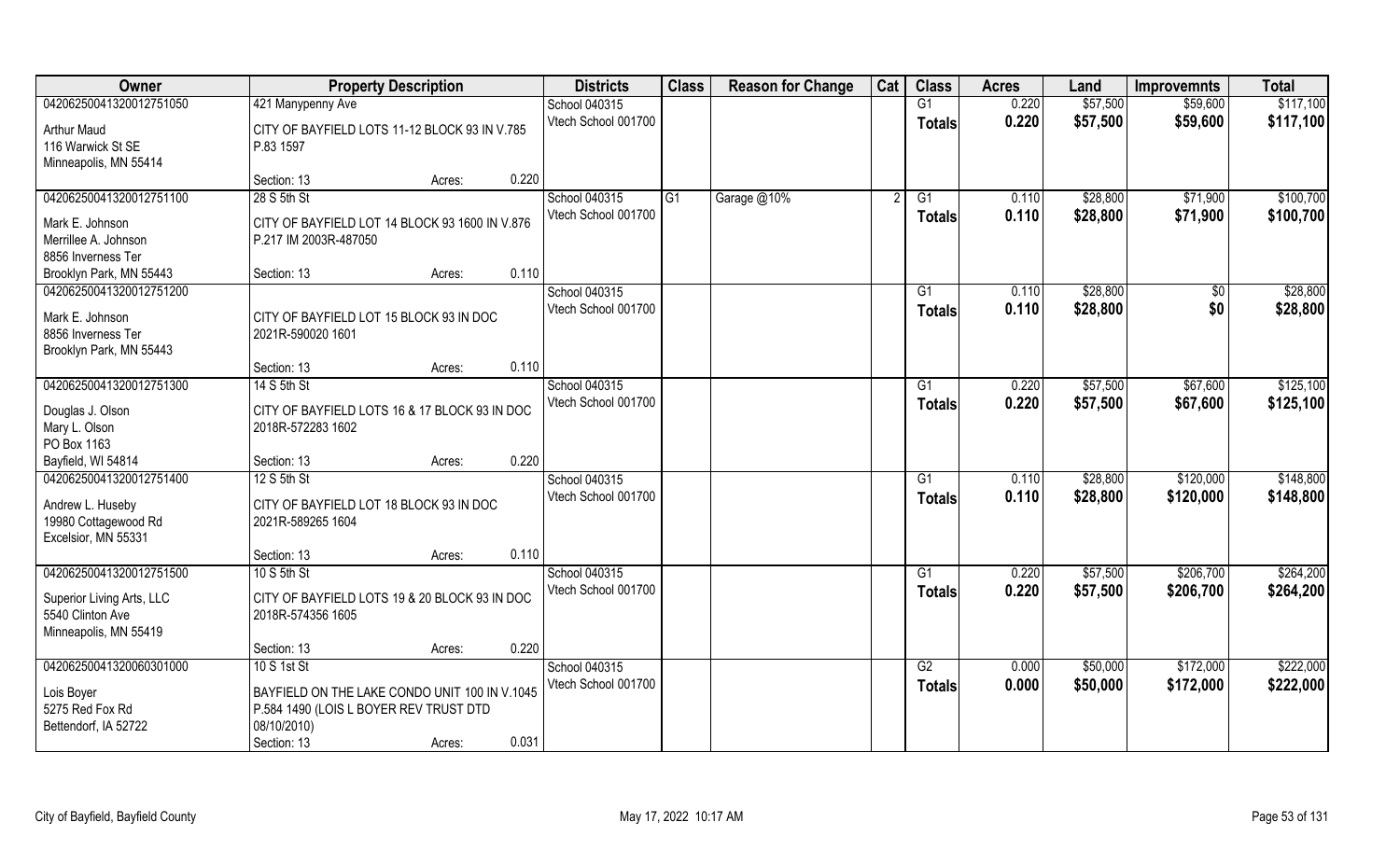| Owner                         | <b>Property Description</b>                   |                 | <b>Districts</b>    | <b>Class</b> | <b>Reason for Change</b> | Cat | <b>Class</b>    | <b>Acres</b> | Land     | <b>Improvemnts</b> | <b>Total</b> |
|-------------------------------|-----------------------------------------------|-----------------|---------------------|--------------|--------------------------|-----|-----------------|--------------|----------|--------------------|--------------|
| 04206250041320060302000       | 10 S 1st St                                   |                 | School 040315       |              |                          |     | G2              | 0.000        | \$50,000 | \$184,100          | \$234,100    |
| David J. Houser               | BAYFIELD ON THE LAKE CONDO UNIT 101 1490A     |                 | Vtech School 001700 |              |                          |     | <b>Totals</b>   | 0.000        | \$50,000 | \$184,100          | \$234,100    |
| Barbara B. Houser             |                                               |                 |                     |              |                          |     |                 |              |          |                    |              |
| 3050 Michigan Blvd            |                                               |                 |                     |              |                          |     |                 |              |          |                    |              |
| Racine, WI 53402              | Section: 13                                   | 0.031<br>Acres: |                     |              |                          |     |                 |              |          |                    |              |
| 04206250041320060303000       | 10 S 1st St                                   |                 | School 040315       |              |                          |     | G2              | 0.000        | \$50,000 | \$185,500          | \$235,500    |
| Mikel Investments LLC         | BAYFIELD ON THE LAKE CONDO UNIT 102 IN        |                 | Vtech School 001700 |              |                          |     | Totals          | 0.000        | \$50,000 | \$185,500          | \$235,500    |
| 1428 Lake Rd                  | 2017R-568884 1490B                            |                 |                     |              |                          |     |                 |              |          |                    |              |
| Altoona, WI 54720             |                                               |                 |                     |              |                          |     |                 |              |          |                    |              |
|                               | Section: 13                                   | 0.031<br>Acres: |                     |              |                          |     |                 |              |          |                    |              |
| 04206250041320060304000       | 10 S 1st St                                   |                 | School 040315       |              |                          |     | G2              | 0.000        | \$50,000 | \$139,000          | \$189,000    |
|                               |                                               |                 | Vtech School 001700 |              |                          |     | <b>Totals</b>   | 0.000        | \$50,000 | \$139,000          | \$189,000    |
| Catherine A. Joy              | BAYFIELD ON THE LAKE CONDO UNIT 103 IN DOC    |                 |                     |              |                          |     |                 |              |          |                    |              |
| 29910 Nevers Rd               | 2020R-582538 1490C                            |                 |                     |              |                          |     |                 |              |          |                    |              |
| Washburn, WI 54891            |                                               |                 |                     |              |                          |     |                 |              |          |                    |              |
|                               | Section: 13                                   | 0.026<br>Acres: |                     |              |                          |     |                 |              |          |                    |              |
| 04206250041320060305000       | 10 S 1st St                                   |                 | School 040315       |              |                          |     | G2              | 0.000        | \$50,000 | \$187,600          | \$237,600    |
| Yvonne L. Moody               | BAYFIELD ON THE LAKE CONDO UNIT 200 IN V.882  |                 | Vtech School 001700 |              |                          |     | <b>Totals</b>   | 0.000        | \$50,000 | \$187,600          | \$237,600    |
| 150 Forest Ave Unit 1113      | P.828 1490D (YVONNE L MOODY TRUST DTD         |                 |                     |              |                          |     |                 |              |          |                    |              |
| Oak Park, IL 60301-1454       | 11/19/03) IM 2004R-488926                     |                 |                     |              |                          |     |                 |              |          |                    |              |
|                               | Section: 13                                   | 0.031<br>Acres: |                     |              |                          |     |                 |              |          |                    |              |
| 04206250041320060306000       | 10 S 1st St                                   |                 | School 040315       |              |                          |     | $\overline{G2}$ | 0.000        | \$50,000 | \$185,100          | \$235,100    |
|                               |                                               |                 | Vtech School 001700 |              |                          |     | <b>Totals</b>   | 0.000        | \$50,000 | \$185,100          | \$235,100    |
| Gregory C. Hauser             | BAYFIELD ON THE LAKE CONDO UNIT 201 IN DOC    |                 |                     |              |                          |     |                 |              |          |                    |              |
| PO Box 22                     | 2017R-571298 1490D                            |                 |                     |              |                          |     |                 |              |          |                    |              |
| Lapointe, WI 54850            |                                               |                 |                     |              |                          |     |                 |              |          |                    |              |
|                               | Section: 13                                   | 0.031<br>Acres: |                     |              |                          |     |                 |              |          |                    |              |
| 04206250041320060307000       | 10 S 1st St                                   |                 | School 040315       |              |                          |     | G2              | 0.000        | \$50,000 | \$185,500          | \$235,500    |
| Wests Big Lake Properties LLC | BAYFIELD ON THE LAKE CONDO UNIT 202 IN V.1132 |                 | Vtech School 001700 |              |                          |     | <b>Totals</b>   | 0.000        | \$50,000 | \$185,500          | \$235,500    |
| PO Box 810                    | P.868 1490F                                   |                 |                     |              |                          |     |                 |              |          |                    |              |
| Bayfield, WI 54814            |                                               |                 |                     |              |                          |     |                 |              |          |                    |              |
|                               | Section: 13                                   | 0.031<br>Acres: |                     |              |                          |     |                 |              |          |                    |              |
| 04206250041320060308000       | 10 S 1st St                                   |                 | School 040315       |              |                          |     | G2              | 0.000        | \$50,000 | \$190,100          | \$240,100    |
|                               |                                               |                 | Vtech School 001700 |              |                          |     | <b>Totals</b>   | 0.000        | \$50,000 | \$190,100          | \$240,100    |
| Robert F. Perkins             | BAYFIELD ON THE LAKE CONDO UNIT 203 IN V.997  |                 |                     |              |                          |     |                 |              |          |                    |              |
| Sally J. Perkins              | P.780 1490G                                   |                 |                     |              |                          |     |                 |              |          |                    |              |
| 1117 E Margaret St            |                                               |                 |                     |              |                          |     |                 |              |          |                    |              |
| Iron Mountain, MI 49801       | Section: 13                                   | 0.026<br>Acres: |                     |              |                          |     |                 |              |          |                    |              |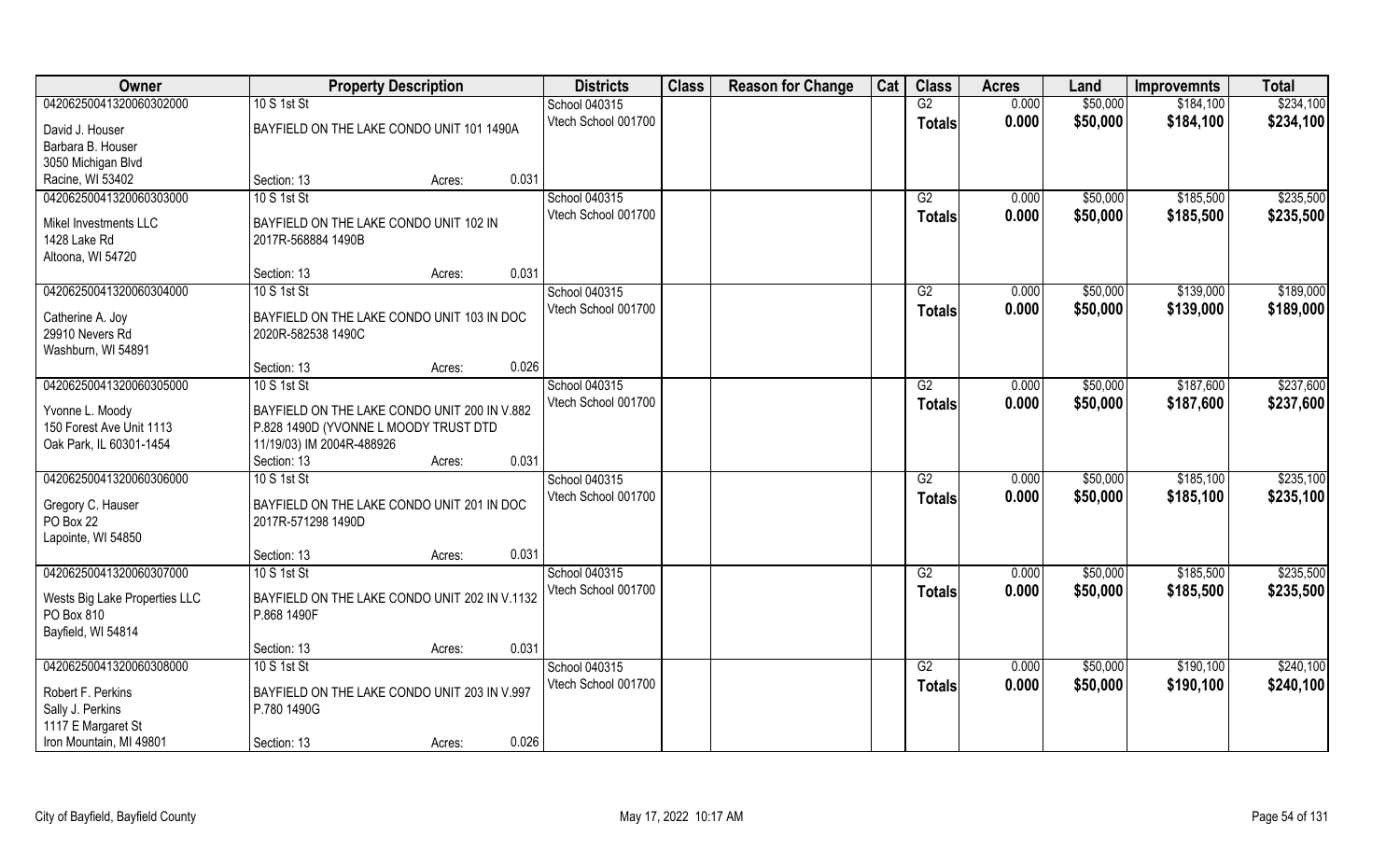| Owner                                               |                                             | <b>Property Description</b> |       | <b>Districts</b>    | <b>Class</b> | <b>Reason for Change</b> | Cat | <b>Class</b>    | <b>Acres</b> | Land     | <b>Improvemnts</b> | <b>Total</b> |
|-----------------------------------------------------|---------------------------------------------|-----------------------------|-------|---------------------|--------------|--------------------------|-----|-----------------|--------------|----------|--------------------|--------------|
| 04206250041320060309000                             | 10 S 1st St                                 |                             |       | School 040315       |              |                          |     | G2              | 0.000        | \$50,000 | \$310,400          | \$360,400    |
| Mains'l Properties LLC                              | BAYFIELD ON THE LAKE CONDO UNIT 300 1490H   |                             |       | Vtech School 001700 |              |                          |     | <b>Totals</b>   | 0.000        | \$50,000 | \$310,400          | \$360,400    |
| 8 Bald Eagle Point<br>White Bear Twp, MN 55110-2398 |                                             |                             |       |                     |              |                          |     |                 |              |          |                    |              |
|                                                     | Section: 13                                 | Acres:                      | 0.031 |                     |              |                          |     |                 |              |          |                    |              |
| 04206250041320060310000                             | 10 S 1st St                                 |                             |       | School 040315       |              |                          |     | G2              | 0.000        | \$50,000 | \$274,100          | \$324,100    |
| Kenneth W. Good                                     | BAYFIELD ON THE LAKE CONDO UNIT 301 1490I   |                             |       | Vtech School 001700 |              |                          |     | Totals          | 0.000        | \$50,000 | \$274,100          | \$324,100    |
| 5310 St Albans Bay Rd                               |                                             |                             |       |                     |              |                          |     |                 |              |          |                    |              |
| Shorewood, MN 55331                                 |                                             |                             |       |                     |              |                          |     |                 |              |          |                    |              |
|                                                     | Section: 13                                 | Acres:                      | 0.031 |                     |              |                          |     |                 |              |          |                    |              |
| 04206250041320060311000                             | 10 S 1st St                                 |                             |       | School 040315       |              |                          |     | G2              | 0.000        | \$50,000 | \$285,700          | \$335,700    |
| Matthew J. Peterson                                 | BAYFIELD ON THE LAKE CONDO UNIT 302 IN DOC  |                             |       | Vtech School 001700 |              |                          |     | <b>Totals</b>   | 0.000        | \$50,000 | \$285,700          | \$335,700    |
| Rachel L. Peterson                                  | 2020R-584006 1490J                          |                             |       |                     |              |                          |     |                 |              |          |                    |              |
| 7205 Archer Tr                                      |                                             |                             |       |                     |              |                          |     |                 |              |          |                    |              |
| Inver Grove Hts, MN 55077                           | Section: 13                                 | Acres:                      | 0.031 |                     |              |                          |     |                 |              |          |                    |              |
| 04206250041320060312000                             | 10 S 1st St                                 |                             |       | School 040315       |              |                          |     | G2              | 0.000        | \$50,000 | \$326,500          | \$376,500    |
| Cynthia Simons                                      | BAYFIELD ON THE LAKE CONDO UNIT 303 1490K   |                             |       | Vtech School 001700 |              |                          |     | <b>Totals</b>   | 0.000        | \$50,000 | \$326,500          | \$376,500    |
| 18830 Eastwood Dr                                   |                                             |                             |       |                     |              |                          |     |                 |              |          |                    |              |
| Excelsior, MN 55331                                 |                                             |                             |       |                     |              |                          |     |                 |              |          |                    |              |
|                                                     | Section: 13                                 | Acres:                      | 0.026 |                     |              |                          |     |                 |              |          |                    |              |
| 04206250041320061101100                             | 33 N 1st St                                 |                             |       | School 040315       |              |                          |     | $\overline{G2}$ | 0.000        | \$9,200  | \$52,300           | \$61,500     |
| <b>Engfer Properties LLC</b>                        | FIRST & WASHINGTON CONDO UNIT 100 TOG WITH  |                             |       | Vtech School 001700 |              |                          |     | <b>Totals</b>   | 0.000        | \$9,200  | \$52,300           | \$61,500     |
| 35360 Whitetail Ave                                 | UND INT IN COMMON & LIMITED COMMON          |                             |       |                     |              |                          |     |                 |              |          |                    |              |
| Bayfield, WI 54814                                  | ELEMENTS IN DOC 2019R-577654                |                             |       |                     |              |                          |     |                 |              |          |                    |              |
|                                                     | Section: 13                                 | Acres:                      | 0.000 |                     |              |                          |     |                 |              |          |                    |              |
| 04206250041320061102000                             | 33 N 1st St                                 |                             |       | School 040315       |              |                          |     | G2              | 0.000        | \$24,000 | \$67,900           | \$91,900     |
| Sunbum 79 LLC                                       | FIRST & WASHINGTON CONDO UNIT 101 IN V.1156 |                             |       | Vtech School 001700 |              |                          |     | <b>Totals</b>   | 0.000        | \$24,000 | \$67,900           | \$91,900     |
| 79340 Howell Dr                                     | P.876 TOG WITH UND INT IN COMMON & LIMITED  |                             |       |                     |              |                          |     |                 |              |          |                    |              |
| Washburn, WI 54891                                  | <b>COMMON ELEMENTS</b>                      |                             |       |                     |              |                          |     |                 |              |          |                    |              |
|                                                     | Section: 13                                 | Acres:                      | 0.054 |                     |              |                          |     |                 |              |          |                    |              |
| 04206250041320061103000                             | 33 N 1st St                                 |                             |       | School 040315       |              |                          |     | G2              | 0.000        | \$4,200  | \$13,100           | \$17,300     |
|                                                     | FIRST & WASHINGTON CONDO UNIT 102 TOG WITH  |                             |       | Vtech School 001700 |              |                          |     | Totals          | 0.000        | \$4,200  | \$13,100           | \$17,300     |
| Kevin J. Buzicky Trustee<br>PO Box 907              | UND INT IN COMMON ELEMENTS IN DOC           |                             |       |                     |              |                          |     |                 |              |          |                    |              |
| Bayfield, WI 54814                                  | 2019R-577353 (BETH MEYERS TRUST AGREEMENT   |                             |       |                     |              |                          |     |                 |              |          |                    |              |
|                                                     | Section: 13                                 | Acres:                      | 0.006 |                     |              |                          |     |                 |              |          |                    |              |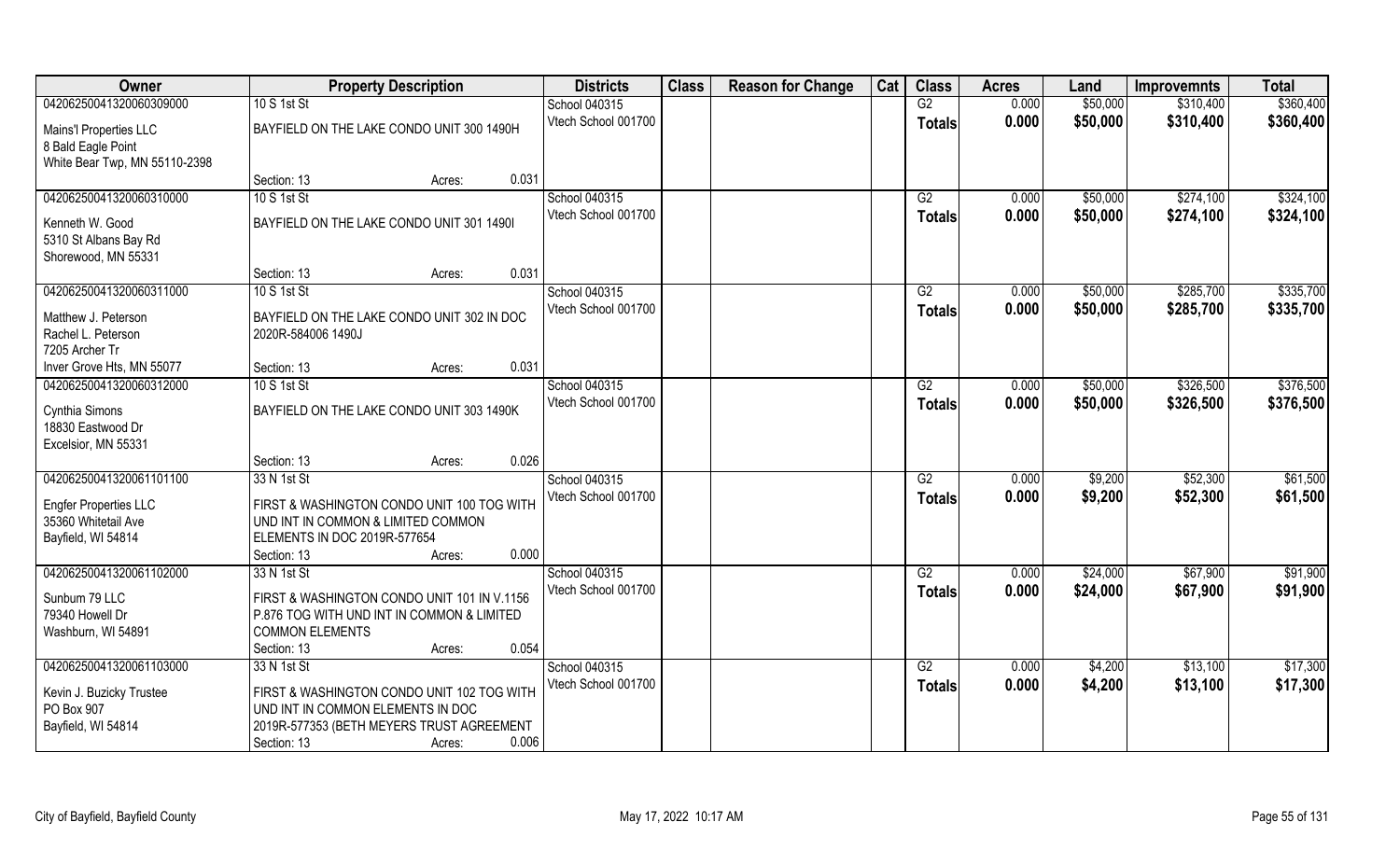| Owner                                               | <b>Property Description</b>                 | <b>Districts</b>    | <b>Class</b> | <b>Reason for Change</b> | Cat | <b>Class</b>    | <b>Acres</b> | Land     | <b>Improvemnts</b> | <b>Total</b> |
|-----------------------------------------------------|---------------------------------------------|---------------------|--------------|--------------------------|-----|-----------------|--------------|----------|--------------------|--------------|
| 04206250041320061104000                             | 33 N 1st St                                 | School 040315       |              |                          |     | G2              | 0.000        | \$4,200  | \$13,300           | \$17,500     |
| <b>Engfer Properties LLC</b>                        | FIRST & WASHINGTON CONDO UNIT 103 IN V.1080 | Vtech School 001700 |              |                          |     | <b>Totals</b>   | 0.000        | \$4,200  | \$13,300           | \$17,500     |
| 35360 Whitetail Ave                                 | P.937 TOG WITH UND INT IN COMMON & LIMITED  |                     |              |                          |     |                 |              |          |                    |              |
| Bayfield, WI 54814                                  | <b>COMMON ELEMENTS</b>                      |                     |              |                          |     |                 |              |          |                    |              |
|                                                     | 0.006<br>Section: 13<br>Acres:              |                     |              |                          |     |                 |              |          |                    |              |
| 04206250041320061105000                             | 33 N 1st St                                 | School 040315       |              |                          |     | G2              | 0.000        | \$12,000 | \$35,400           | \$47,400     |
|                                                     |                                             | Vtech School 001700 |              |                          |     |                 | 0.000        | \$12,000 | \$35,400           | \$47,400     |
| <b>Engfer Properties LLC</b>                        | FIRST & WASHINGTON CONDO UNIT 104 IN V.1080 |                     |              |                          |     | <b>Totals</b>   |              |          |                    |              |
| 35360 Whitetail Ave                                 | P.939 TOG WITH UND INT IN COMMON & LIMITED  |                     |              |                          |     |                 |              |          |                    |              |
| Bayfield, WI 54814                                  | COMMON ELEMENTS IM 2004R-490802             |                     |              |                          |     |                 |              |          |                    |              |
|                                                     | 0.014<br>Section: 13<br>Acres:              |                     |              |                          |     |                 |              |          |                    |              |
| 04206250041320061106000                             | 33 N 1st St                                 | School 040315       |              |                          |     | G2              | 0.000        | \$18,300 | \$48,500           | \$66,800     |
|                                                     | FIRST & WASHINGTON CONDO UNIT 105 IN V.1080 | Vtech School 001700 |              |                          |     | <b>Totals</b>   | 0.000        | \$18,300 | \$48,500           | \$66,800     |
| <b>Engfer Properties LLC</b><br>35360 Whitetail Ave | P.937 TOG WITH UND INT IN COMMON & LIMITED  |                     |              |                          |     |                 |              |          |                    |              |
|                                                     | <b>COMMON ELEMENTS</b>                      |                     |              |                          |     |                 |              |          |                    |              |
| Bayfield, WI 54814                                  | 0.016<br>Section: 13<br>Acres:              |                     |              |                          |     |                 |              |          |                    |              |
| 04206250041320061106100                             |                                             | School 040315       |              |                          |     |                 |              |          |                    | \$17,800     |
|                                                     | 33 N 1st St                                 |                     |              |                          |     | G2              | 0.000        | \$4,600  | \$13,200           |              |
| <b>Engfer Properties LLC</b>                        | FIRST & WASHINGTON CONDO UNIT 106 TOG WITH  | Vtech School 001700 |              |                          |     | <b>Totals</b>   | 0.000        | \$4,600  | \$13,200           | \$17,800     |
| 35360 Whitetail Ave                                 | UND INT IN COMMON & LIMITED COMMON          |                     |              |                          |     |                 |              |          |                    |              |
| Bayfield, WI 54814                                  | ELEMENTS IN DOC 2019R-577654                |                     |              |                          |     |                 |              |          |                    |              |
|                                                     | 0.000<br>Section: 13<br>Acres:              |                     |              |                          |     |                 |              |          |                    |              |
| 04206250041320061106200                             | 33 N 1st St                                 | School 040315       |              |                          |     | $\overline{G2}$ | 0.000        | \$6,900  | \$21,500           | \$28,400     |
|                                                     |                                             | Vtech School 001700 |              |                          |     | <b>Totals</b>   | 0.000        | \$6,900  | \$21,500           | \$28,400     |
| <b>Engfer Properties LLC</b>                        | FIRST & WASHGINTON CONDO UNIT 107 IN V.1080 |                     |              |                          |     |                 |              |          |                    |              |
| 35360 Whitetail Ave                                 | P.939 TOG WITH UND INT IN COMMON & LIMITED  |                     |              |                          |     |                 |              |          |                    |              |
| Bayfield, WI 54814                                  | <b>COMMON ELEMENTS</b>                      |                     |              |                          |     |                 |              |          |                    |              |
|                                                     | 0.000<br>Section: 13<br>Acres:              |                     |              |                          |     |                 |              |          |                    |              |
| 04206250041320061107000                             | 33 N 1st St                                 | School 040315       |              |                          |     | $\overline{G1}$ | 0.000        | \$30,000 | \$173,600          | \$203,600    |
| Robert F. Schuning                                  | FIRST & WASHINGTON CONDO UNIT 200 TOG WITH  | Vtech School 001700 |              |                          |     | <b>Totals</b>   | 0.000        | \$30,000 | \$173,600          | \$203,600    |
| 8 Bay Breeze Ln                                     | UND INT IN COMMON & LIMITED COMMON          |                     |              |                          |     |                 |              |          |                    |              |
| Fairhope, AL 36532                                  | ELEMENTS IN DOC 2018R-574366                |                     |              |                          |     |                 |              |          |                    |              |
|                                                     | 0.029<br>Section: 13<br>Acres:              |                     |              |                          |     |                 |              |          |                    |              |
| 04206250041320061108000                             | 33 N 1st St                                 | School 040315       |              |                          |     | G2              | 0.000        | \$30,000 | \$159,700          | \$189,700    |
|                                                     |                                             | Vtech School 001700 |              |                          |     | <b>Totals</b>   | 0.000        | \$30,000 | \$159,700          | \$189,700    |
| Karen Delegan                                       | FIRST & WASHINGTON CONDO UNIT 201 TOG WITH  |                     |              |                          |     |                 |              |          |                    |              |
| Brian James Delegan                                 | UND INT IN COMMON ELEMENTS IN 2022R-593640  |                     |              |                          |     |                 |              |          |                    |              |
| 2419 Radtke Rd                                      | IM 2005R-499128 IM 2004R-490802             |                     |              |                          |     |                 |              |          |                    |              |
| Duluth, MN 55804                                    | 0.030<br>Section: 13<br>Acres:              |                     |              |                          |     |                 |              |          |                    |              |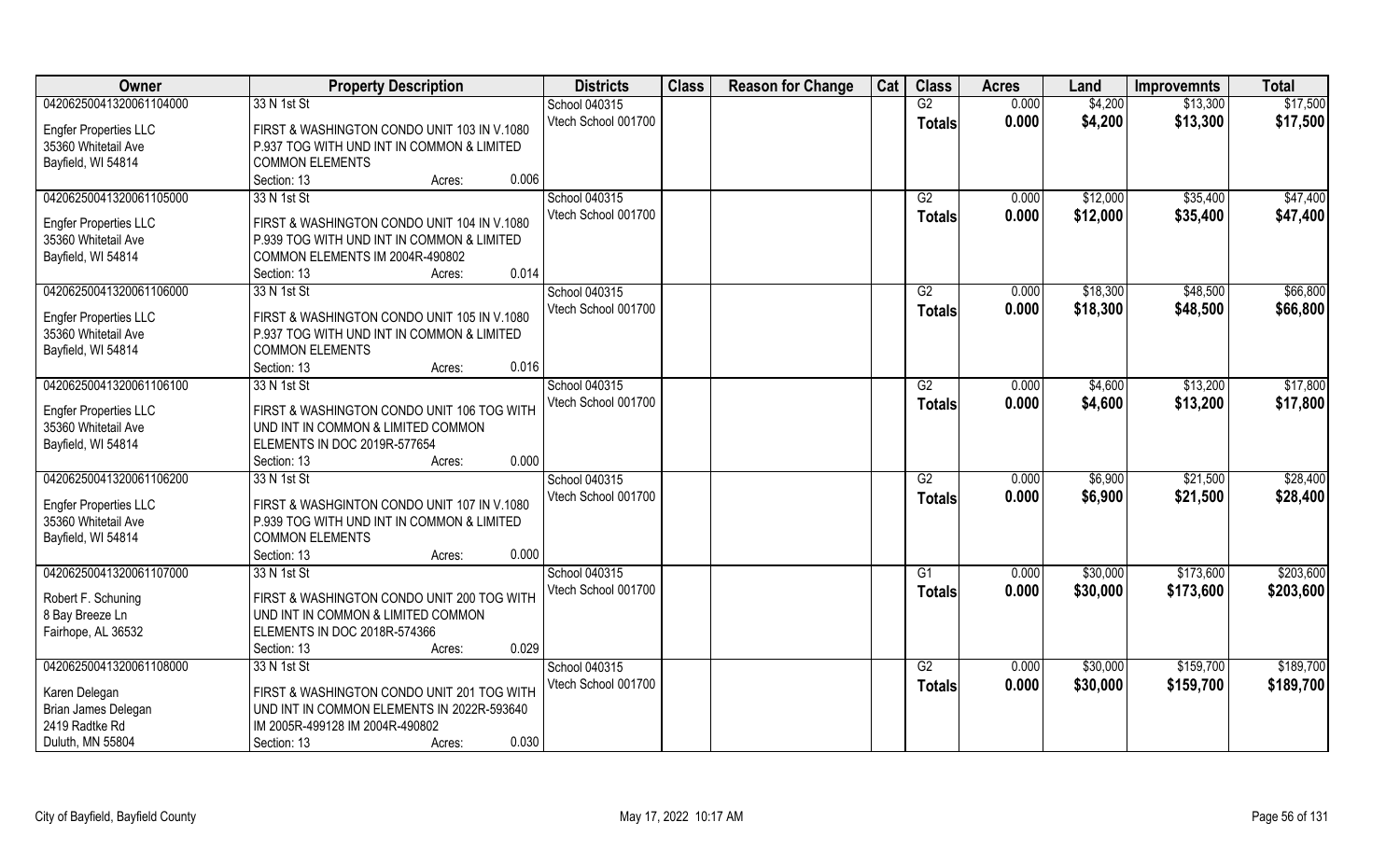| Owner                           | <b>Property Description</b>                 | <b>Districts</b>    | <b>Class</b> | <b>Reason for Change</b> | Cat | <b>Class</b>    | <b>Acres</b> | Land     | <b>Improvemnts</b> | <b>Total</b> |
|---------------------------------|---------------------------------------------|---------------------|--------------|--------------------------|-----|-----------------|--------------|----------|--------------------|--------------|
| 04206250041320061109000         | 33 N 1st St                                 | School 040315       |              |                          |     | G2              | 0.000        | \$30,000 | \$129,900          | \$159,900    |
| Robert F. Schuning              | FIRST & WASHINGTON CONDO UNIT 202 IN DOC    | Vtech School 001700 |              |                          |     | <b>Totals</b>   | 0.000        | \$30,000 | \$129,900          | \$159,900    |
| PO Box 466                      | 2020R-581633 TOG WITH UND INT IN COMMON &   |                     |              |                          |     |                 |              |          |                    |              |
| Bayfield, WI 54814              | LIMITED COMMON ELEMENTS                     |                     |              |                          |     |                 |              |          |                    |              |
|                                 | 0.026<br>Section: 13<br>Acres:              |                     |              |                          |     |                 |              |          |                    |              |
| 04206250041320061110000         | 33 N 1st St                                 | School 040315       |              |                          |     | G2              | 0.000        | \$30,000 | \$117,000          | \$147,000    |
|                                 |                                             | Vtech School 001700 |              |                          |     | <b>Totals</b>   | 0.000        | \$30,000 | \$117,000          | \$147,000    |
| Apostlerentals Com LLC          | FIRST & WASHINGTON CONDO UNIT 203 IN V.1128 |                     |              |                          |     |                 |              |          |                    |              |
| d.b.a. Dba the Pilot House      | P.10 TOG WITH UND INT IN COMMON & LIMITED   |                     |              |                          |     |                 |              |          |                    |              |
| PO Box 1432                     | <b>COMMON ELEMENTS</b>                      |                     |              |                          |     |                 |              |          |                    |              |
| Bayfield, WI 54814              | 0.023<br>Section: 13<br>Acres:              |                     |              |                          |     |                 |              |          |                    |              |
| 04206250041320061111000         | 33 N 1st St                                 | School 040315       |              |                          |     | G2              | 0.000        | \$30,000 | \$96,000           | \$126,000    |
| Judith Louise Taylor            | FIRST & WASHINGTON CONDO UNIT 204 TOG WITH  | Vtech School 001700 |              |                          |     | <b>Totals</b>   | 0.000        | \$30,000 | \$96,000           | \$126,000    |
| 4505 Columbus Ave               | UND INT IN COMMON & LIMITED COMMON          |                     |              |                          |     |                 |              |          |                    |              |
| Minneapolis, MN 55407           | ELEMENTS IN V.890 P.435                     |                     |              |                          |     |                 |              |          |                    |              |
|                                 | 0.035<br>Section: 13<br>Acres:              |                     |              |                          |     |                 |              |          |                    |              |
| 04206250041320063501000         | 240 Wilson Ave                              | School 040315       |              |                          |     | G2              | 0.000        | \$40,000 | \$74,100           | \$114,100    |
|                                 | REITEN BOATYARD CONDOMINIUM CLUSTER A       | Vtech School 001700 |              |                          |     | <b>Totals</b>   | 0.000        | \$40,000 | \$74,100           | \$114,100    |
| John C. Frank<br>Signe C. Frank | <b>UNIT 101</b>                             |                     |              |                          |     |                 |              |          |                    |              |
| 9 Burningwood Ct                |                                             |                     |              |                          |     |                 |              |          |                    |              |
| Madison, WI 53704               | 0.018<br>Section: 13<br>Acres:              |                     |              |                          |     |                 |              |          |                    |              |
| 04206250041320063502000         | 240 Wilson Ave                              | School 040315       |              |                          |     | $\overline{G2}$ | 0.000        | \$40,000 | \$74,100           | \$114,100    |
|                                 |                                             | Vtech School 001700 |              |                          |     |                 | 0.000        | \$40,000 | \$74,100           | \$114,100    |
| Susan J. Hedman                 | REITEN BOATYARD CONDOMINIUM CLUSTER A       |                     |              |                          |     | <b>Totals</b>   |              |          |                    |              |
| PO Box 1311                     | UNIT 102 IN 2017R-567145                    |                     |              |                          |     |                 |              |          |                    |              |
| Bayfield, WI 54814              |                                             |                     |              |                          |     |                 |              |          |                    |              |
|                                 | 0.018<br>Section: 13<br>Acres:              |                     |              |                          |     |                 |              |          |                    |              |
| 04206250041320063503000         | 240 Wilson Ave                              | School 040315       |              |                          |     | G2              | 0.000        | \$40,000 | \$75,600           | \$115,600    |
| Gary R. Lawless                 | REITEN BOATYARD CONDOMINIUM CLUSTER A       | Vtech School 001700 |              |                          |     | <b>Totals</b>   | 0.000        | \$40,000 | \$75,600           | \$115,600    |
| Barbara J. Lawless              | UNIT 103 IN V.900 P.363 IM 2004R-494038     |                     |              |                          |     |                 |              |          |                    |              |
| PO Box 1251                     |                                             |                     |              |                          |     |                 |              |          |                    |              |
| Woodruff, WI 54568              | 0.018<br>Section: 13<br>Acres:              |                     |              |                          |     |                 |              |          |                    |              |
| 04206250041320063504000         | 240 Wilson Ave                              | School 040315       |              |                          |     | G2              | 0.000        | \$40,000 | \$75,600           | \$115,600    |
|                                 |                                             | Vtech School 001700 |              |                          |     | <b>Totals</b>   | 0.000        | \$40,000 | \$75,600           | \$115,600    |
| Rogeria Starr                   | REITEN BOATYARD CONDOMINIUM CLUSTER A       |                     |              |                          |     |                 |              |          |                    |              |
| PO Box 1223                     | <b>UNIT 104</b>                             |                     |              |                          |     |                 |              |          |                    |              |
| Elin, IL 60121-1223             |                                             |                     |              |                          |     |                 |              |          |                    |              |
|                                 | 0.018<br>Section: 13<br>Acres:              |                     |              |                          |     |                 |              |          |                    |              |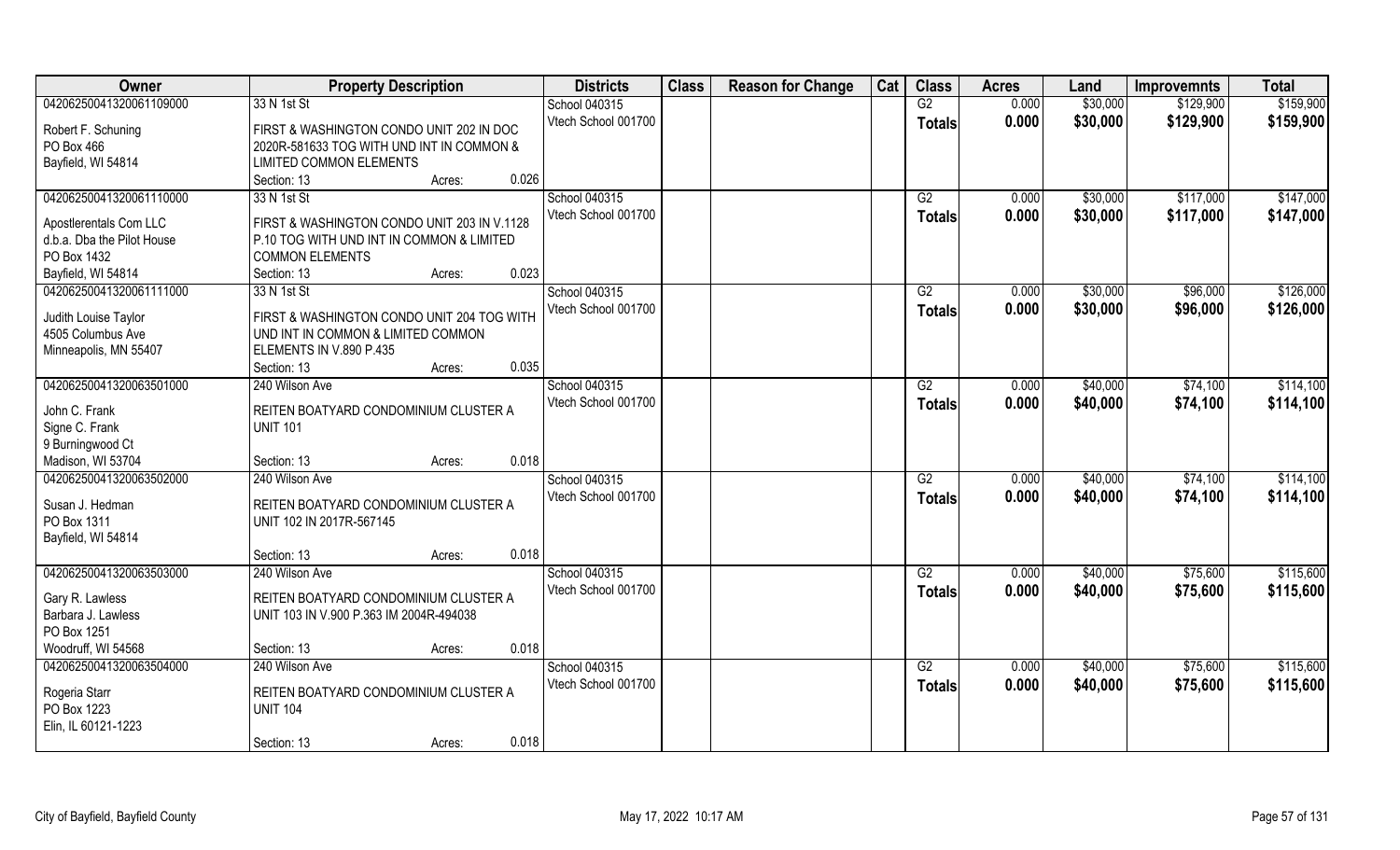| Owner                            | <b>Property Description</b>               | <b>Districts</b>    | <b>Class</b> | <b>Reason for Change</b> | Cat | <b>Class</b>    | <b>Acres</b> | Land     | <b>Improvemnts</b> | <b>Total</b> |
|----------------------------------|-------------------------------------------|---------------------|--------------|--------------------------|-----|-----------------|--------------|----------|--------------------|--------------|
| 04206250041320063505000          | 240 Wilson Ave                            | School 040315       |              |                          |     | G2              | 0.000        | \$40,000 | \$75,600           | \$115,600    |
| Cydney A. Bulger                 | REITEN BOATYARD CONDOMINIUM CLUSTER A     | Vtech School 001700 |              |                          |     | <b>Totals</b>   | 0.000        | \$40,000 | \$75,600           | \$115,600    |
| Thomas J. Bulger                 | UNIT 201 IN DOC 2019R-576189              |                     |              |                          |     |                 |              |          |                    |              |
| 210 Wamer Ave N                  |                                           |                     |              |                          |     |                 |              |          |                    |              |
| Mahtomedi, MN 55115              | 0.018<br>Section: 13<br>Acres:            |                     |              |                          |     |                 |              |          |                    |              |
| 04206250041320063506000          | 240 Wilson Ave                            | School 040315       |              |                          |     | G2              | 0.000        | \$40,000 | \$75,100           | \$115,100    |
| Axelrod Charitable Unitrust      | REITEN BOATYARD CONDOMINIUM CLUSTER A     | Vtech School 001700 |              |                          |     | <b>Totals</b>   | 0.000        | \$40,000 | \$75,100           | \$115,100    |
| 12956 State Hwy 171              | UNIT 202 IN V.1154 P.482                  |                     |              |                          |     |                 |              |          |                    |              |
| Blue River, WI 53518             |                                           |                     |              |                          |     |                 |              |          |                    |              |
|                                  | 0.018<br>Section: 13<br>Acres:            |                     |              |                          |     |                 |              |          |                    |              |
| 04206250041320063507000          | 240 Wilson Ave                            | School 040315       |              |                          |     | G2              | 0.000        | \$40,000 | \$75,600           | \$115,600    |
|                                  |                                           | Vtech School 001700 |              |                          |     | <b>Totals</b>   | 0.000        | \$40,000 | \$75,600           | \$115,600    |
| Douglas Roger Welty              | REITEN BOATYARD CONDOMINIUM CLUSTER A     |                     |              |                          |     |                 |              |          |                    |              |
| 3721 Casco Ave                   | UNIT 203 IN V.988 P.35 IM 2005R-496793 IM |                     |              |                          |     |                 |              |          |                    |              |
| Wayzata, MN 55391                | 2004R-492407                              |                     |              |                          |     |                 |              |          |                    |              |
|                                  | 0.018<br>Section: 13<br>Acres:            |                     |              |                          |     |                 |              |          |                    |              |
| 04206250041320063508000          | 240 Wilson Ave                            | School 040315       |              |                          |     | G2              | 0.000        | \$40,000 | \$75,600           | \$115,600    |
| Douglas Roger Welty              | REITEN BOATYARD CONDOMINIUM CLUSTER A     | Vtech School 001700 |              |                          |     | <b>Totals</b>   | 0.000        | \$40,000 | \$75,600           | \$115,600    |
| 3721 Casco Ave                   | UNIT 204 IN V.944 P.804 IM 2005R-498155   |                     |              |                          |     |                 |              |          |                    |              |
| Wayzata, MN 55391                |                                           |                     |              |                          |     |                 |              |          |                    |              |
|                                  | 0.018<br>Section: 13<br>Acres:            |                     |              |                          |     |                 |              |          |                    |              |
| 04206250041320063509000          | 240 Wilson Ave                            | School 040315       |              |                          |     | $\overline{G2}$ | 0.000        | \$40,000 | \$78,000           | \$118,000    |
| Angela C. Oplinger               | REITEN BOATYARD CONDOMINIUM CLUSTER B     | Vtech School 001700 |              |                          |     | <b>Totals</b>   | 0.000        | \$40,000 | \$78,000           | \$118,000    |
| Michael J. Oplinger              | UNIT 105 IN V.1139 P.600                  |                     |              |                          |     |                 |              |          |                    |              |
| 3110 County Farm Rd              |                                           |                     |              |                          |     |                 |              |          |                    |              |
| Eau Claire, WI 54703             | 0.018<br>Section: 13<br>Acres:            |                     |              |                          |     |                 |              |          |                    |              |
| 04206250041320063510000          | 240 Wilson Ave                            | School 040315       |              |                          |     | G2              | 0.000        | \$40,000 | \$78,000           | \$118,000    |
|                                  |                                           | Vtech School 001700 |              |                          |     | <b>Totals</b>   | 0.000        | \$40,000 | \$78,000           | \$118,000    |
| Robert T & Dyann R Borremans Rev | REITEN BOATYARD CONDOMINIUM CLUSTER B     |                     |              |                          |     |                 |              |          |                    |              |
| Trust<br>8576 N Black Oak Dr     | UNIT 106 IN DOC 2019R-578866              |                     |              |                          |     |                 |              |          |                    |              |
| Edgerton, WI 53534               | 0.019<br>Section: 13<br>Acres:            |                     |              |                          |     |                 |              |          |                    |              |
| 04206250041320063511000          | 240 Wilson Ave                            | School 040315       |              |                          |     | G2              | 0.000        | \$40,000 | \$78,000           | \$118,000    |
|                                  |                                           | Vtech School 001700 |              |                          |     |                 | 0.000        | \$40,000 | \$78,000           | \$118,000    |
| Laurine A. Lewis                 | REITEN BOATYARD CONDOMINIUM CLUSTER B     |                     |              |                          |     | <b>Totals</b>   |              |          |                    |              |
| 7340 Woodland Tr                 | UNIT 107 IN DOC 2017R-569664              |                     |              |                          |     |                 |              |          |                    |              |
| Rockford, MN 55373               |                                           |                     |              |                          |     |                 |              |          |                    |              |
|                                  | 0.018<br>Section: 13<br>Acres:            |                     |              |                          |     |                 |              |          |                    |              |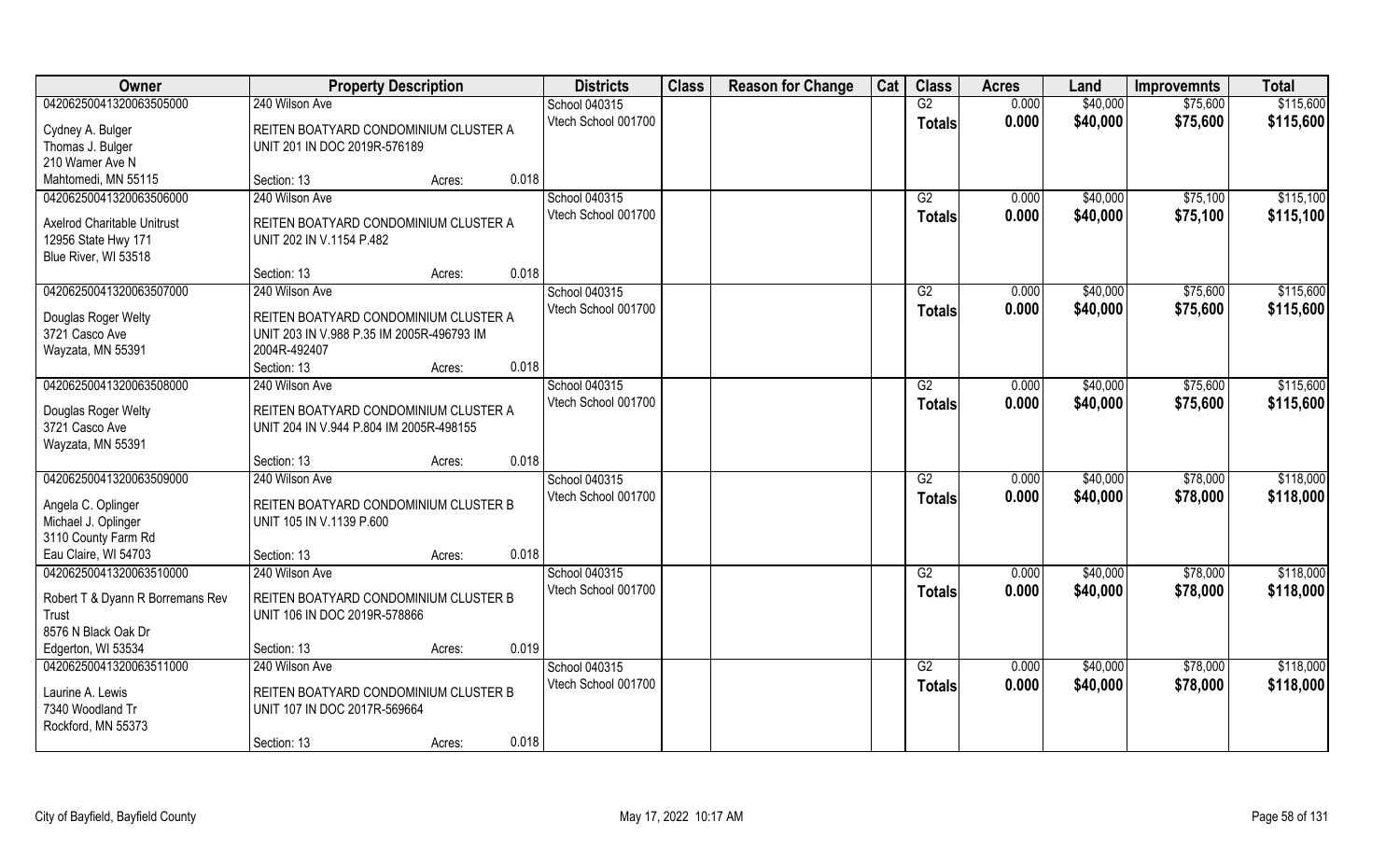| Owner                                                                           | <b>Property Description</b>                 |        |       | <b>Districts</b>    | <b>Class</b> | <b>Reason for Change</b> | Cat | <b>Class</b>    | <b>Acres</b> | Land     | <b>Improvemnts</b> | <b>Total</b> |
|---------------------------------------------------------------------------------|---------------------------------------------|--------|-------|---------------------|--------------|--------------------------|-----|-----------------|--------------|----------|--------------------|--------------|
| 04206250041320063512000                                                         | 240 Wilson Ave                              |        |       | School 040315       |              |                          |     | G2              | 0.000        | \$40,000 | \$86,900           | \$126,900    |
| David H. Stack                                                                  | REITEN BOATYARD CONDOMINIUM CLUSTER B       |        |       | Vtech School 001700 |              |                          |     | <b>Totals</b>   | 0.000        | \$40,000 | \$86,900           | \$126,900    |
| Janice M. Stack                                                                 | UNIT 205 IN DOC 2019R-577122                |        |       |                     |              |                          |     |                 |              |          |                    |              |
| 5359 S Maple Dr                                                                 |                                             |        |       |                     |              |                          |     |                 |              |          |                    |              |
| Poplar, WI 54864                                                                | Section: 13                                 | Acres: | 0.018 |                     |              |                          |     |                 |              |          |                    |              |
| 04206250041320063513000                                                         | 240 Wilson Ave                              |        |       | School 040315       |              |                          |     | G2              | 0.000        | \$40,000 | \$86,900           | \$126,900    |
| Phillip C & Kathleen Petersen Rev Trust   REITEN BOATYARD CONDOMINIUM CLUSTER B |                                             |        |       | Vtech School 001700 |              |                          |     | <b>Totals</b>   | 0.000        | \$40,000 | \$86,900           | \$126,900    |
| 5602 Maribel Rd                                                                 | UNIT 206 IN DOC 2020R-584179 (PHILLIP C &   |        |       |                     |              |                          |     |                 |              |          |                    |              |
| Denmark, WI 54208                                                               | KATHLEEN M PETERSEN REV TRUST DTD           |        |       |                     |              |                          |     |                 |              |          |                    |              |
|                                                                                 | Section: 13                                 | Acres: | 0.019 |                     |              |                          |     |                 |              |          |                    |              |
| 04206250041320063514000                                                         | 240 Wilson Ave                              |        |       | School 040315       |              |                          |     | G2              | 0.000        | \$40,000 | \$86,900           | \$126,900    |
| Marshall L. Hites                                                               | REITEN BOATYARD CONDOMINIUM CLUSTER B       |        |       | Vtech School 001700 |              |                          |     | <b>Totals</b>   | 0.000        | \$40,000 | \$86,900           | \$126,900    |
| Kathlee Hites                                                                   | UNIT 207 IN DOC 2020R-584321                |        |       |                     |              |                          |     |                 |              |          |                    |              |
| 65090 Colby Rd                                                                  |                                             |        |       |                     |              |                          |     |                 |              |          |                    |              |
| Ashland, WI 54806                                                               | Section: 13                                 | Acres: | 0.018 |                     |              |                          |     |                 |              |          |                    |              |
| 04206250041320063515000                                                         | 240 Wilson Ave                              |        |       | School 040315       |              |                          |     | G2              | 0.000        | \$40,000 | \$78,200           | \$118,200    |
| Kathleen E Benson Rev Trust                                                     | REITEN BOATYARD CONDOMINIUM CLUSTER C       |        |       | Vtech School 001700 |              |                          |     | <b>Totals</b>   | 0.000        | \$40,000 | \$78,200           | \$118,200    |
| 7200 York Ave S                                                                 | UNIT 108 IN V.1112 P.133 (KATHLEEN E BENSON |        |       |                     |              |                          |     |                 |              |          |                    |              |
| <b>Unit 111</b>                                                                 | REV TRUST DTD 06/20/2011)                   |        |       |                     |              |                          |     |                 |              |          |                    |              |
| Edina, MN 55435                                                                 | Section: 13                                 | Acres: | 0.018 |                     |              |                          |     |                 |              |          |                    |              |
| 04206250041320063516000                                                         | 240 Wilson Ave                              |        |       | School 040315       |              |                          |     | $\overline{G2}$ | 0.000        | \$40,000 | \$78,200           | \$118,200    |
|                                                                                 |                                             |        |       | Vtech School 001700 |              |                          |     | <b>Totals</b>   | 0.000        | \$40,000 | \$78,200           | \$118,200    |
| Gary P. Peterson                                                                | REITEN BOATYARD CONDOMINIUM CLUSTER C       |        |       |                     |              |                          |     |                 |              |          |                    |              |
| 1923 3rd Ave S                                                                  | UNIT 109 IN DOC 2020R-584976                |        |       |                     |              |                          |     |                 |              |          |                    |              |
| Minneapolis, MN 55040                                                           |                                             |        |       |                     |              |                          |     |                 |              |          |                    |              |
|                                                                                 | Section: 13                                 | Acres: | 0.018 |                     |              |                          |     |                 |              |          |                    |              |
| 04206250041320063517000                                                         | 240 Wilson Ave                              |        |       | School 040315       |              |                          |     | G2              | 0.000        | \$40,000 | \$79,000           | \$119,000    |
| Terry P. Anderson                                                               | REITEN BOATYARD CONDOMINIUM CLUSTER C       |        |       | Vtech School 001700 |              |                          |     | <b>Totals</b>   | 0.000        | \$40,000 | \$79,000           | \$119,000    |
| 5304 39th Ave S                                                                 | UNIT 110 IN DOC 2021R-591616                |        |       |                     |              |                          |     |                 |              |          |                    |              |
| Minneapolis, MN 55417                                                           |                                             |        |       |                     |              |                          |     |                 |              |          |                    |              |
|                                                                                 | Section: 13                                 | Acres: | 0.018 |                     |              |                          |     |                 |              |          |                    |              |
| 04206250041320063518000                                                         | 240 Wilson Ave                              |        |       | School 040315       |              |                          |     | G2              | 0.000        | \$40,000 | \$78,200           | \$118,200    |
|                                                                                 |                                             |        |       | Vtech School 001700 |              |                          |     | <b>Totals</b>   | 0.000        | \$40,000 | \$78,200           | \$118,200    |
| Steven Butchart                                                                 | REITEN BOATYARD CONDOMINIUM CLUSTER C       |        |       |                     |              |                          |     |                 |              |          |                    |              |
| PO Box 1011                                                                     | UNIT 111 IN DOC 2022R-593370                |        |       |                     |              |                          |     |                 |              |          |                    |              |
| Hayward, WI 54843                                                               |                                             |        |       |                     |              |                          |     |                 |              |          |                    |              |
|                                                                                 | Section: 13                                 | Acres: | 0.018 |                     |              |                          |     |                 |              |          |                    |              |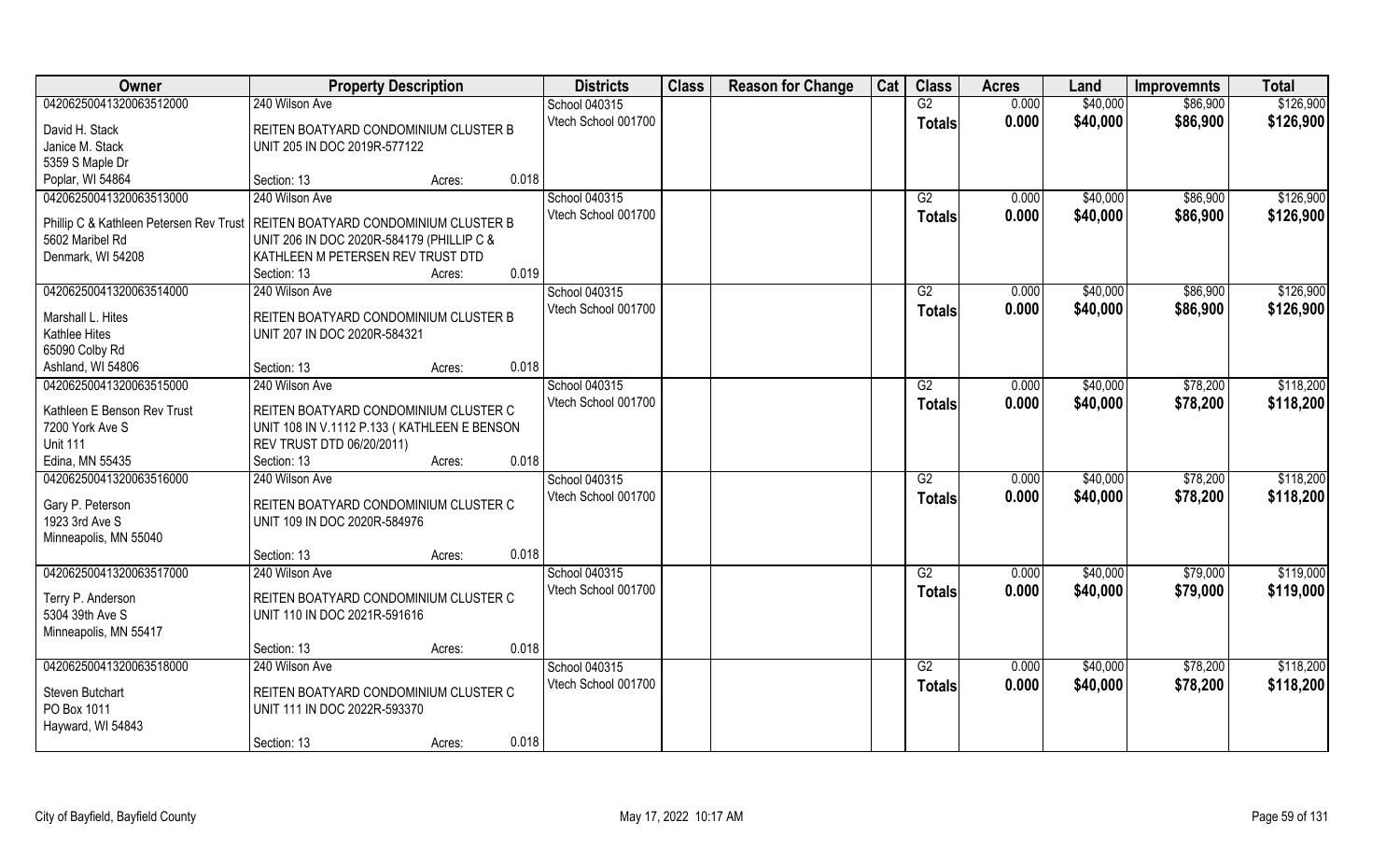| Owner                            | <b>Property Description</b>                                                          | <b>Districts</b>    | <b>Class</b> | <b>Reason for Change</b> | Cat | <b>Class</b>    | <b>Acres</b> | Land     | <b>Improvemnts</b> | <b>Total</b> |
|----------------------------------|--------------------------------------------------------------------------------------|---------------------|--------------|--------------------------|-----|-----------------|--------------|----------|--------------------|--------------|
| 04206250041320063519000          | 240 Wilson Ave                                                                       | School 040315       |              |                          |     | G2              | 0.000        | \$40,000 | \$87,100           | \$127,100    |
| Edward F. Steigerwaldt           | REITEN BOATYARD CONDOMINIUM CLUSTER C                                                | Vtech School 001700 |              |                          |     | <b>Totals</b>   | 0.000        | \$40,000 | \$87,100           | \$127,100    |
| Mary L. Steigerwaldt             | <b>UNIT 208</b>                                                                      |                     |              |                          |     |                 |              |          |                    |              |
| 805 E King Rd                    |                                                                                      |                     |              |                          |     |                 |              |          |                    |              |
| Tomahawk, WI 54487               | 0.018<br>Section: 13<br>Acres:                                                       |                     |              |                          |     |                 |              |          |                    |              |
| 04206250041320063520000          | 240 Wilson Ave                                                                       | School 040315       |              |                          |     | G2              | 0.000        | \$40,000 | \$87,100           | \$127,100    |
| Thomas P. Kremer                 | REITEN BOATYARD CONDOMINIUM CLUSTER C                                                | Vtech School 001700 |              |                          |     | <b>Totals</b>   | 0.000        | \$40,000 | \$87,100           | \$127,100    |
| Lisa B. Kremer                   | UNIT 209 IN DOC 2017R-571262                                                         |                     |              |                          |     |                 |              |          |                    |              |
| 4931 Grange Rd                   |                                                                                      |                     |              |                          |     |                 |              |          |                    |              |
| Santa Rosa, CA 95404             | 0.018<br>Section: 13<br>Acres:                                                       |                     |              |                          |     |                 |              |          |                    |              |
| 04206250041320063521000          | 240 Wilson Ave                                                                       | School 040315       |              |                          |     | G2              | 0.000        | \$40,000 | \$86,700           | \$126,700    |
|                                  |                                                                                      | Vtech School 001700 |              |                          |     | <b>Totals</b>   | 0.000        | \$40,000 | \$86,700           | \$126,700    |
| Laura L. Reynolds                | REITEN BOATYARD CONDOMINIUM CLUSTER C                                                |                     |              |                          |     |                 |              |          |                    |              |
| 408 Owl Ln                       | UNIT 210 IN DOC 2020R-584664                                                         |                     |              |                          |     |                 |              |          |                    |              |
| Eagle Lake, MN 56024             | 0.018<br>Section: 13<br>Acres:                                                       |                     |              |                          |     |                 |              |          |                    |              |
| 04206250041320063522000          | 240 Wilson Ave                                                                       | School 040315       |              |                          |     | G2              | 0.000        | \$40,000 | \$86,700           | \$126,700    |
|                                  |                                                                                      | Vtech School 001700 |              |                          |     | <b>Totals</b>   | 0.000        | \$40,000 | \$86,700           | \$126,700    |
| Gary A. Ericksen                 | REITEN BOATYARD CONDOMINIUM CLUSTER C                                                |                     |              |                          |     |                 |              |          |                    |              |
| 13826 Mizzen St                  | UNIT 211 IN V.916 P.413                                                              |                     |              |                          |     |                 |              |          |                    |              |
| Corpus Christi, TX 78418         |                                                                                      |                     |              |                          |     |                 |              |          |                    |              |
|                                  | 0.018<br>Section: 13<br>Acres:                                                       |                     |              |                          |     |                 |              |          |                    |              |
| 04206250041320063710000          | 13 S 2nd St                                                                          | School 040315       |              |                          |     | $\overline{G2}$ | 0.000        | \$3,000  | \$68,600           | \$71,600     |
| Ice Road Land Company LLC        | RITTENHOUSE AND SECOND ST CONDOMINIUM                                                | Vtech School 001700 |              |                          |     | <b>Totals</b>   | 0.000        | \$3,000  | \$68,600           | \$71,600     |
| 216 11th St                      | UNIT 1 IN V.1123 P.531 TOG WITH 25 PER CENT INT                                      |                     |              |                          |     |                 |              |          |                    |              |
| Bayfield, WI 54814               | IN COMMON ELEMENTS                                                                   |                     |              |                          |     |                 |              |          |                    |              |
|                                  | 0.020<br>Section: 13<br>Acres:                                                       |                     |              |                          |     |                 |              |          |                    |              |
| 04206250041320063720000          | 13 S 2nd St                                                                          | School 040315       |              |                          |     | $\overline{G1}$ | 0.000        | \$2,400  | \$94,700           | \$97,100     |
| Raymond A Larson Jr Living Trust | RITTENHOUSE AND SECOND ST CONDOMINIUM                                                | Vtech School 001700 |              |                          |     | <b>Totals</b>   | 0.000        | \$2,400  | \$94,700           | \$97,100     |
| 216 Skyline Dr                   | UNIT 2 TOG WITH UNDIV INTEREST IN COMMON                                             |                     |              |                          |     |                 |              |          |                    |              |
| Eau Claire, WI 54703             | ELEMENTS IN DOC 2018R-575392 (RAYMOND A                                              |                     |              |                          |     |                 |              |          |                    |              |
|                                  | 0.018<br>Section: 13<br>Acres:                                                       |                     |              |                          |     |                 |              |          |                    |              |
| 04206250041320063730000          | 13 S 2nd St                                                                          | School 040315       |              |                          |     | G1              | 0.000        | \$3,000  | \$132,000          | \$135,000    |
|                                  |                                                                                      | Vtech School 001700 |              |                          |     | <b>Totals</b>   | 0.000        | \$3,000  | \$132,000          | \$135,000    |
| Robert C. Bloecher<br>PO Box 227 | RITTENHOUSE AND SECOND ST CONDOMINIUM                                                |                     |              |                          |     |                 |              |          |                    |              |
| Bayfield, WI 54814-0227          | UNIT 3 IN V.976 P.493 TOG WITH 25 PER CENT INT<br>IN COMMON ELEMENTS IM 2004R-493548 |                     |              |                          |     |                 |              |          |                    |              |
|                                  |                                                                                      |                     |              |                          |     |                 |              |          |                    |              |
|                                  | 0.018<br>Section: 13<br>Acres:                                                       |                     |              |                          |     |                 |              |          |                    |              |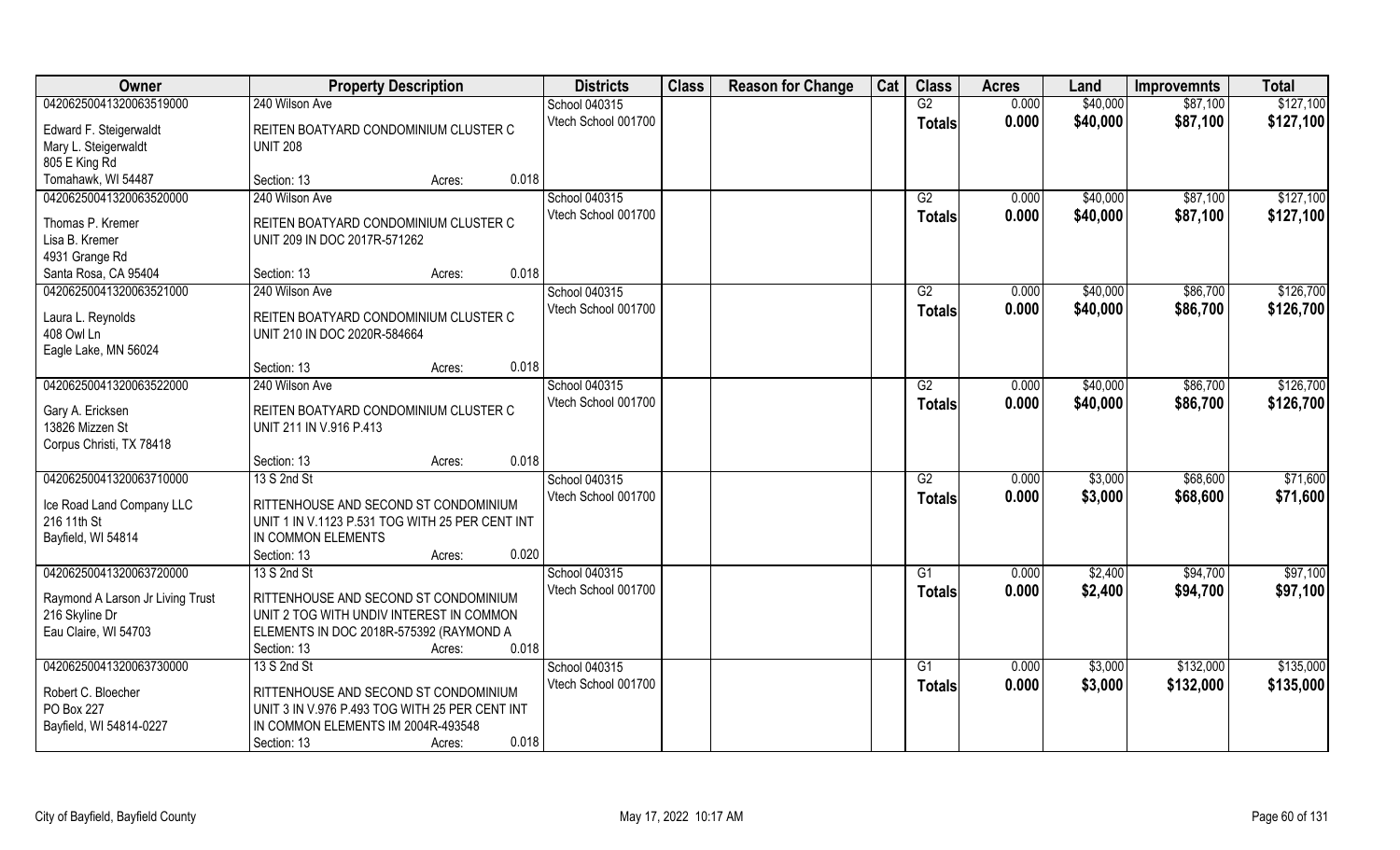| Owner                     | <b>Property Description</b>                  | <b>Districts</b>    | <b>Class</b> | <b>Reason for Change</b> | Cat | <b>Class</b>    | <b>Acres</b> | Land     | <b>Improvemnts</b> | <b>Total</b> |
|---------------------------|----------------------------------------------|---------------------|--------------|--------------------------|-----|-----------------|--------------|----------|--------------------|--------------|
| 04206250041320063740000   | 13 S 2nd St                                  | School 040315       |              |                          |     | G1              | 0.000        | \$3,000  | \$130,600          | \$133,600    |
| Kathryn L. Jensen         | RITTENHOUSE AND SECOND ST CONDOMINIUM        | Vtech School 001700 |              |                          |     | <b>Totals</b>   | 0.000        | \$3,000  | \$130,600          | \$133,600    |
| PO Box 227                | UNIT 4 TOG WITH 25 PERCENT INT IN COMMON     |                     |              |                          |     |                 |              |          |                    |              |
| Bayfield, WI 54814        | ELEMENTS IN DOC 2021R-590342                 |                     |              |                          |     |                 |              |          |                    |              |
|                           | 0.020<br>Section: 13<br>Acres:               |                     |              |                          |     |                 |              |          |                    |              |
| 04206250041320063810000   | 126 Rittenhouse Ave                          | School 040315       |              |                          |     | G2              | 0.000        | \$20,000 | \$47,500           | \$67,500     |
| Mikel Investments LLC     | RITTENHOUSE CONDOMINIUM UNIT A IN DOC        | Vtech School 001700 |              |                          |     | <b>Totals</b>   | 0.000        | \$20,000 | \$47,500           | \$67,500     |
| 1428 Lake Rd              | 2018R-574766                                 |                     |              |                          |     |                 |              |          |                    |              |
| Altoona, WI 54720         |                                              |                     |              |                          |     |                 |              |          |                    |              |
|                           | 0.020<br>Section: 13<br>Acres:               |                     |              |                          |     |                 |              |          |                    |              |
| 04206250041320063820000   | 126 Rittenhouse Ave                          | School 040315       |              |                          |     | G2              | 0.000        | \$20,000 | \$88,300           | \$108,300    |
| Mikel Investments LLC     | RITTENHOUSE CONDOMINIUM UNIT B IN DOC        | Vtech School 001700 |              |                          |     | <b>Totals</b>   | 0.000        | \$20,000 | \$88,300           | \$108,300    |
| 1428 Lake Rd              | 2018R-574766                                 |                     |              |                          |     |                 |              |          |                    |              |
| Altoona, WI 54720         |                                              |                     |              |                          |     |                 |              |          |                    |              |
|                           | 0.018<br>Section: 13<br>Acres:               |                     |              |                          |     |                 |              |          |                    |              |
| 04206250041320063830000   | 126 Rittenhouse Ave                          | School 040315       |              |                          |     | G2              | 0.000        | \$20,000 | \$73,100           | \$93,100     |
| Mikel Investments LLC     | RITTENHOUSE CONDIMINIUM UNIT C IN DOC        | Vtech School 001700 |              |                          |     | <b>Totals</b>   | 0.000        | \$20,000 | \$73,100           | \$93,100     |
| 1428 Lake Rd              | 2018R-574766                                 |                     |              |                          |     |                 |              |          |                    |              |
| Altoona, WI 54720         |                                              |                     |              |                          |     |                 |              |          |                    |              |
|                           | 0.018<br>Section: 13<br>Acres:               |                     |              |                          |     |                 |              |          |                    |              |
| 04206250041320063840000   | 126 Rittenhouse Ave                          | School 040315       |              |                          |     | $\overline{G2}$ | 0.000        | \$20,000 | \$80,500           | \$100,500    |
| Mikel Investments LLC     | RITTENHOUSE CONDOMINIUMS UNIT D IN DOC       | Vtech School 001700 |              |                          |     | <b>Totals</b>   | 0.000        | \$20,000 | \$80,500           | \$100,500    |
| 1428 Lake Rd              | 2018R-574766                                 |                     |              |                          |     |                 |              |          |                    |              |
| Altoona, WI 54720         |                                              |                     |              |                          |     |                 |              |          |                    |              |
|                           | 0.020<br>Section: 13<br>Acres:               |                     |              |                          |     |                 |              |          |                    |              |
| 04206250041320065710000   | 107 Manypenny Ave                            | School 040315       |              |                          |     | G2              | 0.000        | \$50,000 | \$194,200          | \$244,200    |
| Philip L. Johnson Trustee | BOATWORKS CONDOMINIUM UNIT 101 TOG WITH      | Vtech School 001700 |              |                          |     | <b>Totals</b>   | 0.000        | \$50,000 | \$194,200          | \$244,200    |
| PO Box 704                | 49.95 PERCENT INT IN COMMON ELEMENTS (PHILIP |                     |              |                          |     |                 |              |          |                    |              |
| Bayfield, WI 54814        | L JOHNSON TRUST DTD 01/14/2011)              |                     |              |                          |     |                 |              |          |                    |              |
|                           | 0.114<br>Section: 13<br>Acres:               |                     |              |                          |     |                 |              |          |                    |              |
| 04206250041320065720000   | 107 Manypenny Ave                            | School 040315       |              |                          |     | G2              | 0.000        | \$50,000 | \$191,200          | \$241,200    |
| 107 Manypenny 201, LLC    | BOATWORKS CONDOMINIUM UNIT 201 IN DOC        | Vtech School 001700 |              |                          |     | <b>Totals</b>   | 0.000        | \$50,000 | \$191,200          | \$241,200    |
| 11016 152nd Ave           | 2021R-587745 TOG WITH 14.2 PERCENT INT IN    |                     |              |                          |     |                 |              |          |                    |              |
| Kenosha, WI 53142         | <b>COMMON ELEMENTS</b>                       |                     |              |                          |     |                 |              |          |                    |              |
|                           | 0.021<br>Section: 13<br>Acres:               |                     |              |                          |     |                 |              |          |                    |              |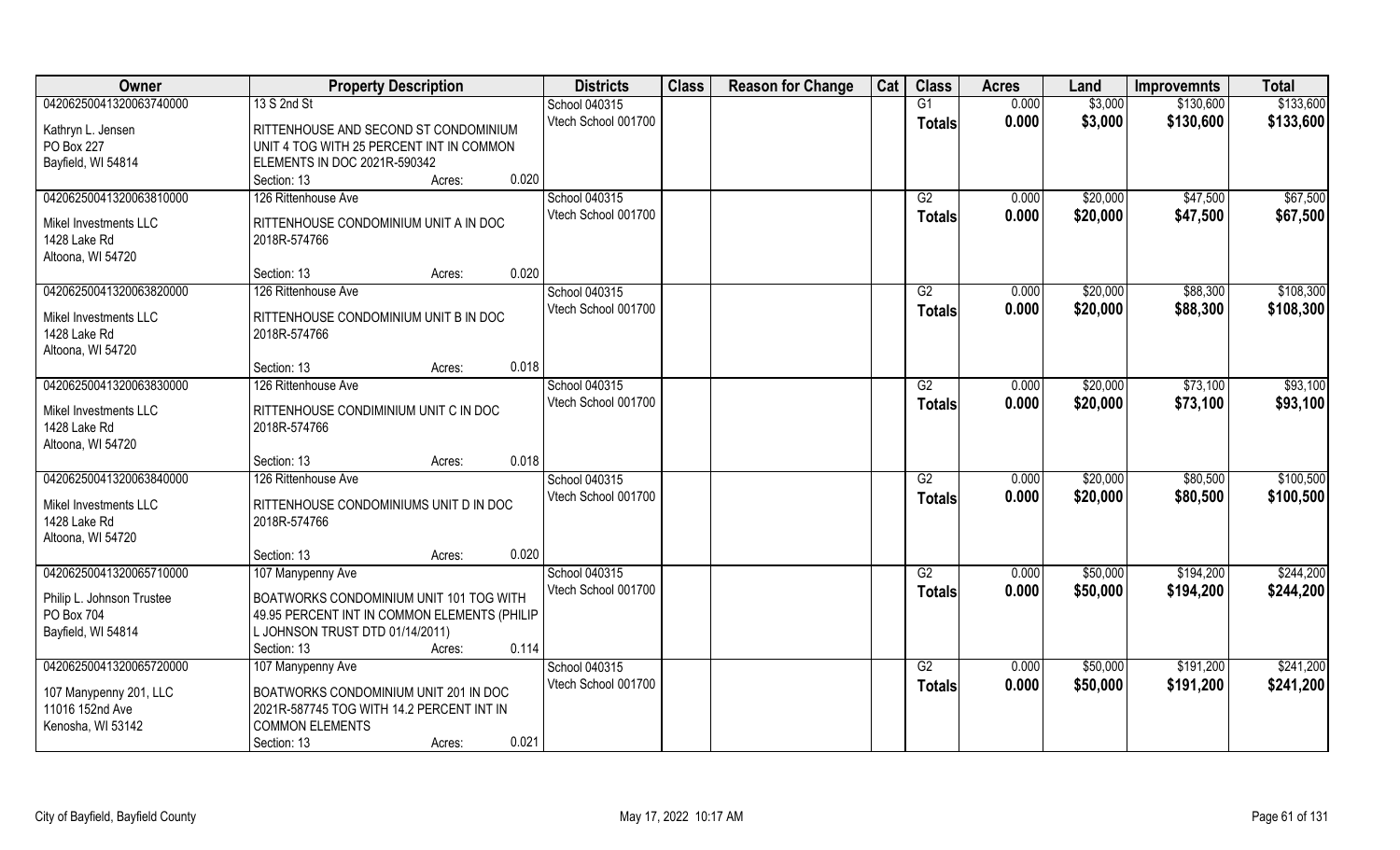| Owner                           | <b>Property Description</b>                                  | <b>Districts</b>    | <b>Class</b> | <b>Reason for Change</b> | Cat | <b>Class</b>  | <b>Acres</b> | Land     | <b>Improvemnts</b> | <b>Total</b> |
|---------------------------------|--------------------------------------------------------------|---------------------|--------------|--------------------------|-----|---------------|--------------|----------|--------------------|--------------|
| 04206250041320065730000         | 107 Manypenny Ave                                            | School 040315       |              |                          |     | G2            | 0.000        | \$50,000 | \$112,500          | \$162,500    |
| 107 Manypenny 202, LLC          | BOATWORKS CONDOMINIUM UNIT 202 TOG WITH                      | Vtech School 001700 |              |                          |     | <b>Totals</b> | 0.000        | \$50,000 | \$112,500          | \$162,500    |
| 11016 152nd Ave                 | 7.62 PERCENT INT IN COMMON ELEMEENTS IN DOC                  |                     |              |                          |     |               |              |          |                    |              |
| Kenosha, WI 53142               | 2021R-587746                                                 |                     |              |                          |     |               |              |          |                    |              |
|                                 | 0.018<br>Section: 13<br>Acres:                               |                     |              |                          |     |               |              |          |                    |              |
| 04206250041320065740000         | 107 Manypenny Ave                                            | School 040315       |              |                          |     | G2            | 0.000        | \$50,000 | \$133,800          | \$183,800    |
|                                 |                                                              | Vtech School 001700 |              |                          |     | Totals        | 0.000        | \$50,000 | \$133,800          | \$183,800    |
| Daniel Lane                     | BOATWORKS CONDOMINIUM UNIT 203 TOG WITH                      |                     |              |                          |     |               |              |          |                    |              |
| 5331 Ivanhoe St                 | 9.41 PERCENT INT IN COMMON ELEMENTS IN V.944                 |                     |              |                          |     |               |              |          |                    |              |
| Duluth, MN 55804                | P.516 IM 2004R-495590                                        |                     |              |                          |     |               |              |          |                    |              |
|                                 | 0.022<br>Section: 13<br>Acres:                               |                     |              |                          |     |               |              |          |                    |              |
| 04206250041320065750000         | 107 Manypenny Ave                                            | School 040315       |              |                          |     | G2            | 0.000        | \$50,000 | \$133,000          | \$183,000    |
| Bradley J. Nelson               | BOATWORKS CONDOMINIUM UNIT 204 TOG WITH                      | Vtech School 001700 |              |                          |     | <b>Totals</b> | 0.000        | \$50,000 | \$133,000          | \$183,000    |
| 530N 36 Ave E                   | 9.41 PERCENT INT IN COMMON ELEMENTS IN V.903                 |                     |              |                          |     |               |              |          |                    |              |
| Duluth, MN 55804                | P.50 IM 2004R-494845                                         |                     |              |                          |     |               |              |          |                    |              |
|                                 | 0.022<br>Section: 13<br>Acres:                               |                     |              |                          |     |               |              |          |                    |              |
| 04206250041320065760000         | 107 Manypenny Ave                                            | School 040315       |              |                          |     | G2            | 0.000        | \$50,000 | \$133,800          | \$183,800    |
|                                 |                                                              | Vtech School 001700 |              |                          |     | <b>Totals</b> | 0.000        | \$50,000 | \$133,800          | \$183,800    |
| Lois Ann Albrecht               | BOATWORKS CONDOMINIUM UNIT 205 TOG WITH                      |                     |              |                          |     |               |              |          |                    |              |
| PO Box 122                      | 9.41 PERCENT PERCENT INT IN COMMON                           |                     |              |                          |     |               |              |          |                    |              |
| 107 Manypenny Ave Unit 205      | ELEMENTS IN DOC 2018R-575209                                 |                     |              |                          |     |               |              |          |                    |              |
| Bayfield, WI 54814              | 0.022<br>Section: 13<br>Acres:                               |                     |              |                          |     |               |              |          |                    |              |
| 04206250041320066310000         | 231 N 1st St                                                 | School 040315       |              |                          |     | G1            | 0.110        | \$40,000 | \$204,400          | \$244,400    |
| Dal Investments 1 LLC           | BAYFIELD SCHOOLHOUSE CONDO UNIT 1 IN V.986                   | Vtech School 001700 |              |                          |     | <b>Totals</b> | 0.110        | \$40,000 | \$204,400          | \$244,400    |
| 2710 Shady Pine Ln              | P.180 TOG WITH UNDIV INT IN COMMON ELEMENTS                  |                     |              |                          |     |               |              |          |                    |              |
| Menomonie, WI 54751             |                                                              |                     |              |                          |     |               |              |          |                    |              |
|                                 | 0.474<br>Section: 13<br>Acres:                               |                     |              |                          |     |               |              |          |                    |              |
| 04206250041320066320000         | 231 N 1st St                                                 | School 040315       |              |                          |     | G1            | 0.110        | \$40,000 | \$131,300          | \$171,300    |
|                                 |                                                              | Vtech School 001700 |              |                          |     | <b>Totals</b> | 0.110        | \$40,000 | \$131,300          | \$171,300    |
| Thomas H. Genz                  | BAYFIELD SCHOOLHOUSE CONDO UNIT 2 IN DOC                     |                     |              |                          |     |               |              |          |                    |              |
| 231 N 1st St<br><b>Unit 201</b> | 2019R-576239 TOG WITH UNDIV INT IN COMMON<br><b>ELEMENTS</b> |                     |              |                          |     |               |              |          |                    |              |
|                                 | 0.042                                                        |                     |              |                          |     |               |              |          |                    |              |
| Bayfield, WI 54814              | Section: 13<br>Acres:                                        |                     |              |                          |     |               |              |          |                    |              |
| 04206250041320066330000         | 231 N 1st St                                                 | School 040315       |              |                          |     | G1            | 0.110        | \$40,000 | \$131,300          | \$171,300    |
| Thomas H. Genz                  | BAYFIELD SCHOOLHOUSE CONDO UNIT 3 IN                         | Vtech School 001700 |              |                          |     | <b>Totals</b> | 0.110        | \$40,000 | \$131,300          | \$171,300    |
| 231 N 1st St                    | 2017R-568337 TOG WITH UNDIV INT IN COMMON                    |                     |              |                          |     |               |              |          |                    |              |
| <b>Unit 201</b>                 | <b>ELEMENTS</b>                                              |                     |              |                          |     |               |              |          |                    |              |
| Bayfield, WI 54814              | 0.040<br>Section: 13<br>Acres:                               |                     |              |                          |     |               |              |          |                    |              |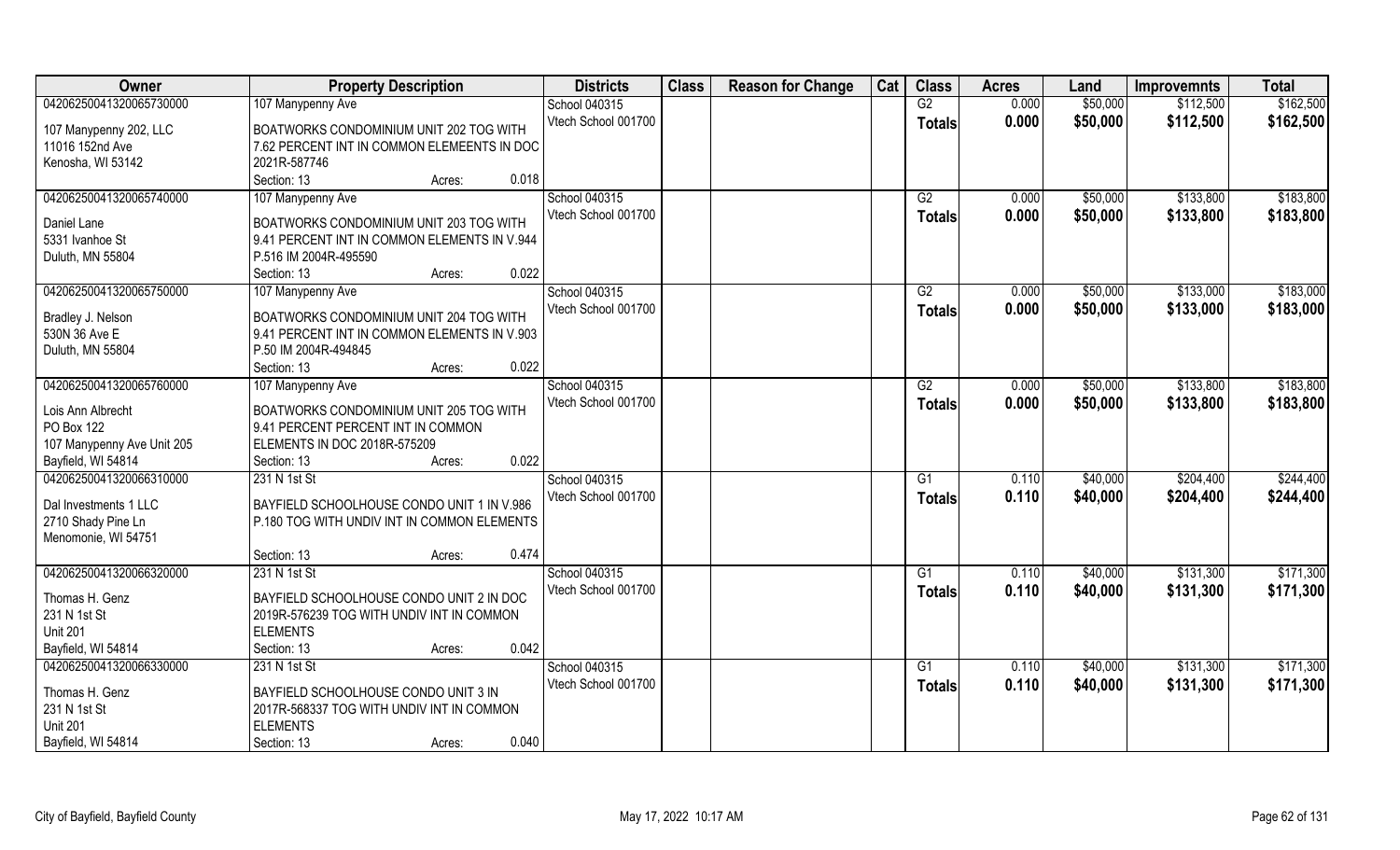| Owner                         | <b>Property Description</b>                              | <b>Districts</b>    | <b>Class</b> | <b>Reason for Change</b> | Cat | <b>Class</b>    | <b>Acres</b> | Land     | <b>Improvemnts</b> | <b>Total</b> |
|-------------------------------|----------------------------------------------------------|---------------------|--------------|--------------------------|-----|-----------------|--------------|----------|--------------------|--------------|
| 04206250041320066340000       | 231 N 1st St                                             | School 040315       |              |                          |     | G1              | 0.110        | \$40,000 | \$158,900          | \$198,900    |
| Dal Investments 1 LLC         | BAYFIELD SCHOOLHOUSE CONDO UNIT 4 IN V.986               | Vtech School 001700 |              |                          |     | <b>Totals</b>   | 0.110        | \$40,000 | \$158,900          | \$198,900    |
| 2710 Shady Pine Ln            | P.180 TOG WITH UNDIV INT IN COMMON ELEMENTS              |                     |              |                          |     |                 |              |          |                    |              |
| Menomonie, WI 54751           |                                                          |                     |              |                          |     |                 |              |          |                    |              |
|                               | 0.024<br>Section: 13<br>Acres:                           |                     |              |                          |     |                 |              |          |                    |              |
| 04206250041320066350000       | 231 N 1st St                                             | School 040315       |              |                          |     | G1              | 0.110        | \$40,000 | \$148,800          | \$188,800    |
| Dal Investments 1 LLC         | BAYFIELD SCHOOLHOUSE CONDO UNIT 5 IN V.986               | Vtech School 001700 |              |                          |     | Totals          | 0.110        | \$40,000 | \$148,800          | \$188,800    |
| 2710 Shady Pine Ln            | P.180 TOG WITH UNDIV INT IN COMMON ELEMENTS              |                     |              |                          |     |                 |              |          |                    |              |
| Menomonie, WI 54751           |                                                          |                     |              |                          |     |                 |              |          |                    |              |
|                               | 0.033<br>Section: 13<br>Acres:                           |                     |              |                          |     |                 |              |          |                    |              |
| 04206250041320066710000       | 10 N 1st St                                              | School 040315       |              |                          |     | G2              | 0.000        | \$50,000 | \$100,500          | \$150,500    |
|                               |                                                          | Vtech School 001700 |              |                          |     | <b>Totals</b>   | 0.000        | \$50,000 | \$100,500          | \$150,500    |
| Apostle Islands Realty Inc    | ANDREW TATE CONDOMINIUM UNIT 100 TOG WITH                |                     |              |                          |     |                 |              |          |                    |              |
| 27545 S Maple Hill Rd         | UNDIVIDED INTEREST IN COMMON ELEMENTS IN                 |                     |              |                          |     |                 |              |          |                    |              |
| Washburn, WI 54891            | V.1130 P.868                                             |                     |              |                          |     |                 |              |          |                    |              |
|                               | 0.000<br>Section: 13<br>Acres:                           |                     |              |                          |     |                 |              |          |                    |              |
| 04206250041320066720000       | 10 N 1st St                                              | School 040315       |              |                          |     | G2              | 0.000        | \$50,000 | \$87,900           | \$137,900    |
| Apostle Islands Realty Inc    | ANDREW TATE CONDOMINIUM UNIT 101 TOG WITH                | Vtech School 001700 |              |                          |     | <b>Totals</b>   | 0.000        | \$50,000 | \$87,900           | \$137,900    |
| 27545 S Maple Hill Rd         | UNDIVIDED INTEREST IN COMMON ELEMENTS IN                 |                     |              |                          |     |                 |              |          |                    |              |
| Washburn, WI 54891            | V.1130 P.868                                             |                     |              |                          |     |                 |              |          |                    |              |
|                               | 0.000<br>Section: 13<br>Acres:                           |                     |              |                          |     |                 |              |          |                    |              |
| 04206250041320066730000       | 10 N 1st St                                              | School 040315       |              |                          |     | $\overline{G2}$ | 0.000        | \$50,000 | \$45,100           | \$95,100     |
| Apostlerentals Com LLC        | ANDREW TATE CONDOMINIUM UNIT 200 TOG WITH                | Vtech School 001700 |              |                          |     | <b>Totals</b>   | 0.000        | \$50,000 | \$45,100           | \$95,100     |
| d.b.a. Dba the Pilot House    | UNDIVIDED INTEREST IN COMMON ELEMENTS IN                 |                     |              |                          |     |                 |              |          |                    |              |
| PO Box 1432                   | V.997 P.563                                              |                     |              |                          |     |                 |              |          |                    |              |
| Bayfield, WI 54814            | 0.000<br>Section: 13<br>Acres:                           |                     |              |                          |     |                 |              |          |                    |              |
| 04206250041320066740000       | 10 N 1st St                                              | School 040315       |              |                          |     | $\overline{G2}$ | 0.000        | \$50,000 | \$44,700           | \$94,700     |
|                               |                                                          | Vtech School 001700 |              |                          |     | <b>Totals</b>   | 0.000        | \$50,000 | \$44,700           | \$94,700     |
| Wests Big Lake Properties LLC | ANDREW TATE CONDOMINIUM UNIT 201 TOG WITH                |                     |              |                          |     |                 |              |          |                    |              |
| PO Box 810                    | UNDIVIDED INTEREST IN COMMON ELEMENTS IN<br>V.1125 P.133 |                     |              |                          |     |                 |              |          |                    |              |
| Bayfield, WI 54814            | 0.000<br>Section: 13<br>Acres:                           |                     |              |                          |     |                 |              |          |                    |              |
| 04206250041320066750000       | 10 N 1st St                                              | School 040315       |              |                          |     | G2              | 0.000        | \$50,000 | \$54,000           | \$104,000    |
|                               |                                                          | Vtech School 001700 |              |                          |     |                 | 0.000        | \$50,000 | \$54,000           | \$104,000    |
| Wests Big Lake Properties LLC | ANDREW TATE CONDOMINIUM UNIT 202 TOG WITH                |                     |              |                          |     | Totals          |              |          |                    |              |
| PO Box 810                    | UNDIVIDED INTEREST IN COMMON ELEMENTS IN                 |                     |              |                          |     |                 |              |          |                    |              |
| Bayfield, WI 54814            | V.1125 P.133                                             |                     |              |                          |     |                 |              |          |                    |              |
|                               | 0.000<br>Section: 13<br>Acres:                           |                     |              |                          |     |                 |              |          |                    |              |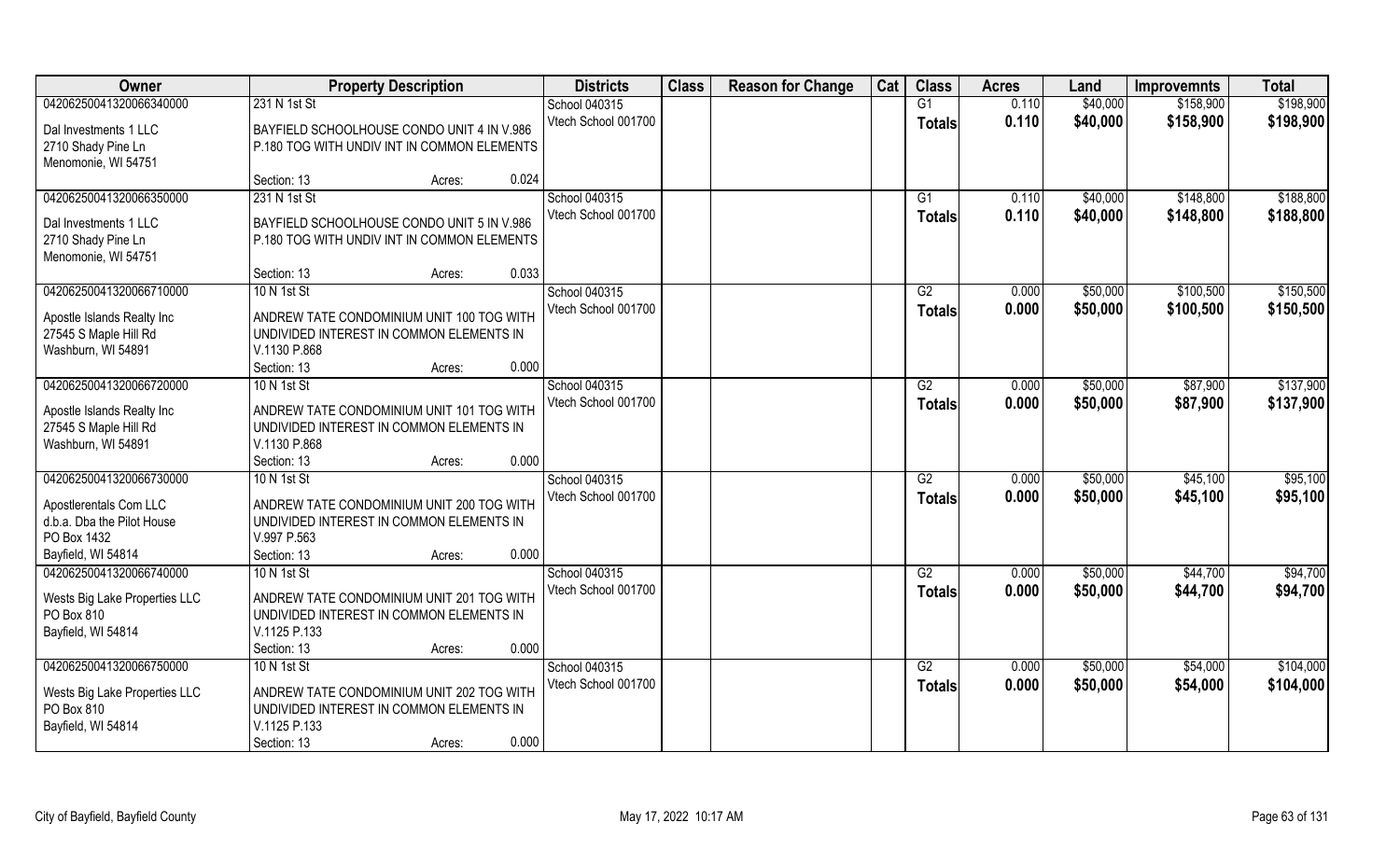| <b>Owner</b>                                                              | <b>Property Description</b>                                                             |                 | <b>Districts</b>                     | <b>Class</b> | <b>Reason for Change</b> | Cat | <b>Class</b>        | <b>Acres</b>   | Land                 | <b>Improvemnts</b>     | <b>Total</b>       |
|---------------------------------------------------------------------------|-----------------------------------------------------------------------------------------|-----------------|--------------------------------------|--------------|--------------------------|-----|---------------------|----------------|----------------------|------------------------|--------------------|
| 04206250041330012758300                                                   |                                                                                         |                 | School 040315                        |              |                          |     | X4                  | 1.100          | \$0                  | $\overline{50}$        | $\overline{50}$    |
| City of Bayfield<br>PO Box 1170<br>Bayfield, WI 54814                     | CITY OF BAYFIELD LOTS 1-10 BLOCK 103 1777<br>(MARINA)                                   |                 | Vtech School 001700                  |              |                          |     | <b>Totals</b>       | 1.100          | \$0                  | \$0                    | \$0                |
|                                                                           | Section: 13                                                                             | 1.097<br>Acres: |                                      |              |                          |     |                     |                |                      |                        |                    |
| 04206250041330012758400<br>City of Bayfield<br>PO Box 1170                | 112 S 1st St<br>CITY OF BAYFIELD LOTS 11-19 BLOCK 103 1787<br>(MARINA)                  |                 | School 040315<br>Vtech School 001700 |              |                          |     | X4<br><b>Totals</b> | 0.990<br>0.990 | $\sqrt[6]{}$<br>\$0  | $\overline{50}$<br>\$0 | $\sqrt{50}$<br>\$0 |
| Bayfield, WI 54814                                                        | Section: 13                                                                             | 0.987<br>Acres: |                                      |              |                          |     |                     |                |                      |                        |                    |
| 04206250041330012758500                                                   |                                                                                         |                 | School 040315                        |              |                          |     | X4                  | 0.110          | \$0                  | $\sqrt[6]{30}$         | \$0                |
| City of Bayfield<br>PO Box 1170<br>Bayfield, WI 54814                     | CITY OF BAYFIELD LOT 20 BLOCK 103 1792<br>(MEMORIAL PARK ACCESS)                        |                 | Vtech School 001700                  |              |                          |     | <b>Totals</b>       | 0.110          | \$0                  | \$0                    | \$0                |
|                                                                           | Section: 13                                                                             | 0.110<br>Acres: |                                      |              |                          |     |                     |                |                      |                        |                    |
| 04206250041330012758600                                                   | 131 S 1st St                                                                            |                 | School 040315                        |              |                          |     | G2                  | 0.330          | \$99,800             | \$165,900              | \$265,700          |
| Randall Family Properties LLC<br>420 S 17th St<br>Ames, IA 50010-8105     | CITY OF BAYFIELD LOTS 1-3 BLOCK 104 IN DOC<br>2019R-579006 1793                         |                 | Vtech School 001700                  |              |                          |     | <b>Totals</b>       | 0.330          | \$99,800             | \$165,900              | \$265,700          |
|                                                                           | Section: 13                                                                             | 0.329<br>Acres: |                                      |              |                          |     |                     |                |                      |                        |                    |
| 04206250041330012758700<br>City of Bayfield<br>PO Box 1170                | 125 S 1st St<br>CITY OF BAYFIELD LOTS 4-8 & PART OF LOT 9<br>BLOCK 104 1796 (CITY HALL) |                 | School 040315<br>Vtech School 001700 |              |                          |     | X4<br><b>Totals</b> | 0.580<br>0.580 | $\sqrt[6]{3}$<br>\$0 | $\sqrt[6]{30}$<br>\$0  | \$0<br>\$0         |
| Bayfield, WI 54814                                                        |                                                                                         |                 |                                      |              |                          |     |                     |                |                      |                        |                    |
| 04206250041330012758710                                                   | Section: 13                                                                             | 0.590<br>Acres: | School 040315                        |              |                          |     | G2                  | 0.000          | \$6,500              | \$0                    | \$6,500            |
| William E & Darlene Staffeldt Trust<br>8 Ambush Ridge<br>Clancy, MT 59634 | ORIGINAL TOWNSITE OF BAYFIELD PART OF LOTS 9<br>& 10 BLOCK 104 IN DOC 2020R-581825      |                 | Vtech School 001700                  |              |                          |     | <b>Totals</b>       | 0.000          | \$6,500              | \$0                    | \$6,500            |
|                                                                           | Section: 13                                                                             | 0.029<br>Acres: |                                      |              |                          |     |                     |                |                      |                        |                    |
| 04206250041330012758720                                                   | 100 Manypenny Ave                                                                       |                 | School 040315                        |              |                          |     | G2                  | 0.000          | \$25,000             | \$88,500               | \$113,500          |
| Galt Properties, LLC<br>PO Box 502<br>Bayfield, WI 54814                  | ORIGINAL TOWNSITE OF BAYFIELD PART OF LOTS 9<br>& 10 BLOCK 104 IN V.1070 P.539          |                 | Vtech School 001700                  |              |                          |     | <b>Totals</b>       | 0.000          | \$25,000             | \$88,500               | \$113,500          |
|                                                                           | Section: 13                                                                             | 0.075<br>Acres: |                                      |              |                          |     |                     |                |                      |                        |                    |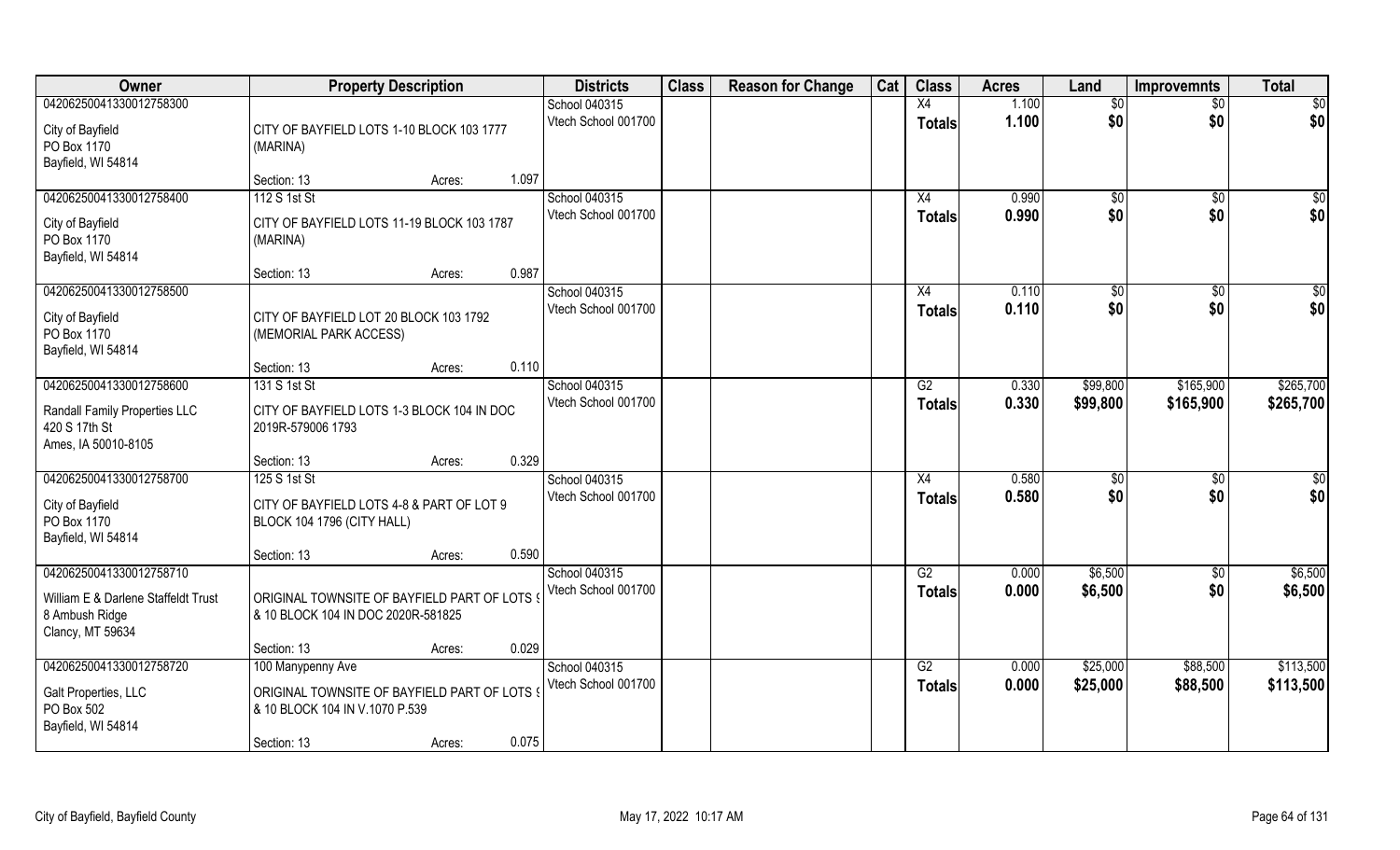| Owner                                                                      | <b>Property Description</b>                                                                               |       | <b>Districts</b>                     | <b>Class</b> | <b>Reason for Change</b> | Cat | <b>Class</b>                     | <b>Acres</b>   | Land                   | <b>Improvemnts</b>     | <b>Total</b>           |
|----------------------------------------------------------------------------|-----------------------------------------------------------------------------------------------------------|-------|--------------------------------------|--------------|--------------------------|-----|----------------------------------|----------------|------------------------|------------------------|------------------------|
| 04206250041330012758800                                                    | 140 S 2nd St                                                                                              |       | School 040315                        |              |                          |     | G2                               | 0.110          | \$39,900               | \$18,600               | \$58,500               |
| Bodin's Inc<br>PO Box 687                                                  | CITY OF BAYFIELD LOT 11 BLOCK 104 1803                                                                    |       | Vtech School 001700                  |              |                          |     | <b>Totals</b>                    | 0.110          | \$39,900               | \$18,600               | \$58,500               |
| Bayfield, WI 54814                                                         |                                                                                                           |       |                                      |              |                          |     |                                  |                |                        |                        |                        |
|                                                                            | Section: 13<br>Acres:                                                                                     | 0.110 |                                      |              |                          |     |                                  |                |                        |                        |                        |
| 04206250041330012758900                                                    | 130 S 2nd St                                                                                              |       | School 040315                        |              |                          |     | X4                               | 0.220          | \$0                    | $\sqrt{$0}$            | \$0                    |
| Northern States Power Co<br>PO Box 8<br>Eau Claire, WI 54702               | CITY OF BAYFIELD LOTS 12 & 13 BLOCK 104 1804<br>(SUBSTATION)                                              |       | Vtech School 001700                  |              |                          |     | <b>Totals</b>                    | 0.220          | \$0                    | \$0                    | \$0                    |
|                                                                            | Section: 13<br>Acres:                                                                                     | 0.219 |                                      |              |                          |     |                                  |                |                        |                        |                        |
| 04206250041330012759000                                                    | 120 S 2nd St                                                                                              |       | School 040315                        |              |                          |     | X4                               | 0.330          | \$0                    | $\overline{50}$        | $\sqrt{50}$            |
| City of Bayfield<br>PO Box 1170                                            | CITY OF BAYFIELD LOTS 14-16 BLOCK 104 1805<br>(REAR AREA OF CITY HALL)                                    |       | Vtech School 001700                  |              |                          |     | <b>Totals</b>                    | 0.330          | \$0                    | \$0                    | \$0                    |
| Bayfield, WI 54814                                                         | Section: 13<br>Acres:                                                                                     | 0.329 |                                      |              |                          |     |                                  |                |                        |                        |                        |
| 04206250041330012759100                                                    |                                                                                                           |       | School 040315                        |              |                          |     | X4                               | 0.440          | \$0                    | $\sqrt[6]{3}$          | $\sqrt{50}$            |
| City of Bayfield<br>PO Box 1170<br>Bayfield, WI 54814                      | CITY OF BAYFIELD LOTS 17-20 & PART OF LOT 9 IN<br>V.412 P.8 BLOCK 104 1810 (MANYPENNY AVE<br>PARKING LOT) |       | Vtech School 001700                  |              |                          |     | <b>Totals</b>                    | 0.440          | \$0                    | \$0                    | \$0                    |
|                                                                            | Section: 13<br>Acres:                                                                                     | 0.438 |                                      |              |                          |     |                                  |                |                        |                        |                        |
| 04206250041330012759200<br>Bodin's Inc<br>PO Box 687<br>Bayfield, WI 54814 | CITY OF BAYFIELD LOTS 1-6 BLOCK 105 1813                                                                  |       | School 040315<br>Vtech School 001700 |              |                          |     | $\overline{G2}$<br><b>Totals</b> | 0.660<br>0.660 | \$139,800<br>\$139,800 | $\overline{50}$<br>\$0 | \$139,800<br>\$139,800 |
|                                                                            | Section: 13<br>Acres:                                                                                     | 0.657 |                                      |              |                          |     |                                  |                |                        |                        |                        |
| 04206250041330012759300                                                    |                                                                                                           |       | School 040315                        |              |                          |     | G2                               | 0.130          | \$47,200               | $\sqrt{$0}$            | \$47,200               |
| <b>Bayfield Properties, LLC</b><br>620 Deere Dr<br>New Richmond, WI 54017  | CITY OF BAYFIELD ALL OF LOT 7 & PART OF 8 IN<br>V.1083 P.234 BLOCK 105 1819                               |       | Vtech School 001700                  |              |                          |     | <b>Totals</b>                    | 0.130          | \$47,200               | \$0                    | \$47,200               |
|                                                                            | Section: 13<br>Acres:                                                                                     | 0.127 |                                      |              |                          |     |                                  |                |                        |                        |                        |
| 04206250041330012759500                                                    | 136 S Broad St                                                                                            |       | School 040315                        |              |                          |     | $\overline{X4}$                  | 0.660          | $\sqrt{50}$            | $\sqrt{$0}$            | $\overline{50}$        |
| School Dist of Bayfield<br>PO Box 4001<br>Bayfield, WI 54814               | CITY OF BAYFIELD LOTS 11-16 BLOCK 105 1822                                                                |       | Vtech School 001700                  |              |                          |     | <b>Totals</b>                    | 0.660          | \$0                    | \$0                    | \$0                    |
|                                                                            | Section: 13<br>Acres:                                                                                     | 0.657 |                                      |              |                          |     |                                  |                |                        |                        |                        |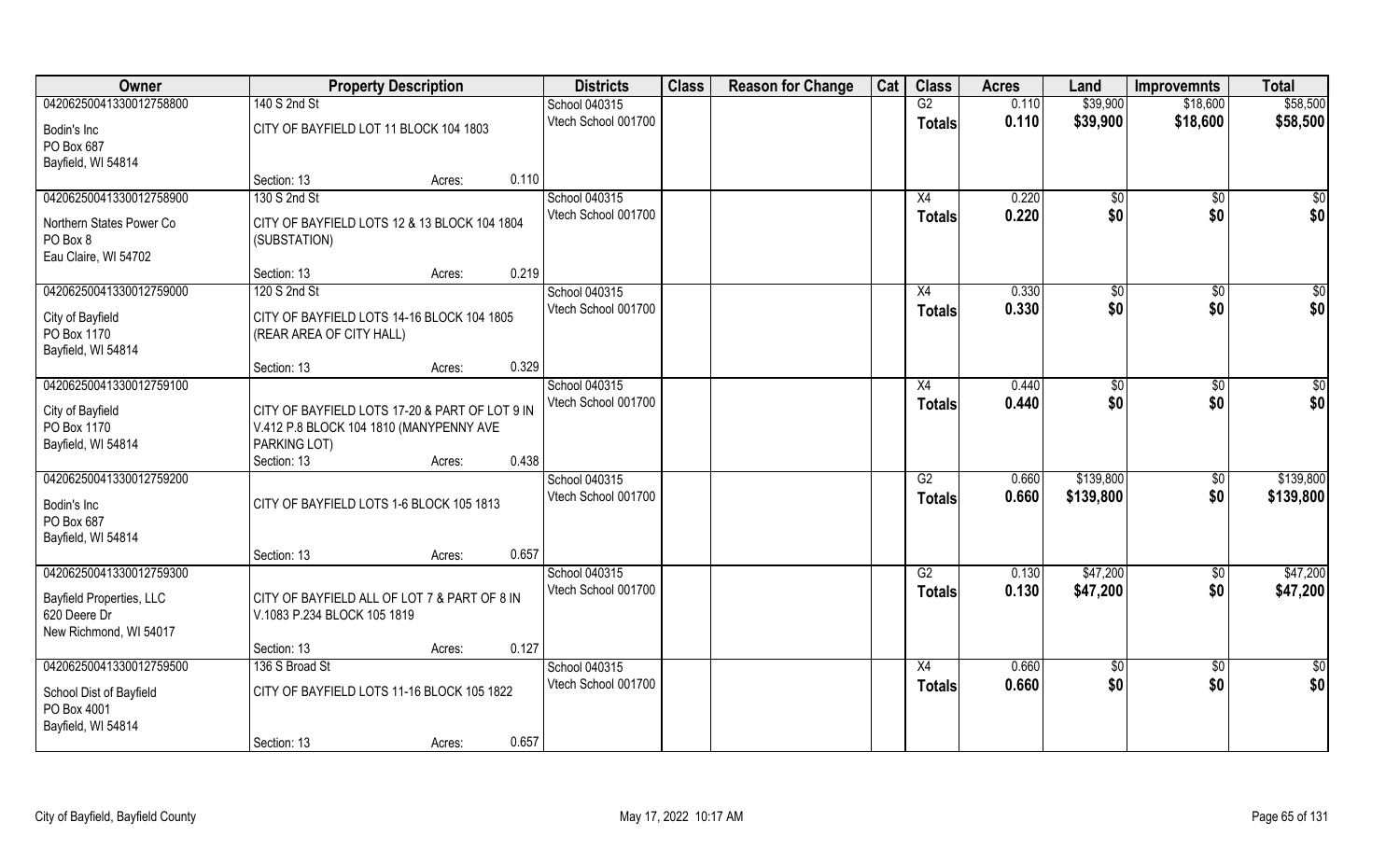| Owner                                                                                  | <b>Property Description</b>                      |        |       | <b>Districts</b>    | <b>Class</b> | <b>Reason for Change</b> | Cat | <b>Class</b>    | <b>Acres</b>   | Land       | <b>Improvemnts</b> | <b>Total</b> |
|----------------------------------------------------------------------------------------|--------------------------------------------------|--------|-------|---------------------|--------------|--------------------------|-----|-----------------|----------------|------------|--------------------|--------------|
| 04206250041330012759600                                                                |                                                  |        |       | School 040315       |              |                          |     | G2              | 0.130          | \$47,200   | \$0                | \$47,200     |
| Bayfield Properties, LLC                                                               | CITY OF BAYFIELD ALL OF LOT 17 & PART OF LOT     |        |       | Vtech School 001700 |              |                          |     | <b>Totals</b>   | 0.130          | \$47,200   | \$0                | \$47,200     |
| 620 Deere Dr                                                                           | 18 IN V.1083 P.234 BLOCK 105 1828                |        |       |                     |              |                          |     |                 |                |            |                    |              |
| New Richmond, WI 54017                                                                 |                                                  |        |       |                     |              |                          |     |                 |                |            |                    |              |
|                                                                                        | Section: 13                                      | Acres: | 0.127 |                     |              |                          |     |                 |                |            |                    |              |
| 04206250041330012759700                                                                |                                                  |        |       | School 040315       |              |                          |     | G2              | 0.310          | \$67,300   | $\overline{50}$    | \$67,300     |
| David J & Donna J Galazen Family Trus   CITY OF BAYFIELD LOTS 19 & 20 & PART OF LOT 18 |                                                  |        |       | Vtech School 001700 |              |                          |     | <b>Totals</b>   | 0.310          | \$67,300   | \$0                | \$67,300     |
| 86120 St Hwy 13                                                                        | IN V.396 P.180 BLOCK 105 1828 (DAVID J & DONNA J |        |       |                     |              |                          |     |                 |                |            |                    |              |
| Bayfield, WI 54814                                                                     | <b>GALAZEN FAMILY TRUST)</b>                     |        |       |                     |              |                          |     |                 |                |            |                    |              |
|                                                                                        | Section: 13                                      | Acres: | 0.310 |                     |              |                          |     |                 |                |            |                    |              |
| 04206250041330012759800                                                                | 129 S Broad St                                   |        |       | School 040315       |              |                          |     | G2              | 0.330          | \$99,800   | \$405,400          | \$505,200    |
|                                                                                        | CITY OF BAYFIELD LOTS 1-3 BLOCK 106 1832         |        |       | Vtech School 001700 |              |                          |     | <b>Totals</b>   | 0.330          | \$99,800   | \$405,400          | \$505,200    |
| First American Bank of Apostle Islands<br>7101 W 78th St Ste 100                       |                                                  |        |       |                     |              |                          |     |                 |                |            |                    |              |
| Minneapolis, MN 55439                                                                  |                                                  |        |       |                     |              |                          |     |                 |                |            |                    |              |
|                                                                                        | Section: 13                                      | Acres: | 0.328 |                     |              |                          |     |                 |                |            |                    |              |
| 04206250041330012759900                                                                | 125 S Broad St                                   |        |       | School 040315       |              |                          |     | G2              | 0.330          | \$99,800   | \$217,100          | \$316,900    |
|                                                                                        |                                                  |        |       | Vtech School 001700 |              |                          |     | <b>Totals</b>   | 0.330          | \$99,800   | \$217,100          | \$316,900    |
| <b>Broad Street Holdings Inc</b><br>PO Box 1008                                        | CITY OF BAYFIELD LOTS 4-6 BLOCK 106 1835         |        |       |                     |              |                          |     |                 |                |            |                    |              |
| Bayfield, WI 54814                                                                     |                                                  |        |       |                     |              |                          |     |                 |                |            |                    |              |
|                                                                                        | Section: 13                                      | Acres: | 0.328 |                     |              |                          |     |                 |                |            |                    |              |
| 04206250041330012760000                                                                | 117 S Broad St                                   |        |       | School 040315       |              |                          |     | $\overline{G2}$ | 0.440          | \$119,800  | \$282,300          | \$402,100    |
|                                                                                        |                                                  |        |       | Vtech School 001700 |              |                          |     | <b>Totals</b>   | 0.440          | \$119,800  | \$282,300          | \$402,100    |
| Chippewa Valley Bank                                                                   | CITY OF BAYFIELD LOTS 7-10 BLOCK 106 IN V.979    |        |       |                     |              |                          |     |                 |                |            |                    |              |
| PO Box 37                                                                              | P.208 1838                                       |        |       |                     |              |                          |     |                 |                |            |                    |              |
| 607 N Main St                                                                          |                                                  |        | 0.437 |                     |              |                          |     |                 |                |            |                    |              |
| Bruce, WI 54819<br>04206250041330012760100                                             | Section: 13                                      | Acres: |       | School 040315       |              |                          |     | G2              |                | \$99,800   |                    | \$99,800     |
|                                                                                        |                                                  |        |       | Vtech School 001700 |              |                          |     |                 | 0.330<br>0.330 |            | \$0<br>\$0         |              |
| First American Bank of Apostle Islands                                                 | CITY OF BAYFIELD LOTS 11-13 BLOCK 106 1842       |        |       |                     |              |                          |     | <b>Totals</b>   |                | \$99,800   |                    | \$99,800     |
| 7101 W 78th St Ste 100                                                                 |                                                  |        |       |                     |              |                          |     |                 |                |            |                    |              |
| Minneapolis, MN 55439                                                                  |                                                  |        |       |                     |              |                          |     |                 |                |            |                    |              |
|                                                                                        | Section: 13                                      | Acres: | 0.328 |                     |              |                          |     |                 |                |            |                    |              |
| 04206250041330012760200                                                                | 128 S 3rd St                                     |        |       | School 040315       |              |                          |     | X4              | 0.180          | $\sqrt{6}$ | $\overline{50}$    | $rac{1}{2}$  |
| Family Forum Inc                                                                       | CITY OF BAYFIELD LOT 14 & S 25' OF LOT 15 BLOCK  |        |       | Vtech School 001700 |              |                          |     | <b>Totals</b>   | 0.180          | \$0        | \$0                | \$0          |
| 2231 Catlin Ave                                                                        | 106 1845                                         |        |       |                     |              |                          |     |                 |                |            |                    |              |
| Superior, WI 54880                                                                     |                                                  |        |       |                     |              |                          |     |                 |                |            |                    |              |
|                                                                                        | Section: 13                                      | Acres: | 0.177 |                     |              |                          |     |                 |                |            |                    |              |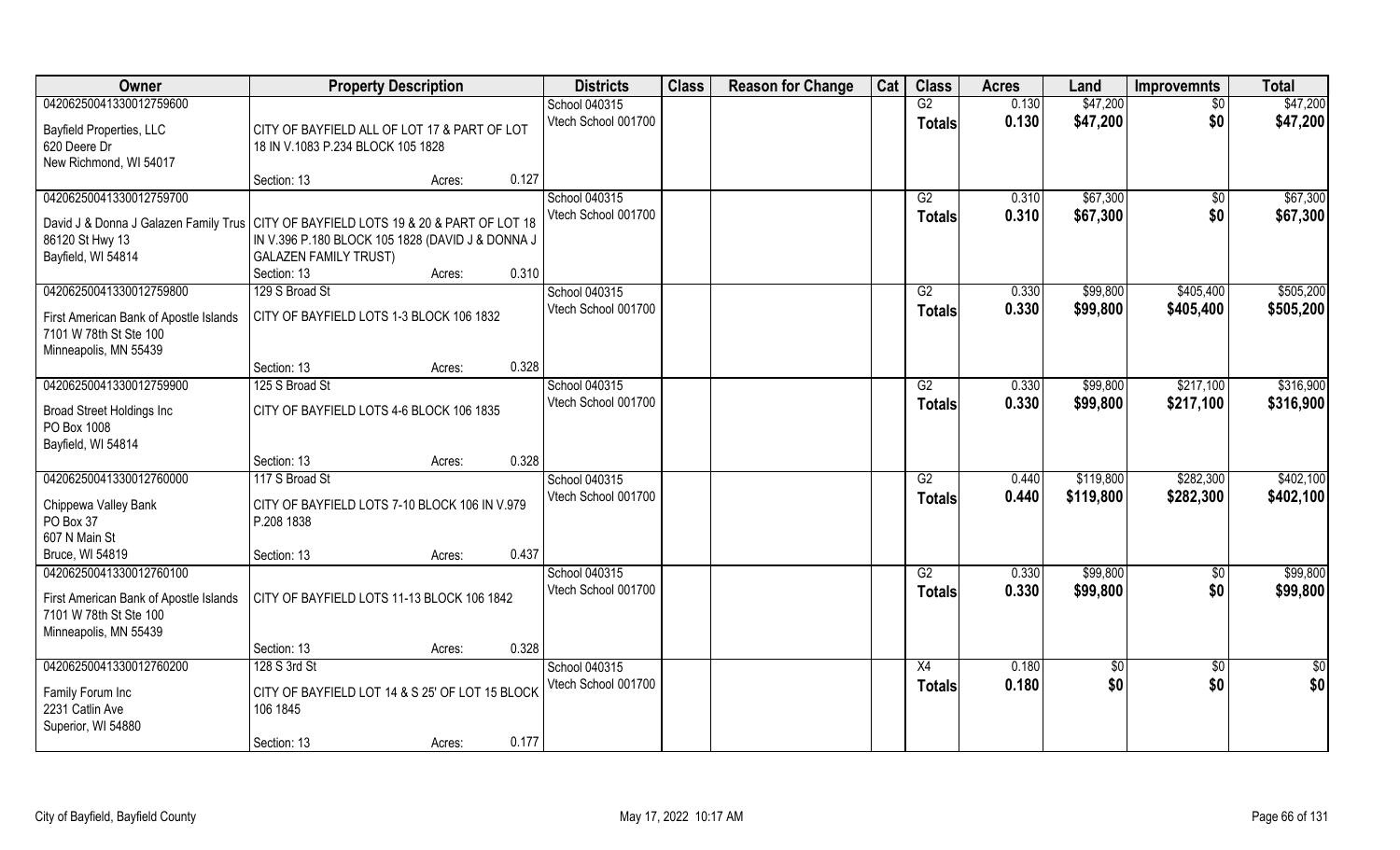| Owner                                 | <b>Property Description</b>                       |       | <b>Districts</b>                     | <b>Class</b> | <b>Reason for Change</b> | Cat | <b>Class</b>    | <b>Acres</b>   | Land           | <b>Improvemnts</b> | <b>Total</b> |
|---------------------------------------|---------------------------------------------------|-------|--------------------------------------|--------------|--------------------------|-----|-----------------|----------------|----------------|--------------------|--------------|
| 04206250041330012760300               | 118 S 3rd St                                      |       | School 040315                        |              |                          |     | $\overline{G2}$ | 0.150          | \$54,400       | \$76,900           | \$131,300    |
| Outer Island Ventures, LLC            | CITY OF BAYFIELD N 15' OF LOT 15 & ALL OF LOT 16  |       | Vtech School 001700                  |              |                          |     | <b>Totals</b>   | 0.150          | \$54,400       | \$76,900           | \$131,300    |
| 375 Brockton Ln N                     | BLOCK 106 IN DOC 2018R-572060                     |       |                                      |              |                          |     |                 |                |                |                    |              |
| Plymouth, MN 55447                    |                                                   |       |                                      |              |                          |     |                 |                |                |                    |              |
|                                       | Section: 13<br>Acres:                             | 0.150 |                                      |              |                          |     |                 |                |                |                    |              |
| 04206250041330012760400               | 253 Manypenny Ave                                 |       | School 040315                        |              |                          |     | G2              | 0.390          | \$110,700      | \$25,700           | \$136,400    |
| The Pen Inc                           | CITY OF BAYFIELD LOTS 17 & 18 & SO 20' OF LOT 19  |       | Vtech School 001700                  |              |                          |     | <b>Totals</b>   | 0.390          | \$110,700      | \$25,700           | \$136,400    |
| PO Box 407                            | & NO 20' OF W 80' LOT 19 & W 80' LOT 20 BLOCK 106 |       |                                      |              |                          |     |                 |                |                |                    |              |
| Bayfield, WI 54814                    | SUBJ TO EASE IN V.781 P.353 1848 & 1849           |       |                                      |              |                          |     |                 |                |                |                    |              |
|                                       | Section: 13<br>Acres:                             | 0.382 |                                      |              |                          |     |                 |                |                |                    |              |
| 04206250041330012760500               | 248 Manypenny Ave                                 |       | School 040315                        |              |                          |     | G2              | 0.060          | \$21,800       | \$0                | \$21,800     |
| Bayfield Lumber & Supply              | CITY OF BAYFIELD N 20' OF E 40' OF LOT 19 & E 40' |       | Vtech School 001700                  |              |                          |     | <b>Totals</b>   | 0.060          | \$21,800       | \$0                | \$21,800     |
| PO Box 407                            | OF LOT 20 BLOCK 106 IN V.778 P.413 EASE IN V.659  |       |                                      |              |                          |     |                 |                |                |                    |              |
| Bayfield, WI 54814                    | P.397                                             |       |                                      |              |                          |     |                 |                |                |                    |              |
|                                       | Section: 13<br>Acres:                             | 0.054 |                                      |              |                          |     |                 |                |                |                    |              |
| 04206250041330012760600               | 141 S 3rd St                                      |       | School 040315                        |              |                          |     | $\overline{X2}$ | 0.060          | $\sqrt[6]{30}$ | \$0                | \$0          |
| D N R State of Wisconsin              | CITY OF BAYFIELD LOTS 1-6 LESS RR BLOCK 107       |       | Vtech School 001700                  |              |                          |     | <b>Totals</b>   | 0.060          | \$0            | \$0                | \$0          |
| 101 S Webster St                      | 1852                                              |       |                                      |              |                          |     |                 |                |                |                    |              |
| Madison, WI 53707                     |                                                   |       |                                      |              |                          |     |                 |                |                |                    |              |
|                                       | Section: 13<br>Acres:                             | 0.603 |                                      |              |                          |     |                 |                |                |                    |              |
| 04206250041330012760700               |                                                   |       | School 040315                        |              |                          |     | $\overline{G2}$ | 0.170          | \$61,700       | \$0                | \$61,700     |
| Bayfield Lumber & Supply              | CITY OF BAYFIELD LOTS 7 & 8 BLOCK 107 & PAR       |       | Vtech School 001700                  |              |                          |     | <b>Totals</b>   | 0.170          | \$61,700       | \$0                | \$61,700     |
| PO Box 407                            | EXTENDING ACROSS BLOCK 107 RR IN V.431 P.309      |       |                                      |              |                          |     |                 |                |                |                    |              |
| Bayfield, WI 54814                    | SUBJ TO EASE IN V.790 P.353 LESS V.790 P.351      |       |                                      |              |                          |     |                 |                |                |                    |              |
|                                       | Section: 13<br>Acres:                             | 0.216 |                                      |              |                          |     |                 |                |                |                    |              |
| 04206250041330012760800               |                                                   |       | School 040315                        |              |                          |     | G2              | 0.050          | \$18,100       | $\overline{50}$    | \$18,100     |
| Stephen J. Smalley                    | CITY OF BAYFIELD S1/2 OF LOT 9 BLOCK 107 DESC     |       | Vtech School 001700                  |              |                          |     | <b>Totals</b>   | 0.050          | \$18,100       | \$0                | \$18,100     |
| <b>Camilyn Smalley</b>                | IN DOC 2021R-589792                               |       |                                      |              |                          |     |                 |                |                |                    |              |
| 34580 Bay View Rd                     |                                                   |       |                                      |              |                          |     |                 |                |                |                    |              |
| <b>Unit 903</b>                       | Section: 13<br>Acres:                             | 0.054 |                                      |              |                          |     |                 |                |                |                    |              |
| Bayfield, WI 54814                    |                                                   |       |                                      |              |                          |     |                 |                |                |                    |              |
| 04206250041330012760900               | 300 Manypenny Ave                                 |       | School 040315<br>Vtech School 001700 |              |                          |     | G2              | 0.170<br>0.170 | \$61,700       | \$129,800          | \$191,500    |
| Stephen J. Smalley                    | CITY OF BAYFIELD N 1/2 OF LOT 9 & ALL OF LOT 10   |       |                                      |              |                          |     | <b>Totals</b>   |                | \$61,700       | \$129,800          | \$191,500    |
| <b>Camilyn Smalley</b>                | BLOCK 107 DESC IN DOC 2021R-589792 1860           |       |                                      |              |                          |     |                 |                |                |                    |              |
| 34580 Bay View Rd                     |                                                   |       |                                      |              |                          |     |                 |                |                |                    |              |
| <b>Unit 903</b><br>Bayfield, WI 54814 | Section: 13<br>Acres:                             | 0.162 |                                      |              |                          |     |                 |                |                |                    |              |
|                                       |                                                   |       |                                      |              |                          |     |                 |                |                |                    |              |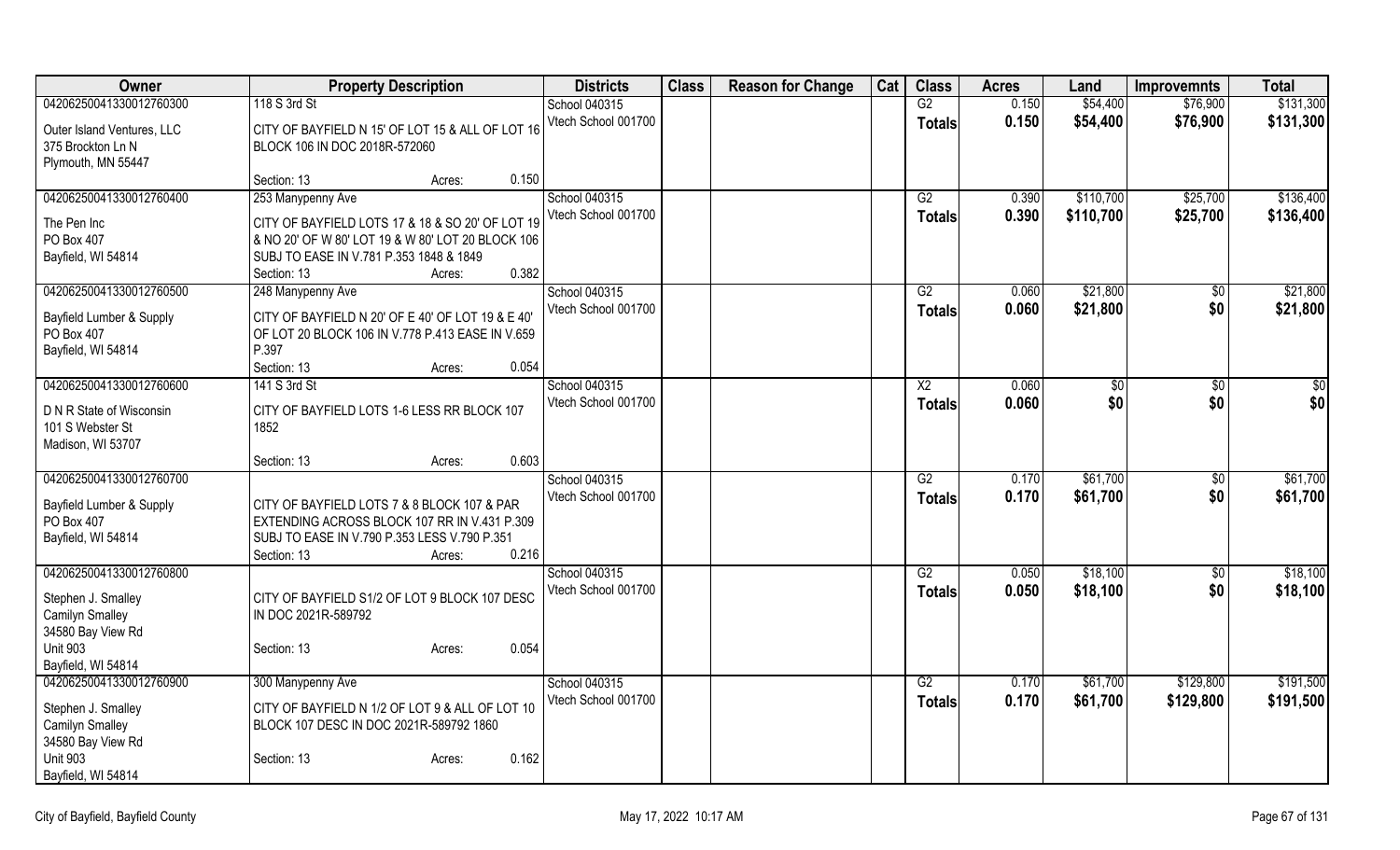| Owner                                                                                        | <b>Property Description</b>                                                             | <b>Districts</b>                     | <b>Class</b> | <b>Reason for Change</b> | Cat | <b>Class</b>                     | <b>Acres</b>   | Land                 | <b>Improvemnts</b>     | <b>Total</b>           |
|----------------------------------------------------------------------------------------------|-----------------------------------------------------------------------------------------|--------------------------------------|--------------|--------------------------|-----|----------------------------------|----------------|----------------------|------------------------|------------------------|
| 04206250041330012761000                                                                      |                                                                                         | School 040315                        |              |                          |     | $\overline{X2}$                  | 0.330          | \$0                  | $\sqrt{6}$             | \$0                    |
| D N R State of Wisconsin<br>101 S Webster St<br>Madison, WI 53707                            | CITY OF BAYFIELD LOT 11 - 15 BLOCK 107 LESS RR<br>1861                                  | Vtech School 001700                  |              |                          |     | <b>Totals</b>                    | 0.330          | \$0                  | \$0                    | \$0                    |
|                                                                                              | 0.323<br>Section: 13<br>Acres:                                                          |                                      |              |                          |     |                                  |                |                      |                        |                        |
| 04206250041330012761100<br>D N R State of Wisconsin<br>101 S Webster St<br>Madison, WI 53707 | CITY OF BAYFIELD LOT 16 S & E OF RR BLOCK 107<br>1866A                                  | School 040315<br>Vtech School 001700 |              |                          |     | $\overline{X2}$<br><b>Totals</b> | 0.590<br>0.590 | $\sqrt[6]{}$<br>\$0  | $\sqrt{$0}$<br>\$0     | \$0<br>\$0             |
|                                                                                              | 0.000<br>Section: 13<br>Acres:                                                          |                                      |              |                          |     |                                  |                |                      |                        |                        |
| 04206250041330012761200<br>Landmark Conservancy, Inc<br>500 E Main St<br>Suite 307           | CITY OF BAYFIELD PART OF BLOCKS 107, 108 & 109<br>IN DOC 2019R-577074 (FORMER RR)       | School 040315<br>Vtech School 001700 |              |                          |     | X4<br><b>Totals</b>              | 0.590<br>0.590 | \$0<br>\$0           | $\overline{50}$<br>\$0 | $\sqrt{50}$<br>\$0     |
| Menomonie, WI 54751                                                                          | 0.589<br>Section: 13<br>Acres:                                                          |                                      |              |                          |     |                                  |                |                      |                        |                        |
| 04206250041330012761300<br>Karen P. Potter<br>PO Box 541<br>Bayfield, WI 54814               | CITY OF BAYFIELD LOTS 18-19 LESS RR BLOCK 107<br>IN 2017R-568726 1867                   | School 040315<br>Vtech School 001700 |              |                          |     | G1<br><b>Totals</b>              | 0.200<br>0.200 | \$20,500<br>\$20,500 | $\sqrt[6]{3}$<br>\$0   | \$20,500<br>\$20,500   |
|                                                                                              | 0.216<br>Section: 13<br>Acres:                                                          |                                      |              |                          |     |                                  |                |                      |                        |                        |
| 04206250041330012761400<br>Kelsey Lundberg<br>110 St Albans St N<br>Apt 5                    | 104 S 4th St<br>CITY OF BAYFIELD LOT 20 BLOCK 107 LESS RR ROV<br>IN 2017R-569006 1870   | School 040315<br>Vtech School 001700 |              |                          |     | G1<br><b>Totals</b>              | 0.110<br>0.110 | \$28,800<br>\$28,800 | \$111,800<br>\$111,800 | \$140,600<br>\$140,600 |
| St Paul, MN 55104-6963                                                                       | 0.111<br>Section: 13<br>Acres:                                                          |                                      |              |                          |     |                                  |                |                      |                        |                        |
| 04206250041330012761500                                                                      | 117 S 4th St                                                                            | School 040315                        |              |                          |     | G1                               | 0.640          | \$68,600             | \$180,800              | \$249,400              |
| Thomas W. Polaski<br>PO Box 1210<br>Bayfield, WI 54814                                       | CITY OF BAYFIELD LOTS 1-3 LESS RR & LOTS 4-7<br>BLOCK 108 LESS V.499 P.231 1872         | Vtech School 001700                  |              |                          |     | <b>Totals</b>                    | 0.640          | \$68,600             | \$180,800              | \$249,400              |
|                                                                                              | 0.643<br>Section: 13<br>Acres:                                                          |                                      |              |                          |     |                                  |                |                      |                        |                        |
| 04206250041330012761600<br>Susan Deragon<br>630 W Pine St<br>Washburn, WI 54891              | 113 S 4th St<br>CITY OF BAYFIELD LOT 8 BLOCK 108 1879<br>0.110<br>Section: 13<br>Acres: | School 040315<br>Vtech School 001700 |              |                          |     | $\overline{G1}$<br><b>Totals</b> | 0.110<br>0.110 | \$28,800<br>\$28,800 | \$105,800<br>\$105,800 | \$134,600<br>\$134,600 |
|                                                                                              |                                                                                         |                                      |              |                          |     |                                  |                |                      |                        |                        |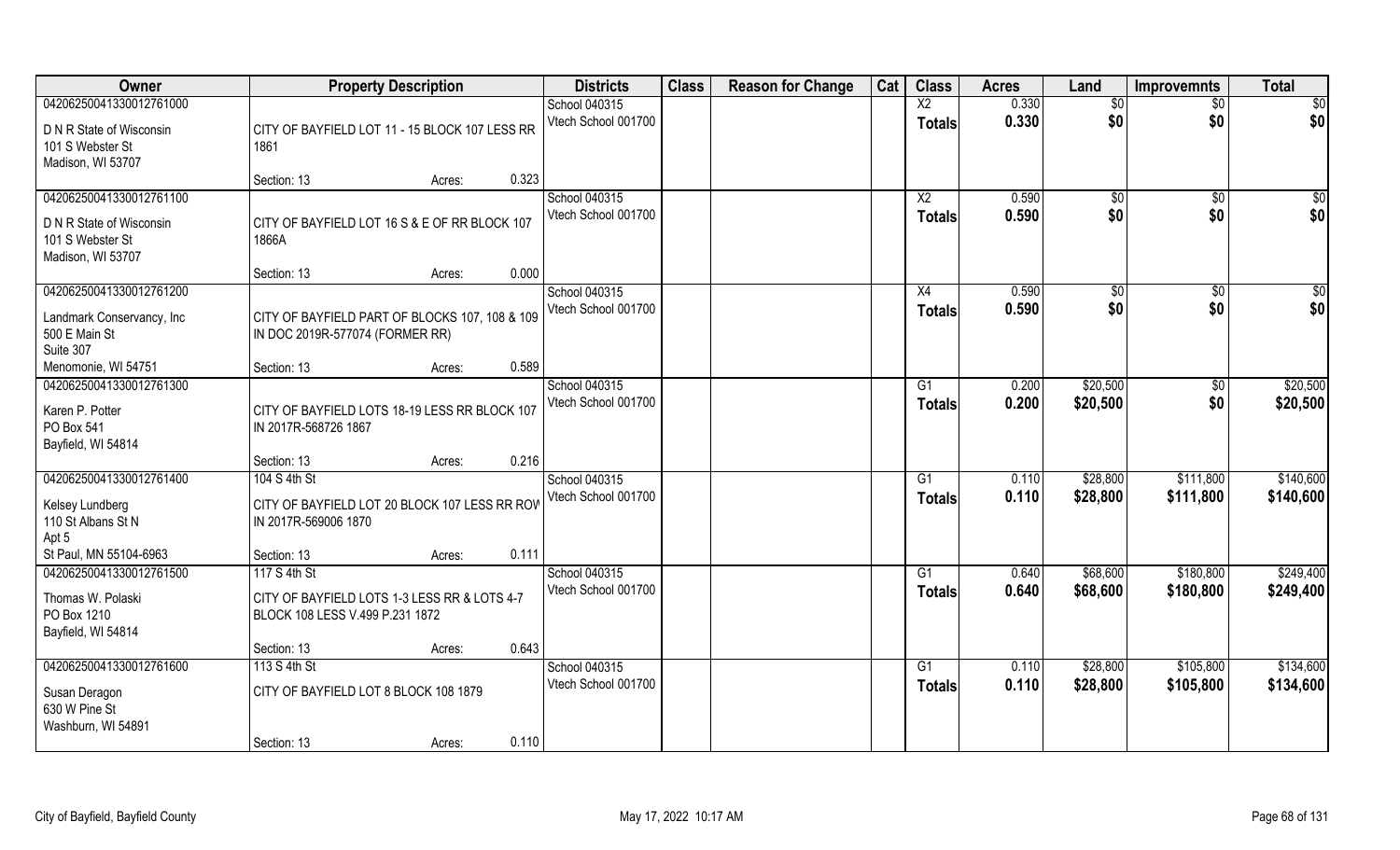| Owner                          | <b>Property Description</b>                                                                   | <b>Districts</b>    | <b>Class</b> | <b>Reason for Change</b> | Cat | <b>Class</b>    | <b>Acres</b> | Land       | <b>Improvemnts</b> | <b>Total</b>  |
|--------------------------------|-----------------------------------------------------------------------------------------------|---------------------|--------------|--------------------------|-----|-----------------|--------------|------------|--------------------|---------------|
| 04206250041330012761700        | 109 S 4th St                                                                                  | School 040315       |              |                          |     | G1              | 0.110        | \$28,800   | \$115,700          | \$144,500     |
| Karen P. Potter                | CITY OF BAYFIELD LOT 9 BLOCK 108 IN                                                           | Vtech School 001700 |              |                          |     | <b>Totals</b>   | 0.110        | \$28,800   | \$115,700          | \$144,500     |
| PO Box 541                     | 2017R-568726 1880                                                                             |                     |              |                          |     |                 |              |            |                    |               |
| Bayfield, WI 54814             |                                                                                               |                     |              |                          |     |                 |              |            |                    |               |
|                                | 0.110<br>Section: 13<br>Acres:                                                                |                     |              |                          |     |                 |              |            |                    |               |
| 04206250041330012761800        | 101 S 4th St                                                                                  | School 040315       |              |                          |     | G1              | 0.110        | \$28,800   | \$95,000           | \$123,800     |
|                                |                                                                                               | Vtech School 001700 |              |                          |     | <b>Totals</b>   | 0.110        | \$28,800   | \$95,000           | \$123,800     |
| Jerome J. Hoffmann             | CITY OF BAYFIELD LOT 10 BLOCK 108 IN DOC                                                      |                     |              |                          |     |                 |              |            |                    |               |
| 7281 Courtly Rd                | 2018R-571399 1881                                                                             |                     |              |                          |     |                 |              |            |                    |               |
| Woodbury, MN 55125             | 0.110<br>Section: 13<br>Acres:                                                                |                     |              |                          |     |                 |              |            |                    |               |
| 04206250041330012761900        |                                                                                               | School 040315       |              |                          |     | G1              | 0.220        | \$57,500   | \$0                | \$57,500      |
|                                |                                                                                               | Vtech School 001700 |              |                          |     |                 | 0.220        | \$57,500   | \$0                | \$57,500      |
| Paula A. Sheehan               | CITY OF BAYFIELD LOTS 11 & 12 BLOCK 108 IN V.432                                              |                     |              |                          |     | <b>Totals</b>   |              |            |                    |               |
| 1738 W 75th St                 | P.303-305 1882                                                                                |                     |              |                          |     |                 |              |            |                    |               |
| Hialeah, FL 33014              |                                                                                               |                     |              |                          |     |                 |              |            |                    |               |
|                                | 0.220<br>Section: 13<br>Acres:                                                                |                     |              |                          |     |                 |              |            |                    |               |
| 04206250041330012762100        | 112 S 5th St                                                                                  | School 040315       |              |                          |     | G1              | 0.330        | \$87,000   | \$120,700          | \$207,700     |
| Thomas D. Georgeson            | CITY OF BAYFIELD LOTS 16-18 BLOCK 108 TOG                                                     | Vtech School 001700 |              |                          |     | <b>Totals</b>   | 0.330        | \$87,000   | \$120,700          | \$207,700     |
| 21 E Lynde No 2                | WITH HOUSE ENCROACHMENT PARCEL IN LOT 19                                                      |                     |              |                          |     |                 |              |            |                    |               |
| PO Box 1148                    | IN DOC 2022R-592921 1887                                                                      |                     |              |                          |     |                 |              |            |                    |               |
| Bayfield, WI 54814             | 0.330<br>Section: 13<br>Acres:                                                                |                     |              |                          |     |                 |              |            |                    |               |
| 04206250041330012762200        | 420 Manypenny Ave                                                                             | School 040315       |              |                          |     | $\overline{G1}$ | 0.220        | \$57,500   | \$106,400          | \$163,900     |
|                                |                                                                                               | Vtech School 001700 |              |                          |     | <b>Totals</b>   | 0.220        | \$57,500   | \$106,400          | \$163,900     |
| Deanna J. Eckels<br>PO Box 668 | CITY OF BAYFIELD LOTS 19 & 20 BLOCK 108 1890<br>LESS THAT PART OF LOT 19 DESC IN V.1123 P.578 |                     |              |                          |     |                 |              |            |                    |               |
| Bayfield, WI 54814             |                                                                                               |                     |              |                          |     |                 |              |            |                    |               |
|                                | 0.220<br>Section: 13<br>Acres:                                                                |                     |              |                          |     |                 |              |            |                    |               |
| 04206250041330012769700        | 209 S 1st St                                                                                  | School 040315       |              |                          |     | $\overline{X1}$ | 0.000        | \$0        | \$0                | $\frac{1}{2}$ |
|                                |                                                                                               | Vtech School 001700 |              |                          |     |                 | 0.000        | \$0        | \$0                | \$0           |
| USa                            | CITY OF BAYFIELD E 60' OF LOTS 1 - 9 BLOCK 118                                                |                     |              |                          |     | <b>Totals</b>   |              |            |                    |               |
| 500 Hanson Lake Rd             | 2062                                                                                          |                     |              |                          |     |                 |              |            |                    |               |
| Rhinelander, WI 54501          |                                                                                               |                     |              |                          |     |                 |              |            |                    |               |
|                                | 0.494<br>Section: 13<br>Acres:                                                                |                     |              |                          |     |                 |              |            |                    |               |
| 04206250041330012769800        |                                                                                               | School 040315       |              |                          |     | $\overline{X1}$ | 0.000        | $\sqrt{6}$ | $\overline{60}$    | $\frac{1}{2}$ |
| USa                            | CITY OF BAYFIELD E-1/2 OF LOTS 1-10 BLOCK 118                                                 | Vtech School 001700 |              |                          |     | <b>Totals</b>   | 0.000        | \$0        | \$0                | \$0           |
| 500 Hanson Lake Rd             |                                                                                               |                     |              |                          |     |                 |              |            |                    |               |
| Rhinelander, WI 54501          |                                                                                               |                     |              |                          |     |                 |              |            |                    |               |
|                                | 0.055<br>Section: 13<br>Acres:                                                                |                     |              |                          |     |                 |              |            |                    |               |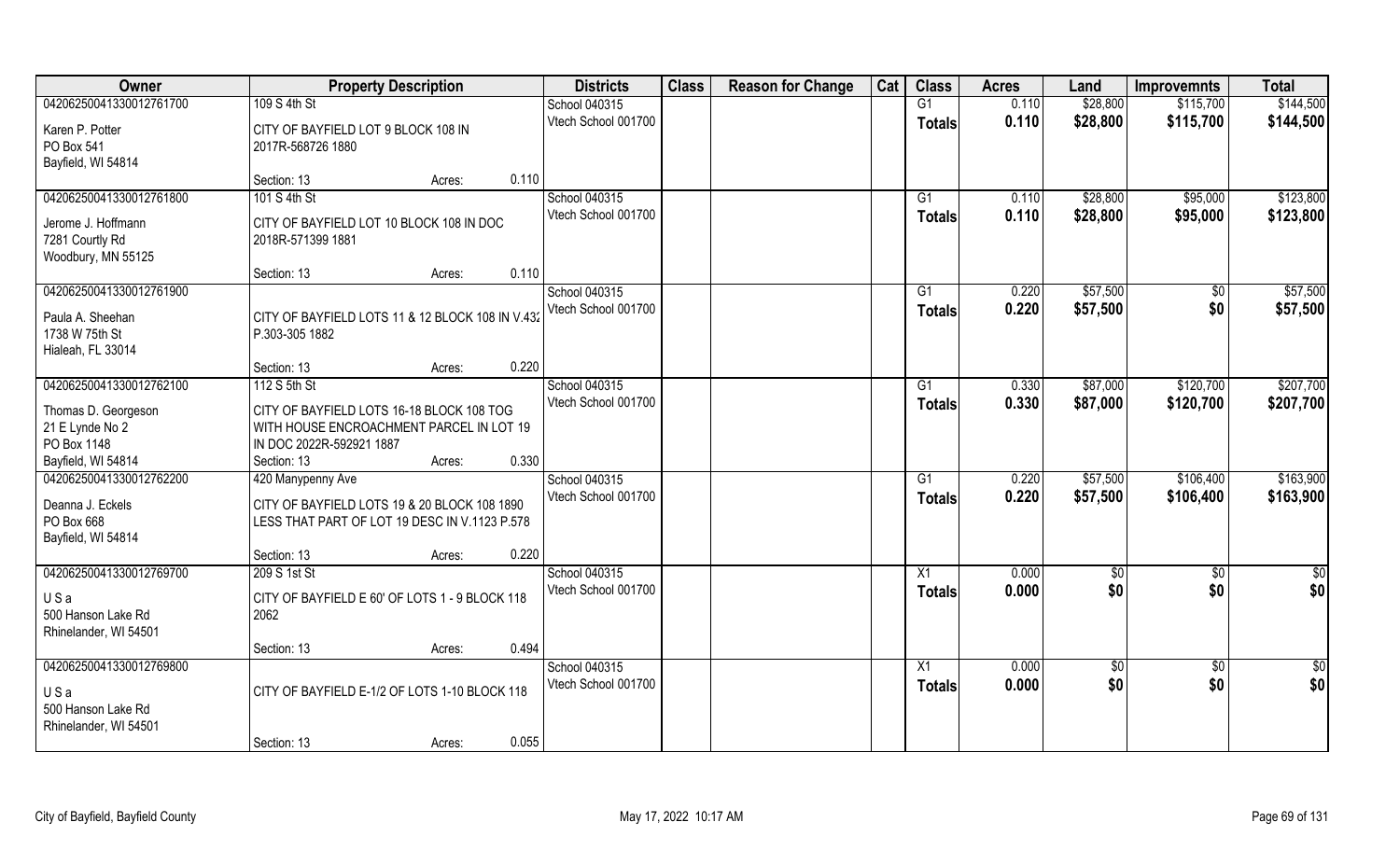| Owner                                                                      | <b>Property Description</b>                                             | <b>Districts</b>                     | <b>Class</b> | <b>Reason for Change</b> | Cat | <b>Class</b>                     | <b>Acres</b>   | Land                   | <b>Improvemnts</b>     | <b>Total</b>           |
|----------------------------------------------------------------------------|-------------------------------------------------------------------------|--------------------------------------|--------------|--------------------------|-----|----------------------------------|----------------|------------------------|------------------------|------------------------|
| 04206250041330012769900                                                    | 207 Wilson Ave                                                          | School 040315                        | G2           | Siding, Deck             |     | G2                               | 0.550          | \$122,300              | \$40,300               | \$162,600              |
| Craig Hoopman<br>PO Box 742<br>Bayfield, WI 54814                          | CITY OF BAYFIELD W 60' OF LOTS 1 - 10 BLOCK 118<br>IN V.1100 P.486 2063 | Vtech School 001700                  |              |                          |     | <b>Totals</b>                    | 0.550          | \$122,300              | \$40,300               | \$162,600              |
|                                                                            | 0.556<br>Section: 13<br>Acres:                                          |                                      |              |                          |     |                                  |                |                        |                        |                        |
| 04206250041330012770000<br>Bodin's Inc<br>PO Box 687<br>Bayfield, WI 54814 | CITY OF BAYFIELD LOTS 11 & 12 BLOCK 118<br>(UNDER WATER) 2065           | School 040315<br>Vtech School 001700 |              |                          |     | X4<br><b>Totals</b>              | 0.000<br>0.000 | \$0<br>\$0             | $\sqrt{$0}$<br>\$0     | \$0<br>\$0             |
|                                                                            | 0.220<br>Section: 13<br>Acres:                                          |                                      |              |                          |     |                                  |                |                        |                        |                        |
| 04206250041330012770100<br>Bodin's Inc<br>PO Box 687<br>Bayfield, WI 54814 | CITY OF BAYFIELD LOTS 13-20 BLOCK 118 2067                              | School 040315<br>Vtech School 001700 |              |                          |     | G2<br><b>Totals</b>              | 0.880<br>0.880 | \$115,300<br>\$115,300 | \$1,600<br>\$1,600     | \$116,900<br>\$116,900 |
|                                                                            | 0.878<br>Section: 13<br>Acres:                                          |                                      |              |                          |     |                                  |                |                        |                        |                        |
| 04206250041330012770200<br>Bodin's Inc<br>PO Box 687<br>Bayfield, WI 54814 | CITY OF BAYFIELD LOTS 1-3 BLOCK 119 (UNDER<br><b>WATER) 2075</b>        | School 040315<br>Vtech School 001700 |              |                          |     | X4<br><b>Totals</b>              | 0.000<br>0.000 | \$0<br>\$0             | $\sqrt[6]{3}$<br>\$0   | $\sqrt{50}$<br>\$0     |
|                                                                            | 0.329<br>Section: 13<br>Acres:                                          |                                      |              |                          |     |                                  |                |                        |                        |                        |
| 04206250041330012770300<br>Bodin's Inc<br>PO Box 687<br>Bayfield, WI 54814 | 208 Wilson Ave<br>CITY OF BAYFIELD LOTS 4-10 BLOCK 119 2078             | School 040315<br>Vtech School 001700 |              |                          |     | $\overline{G2}$<br><b>Totals</b> | 0.771<br>0.771 | \$119,900<br>\$119,900 | \$117,600<br>\$117,600 | \$237,500<br>\$237,500 |
|                                                                            | 0.768<br>Section: 13<br>Acres:                                          |                                      |              |                          |     |                                  |                |                        |                        |                        |
| 04206250041330012770400<br>Bodin's Inc<br>PO Box 687<br>Bayfield, WI 54814 | CITY OF BAYFIELD LOTS 11-13 BLOCK 119 (UNDER<br><b>WATER) 2085</b>      | School 040315<br>Vtech School 001700 |              |                          |     | $\overline{X4}$<br><b>Totals</b> | 0.000<br>0.000 | \$0<br>\$0             | $\sqrt{$0}$<br>\$0     | \$0<br>\$0             |
|                                                                            | 0.329<br>Section: 13<br>Acres:                                          |                                      |              |                          |     |                                  |                |                        |                        |                        |
| 04206250041330012770500<br>Bodin's Inc<br>PO Box 687<br>Bayfield, WI 54814 | CITY OF BAYFIELD LOTS 14-18 BLOCK 119 2088                              | School 040315<br>Vtech School 001700 |              |                          |     | G2<br><b>Totals</b>              | 0.550<br>0.550 | \$69,900<br>\$69,900   | $\sqrt{$0}$<br>\$0     | \$69,900<br>\$69,900   |
|                                                                            | 0.548<br>Section: 13<br>Acres:                                          |                                      |              |                          |     |                                  |                |                        |                        |                        |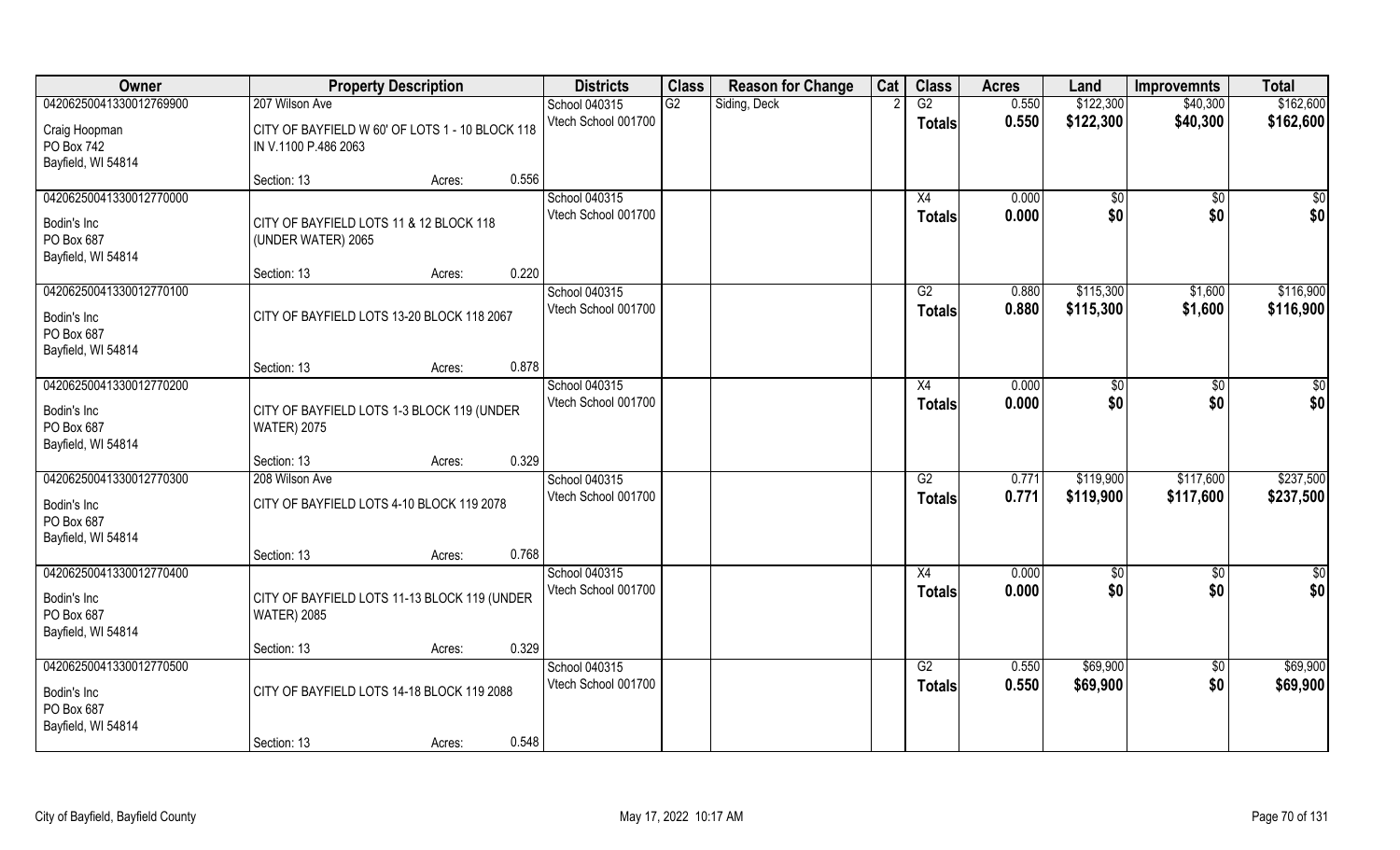| Owner                                  | <b>Property Description</b>                      |                 | <b>Districts</b>    | <b>Class</b> | <b>Reason for Change</b> | Cat | <b>Class</b>  | <b>Acres</b> | Land         | <b>Improvemnts</b> | <b>Total</b> |
|----------------------------------------|--------------------------------------------------|-----------------|---------------------|--------------|--------------------------|-----|---------------|--------------|--------------|--------------------|--------------|
| 04206250041330012770600                |                                                  |                 | School 040315       |              |                          |     | G2            | 0.220        | \$55,900     | $\overline{50}$    | \$55,900     |
| Bodin's Inc                            | CITY OF BAYFIELD LTS 19 & 20 BLOCK 119 2093      |                 | Vtech School 001700 |              |                          |     | <b>Totals</b> | 0.220        | \$55,900     | \$0                | \$55,900     |
| PO Box 687                             |                                                  |                 |                     |              |                          |     |               |              |              |                    |              |
| Bayfield, WI 54814                     |                                                  |                 |                     |              |                          |     |               |              |              |                    |              |
|                                        | Section: 13                                      | Acres:          | 0.219               |              |                          |     |               |              |              |                    |              |
| 04206250041330012770700                |                                                  |                 | School 040315       |              |                          |     | X4            | 0.180        | $\sqrt[6]{}$ | $\overline{50}$    | \$0          |
| City of Bayfield                       | CITY OF BAYFIELD DOCK L LOCATED S OF LOT 1       |                 | Vtech School 001700 |              |                          |     | Totals        | 0.180        | \$0          | \$0                | \$0          |
| PO Box 1170                            | BLOCK 120 & THAT PART OF LOTS 1 -4 NOT DESC      |                 |                     |              |                          |     |               |              |              |                    |              |
| Bayfield, WI 54814                     | IN CONDO PLAT OF REITEN BOATYARD                 |                 |                     |              |                          |     |               |              |              |                    |              |
|                                        | Section: 13                                      | Acres:          | 0.546               |              |                          |     |               |              |              |                    |              |
| 04206250041330012770800                |                                                  |                 | School 040315       |              |                          |     | G2            | 1.040        | \$156,900    | \$9,600            | \$166,500    |
| SERInc                                 | CITY OF BAYFIELD DOCK #7 LOCATED W OF BLOCK      |                 | Vtech School 001700 |              |                          |     | <b>Totals</b> | 1.040        | \$156,900    | \$9,600            | \$166,500    |
| PO Box 1467                            | 120 IN V.783 P.430 2114A                         |                 |                     |              |                          |     |               |              |              |                    |              |
| Bayfield, WI 54814                     |                                                  |                 |                     |              |                          |     |               |              |              |                    |              |
|                                        | Section: 13                                      | 1.041<br>Acres: |                     |              |                          |     |               |              |              |                    |              |
| 04206250041330012770900                |                                                  |                 | School 040315       |              |                          |     | G2            | 0.330        | \$94,300     | \$9,500            | \$103,800    |
| SERInc                                 | CITY OF BAYFIELD LOTS 11 - 13 BLOCK 120 IN V.783 |                 | Vtech School 001700 |              |                          |     | <b>Totals</b> | 0.330        | \$94,300     | \$9,500            | \$103,800    |
| PO Box 1467                            | P.430 2105                                       |                 |                     |              |                          |     |               |              |              |                    |              |
| Bayfield, WI 54814                     |                                                  |                 |                     |              |                          |     |               |              |              |                    |              |
|                                        | Section: 13                                      | 0.329<br>Acres: |                     |              |                          |     |               |              |              |                    |              |
| 04206250041330012771000                | 205 Wilson Ave                                   |                 | School 040315       |              |                          |     | G2            | 0.770        | \$99,800     | \$0                | \$99,800     |
| <b>SERInc</b>                          | CITY OF BAYFIELD LOTS 14-20 BLOCK 120 IN V.783   |                 | Vtech School 001700 |              |                          |     | Totals        | 0.770        | \$99,800     | \$0                | \$99,800     |
| PO Box 1467                            | P.430 2108                                       |                 |                     |              |                          |     |               |              |              |                    |              |
| Bayfield, WI 54814                     |                                                  |                 |                     |              |                          |     |               |              |              |                    |              |
|                                        | Section: 13                                      | 0.767<br>Acres: |                     |              |                          |     |               |              |              |                    |              |
| 04206250041330012771100                |                                                  |                 | School 040315       |              |                          |     | G2            | 0.480        | \$115,600    | \$0                | \$115,600    |
| SERInc                                 | CITY OF BAYFIELD OUTSIDE END 275' OF DOCK #8     |                 | Vtech School 001700 |              |                          |     | <b>Totals</b> | 0.480        | \$115,600    | \$0                | \$115,600    |
| PO Box 1467                            | IN V.169 P.388 BLOCK 121 2115D                   |                 |                     |              |                          |     |               |              |              |                    |              |
| Bayfield, WI 54814                     |                                                  |                 |                     |              |                          |     |               |              |              |                    |              |
|                                        | Section: 13                                      | Acres:          | 0.479               |              |                          |     |               |              |              |                    |              |
| 04206250041330012771200                |                                                  |                 | School 040315       |              |                          |     | G2            | 0.320        | \$92,700     | \$9,900            | \$102,600    |
|                                        | CITY OF BAYFIELD DOCK #8 LOCATED S OF BLOCK      |                 | Vtech School 001700 |              |                          |     | <b>Totals</b> | 0.320        | \$92,700     | \$9,900            | \$102,600    |
| Bayfield Yachts Inc<br>1138 Bowdoin St | 121 RUNNING FROM NE TO SW IN V.203 P.517 2115B   |                 |                     |              |                          |     |               |              |              |                    |              |
| St Paul, MN 55116                      |                                                  |                 |                     |              |                          |     |               |              |              |                    |              |
|                                        | Section: 13                                      | 0.321<br>Acres: |                     |              |                          |     |               |              |              |                    |              |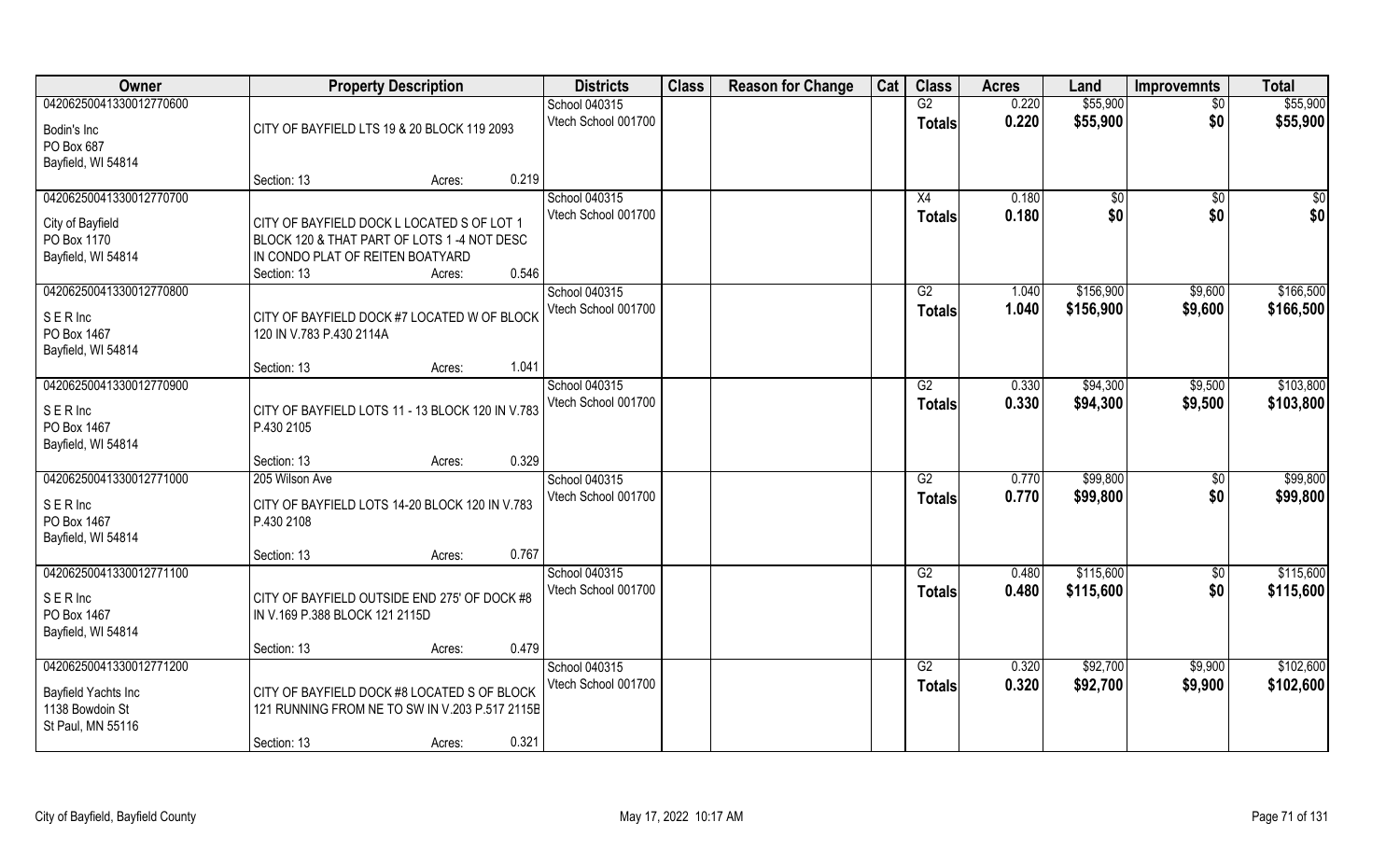| 04206250041330012771300<br>305 S 3rd St<br>School 040315<br>G2<br>0.520<br>\$119,400<br>\$69,400                                          | \$188,800       |
|-------------------------------------------------------------------------------------------------------------------------------------------|-----------------|
|                                                                                                                                           |                 |
| Vtech School 001700<br>0.520<br>\$119,400<br>\$69,400<br><b>Totals</b><br>Bayfield Yachts Inc<br>CITY OF BAYFIELD ALL OF DOCK 8 EXC E 50' | \$188,800       |
| 1138 Bowdoin St<br>LOCATED S OF BLOCK 121 RUNNING FROM NE TO                                                                              |                 |
| St Paul, MN 55116<br>SW IN V.200 P.633 2115C                                                                                              |                 |
| 0.517<br>Section: 13<br>Acres:                                                                                                            |                 |
| 04206250041330012771400<br>301 S 3rd St<br>School 040315<br>\$80,100<br>\$19,300<br>G2<br>0.240                                           | \$99,400        |
| Vtech School 001700<br>0.240<br>\$80,100<br>\$19,300<br><b>Totals</b>                                                                     | \$99,400        |
| Laurie K. Nourse<br>CITY OF BAYFIELD BLDG LOCATED ON DOCK #8 S                                                                            |                 |
| 86800 Betzold Rd<br>OF BLOCK 121 IN V.1133 P.750 2115A                                                                                    |                 |
| Bayfield, WI 54814<br>0.239<br>Section: 13                                                                                                |                 |
| Acres:<br>04206250041330012771500<br>School 040315<br>$\overline{X2}$<br>0.720<br>205 S 3rd St                                            | $\sqrt{50}$     |
| \$0<br>$\sqrt[6]{30}$<br>Vtech School 001700                                                                                              |                 |
| \$0<br>\$0<br>0.720<br><b>Totals</b><br>D N R State of Wisconsin<br>CITY OF BAYFIELD LOTS 5-10, LOT 14 & S 1/2 OF                         | \$0             |
| 101 S Webster St<br>LOT 15 BLOCK 121 2115                                                                                                 |                 |
| Madison, WI 53707                                                                                                                         |                 |
| 0.820<br>Section: 13<br>Acres:                                                                                                            |                 |
| 04206250041330012771600<br>School 040315<br>0.000<br>201 S 3rd St<br>X4<br>$\sqrt[6]{30}$<br>$\sqrt[6]{3}$                                | \$0             |
| \$0<br>Vtech School 001700<br>\$0<br>0.000<br><b>Totals</b><br>City of Bayfield<br>CITY OF BAYFIELD N 1/2 OF LOT 15 & LOTS 16-20          | \$0             |
| PO Box 1170<br>BLOCK 121 LESS V.242 P.393 2115AA (SEWER                                                                                   |                 |
| Bayfield, WI 54814<br>PLANT)                                                                                                              |                 |
| 0.601<br>Section: 13<br>Acres:                                                                                                            |                 |
| 04206250041330012771700<br>School 040315<br>$\overline{X2}$<br>0.110<br>\$0<br>\$0                                                        | $\overline{50}$ |
| 0.110<br>\$0<br>Vtech School 001700<br>\$0<br><b>Totals</b>                                                                               | \$0             |
| CITY OF BAYFIELD PAR IN BLOCK 121 IN V.242 P.393<br>D N R State of Wisconsin                                                              |                 |
| 101 S Webster St<br>2115A1                                                                                                                |                 |
| Madison, WI 53707                                                                                                                         |                 |
| 0.115<br>Section: 13<br>Acres:                                                                                                            |                 |
| \$31,400<br>04206250041330012771800<br>School 040315<br>G2<br>0.090<br>$\sqrt{$0}$                                                        | \$31,400        |
| \$0<br>Vtech School 001700<br>0.090<br>\$31,400<br><b>Totals</b><br>SERInc<br>CITY OF BAYFIELD E 100' OF LOT 1 BLOCK 122 IN               | \$31,400        |
| PO Box 1467<br>V.826 P.635 SUBJ TO EASE IN V.771 P.360 2116                                                                               |                 |
| Bayfield, WI 54814                                                                                                                        |                 |
| 0.091<br>Section: 13<br>Acres:                                                                                                            |                 |
| 04206250041330012771900<br>\$7,000<br>School 040315<br>G2<br>0.020<br>$\sqrt{$0}$                                                         | \$7,000         |
| Vtech School 001700<br>0.020<br>\$7,000<br>\$0<br><b>Totals</b><br><b>SER</b> Inc<br>CITY OF BAYFIELD LOT 1 LESS E 100' BLOCK 122         | \$7,000         |
| PO Box 1467<br>2116A                                                                                                                      |                 |
| Bayfield, WI 54814                                                                                                                        |                 |
| 0.018<br>Section: 13<br>Acres:                                                                                                            |                 |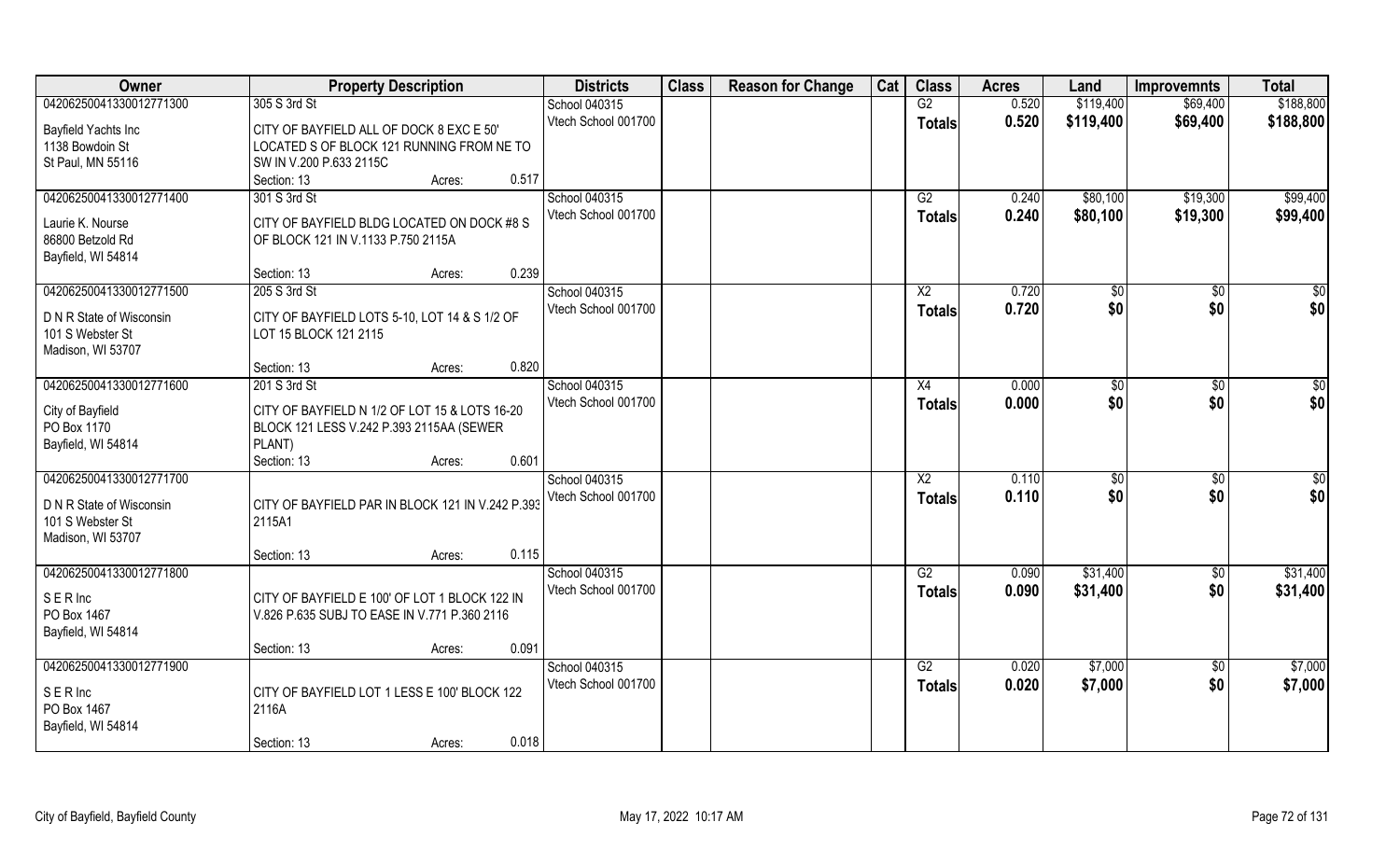| Owner                                                                                                     | <b>Property Description</b>                                                                                                                                                      | <b>Districts</b>                     | <b>Class</b> | <b>Reason for Change</b> | Cat | <b>Class</b>        | <b>Acres</b>   | Land                 | <b>Improvemnts</b>     | <b>Total</b>           |
|-----------------------------------------------------------------------------------------------------------|----------------------------------------------------------------------------------------------------------------------------------------------------------------------------------|--------------------------------------|--------------|--------------------------|-----|---------------------|----------------|----------------------|------------------------|------------------------|
| 04206250041330012772000<br>SERInc<br>PO Box 1467<br>Bayfield, WI 54814                                    | CITY OF BAYFIELD E 100' OF LOT 2 BLOCK 122 IN<br>V.826 P.635 2117                                                                                                                | School 040315<br>Vtech School 001700 |              |                          |     | G2<br><b>Totals</b> | 0.090<br>0.090 | \$31,400<br>\$31,400 | \$36,400<br>\$36,400   | \$67,800<br>\$67,800   |
|                                                                                                           | 0.091<br>Section: 13<br>Acres:                                                                                                                                                   |                                      |              |                          |     |                     |                |                      |                        |                        |
| 04206250041330012772100<br>SERInc<br>PO Box 1467<br>Bayfield, WI 54814                                    | CITY OF BAYFIELD LOT 2 LESS E 100' BLOCK 122<br>(SUB TO EASE V.741 P.283) 2117A<br>0.018                                                                                         | School 040315<br>Vtech School 001700 |              |                          |     | G2<br><b>Totals</b> | 0.020<br>0.020 | \$7,000<br>\$7,000   | \$0<br>\$0             | \$7,000<br>\$7,000     |
| 04206250041330012772200                                                                                   | Section: 13<br>Acres:                                                                                                                                                            | School 040315                        |              |                          |     | G2                  | 0.090          | \$31,400             | $\sqrt[6]{30}$         | \$31,400               |
| SERInc<br>PO Box 1467<br>Bayfield, WI 54814                                                               | CITY OF BAYFIELD E 100' OF LOT 3 BLOCK 122 (SUB<br>TO EASE V.741 P.283) IN V.826 P.635 2118                                                                                      | Vtech School 001700                  |              |                          |     | <b>Totals</b>       | 0.090          | \$31,400             | \$0                    | \$31,400               |
|                                                                                                           | 0.091<br>Section: 13<br>Acres:                                                                                                                                                   |                                      |              |                          |     |                     |                |                      |                        |                        |
| 04206250041330012772300<br>SERInc<br>PO Box 1467<br>Bayfield, WI 54814                                    | CITY OF BAYFIELD LOT 3 LESS E 100' BLOCK 122<br>2118A                                                                                                                            | School 040315<br>Vtech School 001700 |              |                          |     | G2<br><b>Totals</b> | 0.018<br>0.018 | \$6,400<br>\$6,400   | $\sqrt[6]{3}$<br>\$0   | \$6,400<br>\$6,400     |
|                                                                                                           | 0.018<br>Section: 13<br>Acres:                                                                                                                                                   |                                      |              |                          |     |                     |                |                      |                        |                        |
| 04206250041330012772400<br>Landmark Conservancy, Inc<br>500 E Main St<br>Suite 307<br>Menomonie, WI 54751 | CITY OF BAYFIELD STRIP OF LAND 100' WIDE EXTG<br>OVER & ACROSS BLOCKS 122, 123 & 132 IN V.334<br>P.291 (PREV RR) LESS THAT PT OVER & ACROSS<br>0.378<br>Section: 13<br>Acres:    | School 040315<br>Vtech School 001700 |              |                          |     | X4<br><b>Totals</b> | 0.460<br>0.460 | $\sqrt[6]{3}$<br>\$0 | $\sqrt[6]{30}$<br>\$0  | $\overline{50}$<br>\$0 |
| 04206250041330012772450<br>SERInc<br>PO Box 1467<br>Bayfield, WI 54814                                    | CITY OF BAYFIELD SPRIP OF LAND 100' IN WIDTH<br>OVER & ACROSS LOTS 16,17,18, & 19 BLOCK 122;<br>LOTS 1 & 2 BLOCK 123 & LOTS 10,11,12 BLOCK 132<br>Section: 13<br>0.444<br>Acres: | School 040315<br>Vtech School 001700 |              |                          |     | G2<br><b>Totals</b> | 0.390<br>0.390 | \$24,200<br>\$24,200 | \$0<br>\$0             | \$24,200<br>\$24,200   |
| 04206250041330012772500<br>SERInc<br>PO Box 1467<br>Bayfield, WI 54814                                    | CITY OF BAYFIELD LOTS 4 - 15 BLOCK 122 LESS<br>CSM #746 V.5 P.148 TOG WITH EASE IN DOC<br>2018R-572382<br>0.760<br>Section: 13<br>Acres:                                         | School 040315<br>Vtech School 001700 |              |                          |     | G2<br><b>Totals</b> | 0.750<br>0.750 | \$88,800<br>\$88,800 | $\overline{50}$<br>\$0 | \$88,800<br>\$88,800   |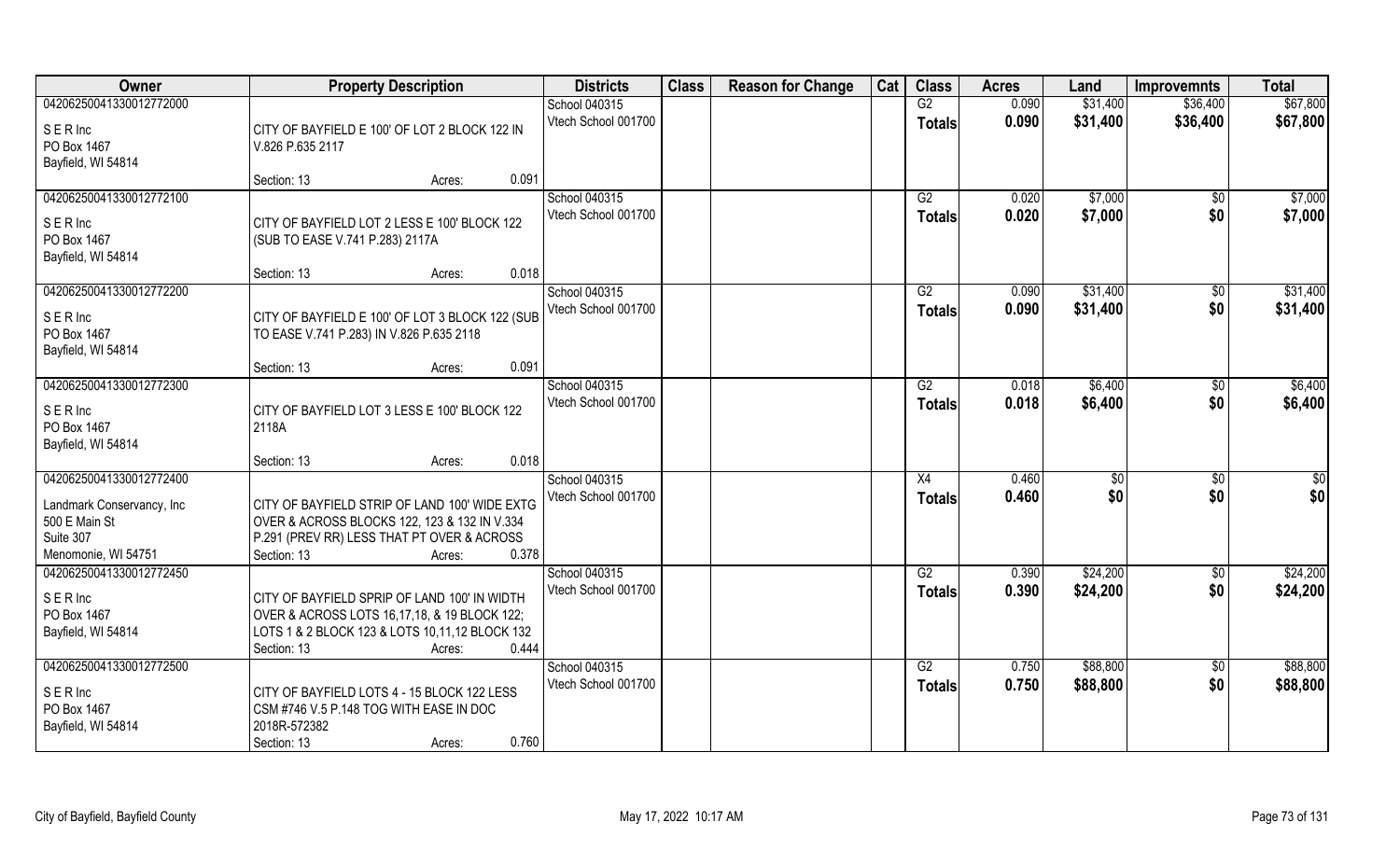| Owner                               | <b>Property Description</b>                       | <b>Districts</b>    | <b>Class</b> | <b>Reason for Change</b> | Cat | <b>Class</b>    | <b>Acres</b> | Land      | <b>Improvemnts</b> | <b>Total</b> |
|-------------------------------------|---------------------------------------------------|---------------------|--------------|--------------------------|-----|-----------------|--------------|-----------|--------------------|--------------|
| 04206250041330012772600             | 212 S 5th St                                      | School 040315       |              |                          |     | G1              | 0.310        | \$108,700 | \$69,800           | \$178,500    |
| Patricia Wood Trustees              | CITY OF BAYFIELD LOTS 16-19 BLOCK 122 (SUB TO     | Vtech School 001700 |              |                          |     | <b>Totals</b>   | 0.310        | \$108,700 | \$69,800           | \$178,500    |
| 592 Park Ln                         | EASE OVER LOTS 16 & 17 IN V.736 P.172) IN V.1121  |                     |              |                          |     |                 |              |           |                    |              |
| Madison, WI 53711                   | P.780 2131 (WOOD TRUST DTD 12/12/2013)            |                     |              |                          |     |                 |              |           |                    |              |
|                                     | 0.310<br>Section: 13<br>Acres:                    |                     |              |                          |     |                 |              |           |                    |              |
| 04206250041330012772700             | 210 5th St S                                      | School 040315       |              |                          |     | G1              | 0.110        | \$28,800  | \$59,300           | \$88,100     |
|                                     |                                                   | Vtech School 001700 |              |                          |     | <b>Totals</b>   | 0.110        | \$28,800  | \$59,300           | \$88,100     |
| Patricia Wood Trustees              | CITY OF BAYFIELD LOT 20 BLOCK 122 IN V.1121       |                     |              |                          |     |                 |              |           |                    |              |
| 592 Park Ln                         | P.780 2135 (WOOD TRUST DTD 12/12/2013)            |                     |              |                          |     |                 |              |           |                    |              |
| Madison, WI 53711                   |                                                   |                     |              |                          |     |                 |              |           |                    |              |
|                                     | 0.110<br>Section: 13<br>Acres:                    |                     |              |                          |     |                 |              |           |                    |              |
| 04206250041330060210000             | 117 S 1st St                                      | School 040315       |              |                          |     | G2              | 0.000        | \$10,000  | \$12,000           | \$22,000     |
| Sophia Hantzes                      | BAYFIELD CROSSINGS CONDO - UNIT 100 IN V.957      | Vtech School 001700 |              |                          |     | <b>Totals</b>   | 0.000        | \$10,000  | \$12,000           | \$22,000     |
| 2859 E Lake of the Isles Pkwy       | P.600                                             |                     |              |                          |     |                 |              |           |                    |              |
| Minneapolis, MN 55408               |                                                   |                     |              |                          |     |                 |              |           |                    |              |
|                                     | 0.036<br>Section: 13<br>Acres:                    |                     |              |                          |     |                 |              |           |                    |              |
| 04206250041330060220000             | 117 S 1st St                                      | School 040315       |              |                          |     | G2              | 0.000        | \$10,000  | \$10,700           | \$20,700     |
|                                     |                                                   | Vtech School 001700 |              |                          |     | <b>Totals</b>   | 0.000        | \$10,000  | \$10,700           | \$20,700     |
| William E & Darlene Staffeldt Trust | BAYFIELD CROSSINGS CONDO UNIT 101 TOG WITH        |                     |              |                          |     |                 |              |           |                    |              |
| 8 Ambush Ridge                      | UND INT IN COMMON ELEMENTS IN DOC<br>2020R-581825 |                     |              |                          |     |                 |              |           |                    |              |
| Clancy, MT 59634                    | 0.037<br>Section: 13                              |                     |              |                          |     |                 |              |           |                    |              |
| 04206250041330060230000             | Acres:<br>117 S 1st St                            | School 040315       |              |                          |     | $\overline{G2}$ | 0.000        | \$30,000  | \$18,900           | \$48,900     |
|                                     |                                                   | Vtech School 001700 |              |                          |     |                 | 0.000        |           |                    |              |
| Sophia Hantzes                      | BAYFIELD CROSSINGS CONDO UNIT 200 IN V.957        |                     |              |                          |     | <b>Totals</b>   |              | \$30,000  | \$18,900           | \$48,900     |
| 2859 E Lake of the Isles Pkwy       | P.601                                             |                     |              |                          |     |                 |              |           |                    |              |
| Minneapolis, MN 55408               |                                                   |                     |              |                          |     |                 |              |           |                    |              |
|                                     | 0.036<br>Section: 13<br>Acres:                    |                     |              |                          |     |                 |              |           |                    |              |
| 04206250041330060240000             | 117 S 1st St                                      | School 040315       |              |                          |     | G2              | 0.000        | \$30,000  | \$18,900           | \$48,900     |
| William E & Darlene Staffeldt Trust | BAYFIELD CROSSINGS CONDO UNIT 201 TOG WITH        | Vtech School 001700 |              |                          |     | <b>Totals</b>   | 0.000        | \$30,000  | \$18,900           | \$48,900     |
| 8 Ambush Ridge                      | UND INT IN COMMON ELEMENTS IN DOC                 |                     |              |                          |     |                 |              |           |                    |              |
| Clancy, MT 59634                    | 2020R-581825                                      |                     |              |                          |     |                 |              |           |                    |              |
|                                     | 0.037<br>Section: 13<br>Acres:                    |                     |              |                          |     |                 |              |           |                    |              |
| 04206250041330500310000             |                                                   | School 040315       |              |                          |     | G1              | 1.000        | \$1,500   | $\overline{60}$    | \$1,500      |
|                                     |                                                   | Vtech School 001700 |              |                          |     | <b>Totals</b>   | 1.000        | \$1,500   | \$0                | \$1,500      |
| <b>SERInc</b>                       | CITY OF BAYFIELD CSM#746 V.5 P.148 BEING PT OF    |                     |              |                          |     |                 |              |           |                    |              |
| PO Box 1467                         | LOTS 1,2,3,4,5,11,12,13 BLOCK 122 & LOTS 4,5,6    |                     |              |                          |     |                 |              |           |                    |              |
| Bayfield, WI 54814                  | BLOCK 123 & PT OF GOVT LOT 3 SEC 13 & GOVT        |                     |              |                          |     |                 |              |           |                    |              |
|                                     | 1.111<br>Section: 13<br>Acres:                    |                     |              |                          |     |                 |              |           |                    |              |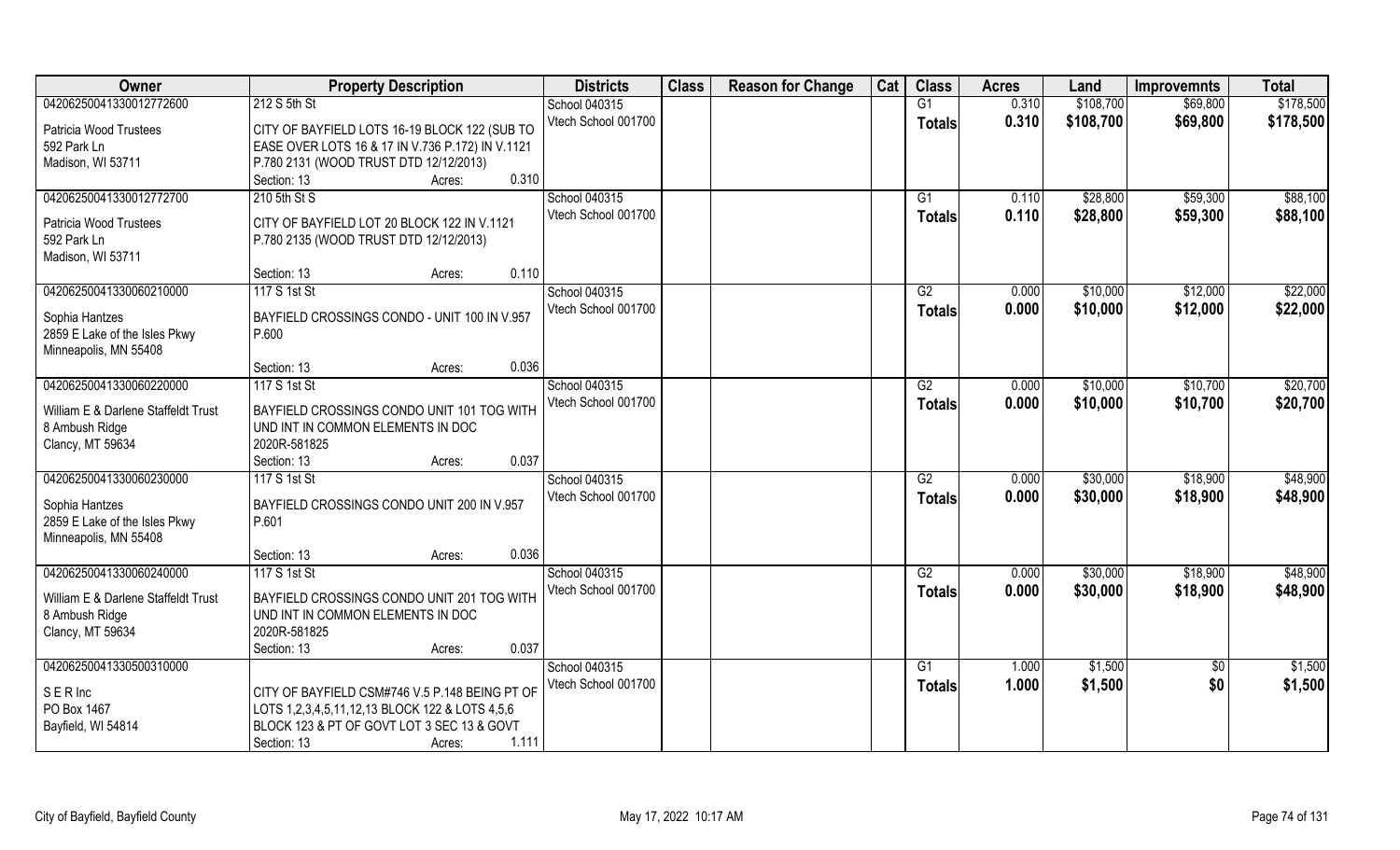| Owner                                   | <b>Property Description</b>                                | <b>Districts</b>                     | <b>Class</b> | <b>Reason for Change</b> | Cat | <b>Class</b>  | <b>Acres</b> | Land     | <b>Improvemnts</b> | <b>Total</b>    |
|-----------------------------------------|------------------------------------------------------------|--------------------------------------|--------------|--------------------------|-----|---------------|--------------|----------|--------------------|-----------------|
| 04206250041410012705300                 | 5th St N                                                   | School 040315                        |              |                          |     | X4            | 2.200        | \$0      | $\sqrt{6}$         | $\overline{50}$ |
| City of Bayfield                        | CITY OF BAYFIELD LOTS 1-20 BLOCK 11 157 (BALL              | Vtech School 001700                  |              |                          |     | <b>Totals</b> | 2.200        | \$0      | \$0                | \$0             |
| PO Box 1170                             | FIELD)                                                     |                                      |              |                          |     |               |              |          |                    |                 |
| Bayfield, WI 54814                      |                                                            |                                      |              |                          |     |               |              |          |                    |                 |
|                                         | 2.136<br>Section: 14<br>Acres:                             |                                      |              |                          |     |               |              |          |                    |                 |
| 04206250041410012705410                 |                                                            | School 040315<br>Vtech School 001700 |              |                          |     | G1            | 1.075        | \$6,600  | \$0                | \$6,600         |
| Outer Island Ventures, LLC              | CITY OF BAYFIELD LOTS 1 - 10 BLOCK 12 DESC IN              |                                      |              |                          |     | Totals        | 1.075        | \$6,600  | \$0                | \$6,600         |
| 375 Brockton Ln N                       | 2021R-592199                                               |                                      |              |                          |     |               |              |          |                    |                 |
| Plymouth, MN 55447                      | 1.075                                                      |                                      |              |                          |     |               |              |          |                    |                 |
| 04206250041410012705420                 | Section: 14<br>Acres:                                      | School 040315                        |              |                          |     | G1            | 1.079        | \$6,600  | \$0                | \$6,600         |
|                                         |                                                            | Vtech School 001700                  |              |                          |     | <b>Totals</b> | 1.079        | \$6,600  | \$0                | \$6,600         |
| Randolph A. Clark                       | CITY OF BAYFIELD LOTS 11 - 20 BLOCK 12 IN                  |                                      |              |                          |     |               |              |          |                    |                 |
| 19 Exeter Ln                            | 2017R-568687                                               |                                      |              |                          |     |               |              |          |                    |                 |
| Stafford, VA 22554                      | 1.079<br>Section: 14<br>Acres:                             |                                      |              |                          |     |               |              |          |                    |                 |
| 04206250041410012705500                 |                                                            | School 040315                        |              |                          |     | G1            | 2.218        | \$13,200 | $\sqrt[6]{3}$      | \$13,200        |
|                                         |                                                            | Vtech School 001700                  |              |                          |     | <b>Totals</b> | 2.218        | \$13,200 | \$0                | \$13,200        |
| Randolph A. Clark<br>19 Exeter Ln       | CITY OF BAYFIELD LOTS 1-20 BLOCK 13 IN<br>2017R-568687 197 |                                      |              |                          |     |               |              |          |                    |                 |
| Stafford, VA 22554                      |                                                            |                                      |              |                          |     |               |              |          |                    |                 |
|                                         | 2.169<br>Section: 14<br>Acres:                             |                                      |              |                          |     |               |              |          |                    |                 |
| 04206250041410012705600                 |                                                            | School 040315                        |              |                          |     | G1            | 2.204        | \$13,200 | \$0                | \$13,200        |
| Outer Island Ventures, LLC              | CITY OF BAYFIELD LOTS 1-20 BLOCK 14 DESC IN                | Vtech School 001700                  |              |                          |     | <b>Totals</b> | 2.204        | \$13,200 | \$0                | \$13,200        |
| 375 Brockton Ln N                       | 2021R-592199 217                                           |                                      |              |                          |     |               |              |          |                    |                 |
| Plymouth, MN 55447                      |                                                            |                                      |              |                          |     |               |              |          |                    |                 |
|                                         | 2.185<br>Section: 14<br>Acres:                             |                                      |              |                          |     |               |              |          |                    |                 |
| 04206250041410012705700                 |                                                            | School 040315                        |              |                          |     | G1            | 2.204        | \$13,200 | $\overline{60}$    | \$13,200        |
| Outer Island Ventures, LLC              | CITY OF BAYFIELD LOTS 1-20 BLOCK 15 DESC IN                | Vtech School 001700                  |              |                          |     | <b>Totals</b> | 2.204        | \$13,200 | \$0                | \$13,200        |
| 375 Brockton Ln N                       | 2021R-592199 237                                           |                                      |              |                          |     |               |              |          |                    |                 |
| Plymouth, MN 55447                      |                                                            |                                      |              |                          |     |               |              |          |                    |                 |
| 04206250041410012705800                 | 2.201<br>Section: 14<br>Acres:                             | School 040315                        |              |                          |     | G1            | 2.204        | \$13,200 | $\overline{50}$    | \$13,200        |
|                                         |                                                            | Vtech School 001700                  |              |                          |     | Totals        | 2.204        | \$13,200 | \$0                | \$13,200        |
| Outer Island Ventures, LLC              | CITY OF BAYFIELD LOTS 1-20 BLOCK 16 DESC IN                |                                      |              |                          |     |               |              |          |                    |                 |
| 375 Brockton Ln N<br>Plymouth, MN 55447 | 2021R-592199 257                                           |                                      |              |                          |     |               |              |          |                    |                 |
|                                         | 2.217<br>Section: 14<br>Acres:                             |                                      |              |                          |     |               |              |          |                    |                 |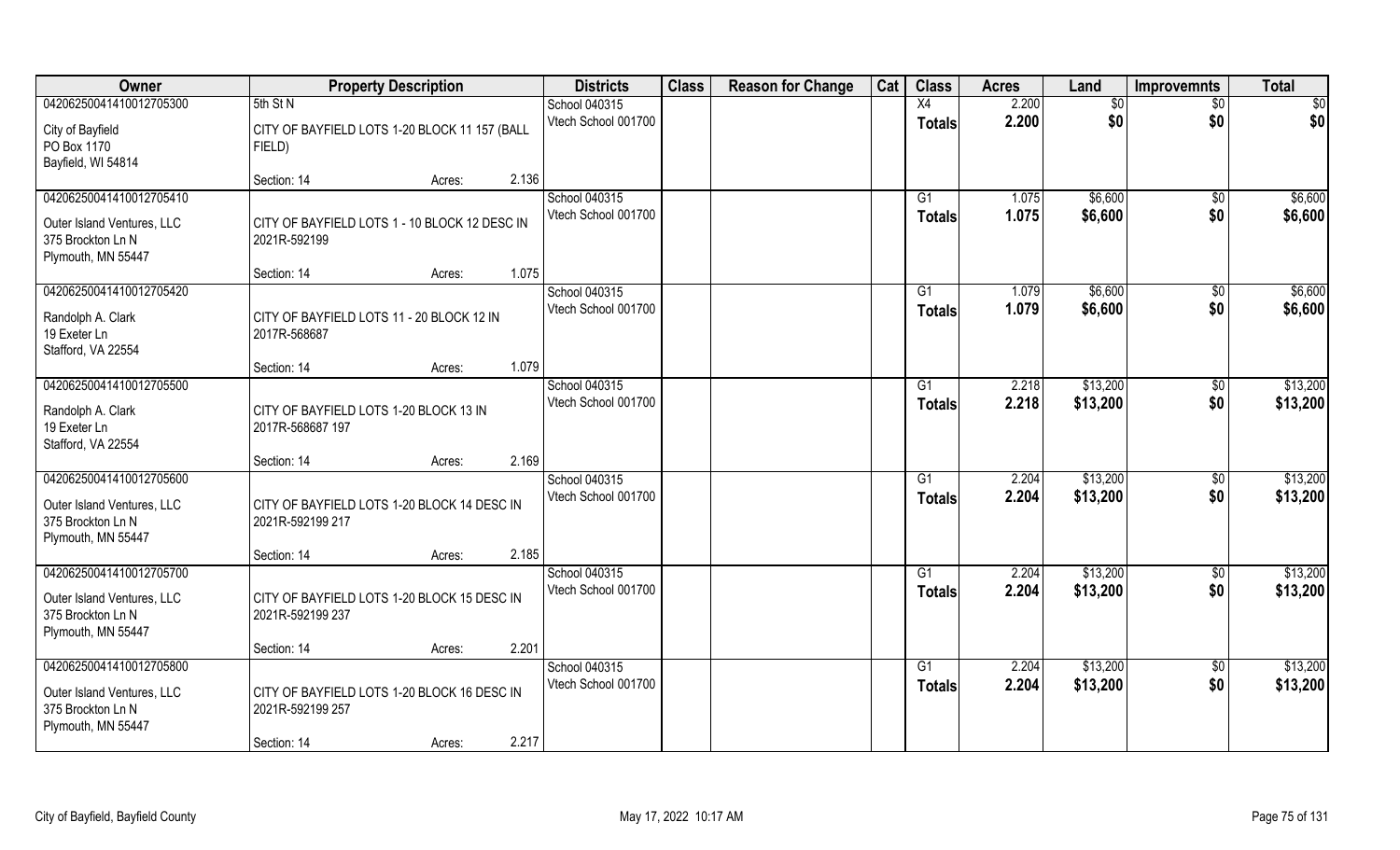| Owner                             | <b>Property Description</b>                                |        |       | <b>Districts</b>    | <b>Class</b> | <b>Reason for Change</b> | Cat | <b>Class</b>    | <b>Acres</b> | Land           | <b>Improvemnts</b> | <b>Total</b> |
|-----------------------------------|------------------------------------------------------------|--------|-------|---------------------|--------------|--------------------------|-----|-----------------|--------------|----------------|--------------------|--------------|
| 04206250041410012705900           |                                                            |        |       | School 040315       |              |                          |     | $\overline{G1}$ | 2.204        | \$19,800       | $\overline{50}$    | \$19,800     |
| Randolph A. Clark<br>19 Exeter Ln | CITY OF BAYFIELD LOTS 1-20 BLOCK 17 IN<br>2017R-568687 277 |        |       | Vtech School 001700 |              |                          |     | <b>Totals</b>   | 2.204        | \$19,800       | \$0                | \$19,800     |
| Stafford, VA 22554                |                                                            |        | 2.231 |                     |              |                          |     |                 |              |                |                    |              |
| 04206250041410012706000           | Section: 14                                                | Acres: |       | School 040315       |              |                          |     | G1              | 2.204        | \$19,800       |                    | \$19,800     |
|                                   |                                                            |        |       | Vtech School 001700 |              |                          |     |                 | 2.204        | \$19,800       | \$0<br>\$0         | \$19,800     |
| Randolph A. Clark                 | CITY OF BAYFIELD LOTS 1-20 BLOCK 18 IN                     |        |       |                     |              |                          |     | Totals          |              |                |                    |              |
| 19 Exeter Ln                      | 2017R-568867 297                                           |        |       |                     |              |                          |     |                 |              |                |                    |              |
| Stafford, VA 22554                | Section: 14                                                |        | 2.239 |                     |              |                          |     |                 |              |                |                    |              |
| 04206250041410012711500           | 5th St N                                                   | Acres: |       | School 040315       |              |                          |     | X4              | 2.090        | $\sqrt[6]{3}$  | $\sqrt[6]{30}$     | \$0          |
|                                   |                                                            |        |       | Vtech School 001700 |              |                          |     | <b>Totals</b>   | 2.090        | \$0            | \$0                | \$0          |
| School District #1                | CITY OF BAYFIELD LOTS 1-19 BLOCK 29 456                    |        |       |                     |              |                          |     |                 |              |                |                    |              |
|                                   |                                                            |        |       |                     |              |                          |     |                 |              |                |                    |              |
|                                   | Section: 14                                                |        | 2.078 |                     |              |                          |     |                 |              |                |                    |              |
| 04206250041410012711600           | Lynde Ave                                                  | Acres: |       | School 040315       |              |                          |     | X4              | 0.110        | $\frac{1}{20}$ | $\sqrt[6]{3}$      | \$0          |
|                                   |                                                            |        |       | Vtech School 001700 |              |                          |     | <b>Totals</b>   | 0.110        | \$0            | \$0                | \$0          |
| City of Bayfield                  | CITY OF BAYFIELD LOT 20 BLOCK 29 475 (BALL                 |        |       |                     |              |                          |     |                 |              |                |                    |              |
| PO Box 1170                       | FIELD)                                                     |        |       |                     |              |                          |     |                 |              |                |                    |              |
| Bayfield, WI 54814                |                                                            |        | 0.109 |                     |              |                          |     |                 |              |                |                    |              |
| 04206250041410012711700           | Section: 14<br>6th St N                                    | Acres: |       | School 040315       |              |                          |     | X4              | 2.200        | $\sqrt[6]{3}$  | $\sqrt[6]{30}$     | \$0          |
|                                   |                                                            |        |       | Vtech School 001700 |              |                          |     | <b>Totals</b>   | 2.200        | \$0            | \$0                | \$0          |
| City of Bayfield                  | CITY OF BAYFIELD LOTS 1-20 BLOCK 30 476                    |        |       |                     |              |                          |     |                 |              |                |                    |              |
| PO Box 1170                       | (RESERVOIR)                                                |        |       |                     |              |                          |     |                 |              |                |                    |              |
| Bayfield, WI 54814                | Section: 14                                                |        | 2.196 |                     |              |                          |     |                 |              |                |                    |              |
| 04206250041410012711800           | 7th St N                                                   | Acres: |       | School 040315       |              |                          |     | G1              | 2.204        | \$20,400       | \$0                | \$20,400     |
|                                   |                                                            |        |       | Vtech School 001700 |              |                          |     | <b>Totals</b>   | 2.204        | \$20,400       | \$0                | \$20,400     |
| Randolph A. Clark                 | CITY OF BAYFIELD LOTS 1-20 BLOCK 31 IN                     |        |       |                     |              |                          |     |                 |              |                |                    |              |
| 19 Exeter Ln                      | 2017R-568687 477                                           |        |       |                     |              |                          |     |                 |              |                |                    |              |
| Stafford, VA 22554                |                                                            |        | 2.201 |                     |              |                          |     |                 |              |                |                    |              |
| 04206250041410012711900           | Section: 14                                                | Acres: |       | School 040315       |              |                          |     | $\overline{G1}$ | 2.204        | \$19,800       | $\sqrt{$0}$        | \$19,800     |
|                                   |                                                            |        |       | Vtech School 001700 |              |                          |     | Totals          | 2.204        | \$19,800       | \$0                | \$19,800     |
| Outer Island Ventures, LLC        | CITY OF BAYFIELD LOTS 1-20 BLOCK 32 DESC IN                |        |       |                     |              |                          |     |                 |              |                |                    |              |
| 375 Brockton Ln N                 | 2021R-592199 497                                           |        |       |                     |              |                          |     |                 |              |                |                    |              |
| Plymouth, MN 55447                |                                                            |        | 2.206 |                     |              |                          |     |                 |              |                |                    |              |
|                                   | Section: 14                                                | Acres: |       |                     |              |                          |     |                 |              |                |                    |              |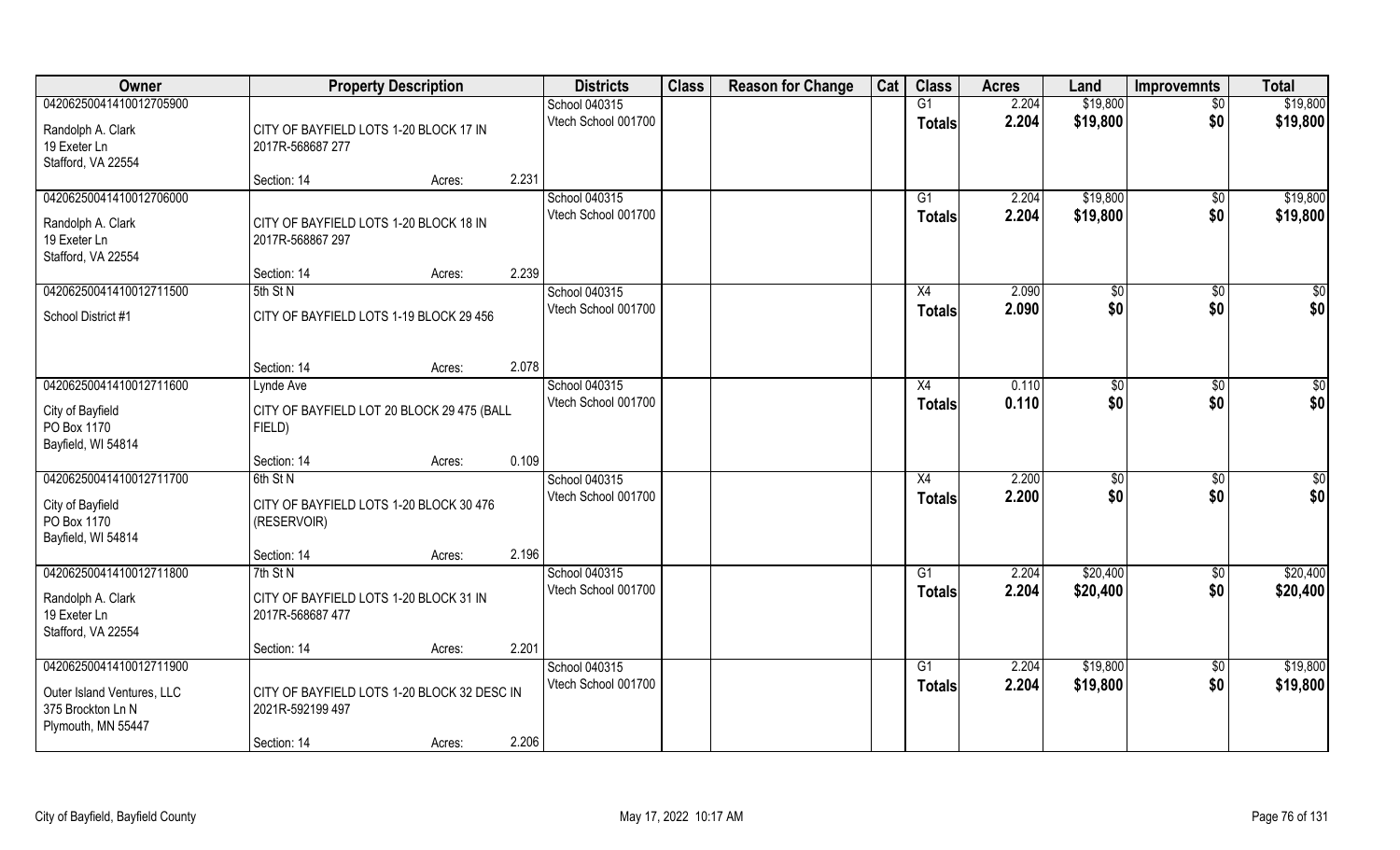| Owner                                                                                            | <b>Property Description</b>                                                         | <b>Districts</b>                     | <b>Class</b> | <b>Reason for Change</b> | Cat | <b>Class</b>        | <b>Acres</b>   | Land                 | <b>Improvemnts</b>   | <b>Total</b>           |
|--------------------------------------------------------------------------------------------------|-------------------------------------------------------------------------------------|--------------------------------------|--------------|--------------------------|-----|---------------------|----------------|----------------------|----------------------|------------------------|
| 04206250041410012712000                                                                          |                                                                                     | School 040315                        |              |                          |     | G1                  | 2.204          | \$19,800             | $\sqrt{6}$           | \$19,800               |
| Outer Island Ventures, LLC<br>375 Brockton Ln N<br>Plymouth, MN 55447                            | CITY OF BAYFIELD LOTS 1-20 BLOCK 33 DESC IN<br>2021R-592199 517                     | Vtech School 001700                  |              |                          |     | <b>Totals</b>       | 2.204          | \$19,800             | \$0                  | \$19,800               |
|                                                                                                  | 2.210<br>Section: 14<br>Acres:                                                      |                                      |              |                          |     |                     |                |                      |                      |                        |
| 04206250041410012712110<br>Outer Island Ventures, LLC<br>375 Brockton Ln N<br>Plymouth, MN 55447 | CITY OF BAYFIELD LOTS 1 - 5 & 11 - 20 BLOCK 34<br>DESC IN 2021R-592199              | School 040315<br>Vtech School 001700 |              |                          |     | G1<br>Totals        | 1.653<br>1.653 | \$14,800<br>\$14,800 | \$0<br>\$0           | \$14,800<br>\$14,800   |
|                                                                                                  | 1.659<br>Section: 14<br>Acres:                                                      |                                      |              |                          |     |                     |                |                      |                      |                        |
| 04206250041410012712120                                                                          |                                                                                     | School 040315                        |              |                          |     | G1                  | 0.551          | \$5,000              | \$0                  | \$5,000                |
| Outer Island Ventures, LLC<br>375 Brockton Ln N<br>Plymouth, MN 55447                            | CITY OF BAYFIELD LOTS 6 - 10 BLOCK 34 IN DOC<br>2021R-592199                        | Vtech School 001700                  |              |                          |     | <b>Totals</b>       | 0.551          | \$5,000              | \$0                  | \$5,000                |
|                                                                                                  | 0.554<br>Section: 14<br>Acres:                                                      |                                      |              |                          |     |                     |                |                      |                      |                        |
| 04206250041410012712200<br>Outer Island Ventures, LLC<br>375 Brockton Ln N<br>Plymouth, MN 55447 | CITY OF BAYFIELD LOTS 1-20 BLOCK 35 DESC IN<br>2021R-592199 557                     | School 040315<br>Vtech School 001700 |              |                          |     | G1<br><b>Totals</b> | 2.204<br>2.204 | \$19,800<br>\$19,800 | $\sqrt[6]{3}$<br>\$0 | \$19,800<br>\$19,800   |
|                                                                                                  | 2.216<br>Section: 14<br>Acres:                                                      |                                      |              |                          |     |                     |                |                      |                      |                        |
| 04206250041410012712300<br>Randolph A. Clark<br>19 Exeter Ln<br>Stafford, VA 22554               | CITY OF BAYFIELD LOTS 1-20 BLOCK 36 IN<br>2017R-568687 569                          | School 040315<br>Vtech School 001700 |              |                          |     | G1<br><b>Totals</b> | 2.204<br>2.204 | \$19,800<br>\$19,800 | \$0<br>\$0           | \$19,800<br>\$19,800   |
|                                                                                                  | 2.216<br>Section: 14<br>Acres:                                                      |                                      |              |                          |     |                     |                |                      |                      |                        |
| 04206250041410012717900<br>Justin H. Johnston<br>Dionne Br Johnston<br>205 N 5th St              | 205 N 5th St<br>CITY OF BAYFIELD LOT 1 BLOCK 46 IN DOC<br>2017R-569917 760          | School 040315<br>Vtech School 001700 |              |                          |     | G1<br><b>Totals</b> | 0.110<br>0.110 | \$28,800<br>\$28,800 | \$84,900<br>\$84,900 | \$113,700<br>\$113,700 |
| Bayfield, WI 54814                                                                               | 0.110<br>Section: 14<br>Acres:                                                      |                                      |              |                          |     |                     |                |                      |                      |                        |
| 04206250041410012718000<br>Justin H. Johnston<br>Dionne Br Johnston<br>205 N 5th St              | 5th Ave<br>CITY OF BAYFIELD LOTS 2 & 3 BLOCK 46 IN DOC<br>2017R-569917 761<br>0.219 | School 040315<br>Vtech School 001700 |              |                          |     | G1<br>Totals        | 0.220<br>0.220 | \$32,800<br>\$32,800 | \$5,600<br>\$5,600   | \$38,400<br>\$38,400   |
| Bayfield, WI 54814                                                                               | Section: 14<br>Acres:                                                               |                                      |              |                          |     |                     |                |                      |                      |                        |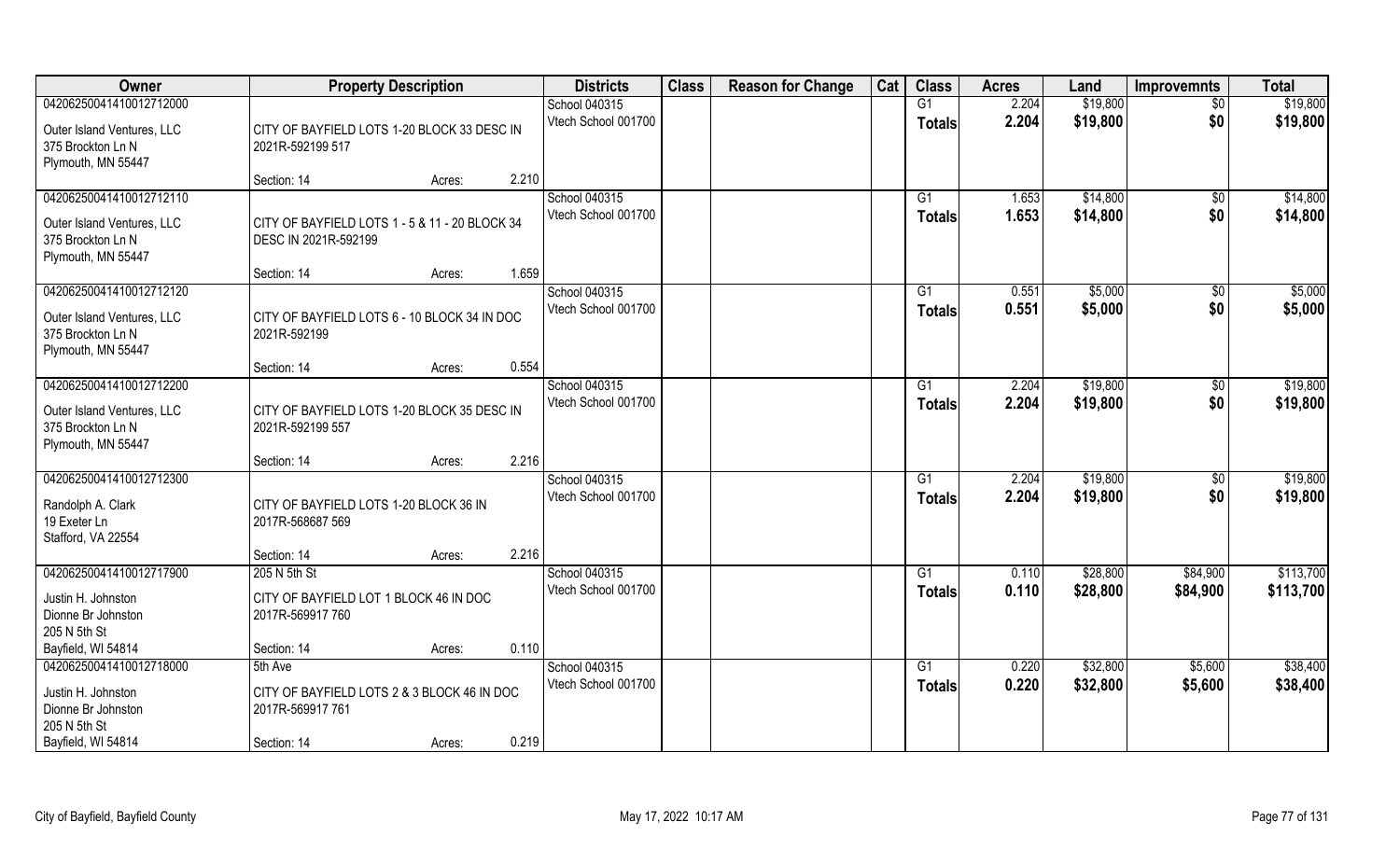| Owner                      | <b>Property Description</b>                    | <b>Districts</b>    | <b>Class</b> | <b>Reason for Change</b> | Cat | <b>Class</b>   | <b>Acres</b> | Land     | <b>Improvemnts</b> | <b>Total</b>  |
|----------------------------|------------------------------------------------|---------------------|--------------|--------------------------|-----|----------------|--------------|----------|--------------------|---------------|
| 04206250041410012718100    | 217 N 5th St                                   | School 040315       |              |                          |     | G1             | 0.220        | \$57,500 | \$104,700          | \$162,200     |
| Marilyn K. Lippo Trustee   | CITY OF BAYFIELD LOTS 4 & 5 BLOCK 46 IN        | Vtech School 001700 |              |                          |     | <b>Totals</b>  | 0.220        | \$57,500 | \$104,700          | \$162,200     |
| 1632 83rd St               | 2017R-567752 764 (MARILYN K LIPPO IRREV INCOME |                     |              |                          |     |                |              |          |                    |               |
| New Richmond, WI 54017     | ONLY TRUST DTD 05/20/2016)                     |                     |              |                          |     |                |              |          |                    |               |
|                            | 0.219<br>Section: 14<br>Acres:                 |                     |              |                          |     |                |              |          |                    |               |
| 04206250041410012718200    | 219 N 5th St                                   | School 040315       |              |                          |     | G <sub>1</sub> | 0.330        | \$72,500 | \$80,000           | \$152,500     |
|                            |                                                | Vtech School 001700 |              |                          |     | Totals         | 0.330        | \$72,500 | \$80,000           | \$152,500     |
| Herbert D. Japs Trustees   | CITY OF BAYFIELD LOTS 6-8 BLOCK 46 IN V.1156   |                     |              |                          |     |                |              |          |                    |               |
| 7127 Grenda Ave S          | P.126 766 (JANICE L JAPS TRUST DTD 09/02/2015) |                     |              |                          |     |                |              |          |                    |               |
| Cottage Grove, MN 55016    |                                                |                     |              |                          |     |                |              |          |                    |               |
|                            | 0.329<br>Section: 14<br>Acres:                 |                     |              |                          |     |                |              |          |                    |               |
| 04206250041410012718300    |                                                | School 040315       |              |                          |     | X3             | 0.220        | \$0      | \$0                | \$0           |
| <b>Bayfield County</b>     | CITY OF BAYFIELD LOT 9 & 10 BLOCK 46 769       | Vtech School 001700 |              |                          |     | <b>Totals</b>  | 0.220        | \$0      | \$0                | \$0           |
| 117 E 5th St               | (RAVINE ON PLATTED 5TH ST)                     |                     |              |                          |     |                |              |          |                    |               |
| PO Box 878                 |                                                |                     |              |                          |     |                |              |          |                    |               |
| Washburn, WI 54891         | 0.219<br>Section: 14<br>Acres:                 |                     |              |                          |     |                |              |          |                    |               |
| 04206250041410012718400    |                                                | School 040315       |              |                          |     | G1             | 0.330        | \$46,700 | \$0                | \$46,700      |
|                            |                                                | Vtech School 001700 |              |                          |     | <b>Totals</b>  | 0.330        | \$46,700 | \$0                | \$46,700      |
| Bruce A. Moore Trustee     | CITY OF BAYFIELD LOTS 11-13 BLOCK 46 IN V.1154 |                     |              |                          |     |                |              |          |                    |               |
| 220 N 6th St               | P.557 771 (BRUCE A MOORE REV LIVING TRUST      |                     |              |                          |     |                |              |          |                    |               |
| Bayfield, WI 54814         | DTD 12/23/2015)<br>0.329                       |                     |              |                          |     |                |              |          |                    |               |
|                            | Section: 14<br>Acres:                          |                     |              |                          |     |                |              |          |                    |               |
| 04206250041410012718500    | 220 N 6th St                                   | School 040315       |              |                          |     | G1             | 0.330        | \$72,500 | \$160,500          | \$233,000     |
| Bruce A. Moore Trustee     | CITY OF BAYFIELD LOTS 14-16 BLOCK 46 IN V.1154 | Vtech School 001700 |              |                          |     | <b>Totals</b>  | 0.330        | \$72,500 | \$160,500          | \$233,000     |
| 220 N 6th St               | P.557 774 (BRUCE A MORE REV LIVING TRUST DTD   |                     |              |                          |     |                |              |          |                    |               |
| Bayfield, WI 54814         | 12/23/2015)                                    |                     |              |                          |     |                |              |          |                    |               |
|                            | 0.329<br>Section: 14<br>Acres:                 |                     |              |                          |     |                |              |          |                    |               |
| 04206250041410012718600    |                                                | School 040315       |              |                          |     | X4             | 0.440        | \$0      | $\overline{50}$    | $\frac{1}{2}$ |
| City of Bayfield           | CITY OF BAYFIELD LOTS 17-20 BLOCK 46 777       | Vtech School 001700 |              |                          |     | <b>Totals</b>  | 0.440        | \$0      | \$0                | \$0           |
| PO Box 1170                |                                                |                     |              |                          |     |                |              |          |                    |               |
| Bayfield, WI 54814         | (SOUTHEAST OF RESERVIOR)                       |                     |              |                          |     |                |              |          |                    |               |
|                            | 0.438<br>Section: 14<br>Acres:                 |                     |              |                          |     |                |              |          |                    |               |
| 04206250041410012718700    |                                                | School 040315       |              |                          |     | G1             | 0.220        | \$7,800  | $\overline{60}$    | \$7,800       |
|                            |                                                | Vtech School 001700 |              |                          |     |                | 0.220        | \$7,800  | \$0                | \$7,800       |
| Lucille J. Priley Trustees | CITY OF BAYFIELD LOTS 1 & 2 BLOCK 47 IN V.912  |                     |              |                          |     | <b>Totals</b>  |              |          |                    |               |
| 4424 Gilliat St            | P.63 781 (GEORGE H & LUCILLE J PRILEY JT REV   |                     |              |                          |     |                |              |          |                    |               |
| Duluth, MN 55804           | TRUST AGREE DTD 6/1/2004) IM 2005R-497482      |                     |              |                          |     |                |              |          |                    |               |
|                            | 0.220<br>Section: 14<br>Acres:                 |                     |              |                          |     |                |              |          |                    |               |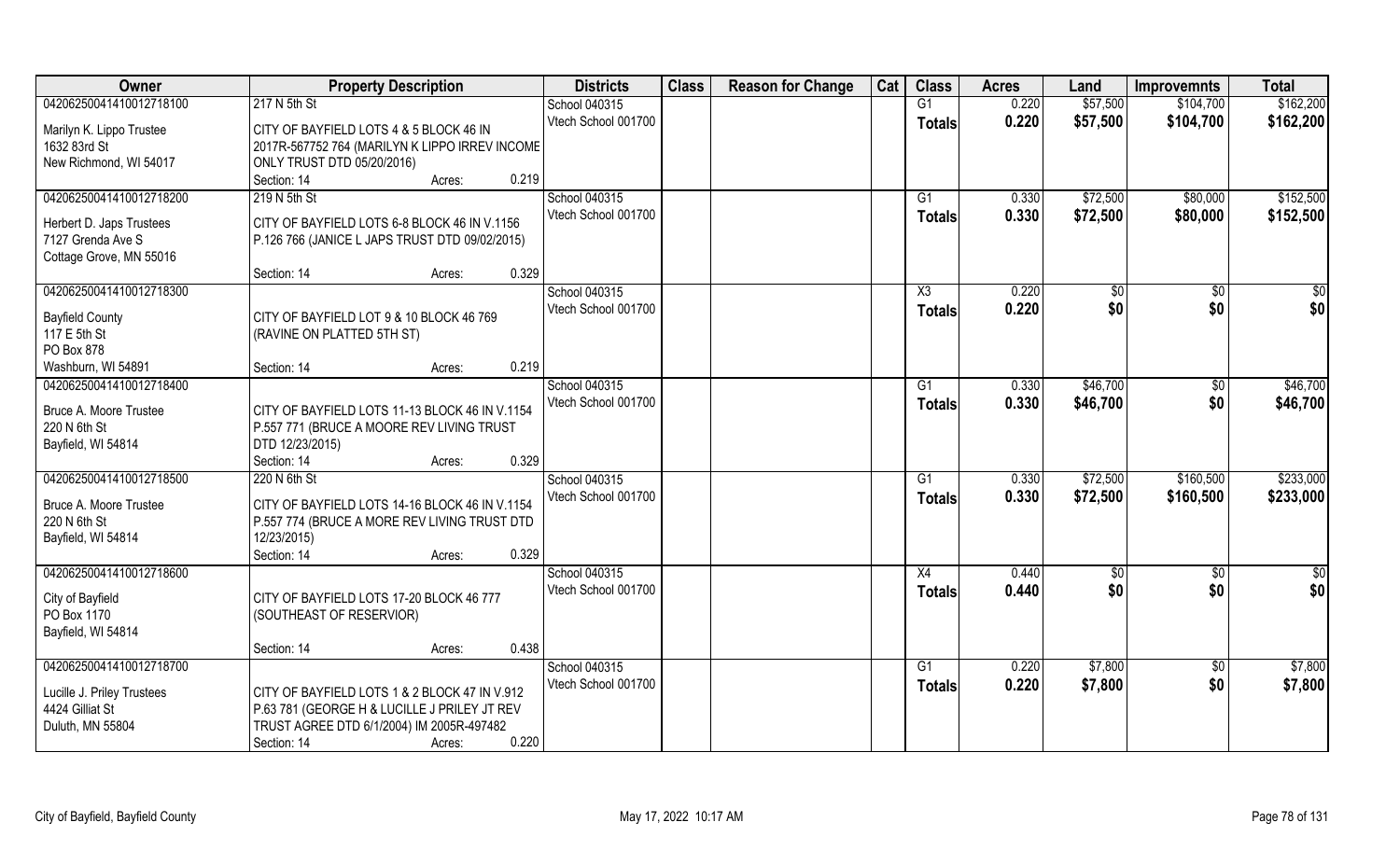| Owner                                                                                        | <b>Property Description</b>                                                                           | <b>Districts</b>                     | <b>Class</b> | <b>Reason for Change</b> | Cat | <b>Class</b>                     | <b>Acres</b>   | Land                 | <b>Improvemnts</b>     | <b>Total</b>         |
|----------------------------------------------------------------------------------------------|-------------------------------------------------------------------------------------------------------|--------------------------------------|--------------|--------------------------|-----|----------------------------------|----------------|----------------------|------------------------|----------------------|
| 04206250041410012718800                                                                      |                                                                                                       | School 040315                        |              |                          |     | G1                               | 0.550          | \$8,800              | $\overline{50}$        | \$8,800              |
| Paul C. Lincoln<br>PO Box 646<br>Siren, WI 54872                                             | CITY OF BAYFIELD LOTS 3-7 BLOCK 47 IN V.914 P.54<br>783                                               | Vtech School 001700                  |              |                          |     | <b>Totals</b>                    | 0.550          | \$8,800              | \$0                    | \$8,800              |
|                                                                                              | 0.549<br>Section: 14<br>Acres:                                                                        |                                      |              |                          |     |                                  |                |                      |                        |                      |
| 04206250041410012718900<br>Nathan Meyer<br>320 N 1st St<br>Bayfield, WI 54814                | CITY OF BAYFIELD LOTS 8 - 10 BLOCK 47 IN V.1004<br>P.728 788                                          | School 040315<br>Vtech School 001700 |              |                          |     | G1<br><b>Totals</b>              | 0.330<br>0.330 | \$6,200<br>\$6,200   | $\overline{50}$<br>\$0 | \$6,200<br>\$6,200   |
|                                                                                              | 0.329<br>Section: 14<br>Acres:                                                                        |                                      |              |                          |     |                                  |                |                      |                        |                      |
| 04206250041410012719010<br>Wayne Shaker Rev Trust<br>W5134 County Rd B<br>Lacrosse, WI 54601 | CITY OF BAYFIELD LOTS 11 - 15 BLOCK 47 & LOTS 1<br>- 10 BLOCK 48 IN DOC 2021R-588057                  | School 040315<br>Vtech School 001700 | G1           | From Exempt              |     | G1<br><b>Totals</b>              | 1.649<br>1.649 | \$27,600<br>\$27,600 | $\sqrt[6]{30}$<br>\$0  | \$27,600<br>\$27,600 |
|                                                                                              | 1.649<br>Section: 14<br>Acres:                                                                        |                                      |              |                          |     |                                  |                |                      |                        |                      |
| 04206250041410012719100<br>Randolph A. Clark<br>19 Exeter Ln<br>Stafford, VA 22554           | CITY OF BAYFIELD LOTS 16 & 17 BLOCK 47 IN<br>2017R-568687 796                                         | School 040315<br>Vtech School 001700 |              |                          |     | G1<br><b>Totals</b>              | 0.220<br>0.220 | \$4,700<br>\$4,700   | $\sqrt[6]{3}$<br>\$0   | \$4,700<br>\$4,700   |
|                                                                                              | 0.220<br>Section: 14<br>Acres:                                                                        |                                      |              |                          |     |                                  |                |                      |                        |                      |
| 04206250041410012719200<br>Nathan Meyer<br>320 N 1st St<br>Bayfield, WI 54814                | CITY OF BAYFIELD LOT 18 BLOCK 47 IN V.1004 P.728<br>798                                               | School 040315<br>Vtech School 001700 |              |                          |     | G1<br><b>Totals</b>              | 0.110<br>0.110 | \$2,300<br>\$2,300   | $\sqrt[6]{30}$<br>\$0  | \$2,300<br>\$2,300   |
|                                                                                              | 0.110<br>Section: 14<br>Acres:                                                                        |                                      |              |                          |     |                                  |                |                      |                        |                      |
| 04206250041410012719300<br>Jenette Nelson Marital Trust<br>1909 31st Ave SW<br>Apt 473       | 120 9th St S<br>CITY OF BAYFIELD LOT 19 BLOCK 47 (JENETTE<br>NELSON MARITAL TRUST DTD 10/11/2019) 799 | School 040315<br>Vtech School 001700 |              |                          |     | G1<br><b>Totals</b>              | 0.110<br>0.110 | \$2,300<br>\$2,300   | \$0<br>\$0             | \$2,300<br>\$2,300   |
| Minot, ND 58701                                                                              | 0.110<br>Section: 14<br>Acres:                                                                        |                                      |              |                          |     |                                  |                |                      |                        |                      |
| 04206250041410012719400<br>Nathan Meyer<br>320 N 1st St<br>Bayfield, WI 54814                | CITY OF BAYFIELD LOT 20 BLOCK 47 IN V.1004 P.728<br>800<br>0.110<br>Section: 14<br>Acres:             | School 040315<br>Vtech School 001700 |              |                          |     | $\overline{G1}$<br><b>Totals</b> | 0.110<br>0.110 | \$2,300<br>\$2,300   | $\overline{50}$<br>\$0 | \$2,300<br>\$2,300   |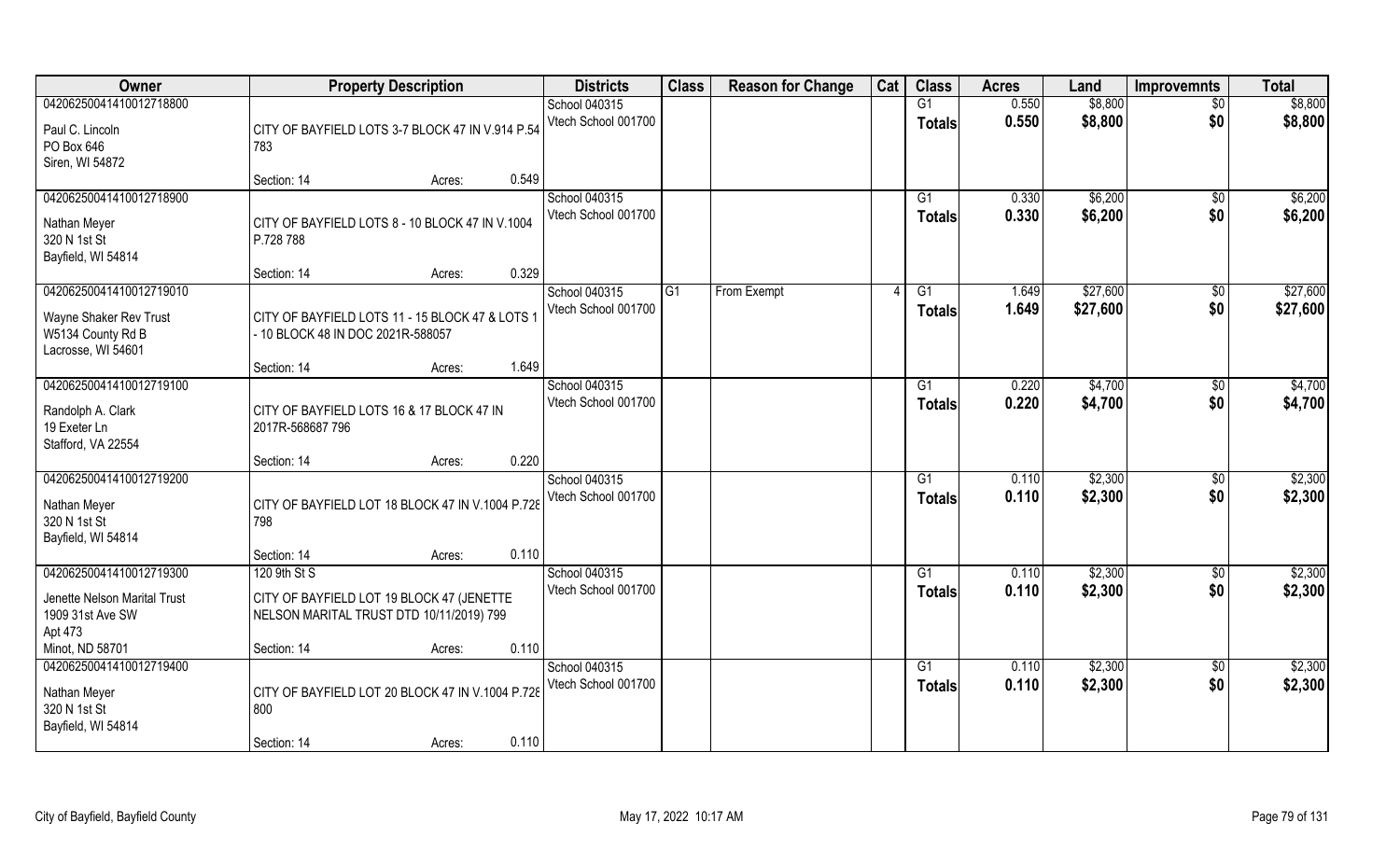| Owner                                                                                            | <b>Property Description</b>                                                                       | <b>Districts</b>                     | <b>Class</b> | <b>Reason for Change</b> | Cat | <b>Class</b>        | <b>Acres</b>   | Land                 | <b>Improvemnts</b>     | <b>Total</b>         |
|--------------------------------------------------------------------------------------------------|---------------------------------------------------------------------------------------------------|--------------------------------------|--------------|--------------------------|-----|---------------------|----------------|----------------------|------------------------|----------------------|
| 04206250041410012719820                                                                          |                                                                                                   | School 040315                        | G1           | From Exempt              |     | G1                  | 0.330          | \$6,200              | $\overline{50}$        | \$6,200              |
| Wayne Shaker Rev Trust<br>W5134 County Rd B<br>Lacrosse, WI 54601                                | CITY OF BAYFIELD LOTS 11 - 13 BLOCK 48 IN DOC<br>2021R-588057                                     | Vtech School 001700                  |              |                          |     | <b>Totals</b>       | 0.330          | \$6,200              | \$0                    | \$6,200              |
|                                                                                                  | 0.330<br>Section: 14<br>Acres:                                                                    |                                      |              |                          |     |                     |                |                      |                        |                      |
| 04206250041410012719900<br>Randolph A. Clark<br>19 Exeter Ln<br>Stafford, VA 22554               | CITY OF BAYFIELD LOTS 14-17 BLOCK 48 IN<br>2017R-568687 815                                       | School 040315<br>Vtech School 001700 |              |                          |     | G1<br><b>Totals</b> | 0.440<br>0.440 | \$7,700<br>\$7,700   | \$0<br>\$0             | \$7,700<br>\$7,700   |
|                                                                                                  | 0.440<br>Section: 14<br>Acres:                                                                    |                                      |              |                          |     |                     |                |                      |                        |                      |
| 04206250041410012720000<br>Jennifer E. Albrecht<br>PO Box 24<br>Bayfield, WI 54814               | CITY OF BAYFIELD LOTS 18-20 BLOCK 48 819                                                          | School 040315<br>Vtech School 001700 |              |                          |     | G1<br><b>Totals</b> | 0.330<br>0.330 | \$6,200<br>\$6,200   | $\sqrt[6]{3}$<br>\$0   | \$6,200<br>\$6,200   |
|                                                                                                  | 0.330<br>Section: 14<br>Acres:                                                                    |                                      |              |                          |     |                     |                |                      |                        |                      |
| 04206250041410012720100<br>Michael Francis Wolf<br>115 Edgewood Ave S<br>Golden Valley, MN 55426 | CITY OF BAYFIELD LOTS 1-3 BLOCK 49 IN DOC<br>2017R-571337 822                                     | School 040315<br>Vtech School 001700 |              |                          |     | G1<br><b>Totals</b> | 0.330<br>0.330 | \$14,400<br>\$14,400 | \$0<br>\$0             | \$14,400<br>\$14,400 |
|                                                                                                  | 0.330<br>Section: 14<br>Acres:                                                                    |                                      |              |                          |     |                     |                |                      |                        |                      |
| 04206250041410012720200<br>Outer Island Ventures, LLC<br>375 Brockton Ln N<br>Plymouth, MN 55447 | CITY OF BAYFIELD LOTS 4-6 BLOCK 49 DESC IN<br>2021R-592199 825                                    | School 040315<br>Vtech School 001700 |              |                          |     | G1<br><b>Totals</b> | 0.330<br>0.330 | \$6,200<br>\$6,200   | $\sqrt[6]{30}$<br>\$0  | \$6,200<br>\$6,200   |
| 04206250041410012720300                                                                          | 0.330<br>Section: 14<br>Acres:                                                                    | School 040315                        |              |                          |     | G1                  | 0.110          | \$2,300              |                        | \$2,300              |
| Wayne M. Jensen<br>2717 13th Ave S<br>Minneapolis, MN 55407-1122                                 | CITY OF BAYFIELD LOT 7 BLOCK 49 IN V.1002 P.870<br>828                                            | Vtech School 001700                  |              |                          |     | <b>Totals</b>       | 0.110          | \$2,300              | $\sqrt{$0}$<br>\$0     | \$2,300              |
|                                                                                                  | 0.110<br>Section: 14<br>Acres:                                                                    |                                      |              |                          |     |                     |                |                      |                        |                      |
| 04206250041410012720400<br>Outer Island Ventures, LLC<br>375 Brockton Ln N<br>Plymouth, MN 55447 | CITY OF BAYFIELD LOTS 8-10 BLOCK 49 DESC IN<br>2021R-592199 829<br>0.330<br>Section: 14<br>Acres: | School 040315<br>Vtech School 001700 |              |                          |     | G1<br>Totals        | 0.330<br>0.330 | \$6,200<br>\$6,200   | $\overline{50}$<br>\$0 | \$6,200<br>\$6,200   |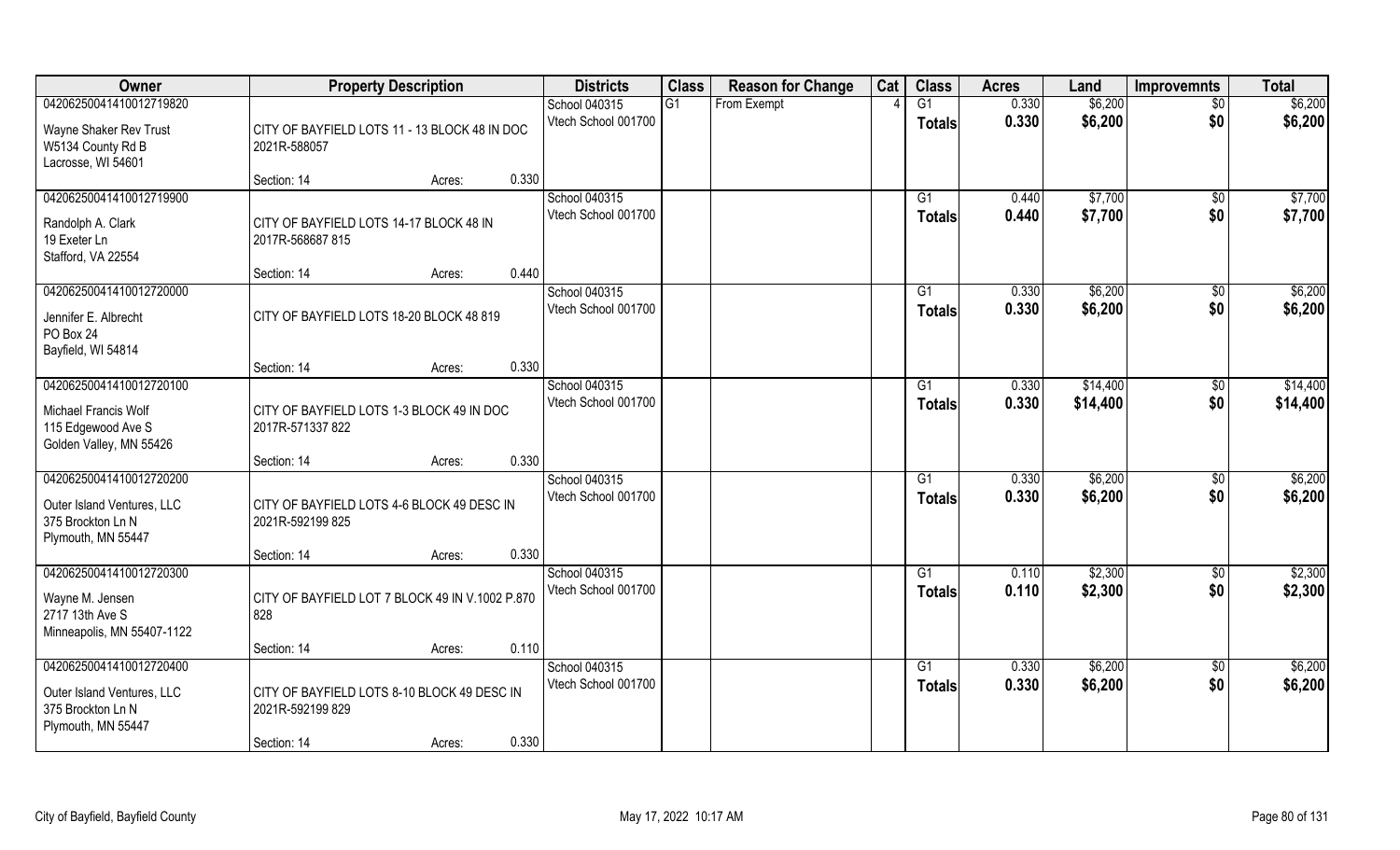| Owner                                           | <b>Property Description</b>                    |                 | <b>Districts</b>                     | <b>Class</b> | <b>Reason for Change</b>      | Cat  | <b>Class</b>           | <b>Acres</b> | Land     | <b>Improvemnts</b> | <b>Total</b>    |
|-------------------------------------------------|------------------------------------------------|-----------------|--------------------------------------|--------------|-------------------------------|------|------------------------|--------------|----------|--------------------|-----------------|
| 04206250041410012720500                         |                                                |                 | School 040315                        |              |                               |      | $\overline{\text{X3}}$ | 0.220        | \$0      | $\overline{50}$    | $\overline{50}$ |
| <b>Bayfield County</b>                          | CITY OF BAYFIELD LOTS 11-12 BLOCK 49 832 (IN   |                 | Vtech School 001700                  |              |                               |      | <b>Totals</b>          | 0.220        | \$0      | \$0                | \$0             |
| 117 E 5th St                                    | REM 12/18/2012)                                |                 |                                      |              |                               |      |                        |              |          |                    |                 |
| PO Box 878                                      |                                                |                 |                                      |              |                               |      |                        |              |          |                    |                 |
| Washburn, WI 54891                              | Section: 14                                    | 0.220<br>Acres: |                                      |              |                               |      |                        |              |          |                    |                 |
| 04206250041410012720600                         |                                                |                 | School 040315                        |              |                               |      | G1                     | 0.330        | \$6,200  | $\sqrt{$0}$        | \$6,200         |
|                                                 |                                                |                 | Vtech School 001700                  |              |                               |      | <b>Totals</b>          | 0.330        | \$6,200  | \$0                | \$6,200         |
| James A. Harbort Le                             | CITY OF BAYFIELD LOTS 13-15 BLOCK 49 IN V.1040 |                 |                                      |              |                               |      |                        |              |          |                    |                 |
| N85 W16303 May Ave                              | P.185 834 (JAMES A HARBORT LIFE ESTATE)        |                 |                                      |              |                               |      |                        |              |          |                    |                 |
| Menomonie Falls, WI 53051                       | Section: 14                                    | 0.330           |                                      |              |                               |      |                        |              |          |                    |                 |
|                                                 |                                                | Acres:          |                                      |              |                               |      |                        |              |          |                    |                 |
| 04206250041410012720700                         | None                                           |                 | School 040315<br>Vtech School 001700 | G1           | County purchased, Property no | $-4$ | X3                     | 0.550        | \$0      | \$0                | \$0             |
| <b>Bayfield County</b>                          | CITY OF BAYFIELD LOTS 16-20 BLOCK 49 837 IN    |                 |                                      |              |                               |      | <b>Totals</b>          | 0.550        | \$0      | \$0                | \$0             |
| 117 E 5th St                                    | DOC 2021R-592225                               |                 |                                      |              |                               |      |                        |              |          |                    |                 |
| PO Box 878                                      |                                                |                 |                                      |              |                               |      |                        |              |          |                    |                 |
| Washburn, WI 54891                              | Section: 14                                    | 0.551<br>Acres: |                                      |              |                               |      |                        |              |          |                    |                 |
| 04206250041410012720810                         | 901 Rice Ave                                   |                 | School 040315                        |              |                               |      | G1                     | 0.550        | \$45,800 | \$258,800          | \$304,600       |
| Victoria A. Makela                              | CITY OF BAYFIELD LOTS 1-5 BLOCK 50 IN DOC      |                 | Vtech School 001700                  |              |                               |      | Totals                 | 0.550        | \$45,800 | \$258,800          | \$304,600       |
| Ronald Makela                                   | 2021R-589880                                   |                 |                                      |              |                               |      |                        |              |          |                    |                 |
| 901 Rice Ave                                    |                                                |                 |                                      |              |                               |      |                        |              |          |                    |                 |
| PO Box 65                                       | Section: 14                                    | 0.550<br>Acres: |                                      |              |                               |      |                        |              |          |                    |                 |
| Bayfield, WI 54814                              |                                                |                 |                                      |              |                               |      |                        |              |          |                    |                 |
| 04206250041410012721000                         | None                                           |                 | School 040315                        |              |                               |      | G1                     | 0.550        | \$8,800  | $\sqrt[6]{3}$      | \$8,800         |
|                                                 | CITY OF BAYFIELD LOTS 6-10 BLOCK 50 DESC IN    |                 | Vtech School 001700                  |              |                               |      | <b>Totals</b>          | 0.550        | \$8,800  | \$0                | \$8,800         |
| Outer Island Ventures, LLC<br>375 Brockton Ln N | 2021R-592199 848                               |                 |                                      |              |                               |      |                        |              |          |                    |                 |
| Plymouth, MN 55447                              |                                                |                 |                                      |              |                               |      |                        |              |          |                    |                 |
|                                                 | Section: 14                                    | 0.551<br>Acres: |                                      |              |                               |      |                        |              |          |                    |                 |
| 04206250041410012721100                         | 214 N 10th St                                  |                 | School 040315                        |              |                               |      | G1                     | 0.550        | \$97,400 | \$206,500          | \$303,900       |
|                                                 |                                                |                 | Vtech School 001700                  |              |                               |      | <b>Totals</b>          | 0.550        | \$97,400 | \$206,500          | \$303,900       |
| William R. Galanes                              | CITY OF BAYFIELD LOTS 11-15 BLOCK 50 IN V.918  |                 |                                      |              |                               |      |                        |              |          |                    |                 |
| 1134 Sherwood Glen                              | P.388 853 IM 2005R-499324                      |                 |                                      |              |                               |      |                        |              |          |                    |                 |
| Princeton, IL 61356                             |                                                |                 |                                      |              |                               |      |                        |              |          |                    |                 |
|                                                 | Section: 14                                    | 0.551<br>Acres: |                                      |              |                               |      |                        |              |          |                    |                 |
| 04206250041410012721200                         |                                                |                 | School 040315                        |              |                               |      | $\overline{G1}$        | 0.550        | \$14,600 | $\sqrt{$0}$        | \$14,600        |
| Outer Island Ventures, LLC                      | CITY OF BAYFIELD LOTS 16-20 BLOCK 50 858 DESC  |                 | Vtech School 001700                  |              |                               |      | <b>Totals</b>          | 0.550        | \$14,600 | \$0                | \$14,600        |
| 375 Brockton Ln N                               | IN 2021R-592199                                |                 |                                      |              |                               |      |                        |              |          |                    |                 |
| Plymouth, MN 55447                              |                                                |                 |                                      |              |                               |      |                        |              |          |                    |                 |
|                                                 | Section: 14                                    | 0.552<br>Acres: |                                      |              |                               |      |                        |              |          |                    |                 |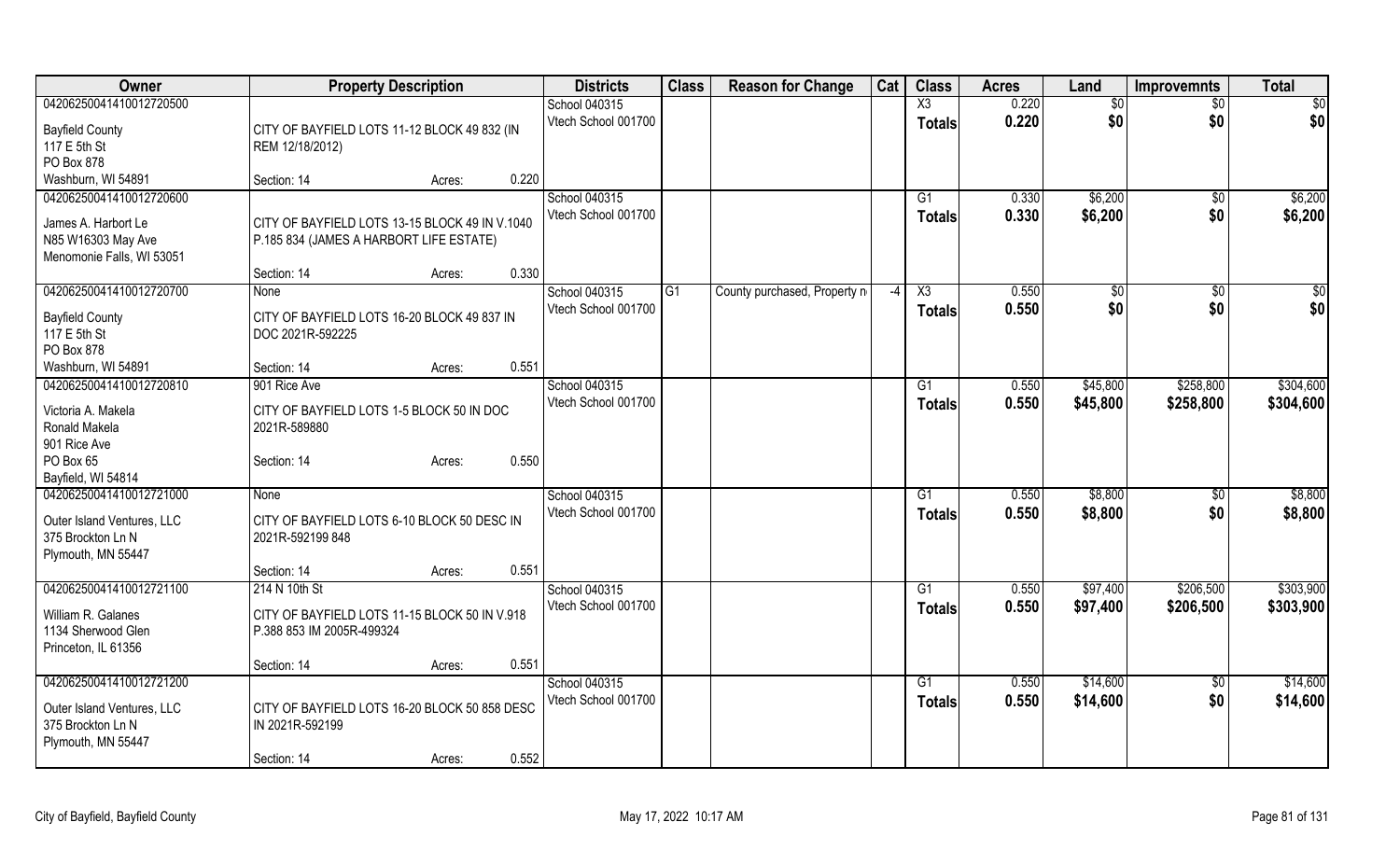| Owner                             | <b>Property Description</b>                     |       | <b>Districts</b>    | <b>Class</b> | <b>Reason for Change</b> | Cat | <b>Class</b>    | <b>Acres</b> | Land       | <b>Improvemnts</b> | <b>Total</b>    |
|-----------------------------------|-------------------------------------------------|-------|---------------------|--------------|--------------------------|-----|-----------------|--------------|------------|--------------------|-----------------|
| 04206250041410012721300           | 217 N 10th St                                   |       | School 040315       |              |                          |     | G1              | 1.100        | \$111,200  | \$253,300          | \$364,500       |
| Elizabeth Santa Cozzi             | CITY OF BAYFIELD LOTS 1-10 BLOCK 51 IN DOC      |       | Vtech School 001700 |              |                          |     | <b>Totals</b>   | 1.100        | \$111,200  | \$253,300          | \$364,500       |
| 217 N 10th St                     | 2018R-575756 893                                |       |                     |              |                          |     |                 |              |            |                    |                 |
| PO Box 902                        |                                                 |       |                     |              |                          |     |                 |              |            |                    |                 |
| Bayfield, WI 54814                | Section: 14<br>Acres:                           | 1.104 |                     |              |                          |     |                 |              |            |                    |                 |
| 04206250041410012721400           |                                                 |       | School 040315       |              |                          |     | G1              | 0.440        | \$7,700    | $\sqrt{$0}$        | \$7,700         |
|                                   |                                                 |       | Vtech School 001700 |              |                          |     | <b>Totals</b>   | 0.440        | \$7,700    | \$0                | \$7,700         |
| John C. Mcnulty                   | CITY OF BAYFIELD LOTS 11-14 BLOCK 51 874        |       |                     |              |                          |     |                 |              |            |                    |                 |
| 529 Ashland Ave                   |                                                 |       |                     |              |                          |     |                 |              |            |                    |                 |
| St Paul, MN 55102-2007            |                                                 |       |                     |              |                          |     |                 |              |            |                    |                 |
|                                   | Section: 14<br>Acres:                           | 0.441 |                     |              |                          |     |                 |              |            |                    |                 |
| 04206250041410012721500           |                                                 |       | School 040315       |              |                          |     | G1              | 0.660        | \$9,900    | $\sqrt{50}$        | \$9,900         |
| Randolph A. Clark                 | CITY OF BAYFIELD LOTS 15-20 BLOCK 51 IN         |       | Vtech School 001700 |              |                          |     | <b>Totals</b>   | 0.660        | \$9,900    | \$0                | \$9,900         |
| 19 Exeter Ln                      | 2017R-568687 878                                |       |                     |              |                          |     |                 |              |            |                    |                 |
| Stafford, VA 22554                |                                                 |       |                     |              |                          |     |                 |              |            |                    |                 |
|                                   | Section: 14<br>Acres:                           | 0.663 |                     |              |                          |     |                 |              |            |                    |                 |
| 04206250041410012721600           |                                                 |       | School 040315       |              |                          |     | G1              | 0.220        | \$4,700    | $\sqrt[6]{3}$      | \$4,700         |
|                                   |                                                 |       | Vtech School 001700 |              |                          |     | <b>Totals</b>   | 0.220        | \$4,700    | \$0                | \$4,700         |
| Randolph A. Clark                 | CITY OF BAYFIELD LOTS 1 & 2 BLOCK 52 IN         |       |                     |              |                          |     |                 |              |            |                    |                 |
| 19 Exeter Ln                      | 2017R-568687884                                 |       |                     |              |                          |     |                 |              |            |                    |                 |
| Stafford, VA 22554                |                                                 |       |                     |              |                          |     |                 |              |            |                    |                 |
|                                   | Section: 14<br>Acres:                           | 0.221 |                     |              |                          |     |                 |              |            |                    |                 |
| 04206250041410012721700           |                                                 |       | School 040315       |              |                          |     | G1              | 0.110        | \$2,300    | $\overline{30}$    | \$2,300         |
| Stephen J Springer LLC            | CITY OF BAYFIELD LOT 3 BLOCK 52 IN V.1119 P.687 |       | Vtech School 001700 |              |                          |     | <b>Totals</b>   | 0.110        | \$2,300    | \$0                | \$2,300         |
| 144 Mount Gilead Rd               | 886                                             |       |                     |              |                          |     |                 |              |            |                    |                 |
| Keller, TX 76248                  |                                                 |       |                     |              |                          |     |                 |              |            |                    |                 |
|                                   | Section: 14<br>Acres:                           | 0.110 |                     |              |                          |     |                 |              |            |                    |                 |
| 04206250041410012721800           |                                                 |       | School 040315       |              |                          |     | G1              | 1.870        | \$18,400   | $\sqrt{$0}$        | \$18,400        |
|                                   |                                                 |       | Vtech School 001700 |              |                          |     | <b>Totals</b>   | 1.870        | \$18,400   | \$0                | \$18,400        |
| Randolph A. Clark<br>19 Exeter Ln | CITY OF BAYFIELD LOTS 4-20 BLOCK 52 IN          |       |                     |              |                          |     |                 |              |            |                    |                 |
| Stafford, VA 22554                | 2017R-568687 887                                |       |                     |              |                          |     |                 |              |            |                    |                 |
|                                   | Section: 14<br>Acres:                           | 1.879 |                     |              |                          |     |                 |              |            |                    |                 |
| 04206250041410012721900           |                                                 |       | School 040315       |              |                          |     | $\overline{X4}$ | 2.200        | $\sqrt{6}$ | $\sqrt{$0}$        | $\overline{50}$ |
|                                   |                                                 |       | Vtech School 001700 |              |                          |     |                 | 2.200        |            |                    |                 |
| City of Bayfield                  | CITY OF BAYFIELD LOTS 1-20 BLOCK 53 904 (OLD    |       |                     |              |                          |     | <b>Totals</b>   |              | \$0        | \$0                | \$0             |
| PO Box 1170                       | DUMP)                                           |       |                     |              |                          |     |                 |              |            |                    |                 |
| Bayfield, WI 54814                |                                                 |       |                     |              |                          |     |                 |              |            |                    |                 |
|                                   | Section: 14<br>Acres:                           | 2.210 |                     |              |                          |     |                 |              |            |                    |                 |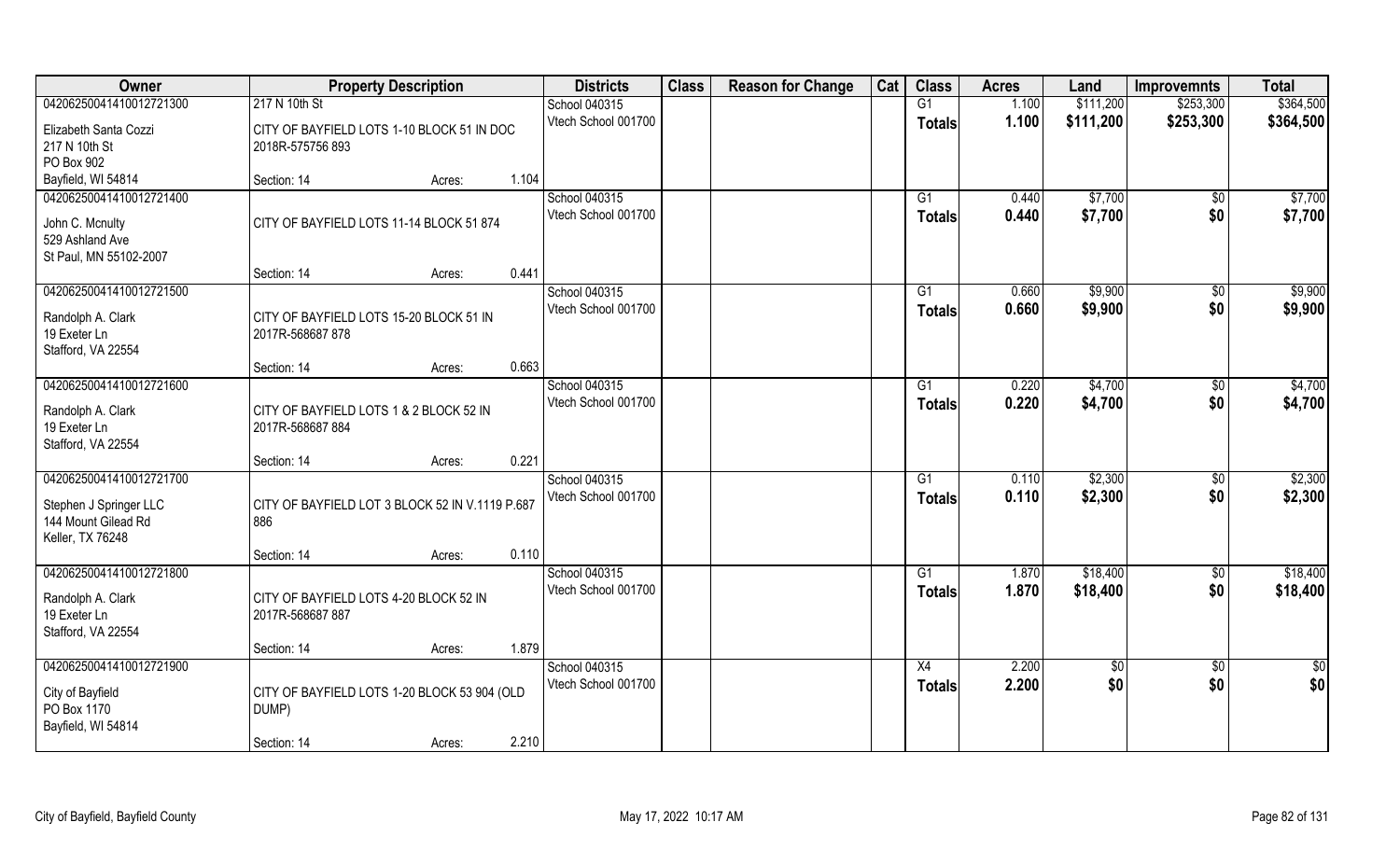| Owner                             |                                                | <b>Property Description</b> |       | <b>Districts</b>                     | <b>Class</b> | <b>Reason for Change</b> | Cat | <b>Class</b>    | <b>Acres</b>   | Land               | <b>Improvemnts</b> | <b>Total</b>       |
|-----------------------------------|------------------------------------------------|-----------------------------|-------|--------------------------------------|--------------|--------------------------|-----|-----------------|----------------|--------------------|--------------------|--------------------|
| 04206250041410012722000           |                                                |                             |       | School 040315                        |              |                          |     | X4              | 0.080          | $\overline{50}$    | $\sqrt{6}$         | \$0                |
| City of Bayfield<br>PO Box 1170   | CITY OF BAYFIELD LOT 1 BLOCK 54 920 (COUNTY I) |                             |       | Vtech School 001700                  |              |                          |     | <b>Totals</b>   | 0.080          | \$0                | \$0                | \$0                |
| Bayfield, WI 54814                |                                                |                             |       |                                      |              |                          |     |                 |                |                    |                    |                    |
|                                   | Section: 14                                    | Acres:                      | 0.082 |                                      |              |                          |     |                 |                |                    |                    |                    |
| 04206250041410012722100           |                                                |                             |       | School 040315<br>Vtech School 001700 |              |                          |     | G1              | 0.080<br>0.080 | \$1,100<br>\$1,100 | \$0<br>\$0         | \$1,100<br>\$1,100 |
| Outer Island Ventures, LLC        | CITY OF BAYFIELD LOT 2 BLOCK 54 DESC IN        |                             |       |                                      |              |                          |     | Totals          |                |                    |                    |                    |
| 375 Brockton Ln N                 | 2021R-592199 921                               |                             |       |                                      |              |                          |     |                 |                |                    |                    |                    |
| Plymouth, MN 55447                | Section: 14                                    | Acres:                      | 0.083 |                                      |              |                          |     |                 |                |                    |                    |                    |
| 04206250041410012722200           |                                                |                             |       | School 040315                        |              |                          |     | X4              | 0.000          | \$0                | \$0                | \$0                |
|                                   |                                                |                             |       | Vtech School 001700                  |              |                          |     | <b>Totals</b>   | 0.000          | \$0                | \$0                | \$0                |
| City of Bayfield                  | CITY OF BAYFIELD LOTS 3-6 BLOCK 54 922         |                             |       |                                      |              |                          |     |                 |                |                    |                    |                    |
| PO Box 1170<br>Bayfield, WI 54814 | (COUNTY I)                                     |                             |       |                                      |              |                          |     |                 |                |                    |                    |                    |
|                                   | Section: 14                                    | Acres:                      | 0.330 |                                      |              |                          |     |                 |                |                    |                    |                    |
| 04206250041410012727600           | 507 Washington Ave                             |                             |       | School 040315                        |              |                          |     | G1              | 0.220          | \$57,500           | \$106,400          | \$163,900          |
| Marian J. Larson<br>PO Box 71     | CITY OF BAYFIELD LOTS 1 & 2 BLOCK 62 1039      |                             |       | Vtech School 001700                  |              |                          |     | <b>Totals</b>   | 0.220          | \$57,500           | \$106,400          | \$163,900          |
| Bayfield, WI 54814                |                                                |                             |       |                                      |              |                          |     |                 |                |                    |                    |                    |
|                                   | Section: 14                                    | Acres:                      | 0.219 |                                      |              |                          |     |                 |                |                    |                    |                    |
| 04206250041410012727700           | 127 N 5th St                                   |                             |       | School 040315                        |              |                          |     | $\overline{G1}$ | 0.220          | \$57,500           | \$113,500          | \$171,000          |
| William R. Klingbeil              | CITY OF BAYFIELD LOTS 3 & 4 BLOCK 62 IN DOC    |                             |       | Vtech School 001700                  |              |                          |     | <b>Totals</b>   | 0.220          | \$57,500           | \$113,500          | \$171,000          |
| Marjorie Klingbeil                | 2020R-585130 1041                              |                             |       |                                      |              |                          |     |                 |                |                    |                    |                    |
| N4863 Sackett Dr                  |                                                |                             |       |                                      |              |                          |     |                 |                |                    |                    |                    |
| Medford, WI 54451                 | Section: 14                                    | Acres:                      | 0.219 |                                      |              |                          |     |                 |                |                    |                    |                    |
| 04206250041410012727800           | 129 N 5th St                                   |                             |       | School 040315                        |              |                          |     | G1              | 0.330          | \$47,100           | \$56,000           | \$103,100          |
| Scott A. Nesvold                  | CITY OF BAYFIELD LOTS 5-7 BLOCK 62 1043 IN     |                             |       | Vtech School 001700                  |              |                          |     | <b>Totals</b>   | 0.330          | \$47,100           | \$56,000           | \$103,100          |
| 129 N 5th St                      | 2016R-565561                                   |                             |       |                                      |              |                          |     |                 |                |                    |                    |                    |
| Bayfield, WI 54814                |                                                |                             |       |                                      |              |                          |     |                 |                |                    |                    |                    |
|                                   | Section: 14                                    | Acres:                      | 0.329 |                                      |              |                          |     |                 |                |                    |                    |                    |
| 04206250041410012727900           | 137 N 5th St                                   |                             |       | School 040315<br>Vtech School 001700 |              |                          |     | $\overline{G1}$ | 0.220          | \$57,500           | \$86,400           | \$143,900          |
| Jeffrey E. Rennicke               | CITY OF BAYFIELD LOTS 8 & 9 BLOCK 62 1046      |                             |       |                                      |              |                          |     | <b>Totals</b>   | 0.220          | \$57,500           | \$86,400           | \$143,900          |
| PO Box 576                        |                                                |                             |       |                                      |              |                          |     |                 |                |                    |                    |                    |
| Bayfield, WI 54814                | Section: 14                                    |                             | 0.219 |                                      |              |                          |     |                 |                |                    |                    |                    |
|                                   |                                                | Acres:                      |       |                                      |              |                          |     |                 |                |                    |                    |                    |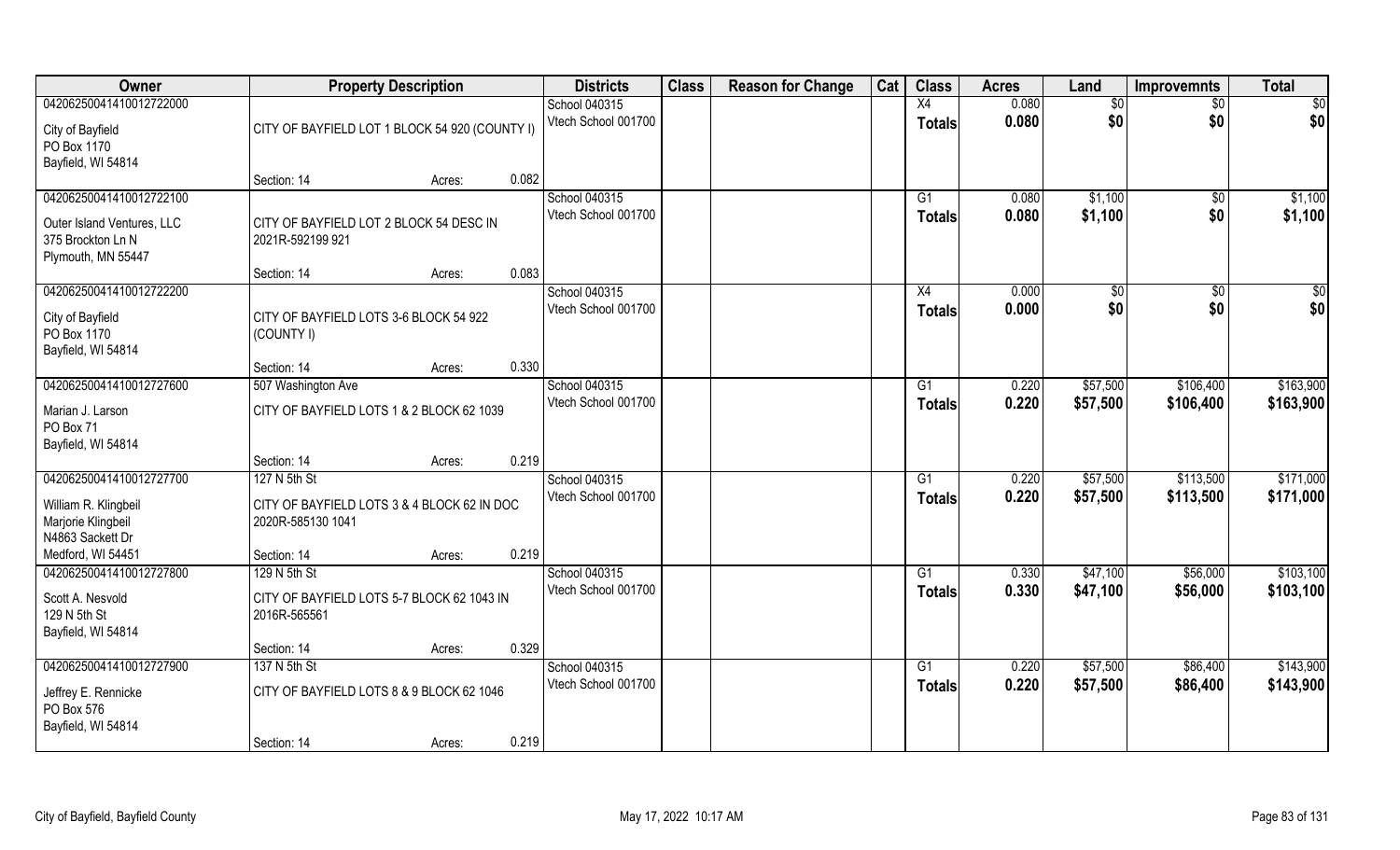| Owner                                | <b>Property Description</b>                      | <b>Districts</b>    | <b>Class</b> | <b>Reason for Change</b> | Cat | <b>Class</b>    | <b>Acres</b> | Land     | <b>Improvemnts</b>     | <b>Total</b> |
|--------------------------------------|--------------------------------------------------|---------------------|--------------|--------------------------|-----|-----------------|--------------|----------|------------------------|--------------|
| 04206250041410012728000              | 141 N 5th St                                     | School 040315       |              |                          |     | G1              | 0.110        | \$28,800 | \$59,600               | \$88,400     |
| Aaron J. Mancheski                   | CITY OF BAYFIELD LOT 10 BLOCK 62 IN V.1046 P.892 | Vtech School 001700 |              |                          |     | <b>Totals</b>   | 0.110        | \$28,800 | \$59,600               | \$88,400     |
| Tracey R. Mancheski                  | 1048                                             |                     |              |                          |     |                 |              |          |                        |              |
| N929 Knutson Rd                      |                                                  |                     |              |                          |     |                 |              |          |                        |              |
| Denmark, WI 54208                    | 0.110<br>Section: 14<br>Acres:                   |                     |              |                          |     |                 |              |          |                        |              |
| 04206250041410012728100              | 521 Washington Ave                               | School 040315       |              |                          |     | G <sub>1</sub>  | 0.280        | \$65,700 | \$144,800              | \$210,500    |
| Beth M. Armstrong                    | CITY OF BAYFIELD LOTS 11, 12 & S 1/2 LOT 13      | Vtech School 001700 |              |                          |     | <b>Totals</b>   | 0.280        | \$65,700 | \$144,800              | \$210,500    |
| 521 Washington Ave                   | BLOCK 62 IN V.944 P.85 1049 IM 2005R-498844 IM   |                     |              |                          |     |                 |              |          |                        |              |
| Bayfield, WI 54814                   | 2004R-491230 IM 2004R-491229 IM 2004R-491228     |                     |              |                          |     |                 |              |          |                        |              |
|                                      | 0.274<br>Section: 14<br>Acres:                   |                     |              |                          |     |                 |              |          |                        |              |
| 04206250041410012728200              | 116 N 6th St                                     | School 040315       |              |                          |     | G1              | 0.280        | \$65,700 | \$88,500               | \$154,200    |
|                                      | CITY OF BAYFIELD N 20' OF LOT 13 & ALL OF LOTS   | Vtech School 001700 |              |                          |     | <b>Totals</b>   | 0.280        | \$65,700 | \$88,500               | \$154,200    |
| <b>Shirley Bodin</b><br>116 N 6th St | 14 & 15 BLOCK 62 1052                            |                     |              |                          |     |                 |              |          |                        |              |
| Bayfield, WI 54814                   |                                                  |                     |              |                          |     |                 |              |          |                        |              |
|                                      | 0.275<br>Section: 14<br>Acres:                   |                     |              |                          |     |                 |              |          |                        |              |
| 04206250041410012728300              | 132 N 6th St                                     | School 040315       |              |                          |     | G1              | 0.330        | \$72,500 | \$132,900              | \$205,400    |
|                                      |                                                  | Vtech School 001700 |              |                          |     | <b>Totals</b>   | 0.330        | \$72,500 | \$132,900              | \$205,400    |
| Mary Catherine Smith<br>132 N 6th St | CITY OF BAYFIELD LOTS 16-18 BLOCK 62 1054        |                     |              |                          |     |                 |              |          |                        |              |
| Bayfield, WI 54814                   |                                                  |                     |              |                          |     |                 |              |          |                        |              |
|                                      | 0.329<br>Section: 14<br>Acres:                   |                     |              |                          |     |                 |              |          |                        |              |
| 04206250041410012728400              | 520 Rice Ave                                     | School 040315       |              |                          |     | G1              | 0.220        | \$57,500 | \$123,800              | \$181,300    |
|                                      |                                                  | Vtech School 001700 |              |                          |     | <b>Totals</b>   | 0.220        | \$57,500 | \$123,800              | \$181,300    |
| Lisa D. Fenton                       | CITY OF BAYFIELD LOTS 19 & 20 BLOCK 62 IN V.1062 |                     |              |                          |     |                 |              |          |                        |              |
| 16000 Woodland Curve                 | P.829 1057                                       |                     |              |                          |     |                 |              |          |                        |              |
| Minnetonka, MN 55345                 | 0.219<br>Section: 14<br>Acres:                   |                     |              |                          |     |                 |              |          |                        |              |
| 04206250041410012728500              | 601 Washington Ave                               | School 040315       |              |                          |     | $\overline{G1}$ | 0.110        | \$15,800 | $\overline{50}$        | \$15,800     |
|                                      |                                                  | Vtech School 001700 |              |                          |     | <b>Totals</b>   | 0.110        | \$15,800 | \$0                    | \$15,800     |
| John D. Ipsen                        | CITY OF BAYFIELD LOT 1 BLOCK 63 IN DOC           |                     |              |                          |     |                 |              |          |                        |              |
| 10232 N Lumberjack Ave Apt b         | 2019R-577145 1059                                |                     |              |                          |     |                 |              |          |                        |              |
| Hayward, WI 54843                    | 0.110                                            |                     |              |                          |     |                 |              |          |                        |              |
| 04206250041410012728600              | Section: 14<br>Acres:<br>6th St N                | School 040315       |              |                          |     | G1              | 0.110        | \$15,800 |                        | \$15,800     |
|                                      |                                                  | Vtech School 001700 |              |                          |     |                 | 0.110        | \$15,800 | $\overline{60}$<br>\$0 | \$15,800     |
| John D. Ipsen                        | CITY OF BAYFIELD LOT 2 BLOCK 63 IN DOC           |                     |              |                          |     | <b>Totals</b>   |              |          |                        |              |
| 10232 N Lumberjack Ave Apt b         | 2019R-577145 1060                                |                     |              |                          |     |                 |              |          |                        |              |
| Hayward, WI 54843                    |                                                  |                     |              |                          |     |                 |              |          |                        |              |
|                                      | 0.110<br>Section: 14<br>Acres:                   |                     |              |                          |     |                 |              |          |                        |              |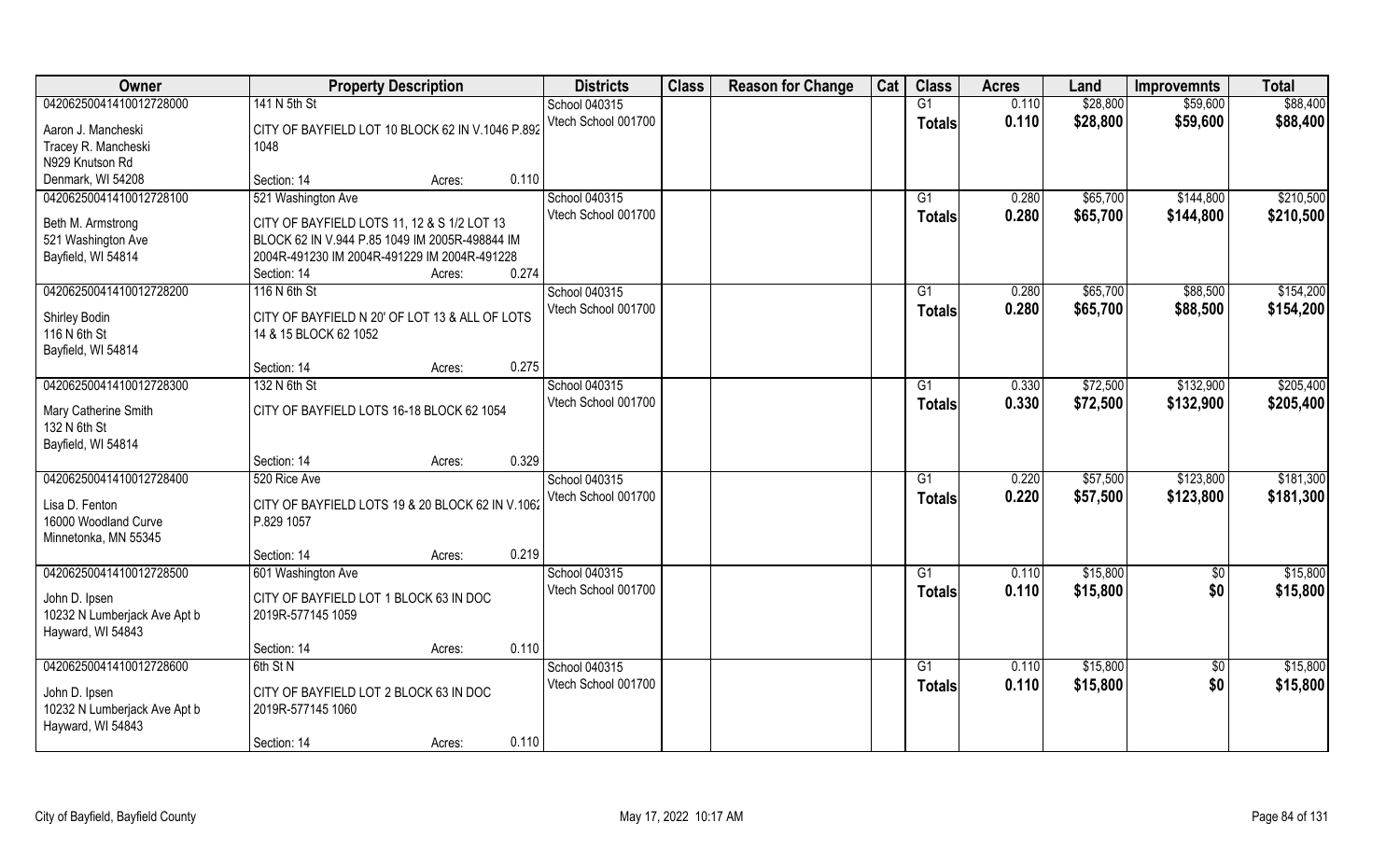| Owner                                  | <b>Property Description</b>                                                    | <b>Districts</b>    | <b>Class</b> | <b>Reason for Change</b> | Cat | <b>Class</b>  | <b>Acres</b> | Land     | <b>Improvemnts</b> | <b>Total</b> |
|----------------------------------------|--------------------------------------------------------------------------------|---------------------|--------------|--------------------------|-----|---------------|--------------|----------|--------------------|--------------|
| 04206250041410012728700                | 117 N 6th St                                                                   | School 040315       |              |                          |     | G1            | 0.220        | \$57,500 | \$89,700           | \$147,200    |
| David S. Backlund                      | CITY OF BAYFIELD LOTS 3 & 4 BLOCK 63 IN V.1102                                 | Vtech School 001700 |              |                          |     | <b>Totals</b> | 0.220        | \$57,500 | \$89,700           | \$147,200    |
| Joanne L. Backlund                     | P.371 1061                                                                     |                     |              |                          |     |               |              |          |                    |              |
| 1268 Hartford Ave                      |                                                                                |                     |              |                          |     |               |              |          |                    |              |
| St Paul, MN 55116                      | 0.220<br>Section: 14<br>Acres:                                                 |                     |              |                          |     |               |              |          |                    |              |
| 04206250041410012728800                |                                                                                | School 040315       |              |                          |     | G1            | 0.330        | \$39,000 | \$0                | \$39,000     |
|                                        |                                                                                | Vtech School 001700 |              |                          |     | Totals        | 0.330        | \$39,000 | \$0                | \$39,000     |
| Eric J. Hohn                           | CITY OF BAYFIELD LOTS 5 - 7 BLOCK 63 IN DOC                                    |                     |              |                          |     |               |              |          |                    |              |
| 3013 30th Ave S                        | 2021R-589849 1062                                                              |                     |              |                          |     |               |              |          |                    |              |
| Minneapolis, MN 55406                  |                                                                                |                     |              |                          |     |               |              |          |                    |              |
|                                        | 0.329<br>Section: 14<br>Acres:                                                 |                     |              |                          |     |               |              |          |                    |              |
| 04206250041410012728900                | 135 N 6th St                                                                   | School 040315       |              |                          |     | G1            | 0.330        | \$72,500 | \$111,000          | \$183,500    |
| Neil J & Donna M Schultz Rev Trust     | CITY OF BAYFIELD LOTS 8 - 10 BLOCK 63 DOC                                      | Vtech School 001700 |              |                          |     | <b>Totals</b> | 0.330        | \$72,500 | \$111,000          | \$183,500    |
| 10635 Scenic Dr                        | 2018R-572303 1063 (DONNA M SCHULTZ LIFE                                        |                     |              |                          |     |               |              |          |                    |              |
| Iron River, WI 54847                   | ESTATE) (NEIL J & DONNA M SCHULTZ REV DTD                                      |                     |              |                          |     |               |              |          |                    |              |
|                                        | 0.329<br>Section: 14<br>Acres:                                                 |                     |              |                          |     |               |              |          |                    |              |
| 04206250041410012729000                | 621 Washington Ave                                                             | School 040315       |              |                          |     | G1            | 0.220        | \$57,500 | \$110,500          | \$168,000    |
|                                        |                                                                                | Vtech School 001700 |              |                          |     | <b>Totals</b> | 0.220        | \$57,500 | \$110,500          | \$168,000    |
| Stephen D. Piper<br>621 Washington Ave | CITY OF BAYFIELD LOTS 11 & 12 BLOCK 63 IN V.1013<br>P.311 1069 IM 2005R-498526 |                     |              |                          |     |               |              |          |                    |              |
| Bayfield, WI 54814                     |                                                                                |                     |              |                          |     |               |              |          |                    |              |
|                                        | 0.220<br>Section: 14<br>Acres:                                                 |                     |              |                          |     |               |              |          |                    |              |
| 04206250041410012729100                |                                                                                | School 040315       |              |                          |     | G1            | 0.880        | \$11,400 | $\overline{50}$    | \$11,400     |
|                                        |                                                                                | Vtech School 001700 |              |                          |     |               | 0.880        | \$11,400 | \$0                | \$11,400     |
| Randall L. Davis                       | CITY OF BAYFIELD LOTS 13-20 BLOCK 63 1071                                      |                     |              |                          |     | Totals        |              |          |                    |              |
| 236 W 23rd Ave                         |                                                                                |                     |              |                          |     |               |              |          |                    |              |
| Oshkosh, WI 54902                      |                                                                                |                     |              |                          |     |               |              |          |                    |              |
|                                        | 0.878<br>Section: 14<br>Acres:                                                 |                     |              |                          |     |               |              |          |                    |              |
| 04206250041410012729200                | 701 Washington Ave                                                             | School 040315       |              |                          |     | G1            | 0.330        | \$72,500 | \$121,700          | \$194,200    |
| Phebe Campbell Jensch                  | CITY OF BAYFIELD LOTS 1-3 BLOCK 64 IN DOC                                      | Vtech School 001700 |              |                          |     | <b>Totals</b> | 0.330        | \$72,500 | \$121,700          | \$194,200    |
| 2109 Forest Hill Rd                    | 2018R-571764 1079                                                              |                     |              |                          |     |               |              |          |                    |              |
| Alexandria, VA 22307                   |                                                                                |                     |              |                          |     |               |              |          |                    |              |
|                                        | 0.330<br>Section: 14<br>Acres:                                                 |                     |              |                          |     |               |              |          |                    |              |
| 04206250041410012729300                |                                                                                | School 040315       |              |                          |     | G1            | 0.330        | \$6,200  | $\sqrt{6}$         | \$6,200      |
|                                        |                                                                                | Vtech School 001700 |              |                          |     | <b>Totals</b> | 0.330        | \$6,200  | \$0                | \$6,200      |
| Phebe Campbell Jensch                  | CITY OF BAYFIELD LOT 4 BLOCK 64 IN DOC                                         |                     |              |                          |     |               |              |          |                    |              |
| 2109 Forest Hill Rd                    | 2018R-571764 1080                                                              |                     |              |                          |     |               |              |          |                    |              |
| Alexandria, VA 22307                   |                                                                                |                     |              |                          |     |               |              |          |                    |              |
|                                        | 0.110<br>Section: 14<br>Acres:                                                 |                     |              |                          |     |               |              |          |                    |              |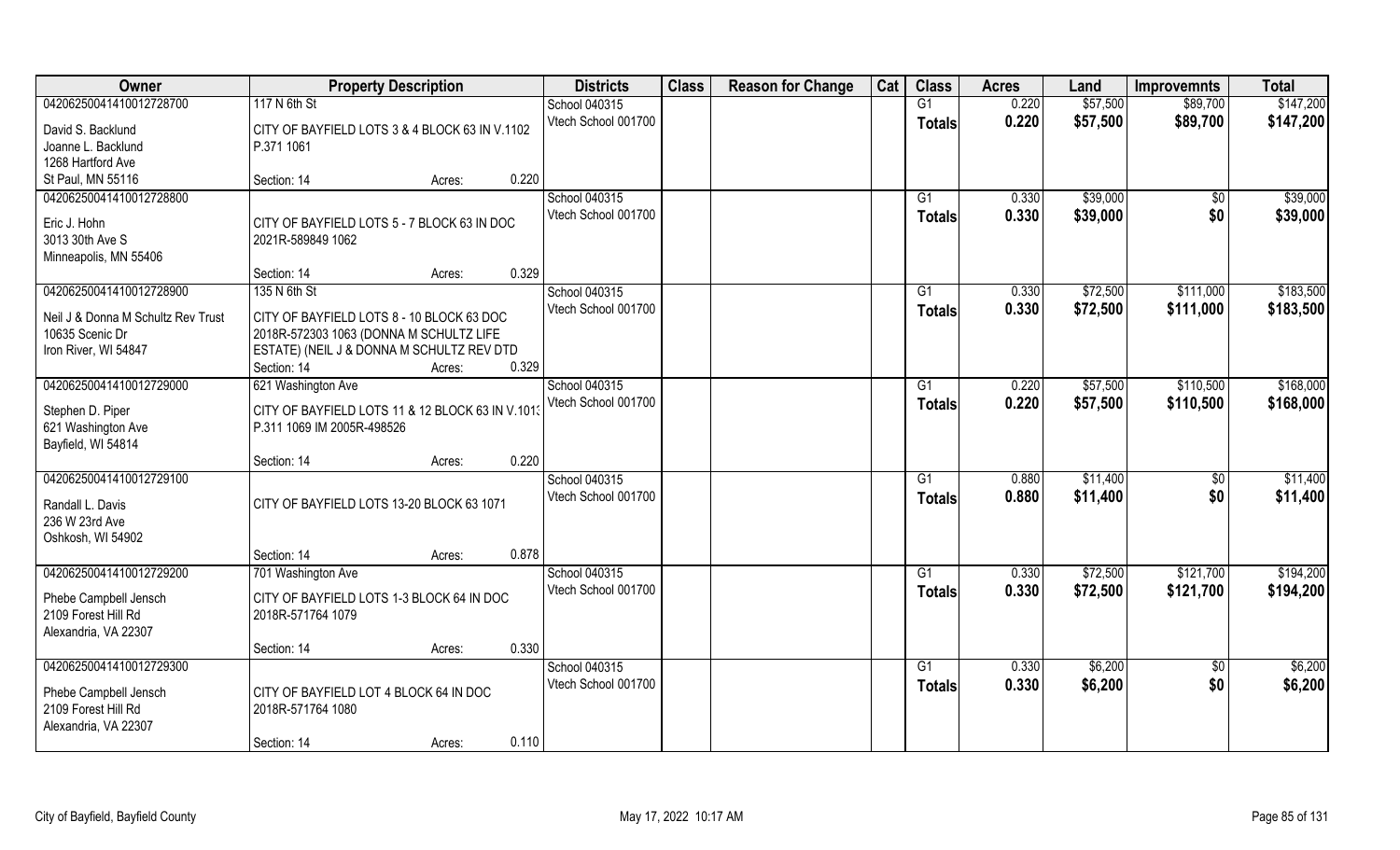| Owner                                                                                            | <b>Property Description</b>                                                     | <b>Districts</b>                     | <b>Class</b>   | <b>Reason for Change</b>    | Cat  | <b>Class</b>        | <b>Acres</b>   | Land               | <b>Improvemnts</b>     | <b>Total</b>       |
|--------------------------------------------------------------------------------------------------|---------------------------------------------------------------------------------|--------------------------------------|----------------|-----------------------------|------|---------------------|----------------|--------------------|------------------------|--------------------|
| 04206250041410012729410                                                                          |                                                                                 | School 040315                        |                |                             |      | G1                  | 0.329          | \$4,900            | $\sqrt{6}$             | \$4,900            |
| Melbourne C. Whiteside<br>PO Box 1434<br>Bayfield, WI 54814                                      | CITY OF BAYFIELD LOTS 8 - 10 BLOCK 64 IN DOC<br>2021R-586848                    | Vtech School 001700                  |                |                             |      | <b>Totals</b>       | 0.329          | \$4,900            | \$0                    | \$4,900            |
|                                                                                                  | 0.329<br>Section: 14<br>Acres:                                                  |                                      |                |                             |      |                     |                |                    |                        |                    |
| 04206250041410012729420<br>Donald Christian Baur<br>2109 Forest Hill Rd<br>Alexandria, VA 22307  | CITY OF BAYFIELD LOTS 5 - 7 BLOCK 64 IN DOC<br>2021R-586849                     | School 040315<br>Vtech School 001700 | G <sub>1</sub> | Correct acreage after split | $-4$ | G1<br>Totals        | 0.329<br>0.329 | \$4,900<br>\$4,900 | \$0<br>\$0             | \$4,900<br>\$4,900 |
|                                                                                                  | 0.329<br>Section: 14<br>Acres:                                                  |                                      |                |                             |      |                     |                |                    |                        |                    |
| 04206250041410012729500                                                                          | 727 Washington Ave                                                              | School 040315                        |                |                             |      | G1                  | 0.440          | \$59,500           | \$164,100              | \$223,600          |
| Linnea L. Howe<br>PO Box 377<br>Bayfield, WI 54814-0377                                          | CITY OF BAYFIELD LOTS 11 - 14 BLOCK 64 IN V.1131<br>P.465                       | Vtech School 001700                  |                |                             |      | <b>Totals</b>       | 0.440          | \$59,500           | \$164,100              | \$223,600          |
|                                                                                                  | 0.440<br>Section: 14<br>Acres:                                                  |                                      |                |                             |      |                     |                |                    |                        |                    |
| 04206250041410012729600                                                                          | 720 Rice Ave                                                                    | School 040315                        |                |                             |      | G1                  | 0.660          | \$107,400          | \$241,200              | \$348,600          |
| Melbourne C. Whiteside<br>PO Box 1434<br>Bayfield, WI 54814                                      | CITY OF BAYFIELD LOTS 15-20 BLOCK 64 1088                                       | Vtech School 001700                  |                |                             |      | <b>Totals</b>       | 0.660          | \$107,400          | \$241,200              | \$348,600          |
|                                                                                                  | 0.660<br>Section: 14<br>Acres:                                                  |                                      |                |                             |      |                     |                |                    |                        |                    |
| 04206250041410012729700                                                                          | 813 Washington Ave                                                              | School 040315                        |                |                             |      | X4                  | 0.660          | \$0                | \$0                    | \$0                |
| City of Bayfield<br>PO Box 1170<br>Bayfield, WI 54814                                            | CITY OF BAYFIELD LOTS 1-6 BLOCK 65 1099 (FIRE<br>HALL)                          | Vtech School 001700                  |                |                             |      | <b>Totals</b>       | 0.660          | \$0                | \$0                    | \$0                |
|                                                                                                  | 0.660<br>Section: 14<br>Acres:                                                  |                                      |                |                             |      |                     |                |                    |                        |                    |
| 04206250041410012729800                                                                          |                                                                                 | School 040315                        |                |                             |      | $\overline{G1}$     | 0.110          | \$2,300            | $\overline{50}$        | \$2,300            |
| Michael Francis Wolf<br>115 Edgewood Ave S<br>Golden Valley, MN 55426                            | CITY OF BAYFIELD LOT 7 BLOCK 65 IN DOC<br>2018R-574110 1100                     | Vtech School 001700                  |                |                             |      | <b>Totals</b>       | 0.110          | \$2,300            | \$0                    | \$2,300            |
|                                                                                                  | 0.110<br>Section: 14<br>Acres:                                                  |                                      |                |                             |      |                     |                |                    |                        |                    |
| 04206250041410012729900<br>Michael Francis Wolf<br>115 Edgewood Ave S<br>Golden Valley, MN 55426 | 806 Rice Ave<br>CITY OF BAYFIELD LOTS 8-10 BLOCK 65 IN DOC<br>2018R-574110 1103 | School 040315<br>Vtech School 001700 |                |                             |      | G1<br><b>Totals</b> | 0.330<br>0.330 | \$6,200<br>\$6,200 | $\overline{60}$<br>\$0 | \$6,200<br>\$6,200 |
|                                                                                                  | 0.330<br>Section: 14<br>Acres:                                                  |                                      |                |                             |      |                     |                |                    |                        |                    |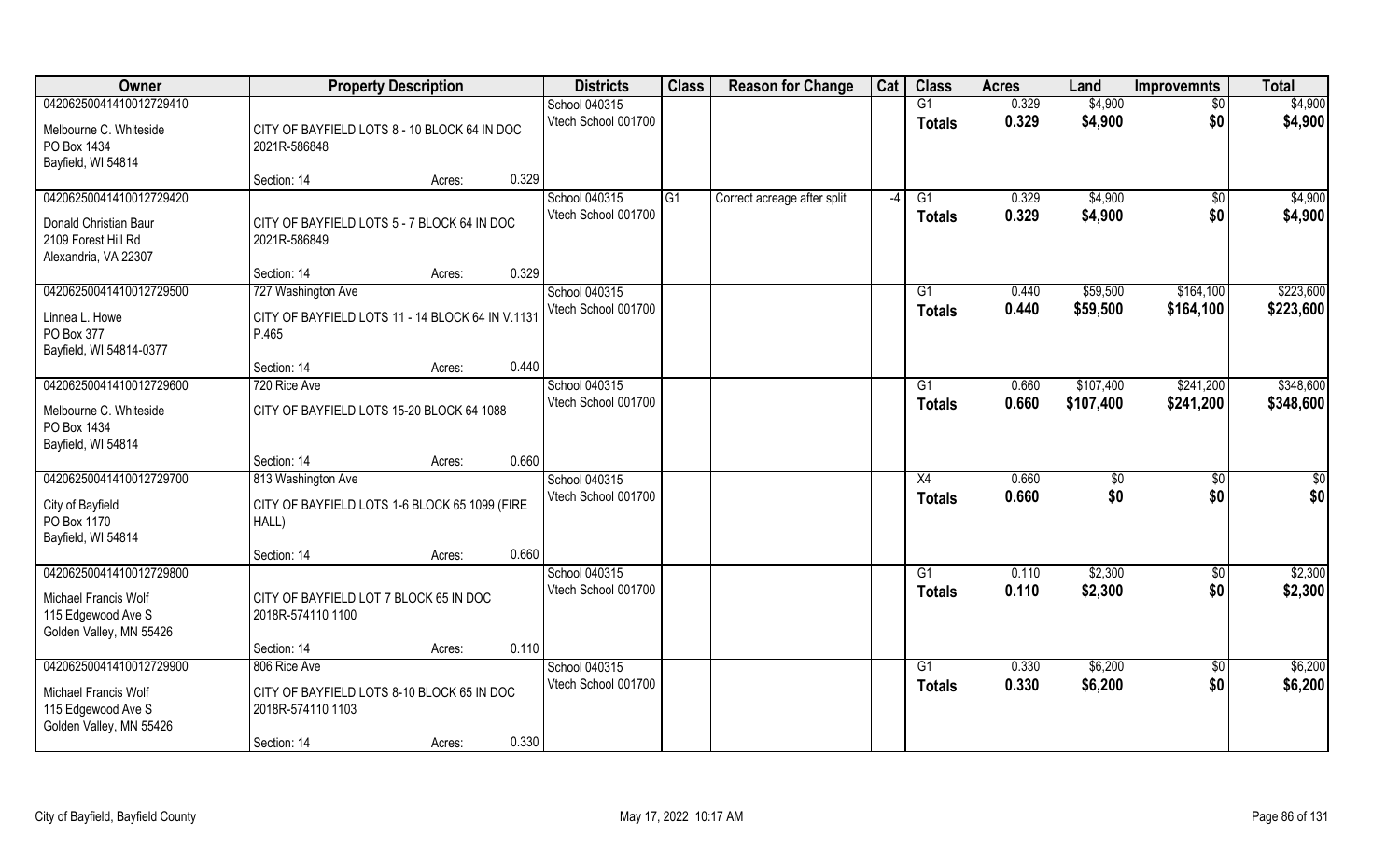| <b>Owner</b>                                                                                            | <b>Property Description</b>                                                                           |                 | <b>Districts</b>                     | <b>Class</b> | <b>Reason for Change</b> | Cat | <b>Class</b>        | <b>Acres</b>   | Land                   | <b>Improvemnts</b>     | <b>Total</b>           |
|---------------------------------------------------------------------------------------------------------|-------------------------------------------------------------------------------------------------------|-----------------|--------------------------------------|--------------|--------------------------|-----|---------------------|----------------|------------------------|------------------------|------------------------|
| 04206250041410012730000                                                                                 |                                                                                                       |                 | School 040315                        |              |                          |     | X4                  | 0.000          | \$0                    | $\overline{30}$        | $\overline{50}$        |
| City of Bayfield<br>PO Box 1170<br>Bayfield, WI 54814                                                   | CITY OF BAYFIELD LOTS 11 - 14 BLOCK 65 TOG<br>WITH VAC ALLEY 1106 (FIRE HALL)                         |                 | Vtech School 001700                  |              |                          |     | <b>Totals</b>       | 0.000          | \$0                    | \$0                    | \$0                    |
|                                                                                                         | Section: 14                                                                                           | 0.577<br>Acres: |                                      |              |                          |     |                     |                |                        |                        |                        |
| 04206250041410012730100<br>James A. Harbort Le<br>N85 W16303 May Ave<br>Menomonie Falls, WI 53051       | CITY OF BAYFIELD LOT 15 BLOCK 65 IN V.1040 P.185<br>1107 (JAMES A HARBORT LIFE ESTATE)                |                 | School 040315<br>Vtech School 001700 |              |                          |     | G1<br><b>Totals</b> | 0.110<br>0.110 | \$2,300<br>\$2,300     | $\overline{50}$<br>\$0 | \$2,300<br>\$2,300     |
|                                                                                                         | Section: 14                                                                                           | 0.110<br>Acres: |                                      |              |                          |     |                     |                |                        |                        |                        |
| 04206250041410012730200                                                                                 |                                                                                                       |                 | School 040315                        |              |                          |     | G1                  | 0.330          | \$6,200                | $\sqrt[6]{30}$         | \$6,200                |
| James A. Harbort Le<br>N85 W16303 May Ave<br>Menomonie Falls, WI 53051                                  | CITY OF BAYFIELD LOTS 16-18 BLOCK 65 IN V.1040<br>P.185 1108 (JAMES A HARBORT LIFE ESTATE)            |                 | Vtech School 001700                  |              |                          |     | <b>Totals</b>       | 0.330          | \$6,200                | \$0                    | \$6,200                |
|                                                                                                         | Section: 14                                                                                           | 0.330<br>Acres: |                                      |              |                          |     |                     |                |                        |                        |                        |
| 04206250041410012730300                                                                                 | <b>Rice Ave</b>                                                                                       |                 | School 040315                        |              |                          |     | G <sub>1</sub>      | 0.220          | \$31,100               | $\sqrt[6]{3}$          | \$31,100               |
| Warren A. Saetre<br>Linda K. Saetre<br>808 Chapple Ave                                                  | CITY OF BAYFIELD LOTS 19 & 20 BLOCK 65 IN V.932<br>P.112 1111 IM 2005R-503185                         |                 | Vtech School 001700                  |              |                          |     | <b>Totals</b>       | 0.220          | \$31,100               | \$0                    | \$31,100               |
| Ashland, WI 54806                                                                                       | Section: 14                                                                                           | 0.220<br>Acres: |                                      |              |                          |     |                     |                |                        |                        |                        |
| 04206250041410012730400<br>Bernard J. Havlik<br>Kathryn Havlik<br>913 Washington Ave                    | 913 Washington Ave<br>CITY OF BAYFIELD LOT 1 - 4 BLOCK 66 IN DOC<br>2020R-583777 1112                 |                 | School 040315<br>Vtech School 001700 | G1           | Exterior remodel, deck   | 2   | G1<br><b>Totals</b> | 0.440<br>0.440 | \$138,200<br>\$138,200 | \$126,600<br>\$126,600 | \$264,800<br>\$264,800 |
| Bayfield, WI 54814                                                                                      | Section: 14                                                                                           | 0.440<br>Acres: |                                      |              |                          |     |                     |                |                        |                        |                        |
| 04206250041410012730500<br>Michael D. Cariveau<br>Wendy L. Cariveau<br>PO Box 586                       | CITY OF BAYFIELD LOT 5 BLOCK 66 IN DOC<br>2019R-578730                                                |                 | School 040315<br>Vtech School 001700 |              |                          |     | G1<br><b>Totals</b> | 0.110<br>0.110 | \$2,300<br>\$2,300     | \$0<br>\$0             | \$2,300<br>\$2,300     |
| Bayfield, WI 54814                                                                                      | Section: 14                                                                                           | 0.110<br>Acres: |                                      |              |                          |     |                     |                |                        |                        |                        |
| 04206250041410012730600<br>Michael D. Cariveau<br>Wendy L. Cariveau<br>PO Box 586<br>Bayfield, WI 54814 | CITY OF BAYFIELD LOTS 6,7 & LOTS 6, 7 & S 1/2 OF<br>LOT 8 BLOCK 66 IN DOC 2019R-578730<br>Section: 14 | 0.275<br>Acres: | School 040315<br>Vtech School 001700 |              |                          |     | G1<br><b>Totals</b> | 0.280<br>0.280 | \$5,500<br>\$5,500     | $\overline{50}$<br>\$0 | \$5,500<br>\$5,500     |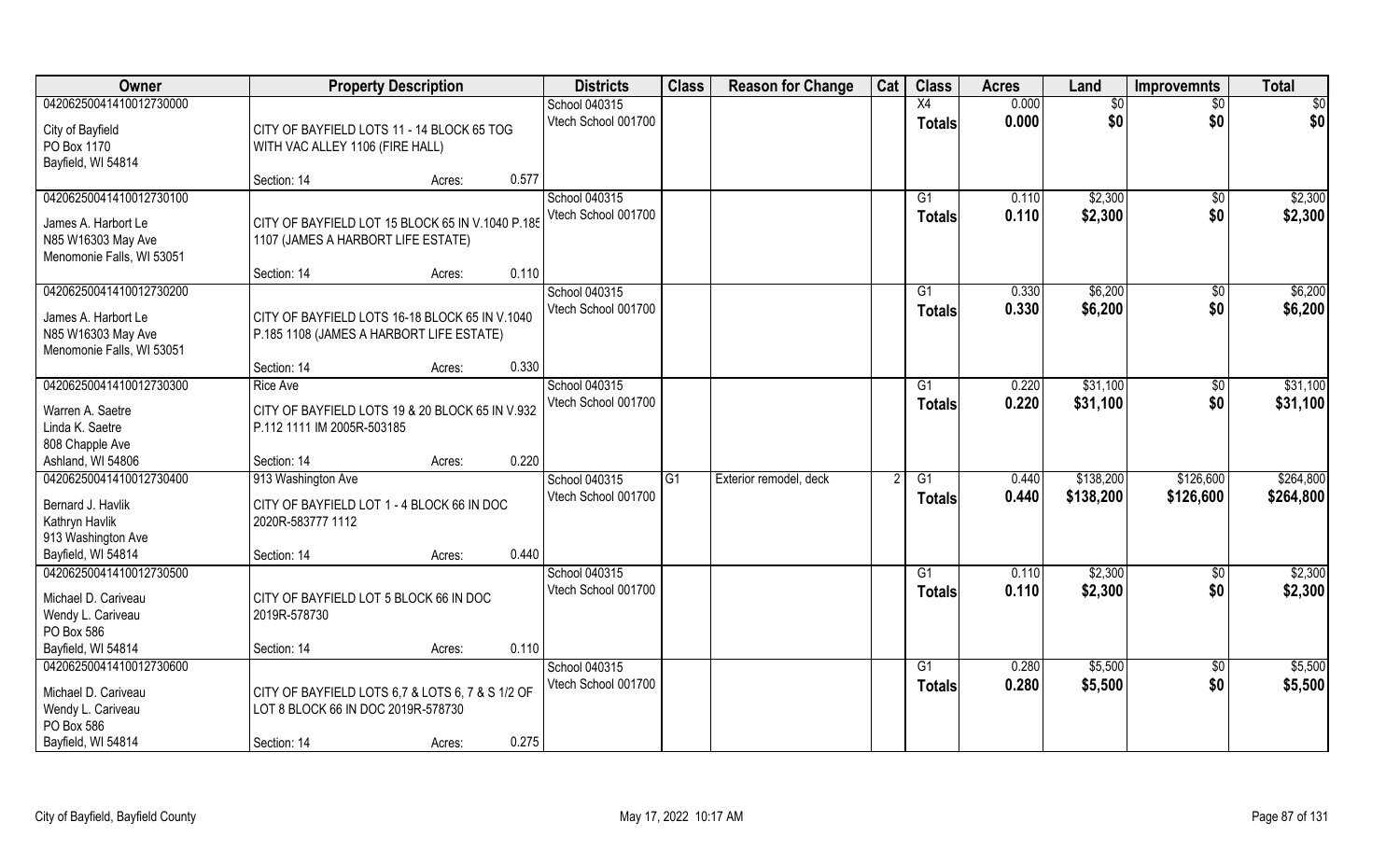| Owner                                | <b>Property Description</b>                      |                 | <b>Districts</b>                     | <b>Class</b> | <b>Reason for Change</b> | Cat | <b>Class</b>  | <b>Acres</b>   | Land      | <b>Improvemnts</b> | <b>Total</b> |
|--------------------------------------|--------------------------------------------------|-----------------|--------------------------------------|--------------|--------------------------|-----|---------------|----------------|-----------|--------------------|--------------|
| 04206250041410012730700              | 906 Rice Ave                                     |                 | School 040315                        |              |                          |     | G1            | 0.280          | \$65,700  | \$187,100          | \$252,800    |
| Michael D. Cariveau                  | CITY OF BAYFIELD N 1/2 OF N 1/2 OF LOT 8 & ALL   |                 | Vtech School 001700                  |              |                          |     | <b>Totals</b> | 0.280          | \$65,700  | \$187,100          | \$252,800    |
| Wendy L. Cariveau                    | OF LOTS 9 & 10 BLOCK 66 TOG WITH EASE IN DOC     |                 |                                      |              |                          |     |               |                |           |                    |              |
| PO Box 586                           | 2019R-578730 1113                                |                 |                                      |              |                          |     |               |                |           |                    |              |
| Bayfield, WI 54814                   | Section: 14                                      | 0.275<br>Acres: |                                      |              |                          |     |               |                |           |                    |              |
| 04206250041410012730800              | 108 N 10th St                                    |                 | School 040315<br>Vtech School 001700 |              |                          |     | G1            | 0.330<br>0.330 | \$35,000  | \$303,100          | \$338,100    |
| Roberta A Akerlund-Kotas Inher Trust | CITY OF BAYFIELD LOTS 11-13 BLOCK 66 IN DOC      |                 |                                      |              |                          |     | Totals        |                | \$35,000  | \$303,100          | \$338,100    |
| 4524 Birchmont Dr NE                 | 2019R-579396 1121 (ROBERTA A AKERLUND-KOTAS      |                 |                                      |              |                          |     |               |                |           |                    |              |
| Unit 1                               | INHERITANCE TRUST DTD 12/16/2016)                |                 |                                      |              |                          |     |               |                |           |                    |              |
| Bemidji, MN 56601                    | Section: 14                                      | 0.330<br>Acres: |                                      |              |                          |     |               |                |           |                    |              |
| 04206250041410012730900              | 10th St                                          |                 | School 040315                        |              |                          |     | G1            | 0.220          | \$57,500  | \$0                | \$57,500     |
| David W. Meline                      | CITY OF BAYFIELD LOTS 14 & 15 BLOCK 66 IN V.1047 |                 | Vtech School 001700                  |              |                          |     | <b>Totals</b> | 0.220          | \$57,500  | \$0                | \$57,500     |
| <b>Barbara Meline</b>                | P.67 1123                                        |                 |                                      |              |                          |     |               |                |           |                    |              |
| PO Box 57                            |                                                  |                 |                                      |              |                          |     |               |                |           |                    |              |
| New Bury Park, CA 91319              | Section: 14                                      | 0.220<br>Acres: |                                      |              |                          |     |               |                |           |                    |              |
| 04206250041410012731000              |                                                  |                 | School 040315                        |              |                          |     | G1            | 0.220          | \$57,600  | $\sqrt{50}$        | \$57,600     |
|                                      |                                                  |                 | Vtech School 001700                  |              |                          |     |               |                |           | \$0                |              |
| Mauricette A. Keeley                 | CITY OF BAYFIELD LOTS 16 & 17 BLOCK 66 IM        |                 |                                      |              |                          |     | <b>Totals</b> | 0.220          | \$57,600  |                    | \$57,600     |
| 136 N 10th St                        | 2005R-499650 IM 2004R-493876                     |                 |                                      |              |                          |     |               |                |           |                    |              |
| Bayfield, WI 54814                   |                                                  |                 |                                      |              |                          |     |               |                |           |                    |              |
|                                      | Section: 14                                      | 0.330<br>Acres: |                                      |              |                          |     |               |                |           |                    |              |
| 04206250041410012731100              | 136 N 10th St                                    |                 | School 040315                        |              |                          |     | G1            | 0.331          | \$113,300 | \$226,300          | \$339,600    |
| Mauricette A. Keeley                 | CITY OF BAYFIELD LOTS 18 - 20 BLOCK 66 IN V.919  |                 | Vtech School 001700                  |              |                          |     | <b>Totals</b> | 0.331          | \$113,300 | \$226,300          | \$339,600    |
| 136 N 10th St                        | P.469 1131 IM 2005R-499650 IM 2004R-493783       |                 |                                      |              |                          |     |               |                |           |                    |              |
| Bayfield, WI 54814                   |                                                  |                 |                                      |              |                          |     |               |                |           |                    |              |
|                                      | Section: 14                                      | 0.220<br>Acres: |                                      |              |                          |     |               |                |           |                    |              |
| 04206250041410012731200              | 1007 Washington Ave                              |                 | School 040315                        |              |                          |     | G1            | 0.220          | \$57,500  | \$113,400          | \$170,900    |
| Terrence E. Bauer                    | CITY OF BAYFIELD LOTS 1 & 2 BLOCK 67 IN V.1054   |                 | Vtech School 001700                  |              |                          |     | <b>Totals</b> | 0.220          | \$57,500  | \$113,400          | \$170,900    |
| 1007 Washington Ave                  | P.62 1133                                        |                 |                                      |              |                          |     |               |                |           |                    |              |
| Bayfield, WI 54814                   |                                                  |                 |                                      |              |                          |     |               |                |           |                    |              |
|                                      | Section: 14                                      | 0.220<br>Acres: |                                      |              |                          |     |               |                |           |                    |              |
| 04206250041410012731300              | 117 10th St N                                    |                 | School 040315                        |              |                          |     | G1            | 0.220          | \$57,500  | $\overline{50}$    | \$57,500     |
| Jonathan Dale                        | CITY OF BAYFIELD LOTS 3 & 4 BLOCK 67 IN DOC      |                 | Vtech School 001700                  |              |                          |     | <b>Totals</b> | 0.220          | \$57,500  | \$0                | \$57,500     |
| PO Box 1231                          | 2018R-574411 1135                                |                 |                                      |              |                          |     |               |                |           |                    |              |
| Bayfield, WI 54814                   |                                                  |                 |                                      |              |                          |     |               |                |           |                    |              |
|                                      | Section: 14                                      | 0.220<br>Acres: |                                      |              |                          |     |               |                |           |                    |              |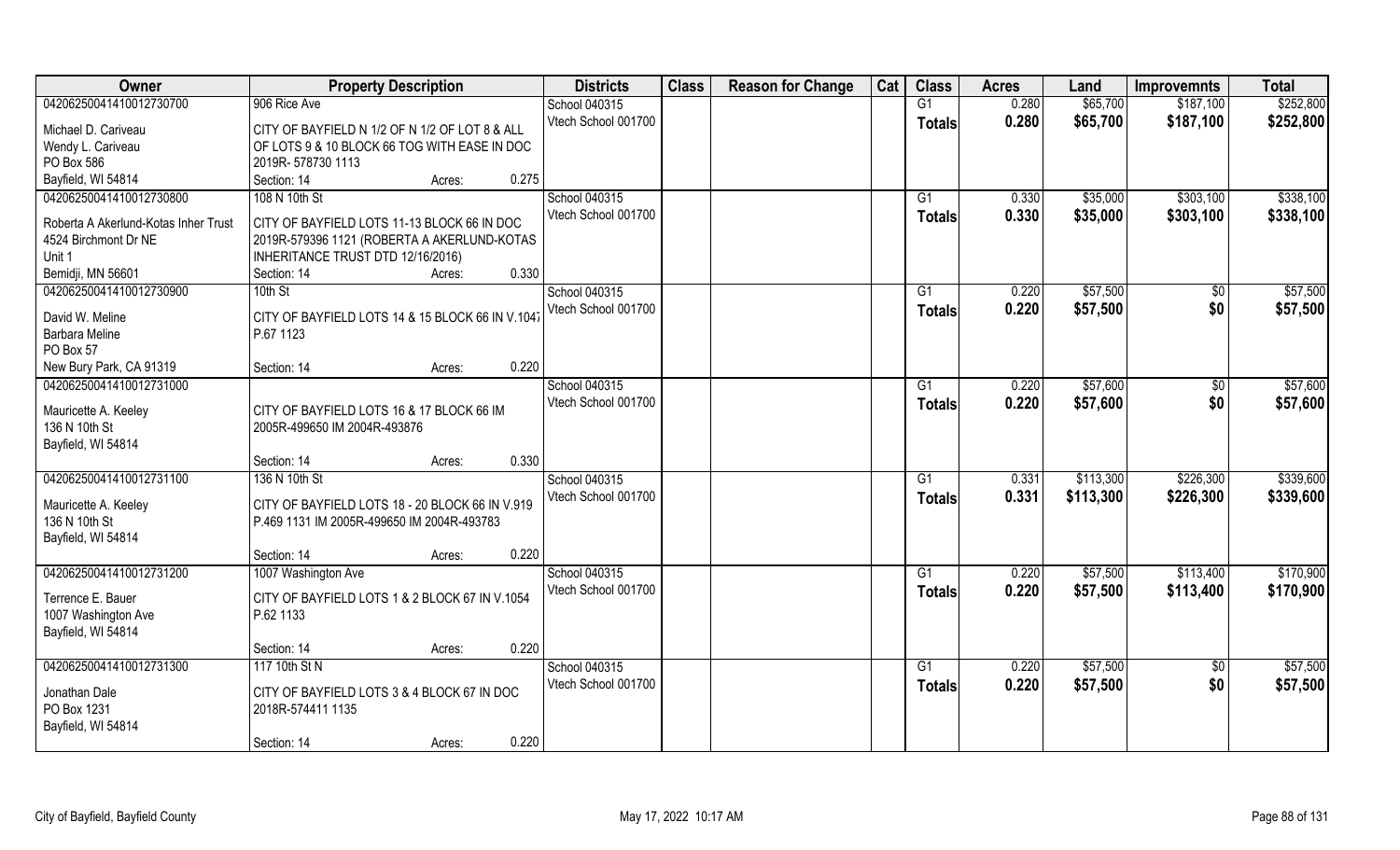| Owner                             | <b>Property Description</b>                    |        |       | <b>Districts</b>    | <b>Class</b> | <b>Reason for Change</b> | Cat | <b>Class</b>  | <b>Acres</b> | Land     | <b>Improvemnts</b> | <b>Total</b> |
|-----------------------------------|------------------------------------------------|--------|-------|---------------------|--------------|--------------------------|-----|---------------|--------------|----------|--------------------|--------------|
| 04206250041410012731400           | 125 N 10th St                                  |        |       | School 040315       |              |                          |     | G1            | 0.220        | \$88,200 | \$122,800          | \$211,000    |
| Mary J. Tippett<br>PO Box 1435    | CITY OF BAYFIELD LOTS 5 & 6 BLOCK 67 1137      |        |       | Vtech School 001700 |              |                          |     | <b>Totals</b> | 0.220        | \$88,200 | \$122,800          | \$211,000    |
| Bayfield, WI 54814                |                                                |        |       |                     |              |                          |     |               |              |          |                    |              |
|                                   | Section: 14                                    | Acres: | 0.220 |                     |              |                          |     |               |              |          |                    |              |
| 04206250041410012731500           | 137 N 10th St                                  |        |       | School 040315       |              |                          |     | G1            | 0.220        | \$88,200 | \$111,700          | \$199,900    |
| Karla A. Vinci                    | CITY OF BAYFIELD LOTS 7 & 8 BLOCK 67 IN DOC    |        |       | Vtech School 001700 |              |                          |     | Totals        | 0.220        | \$88,200 | \$111,700          | \$199,900    |
| 32475 Star Rt Rd                  | 2019R-580063                                   |        |       |                     |              |                          |     |               |              |          |                    |              |
| Bayfield, WI 54814                |                                                |        |       |                     |              |                          |     |               |              |          |                    |              |
|                                   | Section: 14                                    | Acres: | 0.220 |                     |              |                          |     |               |              |          |                    |              |
| 04206250041410012731600           |                                                |        |       | School 040315       |              |                          |     | G1            | 0.220        | \$57,500 | \$0                | \$57,500     |
| Linda M. Schneider                | CITY OF BAYFIELD LOTS 9 & 10 BLOCK 67 IN       |        |       | Vtech School 001700 |              |                          |     | <b>Totals</b> | 0.220        | \$57,500 | \$0                | \$57,500     |
| PO Box 894                        | 2016R-565560                                   |        |       |                     |              |                          |     |               |              |          |                    |              |
| Bayfield, WI 54814                |                                                |        |       |                     |              |                          |     |               |              |          |                    |              |
|                                   | Section: 14                                    | Acres: | 0.220 |                     |              |                          |     |               |              |          |                    |              |
| 04206250041410012731700           |                                                |        |       | School 040315       |              |                          |     | G1            | 0.110        | \$18,100 | $\sqrt[6]{3}$      | \$18,100     |
|                                   |                                                |        |       | Vtech School 001700 |              |                          |     | <b>Totals</b> | 0.110        | \$18,100 | \$0                | \$18,100     |
| Jonathan Dale                     | CITY OF BAYFIELD LOT 11 BLOCK 67 1138 IN V.966 |        |       |                     |              |                          |     |               |              |          |                    |              |
| PO Box 1231<br>Bayfield, WI 54814 | P.414                                          |        |       |                     |              |                          |     |               |              |          |                    |              |
|                                   | Section: 14                                    | Acres: | 0.110 |                     |              |                          |     |               |              |          |                    |              |
| 04206250041410012731800           |                                                |        |       | School 040315       |              |                          |     | G1            | 0.110        | \$5,000  | $\sqrt[6]{3}$      | \$5,000      |
|                                   |                                                |        |       | Vtech School 001700 |              |                          |     |               | 0.110        | \$5,000  | \$0                | \$5,000      |
| Jonathan Dale                     | CITY OF BAYFIELD LOT 12 BLOCK 67 1144 IN V.966 |        |       |                     |              |                          |     | Totals        |              |          |                    |              |
| PO Box 1231                       | P.414                                          |        |       |                     |              |                          |     |               |              |          |                    |              |
| Bayfield, WI 54814                |                                                |        |       |                     |              |                          |     |               |              |          |                    |              |
|                                   | Section: 14                                    | Acres: | 0.110 |                     |              |                          |     |               |              |          |                    |              |
| 04206250041410012731900           |                                                |        |       | School 040315       |              |                          |     | G1            | 0.220        | \$15,000 | $\overline{30}$    | \$15,000     |
| Jonathan Dale                     | CITY OF BAYFIELD LOTS 13-14 BLOCK 67 1145 IN   |        |       | Vtech School 001700 |              |                          |     | <b>Totals</b> | 0.220        | \$15,000 | \$0                | \$15,000     |
| PO Box 1231                       | V.966 P.415                                    |        |       |                     |              |                          |     |               |              |          |                    |              |
| Bayfield, WI 54814                |                                                |        |       |                     |              |                          |     |               |              |          |                    |              |
|                                   | Section: 14                                    | Acres: | 0.220 |                     |              |                          |     |               |              |          |                    |              |
| 04206250041410012732000           |                                                |        |       | School 040315       |              |                          |     | G1            | 0.220        | \$4,700  | $\sqrt{$0}$        | \$4,700      |
| William S. Peterson Trustee       | CITY OF BAYFIELD LOTS 15 & 16 BLOCK 67 IN      |        |       | Vtech School 001700 |              |                          |     | <b>Totals</b> | 0.220        | \$4,700  | \$0                | \$4,700      |
| PO Box 435                        | 2016R-565507 (WILLIAM S PETERSON & DOREEN L    |        |       |                     |              |                          |     |               |              |          |                    |              |
| Bayfield, WI 54814                | JOHNSON REV LIVING TRUST DTD 09/29/2016)       |        |       |                     |              |                          |     |               |              |          |                    |              |
|                                   | Section: 14                                    | Acres: | 0.220 |                     |              |                          |     |               |              |          |                    |              |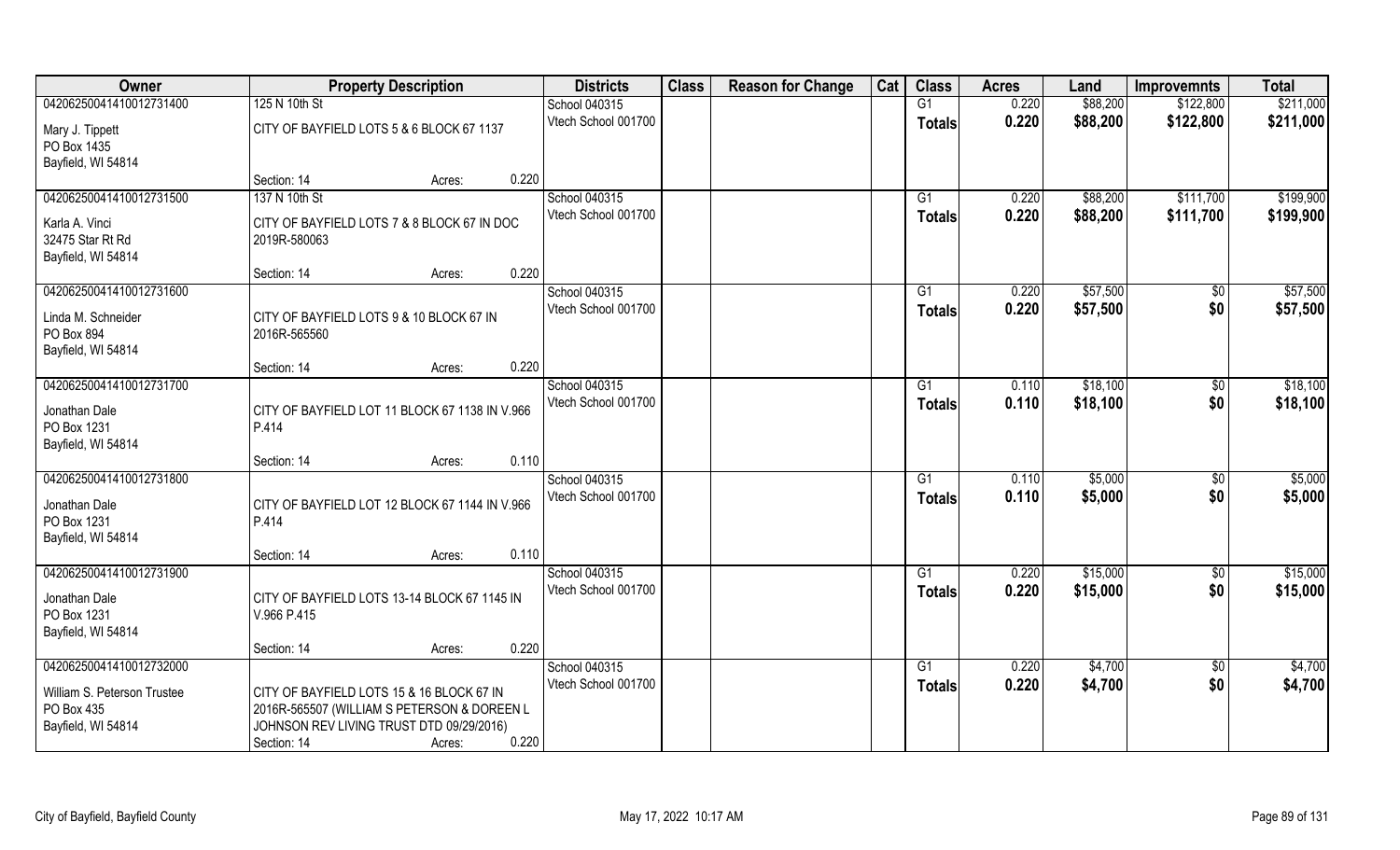| Owner                       | <b>Property Description</b>                       | <b>Districts</b>    | <b>Class</b> | <b>Reason for Change</b> | Cat | <b>Class</b>   | <b>Acres</b> | Land            | <b>Improvemnts</b> | <b>Total</b>    |
|-----------------------------|---------------------------------------------------|---------------------|--------------|--------------------------|-----|----------------|--------------|-----------------|--------------------|-----------------|
| 04206250041410012732100     | 1126 Rice Ave                                     | School 040315       |              |                          |     | G1             | 0.440        | \$87,400        | \$281,100          | \$368,500       |
| William S. Peterson Trustee | CITY OF BAYFIELD LOTS 17, 18, 19 & 20 BLOCK 67 IN | Vtech School 001700 |              |                          |     | <b>Totals</b>  | 0.440        | \$87,400        | \$281,100          | \$368,500       |
| PO Box 435                  | 2016R-565506 (WILLIAM S PETERSON & DOREEN L       |                     |              |                          |     |                |              |                 |                    |                 |
| Bayfield, WI 54814          | JOHNSON REV LIVING TRUST DTD 09/29/2016)          |                     |              |                          |     |                |              |                 |                    |                 |
|                             | 0.441<br>Section: 14<br>Acres:                    |                     |              |                          |     |                |              |                 |                    |                 |
| 04206250041410012732200     |                                                   | School 040315       |              |                          |     | X4             | 2.090        | $\sqrt[6]{}$    | \$0                | \$0             |
|                             |                                                   | Vtech School 001700 |              |                          |     |                | 2.090        |                 |                    | \$0             |
| City of Bayfield            | CITY OF BAYFIELD LOTS 1-19 BLOCK 68 1153 (SAND    |                     |              |                          |     | <b>Totals</b>  |              | \$0             | \$0                |                 |
| PO Box 1170                 | PIT)                                              |                     |              |                          |     |                |              |                 |                    |                 |
| Bayfield, WI 54814          |                                                   |                     |              |                          |     |                |              |                 |                    |                 |
|                             | 2.096<br>Section: 14<br>Acres:                    |                     |              |                          |     |                |              |                 |                    |                 |
| 04206250041410012732300     |                                                   | School 040315       |              |                          |     | X3             | 0.110        | \$0             | $\sqrt[6]{30}$     | \$0             |
|                             |                                                   | Vtech School 001700 |              |                          |     | <b>Totals</b>  | 0.110        | \$0             | \$0                | \$0             |
| <b>Bayfield County</b>      | CITY OF BAYFIELD LOT 20 BLOCK 68 1154             |                     |              |                          |     |                |              |                 |                    |                 |
| 117 E 5th St                |                                                   |                     |              |                          |     |                |              |                 |                    |                 |
| PO Box 878                  | 0.110                                             |                     |              |                          |     |                |              |                 |                    |                 |
| Washburn, WI 54891          | Section: 14<br>Acres:                             |                     |              |                          |     |                |              |                 |                    |                 |
| 04206250041410012732400     |                                                   | School 040315       |              |                          |     | G <sub>1</sub> | 0.660        | \$6,600         | \$0                | \$6,600         |
| William E. Bailey           | CITY OF BAYFIELD LOTS 1 - 6 BLOCK 69 LESS ROAD    | Vtech School 001700 |              |                          |     | <b>Totals</b>  | 0.660        | \$6,600         | \$0                | \$6,600         |
| 33430 Whiting Rd            | IN DOC 2018R-572497 1155 (WILLIAM E BAILEY &      |                     |              |                          |     |                |              |                 |                    |                 |
| Bayfield, WI 54814          | GAYLE DORIS CHARFIELD REV TRUST DTD               |                     |              |                          |     |                |              |                 |                    |                 |
|                             | 0.662<br>Section: 14<br>Acres:                    |                     |              |                          |     |                |              |                 |                    |                 |
| 04206250041410012732500     |                                                   | School 040315       |              |                          |     | X4             | 0.440        | $\sqrt[6]{3}$   | $\sqrt[6]{30}$     | \$0             |
|                             |                                                   | Vtech School 001700 |              |                          |     | <b>Totals</b>  | 0.440        | \$0             | \$0                | \$0             |
| City of Bayfield            | CITY OF BAYFIELD LOTS 7-10 BLOCK 69 1161 (OLD     |                     |              |                          |     |                |              |                 |                    |                 |
| PO Box 1170                 | DUMP ROAD)                                        |                     |              |                          |     |                |              |                 |                    |                 |
| Bayfield, WI 54814          |                                                   |                     |              |                          |     |                |              |                 |                    |                 |
|                             | 0.442<br>Section: 14<br>Acres:                    |                     |              |                          |     |                |              |                 |                    |                 |
| 04206250041410012732600     |                                                   | School 040315       |              |                          |     | G1             | 0.990        | \$8,100         | \$0                | \$8,100         |
| William E. Bailey           | CITY OF BAYFIELD LOTS 11 - 19 BLOCK 69 LESS       | Vtech School 001700 |              |                          |     | <b>Totals</b>  | 0.990        | \$8,100         | \$0                | \$8,100         |
| 33430 Whiting Rd            | ROAD IN DOC 2018R-572497 1162 (WILLIAM E BAILEY   |                     |              |                          |     |                |              |                 |                    |                 |
| Bayfield, WI 54814          | & GAYLE DORIS CHATFIELD REV TRUST DTD             |                     |              |                          |     |                |              |                 |                    |                 |
|                             | 0.993<br>Section: 14<br>Acres:                    |                     |              |                          |     |                |              |                 |                    |                 |
| 04206250041410012732700     |                                                   | School 040315       |              |                          |     | X3             | 0.110        | $\overline{50}$ | $\overline{50}$    | $\overline{50}$ |
|                             |                                                   | Vtech School 001700 |              |                          |     | <b>Totals</b>  | 0.110        | \$0             | \$0                | \$0             |
| <b>Bayfield County</b>      | CITY OF BAYFIELD LOT 20 BLOCK 69 1171             |                     |              |                          |     |                |              |                 |                    |                 |
| 117 E 5th St                | WASHINGTON AVE ROAD AND R/O/W                     |                     |              |                          |     |                |              |                 |                    |                 |
| PO Box 878                  |                                                   |                     |              |                          |     |                |              |                 |                    |                 |
| Washburn, WI 54891          | 0.110<br>Section: 14<br>Acres:                    |                     |              |                          |     |                |              |                 |                    |                 |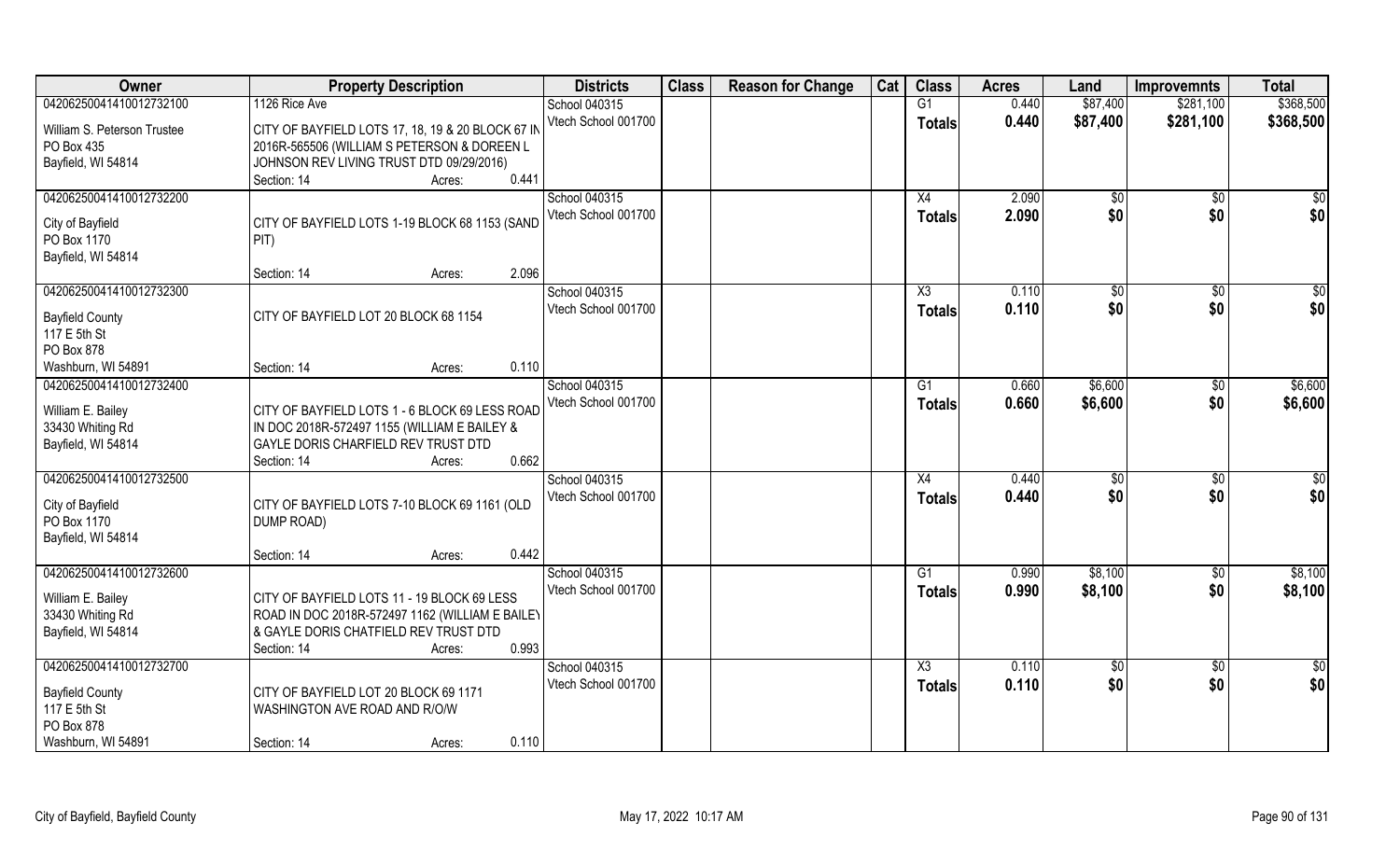| Owner                                                                                  | <b>Property Description</b>                                                              |        | <b>Districts</b>    | <b>Class</b> | <b>Reason for Change</b> | Cat | <b>Class</b>           | <b>Acres</b> | Land       | <b>Improvemnts</b> | <b>Total</b>  |
|----------------------------------------------------------------------------------------|------------------------------------------------------------------------------------------|--------|---------------------|--------------|--------------------------|-----|------------------------|--------------|------------|--------------------|---------------|
| 04206250041410012732800                                                                |                                                                                          |        | School 040315       |              |                          |     | G1                     | 0.830        | \$3,700    | \$0                | \$3,700       |
| William E. Bailey                                                                      | CITY OF BAYFIELD LOTS 1-10 BLOCK 70 IN DOC                                               |        | Vtech School 001700 |              |                          |     | <b>Totals</b>          | 0.830        | \$3,700    | \$0                | \$3,700       |
| 33430 Whiting Rd                                                                       | 2018R-572497 1172 (WILLIAM E BAILEY & GAYLE                                              |        |                     |              |                          |     |                        |              |            |                    |               |
| Bayfield, WI 54814                                                                     | DORIS CHATFIELD REV TRUST DTD 02/15/2013)                                                |        |                     |              |                          |     |                        |              |            |                    |               |
|                                                                                        | Section: 14                                                                              | Acres: | 0.826               |              |                          |     |                        |              |            |                    |               |
| 04206250041410012739600                                                                | 13 N 5th St                                                                              |        | School 040315       |              |                          |     | G1                     | 0.330        | \$72,500   | \$98,600           | \$171,100     |
|                                                                                        |                                                                                          |        | Vtech School 001700 |              |                          |     | <b>Totals</b>          | 0.330        | \$72,500   | \$98,600           | \$171,100     |
| Fred D. Josephson Trustee<br>13 N 5th St                                               | CITY OF BAYFIELD LOTS 1-3 BLOCK 78 IN V.1146<br>P.740 1306 (FRED D JOSEPHSON INCOME ONLY |        |                     |              |                          |     |                        |              |            |                    |               |
| Bayfield, WI 54814                                                                     | TRUST DTD 07/15/2015)                                                                    |        |                     |              |                          |     |                        |              |            |                    |               |
|                                                                                        | Section: 14                                                                              | Acres: | 0.329               |              |                          |     |                        |              |            |                    |               |
| 04206250041410012739700                                                                | 17 N 5th St                                                                              |        | School 040315       |              |                          |     | G1                     | 0.110        | \$28,800   | \$99,100           | \$127,900     |
|                                                                                        |                                                                                          |        | Vtech School 001700 |              |                          |     | <b>Totals</b>          | 0.110        | \$28,800   | \$99,100           | \$127,900     |
| Thomas G. Jewell                                                                       | CITY OF BAYFIELD LOT 4 BLOCK 78 IN DOC                                                   |        |                     |              |                          |     |                        |              |            |                    |               |
| Sonja N. Jewell                                                                        | 2018R-575266 1309                                                                        |        |                     |              |                          |     |                        |              |            |                    |               |
| 146 E Chapman St                                                                       |                                                                                          |        |                     |              |                          |     |                        |              |            |                    |               |
| Ely, MN 55731                                                                          | Section: 14                                                                              | Acres: | 0.110               |              |                          |     |                        |              |            |                    |               |
| 04206250041410012739800                                                                | 25 N 5th St                                                                              |        | School 040315       |              |                          |     | G1                     | 0.220        | \$57,500   | \$78,500           | \$136,000     |
| Mary E. Lynch                                                                          | CITY OF BAYFIELD LOTS 5 & 6 BLOCK 78 IN V.954                                            |        | Vtech School 001700 |              |                          |     | <b>Totals</b>          | 0.220        | \$57,500   | \$78,500           | \$136,000     |
| PO Box 1374                                                                            | P.869 1310 IM 2003R-485588                                                               |        |                     |              |                          |     |                        |              |            |                    |               |
| Bayfield, WI 54814                                                                     |                                                                                          |        |                     |              |                          |     |                        |              |            |                    |               |
|                                                                                        | Section: 14                                                                              | Acres: | 0.219               |              |                          |     |                        |              |            |                    |               |
| 04206250041410012739900                                                                | 39 N 5th St                                                                              |        | School 040315       |              |                          |     | G1                     | 0.220        | \$57,500   | \$140,800          | \$198,300     |
|                                                                                        |                                                                                          |        | Vtech School 001700 |              |                          |     | <b>Totals</b>          | 0.220        | \$57,500   | \$140,800          | \$198,300     |
| Henry Schaver<br>Sharon L. Schaver                                                     | CITY OF BAYFIELD LOTS 7 & 8 BLOCK 78 IN<br>2021R-591781 1312                             |        |                     |              |                          |     |                        |              |            |                    |               |
| 39 N 5th St                                                                            |                                                                                          |        |                     |              |                          |     |                        |              |            |                    |               |
| Bayfield, WI 54814                                                                     | Section: 14                                                                              | Acres: | 0.219               |              |                          |     |                        |              |            |                    |               |
| 04206250041410012740000                                                                | 39 5th St N                                                                              |        | School 040315       |              |                          |     | G1                     | 0.220        | \$57,500   | \$0                | \$57,500      |
|                                                                                        |                                                                                          |        | Vtech School 001700 |              |                          |     |                        | 0.220        | \$57,500   | \$0                | \$57,500      |
| Eldon J Swenson Rev Trust                                                              | CITY OF BAYFIELD LOTS 9 & 10 BLOCK 78 IN DOC                                             |        |                     |              |                          |     | <b>Totals</b>          |              |            |                    |               |
| 1944 Blackhawk Dr                                                                      | 2021R-591106 (ELDON J SWENSON REV TRUST)                                                 |        |                     |              |                          |     |                        |              |            |                    |               |
| Grafton, WI 53024                                                                      | 1314                                                                                     |        |                     |              |                          |     |                        |              |            |                    |               |
|                                                                                        | Section: 14                                                                              | Acres: | 0.219               |              |                          |     |                        |              |            |                    |               |
| 04206250041410012740100                                                                | 10 N 6th St                                                                              |        | School 040315       |              |                          |     | $\overline{\text{X3}}$ | 0.330        | $\sqrt{6}$ | $\overline{50}$    | $\frac{1}{2}$ |
| Redevelopment 90 LLC Bayfield County   CITY OF BAYFIELD LOTS 11 - 13 BLOCK 78 IN V.933 |                                                                                          |        | Vtech School 001700 |              |                          |     | <b>Totals</b>          | 0.330        | \$0        | \$0                | \$0           |
| Housing                                                                                | P.641 1316 IM 2005R-503560                                                               |        |                     |              |                          |     |                        |              |            |                    |               |
| 420 E 3rd St                                                                           |                                                                                          |        |                     |              |                          |     |                        |              |            |                    |               |
| Washburn, WI 54891                                                                     | Section: 14                                                                              | Acres: | 0.329               |              |                          |     |                        |              |            |                    |               |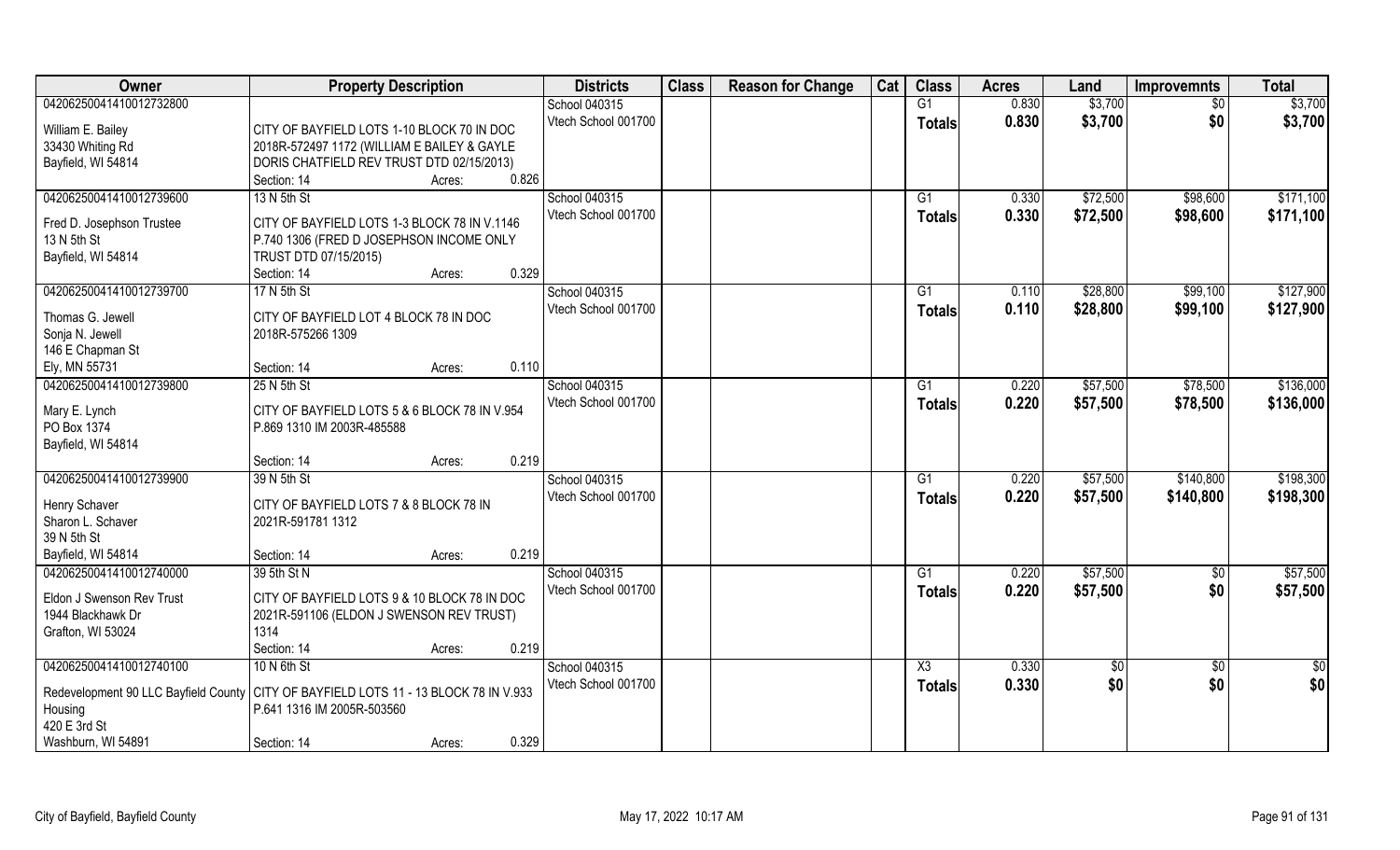| Owner                                                                                                           | <b>Property Description</b>                                                                    |        |       | <b>Districts</b>    | <b>Class</b> | <b>Reason for Change</b> | Cat | <b>Class</b>           | <b>Acres</b> | Land            | <b>Improvemnts</b> | <b>Total</b>  |
|-----------------------------------------------------------------------------------------------------------------|------------------------------------------------------------------------------------------------|--------|-------|---------------------|--------------|--------------------------|-----|------------------------|--------------|-----------------|--------------------|---------------|
| 04206250041410012740200                                                                                         |                                                                                                |        |       | School 040315       |              |                          |     | $\overline{\text{X3}}$ | 0.110        | $\overline{30}$ | $\overline{50}$    | $\frac{1}{2}$ |
| Redevelopment 90 LLC Bayfield County CITY OF BAYFIELD LOT 14 BLOCK 78 IN V.933 P.641<br>Housing<br>420 E 3rd St | 1319 IM 2005R-503560                                                                           |        |       | Vtech School 001700 |              |                          |     | <b>Totals</b>          | 0.110        | \$0             | \$0                | \$0           |
| Washburn, WI 54891                                                                                              | Section: 14                                                                                    | Acres: | 0.110 |                     |              |                          |     |                        |              |                 |                    |               |
| 04206250041410012740300                                                                                         | 24 N 6th St                                                                                    |        |       | School 040315       |              |                          |     | G1                     | 0.220        | \$57,500        | \$81,000           | \$138,500     |
| Alan Lee Haring<br>24 N 6th St<br>Bayfield, WI 54814                                                            | CITY OF BAYFIELD LOTS 15 & 16 BLOCK 78 IN V.1119<br>P.702 1320                                 |        |       | Vtech School 001700 |              |                          |     | <b>Totals</b>          | 0.220        | \$57,500        | \$81,000           | \$138,500     |
|                                                                                                                 | Section: 14                                                                                    | Acres: | 0.219 |                     |              |                          |     |                        |              |                 |                    |               |
| 04206250041410012740400                                                                                         | 30 N 6th St                                                                                    |        |       | School 040315       |              |                          |     | G1                     | 0.250        | \$61,600        | \$42,900           | \$104,500     |
| Maria Gregg<br>26240 Star Route Rd<br>Bayfield, WI 54814                                                        | CITY OF BAYFIELD LOTS 17, 18 & S 10' OF LOT 19<br>BLOCK 78 IN DOC 2021R- 590306 1322           |        |       | Vtech School 001700 |              |                          |     | <b>Totals</b>          | 0.250        | \$61,600        | \$42,900           | \$104,500     |
|                                                                                                                 | Section: 14                                                                                    | Acres: | 0.247 |                     |              |                          |     |                        |              |                 |                    |               |
| 04206250041410012740500                                                                                         | 40 N 6th St                                                                                    |        |       | School 040315       |              |                          |     | G1                     | 0.190        | \$49,700        | \$88,700           | \$138,400     |
| Riggs E. Opland<br>Phyllis L. Opland<br>5300 Oak Grove Pkwy                                                     | CITY OF BAYFIELD N 30' OF LOT 19 & ALL OF LOT 20<br><b>BLOCK 78 1325</b>                       |        |       | Vtech School 001700 |              |                          |     | <b>Totals</b>          | 0.190        | \$49,700        | \$88,700           | \$138,400     |
| Apt 223<br>Brooklyn Park, MN 55443                                                                              | Section: 14                                                                                    | Acres: | 0.192 |                     |              |                          |     |                        |              |                 |                    |               |
| 04206250041410012740610                                                                                         | 9 N 6th St                                                                                     |        |       | School 040315       |              |                          |     | G1                     | 0.275        | \$65,000        | \$42,900           | \$107,900     |
| Lindsey Leases, LLC<br>936 Buckland Rd<br>Washburn, WI 54891                                                    | CITY OF BAYFIELD N 1/2 LOT 2 & ALL OF LOTS 3 & 4<br>BLOCK 79                                   |        |       | Vtech School 001700 |              |                          |     | <b>Totals</b>          | 0.275        | \$65,000        | \$42,900           | \$107,900     |
|                                                                                                                 | Section: 14                                                                                    | Acres: | 0.275 |                     |              |                          |     |                        |              |                 |                    |               |
| 04206250041410012740620                                                                                         |                                                                                                |        |       | School 040315       |              |                          |     | G1                     | 0.170        | \$12,000        | $\overline{50}$    | \$12,000      |
| Lindsey Leases, LLC<br>936 Buckland Rd<br>Washburn, WI 54891                                                    | LOT 2 CSM #1986 IN V.11 P.359 (LOCATED IN LOT 1<br>& S 1/2 LOT 2 BLOCK 79) IN DOC 2020R-582606 |        |       | Vtech School 001700 |              |                          |     | <b>Totals</b>          | 0.170        | \$12,000        | \$0                | \$12,000      |
|                                                                                                                 | Section: 14                                                                                    | Acres: | 0.170 |                     |              |                          |     |                        |              |                 |                    |               |
| 04206250041410012740700                                                                                         | 25 N 6th St                                                                                    |        |       | School 040315       |              |                          |     | $\overline{G1}$        | 0.220        | \$57,500        | \$41,500           | \$99,000      |
| Craig M. Skaaden<br>6250 Jupiter Rd NE<br>Fridley, MN 55432                                                     | CITY OF BAYFIELD LOTS 5 - 6 BLOCK 79 IN V.1063<br>P.155 1331                                   |        |       | Vtech School 001700 |              |                          |     | <b>Totals</b>          | 0.220        | \$57,500        | \$41,500           | \$99,000      |
|                                                                                                                 | Section: 14                                                                                    | Acres: | 0.219 |                     |              |                          |     |                        |              |                 |                    |               |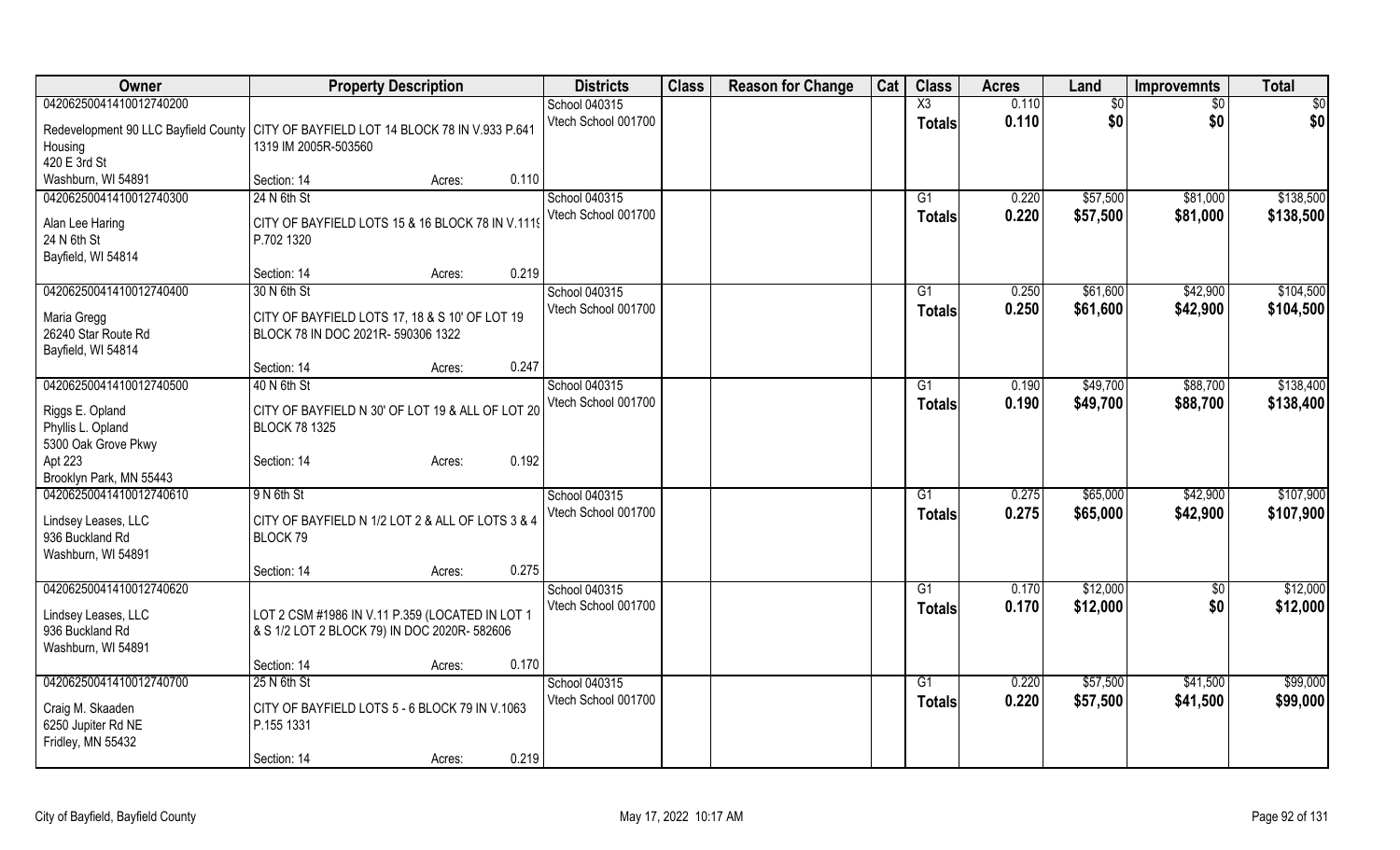| Owner                      | <b>Property Description</b>                      |       | <b>Districts</b>    | <b>Class</b> | <b>Reason for Change</b> | Cat | <b>Class</b>  | <b>Acres</b> | Land     | <b>Improvemnts</b> | <b>Total</b> |
|----------------------------|--------------------------------------------------|-------|---------------------|--------------|--------------------------|-----|---------------|--------------|----------|--------------------|--------------|
| 04206250041410012740800    | 29 N 6th St                                      |       | School 040315       |              |                          |     | G1            | 0.110        | \$28,800 | \$40,700           | \$69,500     |
| David M. Tremewan          | CITY OF BAYFIELD LOT 7 BLOCK 79 1333             |       | Vtech School 001700 |              |                          |     | <b>Totals</b> | 0.110        | \$28,800 | \$40,700           | \$69,500     |
| 930 117th Ln NW            |                                                  |       |                     |              |                          |     |               |              |          |                    |              |
| Coon Rapids, MN 55448      |                                                  |       |                     |              |                          |     |               |              |          |                    |              |
|                            | Section: 14<br>Acres:                            | 0.110 |                     |              |                          |     |               |              |          |                    |              |
| 04206250041410012740900    | 41 N 6th St                                      |       | School 040315       |              |                          |     | G1            | 0.330        | \$43,900 | \$56,700           | \$100,600    |
| Melissa L Dominy Rev Trust | CITY OF BAYFIELD LOTS 8-10 BLOCK 79 IN DOC       |       | Vtech School 001700 |              |                          |     | <b>Totals</b> | 0.330        | \$43,900 | \$56,700           | \$100,600    |
| PO Box 726                 | 2019R-577303 1334                                |       |                     |              |                          |     |               |              |          |                    |              |
| Bayfield, WI 54814         |                                                  |       |                     |              |                          |     |               |              |          |                    |              |
|                            | Section: 14<br>Acres:                            | 0.329 |                     |              |                          |     |               |              |          |                    |              |
| 04206250041410012741000    | 621 Rittenhouse Ave                              |       | School 040315       |              |                          |     | G1            | 0.165        | \$43,200 | \$201,900          | \$245,100    |
| Thomas P. Murtha           | LOT 1 CSM #1986 IN V.11 P.359 (LOCATED IN LOT 11 |       | Vtech School 001700 |              |                          |     | <b>Totals</b> | 0.165        | \$43,200 | \$201,900          | \$245,100    |
| PO Box 164                 | & S 1/2 LOT 12 BLOCK 79) IN DOC 2017R-567097     |       |                     |              |                          |     |               |              |          |                    |              |
| Bayfield, WI 54814         |                                                  |       |                     |              |                          |     |               |              |          |                    |              |
|                            | Section: 14<br>Acres:                            | 0.170 |                     |              |                          |     |               |              |          |                    |              |
| 04206250041410012741100    | 12 N 7th St                                      |       | School 040315       |              |                          |     | G1            | 0.165        | \$43,200 | \$78,700           | \$121,900    |
| Harrison G. Papesh         | CITY OF BAYFIELD N 1/2 OF LOT 12 & ALL OF LOT 13 |       | Vtech School 001700 |              |                          |     | <b>Totals</b> | 0.165        | \$43,200 | \$78,700           | \$121,900    |
| Renee L. Papesh            | BLOCK 79 IN 2017R-567769 1339                    |       |                     |              |                          |     |               |              |          |                    |              |
| 12 N 7th St                |                                                  |       |                     |              |                          |     |               |              |          |                    |              |
| Bayfield, WI 54814         | Section: 14<br>Acres:                            | 0.164 |                     |              |                          |     |               |              |          |                    |              |
| 04206250041410012741200    | 20 N 7th St                                      |       | School 040315       |              |                          |     | G1            | 0.220        | \$57,500 | \$82,100           | \$139,600    |
| Elizabeth L. Woodworth     | CITY OF BAYFIELD LOTS 14 & 15 BLOCK 79 1341      |       | Vtech School 001700 |              |                          |     | <b>Totals</b> | 0.220        | \$57,500 | \$82,100           | \$139,600    |
| 20 N 7th St                |                                                  |       |                     |              |                          |     |               |              |          |                    |              |
| Bayfield, WI 54814         |                                                  |       |                     |              |                          |     |               |              |          |                    |              |
|                            | Section: 14<br>Acres:                            | 0.219 |                     |              |                          |     |               |              |          |                    |              |
| 04206250041410012741300    | 24 N 7th St                                      |       | School 040315       |              |                          |     | G1            | 0.330        | \$72,500 | \$48,800           | \$121,300    |
| Grace M. Heitsch           | CITY OF BAYFIELD LOTS 16-18 BLOCK 79 IN V.1039   |       | Vtech School 001700 |              |                          |     | <b>Totals</b> | 0.330        | \$72,500 | \$48,800           | \$121,300    |
| 24 N 7th St                | P.657 1343                                       |       |                     |              |                          |     |               |              |          |                    |              |
| Bayfield, WI 54814         |                                                  |       |                     |              |                          |     |               |              |          |                    |              |
|                            | Section: 14<br>Acres:                            | 0.329 |                     |              |                          |     |               |              |          |                    |              |
| 04206250041410012741400    | 40 N 7th St                                      |       | School 040315       |              |                          |     | G1            | 0.220        | \$57,500 | \$178,100          | \$235,600    |
| Marilyn B. Nourse          | CITY OF BAYFIELD LOTS 19 & 20 BLOCK 79 1346      |       | Vtech School 001700 |              |                          |     | <b>Totals</b> | 0.220        | \$57,500 | \$178,100          | \$235,600    |
| 40 N 7th St                |                                                  |       |                     |              |                          |     |               |              |          |                    |              |
| Bayfield, WI 54814         |                                                  |       |                     |              |                          |     |               |              |          |                    |              |
|                            | Section: 14<br>Acres:                            | 0.220 |                     |              |                          |     |               |              |          |                    |              |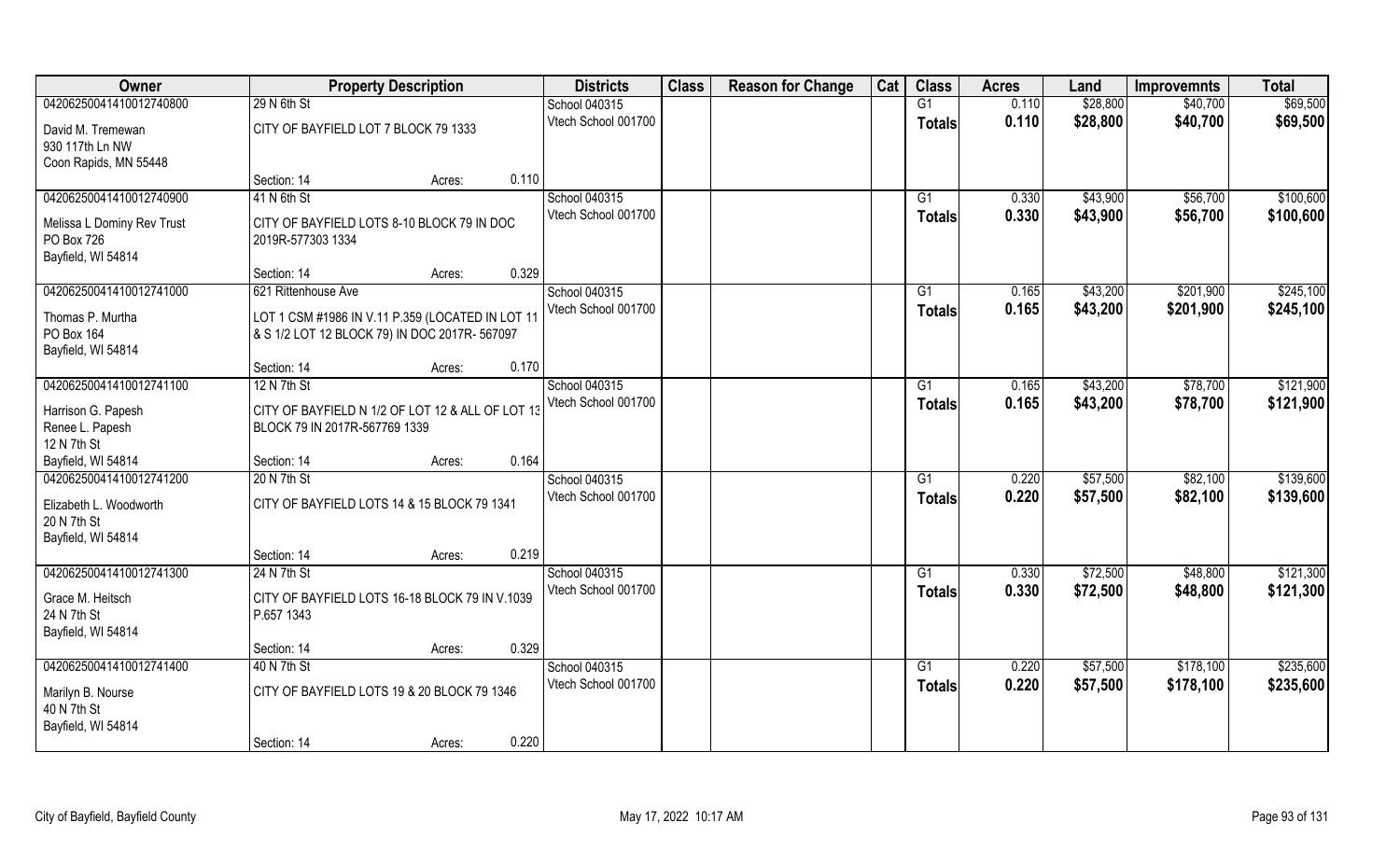| Owner                              | <b>Property Description</b>                                 | <b>Districts</b>    | <b>Class</b> | <b>Reason for Change</b> | Cat | <b>Class</b>  | <b>Acres</b> | Land     | <b>Improvemnts</b> | <b>Total</b> |
|------------------------------------|-------------------------------------------------------------|---------------------|--------------|--------------------------|-----|---------------|--------------|----------|--------------------|--------------|
| 04206250041410012741500            | 701 Rittenhouse Ave                                         | School 040315       |              |                          |     | G1            | 0.220        | \$34,500 | \$20,900           | \$55,400     |
| Gregory M. Kinney                  | CITY OF BAYFIELD LOTS 1 & 2 BLOCK 80 IN V.1023              | Vtech School 001700 |              |                          |     | <b>Totals</b> | 0.220        | \$34,500 | \$20,900           | \$55,400     |
| 701 Rittenhouse Ave                | P.377 1348                                                  |                     |              |                          |     |               |              |          |                    |              |
| Bayfield, WI 54814                 |                                                             |                     |              |                          |     |               |              |          |                    |              |
|                                    | 0.219<br>Section: 14<br>Acres:                              |                     |              |                          |     |               |              |          |                    |              |
| 04206250041410012741600            | 17 N 7th St                                                 | School 040315       |              |                          |     | G1            | 0.220        | \$57,500 | \$202,400          | \$259,900    |
| Grace M. Heitsch                   | CITY OF BAYFIELD LOTS 3 & 4 BLOCK 80 IN V.1073              | Vtech School 001700 |              |                          |     | Totals        | 0.220        | \$57,500 | \$202,400          | \$259,900    |
| 24 N 7th St                        | P.809 1350                                                  |                     |              |                          |     |               |              |          |                    |              |
| Bayfield, WI 54814                 |                                                             |                     |              |                          |     |               |              |          |                    |              |
|                                    | 0.220<br>Section: 14<br>Acres:                              |                     |              |                          |     |               |              |          |                    |              |
| 04206250041410012741700            | 21 N 7th St                                                 | School 040315       |              |                          |     | G1            | 0.330        | \$51,700 | \$57,000           | \$108,700    |
| David W. Norini                    | CITY OF BAYFIELD LOTS 5 - 7 BLOCK 80 IN V.981               | Vtech School 001700 |              |                          |     | <b>Totals</b> | 0.330        | \$51,700 | \$57,000           | \$108,700    |
| Kathleen S. Norini                 | P.370 1352 IM 2004R-491636                                  |                     |              |                          |     |               |              |          |                    |              |
| 3805 16th Ave S                    |                                                             |                     |              |                          |     |               |              |          |                    |              |
| Minneapolis, MN 55407              | 0.329<br>Section: 14<br>Acres:                              |                     |              |                          |     |               |              |          |                    |              |
| 04206250041410012741800            | 700 Washington Ave                                          | School 040315       |              |                          |     | G1            | 0.330        | \$72,500 | \$159,300          | \$231,800    |
|                                    |                                                             | Vtech School 001700 |              |                          |     | <b>Totals</b> | 0.330        | \$72,500 | \$159,300          | \$231,800    |
| John T. Brass<br>Margaret L. Brass | CITY OF BAYFIELD LOTS 8 - 10 BLOCK 80 IN V.980<br>P.46 1355 |                     |              |                          |     |               |              |          |                    |              |
| 19 Schoen Morgen Dr                |                                                             |                     |              |                          |     |               |              |          |                    |              |
| O Fallon, MO 63366-2166            | 0.329<br>Section: 14<br>Acres:                              |                     |              |                          |     |               |              |          |                    |              |
| 04206250041410012741900            | 8 N 8th St                                                  | School 040315       |              |                          |     | G1            | 0.330        | \$72,500 | \$107,600          | \$180,100    |
|                                    |                                                             | Vtech School 001700 |              |                          |     | <b>Totals</b> | 0.330        | \$72,500 | \$107,600          | \$180,100    |
| Charles L. Schroeder               | CITY OF BAYFIELD LOTS 11-13 BLOCK 80 IN V.918               |                     |              |                          |     |               |              |          |                    |              |
| 2910 Parkview Dr                   | P.485 1358 IM 2005R-499357                                  |                     |              |                          |     |               |              |          |                    |              |
| Medina, MN 55340-9791              | 0.329<br>Section: 14<br>Acres:                              |                     |              |                          |     |               |              |          |                    |              |
| 04206250041410012742010            |                                                             | School 040315       |              |                          |     | G1            | 0.110        | \$14,600 | $\overline{30}$    | \$14,600     |
|                                    |                                                             | Vtech School 001700 |              |                          |     | <b>Totals</b> | 0.110        | \$14,600 | \$0                | \$14,600     |
| Charles L. Schroeder               | CITY OF BAYFIELD LOT 14 BLOCK 80 IN V.1145 P.272            |                     |              |                          |     |               |              |          |                    |              |
| 2910 Parkview Dr                   |                                                             |                     |              |                          |     |               |              |          |                    |              |
| Medina, MN 55340-9791              | 0.110                                                       |                     |              |                          |     |               |              |          |                    |              |
| 04206250041410012742020            | Section: 14<br>Acres:                                       | School 040315       |              |                          |     | G1            | 0.110        | \$14,600 |                    | \$14,600     |
|                                    |                                                             | Vtech School 001700 |              |                          |     |               | 0.110        | \$14,600 | $\sqrt{$0}$<br>\$0 | \$14,600     |
| Thomas J. Radtke                   | CITY OF BAYFIELD LOT 15 BLOCK 80 IN V.1145 P.271            |                     |              |                          |     | <b>Totals</b> |              |          |                    |              |
| Kristen J. Radtke                  | (50% INT DAVID L CARLSON & KAREN L RADTKE                   |                     |              |                          |     |               |              |          |                    |              |
| 14500 Oakwood Ln                   | REV FAMILY TRUST DTD 01/29/2018)                            |                     |              |                          |     |               |              |          |                    |              |
| Minnetonka, MN 55345               | 1.128<br>Section: 14<br>Acres:                              |                     |              |                          |     |               |              |          |                    |              |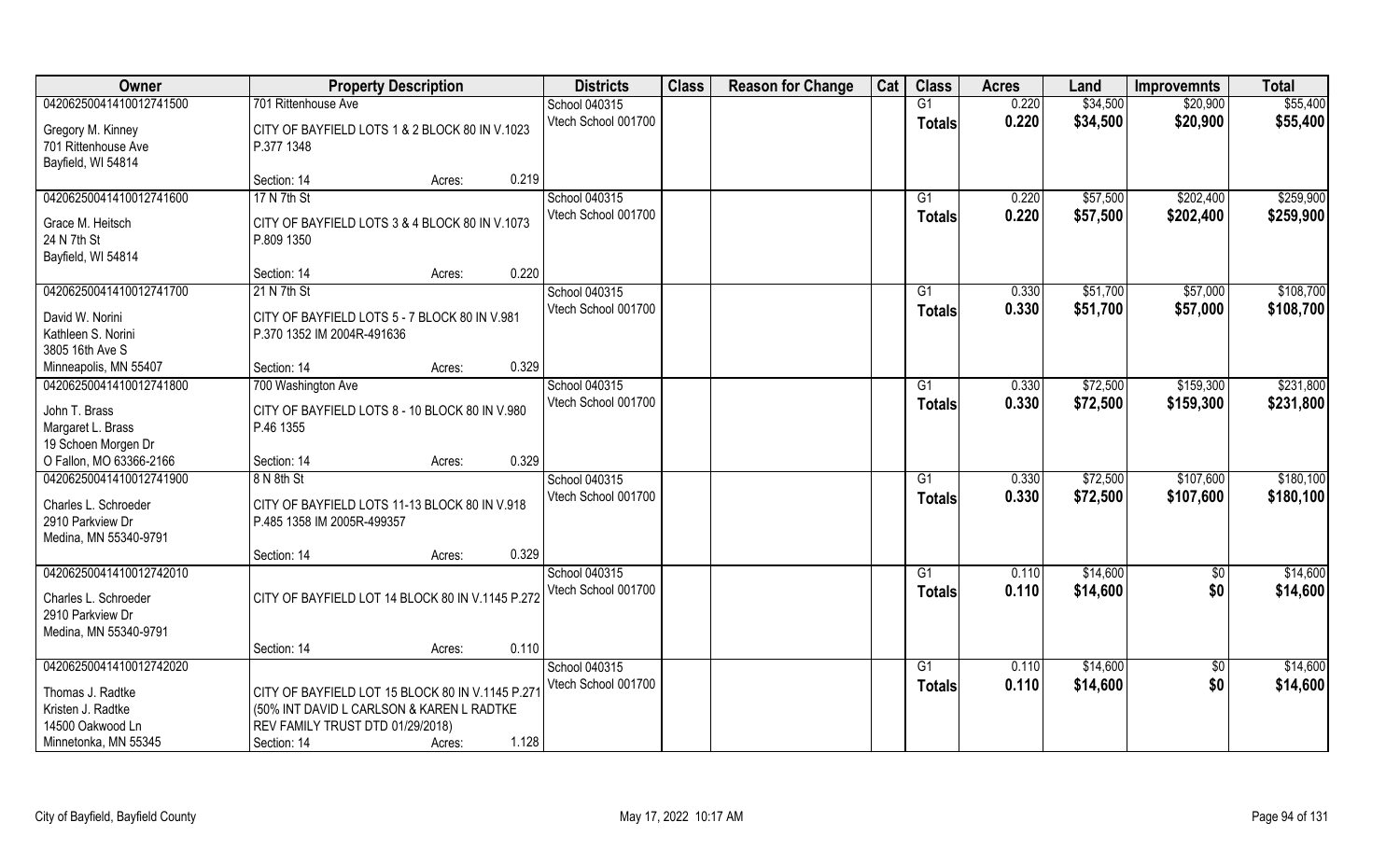| Owner                              | <b>Property Description</b>                      | <b>Districts</b>    | <b>Class</b> | <b>Reason for Change</b> | Cat | <b>Class</b>    | <b>Acres</b> | Land     | <b>Improvemnts</b> | <b>Total</b> |
|------------------------------------|--------------------------------------------------|---------------------|--------------|--------------------------|-----|-----------------|--------------|----------|--------------------|--------------|
| 04206250041410012742100            | 28 N 8th St                                      | School 040315       |              |                          |     | G1              | 0.220        | \$57,500 | \$104,700          | \$162,200    |
| David L. Carlson                   | CITY OF BAYFIELD LOTS 16 & 17 BLOCK 80 1363 IN   | Vtech School 001700 |              |                          |     | <b>Totals</b>   | 0.220        | \$57,500 | \$104,700          | \$162,200    |
| 5000 Esttate Enighed Unit 347      | V.952 P. 5 (50% INT DAVID L CARLSON & KAREN L    |                     |              |                          |     |                 |              |          |                    |              |
| St John Virgin Islands of Us       | RADTKE REV FAMILY TRUST DTD 01/29/2018)          |                     |              |                          |     |                 |              |          |                    |              |
| 00830,                             | 0.220<br>Section: 14<br>Acres:                   |                     |              |                          |     |                 |              |          |                    |              |
| 04206250041410012742200            | 720 Washington Ave                               | School 040315       |              |                          |     | G1              | 0.330        | \$72,500 | \$57,700           | \$130,200    |
| James D. Edwards Le                | CITY OF BAYFIELD LOTS 18-20 BLOCK 80 1365        | Vtech School 001700 |              |                          |     | <b>Totals</b>   | 0.330        | \$72,500 | \$57,700           | \$130,200    |
| Judith A. Edwards Le               | (JAMES D & JUDITH A EDWARDS LIFE ESTATES)        |                     |              |                          |     |                 |              |          |                    |              |
| 720 Washington Ave                 |                                                  |                     |              |                          |     |                 |              |          |                    |              |
| Bayfield, WI 54814                 | 0.330<br>Section: 14<br>Acres:                   |                     |              |                          |     |                 |              |          |                    |              |
| 04206250041410012742300            | 807 Rittenhouse Ave                              | School 040315       |              |                          |     | G1              | 0.440        | \$78,700 | \$64,800           | \$143,500    |
| Richard C. Emery                   | CITY OF BAYFIELD LOTS 1-4 BLOCK 81 IN V.1130     | Vtech School 001700 |              |                          |     | <b>Totals</b>   | 0.440        | \$78,700 | \$64,800           | \$143,500    |
| Bridget J. Emery                   | P.225 1368                                       |                     |              |                          |     |                 |              |          |                    |              |
| 10100 S Shore Dr                   |                                                  |                     |              |                          |     |                 |              |          |                    |              |
| Plymouth, MN 55441                 | 0.439<br>Section: 14<br>Acres:                   |                     |              |                          |     |                 |              |          |                    |              |
| 04206250041410012742400            | 826 Washington Ave                               | School 040315       |              |                          |     | G1              | 0.330        | \$72,500 | \$0                | \$72,500     |
|                                    |                                                  | Vtech School 001700 |              |                          |     | <b>Totals</b>   | 0.330        | \$72,500 | \$0                | \$72,500     |
| Gerald L. Svoboda                  | CITY OF BAYFIELD LOTS 5-7 BLOCK 81 1372 IN V.949 |                     |              |                          |     |                 |              |          |                    |              |
| 408 Kelly Plantation Dr Apt 16     | P.388                                            |                     |              |                          |     |                 |              |          |                    |              |
| Destin, FL 32541                   |                                                  |                     |              |                          |     |                 |              |          |                    |              |
|                                    | 0.330<br>Section: 14<br>Acres:                   |                     |              |                          |     |                 |              |          |                    |              |
| 04206250041410012742500            | 802 Washington Ave                               | School 040315       |              |                          |     | G1              | 0.330        | \$72,500 | \$138,600          | \$211,100    |
| Foster S. Lewis                    | CITY OF BAYFIELD LOTS 8-10 BLOCK 81 IN V.911     | Vtech School 001700 |              |                          |     | <b>Totals</b>   | 0.330        | \$72,500 | \$138,600          | \$211,100    |
| 802 Washington Ave                 | P.595                                            |                     |              |                          |     |                 |              |          |                    |              |
| PO Box 911                         |                                                  |                     |              |                          |     |                 |              |          |                    |              |
| Bayfield, WI 54814                 | 0.330<br>Section: 14<br>Acres:                   |                     |              |                          |     |                 |              |          |                    |              |
| 04206250041410012742600            | 9th & Rittenhouse Ave                            | School 040315       |              |                          |     | G1              | 0.330        | \$29,700 | $\overline{50}$    | \$29,700     |
|                                    |                                                  | Vtech School 001700 |              |                          |     | <b>Totals</b>   | 0.330        | \$29,700 | \$0                | \$29,700     |
| Mary E. Shearen<br>John G. Shearen | CITY OF BAYFIELD LOTS 11-13 BLOCK 81 1378 IN     |                     |              |                          |     |                 |              |          |                    |              |
| 1346 Goose Lake Rd                 | V.1130 P.225 1378                                |                     |              |                          |     |                 |              |          |                    |              |
| Gem Lake, MN 55110                 | 0.330                                            |                     |              |                          |     |                 |              |          |                    |              |
| 04206250041410012742700            | Section: 14<br>Acres:                            |                     |              |                          |     | $\overline{G1}$ |              | \$72,500 |                    | \$141,600    |
|                                    | 20 N 9th St                                      | School 040315       |              |                          |     |                 | 0.330        |          | \$69,100           |              |
| William P. West                    | CITY OF BAYFIELD LOTS 14-16 BLOCK 81 1381        | Vtech School 001700 |              |                          |     | <b>Totals</b>   | 0.330        | \$72,500 | \$69,100           | \$141,600    |
| Renee I. West                      |                                                  |                     |              |                          |     |                 |              |          |                    |              |
| 20 N 9th St                        |                                                  |                     |              |                          |     |                 |              |          |                    |              |
| Bayfield, WI 54814                 | 0.330<br>Section: 14<br>Acres:                   |                     |              |                          |     |                 |              |          |                    |              |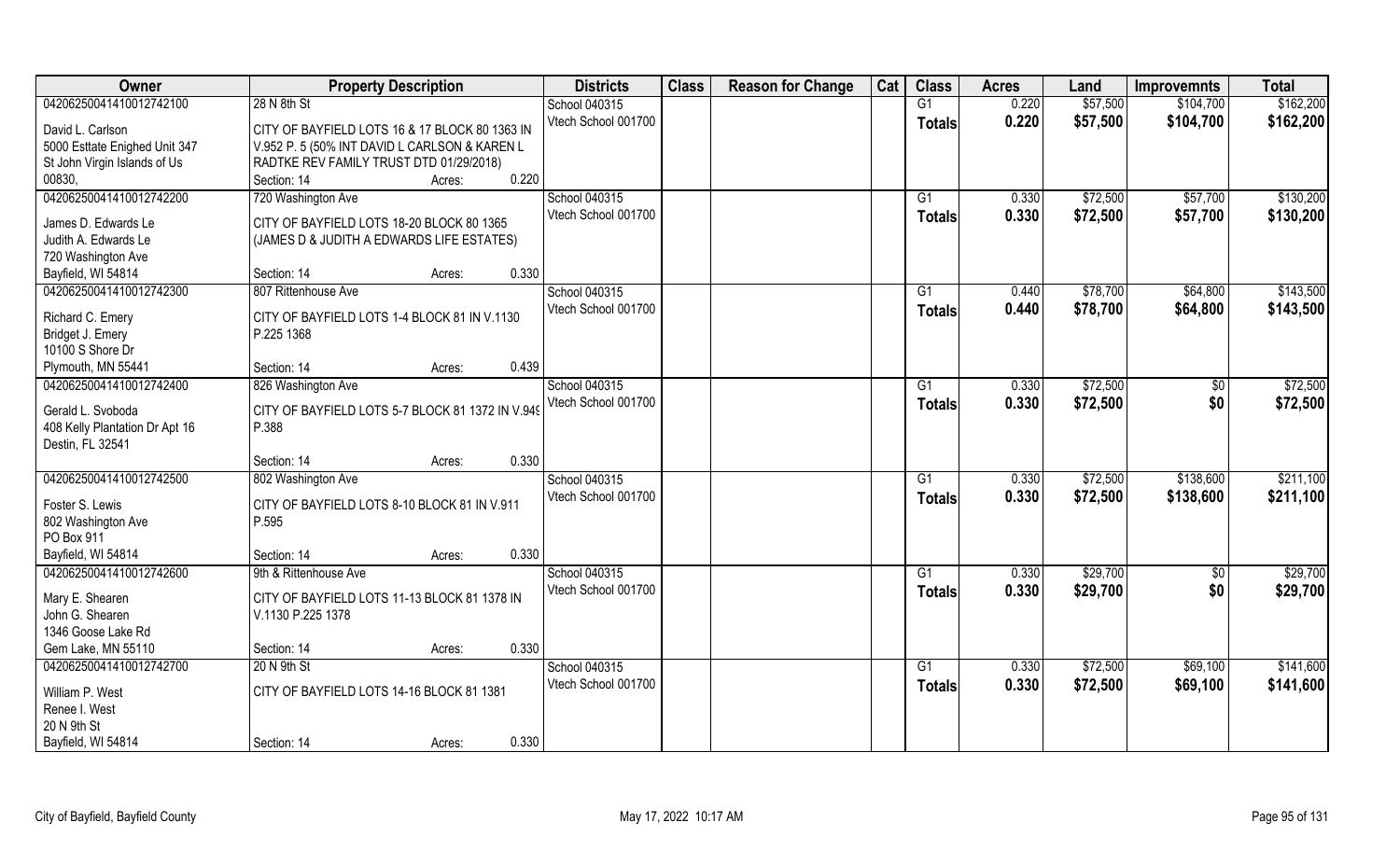| Owner                                                                                                            | <b>Property Description</b>                                                                                                                                                           |       | <b>Districts</b>                     | <b>Class</b> | <b>Reason for Change</b> | Cat  | <b>Class</b>                     | <b>Acres</b>   | Land                 | <b>Improvemnts</b>     | <b>Total</b>         |
|------------------------------------------------------------------------------------------------------------------|---------------------------------------------------------------------------------------------------------------------------------------------------------------------------------------|-------|--------------------------------------|--------------|--------------------------|------|----------------------------------|----------------|----------------------|------------------------|----------------------|
| 04206250041410012742800                                                                                          | 826 Washington Ave                                                                                                                                                                    |       | School 040315                        |              |                          |      | G1                               | 0.440          | \$87,400             | \$175,400              | \$262,800            |
| Gerald L. Svoboda<br>408 Kelly Plantation Dr Apt 16<br>Destin, FL 32541                                          | CITY OF BAYFIELD LOTS 17, 18, 19 & 20 BLOCK 81<br>SUB TO EASE IN V.699 P.72 & 701 P.121 1386 & 1388                                                                                   |       | Vtech School 001700                  |              |                          |      | <b>Totals</b>                    | 0.440          | \$87,400             | \$175,400              | \$262,800            |
|                                                                                                                  | Section: 14<br>Acres:                                                                                                                                                                 | 0.440 |                                      |              |                          |      |                                  |                |                      |                        |                      |
| 04206250041410012742900<br>Terry L. Daulton                                                                      | 9th St<br>CITY OF BAYFIELD LOTS 7 - 10 BLOCK 82 IN DOC                                                                                                                                |       | School 040315<br>Vtech School 001700 | G1           | <b>RFR</b> Sale          | $-5$ | G1<br><b>Totals</b>              | 0.440<br>0.440 | \$32,500<br>\$32,500 | $\overline{50}$<br>\$0 | \$32,500<br>\$32,500 |
| 3310N Kein Rd<br>Mercer, WI 54547                                                                                | 2021R-590002 1390                                                                                                                                                                     |       |                                      |              |                          |      |                                  |                |                      |                        |                      |
|                                                                                                                  | Section: 14<br>Acres:                                                                                                                                                                 | 0.440 |                                      |              |                          |      |                                  |                |                      |                        |                      |
| 04206250041410012742950<br>Caralyn A. Hack<br>1002 Washington Ave<br>Bayfield, WI 54814                          | CITY OF BAYFIELD LOTS 17 - 20 BLOCK 82 IN DOC<br>2021R-589852                                                                                                                         |       | School 040315<br>Vtech School 001700 |              |                          |      | G1<br><b>Totals</b>              | 0.440<br>0.440 | \$38,000<br>\$38,000 | \$0<br>\$0             | \$38,000<br>\$38,000 |
|                                                                                                                  | Section: 14<br>Acres:                                                                                                                                                                 | 0.440 |                                      |              |                          |      |                                  |                |                      |                        |                      |
| 04206250041410012743000                                                                                          | 901 Rittenhouse Ave                                                                                                                                                                   |       | School 040315                        |              |                          |      | G1                               | 1.320          | \$137,100            | \$161,300              | \$298,400            |
| Edward H. Dougherty<br>Mary K. Dougherty<br>901 Rittenhouse Ave                                                  | CITY OF BAYFIELD LOTS 1-6 & 11-16 BLOCK 82 IN<br>V.964 P.707                                                                                                                          |       | Vtech School 001700                  |              |                          |      | <b>Totals</b>                    | 1.320          | \$137,100            | \$161,300              | \$298,400            |
| Bayfield, WI 54814                                                                                               | Section: 14<br>Acres:                                                                                                                                                                 | 1.320 |                                      |              |                          |      |                                  |                |                      |                        |                      |
| 04206250041410012743100<br>Edward H. Dougherty<br>Mary K. Dougherty<br>901 Rittenhouse Ave                       | CITY OF BAYFIELD LOT 1 & S 1/2 OF LOT 2 & E 1/2<br>ALLEY BLOCK 83 DESC IN DOC 2021R-592572 141P                                                                                       |       | School 040315<br>Vtech School 001700 |              |                          |      | G1<br><b>Totals</b>              | 0.180<br>0.180 | \$3,800<br>\$3,800   | $\overline{50}$<br>\$0 | \$3,800<br>\$3,800   |
| Bayfield, WI 54814                                                                                               | Section: 14<br>Acres:                                                                                                                                                                 | 0.175 |                                      |              |                          |      |                                  |                |                      |                        |                      |
| 04206250041410012743200                                                                                          | 901 Rittenhouse Ave                                                                                                                                                                   |       | School 040315                        |              |                          |      | G1                               | 0.270          | \$64,300             | \$33,100               | \$97,400             |
| Edward H. Dougherty<br>Mary K. Dougherty<br>901 Rittenhouse Ave<br>Bayfield, WI 54814                            | CITY OF BAYFIELD N 1/2 OF LOT 2, ALL OF LOT 3 & S<br>1/2 OF LOT 4 & W 1/2 OF N 1/2 OF LOT 4 & W 1/2 OF §<br>1/2 OF LOT 5 BLOCK 83 IN V.952 P.826 & E 25' OFW<br>Section: 14<br>Acres: | 0.275 | Vtech School 001700                  |              |                          |      | <b>Totals</b>                    | 0.270          | \$64,300             | \$33,100               | \$97,400             |
| 04206250041410012743300<br>Edward H. Dougherty<br>Mary K. Dougherty<br>901 Rittenhouse Ave<br>Bayfield, WI 54814 | CITY OF BAYFIELD E 1/2 N 1/2 LOT 4 & E 1/2 S 1/2<br>LOT 5 BLOCK 83 IN V.989 P.84<br>Section: 14<br>Acres:                                                                             | 0.055 | School 040315<br>Vtech School 001700 |              |                          |      | $\overline{G1}$<br><b>Totals</b> | 0.060<br>0.060 | \$2,400<br>\$2,400   | \$800<br>\$800         | \$3,200<br>\$3,200   |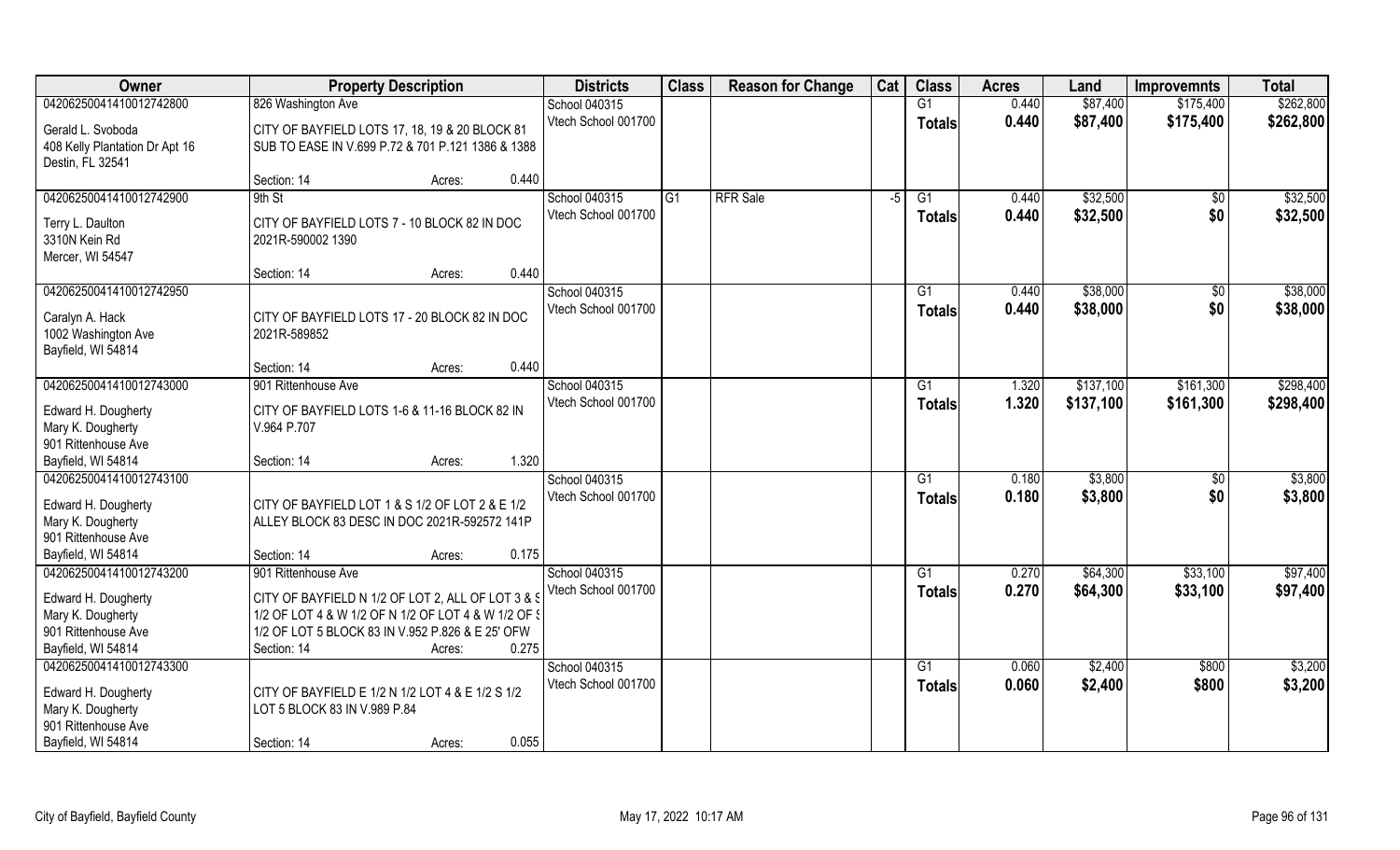| <b>Owner</b>                                  | <b>Property Description</b>                         | <b>Districts</b>    | <b>Class</b> | <b>Reason for Change</b> | Cat | <b>Class</b>   | <b>Acres</b> | Land      | <b>Improvemnts</b> | <b>Total</b> |
|-----------------------------------------------|-----------------------------------------------------|---------------------|--------------|--------------------------|-----|----------------|--------------|-----------|--------------------|--------------|
| 04206250041410012743410                       |                                                     | School 040315       |              |                          |     | G1             | 0.623        | \$29,300  | $\overline{50}$    | \$29,300     |
| Caralyn A. Hack                               | CITY OF BAYFIELD W 1/2 N 1/2 LOT 5 & ALL OF LOTS    | Vtech School 001700 |              |                          |     | <b>Totals</b>  | 0.623        | \$29,300  | \$0                | \$29,300     |
| 1002 Washington Ave                           | 6 - 10 BLOCK 83 LESS E 25' W 1/2 N 1/2 & LESS S 10' |                     |              |                          |     |                |              |           |                    |              |
| Bayfield, WI 54814                            | W 1/2 N 1/2 LESS E 25' THEREOF IN 2017R-568130      |                     |              |                          |     |                |              |           |                    |              |
|                                               | 0.000<br>Section: 14<br>Acres:                      |                     |              |                          |     |                |              |           |                    |              |
| 04206250041410012743420                       |                                                     | School 040315       |              |                          |     | G1             | 0.027        | \$2,700   | \$0                | \$2,700      |
|                                               |                                                     | Vtech School 001700 |              |                          |     | <b>Totals</b>  | 0.027        | \$2,700   | \$0                | \$2,700      |
| Edward H. Dougherty                           | CITY OF BAYFIELD E 1/2 N 1/2 LOT 5 BLOCK 83 IN      |                     |              |                          |     |                |              |           |                    |              |
| Mary K. Dougherty                             | V.988 P.673                                         |                     |              |                          |     |                |              |           |                    |              |
| 901 Rittenhouse Ave                           | 0.000<br>Section: 14                                |                     |              |                          |     |                |              |           |                    |              |
| Bayfield, WI 54814<br>04206250041410012743500 | Acres:                                              | School 040315       |              |                          |     | G1             | 0.608        | \$50,000  | \$163,000          | \$213,000    |
|                                               | 1002 Washington Ave                                 | Vtech School 001700 |              |                          |     |                |              |           |                    |              |
| Caralyn A. Hack                               | CITY OF BAYFIELD N 1/2 LOT 15 & ALL OF LOTS         |                     |              |                          |     | <b>Totals</b>  | 0.608        | \$50,000  | \$163,000          | \$213,000    |
| 1002 Washington Ave                           | 16-20 & PART OF VAC ALLEY BLOCK 83 IN               |                     |              |                          |     |                |              |           |                    |              |
| Bayfield, WI 54814                            | 2018R-568130 1425                                   |                     |              |                          |     |                |              |           |                    |              |
|                                               | 0.644<br>Section: 14<br>Acres:                      |                     |              |                          |     |                |              |           |                    |              |
| 04206250041410012743610                       |                                                     | School 040315       |              |                          |     | G <sub>1</sub> | 0.550        | \$4,000   | $\sqrt[6]{3}$      | \$4,000      |
| Fred H. Edgar                                 | CITY OF BAYFIELD LOTS 11-14 BLOCK 83 IN DOC         | Vtech School 001700 |              |                          |     | <b>Totals</b>  | 0.550        | \$4,000   | \$0                | \$4,000      |
| 7600 Honeysuckle Rd                           | 2021R-588577 1420                                   |                     |              |                          |     |                |              |           |                    |              |
| West Bloomfield, MI 48324                     |                                                     |                     |              |                          |     |                |              |           |                    |              |
|                                               | 0.440<br>Section: 14<br>Acres:                      |                     |              |                          |     |                |              |           |                    |              |
| 04206250041410012743620                       |                                                     | School 040315       |              |                          |     | G1             | 0.550        | \$1,000   | $\sqrt[6]{30}$     | \$1,000      |
|                                               |                                                     | Vtech School 001700 |              |                          |     | <b>Totals</b>  | 0.550        | \$1,000   | \$0                | \$1,000      |
| Caralyn A. Hack                               | CITY OF BAYFIELD S 1/2 LOT 15 BLOCK 83 IN           |                     |              |                          |     |                |              |           |                    |              |
| 1002 Washington Ave                           | 2017R-568130                                        |                     |              |                          |     |                |              |           |                    |              |
| Bayfield, WI 54814                            | 0.055<br>Section: 14                                |                     |              |                          |     |                |              |           |                    |              |
| 04206250041410012743700                       | Acres:                                              | School 040315       |              |                          |     |                | 0.220        | \$4,700   |                    | \$4,700      |
|                                               |                                                     | Vtech School 001700 |              |                          |     | G1             |              |           | \$0                |              |
| William E. Bailey                             | CITY OF BAYFIELD LOTS 1 & 2 BLOCK 84 IN DOC         |                     |              |                          |     | <b>Totals</b>  | 0.220        | \$4,700   | \$0                | \$4,700      |
| 33430 Whiting Rd                              | 2018R-572497 1430 (WILLIAM E BAILEY & GAYLE         |                     |              |                          |     |                |              |           |                    |              |
| Bayfield, WI 54814                            | DORIS CHATFIELD REV TRUST DTD 02/15/2013)           |                     |              |                          |     |                |              |           |                    |              |
|                                               | 0.220<br>Section: 14<br>Acres:                      |                     |              |                          |     |                |              |           |                    |              |
| 04206250041410012743800                       | 1102 Washington Ave                                 | School 040315       |              |                          |     | G1             | 0.940        | \$126,500 | \$188,900          | \$315,400    |
| Fred H. Edgar                                 | CITY OF BAYFIELD LOTS 3 - 10 BLOCK 84 TOG WITH      | Vtech School 001700 |              |                          |     | <b>Totals</b>  | 0.940        | \$126,500 | \$188,900          | \$315,400    |
| 7600 Honeysuckle Rd                           | ALLEY IN DOC 2021R-588577 1432                      |                     |              |                          |     |                |              |           |                    |              |
| West Bloomfield, MI 48324                     |                                                     |                     |              |                          |     |                |              |           |                    |              |
|                                               | 0.937<br>Section: 14<br>Acres:                      |                     |              |                          |     |                |              |           |                    |              |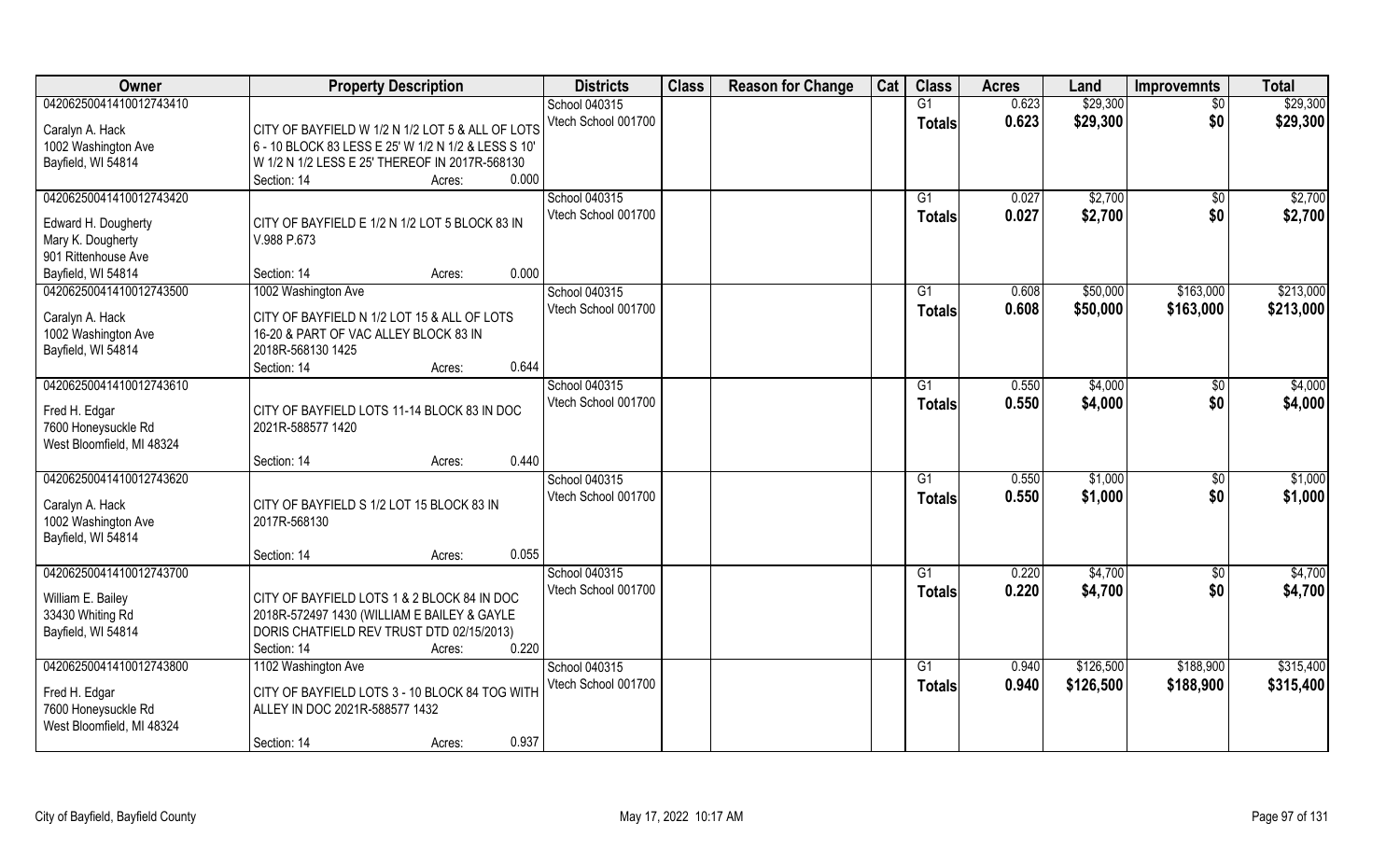| Owner                                                                                                        | <b>Property Description</b>                                                                                                                                               | <b>Districts</b>                     | <b>Class</b> | <b>Reason for Change</b> | Cat | <b>Class</b>                    | <b>Acres</b>   | Land                 | <b>Improvemnts</b>     | <b>Total</b>           |
|--------------------------------------------------------------------------------------------------------------|---------------------------------------------------------------------------------------------------------------------------------------------------------------------------|--------------------------------------|--------------|--------------------------|-----|---------------------------------|----------------|----------------------|------------------------|------------------------|
| 04206250041410012743900                                                                                      |                                                                                                                                                                           | School 040315                        |              |                          |     | $\overline{G1}$                 | 0.440          | \$2,600              | $\overline{50}$        | \$2,600                |
| William E. Bailey<br>33430 Whiting Rd<br>Bayfield, WI 54814                                                  | CITY OF BAYFIELD LOTS 11-14 BLOCK 84 IN DOC<br>2018R-572497 1440 (WILLIAM E BAILEY & GAYLE<br>DORIS CHATFIELD REV TRUST DTD 02/15/2013)<br>0.441<br>Section: 14<br>Acres: | Vtech School 001700                  |              |                          |     | <b>Totals</b>                   | 0.440          | \$2,600              | \$0                    | \$2,600                |
| 04206250041410012744000<br>Fred H. Edgar<br>7600 Honeysuckle Rd<br>West Bloomfield, MI 48324                 | CITY OF BAYFIELD LOT 15 BLOCK 84 TOG WITH<br>ALLEY IN DOC 2021R-588577 1444                                                                                               | School 040315<br>Vtech School 001700 |              |                          |     | G1<br><b>Totals</b>             | 0.120<br>0.120 | \$1,700<br>\$1,700   | \$0<br>\$0             | \$1,700<br>\$1,700     |
|                                                                                                              | 0.117<br>Section: 14<br>Acres:                                                                                                                                            |                                      |              |                          |     |                                 |                |                      |                        |                        |
| 04206250041410012744100<br>Fred H. Edgar<br>7600 Honeysuckle Rd<br>West Bloomfield, MI 48324                 | CITY OF BAYFIELD LOTS 16 - 20 BLOCK 84 TOG<br>WITH ALLEY IN DOC 2021R-588577 1445                                                                                         | School 040315<br>Vtech School 001700 |              |                          |     | G <sub>1</sub><br><b>Totals</b> | 0.590<br>0.590 | \$6,100<br>\$6,100   | \$0<br>\$0             | \$6,100<br>\$6,100     |
|                                                                                                              | 0.586<br>Section: 14<br>Acres:                                                                                                                                            |                                      |              |                          |     |                                 |                |                      |                        |                        |
| 04206250041410012744200<br>William E. Bailey<br>33430 Whiting Rd<br>Bayfield, WI 54814                       | CITY OF BAYFIELD LOTS 1-20 BLOCK 85 IN DOC<br>2018R-572497 1450 (WILLIAM E BAILEY & GAYLE<br>DORIS CHATFIELD REV TRUST DTD 02/15/2013)<br>2.206<br>Section: 14<br>Acres:  | School 040315<br>Vtech School 001700 |              |                          |     | G1<br><b>Totals</b>             | 2.200<br>2.200 | \$16,500<br>\$16,500 | $\sqrt[6]{3}$<br>\$0   | \$16,500<br>\$16,500   |
| 04206250041410012744300                                                                                      |                                                                                                                                                                           | School 040315                        |              |                          |     | G1                              | 0.830          | \$18,400             | $\sqrt[6]{30}$         | \$18,400               |
| William E. Bailey<br>33430 Whiting Rd<br>Bayfield, WI 54814                                                  | CITY OF BAYFIELD LOTS 1-10 BLOCK 86 IN DOC<br>2018R-572497 1470 (WILLIAM E BAILEY & GAYLE<br>DORIS CHATFIELD REV TRUST DTD 02/15/2013)<br>0.826<br>Section: 14<br>Acres:  | Vtech School 001700                  |              |                          |     | <b>Totals</b>                   | 0.830          | \$18,400             | \$0                    | \$18,400               |
| 04206250041410012751600                                                                                      | 41 S 5th St                                                                                                                                                               | School 040315                        |              |                          |     | G1                              | 0.110          | \$28,800             | \$97,700               | \$126,500              |
| Fred Hendrickson<br>Joan Hendrickson<br>121 W Buffalo                                                        | CITY OF BAYFIELD LOT 1 BLOCK 94 1607                                                                                                                                      | Vtech School 001700                  |              |                          |     | <b>Totals</b>                   | 0.110          | \$28,800             | \$97,700               | \$126,500              |
| Duluth, MN 55811                                                                                             | 0.110<br>Section: 14<br>Acres:                                                                                                                                            |                                      |              |                          |     |                                 |                |                      |                        |                        |
| 04206250041410012751700<br><b>Mark Bretheim Trustee</b><br>7250 Lewis Ridge Pkwy Unit 317<br>Edina, MN 55439 | 27 S 5th St<br>CITY OF BAYFIELD LOTS 2 & 3 BLOCK 94 1608 IN<br>DOC 2019R-579751 (MARK BRETHEIM TRUST DTD<br>10/14/2019)<br>0.219<br>Section: 14<br>Acres:                 | School 040315<br>Vtech School 001700 |              |                          |     | G <sub>1</sub><br><b>Totals</b> | 0.220<br>0.220 | \$57,500<br>\$57,500 | \$127,000<br>\$127,000 | \$184,500<br>\$184,500 |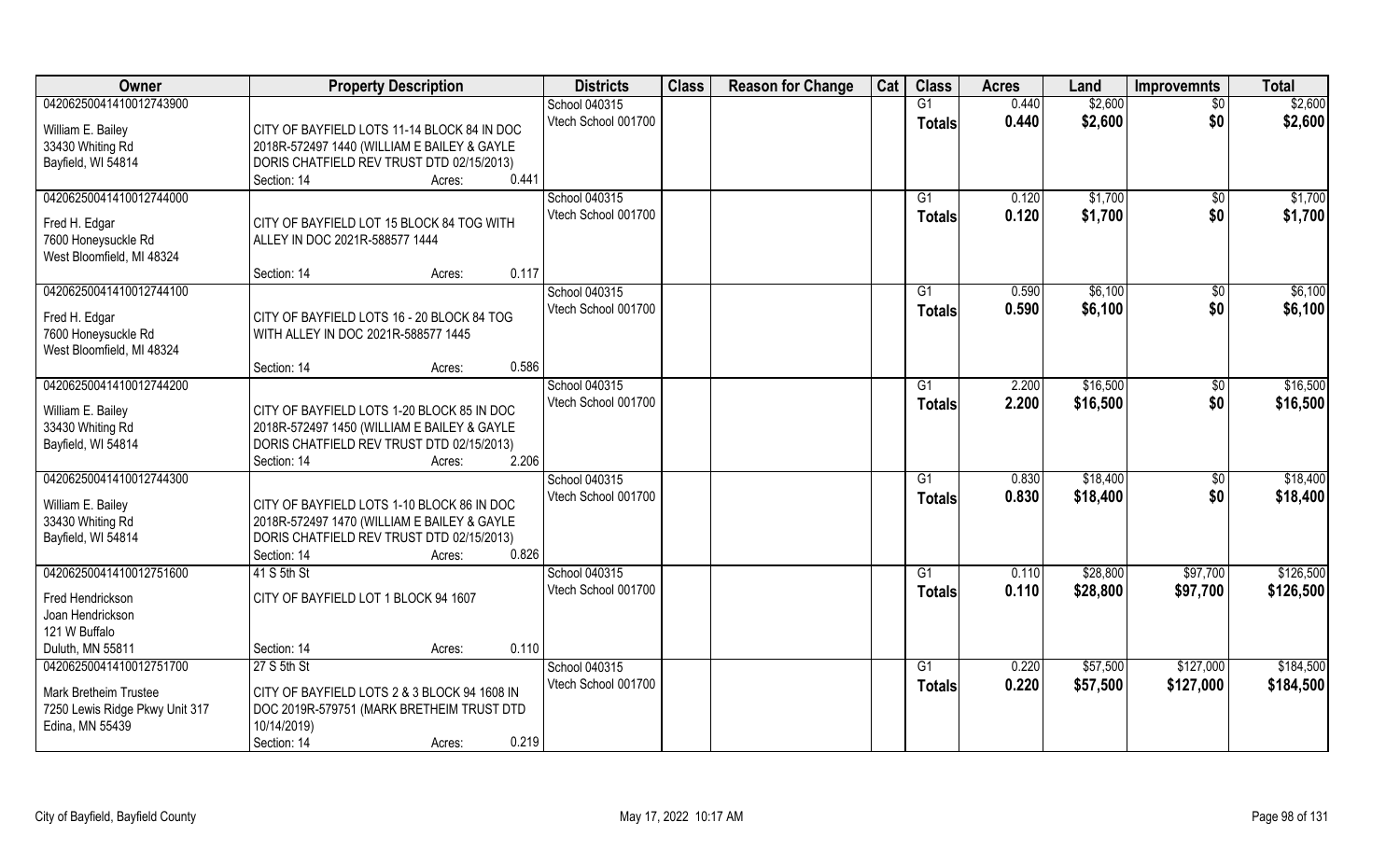| Owner                                                       |                                                              | <b>Property Description</b>                      | <b>Districts</b>    | <b>Class</b> | <b>Reason for Change</b> | Cat | <b>Class</b>  | <b>Acres</b> | Land     | <b>Improvemnts</b> | <b>Total</b> |
|-------------------------------------------------------------|--------------------------------------------------------------|--------------------------------------------------|---------------------|--------------|--------------------------|-----|---------------|--------------|----------|--------------------|--------------|
| 04206250041410012751800                                     | 25 S 5th St                                                  |                                                  | School 040315       |              |                          |     | G1            | 0.220        | \$57,500 | \$115,100          | \$172,600    |
| Dustin J. Winter<br>25 S 5th St<br>Bayfield, WI 54814       | CITY OF BAYFIELD LOTS 4 & 5 BLOCK 94 IN<br>2016R-565155 1610 |                                                  | Vtech School 001700 |              |                          |     | <b>Totals</b> | 0.220        | \$57,500 | \$115,100          | \$172,600    |
|                                                             | Section: 14                                                  | Acres:                                           | 0.219               |              |                          |     |               |              |          |                    |              |
| 04206250041410012751900                                     | 17 S 5th St                                                  |                                                  | School 040315       |              |                          |     | G1            | 0.280        | \$65,700 | \$74,300           | \$140,000    |
| Mary M. Hauser<br>PO Box 68<br>Bayfield, WI 54814           | BLOCK 94 IN V.1059 P.364 1612                                | CITY OF BAYFIELD LOTS 6 & 7 & S 20' OF LOT 8     | Vtech School 001700 |              |                          |     | Totals        | 0.280        | \$65,700 | \$74,300           | \$140,000    |
|                                                             | Section: 14                                                  | Acres:                                           | 0.274               |              |                          |     |               |              |          |                    |              |
| 04206250041410012752000                                     |                                                              |                                                  | School 040315       |              |                          |     | X4            | 0.000        | \$0      | \$0                | \$0          |
| Faith Baptist Church<br>10 S 6th St<br>Bayfield, WI 54814   | & 10 BLOCK 94 1613                                           | CITY OF BAYFIELD N 20' OF LOT 8 & ALL OF LOTS 9  | Vtech School 001700 |              |                          |     | <b>Totals</b> | 0.000        | \$0      | \$0                | \$0          |
|                                                             | Section: 14                                                  | Acres:                                           | 0.275               |              |                          |     |               |              |          |                    |              |
| 04206250041410012752100                                     | 40 S 6th St                                                  |                                                  | School 040315       |              |                          |     | G1            | 0.110        | \$28,800 | \$63,800           | \$92,600     |
| Donald L. Putnam<br>1960 21-7/8 St<br>Rice Lake, WI 54868   | CITY OF BAYFIELD LOT 11 BLOCK 94 IN DOC<br>2020R-584894 1616 |                                                  | Vtech School 001700 |              |                          |     | <b>Totals</b> | 0.110        | \$28,800 | \$63,800           | \$92,600     |
|                                                             | Section: 14                                                  | Acres:                                           | 0.110               |              |                          |     |               |              |          |                    |              |
| 04206250041410012752200                                     | 36 S 6th St                                                  |                                                  | School 040315       |              |                          |     | G1            | 0.110        | \$28,800 | \$35,600           | \$64,400     |
| Donald L. Putnam<br>1960 21-7/8 St<br>Rice Lake, WI 54868   | 1617                                                         | CITY OF BAYFIELD LOT 12 BLOCK 94 IN V.510 P.343  | Vtech School 001700 |              |                          |     | <b>Totals</b> | 0.110        | \$28,800 | \$35,600           | \$64,400     |
|                                                             | Section: 14                                                  | Acres:                                           | 0.110               |              |                          |     |               |              |          |                    |              |
| 04206250041410012752300                                     | 32 S 6th St                                                  |                                                  | School 040315       |              |                          |     | G1            | 0.220        | \$51,700 | \$53,400           | \$105,100    |
| <b>Steven Pattee</b><br>Deborah Pattee<br>W18821 N River Rd | P.43 1618 IM 2005R-502198 IM 2003R-502198                    | CITY OF BAYFIELD LOTS 13 & 14 BLOCK 94 IN V.1153 | Vtech School 001700 |              |                          |     | <b>Totals</b> | 0.220        | \$51,700 | \$53,400           | \$105,100    |
| Whitehall, WI 54773                                         | Section: 14                                                  | Acres:                                           | 0.219               |              |                          |     |               |              |          |                    |              |
| 04206250041410012752400                                     | 20 S 6th St                                                  |                                                  | School 040315       |              |                          |     | G1            | 0.220        | \$51,700 | \$93,400           | \$145,100    |
| Beth S. Kasinski<br>PO Box 1497<br>Bayfield, WI 54814       | 2019R-578744 1620                                            | CITY OF BAYFIELD LOTS 15 & 16 BLOCK 94 IN DOC    | Vtech School 001700 |              |                          |     | <b>Totals</b> | 0.220        | \$51,700 | \$93,400           | \$145,100    |
|                                                             | Section: 14                                                  | Acres:                                           | 0.219               |              |                          |     |               |              |          |                    |              |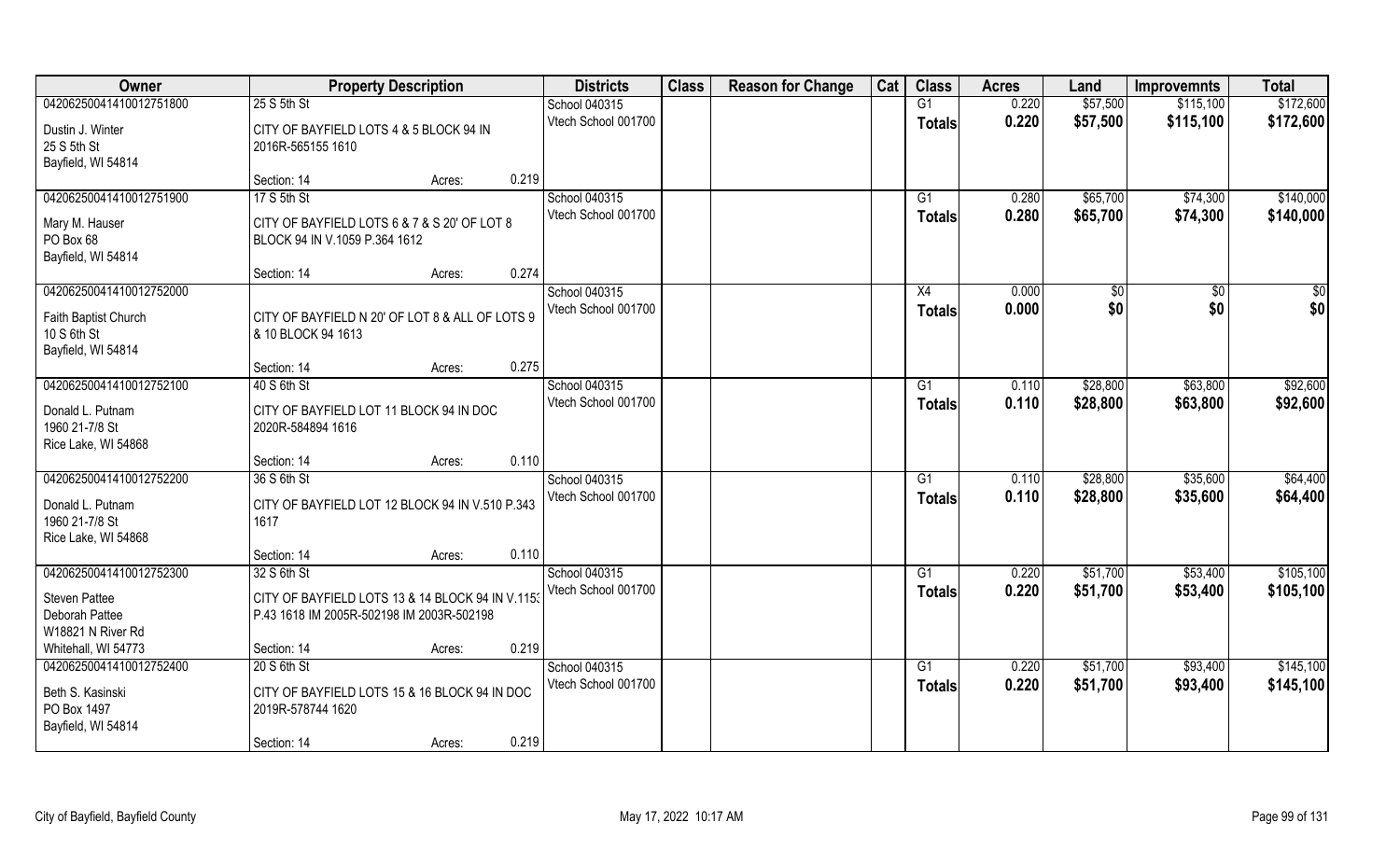| <b>Owner</b>                                                |                                                                                                    | <b>Property Description</b> |       | <b>Districts</b>                     | <b>Class</b> | <b>Reason for Change</b> | Cat | <b>Class</b>    | <b>Acres</b>   | Land                 | <b>Improvemnts</b>     | <b>Total</b>           |
|-------------------------------------------------------------|----------------------------------------------------------------------------------------------------|-----------------------------|-------|--------------------------------------|--------------|--------------------------|-----|-----------------|----------------|----------------------|------------------------|------------------------|
| 04206250041410012752500                                     | 10 S 6th St                                                                                        |                             |       | School 040315                        |              |                          |     | X4              | 0.000          | \$0                  | $\sqrt{6}$             | \$0                    |
| Faith Baptist Church<br>10 S 6th St<br>Bayfield, WI 54814   | CITY OF BAYFIELD LOTS 17-20 BLOCK 94 1622                                                          |                             |       | Vtech School 001700                  |              |                          |     | <b>Totals</b>   | 0.000          | \$0                  | \$0                    | \$0                    |
|                                                             | Section: 14                                                                                        | Acres:                      | 0.439 |                                      |              |                          |     |                 |                |                      |                        |                        |
| 04206250041410012752600                                     | 33 S 6th St                                                                                        |                             |       | School 040315<br>Vtech School 001700 |              |                          |     | G2              | 0.410<br>0.410 | \$75,000<br>\$75,000 | \$146,200<br>\$146,200 | \$221,200<br>\$221,200 |
| Larry J. Macdonald<br>Julian Macdonald<br>PO Box 22         | CITY OF BAYFIELD LOTS 1-3 & S 30' LOT 4 BLOCK 95<br>1625                                           |                             |       |                                      |              |                          |     | Totals          |                |                      |                        |                        |
| Bayfield, WI 54814                                          | Section: 14                                                                                        | Acres:                      | 0.411 |                                      |              |                          |     |                 |                |                      |                        |                        |
| 04206250041410012752700                                     | 17 S 6th St                                                                                        |                             |       | School 040315                        |              |                          |     | G1              | 0.410          | \$75,000             | \$182,600              | \$257,600              |
| Catherine A. Joy<br>PO Box 866<br>17 S 6th St               | CITY OF BAYFIELD LOT 4 LESS S 30' & LOTS 5-7 & S<br>1/2 OF LOT 8 BLOCK 95 IN DOC 2017R-570384 1629 |                             |       | Vtech School 001700                  |              |                          |     | <b>Totals</b>   | 0.410          | \$75,000             | \$182,600              | \$257,600              |
| Bayfield, WI 54814                                          | Section: 14                                                                                        | Acres:                      | 0.411 |                                      |              |                          |     |                 |                |                      |                        |                        |
| 04206250041410012752800                                     | 5 S 6th St                                                                                         |                             |       | School 040315                        |              |                          |     | G1              | 0.386          | \$72,100             | \$212,200              | \$284,300              |
| Shirley A. Flitz<br>PO Box 349<br>Bayfield, WI 54814        | CITY OF BAYFIELD N 1/2 OF LOT 8 & ALL OF LOTS 9<br>& 10 BLOCK 95 1633                              |                             |       | Vtech School 001700                  |              |                          |     | Totals          | 0.386          | \$72,100             | \$212,200              | \$284,300              |
|                                                             | Section: 14                                                                                        | Acres:                      | 0.275 |                                      |              |                          |     |                 |                |                      |                        |                        |
| 04206250041410012752900                                     | 611 Manypenny Ave                                                                                  |                             |       | School 040315                        |              |                          |     | X4              | 0.220          | \$0                  | $\overline{50}$        | \$0                    |
| City of Bayfield<br>PO Box 1170<br>Bayfield, WI 54814       | CITY OF BAYFIELD LOTS 11 & 12 BLOCK 95 1636<br>(SEVENTH STREET PLAYGROUND)                         |                             |       | Vtech School 001700                  |              |                          |     | <b>Totals</b>   | 0.220          | \$0                  | \$0                    | \$0                    |
|                                                             | Section: 14                                                                                        | Acres:                      | 0.219 |                                      |              |                          |     |                 |                |                      |                        |                        |
| 04206250041410012753000                                     | 32 S 7th St                                                                                        |                             |       | School 040315                        |              |                          |     | G1              | 0.110          | \$28,800             | \$64,000               | \$92,800               |
| Aimee T. Falbo<br>392 Lexington Pkwy S<br>St Paul, MN 55105 | CITY OF BAYFIELD LOT 13 BLOCK 95 IN<br>2022R-593387 1638                                           |                             |       | Vtech School 001700                  |              |                          |     | <b>Totals</b>   | 0.110          | \$28,800             | \$64,000               | \$92,800               |
|                                                             | Section: 14                                                                                        | Acres:                      | 0.110 |                                      |              |                          |     |                 |                |                      |                        |                        |
| 04206250041410012753100                                     | 28 S 7th St                                                                                        |                             |       | School 040315                        |              |                          |     | $\overline{G1}$ | 0.220          | \$57,500             | \$81,300               | \$138,800              |
| William J. Hackbarth<br>28 S 7th St<br>Bayfield, WI 54814   | CITY OF BAYFIELD LOTS 14 & 15 BLOCK 95 1639                                                        |                             |       | Vtech School 001700                  |              |                          |     | <b>Totals</b>   | 0.220          | \$57,500             | \$81,300               | \$138,800              |
|                                                             | Section: 14                                                                                        | Acres:                      | 0.219 |                                      |              |                          |     |                 |                |                      |                        |                        |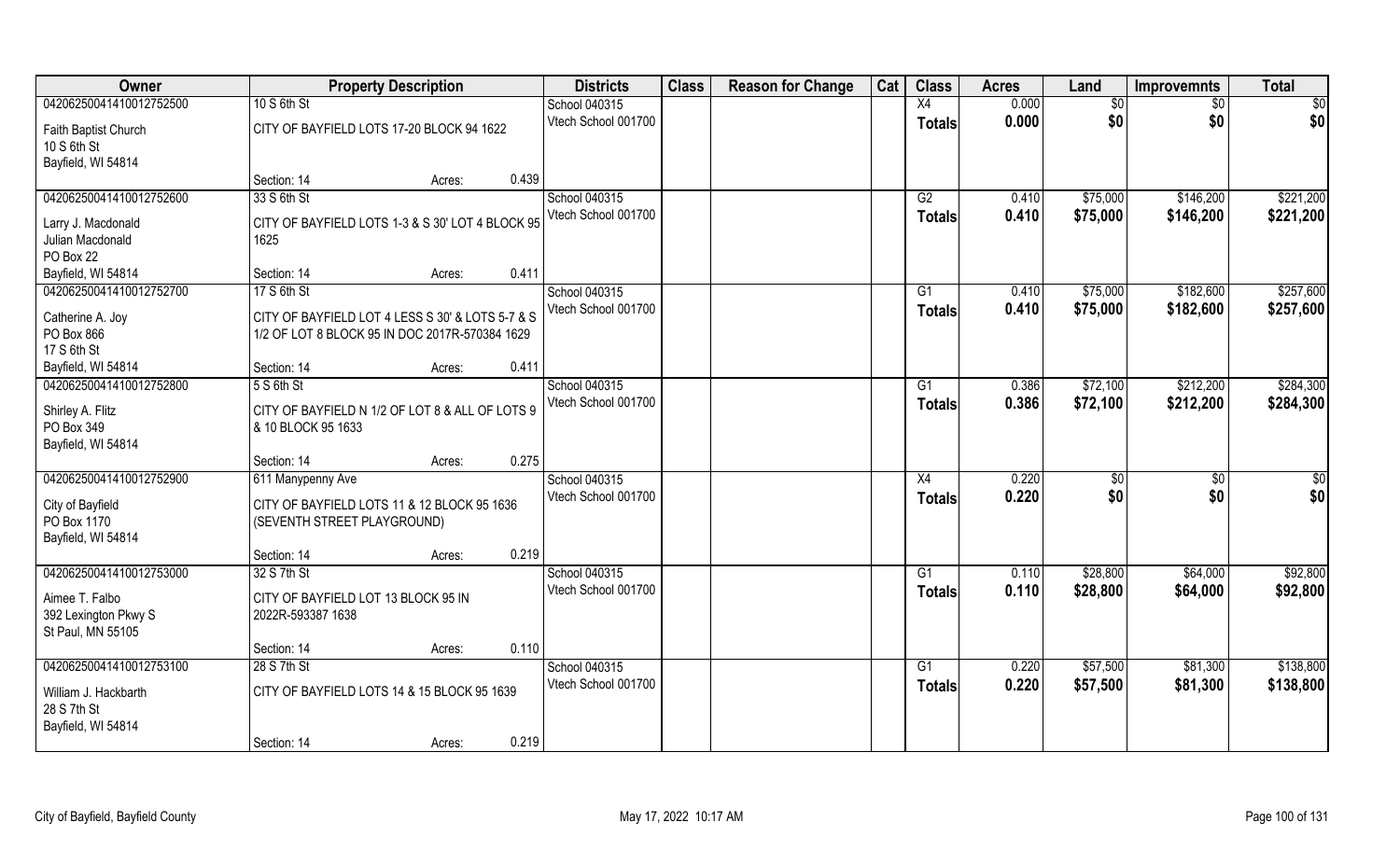| Owner                                    | <b>Property Description</b>                                                   | <b>Districts</b>    | <b>Class</b> | <b>Reason for Change</b> | Cat | <b>Class</b>  | <b>Acres</b> | Land     | <b>Improvemnts</b> | <b>Total</b>    |
|------------------------------------------|-------------------------------------------------------------------------------|---------------------|--------------|--------------------------|-----|---------------|--------------|----------|--------------------|-----------------|
| 04206250041410012753200                  | 8 S 7th St                                                                    | School 040315       |              |                          |     | X3            | 0.550        | \$0      | $\overline{50}$    | $\overline{50}$ |
| Redevelopment 90 LLC Bayfield County     | CITY OF BAYFIELD LOTS 16 - 20 BLOCK 95 IN V.933                               | Vtech School 001700 |              |                          |     | <b>Totals</b> | 0.550        | \$0      | \$0                | \$0             |
| Housing                                  | P.641 1641 IM 2005R-503560 (RITTENHOUSE                                       |                     |              |                          |     |               |              |          |                    |                 |
| 420 E 3rd St                             | COMMONS)                                                                      |                     |              |                          |     |               |              |          |                    |                 |
| Washburn, WI 54891                       | Section: 14<br>0.548<br>Acres:                                                |                     |              |                          |     |               |              |          |                    |                 |
| 04206250041410012753300                  | 37 S 7th St                                                                   | School 040315       |              |                          |     | G1            | 0.220        | \$57,500 | \$109,700          | \$167,200       |
|                                          |                                                                               | Vtech School 001700 |              |                          |     | Totals        | 0.220        | \$57,500 | \$109,700          | \$167,200       |
| Delores E. Hendrickson Le<br>37 S 7th St | CITY OF BAYFIELD LOTS 1 & 2 BLOCK 96 1646<br>V.1023 P.839                     |                     |              |                          |     |               |              |          |                    |                 |
| Bayfield, WI 54814                       |                                                                               |                     |              |                          |     |               |              |          |                    |                 |
|                                          | 0.219<br>Section: 14<br>Acres:                                                |                     |              |                          |     |               |              |          |                    |                 |
| 04206250041410012753400                  |                                                                               | School 040315       |              |                          |     | G1            | 0.110        | \$3,900  | $\sqrt[6]{30}$     | \$3,900         |
|                                          |                                                                               | Vtech School 001700 |              |                          |     | <b>Totals</b> | 0.110        | \$3,900  | \$0                | \$3,900         |
| Delores E. Hendrickson Le                | CITY OF BAYFIELD LOT 3 BLOCK 96 1648 V.1023                                   |                     |              |                          |     |               |              |          |                    |                 |
| 37 S 7th St                              | P.839 IM 2004R-493540 IM 2004R-494679 IM                                      |                     |              |                          |     |               |              |          |                    |                 |
| Bayfield, WI 54814                       | 2004R-495342 IM 2004R-495787                                                  |                     |              |                          |     |               |              |          |                    |                 |
|                                          | 0.110<br>Section: 14<br>Acres:                                                |                     |              |                          |     |               |              |          |                    |                 |
| 04206250041410012753600                  | 25 S 7th St                                                                   | School 040315       |              |                          |     | G1            | 0.110        | \$28,800 | \$72,600           | \$101,400       |
| Erick J. Arnold                          | CITY OF BAYFIELD LOT 4 BLOCK 96 IN V.1124 P.615                               | Vtech School 001700 |              |                          |     | <b>Totals</b> | 0.110        | \$28,800 | \$72,600           | \$101,400       |
| PO Box 338                               | 1649                                                                          |                     |              |                          |     |               |              |          |                    |                 |
| Bayfield, WI 54814                       |                                                                               |                     |              |                          |     |               |              |          |                    |                 |
|                                          | 0.110<br>Section: 14<br>Acres:                                                |                     |              |                          |     |               |              |          |                    |                 |
| 04206250041410012753700                  |                                                                               | School 040315       |              |                          |     | G1            | 0.110        | \$28,800 | $\sqrt[6]{3}$      | \$28,800        |
| Shannon C. Swanstrom                     | CITY OF BAYFIELD LOT 5 BLOCK 96 IN V.1124 P.615                               | Vtech School 001700 |              |                          |     | Totals        | 0.110        | \$28,800 | \$0                | \$28,800        |
| PO Box 338                               | 1650                                                                          |                     |              |                          |     |               |              |          |                    |                 |
| Bayfield, WI 54814                       |                                                                               |                     |              |                          |     |               |              |          |                    |                 |
|                                          | 0.110<br>Section: 14<br>Acres:                                                |                     |              |                          |     |               |              |          |                    |                 |
| 04206250041410012753800                  |                                                                               | School 040315       |              |                          |     | G1            | 0.110        | \$28,800 | $\overline{50}$    | \$28,800        |
|                                          |                                                                               | Vtech School 001700 |              |                          |     | <b>Totals</b> | 0.110        | \$28,800 | \$0                | \$28,800        |
| Thomas M. Swanstrom                      | CITY OF BAYFIELD LOT 6 BLOCK 96 1651 IN V.944                                 |                     |              |                          |     |               |              |          |                    |                 |
| 5657 Berquist Rd<br>Duluth, MN 55804     | P.205 (THOMAS M & MARY KAY SWANSTROM TRUST<br>UNDER AGREEMENT DATED 01/10/06) |                     |              |                          |     |               |              |          |                    |                 |
|                                          | 0.110<br>Section: 14<br>Acres:                                                |                     |              |                          |     |               |              |          |                    |                 |
| 04206250041410012753900                  |                                                                               | School 040315       |              |                          |     | G1            | 0.110        | \$28,800 | \$0                | \$28,800        |
|                                          |                                                                               | Vtech School 001700 |              |                          |     | Totals        | 0.110        | \$28,800 | \$0                | \$28,800        |
| Thomas M. Swanstrom                      | CITY OF BAYFIELD LOT 7 BLOCK 96 1652 IN V.944                                 |                     |              |                          |     |               |              |          |                    |                 |
| 5657 Berquist Rd                         | P.205 (THOMAS M SWANSTROM AND MARY KAY                                        |                     |              |                          |     |               |              |          |                    |                 |
| Duluth, MN 55804                         | SWANSTROM TRUST UNDER AGREEMENT DATED                                         |                     |              |                          |     |               |              |          |                    |                 |
|                                          | 0.110<br>Section: 14<br>Acres:                                                |                     |              |                          |     |               |              |          |                    |                 |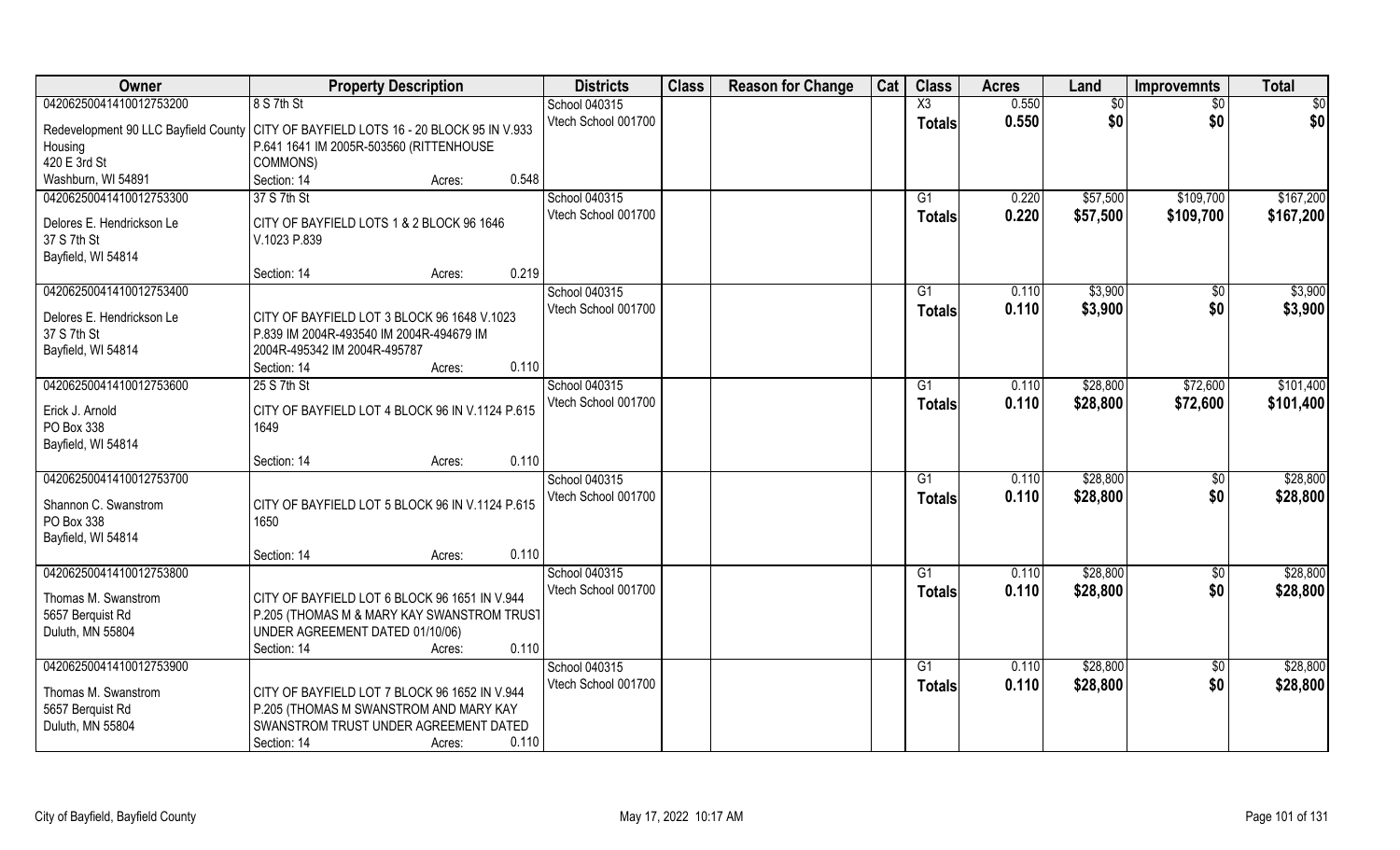| Owner                   | <b>Property Description</b>                      | <b>Districts</b>    | <b>Class</b> | <b>Reason for Change</b> | Cat | <b>Class</b>    | <b>Acres</b> | Land     | <b>Improvemnts</b> | <b>Total</b> |
|-------------------------|--------------------------------------------------|---------------------|--------------|--------------------------|-----|-----------------|--------------|----------|--------------------|--------------|
| 04206250041410012754000 | 11 S 7th St                                      | School 040315       | G1           | Demo                     | -5  | G1              | 0.110        | \$28,800 | \$63,300           | \$92,100     |
| Daniel F. Shefchik      | CITY OF BAYFIELD LOT 8 BLOCK 96 IN V.1084 P.59   | Vtech School 001700 |              |                          |     | <b>Totals</b>   | 0.110        | \$28,800 | \$63,300           | \$92,100     |
| 11 S 7th St             | 1653                                             |                     |              |                          |     |                 |              |          |                    |              |
| Bayfield, WI 54814      |                                                  |                     |              |                          |     |                 |              |          |                    |              |
|                         | 0.110<br>Section: 14<br>Acres:                   |                     |              |                          |     |                 |              |          |                    |              |
| 04206250041410012754100 |                                                  | School 040315       |              |                          |     | G1              | 0.060        | \$15,700 | $\overline{50}$    | \$15,700     |
| Daniel F. Shefchik      | CITY OF BAYFIELD S 1/2 OF LOT 9 BLOCK 96 IN      | Vtech School 001700 |              |                          |     | <b>Totals</b>   | 0.060        | \$15,700 | \$0                | \$15,700     |
| 11 S 7th St             | V.1084 P.59 1654                                 |                     |              |                          |     |                 |              |          |                    |              |
| Bayfield, WI 54814      |                                                  |                     |              |                          |     |                 |              |          |                    |              |
|                         | 0.055<br>Section: 14<br>Acres:                   |                     |              |                          |     |                 |              |          |                    |              |
| 04206250041410012754200 |                                                  | School 040315       |              |                          |     | G1              | 0.060        | \$24,000 | $\overline{50}$    | \$24,000     |
| Diane C. Fizell         | CITY OF BAYFIELD N 1/2 OF LOT 9 BLOCK 96 1655    | Vtech School 001700 |              |                          |     | <b>Totals</b>   | 0.060        | \$24,000 | \$0                | \$24,000     |
| PO Box 722              |                                                  |                     |              |                          |     |                 |              |          |                    |              |
| Bayfield, WI 54814      |                                                  |                     |              |                          |     |                 |              |          |                    |              |
|                         | 0.055<br>Section: 14<br>Acres:                   |                     |              |                          |     |                 |              |          |                    |              |
| 04206250041410012754300 | 1 S 7th St                                       | School 040315       |              |                          |     | G1              | 0.110        | \$28,800 | \$80,200           | \$109,000    |
| Diane C. Fizell         | CITY OF BAYFIELD LOT 10 BLOCK 96 1656            | Vtech School 001700 |              |                          |     | <b>Totals</b>   | 0.110        | \$28,800 | \$80,200           | \$109,000    |
| PO Box 722              |                                                  |                     |              |                          |     |                 |              |          |                    |              |
| Bayfield, WI 54814      |                                                  |                     |              |                          |     |                 |              |          |                    |              |
|                         | 0.110<br>Section: 14<br>Acres:                   |                     |              |                          |     |                 |              |          |                    |              |
| 04206250041410012754400 | 727 Manypenny Ave                                | School 040315       |              |                          |     | G1              | 0.220        | \$57,500 | \$135,200          | \$192,700    |
| Nancy B. Pearson        | CITY OF BAYFIELD LOTS 11-12 BLOCK 96 1657        | Vtech School 001700 |              |                          |     | Totals          | 0.220        | \$57,500 | \$135,200          | \$192,700    |
| 727 Manypenny Ave       |                                                  |                     |              |                          |     |                 |              |          |                    |              |
| Bayfield, WI 54814      |                                                  |                     |              |                          |     |                 |              |          |                    |              |
|                         | 0.219<br>Section: 14<br>Acres:                   |                     |              |                          |     |                 |              |          |                    |              |
| 04206250041410012754500 | 32 S 8th St                                      | School 040315       |              |                          |     | $\overline{G1}$ | 0.220        | \$57,500 | \$62,000           | \$119,500    |
| David J. Cooper         | CITY OF BAYFIELD LOTS 13 & 14 BLOCK 96 IN V.1042 | Vtech School 001700 |              |                          |     | <b>Totals</b>   | 0.220        | \$57,500 | \$62,000           | \$119,500    |
| 32 S 8th St             | P.526 1658                                       |                     |              |                          |     |                 |              |          |                    |              |
| Bayfield, WI 54814      |                                                  |                     |              |                          |     |                 |              |          |                    |              |
|                         | 0.219<br>Section: 14<br>Acres:                   |                     |              |                          |     |                 |              |          |                    |              |
| 04206250041410012754600 |                                                  | School 040315       |              |                          |     | G1              | 0.660        | \$80,600 | $\sqrt{6}$         | \$80,600     |
| Roger C. Parrott        | CITY OF BAYFIELD LOTS 15-20 BLOCK 96 IN DOC      | Vtech School 001700 |              |                          |     | <b>Totals</b>   | 0.660        | \$80,600 | \$0                | \$80,600     |
| PO Box 274              | 2021R-588195 1660                                |                     |              |                          |     |                 |              |          |                    |              |
| Bayfield, WI 54814      |                                                  |                     |              |                          |     |                 |              |          |                    |              |
|                         | 0.658<br>Section: 14<br>Acres:                   |                     |              |                          |     |                 |              |          |                    |              |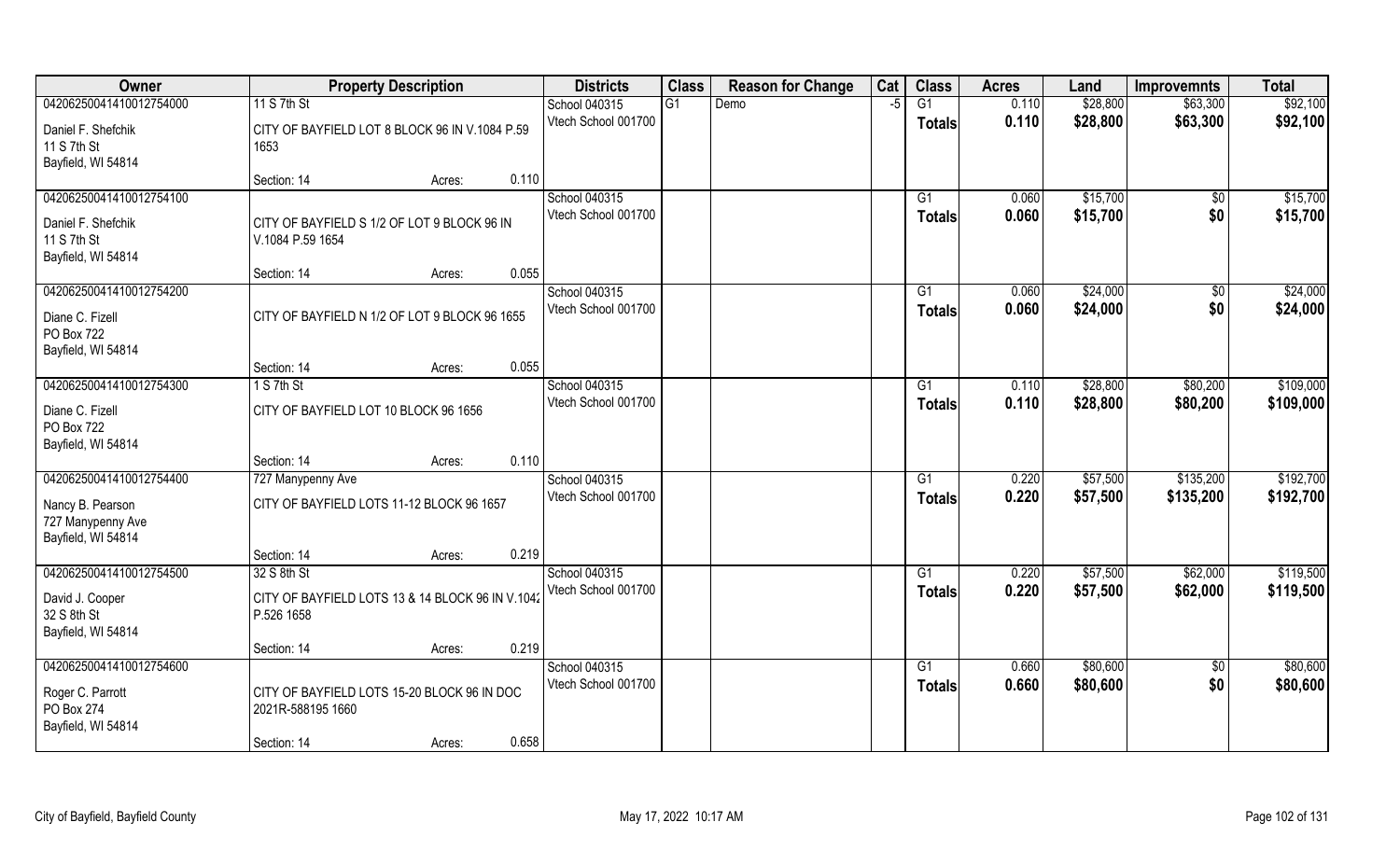| Owner                                        | <b>Property Description</b>                                              |                 | <b>Districts</b>    | <b>Class</b> | <b>Reason for Change</b> | Cat | <b>Class</b>    | <b>Acres</b> | Land     | <b>Improvemnts</b> | <b>Total</b> |
|----------------------------------------------|--------------------------------------------------------------------------|-----------------|---------------------|--------------|--------------------------|-----|-----------------|--------------|----------|--------------------|--------------|
| 04206250041410012754700                      | 37 S 8th St                                                              |                 | School 040315       |              |                          |     | G1              | 0.220        | \$57,500 | \$65,600           | \$123,100    |
| <b>Matt Welter</b>                           | CITY OF BAYFIELD LOTS 1 & 2 BLOCK 97 1666                                |                 | Vtech School 001700 |              |                          |     | <b>Totals</b>   | 0.220        | \$57,500 | \$65,600           | \$123,100    |
| 160 Bryan St<br>Green Bay, WI 54301          |                                                                          |                 |                     |              |                          |     |                 |              |          |                    |              |
|                                              | Section: 14                                                              | 0.219<br>Acres: |                     |              |                          |     |                 |              |          |                    |              |
| 04206250041410012754800                      | 33 S 8th St                                                              |                 | School 040315       |              |                          |     | G1              | 0.110        | \$28,800 | \$81,600           | \$110,400    |
| John Praxmarer                               | CITY OF BAYFIELD LOT 3 BLOCK 97 IN DOC                                   |                 | Vtech School 001700 |              |                          |     | Totals          | 0.110        | \$28,800 | \$81,600           | \$110,400    |
| 33 S 8th St                                  | 2020R-583875 1668                                                        |                 |                     |              |                          |     |                 |              |          |                    |              |
| Bayfield, WI 54814                           |                                                                          |                 |                     |              |                          |     |                 |              |          |                    |              |
|                                              | Section: 14                                                              | 0.110<br>Acres: |                     |              |                          |     |                 |              |          |                    |              |
| 04206250041410012754900                      | 27 S 8th St                                                              |                 | School 040315       |              |                          |     | G1              | 0.220        | \$57,500 | \$97,000           | \$154,500    |
| Maureen Lynch                                | CITY OF BAYFIELD LOTS 4 & 5 BLOCK 97 IN DOC                              |                 | Vtech School 001700 |              |                          |     | <b>Totals</b>   | 0.220        | \$57,500 | \$97,000           | \$154,500    |
| 1989 Pinehurst Ave                           | 2021R-587542 1669                                                        |                 |                     |              |                          |     |                 |              |          |                    |              |
| St Paul, MN 55116                            |                                                                          |                 |                     |              |                          |     |                 |              |          |                    |              |
|                                              | Section: 14                                                              | 0.219<br>Acres: |                     |              |                          |     |                 |              |          |                    |              |
| 04206250041410012755000                      |                                                                          |                 | School 040315       |              |                          |     | X3              | 0.110        | \$0      | \$0                | \$0          |
| <b>Bayfield County</b>                       | CITY OF BAYFIELD LOT 6 BLOCK 97 1671 (12/20/07)                          |                 | Vtech School 001700 |              |                          |     | <b>Totals</b>   | 0.110        | \$0      | \$0                | \$0          |
| 117 E 5th St                                 |                                                                          |                 |                     |              |                          |     |                 |              |          |                    |              |
| PO Box 878                                   |                                                                          |                 |                     |              |                          |     |                 |              |          |                    |              |
| Washburn, WI 54891                           | Section: 14                                                              | 0.110<br>Acres: |                     |              |                          |     |                 |              |          |                    |              |
| 04206250041410012755100                      | 17 S 8th St                                                              |                 | School 040315       |              |                          |     | $\overline{G1}$ | 0.310        | \$62,800 | \$70,500           | \$133,300    |
| Roger C Parrott Trust Agreement              | CITY OF BAYFIELD LOTS 7-9 LESS N 7' OF LOT 9                             |                 | Vtech School 001700 |              |                          |     | <b>Totals</b>   | 0.310        | \$62,800 | \$70,500           | \$133,300    |
| PO Box 274                                   | BLOCK 97 IN DOC 2020R-583288 1672 (TRUST                                 |                 |                     |              |                          |     |                 |              |          |                    |              |
| Bayfield, WI 54814                           | AGREEMENT OF ROGER C PARROTT DTD                                         |                 |                     |              |                          |     |                 |              |          |                    |              |
|                                              | Section: 14                                                              | 0.310<br>Acres: |                     |              |                          |     |                 |              |          |                    |              |
| 04206250041410012755200                      | 1 S 8th St                                                               |                 | School 040315       |              |                          |     | G1              | 0.130        | \$34,000 | \$155,600          | \$189,600    |
|                                              |                                                                          |                 | Vtech School 001700 |              |                          |     | <b>Totals</b>   | 0.130        | \$34,000 | \$155,600          | \$189,600    |
| Peter F. Christensen<br>3010 S Brookwater Ln | CITY OF BAYFIELD N 7' OF LOT 9 & LOT 10 BLOCK 97<br>IN V.1033 P.455 1675 |                 |                     |              |                          |     |                 |              |          |                    |              |
| Eagle, ID 83616                              |                                                                          |                 |                     |              |                          |     |                 |              |          |                    |              |
|                                              | Section: 14                                                              | 0.129<br>Acres: |                     |              |                          |     |                 |              |          |                    |              |
| 04206250041410012755300                      | 829 Manypenny Ave                                                        |                 | School 040315       |              |                          |     | G1              | 0.880        | \$97,900 | \$66,000           | \$163,900    |
|                                              |                                                                          |                 | Vtech School 001700 |              |                          |     | <b>Totals</b>   | 0.880        | \$97,900 | \$66,000           | \$163,900    |
| Kathryn K. Kunz                              | CITY OF BAYFIELD LOTS 11-18 BLOCK 97 IN V.1107                           |                 |                     |              |                          |     |                 |              |          |                    |              |
| 12461 S Meade Ave                            | P.296 1676                                                               |                 |                     |              |                          |     |                 |              |          |                    |              |
| Palos Heights, IL 60463                      | Section: 14                                                              | 0.878<br>Acres: |                     |              |                          |     |                 |              |          |                    |              |
|                                              |                                                                          |                 |                     |              |                          |     |                 |              |          |                    |              |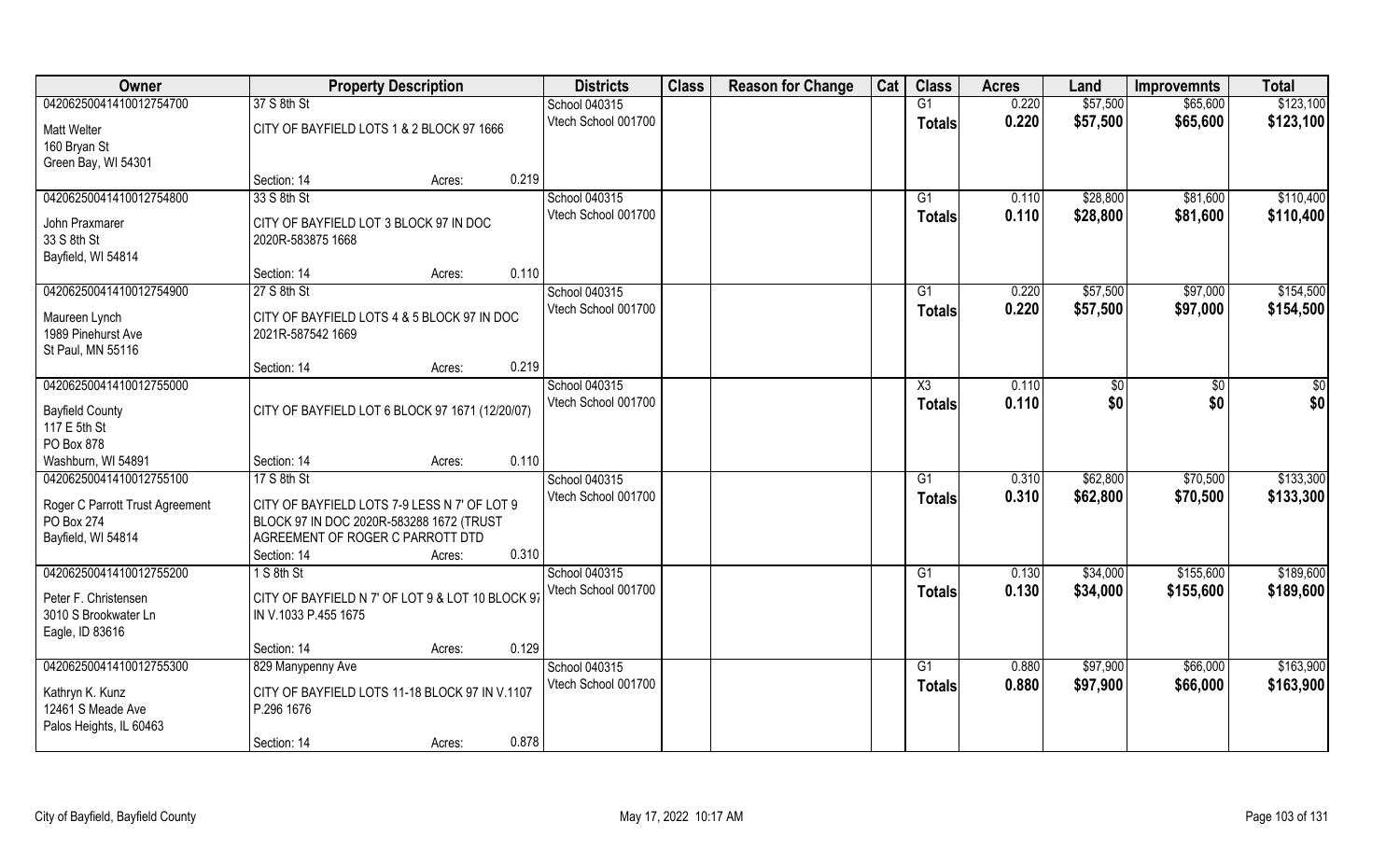| <b>Owner</b>                                                                                                | <b>Property Description</b>                                                                          |        |       | <b>Districts</b>                     | <b>Class</b> | <b>Reason for Change</b> | Cat | <b>Class</b>                            | <b>Acres</b>   | Land                 | <b>Improvemnts</b>     | <b>Total</b>           |
|-------------------------------------------------------------------------------------------------------------|------------------------------------------------------------------------------------------------------|--------|-------|--------------------------------------|--------------|--------------------------|-----|-----------------------------------------|----------------|----------------------|------------------------|------------------------|
| 04206250041410012755400<br>Peter F. Christensen<br>3010 S Brookwater Ln<br>Eagle, ID 83616                  | CITY OF BAYFIELD LOTS 19 & 20 BLOCK 97 IN V.1114<br>P.711 1684                                       |        |       | School 040315<br>Vtech School 001700 |              |                          |     | G1<br><b>Totals</b>                     | 0.220<br>0.220 | \$17,200<br>\$17,200 | \$0<br>\$0             | \$17,200<br>\$17,200   |
|                                                                                                             | Section: 14                                                                                          | Acres: | 0.220 |                                      |              |                          |     |                                         |                |                      |                        |                        |
| 04206250041410012755500<br>Earl S. Lima<br>33 S 9th St<br>Bayfield, WI 54814                                | 33 S 9th St<br>CITY OF BAYFIELD LOTS 1-3 BLOCK 98 IN V.845<br>P.713 1686                             |        |       | School 040315<br>Vtech School 001700 |              |                          |     | G1<br>Totals                            | 0.330<br>0.330 | \$72,500<br>\$72,500 | \$117,200<br>\$117,200 | \$189,700<br>\$189,700 |
|                                                                                                             | Section: 14                                                                                          | Acres: | 0.329 |                                      |              |                          |     |                                         |                |                      |                        |                        |
| 04206250041410012755600                                                                                     | 27 S 9th St                                                                                          |        |       | School 040315                        |              |                          |     | G1                                      | 0.170          | \$44,400             | \$80,800               | \$125,200              |
| Martin D. Peterson<br>Beth M. Peterson<br>27 S 9th St                                                       | CITY OF BAYFIELD LOT 4 & S 1/2 OF LOT 5 BLOCK 98                                                     |        |       | Vtech School 001700                  |              |                          |     | <b>Totals</b>                           | 0.170          | \$44,400             | \$80,800               | \$125,200              |
| Bayfield, WI 54814                                                                                          | Section: 14                                                                                          | Acres: | 0.165 |                                      |              |                          |     |                                         |                |                      |                        |                        |
| 04206250041410012755700                                                                                     | 21 S 9th St                                                                                          |        |       | School 040315                        |              |                          |     | G1                                      | 0.390          | \$80,700             | \$53,500               | \$134,200              |
| William H. Houtary<br>Mary J. Houtary<br>200 Union St                                                       | CITY OF BAYFIELD N 1/2 OF LOT 5 & ALL OF LOTS<br>6-8 BLOCK 98 1691                                   |        |       | Vtech School 001700                  |              |                          |     | <b>Totals</b>                           | 0.390          | \$80,700             | \$53,500               | \$134,200              |
| Stevens Point, WI 54881                                                                                     | Section: 14                                                                                          | Acres: | 0.385 |                                      |              |                          |     |                                         |                |                      |                        |                        |
| 04206250041410012755800<br>City of Bayfield<br>PO Box 1170<br>Bayfield, WI 54814                            | CITY OF BAYFIELD LOT 9 BLOCK 98 1695 (9TH ST<br><b>WATERSHED)</b>                                    |        |       | School 040315<br>Vtech School 001700 |              |                          |     | X4<br><b>Totals</b>                     | 0.110<br>0.110 | \$0<br>\$0           | $\overline{50}$<br>\$0 | \$0<br>\$0             |
|                                                                                                             | Section: 14                                                                                          | Acres: | 0.110 |                                      |              |                          |     |                                         |                |                      |                        |                        |
| 04206250041410012755900<br><b>Bayfield County</b><br>117 E 5th St<br>PO Box 878                             | CITY OF BAYFIELD LOT 10 BLOCK 98 1696<br>(RITTENHOUSE AVE)                                           |        |       | School 040315<br>Vtech School 001700 |              |                          |     | $\overline{\text{X3}}$<br><b>Totals</b> | 0.000<br>0.000 | $\frac{6}{5}$<br>\$0 | $\overline{50}$<br>\$0 | $\overline{50}$<br>\$0 |
| Washburn, WI 54891                                                                                          | Section: 14                                                                                          | Acres: | 0.110 |                                      |              |                          |     |                                         |                |                      |                        |                        |
| 04206250041410012756000<br>Eric D. Sonstegard<br>Jeannie L. Sonstegard<br>326 N Cove Rd<br>Hudson, WI 54016 | 921 Manypenny Ave<br>CITY OF BAYFIELD LOTS 11-14 BLOCK 98 IN DOC<br>2020R-584435 1697<br>Section: 14 |        | 0.440 | School 040315<br>Vtech School 001700 |              |                          |     | G1<br><b>Totals</b>                     | 0.440<br>0.440 | \$87,400<br>\$87,400 | \$194,600<br>\$194,600 | \$282,000<br>\$282,000 |
|                                                                                                             |                                                                                                      | Acres: |       |                                      |              |                          |     |                                         |                |                      |                        |                        |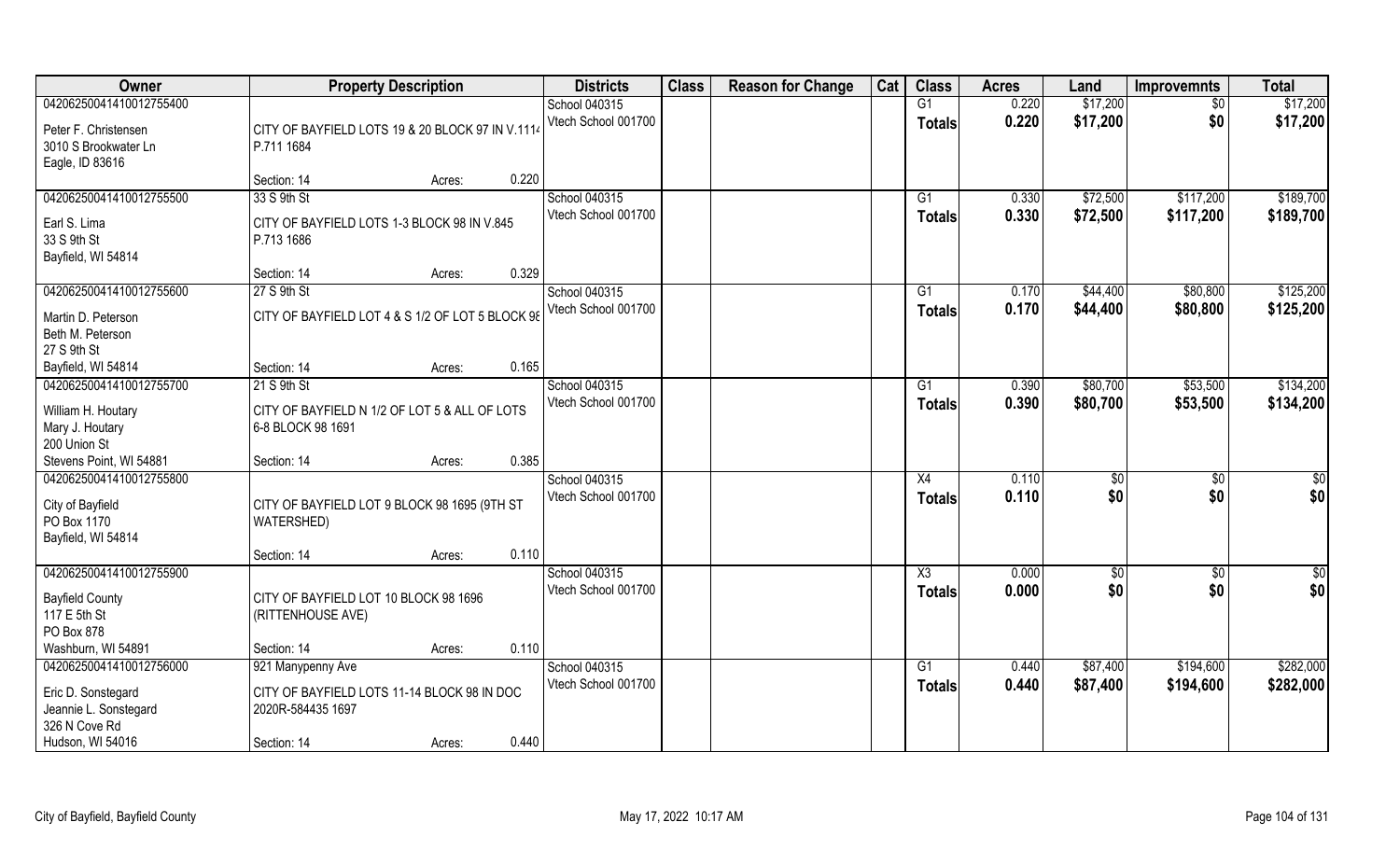| Owner                                  | <b>Property Description</b>                      | <b>Districts</b>    | <b>Class</b> | <b>Reason for Change</b> | Cat | <b>Class</b>   | <b>Acres</b> | Land      | <b>Improvemnts</b> | <b>Total</b> |
|----------------------------------------|--------------------------------------------------|---------------------|--------------|--------------------------|-----|----------------|--------------|-----------|--------------------|--------------|
| 04206250041410012756100                |                                                  | School 040315       |              |                          |     | G1             | 0.110        | \$2,300   | $\overline{50}$    | \$2,300      |
| Eric D. Sonstegard                     | CITY OF BAYFIELD LOT 15 BLOCK 98 IN DOC          | Vtech School 001700 |              |                          |     | <b>Totals</b>  | 0.110        | \$2,300   | \$0                | \$2,300      |
| Jeannie L. Sonstegard                  | 2020R-584435 1701                                |                     |              |                          |     |                |              |           |                    |              |
| 326 N Cove Rd                          |                                                  |                     |              |                          |     |                |              |           |                    |              |
| Hudson, WI 54016                       | 0.110<br>Section: 14<br>Acres:                   |                     |              |                          |     |                |              |           |                    |              |
| 04206250041410012756200                |                                                  | School 040315       |              |                          |     | G1             | 0.330        | \$6,200   | $\overline{50}$    | \$6,200      |
|                                        |                                                  | Vtech School 001700 |              |                          |     | Totals         | 0.330        | \$6,200   | \$0                | \$6,200      |
| Anita L. Houtary                       | CITY OF BAYFIELD LOTS 16-18 BLOCK 98 IN DOC      |                     |              |                          |     |                |              |           |                    |              |
| 526 Anderson Dr<br>Ketchikan, AK 99901 | 2021R-590352 1702                                |                     |              |                          |     |                |              |           |                    |              |
|                                        | 0.330<br>Section: 14<br>Acres:                   |                     |              |                          |     |                |              |           |                    |              |
| 04206250041410012756300                |                                                  | School 040315       |              |                          |     | G1             | 0.110        | \$2,300   | $\sqrt[6]{30}$     | \$2,300      |
|                                        |                                                  | Vtech School 001700 |              |                          |     | <b>Totals</b>  | 0.110        | \$2,300   | \$0                | \$2,300      |
| Wayne F or Linda Sei Stevens           | CITY OF BAYFIELD LOT 19 BLOCK 98 IN V.1053 P.531 |                     |              |                          |     |                |              |           |                    |              |
| 6260 Northwestern Dr                   | 1705 (STEVENS JOINT REV TRUST DTD 12/10/2010)    |                     |              |                          |     |                |              |           |                    |              |
| Rhinelander, WI 54501                  |                                                  |                     |              |                          |     |                |              |           |                    |              |
|                                        | 0.110<br>Section: 14<br>Acres:                   |                     |              |                          |     |                |              |           |                    |              |
| 04206250041410012756400                |                                                  | School 040315       |              |                          |     | G1             | 0.110        | \$1,600   | \$0                | \$1,600      |
| Wayne F or Linda Sei Stevens           | CITY OF BAYFIELD LOT 20 BLOCK 98 V.1053 P.531    | Vtech School 001700 |              |                          |     | <b>Totals</b>  | 0.110        | \$1,600   | \$0                | \$1,600      |
| 6260 Northwestern Dr                   | 1706 (STEVENS JOINT REV TRUST DTD 12/10/2010)    |                     |              |                          |     |                |              |           |                    |              |
| Rhinelander, WI 54501                  |                                                  |                     |              |                          |     |                |              |           |                    |              |
|                                        | 0.110<br>Section: 14<br>Acres:                   |                     |              |                          |     |                |              |           |                    |              |
| 04206250041410012756500                | <b>Manypenny Ave</b>                             | School 040315       |              |                          |     | G <sub>1</sub> | 0.440        | \$33,200  | \$0                | \$33,200     |
| Eric D. Sonstegard                     | CITY OF BAYFIELD LOTS 1-4 BLOCK 99 IN            | Vtech School 001700 |              |                          |     | <b>Totals</b>  | 0.440        | \$33,200  | \$0                | \$33,200     |
| Jeannie L. Sonstegard                  | 2021R-592595 1707                                |                     |              |                          |     |                |              |           |                    |              |
| 326 N Cove Rd                          |                                                  |                     |              |                          |     |                |              |           |                    |              |
| Hudson, WI 54016                       | 0.440<br>Section: 14<br>Acres:                   |                     |              |                          |     |                |              |           |                    |              |
| 04206250041410012756600                |                                                  | School 040315       |              |                          |     | G1             | 0.660        | \$9,900   | \$0                | \$9,900      |
| Edward H. Dougherty                    | CITY OF BAYFIELD LOTS 5-10 BLOCK 99 IN DOC       | Vtech School 001700 |              |                          |     | <b>Totals</b>  | 0.660        | \$9,900   | \$0                | \$9,900      |
| Mary K. Dougherty                      | 2021R-586436 1711                                |                     |              |                          |     |                |              |           |                    |              |
| 901 Rittenhouse Ave                    |                                                  |                     |              |                          |     |                |              |           |                    |              |
| Bayfield, WI 54814                     | 0.660<br>Section: 14<br>Acres:                   |                     |              |                          |     |                |              |           |                    |              |
| 04206250041410012756700                | 1011 Manypenny Ave                               | School 040315       |              |                          |     | G1             | 1.100        | \$100,100 | \$59,100           | \$159,200    |
|                                        |                                                  | Vtech School 001700 |              |                          |     | <b>Totals</b>  | 1.100        | \$100,100 | \$59,100           | \$159,200    |
| Margaret L. Roemhild Le                | CITY OF BAYFIELD LOTS 11-20 BLOCK 99 IN V.777    |                     |              |                          |     |                |              |           |                    |              |
| 1011 Manypenny Ave                     | P.891 1717 & 1724 (MARGARET L ROEMHILD LIFE      |                     |              |                          |     |                |              |           |                    |              |
| Bayfield, WI 54814                     | ESTATE)                                          |                     |              |                          |     |                |              |           |                    |              |
|                                        | 1.100<br>Section: 14<br>Acres:                   |                     |              |                          |     |                |              |           |                    |              |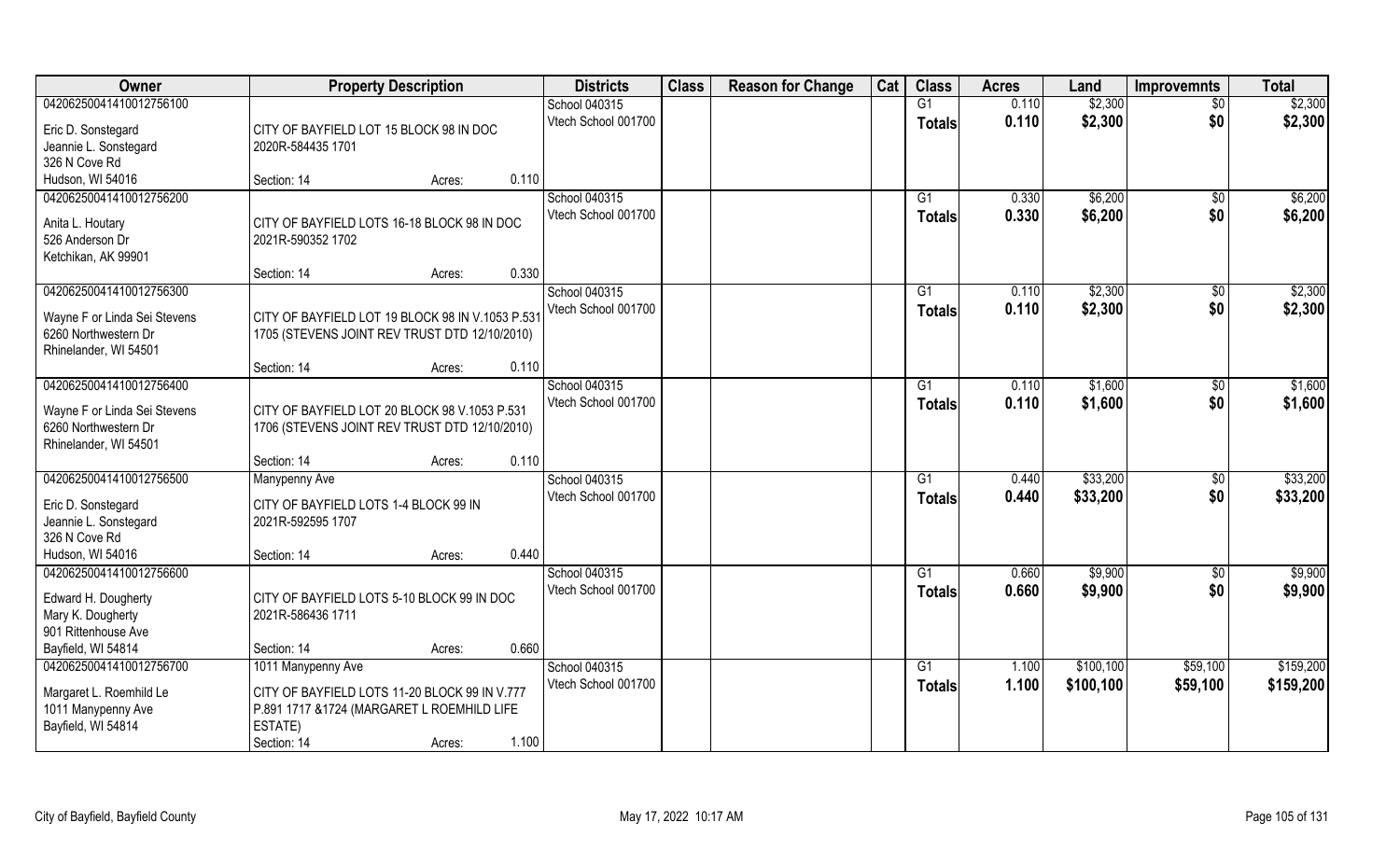| <b>Class</b><br>Cat<br><b>Class</b><br>Owner<br><b>Property Description</b><br><b>Districts</b><br><b>Reason for Change</b><br><b>Acres</b><br>Land<br><b>Improvemnts</b> | <b>Total</b>                   |
|---------------------------------------------------------------------------------------------------------------------------------------------------------------------------|--------------------------------|
| 0.000<br>04206250041410012756800<br>School 040315<br>X4<br>$\sqrt{$0}$                                                                                                    | \$0<br>$\overline{30}$         |
| \$0<br>0.000<br>\$0<br>Vtech School 001700<br><b>Totals</b><br>City of Bayfield<br>CITY OF BAYFIELD LOT 1 BLOCK 100 1727                                                  | \$0                            |
| PO Box 1170<br>(PUMPHOUSE ON MANYPENNY)                                                                                                                                   |                                |
| Bayfield, WI 54814                                                                                                                                                        |                                |
| 0.110<br>Section: 14<br>Acres:                                                                                                                                            |                                |
| 04206250041410012756900<br>School 040315<br>0.000<br>\$0<br>X4                                                                                                            | $\overline{50}$<br>$\sqrt{50}$ |
| 0.000<br>\$0<br>\$0<br>Vtech School 001700<br><b>Totals</b><br>CITY OF BAYFIELD LOT 2 BLOCK 100 1728<br>City of Bayfield                                                  | \$0                            |
| PO Box 1170<br>(PUMPHOUSE ON MANYPENNY)                                                                                                                                   |                                |
| Bayfield, WI 54814                                                                                                                                                        |                                |
| 0.110<br>Section: 14<br>Acres:                                                                                                                                            |                                |
| 04206250041410012757000<br>School 040315<br>0.220<br>\$4,700<br>G1                                                                                                        | \$4,700<br>$\sqrt[6]{30}$      |
| \$0<br>Vtech School 001700<br>\$4,700<br>0.220<br><b>Totals</b><br>CITY OF BAYFIELD LOTS 3 & 4 BLOCK 100 1729 IN<br>Stephen L Neumeyer Sr Trust                           | \$4,700                        |
| 7932 Cloverfield Cir<br>V.969 P.711 (STEPHEN L NEUERMEYER SR REV                                                                                                          |                                |
| <b>TRUST DTD 12/16/04)</b><br>Boca Raton, FL 33433                                                                                                                        |                                |
| 0.220<br>Section: 14<br>Acres:                                                                                                                                            |                                |
| 04206250041410012757100<br>School 040315<br>\$7,700<br>G1<br>0.440                                                                                                        | \$7,700<br>$\sqrt[6]{3}$       |
| Vtech School 001700<br>0.440<br>\$7,700<br>\$0<br><b>Totals</b><br>Abraham Louis Clark<br>CITY OF BAYFIELD LOTS 5-8 BLOCK 100 1731 IN                                     | \$7,700                        |
| Kate Clark<br>DOC 2019R-580315                                                                                                                                            |                                |
| 36985 W Bresette Hill Rd                                                                                                                                                  |                                |
| 0.440<br>Bayfield, WI 54814<br>Section: 14<br>Acres:                                                                                                                      |                                |
| 04206250041410012757200<br>School 040315<br>0.220<br>\$4,700<br>G <sub>1</sub>                                                                                            | \$4,700<br>\$0                 |
| \$4,700<br>Vtech School 001700<br>\$0<br>0.220<br><b>Totals</b>                                                                                                           | \$4,700                        |
| CITY OF BAYFIELD LOTS 9 & 10 BLOCK 100 1735 IN<br>Stephen L Neumeyer Sr Trust<br>7932 Cloverfield Cir<br>V.969 P.711 (STEPHEN L NEUEMEYER SR TRUST                        |                                |
| Boca Raton, FL 33433<br>DTD 12/14/04)                                                                                                                                     |                                |
| 0.220<br>Section: 14<br>Acres:                                                                                                                                            |                                |
| 04206250041410012757300<br>School 040315<br>\$23,000<br>G1<br>0.220                                                                                                       | \$23,000<br>\$0                |
| \$0<br>Vtech School 001700<br>0.220<br>\$23,000<br><b>Totals</b><br>CITY OF BAYFIELD LOTS 11 & 12 BLOCK 100 IN V.782                                                      | \$23,000                       |
| Anna L. Suzan<br>10437N Red Pine Ln<br>P.454 1737                                                                                                                         |                                |
| Hayward, WI 54843                                                                                                                                                         |                                |
| 0.220<br>Section: 14<br>Acres:                                                                                                                                            |                                |
| 04206250041410012757410<br>School 040315<br>\$14,500<br>G1<br>0.881                                                                                                       | \$14,500<br>$\sqrt{$0}$        |
| \$0<br>Vtech School 001700<br>\$14,500<br>0.881<br><b>Totals</b>                                                                                                          | \$14,500                       |
| CITY OF BAYFIELD LOTS 13 - 20 BLOCK 100 IN DOC<br>Jenny M. Tumas Trustees<br>PO Box 465<br>2021R-586969 (TUMAS FAMILY REV TRUST DTD                                       |                                |
| 02/05/2021)<br>Bayfield, WI 54814                                                                                                                                         |                                |
| 0.881<br>Section: 14<br>Acres:                                                                                                                                            |                                |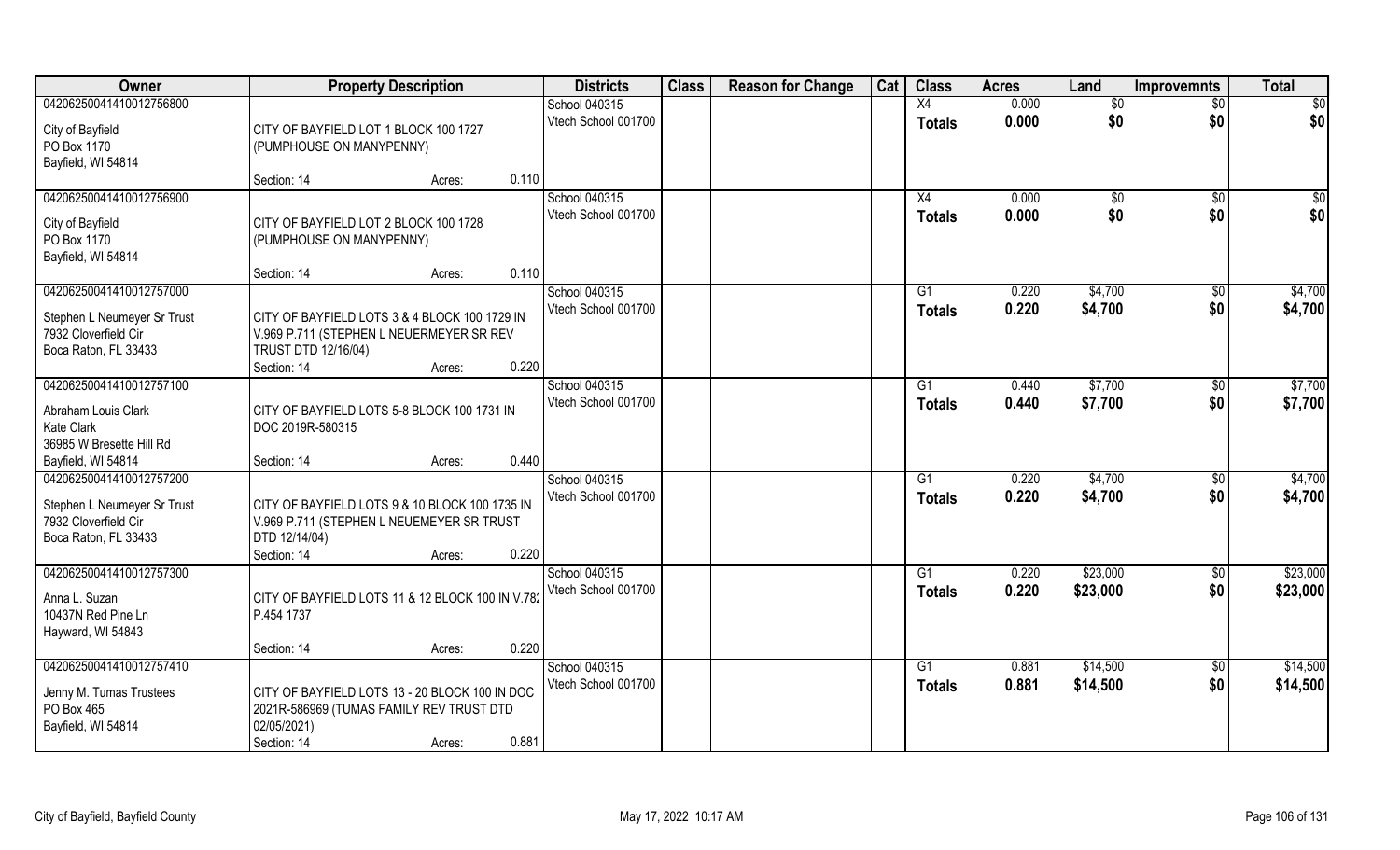| Owner                                 | <b>Property Description</b>                                  | <b>Districts</b>    | <b>Class</b> | <b>Reason for Change</b> | Cat | <b>Class</b>  | <b>Acres</b> | Land      | <b>Improvemnts</b> | <b>Total</b> |
|---------------------------------------|--------------------------------------------------------------|---------------------|--------------|--------------------------|-----|---------------|--------------|-----------|--------------------|--------------|
| 04206250041410012757700               |                                                              | School 040315       |              |                          |     | G1            | 0.220        | \$6,000   | \$0                | \$6,000      |
| Jenny M. Tumas Trustees               | CITY OF BAYFIELD LOTS 1 & 2 BLOCK 101 1747 IN                | Vtech School 001700 |              |                          |     | <b>Totals</b> | 0.220        | \$6,000   | \$0                | \$6,000      |
| PO Box 465                            | DOC 2021R-586969 1747 (TUMAS FAMILY REV                      |                     |              |                          |     |               |              |           |                    |              |
| Bayfield, WI 54814                    | TRUST DTD DTD 02/05/2021)                                    |                     |              |                          |     |               |              |           |                    |              |
|                                       | 0.220<br>Section: 14<br>Acres:                               |                     |              |                          |     |               |              |           |                    |              |
| 04206250041410012757800               |                                                              | School 040315       |              |                          |     | G1            | 0.110        | \$2,300   | \$0                | \$2,300      |
|                                       |                                                              | Vtech School 001700 |              |                          |     | <b>Totals</b> | 0.110        | \$2,300   | \$0                | \$2,300      |
| Jenny M. Tumas Trustees               | CITY OF BAYFIELD LOT 3 BLOCK 101 IN DOC                      |                     |              |                          |     |               |              |           |                    |              |
| PO Box 465                            | 2021R-586969 1749 (TUMAS FAMILY REV TRUST                    |                     |              |                          |     |               |              |           |                    |              |
| Bayfield, WI 54814                    | DTD 02/05/2021)                                              |                     |              |                          |     |               |              |           |                    |              |
|                                       | 0.110<br>Section: 14<br>Acres:                               |                     |              |                          |     |               |              |           |                    |              |
| 04206250041410012757900               | 25 S 12th St                                                 | School 040315       |              |                          |     | G1            | 0.770        | \$103,400 | \$174,000          | \$277,400    |
| Jenny M. Tumas Trustees               | CITY OF BAYFIELD LOTS 4-10 BLOCK 101 IN DOC                  | Vtech School 001700 |              |                          |     | <b>Totals</b> | 0.770        | \$103,400 | \$174,000          | \$277,400    |
| PO Box 465                            | 2021R-586969 1750 (TUMAS FAMILY REV TRUST                    |                     |              |                          |     |               |              |           |                    |              |
| Bayfield, WI 54814                    | DTD 02/05/2021)                                              |                     |              |                          |     |               |              |           |                    |              |
|                                       | 0.772<br>Section: 14<br>Acres:                               |                     |              |                          |     |               |              |           |                    |              |
| 04206250041410012758000               |                                                              | School 040315       |              |                          |     | G1            | 0.110        | \$4,300   | \$0                | \$4,300      |
|                                       |                                                              | Vtech School 001700 |              |                          |     |               |              |           |                    |              |
| Jenny M. Tumas Trustees               | CITY OF BAYFIELD LOT 11 BLOCK 101 IN DOC                     |                     |              |                          |     | <b>Totals</b> | 0.110        | \$4,300   | \$0                | \$4,300      |
| PO Box 465                            | 2021R-586969 1757 (TUMAS FAMILY REV TRUST                    |                     |              |                          |     |               |              |           |                    |              |
| Bayfield, WI 54814                    | DTD DTD 02/05/2021)                                          |                     |              |                          |     |               |              |           |                    |              |
|                                       | 0.110<br>Section: 14<br>Acres:                               |                     |              |                          |     |               |              |           |                    |              |
| 04206250041410012758100               |                                                              | School 040315       |              |                          |     | G1            | 0.990        | \$12,200  | \$0                | \$12,200     |
|                                       | CITY OF BAYFIELD LOTS 12-20 BLOCK 101 IN DOC                 | Vtech School 001700 |              |                          |     | Totals        | 0.990        | \$12,200  | \$0                | \$12,200     |
| Jenny M. Tumas Trustees<br>PO Box 465 |                                                              |                     |              |                          |     |               |              |           |                    |              |
| Bayfield, WI 54814                    | 2021R-586969 1758 (TUMAS FAMILY REV TRUST<br>DTD 02/05/2021) |                     |              |                          |     |               |              |           |                    |              |
|                                       | 0.992<br>Section: 14                                         |                     |              |                          |     |               |              |           |                    |              |
| 04206250041410012758200               | Acres:                                                       | School 040315       |              |                          |     | G1            | 0.830        | \$11,100  |                    | \$11,100     |
|                                       |                                                              | Vtech School 001700 |              |                          |     |               | 0.830        |           | \$0<br>\$0         |              |
| Jenny M. Tumas Trustees               | CITY OF BAYFIELD LOTS 1-10 BLOCK 102 IN DOC                  |                     |              |                          |     | <b>Totals</b> |              | \$11,100  |                    | \$11,100     |
| PO Box 465                            | 2021R-586969 1767 (TUMAS FAMILY REV TRUST                    |                     |              |                          |     |               |              |           |                    |              |
| Bayfield, WI 54814                    | DTD 02/05/2021)                                              |                     |              |                          |     |               |              |           |                    |              |
|                                       | 0.824<br>Section: 14<br>Acres:                               |                     |              |                          |     |               |              |           |                    |              |
| 04206250041440012762000               |                                                              | School 040315       |              |                          |     | X4            | 0.220        | \$0       | $\overline{30}$    | \$0          |
|                                       |                                                              | Vtech School 001700 |              |                          |     | Totals        | 0.220        | \$0       | \$0                | \$0          |
| City of Bayfield<br>PO Box 1170       | CITY OF BAYFIELD LOTS 13-15 BLOCK 108 IN                     |                     |              |                          |     |               |              |           |                    |              |
|                                       | 2022R-593319 1884 IM 2004R-492796 IM<br>2004R-491836         |                     |              |                          |     |               |              |           |                    |              |
| Bayfield, WI 54814                    | 0.330                                                        |                     |              |                          |     |               |              |           |                    |              |
|                                       | Section: 14<br>Acres:                                        |                     |              |                          |     |               |              |           |                    |              |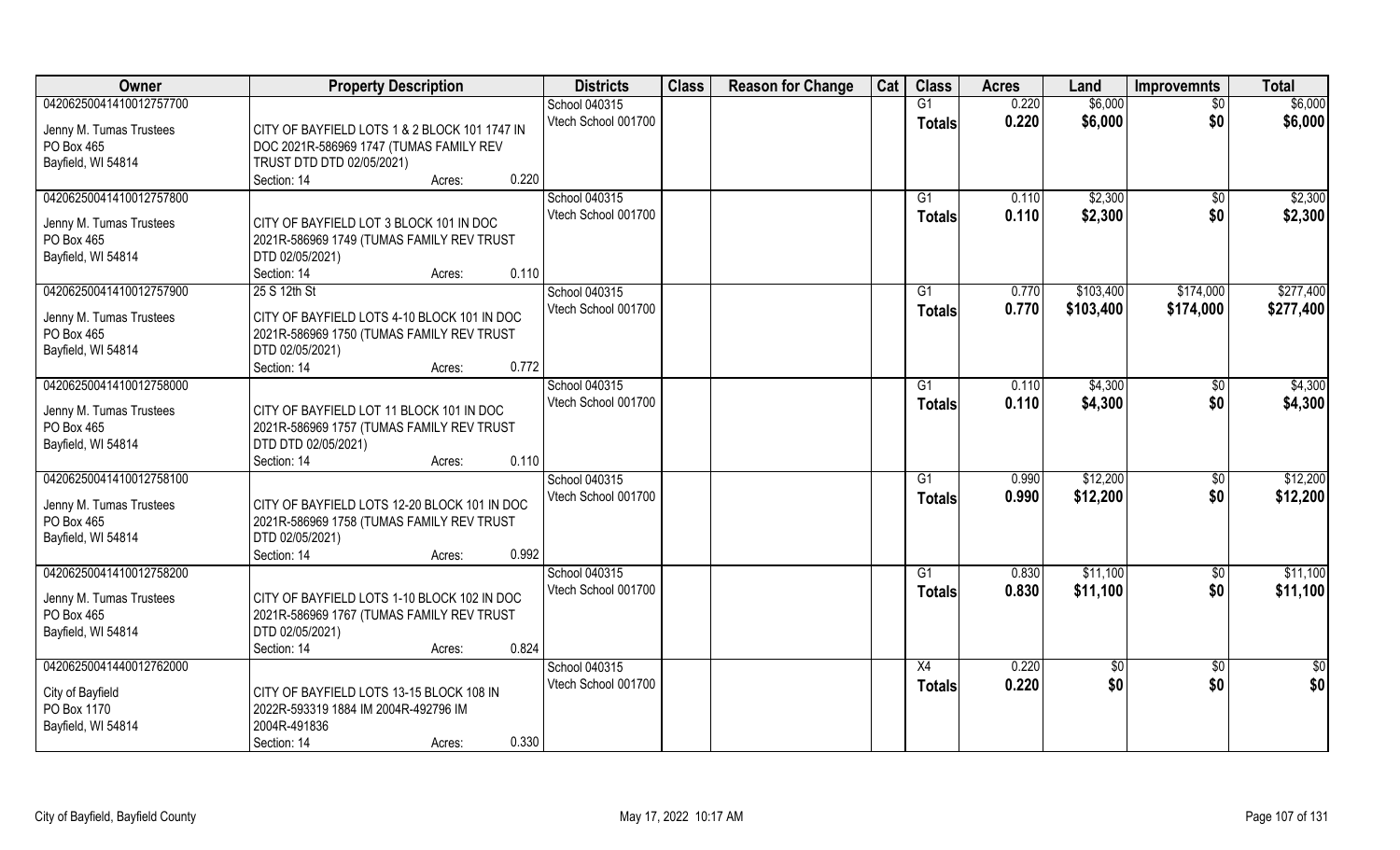| Owner                                                                  |                                                                                                  | <b>Property Description</b> |       | <b>Districts</b>    | <b>Class</b> | <b>Reason for Change</b> | Cat | <b>Class</b>  | <b>Acres</b> | Land     | <b>Improvemnts</b> | <b>Total</b> |
|------------------------------------------------------------------------|--------------------------------------------------------------------------------------------------|-----------------------------|-------|---------------------|--------------|--------------------------|-----|---------------|--------------|----------|--------------------|--------------|
| 04206250041440012762300                                                | 141 S 5th St                                                                                     |                             |       | School 040315       |              |                          |     | G1            | 0.220        | \$57,500 | \$110,400          | \$167,900    |
| Thomas J. Shrider<br>Michelle Shrider                                  | CITY OF BAYFIELD LOTS 1 & 2 BLOCK 109 IN V.799<br>P.753 1892                                     |                             |       | Vtech School 001700 |              |                          |     | <b>Totals</b> | 0.220        | \$57,500 | \$110,400          | \$167,900    |
| PO Box 1313                                                            |                                                                                                  |                             | 0.219 |                     |              |                          |     |               |              |          |                    |              |
| Bayfield, WI 54814                                                     | Section: 14                                                                                      | Acres:                      |       |                     |              |                          |     |               |              |          |                    |              |
| 04206250041440012762400                                                | 125 S 5th St                                                                                     |                             |       | School 040315       |              |                          |     | G1            | 0.330        | \$72,500 | \$131,700          | \$204,200    |
| Winfield R. Stephens                                                   | CITY OF BAYFIELD LOTS 3-5 BLOCK 109 1894 IM                                                      |                             |       | Vtech School 001700 |              |                          |     | Totals        | 0.330        | \$72,500 | \$131,700          | \$204,200    |
| Nancy B. Stephens                                                      | 2004R-491836 IM 2004R-495992                                                                     |                             |       |                     |              |                          |     |               |              |          |                    |              |
| 3770 Bayside Rd                                                        |                                                                                                  |                             |       |                     |              |                          |     |               |              |          |                    |              |
| Long Lake, MN 55356                                                    | Section: 14                                                                                      | Acres:                      | 0.329 |                     |              |                          |     |               |              |          |                    |              |
| 04206250041440012762500                                                | 119 S 5th St                                                                                     |                             |       | School 040315       |              |                          |     | G1            | 0.110        | \$31,600 | \$72,400           | \$104,000    |
| George M. Hof                                                          | CITY OF BAYFIELD LOT 6 BLOCK 109 1897                                                            |                             |       | Vtech School 001700 |              |                          |     | <b>Totals</b> | 0.110        | \$31,600 | \$72,400           | \$104,000    |
| 1180 Lecuyer Cir                                                       |                                                                                                  |                             |       |                     |              |                          |     |               |              |          |                    |              |
| Stillwater, MN 55082                                                   |                                                                                                  |                             |       |                     |              |                          |     |               |              |          |                    |              |
|                                                                        | Section: 14                                                                                      | Acres:                      | 0.110 |                     |              |                          |     |               |              |          |                    |              |
| 04206250041440012762600                                                |                                                                                                  |                             |       | School 040315       |              |                          |     | X4            | 0.170        | \$0      | $\sqrt{50}$        | \$0          |
| City of Bayfield<br>PO Box 1170                                        | CITY OF BAYFIELD LOTS 7 & 8 BLOCK 109 LESS RR<br>1898 V.958 P.721                                |                             |       | Vtech School 001700 |              |                          |     | <b>Totals</b> | 0.170        | \$0      | \$0                | \$0          |
| Bayfield, WI 54814                                                     |                                                                                                  |                             |       |                     |              |                          |     |               |              |          |                    |              |
|                                                                        | Section: 14                                                                                      | Acres:                      | 0.167 |                     |              |                          |     |               |              |          |                    |              |
| 04206250041440012762700                                                |                                                                                                  |                             |       | School 040315       |              |                          |     | G1            | 0.050        | \$3,300  | \$0                | \$3,300      |
| Mary H. Rice<br>1200 Landmark Towers<br>345 St Peter St                | CITY OF BAYFIELD PART OF LOTS 7 & 8 BLOCK 109<br>IN V.414 P.387 1899                             |                             |       | Vtech School 001700 |              |                          |     | <b>Totals</b> | 0.050        | \$3,300  | \$0                | \$3,300      |
| St Paul, MN 55102-1639                                                 | Section: 14                                                                                      | Acres:                      | 0.053 |                     |              |                          |     |               |              |          |                    |              |
| 04206250041440012762900                                                | 140 S 6th St                                                                                     |                             |       | School 040315       |              |                          |     | G1            | 0.110        | \$28,800 | \$41,200           | \$70,000     |
| Gloria K. Roder<br>3109 Casa Marina Rd NW<br>Alexandria, MN 56308-9092 | CITY OF BAYFIELD LOT 11 BLOCK 109 1902                                                           |                             |       | Vtech School 001700 |              |                          |     | <b>Totals</b> | 0.110        | \$28,800 | \$41,200           | \$70,000     |
|                                                                        | Section: 14                                                                                      | Acres:                      | 0.110 |                     |              |                          |     |               |              |          |                    |              |
| 04206250041440012763000                                                | 136 S 6th St                                                                                     |                             |       | School 040315       |              |                          |     | G1            | 0.330        | \$72,500 | \$86,600           | \$159,100    |
| Virginia Matson Trustee<br>23w283 Wedgewood Ct<br>Naperville, IL 60540 | CITY OF BAYFIELD LOTS 12-14 BLOCK 109 IN V.1070<br>P.36 1903 (VIRGINIA MATTSON TRUST DTD 2-4-88) |                             |       | Vtech School 001700 |              |                          |     | <b>Totals</b> | 0.330        | \$72,500 | \$86,600           | \$159,100    |
|                                                                        | Section: 14                                                                                      | Acres:                      | 0.329 |                     |              |                          |     |               |              |          |                    |              |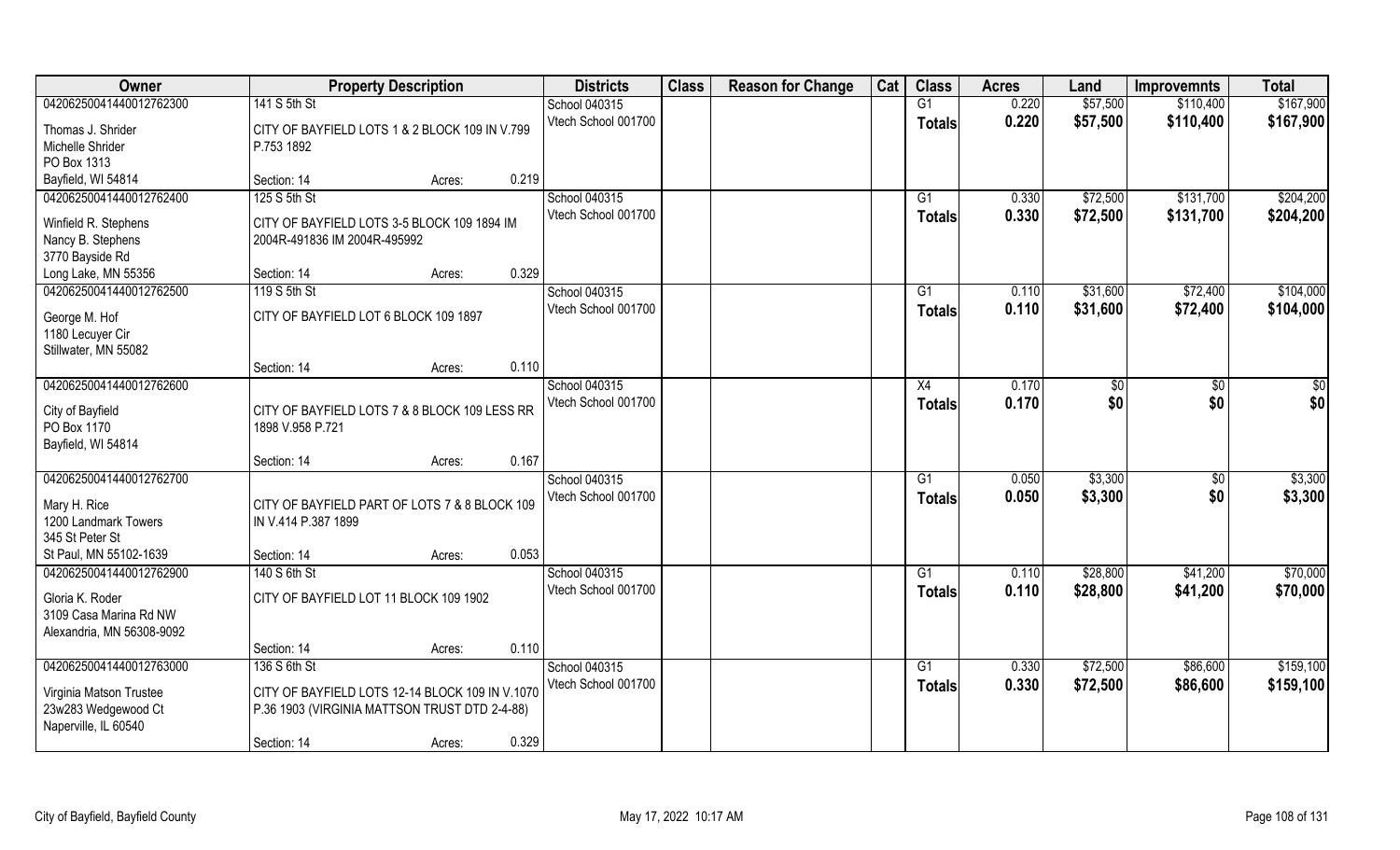| Owner                             | <b>Property Description</b>                      |        |       | <b>Districts</b>    | <b>Class</b> | <b>Reason for Change</b> | Cat | <b>Class</b>    | <b>Acres</b> | Land     | <b>Improvemnts</b> | <b>Total</b> |
|-----------------------------------|--------------------------------------------------|--------|-------|---------------------|--------------|--------------------------|-----|-----------------|--------------|----------|--------------------|--------------|
| 04206250041440012763100           | 120 S 6th St                                     |        |       | School 040315       |              |                          |     | G2              | 0.284        | \$66,300 | \$160,200          | \$226,500    |
| Bruce W. Hoekstra                 | CITY OF BAYFIELD LOTS 15-17 BLOCK 109 IN V.759   |        |       | Vtech School 001700 |              |                          |     | G <sub>4</sub>  | 0.046        | \$100    | \$0                | \$100        |
| Barbara J. Hoekstra               | P.278 (TOG W/ EASE IN V.769 P.778) 1906          |        |       |                     |              |                          |     | <b>Totals</b>   | 0.330        | \$66,400 | \$160,200          | \$226,600    |
| PO Box 1575                       |                                                  |        |       |                     |              |                          |     |                 |              |          |                    |              |
| Bayfield, WI 54814-1575           | Section: 14                                      | Acres: | 0.329 |                     |              |                          |     |                 |              |          |                    |              |
| 04206250041440012763200           |                                                  |        |       | School 040315       |              |                          |     | X3              | 0.000        | \$0      | \$0                | \$0          |
|                                   |                                                  |        |       | Vtech School 001700 |              |                          |     | <b>Totals</b>   | 0.000        | \$0      | \$0                | \$0          |
| <b>Bayfield County</b>            | CITY OF BAYFIELD LTS 18 & 19 BLOCK 109 SUBJ TO   |        |       |                     |              |                          |     |                 |              |          |                    |              |
| 117 E 5th St                      | EASE IN V.769 P.778 1909 (WATERSHED & CULVERT    |        |       |                     |              |                          |     |                 |              |          |                    |              |
| PO Box 878                        | AREA AT MANYPENNY & 6TH ST)                      |        | 0.219 |                     |              |                          |     |                 |              |          |                    |              |
| Washburn, WI 54891                | Section: 14                                      | Acres: |       |                     |              |                          |     |                 |              |          |                    |              |
| 04206250041440012763300           |                                                  |        |       | School 040315       |              |                          |     | $\overline{X2}$ | 0.000        | \$0      | $\sqrt[6]{30}$     | $\sqrt{50}$  |
| Hwy Commission State of Wisconsin | CITY OF BAYFIELD LOT 20 BLOCK 109 1911           |        |       | Vtech School 001700 |              |                          |     | <b>Totals</b>   | 0.000        | \$0      | \$0                | \$0          |
|                                   |                                                  |        |       |                     |              |                          |     |                 |              |          |                    |              |
|                                   |                                                  |        |       |                     |              |                          |     |                 |              |          |                    |              |
|                                   | Section: 14                                      | Acres: | 0.110 |                     |              |                          |     |                 |              |          |                    |              |
| 04206250041440012763400           | 135 S 6th St                                     |        |       | School 040315       |              |                          |     | G1              | 0.110        | \$28,800 | \$96,800           | \$125,600    |
| John S. Johnson                   | CITY OF BAYFIELD LOT 1 BLOCK 110 IN V.1021 P.211 |        |       | Vtech School 001700 |              |                          |     | <b>Totals</b>   | 0.110        | \$28,800 | \$96,800           | \$125,600    |
| Sharon C. Johnson                 | 1912 (JOHN S JOHNSON AND SHARON C JOHNSON        |        |       |                     |              |                          |     |                 |              |          |                    |              |
| PO Box 406                        | <b>REV TRUST DTD 06/17/2009)</b>                 |        |       |                     |              |                          |     |                 |              |          |                    |              |
| Bayfield, WI 54814                | Section: 14                                      | Acres: | 0.109 |                     |              |                          |     |                 |              |          |                    |              |
| 04206250041440012763500           |                                                  |        |       | School 040315       |              |                          |     | G1              | 0.110        | \$28,800 | \$0                | \$28,800     |
|                                   |                                                  |        |       | Vtech School 001700 |              |                          |     | <b>Totals</b>   | 0.110        | \$28,800 | \$0                | \$28,800     |
| John S. Johnson                   | CITY OF BAYFIELD LOT 2 BLOCK 110 IN DOC          |        |       |                     |              |                          |     |                 |              |          |                    |              |
| Sharon C. Johnson                 | 2018R-575037 1913                                |        |       |                     |              |                          |     |                 |              |          |                    |              |
| PO Box 406                        |                                                  |        |       |                     |              |                          |     |                 |              |          |                    |              |
| Bayfield, WI 54814                | Section: 14                                      | Acres: | 0.109 |                     |              |                          |     |                 |              |          |                    |              |
| 04206250041440012763600           | 133 S 6th St                                     |        |       | School 040315       |              |                          |     | G1              | 0.220        | \$57,600 | \$65,500           | \$123,100    |
| James H. Cragoe                   | CITY OF BAYFIELD LOTS 3 & 4 BLOCK 110 IN V.999   |        |       | Vtech School 001700 |              |                          |     | <b>Totals</b>   | 0.220        | \$57,600 | \$65,500           | \$123,100    |
| Melissa A. Cragoe                 | P.72 1914 IM 2003R-484230                        |        |       |                     |              |                          |     |                 |              |          |                    |              |
| PO Box 1524                       |                                                  |        |       |                     |              |                          |     |                 |              |          |                    |              |
| 133 S 6th St                      | Section: 14                                      | Acres: | 0.219 |                     |              |                          |     |                 |              |          |                    |              |
| Bayfield, WI 54814                |                                                  |        |       |                     |              |                          |     |                 |              |          |                    |              |
| 04206250041440012763700           | 125 S 6th St                                     |        |       | School 040315       |              |                          |     | G1              | 0.110        | \$28,800 | \$97,600           | \$126,400    |
| Thomas J. Shrider                 | CITY OF BAYFIELD LOT 5 BLOCK 110 1916            |        |       | Vtech School 001700 |              |                          |     | <b>Totals</b>   | 0.110        | \$28,800 | \$97,600           | \$126,400    |
| Michelle Shrider                  |                                                  |        |       |                     |              |                          |     |                 |              |          |                    |              |
| PO Box 1313                       |                                                  |        |       |                     |              |                          |     |                 |              |          |                    |              |
| Bayfield, WI 54814                | Section: 14                                      | Acres: | 0.110 |                     |              |                          |     |                 |              |          |                    |              |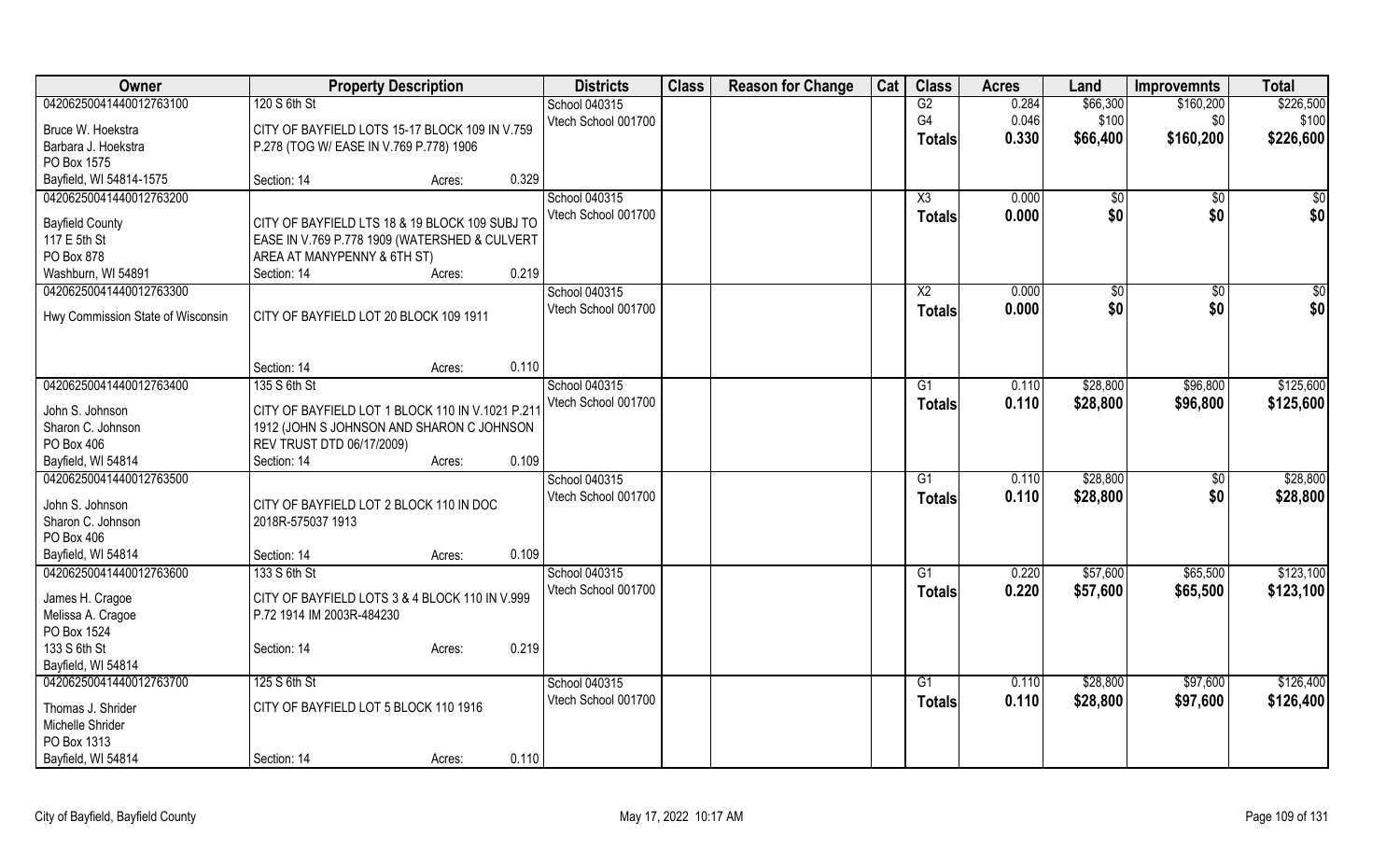| Owner                    | <b>Property Description</b>                      | <b>Districts</b>    | <b>Class</b> | <b>Reason for Change</b> | Cat | <b>Class</b>    | <b>Acres</b> | Land            | <b>Improvemnts</b> | <b>Total</b> |
|--------------------------|--------------------------------------------------|---------------------|--------------|--------------------------|-----|-----------------|--------------|-----------------|--------------------|--------------|
| 04206250041440012763800  | 119 S 6th St                                     | School 040315       |              |                          |     | G1              | 0.220        | \$57,500        | \$17,600           | \$75,100     |
| Frederick D. Pillinger   | CITY OF BAYFIELD LOTS 6 & 7 BLOCK 110 1917       | Vtech School 001700 |              |                          |     | <b>Totals</b>   | 0.220        | \$57,500        | \$17,600           | \$75,100     |
| 119 6th St               |                                                  |                     |              |                          |     |                 |              |                 |                    |              |
| Bayfield, WI 54814       |                                                  |                     |              |                          |     |                 |              |                 |                    |              |
|                          | 0.219<br>Section: 14<br>Acres:                   |                     |              |                          |     |                 |              |                 |                    |              |
| 04206250041440012763900  | 109 S 6th St                                     | School 040315       |              |                          |     | X4              | 0.000        | $\overline{50}$ | \$0                | \$0          |
| Bethesda Lutheran Church | CITY OF BAYFIELD LOTS 8-10 BLOCK 110 1919 IN     | Vtech School 001700 |              |                          |     | Totals          | 0.000        | \$0             | \$0                | \$0          |
| PO Box 724               | V.850 P.751 IM 2003R-480647                      |                     |              |                          |     |                 |              |                 |                    |              |
| Bayfield, WI 54814       |                                                  |                     |              |                          |     |                 |              |                 |                    |              |
|                          | 0.329<br>Section: 14<br>Acres:                   |                     |              |                          |     |                 |              |                 |                    |              |
| 04206250041440012764000  | 136 S 7th St                                     | School 040315       |              |                          |     | G1              | 0.220        | \$57,500        | \$425,500          | \$483,000    |
| Larry C. Munch           | CITY OF BAYFIELD LTS 11 & 12 BLOCK 110 IN DOC    | Vtech School 001700 |              |                          |     | <b>Totals</b>   | 0.220        | \$57,500        | \$425,500          | \$483,000    |
| 136 S 7th St             | 2019R-579268 1921                                |                     |              |                          |     |                 |              |                 |                    |              |
| Bayfield, WI 54814       |                                                  |                     |              |                          |     |                 |              |                 |                    |              |
|                          | 0.219<br>Section: 14<br>Acres:                   |                     |              |                          |     |                 |              |                 |                    |              |
| 04206250041440012764100  |                                                  | School 040315       |              |                          |     | G1              | 0.110        | \$28,800        | \$7,500            | \$36,300     |
| Larry C. Munch           | CITY OF BAYFIELD LOT 13 BLOCK 110 IN DOC         | Vtech School 001700 |              |                          |     | <b>Totals</b>   | 0.110        | \$28,800        | \$7,500            | \$36,300     |
| 136 S 7th St             | 2019R-579268 1923                                |                     |              |                          |     |                 |              |                 |                    |              |
| Bayfield, WI 54814       |                                                  |                     |              |                          |     |                 |              |                 |                    |              |
|                          | 0.109<br>Section: 14<br>Acres:                   |                     |              |                          |     |                 |              |                 |                    |              |
| 04206250041440012764200  |                                                  | School 040315       |              |                          |     | $\overline{G1}$ | 0.220        | \$57,500        | $\overline{50}$    | \$57,500     |
| Marit Hansen Rev Trust   | CITY OF BAYFIELD LTS 14 & 15 BLOCK 110 IN DOC    | Vtech School 001700 |              |                          |     | <b>Totals</b>   | 0.220        | \$57,500        | \$0                | \$57,500     |
| 375 Brockington Ln N     | 2019R-579600 1924 (MARIT HANSEN REV TRUST        |                     |              |                          |     |                 |              |                 |                    |              |
| Plymouth, MN 55447       | DTD 02/20/2015)                                  |                     |              |                          |     |                 |              |                 |                    |              |
|                          | 0.219<br>Section: 14<br>Acres:                   |                     |              |                          |     |                 |              |                 |                    |              |
| 04206250041440012764300  | 112 S 7th St                                     | School 040315       |              |                          |     | G1              | 0.390        | \$80,700        | \$90,900           | \$171,600    |
| Chag Sameach 1, LLC      | CITY OF BAYFIELD LOTS 16-18 & S 1/2 OF LOT 19    | Vtech School 001700 |              |                          |     | <b>Totals</b>   | 0.390        | \$80,700        | \$90,900           | \$171,600    |
| 9461 Charlesville Blvd   | BLOCK 110 IN DOC 2020R- 583527 1926              |                     |              |                          |     |                 |              |                 |                    |              |
| Suite 525                |                                                  |                     |              |                          |     |                 |              |                 |                    |              |
| Beverly Hills, CA 90212  | 0.383<br>Section: 14<br>Acres:                   |                     |              |                          |     |                 |              |                 |                    |              |
| 04206250041440012764400  | 104 S 7th St                                     | School 040315       |              |                          |     | G1              | 0.170        | \$44,400        | \$56,700           | \$101,100    |
| Vincent De Paul Mcmahon  | CITY OF BAYFIELD N 1/2 OF LOT 19 & ALL OF LOT 20 | Vtech School 001700 |              |                          |     | <b>Totals</b>   | 0.170        | \$44,400        | \$56,700           | \$101,100    |
| 104 S 7th St             | <b>BLOCK 110 1930</b>                            |                     |              |                          |     |                 |              |                 |                    |              |
| Bayfield, WI 54814       |                                                  |                     |              |                          |     |                 |              |                 |                    |              |
|                          | 0.165<br>Section: 14<br>Acres:                   |                     |              |                          |     |                 |              |                 |                    |              |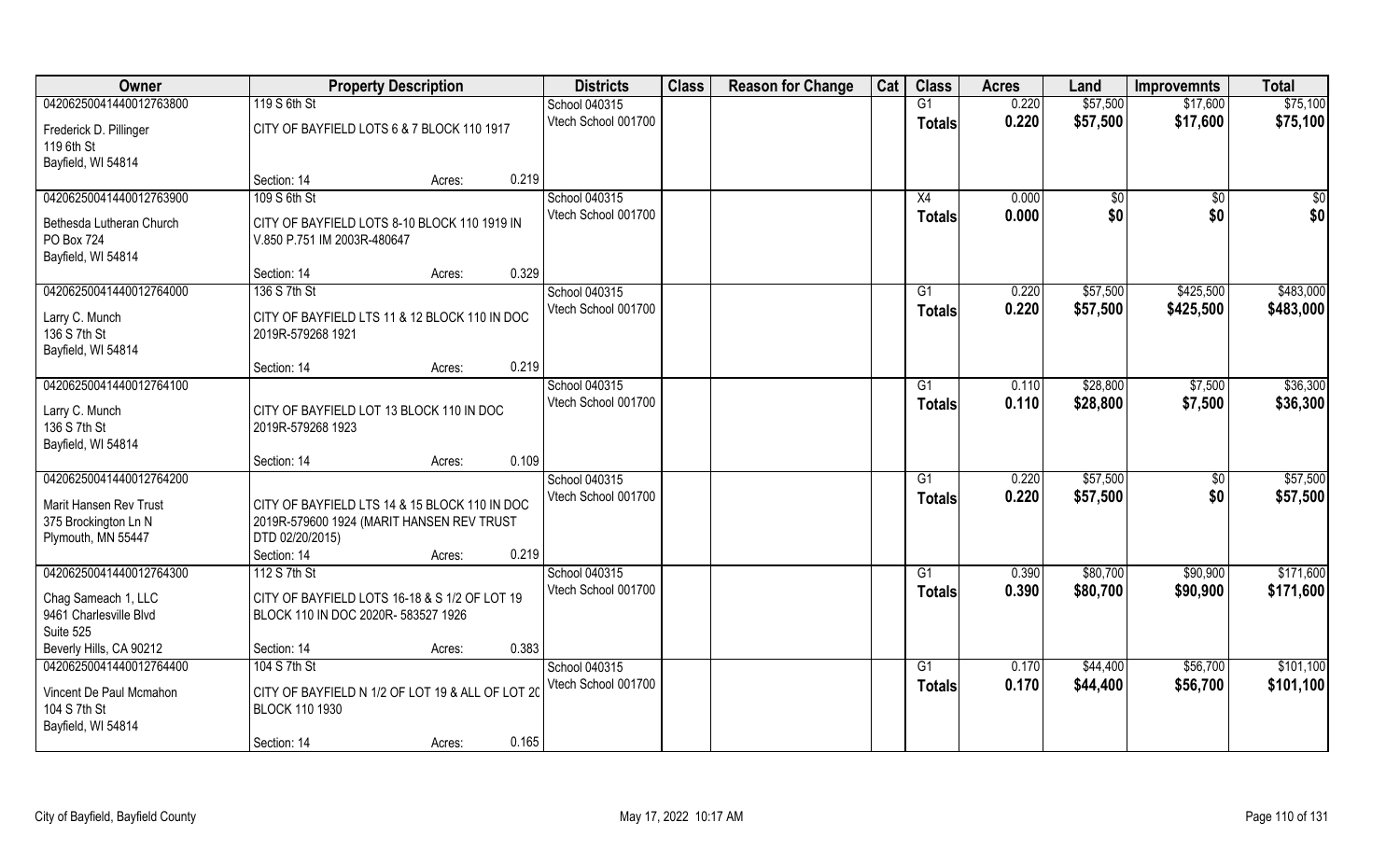| Owner                                                                             |                                                                                       | <b>Property Description</b> |       | <b>Districts</b>    | <b>Class</b> | <b>Reason for Change</b> | Cat | <b>Class</b>    | <b>Acres</b> | Land            | <b>Improvemnts</b> | <b>Total</b>  |
|-----------------------------------------------------------------------------------|---------------------------------------------------------------------------------------|-----------------------------|-------|---------------------|--------------|--------------------------|-----|-----------------|--------------|-----------------|--------------------|---------------|
| 04206250041440012764500                                                           | 141 S 7th St                                                                          |                             |       | School 040315       |              |                          |     | G1              | 0.110        | \$28,800        | \$104,900          | \$133,700     |
| Deborah L Zvosec Rev Living Trust<br>4741 Humboldt Ave S<br>Minneapolis, MN 55419 | CITY OF BAYFIELD LOT 1 BLOCK 111 IN V.1001 P.192<br>1932 IM 2004R-488961              |                             |       | Vtech School 001700 |              |                          |     | <b>Totals</b>   | 0.110        | \$28,800        | \$104,900          | \$133,700     |
|                                                                                   | Section: 14                                                                           | Acres:                      | 0.109 |                     |              |                          |     |                 |              |                 |                    |               |
| 04206250041440012764600                                                           | 137 S 7th St                                                                          |                             |       | School 040315       |              |                          |     | G1              | 0.110        | \$28,800        | \$110,200          | \$139,000     |
| Solveig Ragna Hadland<br>PO Box 641<br>Bayfield, WI 54814                         | CITY OF BAYFIELD LOT 2 BLOCK 111 1933                                                 |                             |       | Vtech School 001700 |              |                          |     | <b>Totals</b>   | 0.110        | \$28,800        | \$110,200          | \$139,000     |
|                                                                                   | Section: 14                                                                           | Acres:                      | 0.109 |                     |              |                          |     |                 |              |                 |                    |               |
| 04206250041440012764700                                                           | 133 S 7th St                                                                          |                             |       | School 040315       |              |                          |     | G1              | 0.110        | \$28,800        | \$110,400          | \$139,200     |
| Lisa D. Fenton<br>16000 Woodland Curve<br>Minnetonka, MN 55345                    | CITY OF BAYFIELD LOT 3 BLOCK 111 IN V.1074 P.620<br>1934                              |                             |       | Vtech School 001700 |              |                          |     | <b>Totals</b>   | 0.110        | \$28,800        | \$110,400          | \$139,200     |
|                                                                                   | Section: 14                                                                           | Acres:                      | 0.109 |                     |              |                          |     |                 |              |                 |                    |               |
| 04206250041440012764800                                                           | 129 S 7th St                                                                          |                             |       | School 040315       |              |                          |     | G1              | 0.130        | \$34,000        | \$104,500          | \$138,500     |
| Marit Hansen Rev Trust<br>375 Brockington Ln N<br>Plymouth, MN 55447              | CITY OF BAYFIELD LOT 4 & S 8' OF LOT 5 BLOCK 111<br>1935                              |                             |       | Vtech School 001700 |              |                          |     | <b>Totals</b>   | 0.130        | \$34,000        | \$104,500          | \$138,500     |
|                                                                                   | Section: 14                                                                           | Acres:                      | 0.132 |                     |              |                          |     |                 |              |                 |                    |               |
| 04206250041440012764900                                                           | 121 S 7th St                                                                          |                             |       | School 040315       |              |                          |     | G1              | 0.200        | \$52,300        | \$128,700          | \$181,000     |
| Paula E Iverson Trust<br>7250 Lewis Ridge Pkwy<br>No 318                          | CITY OF BAYFIELD LOT 5 LESS S 8' & ALL OF LOT 6<br>BLOCK 111 IN DOC 2019R-579074 1936 |                             |       | Vtech School 001700 |              |                          |     | <b>Totals</b>   | 0.200        | \$52,300        | \$128,700          | \$181,000     |
| Edina, MN 55439                                                                   | Section: 14                                                                           | Acres:                      | 0.197 |                     |              |                          |     |                 |              |                 |                    |               |
| 04206250041440012765000                                                           | 105 S 7th St                                                                          |                             |       | School 040315       |              |                          |     | G2              | 0.440        | \$87,400        | \$215,300          | \$302,700     |
| Susan M. Larsen<br>105 S 7th St<br>Bayfield, WI 54814                             | CITY OF BAYFIELD LOT 7-10 BLOCK 111 1938                                              |                             |       | Vtech School 001700 |              |                          |     | <b>Totals</b>   | 0.440        | \$87,400        | \$215,300          | \$302,700     |
|                                                                                   | Section: 14                                                                           | Acres:                      | 0.438 |                     |              |                          |     |                 |              |                 |                    |               |
| 04206250041440012765100                                                           | 727 Wilson Ave                                                                        |                             |       | School 040315       |              |                          |     | $\overline{X1}$ | 0.000        | $\overline{50}$ | $\sqrt[6]{}$       | $\frac{1}{2}$ |
| Coast Guard U S A                                                                 | CITY OF BAYFIELD LOTS 11-14 BLOCK 111 1942                                            |                             |       | Vtech School 001700 |              |                          |     | <b>Totals</b>   | 0.000        | \$0             | \$0                | \$0           |
|                                                                                   | Section: 14                                                                           | Acres:                      | 0.438 |                     |              |                          |     |                 |              |                 |                    |               |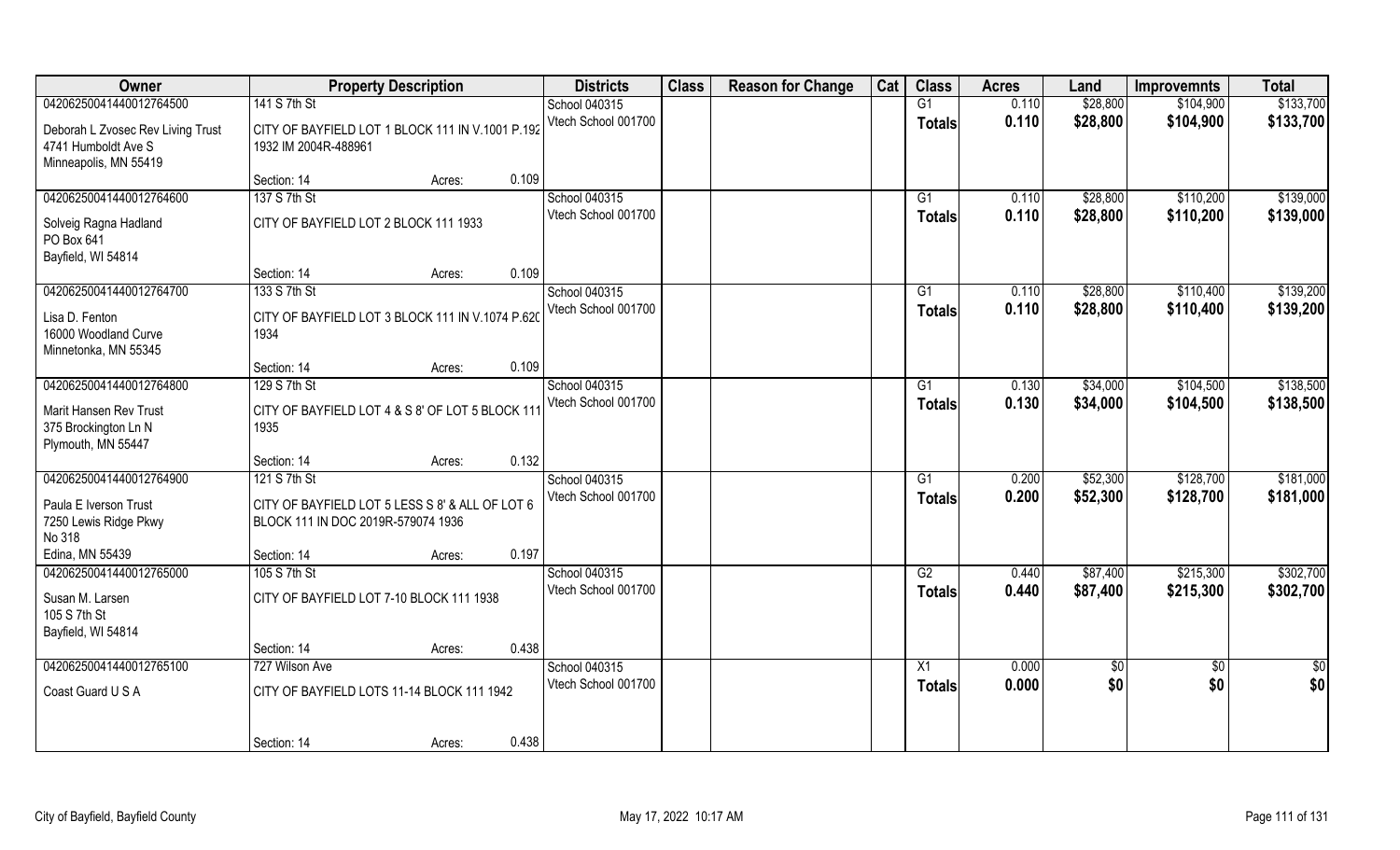| Owner                                  | <b>Property Description</b>                    | <b>Districts</b>    | <b>Class</b> | <b>Reason for Change</b> | Cat | <b>Class</b>  | <b>Acres</b> | Land      | <b>Improvemnts</b> | <b>Total</b> |
|----------------------------------------|------------------------------------------------|---------------------|--------------|--------------------------|-----|---------------|--------------|-----------|--------------------|--------------|
| 04206250041440012765200                | 110 S 8th St                                   | School 040315       |              |                          |     | G1            | 0.660        | \$107,400 | \$23,600           | \$131,000    |
| Mark E. Phillips                       | CITY OF BAYFIELD LOTS 15-20 BLOCK 111 1946     | Vtech School 001700 |              |                          |     | <b>Totals</b> | 0.660        | \$107,400 | \$23,600           | \$131,000    |
| 629 W Pine St                          |                                                |                     |              |                          |     |               |              |           |                    |              |
| Washburn, WI 54891                     |                                                |                     |              |                          |     |               |              |           |                    |              |
|                                        | 0.657<br>Section: 14<br>Acres:                 |                     |              |                          |     |               |              |           |                    |              |
| 04206250041440012765300                |                                                | School 040315       |              |                          |     | G1            | 0.440        | \$77,400  | \$4,600            | \$82,000     |
| <b>Barbara Cunningham Trustee</b>      | CITY OF BAYFIELD LOTS 1-4 BLOCK 112 IN V.1118  | Vtech School 001700 |              |                          |     | <b>Totals</b> | 0.440        | \$77,400  | \$4,600            | \$82,000     |
| 1816 S Euclid Ave                      | P.426 1952 (BARBARA A CUNNINGHAM TRUST DTD     |                     |              |                          |     |               |              |           |                    |              |
| Berwyn, IL 60402                       | 05/12/2011)                                    |                     |              |                          |     |               |              |           |                    |              |
|                                        | 0.438<br>Section: 14<br>Acres:                 |                     |              |                          |     |               |              |           |                    |              |
| 04206250041440012765400                | 125 S 8th St                                   | School 040315       |              |                          |     | G1            | 0.330        | \$52,000  | \$51,200           | \$103,200    |
| Cory P. Cunningham                     | CITY OF BAYFIELD LOTS 5-7 BLOCK 112 IN V.1128  | Vtech School 001700 |              |                          |     | <b>Totals</b> | 0.330        | \$52,000  | \$51,200           | \$103,200    |
| Karen A. Cunningham                    | P.605 1956                                     |                     |              |                          |     |               |              |           |                    |              |
| 709 Reef Rd                            |                                                |                     |              |                          |     |               |              |           |                    |              |
| Lockport, IL 60441                     | 0.329<br>Section: 14<br>Acres:                 |                     |              |                          |     |               |              |           |                    |              |
| 04206250041440012765500                | 105 S 8th St                                   | School 040315       |              |                          |     | G1            | 0.330        | \$72,500  | \$80,200           | \$152,700    |
|                                        | CITY OF BAYFIELD LOTS 8-10 BLOCK 112 IN DOC    | Vtech School 001700 |              |                          |     | <b>Totals</b> | 0.330        | \$72,500  | \$80,200           | \$152,700    |
| <b>Todd Bonney</b><br>PO Box 10        | 2018R-575832 1959                              |                     |              |                          |     |               |              |           |                    |              |
| Bayfield, WI 54814                     |                                                |                     |              |                          |     |               |              |           |                    |              |
|                                        | 0.329<br>Section: 14<br>Acres:                 |                     |              |                          |     |               |              |           |                    |              |
| 04206250041440012765600                | 140 S 9th St                                   | School 040315       |              |                          |     | G1            | 0.440        | \$87,400  | \$231,600          | \$319,000    |
|                                        |                                                | Vtech School 001700 |              |                          |     | <b>Totals</b> | 0.440        | \$87,400  | \$231,600          | \$319,000    |
| Paul A. Nussbaum<br>Dianne C. Nussbaum | CITY OF BAYFIELD LOTS 11-14 BLOCK 112 1962     |                     |              |                          |     |               |              |           |                    |              |
| 140 S 9th St                           |                                                |                     |              |                          |     |               |              |           |                    |              |
| Bayfield, WI 54814                     | 0.438<br>Section: 14<br>Acres:                 |                     |              |                          |     |               |              |           |                    |              |
| 04206250041440012765700                | 132 S 9th St                                   | School 040315       |              |                          |     | G1            | 0.220        | \$57,500  | \$87,100           | \$144,600    |
|                                        |                                                | Vtech School 001700 |              |                          |     | <b>Totals</b> | 0.220        | \$57,500  | \$87,100           | \$144,600    |
| Isaac E. Carrier                       | CITY OF BAYFIELD LOTS 15 & 16 BLOCK 112 IN DOC |                     |              |                          |     |               |              |           |                    |              |
| Mollie K. Carrier<br>132 S 9th St      | 2019R-578761 1966                              |                     |              |                          |     |               |              |           |                    |              |
| Bayfield, WI 54814                     | 0.219<br>Section: 14<br>Acres:                 |                     |              |                          |     |               |              |           |                    |              |
| 04206250041440012765800                | 126 S 9th St                                   | School 040315       |              |                          |     | G1            | 0.220        | \$57,500  | \$108,500          | \$166,000    |
|                                        |                                                | Vtech School 001700 |              |                          |     | <b>Totals</b> | 0.220        | \$57,500  | \$108,500          | \$166,000    |
| Lonore Cameron                         | CITY OF BAYFIELD LOTS 17 & 18 BLOCK 112 1968   |                     |              |                          |     |               |              |           |                    |              |
| PO Box 1267                            |                                                |                     |              |                          |     |               |              |           |                    |              |
| Bayfield, WI 54814                     |                                                |                     |              |                          |     |               |              |           |                    |              |
|                                        | 0.219<br>Section: 14<br>Acres:                 |                     |              |                          |     |               |              |           |                    |              |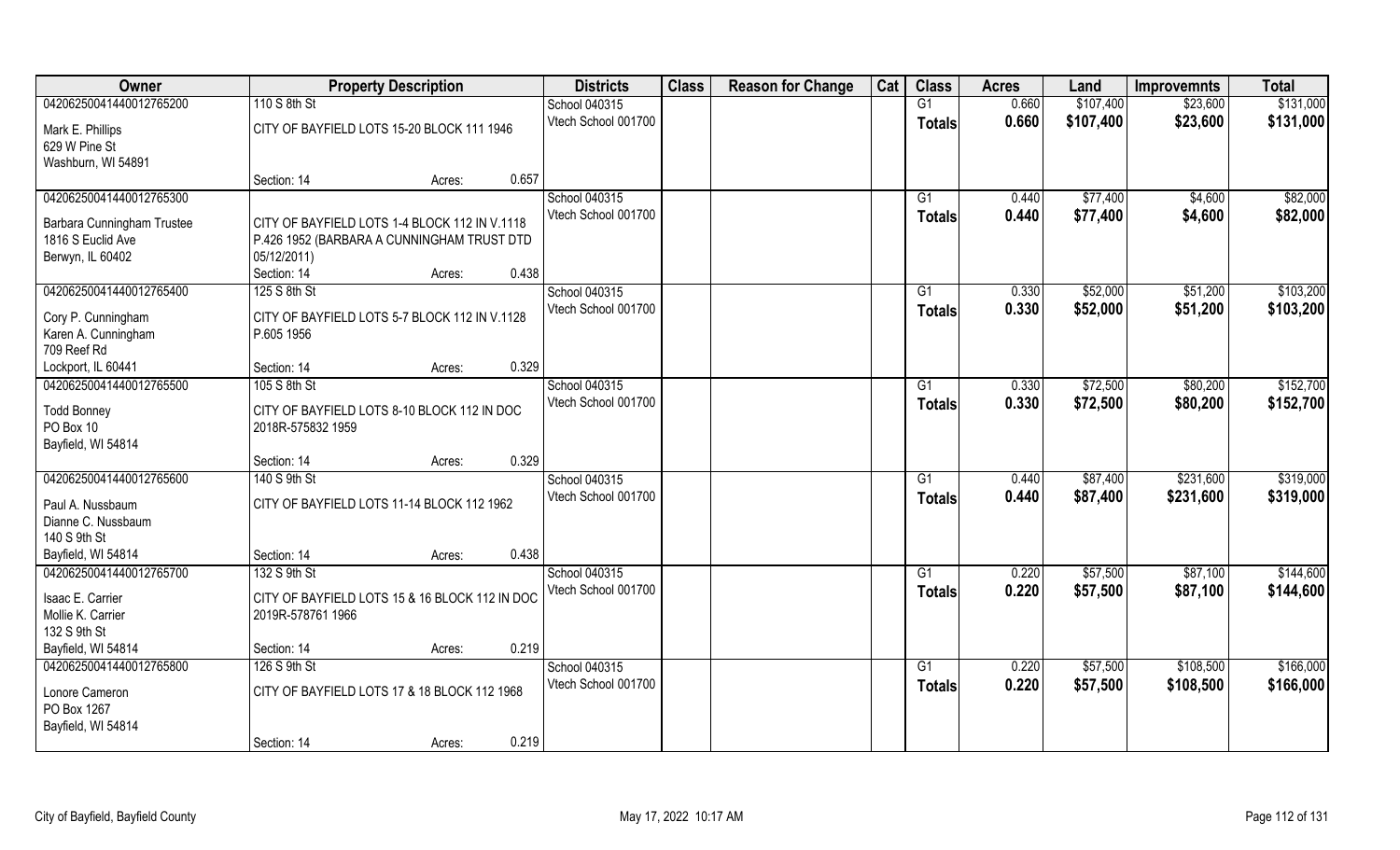| Owner                                   | <b>Property Description</b>                      | <b>Districts</b>    | <b>Class</b> | <b>Reason for Change</b> | Cat | <b>Class</b>  | <b>Acres</b> | Land     | <b>Improvemnts</b> | <b>Total</b> |
|-----------------------------------------|--------------------------------------------------|---------------------|--------------|--------------------------|-----|---------------|--------------|----------|--------------------|--------------|
| 04206250041440012765900                 | 826 Manypenny Ave                                | School 040315       |              |                          |     | G1            | 0.220        | \$57,500 | \$127,500          | \$185,000    |
| The Manypenny House Trust               | CITY OF BAYFIELD LOTS 19 & 20 BLOCK 112 IN DOC   | Vtech School 001700 |              |                          |     | <b>Totals</b> | 0.220        | \$57,500 | \$127,500          | \$185,000    |
| 1989 Pinehurst Ave                      | 2020R-583585 1970 (THE MANYPENNY HOUSE           |                     |              |                          |     |               |              |          |                    |              |
| St Paul, MN 55116                       | TRUST DTD 04/01/2020)                            |                     |              |                          |     |               |              |          |                    |              |
|                                         | 0.219<br>Section: 14<br>Acres:                   |                     |              |                          |     |               |              |          |                    |              |
| 04206250041440012766000                 | 141 S 9th St                                     | School 040315       |              |                          |     | G1            | 0.044        | \$11,500 | \$140,600          | \$152,100    |
|                                         |                                                  | Vtech School 001700 |              |                          |     |               | 0.044        |          |                    |              |
| Ann L. Willis                           | CITY OF BAYFIELD LOTS 1-4 BLOCK 113 IN V.1041    |                     |              |                          |     | <b>Totals</b> |              | \$11,500 | \$140,600          | \$152,100    |
| 141 S 9th St                            | P.99 1972                                        |                     |              |                          |     |               |              |          |                    |              |
| PO Box 258                              |                                                  |                     |              |                          |     |               |              |          |                    |              |
| Bayfield, WI 54814                      | 0.439<br>Section: 14<br>Acres:                   |                     |              |                          |     |               |              |          |                    |              |
| 04206250041440012766100                 |                                                  | School 040315       |              |                          |     | G1            | 0.330        | \$72,500 | $\sqrt[6]{}$       | \$72,500     |
|                                         | CITY OF BAYFIELD LOTS 5-7 BLOCK 113 1976         | Vtech School 001700 |              |                          |     | <b>Totals</b> | 0.330        | \$72,500 | \$0                | \$72,500     |
| Jean M. Sanderson<br>James E. Sanderson |                                                  |                     |              |                          |     |               |              |          |                    |              |
| 3708 Larchwood Dr                       |                                                  |                     |              |                          |     |               |              |          |                    |              |
|                                         | 0.329                                            |                     |              |                          |     |               |              |          |                    |              |
| Minnetonka, MN 55345                    | Section: 14<br>Acres:                            |                     |              |                          |     |               |              |          |                    |              |
| 04206250041440012766200                 | 105 S 9th St                                     | School 040315       |              |                          |     | G1            | 0.330        | \$72,500 | \$86,400           | \$158,900    |
| Michael A. Buccanero                    | CITY OF BAYFIELD LOTS 8-10 BLOCK 113 IN V.1042   | Vtech School 001700 |              |                          |     | <b>Totals</b> | 0.330        | \$72,500 | \$86,400           | \$158,900    |
| Diane L. Buccanero                      | P.545 1979                                       |                     |              |                          |     |               |              |          |                    |              |
| 932 16th St N                           |                                                  |                     |              |                          |     |               |              |          |                    |              |
| Virginia, MN 55792                      | 0.329<br>Section: 14<br>Acres:                   |                     |              |                          |     |               |              |          |                    |              |
| 04206250041440012766300                 | 134 S 10th St                                    | School 040315       |              |                          |     | G1            | 0.330        | \$72,500 | \$84,100           | \$156,600    |
|                                         |                                                  | Vtech School 001700 |              |                          |     | <b>Totals</b> | 0.330        | \$72,500 | \$84,100           | \$156,600    |
| Linda M. Schneider                      | CITY OF BAYFIELD LOTS 11-13 BLOCK 113 IN DOC     |                     |              |                          |     |               |              |          |                    |              |
| PO Box 894                              | 2020R-581738 1982                                |                     |              |                          |     |               |              |          |                    |              |
| Bayfield, WI 54814                      |                                                  |                     |              |                          |     |               |              |          |                    |              |
|                                         | 0.329<br>Section: 14<br>Acres:                   |                     |              |                          |     |               |              |          |                    |              |
| 04206250041440012766400                 | 128 S 10th St                                    | School 040315       |              |                          |     | G1            | 0.220        | \$57,500 | \$85,800           | \$143,300    |
| Jacob P. Geisler                        | CITY OF BAYFIELD LOTS 14 & 15 BLOCK 113 1985     | Vtech School 001700 |              |                          |     | <b>Totals</b> | 0.220        | \$57,500 | \$85,800           | \$143,300    |
| 128 S 10th St                           |                                                  |                     |              |                          |     |               |              |          |                    |              |
| PO Box 511                              |                                                  |                     |              |                          |     |               |              |          |                    |              |
| Bayfield, WI 54814                      | 0.220<br>Section: 14<br>Acres:                   |                     |              |                          |     |               |              |          |                    |              |
| 04206250041440012766500                 | 118 S 10th St                                    | School 040315       |              |                          |     | G1            | 0.220        | \$57,500 | \$92,300           | \$149,800    |
|                                         |                                                  | Vtech School 001700 |              |                          |     | <b>Totals</b> | 0.220        | \$57,500 | \$92,300           | \$149,800    |
| Robert R. Riemer                        | CITY OF BAYFIELD LOTS 16 & 17 BLOCK 113 IN V.912 |                     |              |                          |     |               |              |          |                    |              |
| Lynn M. Riemer                          | P.621 1987 IM 2005R-497690                       |                     |              |                          |     |               |              |          |                    |              |
| PO Box 1122                             |                                                  |                     |              |                          |     |               |              |          |                    |              |
| Bayfield, WI 54814                      | 0.220<br>Section: 14<br>Acres:                   |                     |              |                          |     |               |              |          |                    |              |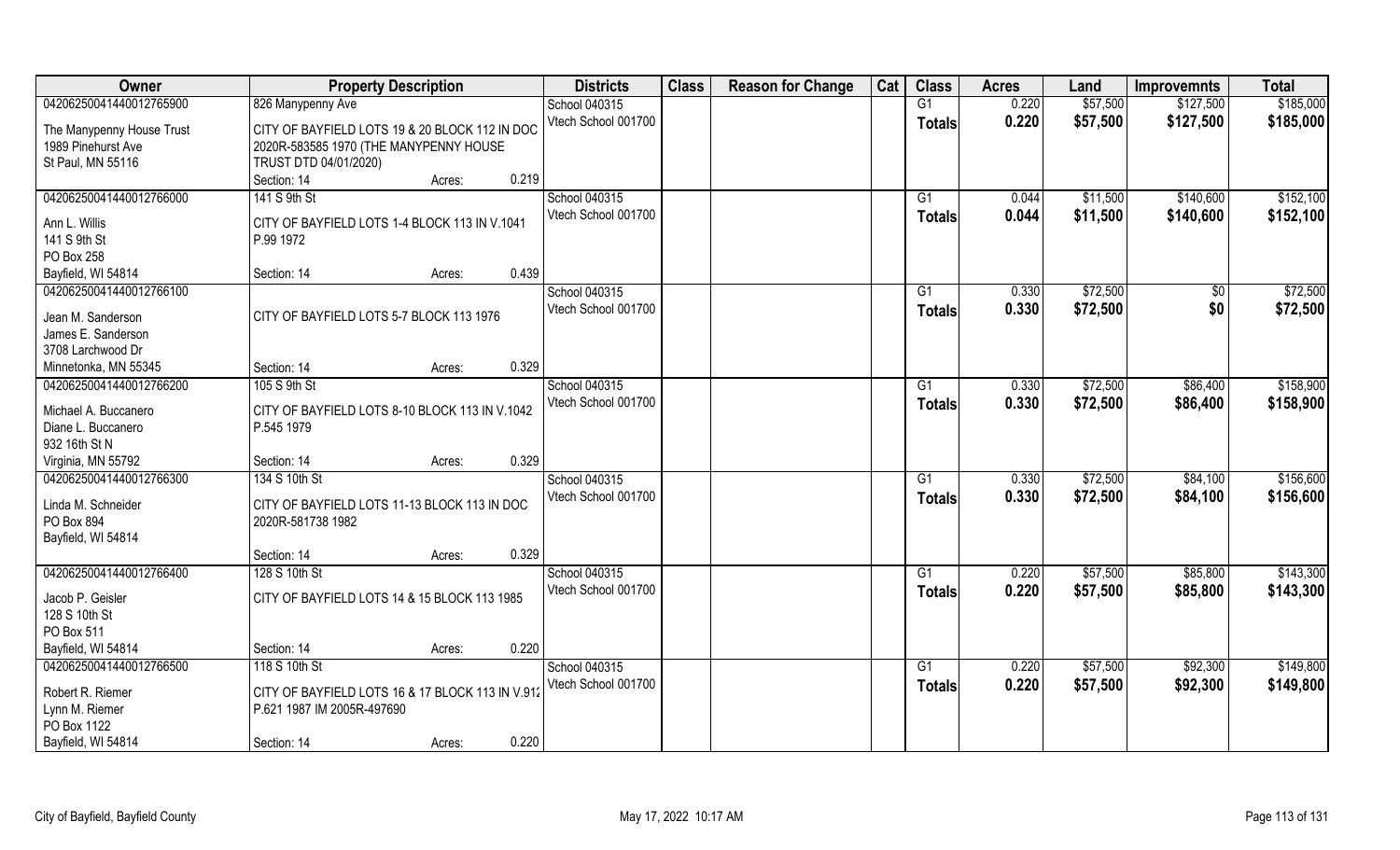| <b>Owner</b>                 | <b>Property Description</b>                                   | <b>Districts</b>    | <b>Class</b> | <b>Reason for Change</b> | Cat | <b>Class</b>  | <b>Acres</b> | Land     | <b>Improvemnts</b> | <b>Total</b> |
|------------------------------|---------------------------------------------------------------|---------------------|--------------|--------------------------|-----|---------------|--------------|----------|--------------------|--------------|
| 04206250041440012766600      |                                                               | School 040315       |              |                          |     | G1            | 0.330        | \$29,000 | $\overline{50}$    | \$29,000     |
| Louis Ptacek                 | CITY OF BAYFIELD LOTS 18-20 BLOCK 113 1989                    | Vtech School 001700 |              |                          |     | <b>Totals</b> | 0.330        | \$29,000 | \$0                | \$29,000     |
| Thomas G. Ptacek             |                                                               |                     |              |                          |     |               |              |          |                    |              |
| 239 Brannan St               |                                                               |                     |              |                          |     |               |              |          |                    |              |
| Unit 17j                     | 0.330<br>Section: 14<br>Acres:                                |                     |              |                          |     |               |              |          |                    |              |
| San Francisco, CA 94107      |                                                               |                     |              |                          |     |               |              |          |                    |              |
| 04206250041440012766820      | 137 S 10th St                                                 | School 040315       |              |                          |     | G1            | 0.330        | \$65,200 | \$64,800           | \$130,000    |
| Toni L. Nickels              | CITY OF BAYFIELD LOTS 1 - 3 BLOCK 114 IN DOC                  | Vtech School 001700 |              |                          |     | <b>Totals</b> | 0.330        | \$65,200 | \$64,800           | \$130,000    |
| 137 S 10th St                | 2017R-569340                                                  |                     |              |                          |     |               |              |          |                    |              |
| Bayfield, WI 54814           |                                                               |                     |              |                          |     |               |              |          |                    |              |
|                              | 0.330<br>Section: 14<br>Acres:                                |                     |              |                          |     |               |              |          |                    |              |
| 04206250041440012767300      |                                                               | School 040315       |              |                          |     | G1            | 0.220        | \$21,900 | $\sqrt{50}$        | \$21,900     |
|                              |                                                               | Vtech School 001700 |              |                          |     | <b>Totals</b> | 0.220        | \$21,900 | \$0                | \$21,900     |
| Max J. Paap<br>120 S 11th St | CITY OF BAYFIELD LOTS 4 & 5 BLOCK 114 IN V.1157<br>P.621 1995 |                     |              |                          |     |               |              |          |                    |              |
| PO Box 35                    |                                                               |                     |              |                          |     |               |              |          |                    |              |
| Bayfield, WI 54814           | 0.220<br>Section: 14<br>Acres:                                |                     |              |                          |     |               |              |          |                    |              |
| 04206250041440012767400      | 117 S 10th St                                                 | School 040315       |              |                          |     | G1            | 0.220        | \$57,500 | \$71,600           | \$129,100    |
|                              |                                                               | Vtech School 001700 |              |                          |     | <b>Totals</b> | 0.220        | \$57,500 | \$71,600           | \$129,100    |
| Cheryl S. Theisen            | CITY OF BAYFIELD LOTS 6 & 7 BLOCK 114 IN DOC                  |                     |              |                          |     |               |              |          |                    |              |
| 117 S 10th St                | 2021R-589665 1997                                             |                     |              |                          |     |               |              |          |                    |              |
| Bayfield, WI 54814           | 0.220                                                         |                     |              |                          |     |               |              |          |                    |              |
| 04206250041440012767500      | Section: 14<br>Acres:                                         | School 040315       |              |                          |     |               |              |          |                    | \$240,000    |
|                              | 1000 Manypenny Ave                                            | Vtech School 001700 |              |                          |     | G1            | 0.330        | \$72,500 | \$167,500          |              |
| Ryan James Hogan             | CITY OF BAYFIELD LOTS 8-10 BLOCK 114 IN DOC                   |                     |              |                          |     | <b>Totals</b> | 0.330        | \$72,500 | \$167,500          | \$240,000    |
| 1000 Manypenny Ave           | 2021R-589699 1999                                             |                     |              |                          |     |               |              |          |                    |              |
| Bayfield, WI 54814           |                                                               |                     |              |                          |     |               |              |          |                    |              |
|                              | 0.330<br>Section: 14<br>Acres:                                |                     |              |                          |     |               |              |          |                    |              |
| 04206250041440012767600      | 126 S 11th St                                                 | School 040315       |              |                          |     | G1            | 0.330        | \$72,500 | \$153,000          | \$225,500    |
| Jon C. Nelson                | CITY OF BAYFIELD LOTS 11-13 BLOCK 114 V.909                   | Vtech School 001700 |              |                          |     | <b>Totals</b> | 0.330        | \$72,500 | \$153,000          | \$225,500    |
| Christina M. Nelson          | P.385 2002 IM 2004R-496627                                    |                     |              |                          |     |               |              |          |                    |              |
| PO Box 1174                  |                                                               |                     |              |                          |     |               |              |          |                    |              |
| Bayfield, WI 54814           | 0.330<br>Section: 14<br>Acres:                                |                     |              |                          |     |               |              |          |                    |              |
| 04206250041440012767700      | 120 S 11th St                                                 | School 040315       |              |                          |     | G1            | 0.220        | \$57,500 | \$158,000          | \$215,500    |
| Howard D. Paap Le            | CITY OF BAYFIELD LOTS 14 & 15 BLOCK 114 IN                    | Vtech School 001700 |              |                          |     | <b>Totals</b> | 0.220        | \$57,500 | \$158,000          | \$215,500    |
| Marlene M. Paap Le           | V.1157 P.620 2005 (HOWARD D & MARLELE M PAAP                  |                     |              |                          |     |               |              |          |                    |              |
| PO Box 35                    | LIFE ESTATE)                                                  |                     |              |                          |     |               |              |          |                    |              |
| Bayfield, WI 54814           | 0.220<br>Section: 14<br>Acres:                                |                     |              |                          |     |               |              |          |                    |              |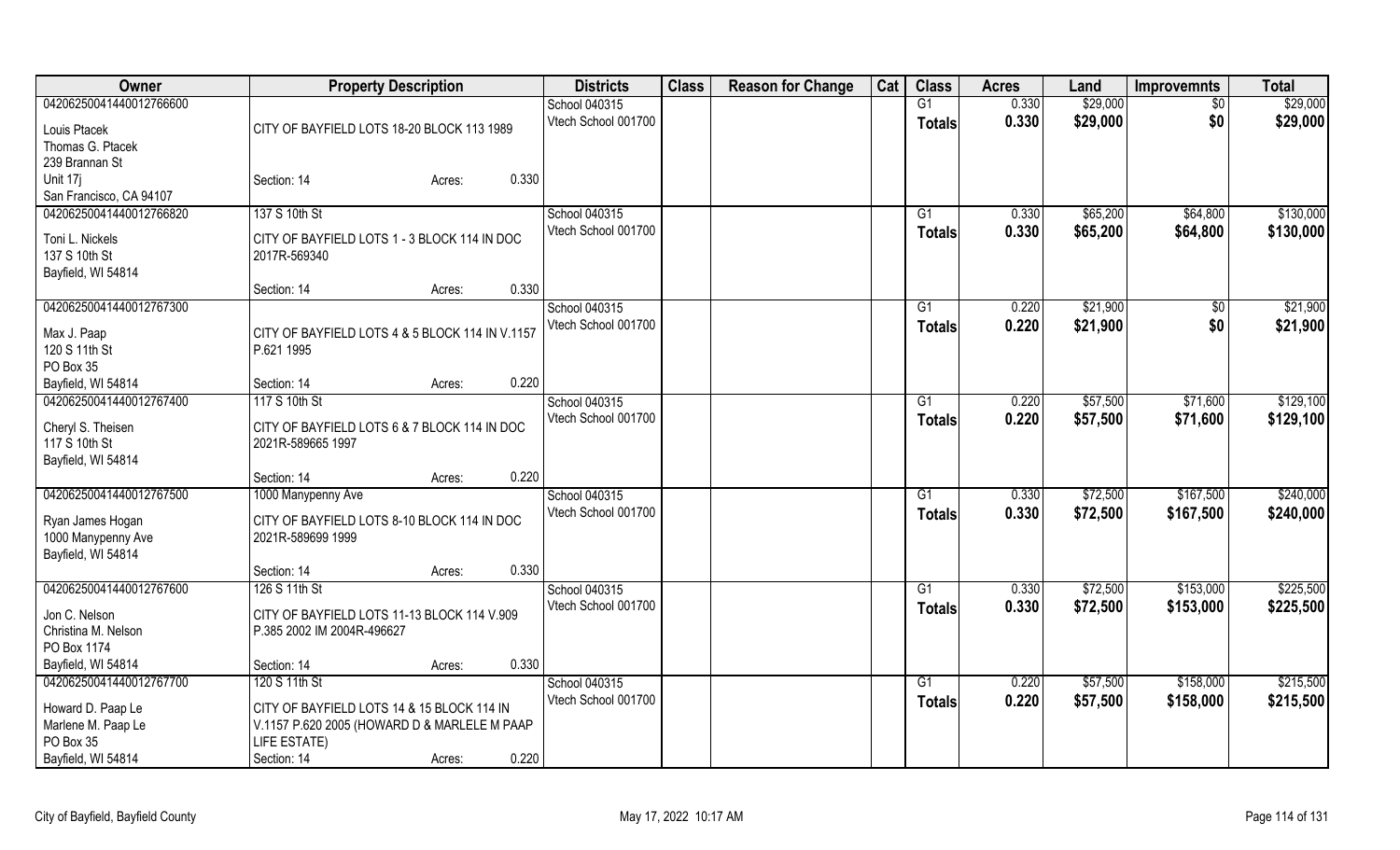| Owner                            | <b>Property Description</b>                       |                 | <b>Districts</b>                     | <b>Class</b> | <b>Reason for Change</b> | Cat | <b>Class</b>              | <b>Acres</b>   | Land                 | <b>Improvemnts</b>     | <b>Total</b>           |
|----------------------------------|---------------------------------------------------|-----------------|--------------------------------------|--------------|--------------------------|-----|---------------------------|----------------|----------------------|------------------------|------------------------|
| 04206250041440012767800          | 118 S 11th St                                     |                 | School 040315                        |              |                          |     | G1                        | 0.220          | \$57,500             | \$92,000               | \$149,500              |
| Jerome F. Bird Le                | CITY OF BAYFIELD LOTS 16 & 17 BLOCK 114 IN        |                 | Vtech School 001700                  |              |                          |     | <b>Totals</b>             | 0.220          | \$57,500             | \$92,000               | \$149,500              |
| Judy Kay Bird Le                 | V.1133 P.677 2007 (JEROME F & JUDY KAY BIRD LIFE  |                 |                                      |              |                          |     |                           |                |                      |                        |                        |
| PO Box 895                       | ESTATE)                                           |                 |                                      |              |                          |     |                           |                |                      |                        |                        |
| Bayfield, WI 54814-4911          | Section: 14                                       | 0.220<br>Acres: |                                      |              |                          |     |                           |                |                      |                        |                        |
| 04206250041440012767900          | 1020 Manypenny Ave                                |                 | School 040315<br>Vtech School 001700 |              |                          |     | $\overline{G1}$<br>Totals | 0.330<br>0.330 | \$72,500<br>\$72,500 | \$128,000<br>\$128,000 | \$200,500<br>\$200,500 |
| Howard V. Patterson              | CITY OF BAYFIELD LOTS 18-20 BLOCK 114 IN V.1144   |                 |                                      |              |                          |     |                           |                |                      |                        |                        |
| Cheryl A. Patterson              | P.873 2009                                        |                 |                                      |              |                          |     |                           |                |                      |                        |                        |
| PO Box 492                       |                                                   |                 |                                      |              |                          |     |                           |                |                      |                        |                        |
| Bayfield, WI 54814               | Section: 14                                       | 0.330<br>Acres: |                                      |              |                          |     |                           |                |                      |                        |                        |
| 04206250041440012768000          | 137 S 11th St                                     |                 | School 040315                        |              |                          |     | G1                        | 0.440          | \$96,200             | \$169,500              | \$265,700              |
| William A. Cushing               | CITY OF BAYFIELD LOTS 1-4 BLOCK 115 IN DOC        |                 | Vtech School 001700                  |              |                          |     | <b>Totals</b>             | 0.440          | \$96,200             | \$169,500              | \$265,700              |
| Katharin Cushing                 | 2019R-577761 2012                                 |                 |                                      |              |                          |     |                           |                |                      |                        |                        |
| 137 S 11th St                    |                                                   |                 |                                      |              |                          |     |                           |                |                      |                        |                        |
| Bayfield, WI 54814               | Section: 14                                       | 0.000<br>Acres: |                                      |              |                          |     |                           |                |                      |                        |                        |
| 04206250041440012768100          | 121 S 11th St                                     |                 | School 040315<br>Vtech School 001700 |              |                          |     | G1<br><b>Totals</b>       | 0.330<br>0.330 | \$72,500<br>\$72,500 | \$222,000<br>\$222,000 | \$294,500<br>\$294,500 |
| Jerald J. Phillips               | CITY OF BAYFIELD LOTS 5, 6 & 7 BLOCK 115 IN V.930 |                 |                                      |              |                          |     |                           |                |                      |                        |                        |
| Mary M. Phillips                 | P.123 2017 IM 2005R-502598                        |                 |                                      |              |                          |     |                           |                |                      |                        |                        |
| <b>Box 584</b>                   |                                                   |                 |                                      |              |                          |     |                           |                |                      |                        |                        |
| Bayfield, WI 54814               | Section: 14                                       | 0.330<br>Acres: |                                      |              |                          |     |                           |                |                      |                        |                        |
| 04206250041440012768200          | 109 S 11th St                                     |                 | School 040315<br>Vtech School 001700 |              |                          |     | $\overline{G1}$           | 0.220<br>0.220 | \$57,500<br>\$57,500 | \$111,400<br>\$111,400 | \$168,900<br>\$168,900 |
| Charles A Bennett Rev Trust 1997 | CITY OF BAYFIELD LOTS 8-9 BLOCK 115 2019          |                 |                                      |              |                          |     | Totals                    |                |                      |                        |                        |
| 6329 Euclid Rd                   | (CHARLES A BENNETT REVOCABLE TRUST)               |                 |                                      |              |                          |     |                           |                |                      |                        |                        |
| Cincinnati, OH 45236             |                                                   |                 |                                      |              |                          |     |                           |                |                      |                        |                        |
|                                  | Section: 14                                       | 0.220<br>Acres: |                                      |              |                          |     |                           |                |                      |                        |                        |
| 04206250041440012768300          | 1100 Manypenny Ave                                |                 | School 040315                        |              |                          |     | G1                        | 0.110          | \$28,800             | $\overline{60}$        | \$28,800               |
| Mary Constance Morris            | CITY OF BAYFIELD LOT 10 BLOCK 115                 |                 | Vtech School 001700                  |              |                          |     | <b>Totals</b>             | 0.110          | \$28,800             | \$0                    | \$28,800               |
| 6329 Euclid Rd                   |                                                   |                 |                                      |              |                          |     |                           |                |                      |                        |                        |
| Cincinnati, OH 45236             |                                                   |                 |                                      |              |                          |     |                           |                |                      |                        |                        |
|                                  | Section: 14                                       | 0.110<br>Acres: |                                      |              |                          |     |                           |                |                      |                        |                        |
| 04206250041440012768400          |                                                   |                 | School 040315                        |              |                          |     | G1                        | 0.220          | \$4,500              | $\sqrt{$0}$            | \$4,500                |
| William A. Cushing               | CITY OF BAYFIELD LOTS 11 & 12 BLOCK 115 IN DOC    |                 | Vtech School 001700                  |              |                          |     | <b>Totals</b>             | 0.220          | \$4,500              | \$0                    | \$4,500                |
| Katharin Cushing                 | 2019R-577761 2022                                 |                 |                                      |              |                          |     |                           |                |                      |                        |                        |
| 137 S 11th St                    |                                                   |                 |                                      |              |                          |     |                           |                |                      |                        |                        |
| Bayfield, WI 54814               | Section: 14                                       | 0.220<br>Acres: |                                      |              |                          |     |                           |                |                      |                        |                        |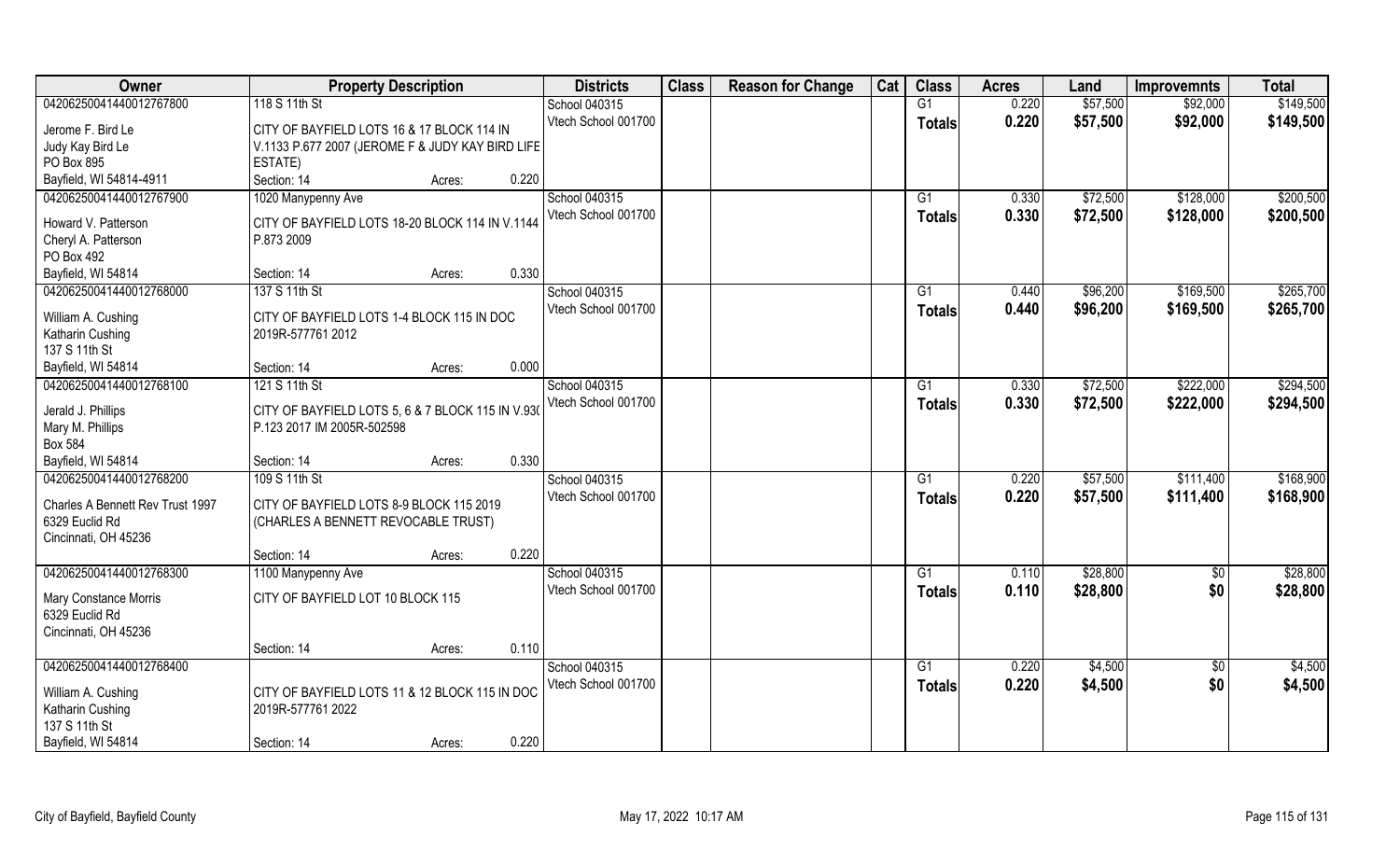| Owner                          | <b>Property Description</b>                                 | <b>Districts</b>                     | <b>Class</b> | <b>Reason for Change</b> | Cat | <b>Class</b>    | <b>Acres</b> | Land     | <b>Improvemnts</b> | <b>Total</b> |
|--------------------------------|-------------------------------------------------------------|--------------------------------------|--------------|--------------------------|-----|-----------------|--------------|----------|--------------------|--------------|
| 04206250041440012768500        |                                                             | School 040315                        |              |                          |     | G1              | 0.220        | \$1,900  | \$0                | \$1,900      |
| William A. Cushing             | CITY OF BAYFIELD LTS 13 & 14 BLOCK 115 IN DOC               | Vtech School 001700                  |              |                          |     | <b>Totals</b>   | 0.220        | \$1,900  | \$0                | \$1,900      |
| Katharin Cushing               | 2019R-577761 2024                                           |                                      |              |                          |     |                 |              |          |                    |              |
| 137 S 11th St                  |                                                             |                                      |              |                          |     |                 |              |          |                    |              |
| Bayfield, WI 54814             | 0.220<br>Section: 14<br>Acres:                              |                                      |              |                          |     |                 |              |          |                    |              |
| 04206250041440012768600        |                                                             | School 040315                        |              |                          |     | G1              | 0.660        | \$29,500 | \$0                | \$29,500     |
| Stacey Katherin Mutz           | CITY OF BAYFIELD LOTS 15-20 BLOCK 115 IN DOC                | Vtech School 001700                  |              |                          |     | <b>Totals</b>   | 0.660        | \$29,500 | \$0                | \$29,500     |
| 21 Rosegate Dr                 | 2021R-590074 2026                                           |                                      |              |                          |     |                 |              |          |                    |              |
| Atlanta, GA 30342              |                                                             |                                      |              |                          |     |                 |              |          |                    |              |
|                                | 0.661<br>Section: 14<br>Acres:                              |                                      |              |                          |     |                 |              |          |                    |              |
| 04206250041440012768700        |                                                             | School 040315                        |              |                          |     | G1              | 0.330        | \$6,200  | $\sqrt[6]{30}$     | \$6,200      |
| Barbara K. Anich               |                                                             | Vtech School 001700                  |              |                          |     | <b>Totals</b>   | 0.330        | \$6,200  | \$0                | \$6,200      |
| 31345 Sannes Rd                | CITY OF BAYFIELD LOTS 1-3 BLOCK 116 IN V.1045<br>P.682 2032 |                                      |              |                          |     |                 |              |          |                    |              |
| Washburn, WI 54891             |                                                             |                                      |              |                          |     |                 |              |          |                    |              |
|                                | 0.331<br>Section: 14<br>Acres:                              |                                      |              |                          |     |                 |              |          |                    |              |
| 04206250041440012768800        |                                                             | School 040315                        |              |                          |     | G <sub>1</sub>  | 0.330        | \$14,700 | $\sqrt[6]{3}$      | \$14,700     |
|                                |                                                             | Vtech School 001700                  |              |                          |     | <b>Totals</b>   | 0.330        | \$14,700 | \$0                | \$14,700     |
| Kbk Services Inc<br>PO Box 546 | CITY OF BAYFIELD LOTS 4-6 BLOCK 116 IN V.768<br>P.676 2035  |                                      |              |                          |     |                 |              |          |                    |              |
| Ashland, WI 54806              |                                                             |                                      |              |                          |     |                 |              |          |                    |              |
|                                | 0.331<br>Section: 14<br>Acres:                              |                                      |              |                          |     |                 |              |          |                    |              |
| 04206250041440012768900        |                                                             | School 040315                        |              |                          |     | G1              | 0.220        | \$9,800  | $\sqrt[6]{3}$      | \$9,800      |
|                                |                                                             | Vtech School 001700                  |              |                          |     | <b>Totals</b>   | 0.220        | \$9,800  | \$0                | \$9,800      |
| Kbk Services Inc               | CITY OF BAYFIELD LOTS 7 & 8 BLOCK 116 IN V.768              |                                      |              |                          |     |                 |              |          |                    |              |
| PO Box 546                     | P.677 2038                                                  |                                      |              |                          |     |                 |              |          |                    |              |
| Ashland, WI 54806              | 0.220<br>Section: 14                                        |                                      |              |                          |     |                 |              |          |                    |              |
| 04206250041440012769000        | Acres:                                                      | School 040315                        |              |                          |     | G1              | 0.220        | \$9,800  | \$0                | \$9,800      |
|                                |                                                             | Vtech School 001700                  |              |                          |     | <b>Totals</b>   | 0.220        | \$9,800  | \$0                | \$9,800      |
| Joan M. Schlegel               | CITY OF BAYFIELD LOTS 9 & 10 BLOCK 116 2040                 |                                      |              |                          |     |                 |              |          |                    |              |
| N4244 Van Treeck Trl           |                                                             |                                      |              |                          |     |                 |              |          |                    |              |
| Sheboygan Falls, WI 53085      |                                                             |                                      |              |                          |     |                 |              |          |                    |              |
| 04206250041440012769100        | 0.220<br>Section: 14<br>Acres:                              |                                      |              |                          |     |                 |              |          |                    |              |
|                                |                                                             | School 040315<br>Vtech School 001700 |              |                          |     | $\overline{G1}$ | 0.220        | \$9,800  | $\overline{50}$    | \$9,800      |
| Thomas J. Martin               | CITY OF BAYFIELD LTS 11 & 12 BLOCK 116 IN DOC               |                                      |              |                          |     | <b>Totals</b>   | 0.220        | \$9,800  | \$0                | \$9,800      |
| Hazel A. Martin                | 2017R-569868 2042                                           |                                      |              |                          |     |                 |              |          |                    |              |
| 21490 N Sweden Rd              |                                                             |                                      |              |                          |     |                 |              |          |                    |              |
| Grand View, WI 54839-9801      | 0.220<br>Section: 14<br>Acres:                              |                                      |              |                          |     |                 |              |          |                    |              |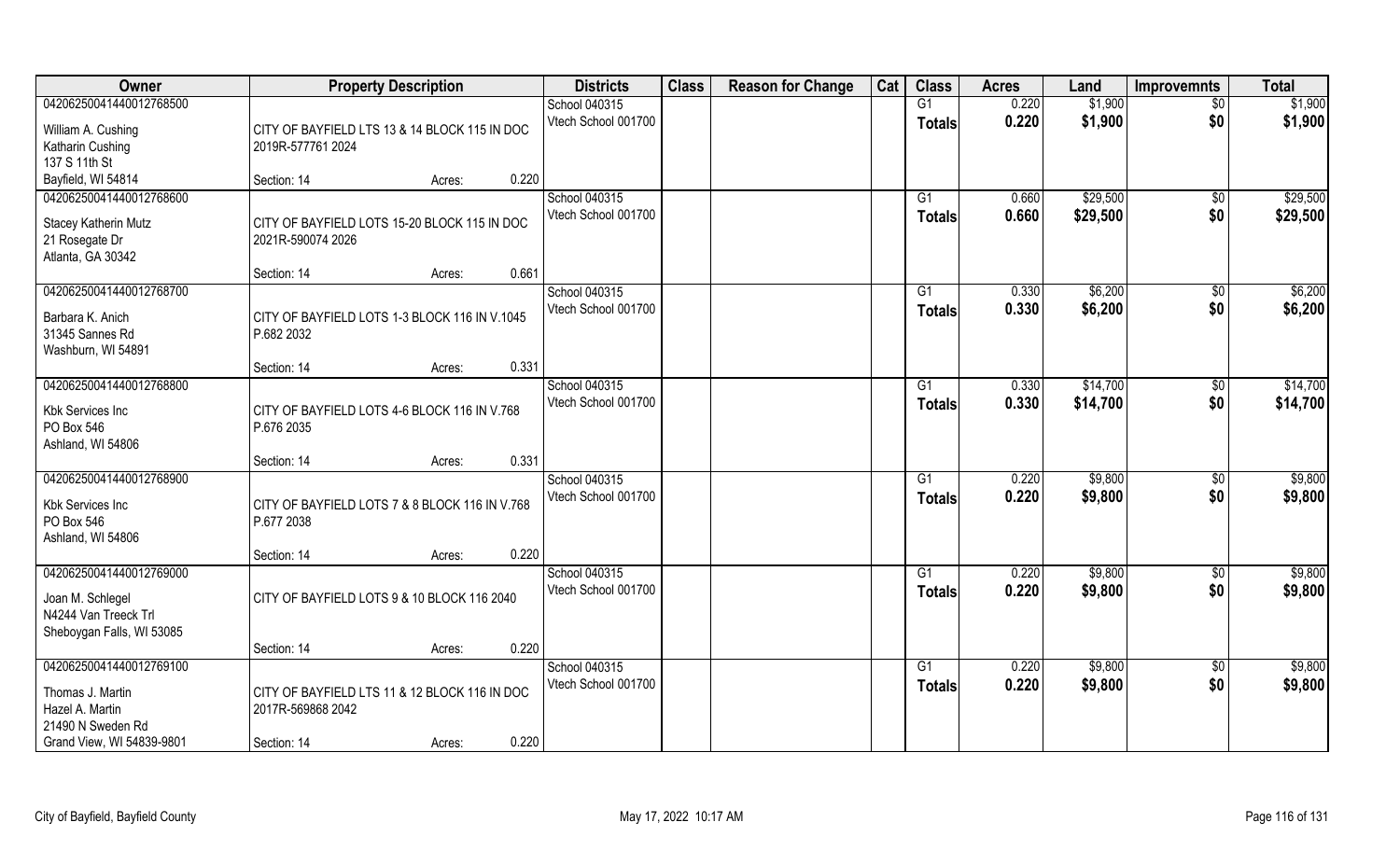| Owner                                | <b>Property Description</b>                      | <b>Districts</b>    | <b>Class</b> | <b>Reason for Change</b> | Cat | <b>Class</b>  | <b>Acres</b> | Land     | <b>Improvemnts</b> | <b>Total</b> |
|--------------------------------------|--------------------------------------------------|---------------------|--------------|--------------------------|-----|---------------|--------------|----------|--------------------|--------------|
| 04206250041440012769200              |                                                  | School 040315       |              |                          |     | G1            | 0.110        | \$4,900  | \$0                | \$4,900      |
| Thomas J. Martin                     | CITY OF BAYFIELD LOT 13 BLOCK 116 IN V.1006      | Vtech School 001700 |              |                          |     | <b>Totals</b> | 0.110        | \$4,900  | \$0                | \$4,900      |
| Hazel A. Martin                      | P.654 2044                                       |                     |              |                          |     |               |              |          |                    |              |
| 21490 N Sweden Rd                    |                                                  |                     |              |                          |     |               |              |          |                    |              |
| Grand View, WI 54839-9801            | 0.110<br>Section: 14<br>Acres:                   |                     |              |                          |     |               |              |          |                    |              |
| 04206250041440012769300              |                                                  | School 040315       |              |                          |     | G1            | 0.330        | \$14,700 | \$0                | \$14,700     |
|                                      |                                                  | Vtech School 001700 |              |                          |     | <b>Totals</b> | 0.330        | \$14,700 | \$0                | \$14,700     |
| Thomas J. Martin                     | CITY OF BAYFIELD LOTS 14-16 BLOCK 116 2045       |                     |              |                          |     |               |              |          |                    |              |
| Hazel A. Martin<br>21490 N Sweden Rd |                                                  |                     |              |                          |     |               |              |          |                    |              |
| Grand View, WI 54839-9801            | 0.331<br>Section: 14<br>Acres:                   |                     |              |                          |     |               |              |          |                    |              |
| 04206250041440012769400              |                                                  | School 040315       |              |                          |     | G1            | 0.110        | \$4,900  | $\sqrt[6]{3}$      | \$4,900      |
|                                      |                                                  | Vtech School 001700 |              |                          |     | <b>Totals</b> | 0.110        | \$4,900  | \$0                | \$4,900      |
| Rebecca Clare Kubisiak               | CITY OF BAYFIELD LOT 17 BLOCK 116 IN V.934 P.580 |                     |              |                          |     |               |              |          |                    |              |
| 10085 River Rd                       | 2048 IM 2005R-503868                             |                     |              |                          |     |               |              |          |                    |              |
| Amherst, WI 54406                    |                                                  |                     |              |                          |     |               |              |          |                    |              |
|                                      | 0.110<br>Section: 14<br>Acres:                   |                     |              |                          |     |               |              |          |                    |              |
| 04206250041440012769500              |                                                  | School 040315       |              |                          |     | G1            | 0.330        | \$14,700 | \$0                | \$14,700     |
| Rebecca Clare Kubisiak               | CITY OF BAYFIELD LOTS 18-20 BLOCK 116 2049       | Vtech School 001700 |              |                          |     | <b>Totals</b> | 0.330        | \$14,700 | \$0                | \$14,700     |
| 10085 River Rd                       |                                                  |                     |              |                          |     |               |              |          |                    |              |
| Amherst, WI 54406                    |                                                  |                     |              |                          |     |               |              |          |                    |              |
|                                      | 0.331<br>Section: 14<br>Acres:                   |                     |              |                          |     |               |              |          |                    |              |
| 04206250041440012769600              |                                                  | School 040315       |              |                          |     | G1            | 0.830        | \$49,000 | \$0                | \$49,000     |
| Anna E. Maccormick                   | CITY OF BAYFIELD LOTS 1-10 BLOCK 117 IN V.1091   | Vtech School 001700 |              |                          |     | <b>Totals</b> | 0.830        | \$49,000 | \$0                | \$49,000     |
| 1021 Sibley Hwy Unit 404             | P.648 2052                                       |                     |              |                          |     |               |              |          |                    |              |
| St Paul, MN 55118                    |                                                  |                     |              |                          |     |               |              |          |                    |              |
|                                      | 0.817<br>Section: 14<br>Acres:                   |                     |              |                          |     |               |              |          |                    |              |
| 04206250041440012772800              | 237 S 5th St                                     | School 040315       |              |                          |     | G1            | 0.160        | \$73,700 | \$56,800           | \$130,500    |
|                                      |                                                  | Vtech School 001700 |              |                          |     | <b>Totals</b> | 0.160        | \$73,700 | \$56,800           | \$130,500    |
| Stuart K. Allison                    | CITY OF BAYFIELD LOTS 1 & 2 BLOCK 123 IN V.1132  |                     |              |                          |     |               |              |          |                    |              |
| 888 N Prairie St                     | P.51 (SUBJ TO EASE IN V.735 P.122) 2136          |                     |              |                          |     |               |              |          |                    |              |
| Galesburg, IL 61401                  | 0.162<br>Section: 14<br>Acres:                   |                     |              |                          |     |               |              |          |                    |              |
| 04206250041440012772900              | 229 S 5th St                                     | School 040315       |              |                          |     | G1            | 0.220        | \$88,300 | \$92,000           | \$180,300    |
|                                      |                                                  | Vtech School 001700 |              |                          |     |               | 0.220        | \$88,300 | \$92,000           | \$180,300    |
| Bradley J. Mcdonnell                 | CITY OF BAYFIELD LOTS 3 & 4 BLOCK 123 IN V.976   |                     |              |                          |     | <b>Totals</b> |              |          |                    |              |
| Cynthia Mcdonnell                    | P.170 2138                                       |                     |              |                          |     |               |              |          |                    |              |
| 1420 Baldur Park Rd                  |                                                  |                     |              |                          |     |               |              |          |                    |              |
| Wayzata, MN 55391                    | 0.218<br>Section: 14<br>Acres:                   |                     |              |                          |     |               |              |          |                    |              |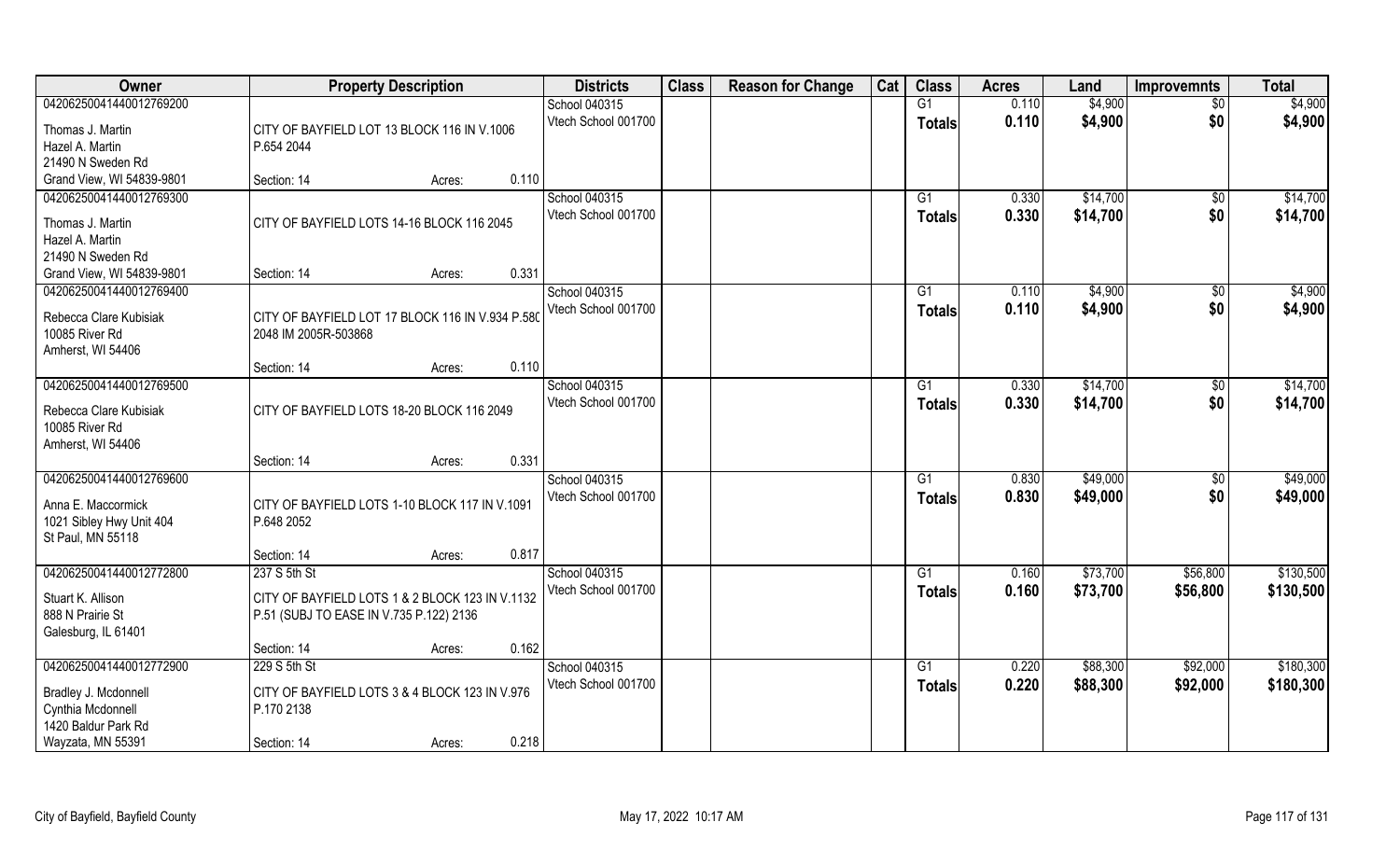| Owner                         | <b>Property Description</b>                     | <b>Districts</b>    | <b>Class</b> | <b>Reason for Change</b> | Cat | <b>Class</b>  | <b>Acres</b> | Land      | <b>Improvemnts</b> | <b>Total</b> |
|-------------------------------|-------------------------------------------------|---------------------|--------------|--------------------------|-----|---------------|--------------|-----------|--------------------|--------------|
| 04206250041440012773000       | 225 S 5th St                                    | School 040315       |              |                          |     | G1            | 0.220        | \$88,200  | \$110,400          | \$198,600    |
| Silver Fox Farms, LLC         | CITY OF BAYFIELD LOTS 5 & 6 BLOCK 123 IN DOC    | Vtech School 001700 |              |                          |     | <b>Totals</b> | 0.220        | \$88,200  | \$110,400          | \$198,600    |
| 1420 Baldar Park Rd           | 2021R-590629 2140                               |                     |              |                          |     |               |              |           |                    |              |
| Wayzata, MN 55391             |                                                 |                     |              |                          |     |               |              |           |                    |              |
|                               | 0.218<br>Section: 14<br>Acres:                  |                     |              |                          |     |               |              |           |                    |              |
| 04206250041440012773100       | 217 S 5th St                                    | School 040315       |              |                          |     | G1            | 0.110        | \$44,100  | \$190,400          | \$234,500    |
|                               |                                                 | Vtech School 001700 |              |                          |     | Totals        | 0.110        | \$44,100  | \$190,400          | \$234,500    |
| <b>Schneider Family Trust</b> | CITY OF BAYFIELD LOT 7 BLOCK 123 IN V.854 P.777 |                     |              |                          |     |               |              |           |                    |              |
| PO Box 5                      | 2142 (SCHNEIDER FAMILY TRUST DTD 3/11/2003) IM  |                     |              |                          |     |               |              |           |                    |              |
| O Fallon, MO 63366            | 2003R-481648<br>0.109<br>Section: 14            |                     |              |                          |     |               |              |           |                    |              |
| 04206250041440012773200       | Acres:<br>213 S 5th St                          | School 040315       |              |                          |     |               | 0.110        | \$44,100  | \$66,500           | \$110,600    |
|                               |                                                 | Vtech School 001700 |              |                          |     | G1            |              |           |                    |              |
| Marcie D. Gephart             | CITY OF BAYFIELD LOT 8 BLOCK 123 IN DOC         |                     |              |                          |     | <b>Totals</b> | 0.110        | \$44,100  | \$66,500           | \$110,600    |
| PO Box 1516                   | 2019R-578589 2143                               |                     |              |                          |     |               |              |           |                    |              |
| Bayfield, WI 54814            |                                                 |                     |              |                          |     |               |              |           |                    |              |
|                               | 0.109<br>Section: 14<br>Acres:                  |                     |              |                          |     |               |              |           |                    |              |
| 04206250041440012773300       | 506 Wilson Ave                                  | School 040315       |              |                          |     | G1            | 0.220        | \$88,200  | \$131,700          | \$219,900    |
| Tula-Wubby Inc                | CITY OF BAYFIELD LOTS 9 & 10 BLOCK 123 2144     | Vtech School 001700 |              |                          |     | <b>Totals</b> | 0.220        | \$88,200  | \$131,700          | \$219,900    |
| 20732 Chaparral Cir           |                                                 |                     |              |                          |     |               |              |           |                    |              |
| Penn Valley, CA 95945-9447    |                                                 |                     |              |                          |     |               |              |           |                    |              |
|                               | 0.219<br>Section: 14<br>Acres:                  |                     |              |                          |     |               |              |           |                    |              |
| 04206250041440012773400       | 240 S 6th St                                    | School 040315       |              |                          |     | G1            | 0.110        | \$44,100  | \$133,600          | \$177,700    |
|                               |                                                 | Vtech School 001700 |              |                          |     | Totals        | 0.110        | \$44,100  | \$133,600          | \$177,700    |
| Clemeunt T. Douglass IV       | CITY OF BAYFIELD LOTS 11 & 12 BLOCK 123 IN DOC  |                     |              |                          |     |               |              |           |                    |              |
| 4354 Browndale Ave            | 2021R-590151 2146                               |                     |              |                          |     |               |              |           |                    |              |
| Minneapolis, MN 55424         |                                                 |                     |              |                          |     |               |              |           |                    |              |
|                               | 0.218<br>Section: 14<br>Acres:                  |                     |              |                          |     |               |              |           |                    |              |
| 04206250041440012773500       | 6th St S                                        | School 040315       |              |                          |     | G1            | 0.110        | \$44,100  | \$17,300           | \$61,400     |
| Bradley J. Mcdonnell          | CITY OF BAYFIELD LOT 13 BLOCK 123 IN V.1132     | Vtech School 001700 |              |                          |     | <b>Totals</b> | 0.110        | \$44,100  | \$17,300           | \$61,400     |
| Cynthia Mcdonnell             | P.637 2148                                      |                     |              |                          |     |               |              |           |                    |              |
| 1420 Baldur Park Rd           |                                                 |                     |              |                          |     |               |              |           |                    |              |
| Wayzata, MN 55391             | 0.109<br>Section: 14<br>Acres:                  |                     |              |                          |     |               |              |           |                    |              |
| 04206250041440012773600       | 220 S 6th St                                    | School 040315       |              |                          |     | G1            | 0.390        | \$126,800 | \$145,500          | \$272,300    |
| Grant H. Wilcox               | CITY OF BAYFIELD LOTS 14 - 16 & S 1/2 OF LOT 17 | Vtech School 001700 |              |                          |     | <b>Totals</b> | 0.390        | \$126,800 | \$145,500          | \$272,300    |
| Janice K. Wilcox              | BLOCK 123 IN V.1001 P.842 2149                  |                     |              |                          |     |               |              |           |                    |              |
| 220 S 6th St                  |                                                 |                     |              |                          |     |               |              |           |                    |              |
| Bayfield, WI 54814            | 0.382<br>Section: 14<br>Acres:                  |                     |              |                          |     |               |              |           |                    |              |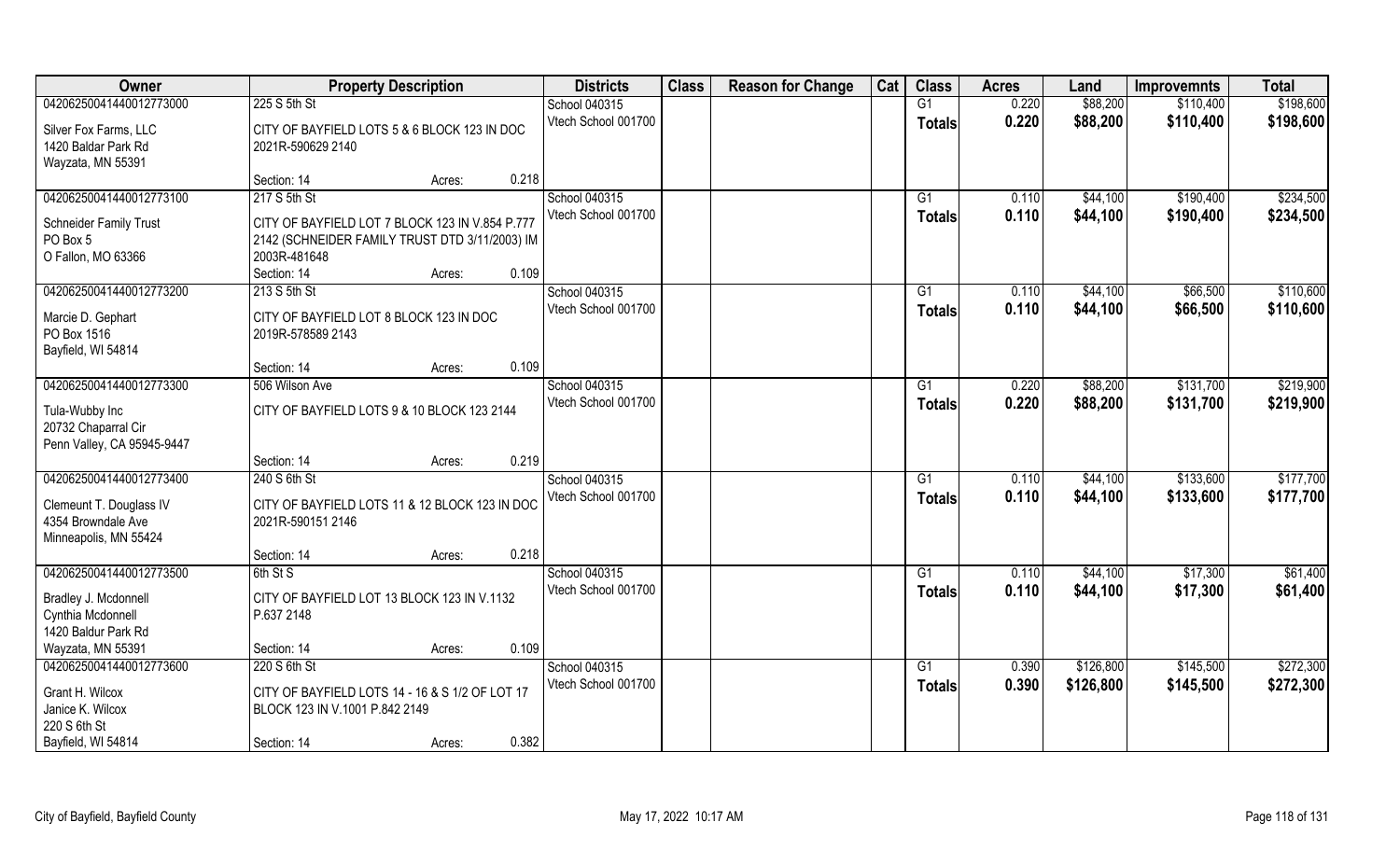| Owner                                |                                                               | <b>Property Description</b> |       | <b>Districts</b>    | <b>Class</b> | <b>Reason for Change</b> | Cat | <b>Class</b>    | <b>Acres</b> | Land     | <b>Improvemnts</b> | <b>Total</b> |
|--------------------------------------|---------------------------------------------------------------|-----------------------------|-------|---------------------|--------------|--------------------------|-----|-----------------|--------------|----------|--------------------|--------------|
| 04206250041440012773700              | 212 S 6th St                                                  |                             |       | School 040315       |              |                          |     | G1              | 0.170        | \$68,100 | \$97,500           | \$165,600    |
| Loren E. Insley                      | CITY OF BAYFIELD N 1/2 OF LOT 17 & ALL OF LOT 18              |                             |       | Vtech School 001700 |              |                          |     | <b>Totals</b>   | 0.170        | \$68,100 | \$97,500           | \$165,600    |
| Martha I. Insley                     | BLOCK 123 IN 2020R-585698 2152                                |                             |       |                     |              |                          |     |                 |              |          |                    |              |
| 212 S 6th St                         |                                                               |                             |       |                     |              |                          |     |                 |              |          |                    |              |
| Bayfield, WI 54814                   | Section: 14                                                   | Acres:                      | 0.164 |                     |              |                          |     |                 |              |          |                    |              |
| 04206250041440012773800              | 204 S 6th St                                                  |                             |       | School 040315       |              |                          |     | G1              | 0.220        | \$57,500 | \$100,800          | \$158,300    |
|                                      |                                                               |                             |       | Vtech School 001700 |              |                          |     | Totals          | 0.220        | \$57,500 | \$100,800          | \$158,300    |
| George T S. Chu<br>1037 Tiller Ln    | CITY OF BAYFIELD LTS 19 & 20 BLOCK 123 IN V.977<br>P.592 2154 |                             |       |                     |              |                          |     |                 |              |          |                    |              |
| Shoreview, MN 55126                  |                                                               |                             |       |                     |              |                          |     |                 |              |          |                    |              |
|                                      | Section: 14                                                   | Acres:                      | 0.219 |                     |              |                          |     |                 |              |          |                    |              |
| 04206250041440012773900              |                                                               |                             |       | School 040315       |              |                          |     | X3              | 0.220        | \$0      | \$0                | \$0          |
|                                      |                                                               |                             |       | Vtech School 001700 |              |                          |     | <b>Totals</b>   | 0.220        | \$0      | \$0                | \$0          |
| <b>Bayfield County</b>               | CITY OF BAYFIELD LOTS 1 & 2 BLOCK 124 2156                    |                             |       |                     |              |                          |     |                 |              |          |                    |              |
| 117 E 5th St                         | (PARK)                                                        |                             |       |                     |              |                          |     |                 |              |          |                    |              |
| PO Box 878                           |                                                               |                             |       |                     |              |                          |     |                 |              |          |                    |              |
| Washburn, WI 54891                   | Section: 14                                                   | Acres:                      | 0.218 |                     |              |                          |     |                 |              |          |                    |              |
| 04206250041440012774000              | 229 S 6th St                                                  |                             |       | School 040315       |              |                          |     | G2              | 0.300        | \$85,000 | \$228,500          | \$313,500    |
| Jocelyn K. Jacobs                    | CITY OF BAYFIELD LOTS 3 & 4 & S 28' OF LOT 5                  |                             |       | Vtech School 001700 |              |                          |     | <b>Totals</b>   | 0.300        | \$85,000 | \$228,500          | \$313,500    |
| PO Box 512                           | BLOCK 124 IN V.846 P.208 2158                                 |                             |       |                     |              |                          |     |                 |              |          |                    |              |
| 229 S 6th St                         |                                                               |                             |       |                     |              |                          |     |                 |              |          |                    |              |
| Bayfield, WI 54814                   | Section: 14                                                   | Acres:                      | 0.295 |                     |              |                          |     |                 |              |          |                    |              |
| 04206250041440012774100              | 221 S 6th St                                                  |                             |       | School 040315       |              |                          |     | $\overline{G1}$ | 0.250        | \$95,000 | \$180,600          | \$275,600    |
| <b>Matthew Carrier</b>               | CITY OF BAYFIELD N 12' OF LOT 5 & ALL OF LOT 6 &              |                             |       | Vtech School 001700 |              |                          |     | <b>Totals</b>   | 0.250        | \$95,000 | \$180,600          | \$275,600    |
| 221 S 6th St                         | 7 BLOCK 124 IN V.1136 P.197 2161                              |                             |       |                     |              |                          |     |                 |              |          |                    |              |
| Bayfield, WI 54814                   |                                                               |                             |       |                     |              |                          |     |                 |              |          |                    |              |
|                                      | Section: 14                                                   | Acres:                      | 0.252 |                     |              |                          |     |                 |              |          |                    |              |
| 04206250041440012774200              | 213 S 6th St                                                  |                             |       | School 040315       |              |                          |     | G1              | 0.110        | \$28,800 | \$108,200          | \$137,000    |
|                                      | CITY OF BAYFIELD LOT 8 BLOCK 124 2163                         |                             |       | Vtech School 001700 |              |                          |     | <b>Totals</b>   | 0.110        | \$28,800 | \$108,200          | \$137,000    |
| Barbara J. Spencer<br><b>Box 187</b> |                                                               |                             |       |                     |              |                          |     |                 |              |          |                    |              |
| Bayfield, WI 54814                   |                                                               |                             |       |                     |              |                          |     |                 |              |          |                    |              |
|                                      | Section: 14                                                   | Acres:                      | 0.109 |                     |              |                          |     |                 |              |          |                    |              |
| 04206250041440012774300              |                                                               |                             |       | School 040315       |              |                          |     | $\overline{G1}$ | 0.110        | \$28,800 | $\overline{50}$    | \$28,800     |
|                                      |                                                               |                             |       | Vtech School 001700 |              |                          |     | <b>Totals</b>   | 0.110        | \$28,800 | \$0                | \$28,800     |
| Barbara J. Spencer                   | CITY OF BAYFIELD LOT 9 BLOCK 124 2164                         |                             |       |                     |              |                          |     |                 |              |          |                    |              |
| <b>Box 187</b>                       |                                                               |                             |       |                     |              |                          |     |                 |              |          |                    |              |
| Bayfield, WI 54814                   |                                                               |                             | 0.109 |                     |              |                          |     |                 |              |          |                    |              |
|                                      | Section: 14                                                   | Acres:                      |       |                     |              |                          |     |                 |              |          |                    |              |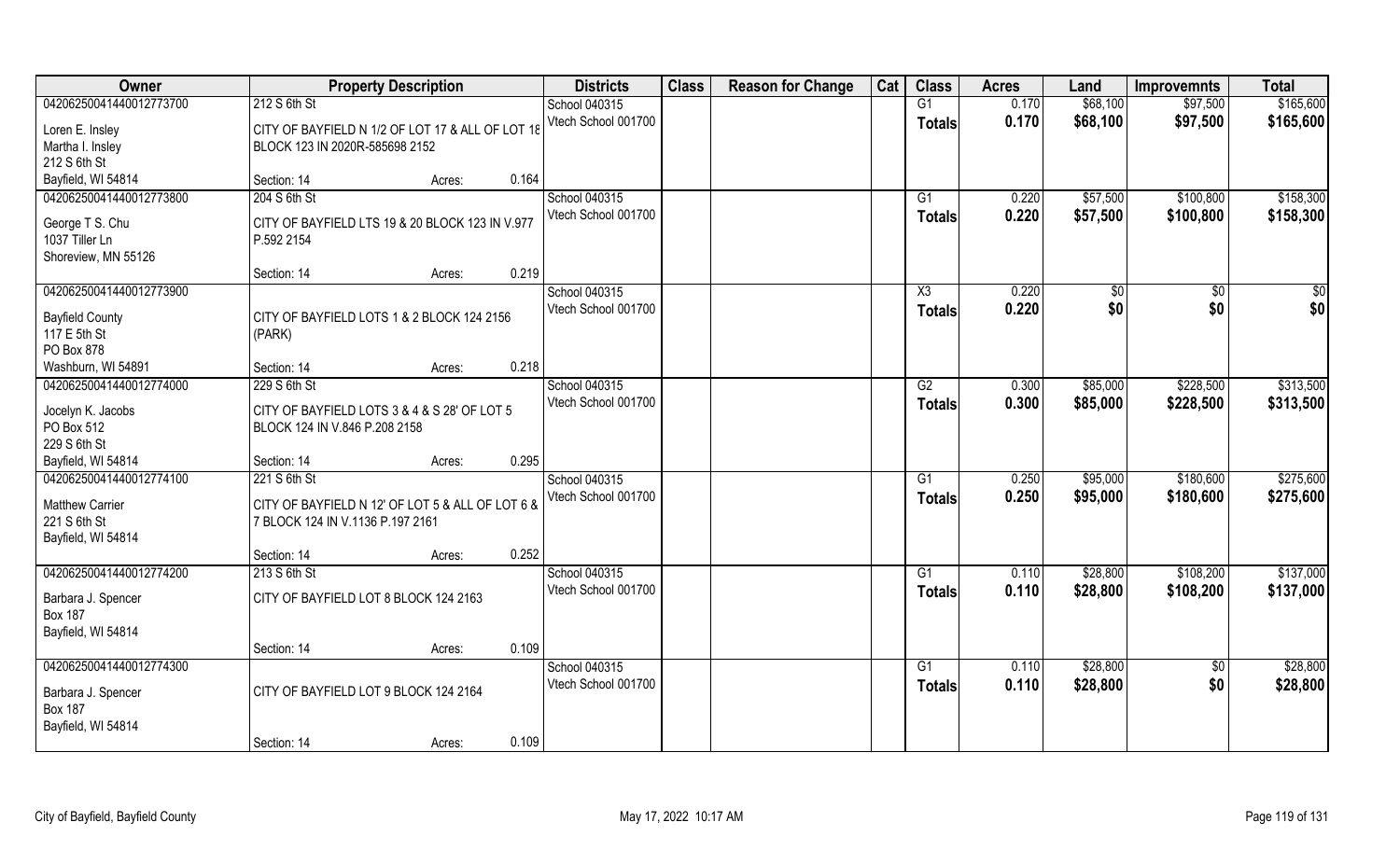| Owner                                         |                                                                                    | <b>Property Description</b> |       | <b>Districts</b>    | <b>Class</b> | <b>Reason for Change</b> | Cat | <b>Class</b>  | <b>Acres</b> | Land     | <b>Improvemnts</b> | <b>Total</b> |
|-----------------------------------------------|------------------------------------------------------------------------------------|-----------------------------|-------|---------------------|--------------|--------------------------|-----|---------------|--------------|----------|--------------------|--------------|
| 04206250041440012774400                       |                                                                                    |                             |       | School 040315       |              |                          |     | G1            | 0.110        | \$28,800 | \$0                | \$28,800     |
| Barbara J. Spencer<br><b>Box 187</b>          | CITY OF BAYFIELD LOT 10 BLOCK 124 2165                                             |                             |       | Vtech School 001700 |              |                          |     | <b>Totals</b> | 0.110        | \$28,800 | \$0                | \$28,800     |
| Bayfield, WI 54814                            |                                                                                    |                             |       |                     |              |                          |     |               |              |          |                    |              |
|                                               | Section: 14                                                                        | Acres:                      | 0.109 |                     |              |                          |     |               |              |          |                    |              |
| 04206250041440012774510                       | 621 Old Military Rd                                                                |                             |       | School 040315       |              |                          |     | G1            | 0.220        | \$44,900 | \$89,800           | \$134,700    |
| Raymond Kacvinsky                             | CITY OF BAYFIELD LOTS 11 & 12 BLOCK 124 2166                                       |                             |       | Vtech School 001700 |              |                          |     | <b>Totals</b> | 0.220        | \$44,900 | \$89,800           | \$134,700    |
| Mary Kacvinsky                                |                                                                                    |                             |       |                     |              |                          |     |               |              |          |                    |              |
| 4038 Crestwood Dr                             |                                                                                    |                             |       |                     |              |                          |     |               |              |          |                    |              |
| Wausau, WI 54403                              | Section: 14                                                                        | Acres:                      | 0.218 |                     |              |                          |     |               |              |          |                    |              |
| 04206250041440012774520                       | 228 S 7th St                                                                       |                             |       | School 040315       |              |                          |     | G1            | 0.220        | \$44,900 | \$57,000           | \$101,900    |
| Raymond Kacvinsky                             | CITY OF BAYFIELD LOTS 13 & 14 BLOCK 124 2166                                       |                             |       | Vtech School 001700 |              |                          |     | <b>Totals</b> | 0.220        | \$44,900 | \$57,000           | \$101,900    |
| Mary Kacvinsky                                |                                                                                    |                             |       |                     |              |                          |     |               |              |          |                    |              |
| 4038 Crestwood Dr                             |                                                                                    |                             |       |                     |              |                          |     |               |              |          |                    |              |
| Wausau, WI 54403                              | Section: 14                                                                        | Acres:                      | 0.218 |                     |              |                          |     |               |              |          |                    |              |
| 04206250041440012774600                       | 224 S 7th St                                                                       |                             |       | School 040315       |              |                          |     | G1            | 0.110        | \$28,800 | \$46,200           | \$75,000     |
| Kathleen E. Bogdanovich                       | CITY OF BAYFIELD LOT 15 BLOCK 124 IN V.1058                                        |                             |       | Vtech School 001700 |              |                          |     | <b>Totals</b> | 0.110        | \$28,800 | \$46,200           | \$75,000     |
| 6828 Pine Shadow Ln                           | P.763 2170                                                                         |                             |       |                     |              |                          |     |               |              |          |                    |              |
| Rhinelander, WI 54501                         |                                                                                    |                             |       |                     |              |                          |     |               |              |          |                    |              |
|                                               | Section: 14                                                                        | Acres:                      | 0.109 |                     |              |                          |     |               |              |          |                    |              |
| 04206250041440012774700                       | 216 S 7th St                                                                       |                             |       | School 040315       |              |                          |     | G1            | 0.220        | \$57,500 | \$30,500           | \$88,000     |
| Anne D. Johnson                               | CITY OF BAYFIELD LTS 16 & 17 BLOCK 124 2171                                        |                             |       | Vtech School 001700 |              |                          |     | <b>Totals</b> | 0.220        | \$57,500 | \$30,500           | \$88,000     |
| Martin T. Johnson                             |                                                                                    |                             |       |                     |              |                          |     |               |              |          |                    |              |
| 1610 Pickwick Ln                              |                                                                                    |                             |       |                     |              |                          |     |               |              |          |                    |              |
| Dekalb, IL 60115                              | Section: 14                                                                        | Acres:                      | 0.219 |                     |              |                          |     |               |              |          |                    |              |
| 04206250041440012774800                       |                                                                                    |                             |       | School 040315       |              |                          |     | G1            | 0.330        | \$72,500 | \$0                | \$72,500     |
|                                               | CITY OF BAYFIELD LOTS 18-20 BLOCK 124 IN DOC                                       |                             |       | Vtech School 001700 |              |                          |     | <b>Totals</b> | 0.330        | \$72,500 | \$0                | \$72,500     |
| Larry C. Munch<br>136 S 7th St                | 2019R-579267 2173                                                                  |                             |       |                     |              |                          |     |               |              |          |                    |              |
| Bayfield, WI 54814                            |                                                                                    |                             |       |                     |              |                          |     |               |              |          |                    |              |
|                                               | Section: 14                                                                        | Acres:                      | 0.328 |                     |              |                          |     |               |              |          |                    |              |
| 04206250041440012774900                       | 707 Old Military Rd                                                                |                             |       | School 040315       |              |                          |     | G2            | 0.280        | \$65,700 | \$111,900          | \$177,600    |
|                                               |                                                                                    |                             |       | Vtech School 001700 |              |                          |     | <b>Totals</b> | 0.280        | \$65,700 | \$111,900          | \$177,600    |
| <b>Bayfield Commons LLC</b><br>422 Hickory St | CITY OF BAYFIELD LOTS 1 & 2 & S 1/2 OF LOT 3<br>BLOCK 125 IN DOC 2018R-575136 2176 |                             |       |                     |              |                          |     |               |              |          |                    |              |
| Viroqua, WI 54665                             |                                                                                    |                             |       |                     |              |                          |     |               |              |          |                    |              |
|                                               | Section: 14                                                                        | Acres:                      | 0.273 |                     |              |                          |     |               |              |          |                    |              |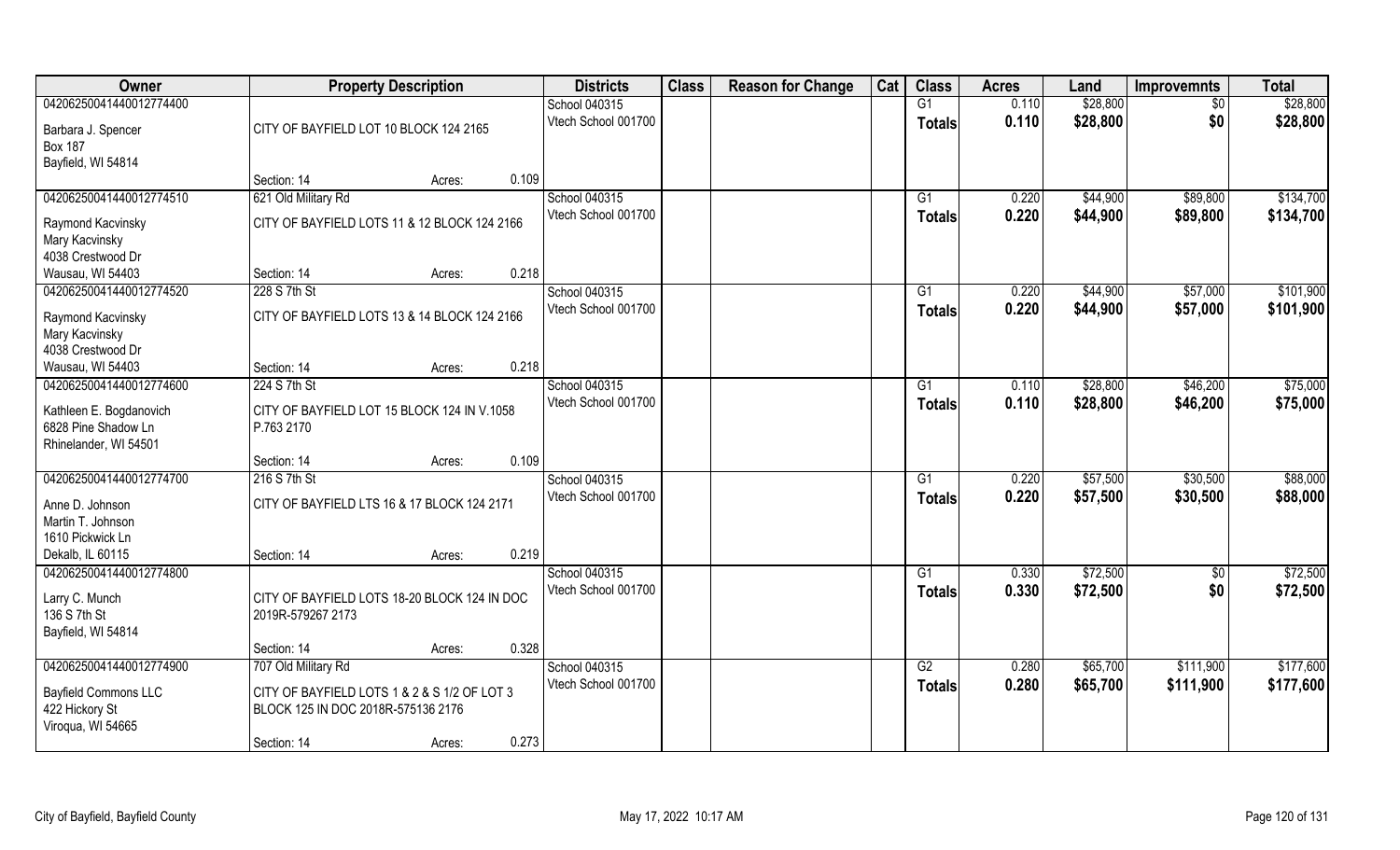| Owner                       | <b>Property Description</b>                                         |        |       | <b>Districts</b>    | <b>Class</b> | <b>Reason for Change</b> | Cat | <b>Class</b>    | <b>Acres</b> | Land     | <b>Improvemnts</b> | <b>Total</b> |
|-----------------------------|---------------------------------------------------------------------|--------|-------|---------------------|--------------|--------------------------|-----|-----------------|--------------|----------|--------------------|--------------|
| 04206250041440012775000     | 233 S 7th St                                                        |        |       | School 040315       |              |                          |     | G1              | 0.170        | \$44,400 | \$72,800           | \$117,200    |
| Jimmie L. Farrell           | CITY OF BAYFIELD N 1/2 OF LOT 3 & ALL OF LOT 4                      |        |       | Vtech School 001700 |              |                          |     | <b>Totals</b>   | 0.170        | \$44,400 | \$72,800           | \$117,200    |
| 233 S 7th St                | <b>BLOCK 125 2180</b>                                               |        |       |                     |              |                          |     |                 |              |          |                    |              |
| Bayfield, WI 54814          |                                                                     |        |       |                     |              |                          |     |                 |              |          |                    |              |
|                             | Section: 14                                                         | Acres: | 0.164 |                     |              |                          |     |                 |              |          |                    |              |
| 04206250041440012775100     |                                                                     |        |       | School 040315       |              |                          |     | G1              | 0.110        | \$28,800 | \$10,900           | \$39,700     |
| Jimmie L. Farrell           | CITY OF BAYFIELD LOT 5 BLOCK 125 IN V.874 P.827                     |        |       | Vtech School 001700 |              |                          |     | Totals          | 0.110        | \$28,800 | \$10,900           | \$39,700     |
| Patricia Farrell            | 2181 IM 2003R-486640                                                |        |       |                     |              |                          |     |                 |              |          |                    |              |
| 233 S 7th St                |                                                                     |        |       |                     |              |                          |     |                 |              |          |                    |              |
| Bayfield, WI 54814          | Section: 14                                                         | Acres: | 0.109 |                     |              |                          |     |                 |              |          |                    |              |
| 04206250041440012775200     | 217 S 7th St                                                        |        |       | School 040315       | G1           | Garage                   |     | G1              | 0.220        | \$57,500 | \$93,600           | \$151,100    |
|                             |                                                                     |        |       | Vtech School 001700 |              |                          |     | <b>Totals</b>   | 0.220        | \$57,500 | \$93,600           | \$151,100    |
| David M. Ujke<br>PO Box 365 | CITY OF BAYFIELD LOTS 6 & 7 BLOCK 125 IN V.972<br>P.724 2183 & 2183 |        |       |                     |              |                          |     |                 |              |          |                    |              |
| Bayfield, WI 54814          |                                                                     |        |       |                     |              |                          |     |                 |              |          |                    |              |
|                             | Section: 14                                                         | Acres: | 0.219 |                     |              |                          |     |                 |              |          |                    |              |
| 04206250041440012775300     | 209 S 7th St                                                        |        |       | School 040315       |              |                          |     | G1              | 0.220        | \$57,500 | \$51,900           | \$109,400    |
|                             |                                                                     |        |       | Vtech School 001700 |              |                          |     | <b>Totals</b>   | 0.220        | \$57,500 | \$51,900           | \$109,400    |
| Ellen Demaso                | CITY OF BAYFIELD LOTS 8 & 9 BLOCK 125 2186                          |        |       |                     |              |                          |     |                 |              |          |                    |              |
| 11357 SW 112 Circle Ln N    |                                                                     |        |       |                     |              |                          |     |                 |              |          |                    |              |
| Miami, FL 33176             | Section: 14                                                         |        | 0.219 |                     |              |                          |     |                 |              |          |                    |              |
| 04206250041440012775400     | 704 Wilson Ave                                                      | Acres: |       | School 040315       |              |                          |     | $\overline{G1}$ | 0.110        | \$31,600 | \$87,600           | \$119,200    |
|                             |                                                                     |        |       | Vtech School 001700 |              |                          |     |                 | 0.110        | \$31,600 | \$87,600           | \$119,200    |
| Lion Enterprises            | CITY OF BAYFIELD LOT 10 BLOCK 125 2188                              |        |       |                     |              |                          |     | <b>Totals</b>   |              |          |                    |              |
| 28166 Lamphere Dr           |                                                                     |        |       |                     |              |                          |     |                 |              |          |                    |              |
| Minneapolis, MN 55427       |                                                                     |        |       |                     |              |                          |     |                 |              |          |                    |              |
|                             | Section: 14                                                         | Acres: | 0.109 |                     |              |                          |     |                 |              |          |                    |              |
| 04206250041440012775500     | 721 Old Military Rd                                                 |        |       | School 040315       |              |                          |     | G1              | 0.440        | \$87,400 | \$147,100          | \$234,500    |
| Michael S. Bebeau           | CITY OF BAYFIELD LOTS 11-14 BLOCK 125 IN DOC                        |        |       | Vtech School 001700 |              |                          |     | <b>Totals</b>   | 0.440        | \$87,400 | \$147,100          | \$234,500    |
| Lynn M. Bebeau              | 2019R-578121 2189                                                   |        |       |                     |              |                          |     |                 |              |          |                    |              |
| 25725 Karaba Rd             |                                                                     |        |       |                     |              |                          |     |                 |              |          |                    |              |
| Ashland, WI 54806           | Section: 14                                                         | Acres: | 0.437 |                     |              |                          |     |                 |              |          |                    |              |
| 04206250041440012775600     | 712 Wilson Ave                                                      |        |       | School 040315       |              |                          |     | G1              | 0.440        | \$87,400 | \$146,900          | \$234,300    |
| C A French Enterprises LLC  | CITY OF BAYFIELD LOTS 15-18 BLOCK 125 DESC IN                       |        |       | Vtech School 001700 |              |                          |     | <b>Totals</b>   | 0.440        | \$87,400 | \$146,900          | \$234,300    |
| 712 Wilson Ave              | DOC 2021R-590007 2193                                               |        |       |                     |              |                          |     |                 |              |          |                    |              |
| Bayfield, WI 54814          |                                                                     |        |       |                     |              |                          |     |                 |              |          |                    |              |
|                             | Section: 14                                                         | Acres: | 0.438 |                     |              |                          |     |                 |              |          |                    |              |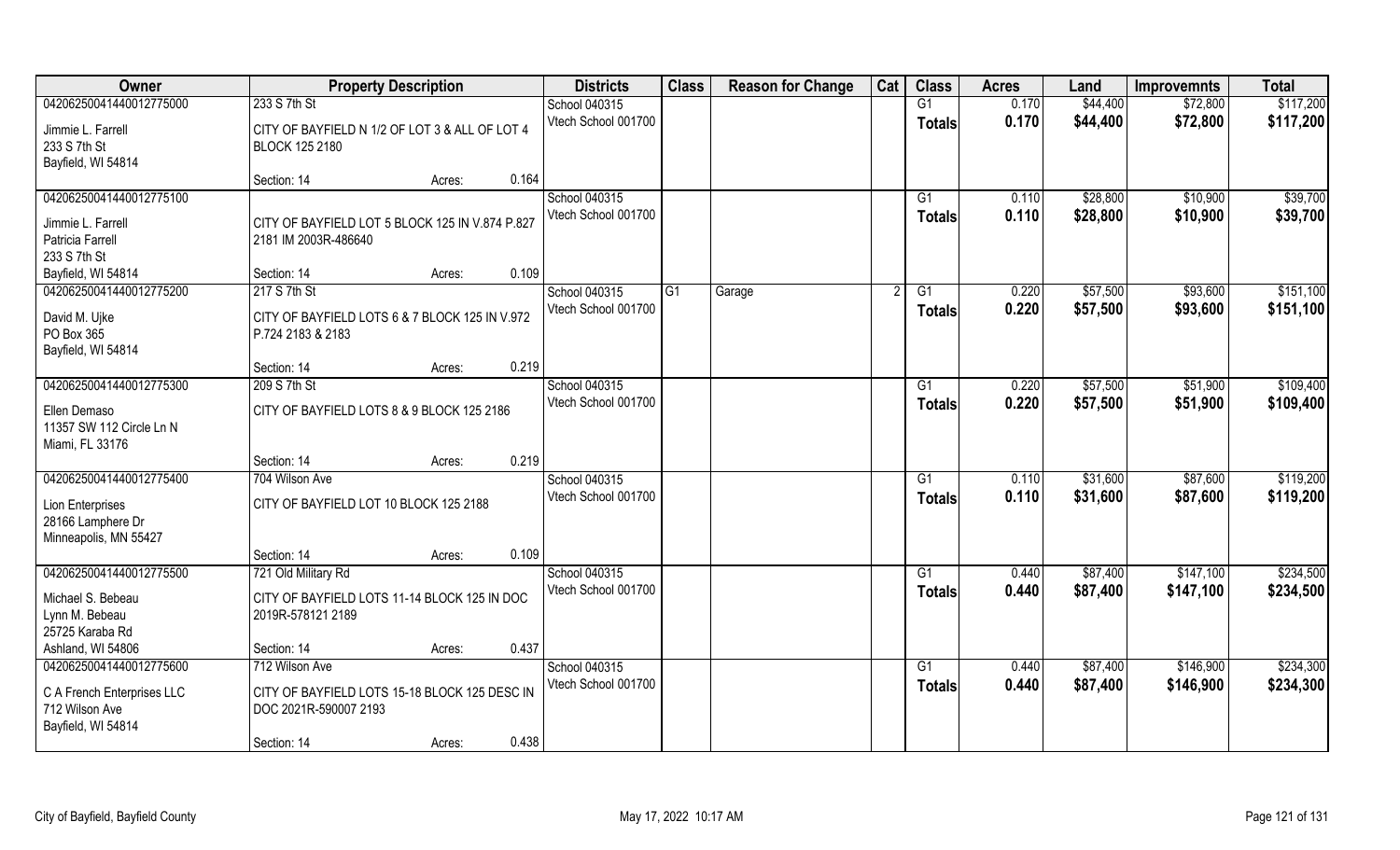| Owner                          | <b>Property Description</b>                                     | <b>Districts</b>    | <b>Class</b> | <b>Reason for Change</b> | Cat | <b>Class</b>   | <b>Acres</b> | Land     | <b>Improvemnts</b> | <b>Total</b> |
|--------------------------------|-----------------------------------------------------------------|---------------------|--------------|--------------------------|-----|----------------|--------------|----------|--------------------|--------------|
| 04206250041440012775700        |                                                                 | School 040315       |              |                          |     | G1             | 0.220        | \$88,200 | \$22,400           | \$110,600    |
| C A French Enterprises LLC     | CITY OF BAYFIELD LTS 19 & 20 BLOCK 125 DESC IN                  | Vtech School 001700 |              |                          |     | <b>Totals</b>  | 0.220        | \$88,200 | \$22,400           | \$110,600    |
| 712 Wilson Ave                 | DOC 2021R-590007 2197                                           |                     |              |                          |     |                |              |          |                    |              |
| Bayfield, WI 54814             |                                                                 |                     |              |                          |     |                |              |          |                    |              |
|                                | 0.219<br>Section: 14<br>Acres:                                  |                     |              |                          |     |                |              |          |                    |              |
| 04206250041440012775800        | 807 Old Military Rd                                             | School 040315       |              |                          |     | G <sub>1</sub> | 0.770        | \$74,700 | \$71,100           | \$145,800    |
|                                |                                                                 | Vtech School 001700 |              |                          |     | <b>Totals</b>  | 0.770        | \$74,700 | \$71,100           | \$145,800    |
| John E. Post Trustee           | CITY OF BAYFIELD LOTS 1-7 BLOCK 126 IN DOC                      |                     |              |                          |     |                |              |          |                    |              |
| 1015 Timberline Ln             | 2018R-573476 2199 (JOHN E POST TRUST DTD                        |                     |              |                          |     |                |              |          |                    |              |
| Duluth, MN 55811               | 05/29/2018)<br>0.766<br>Section: 14<br>Acres:                   |                     |              |                          |     |                |              |          |                    |              |
| 04206250041440012775900        |                                                                 | School 040315       |              |                          |     | G1             | 0.220        | \$7,800  | $\sqrt{50}$        | \$7,800      |
|                                |                                                                 | Vtech School 001700 |              |                          |     |                | 0.220        | \$7,800  | \$0                |              |
| Joseph Mrowca                  | CITY OF BAYFIELD LOTS 8 & 9 BLOCK 126 2206                      |                     |              |                          |     | <b>Totals</b>  |              |          |                    | \$7,800      |
| 9208 S 83rd Ave                |                                                                 |                     |              |                          |     |                |              |          |                    |              |
| Hickory Hills, IL 60457-1922   |                                                                 |                     |              |                          |     |                |              |          |                    |              |
|                                | 0.219<br>Section: 14<br>Acres:                                  |                     |              |                          |     |                |              |          |                    |              |
| 04206250041440012776000        |                                                                 | School 040315       |              |                          |     | G1             | 1.210        | \$23,700 | $\sqrt{50}$        | \$23,700     |
| John E. Post Trustee           | CITY OF BAYFIELD LOTS 10-20 BLOCK 126 2208                      | Vtech School 001700 |              |                          |     | <b>Totals</b>  | 1.210        | \$23,700 | \$0                | \$23,700     |
| 1015 Timberline Ln             | (JOHN E POST TRUST DTD 05/29/2018)                              |                     |              |                          |     |                |              |          |                    |              |
| Duluth, MN 55811               |                                                                 |                     |              |                          |     |                |              |          |                    |              |
|                                | 1.205<br>Section: 14<br>Acres:                                  |                     |              |                          |     |                |              |          |                    |              |
| 04206250041440012776100        | 237 S 9th St                                                    | School 040315       |              |                          |     | G1             | 0.330        | \$72,500 | \$167,500          | \$240,000    |
|                                |                                                                 | Vtech School 001700 |              |                          |     | <b>Totals</b>  | 0.330        | \$72,500 | \$167,500          | \$240,000    |
| Brian D. Carlson<br>3 Kent Cir | CITY OF BAYFIELD LOTS 1-6 BLOCK 127 IN DOC<br>2021R-587610 2219 |                     |              |                          |     |                |              |          |                    |              |
| Gloucester, MA 01930           |                                                                 |                     |              |                          |     |                |              |          |                    |              |
|                                | 0.549<br>Section: 14<br>Acres:                                  |                     |              |                          |     |                |              |          |                    |              |
| 04206250041440012776200        | 215 S 9th St                                                    | School 040315       |              |                          |     | G1             | 0.220        | \$40,300 | \$273,500          | \$313,800    |
|                                |                                                                 | Vtech School 001700 |              |                          |     | <b>Totals</b>  | 0.220        | \$40,300 | \$273,500          | \$313,800    |
| Eugene C. Boutin               | CITY OF BAYFIELD LOTS 7 & 8 BLOCK 127 IN V.803                  |                     |              |                          |     |                |              |          |                    |              |
| Jean E. Boutin                 | P.1007 2224                                                     |                     |              |                          |     |                |              |          |                    |              |
| 215 S 9th St                   |                                                                 |                     |              |                          |     |                |              |          |                    |              |
| Bayfield, WI 54814             | 0.329<br>Section: 14<br>Acres:                                  |                     |              |                          |     |                |              |          |                    |              |
| 04206250041440012776300        | 201 S 9th St                                                    | School 040315       |              |                          |     | G1             | 0.220        | \$57,500 | \$71,500           | \$129,000    |
| Michael J. Schwerin            | CITY OF BAYFIELD LOTS 9 & 10 BLOCK 127 IN V.1040                | Vtech School 001700 |              |                          |     | <b>Totals</b>  | 0.220        | \$57,500 | \$71,500           | \$129,000    |
| Darcy S. Schwerin              | P.821                                                           |                     |              |                          |     |                |              |          |                    |              |
| 201 S 9th St                   |                                                                 |                     |              |                          |     |                |              |          |                    |              |
| Bayfield, WI 54814             | 0.219<br>Section: 14<br>Acres:                                  |                     |              |                          |     |                |              |          |                    |              |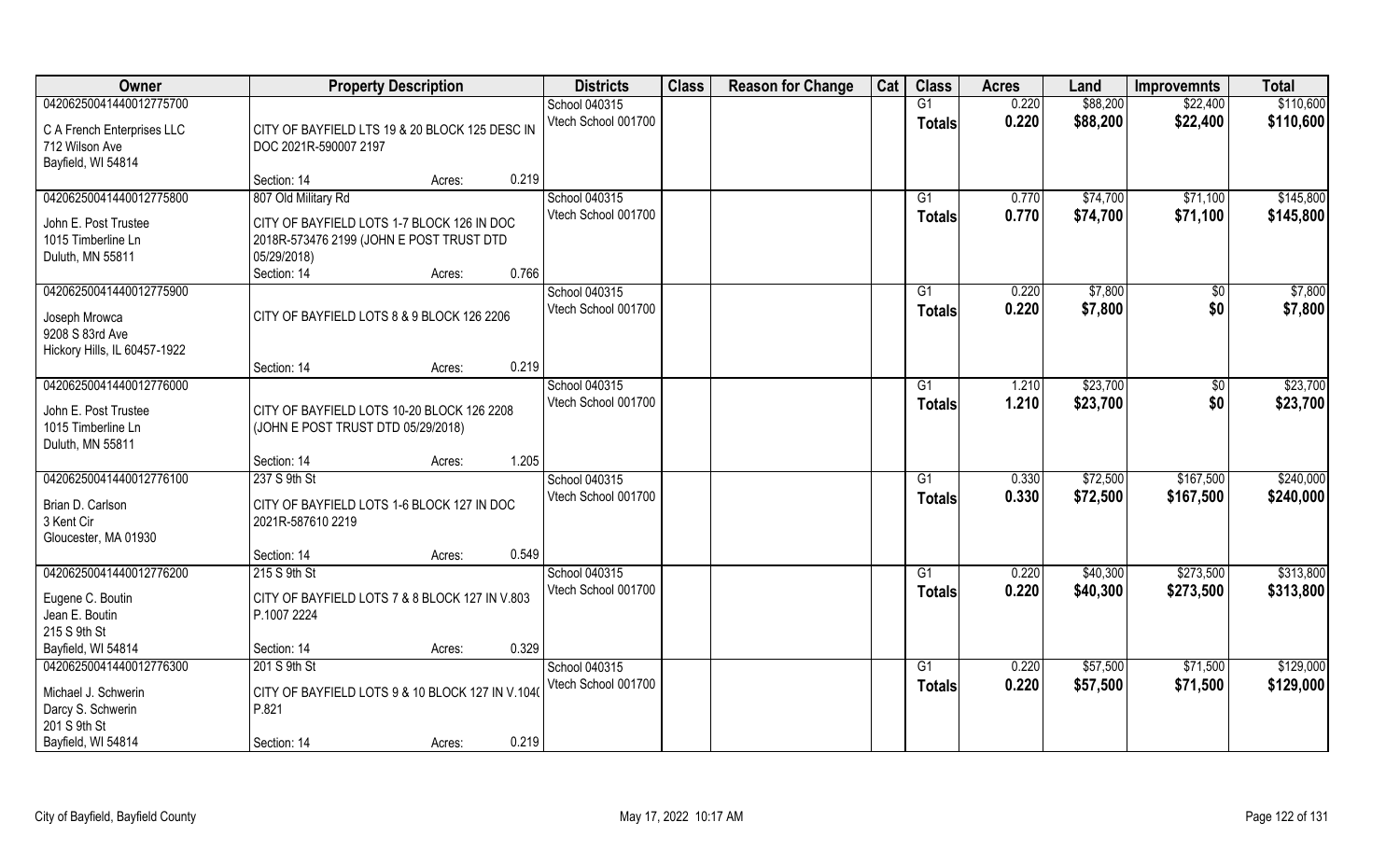| \$57,500<br>04206250041440012776400<br>236 S 10th St<br>G1<br>0.220<br>\$158,800<br>\$216,300<br>School 040315<br>Vtech School 001700<br>0.220<br>\$57,500<br>\$158,800<br>\$216,300<br><b>Totals</b><br>Mursel Demirkol<br>CITY OF BAYFIELD LOTS 11 & 12 BLOCK 127 IN DOC<br>236 S 10th St<br>2020R-581889 2229<br>Bayfield, WI 54814<br>0.220<br>Section: 14<br>Acres:<br>04206250041440012776500<br>228 S 10th St<br>School 040315<br>0.000<br>\$0<br>$\sqrt{50}$<br>X1<br>$\sqrt[6]{}$<br>Vtech School 001700<br>0.000<br>\$0<br>\$0<br>\$0 <br><b>Totals</b><br>Coast Guard U S A<br>CITY OF BAYFIELD LOTS 13 & 14 BLOCK 127<br>0.220<br>Section: 14<br>Acres:<br>\$150,900<br>04206250041440012776600<br>220 S 10th St<br>School 040315<br>0.220<br>\$57,500<br>\$93,400<br>G1<br>Vtech School 001700<br>0.220<br>\$57,500<br>\$93,400<br>\$150,900<br><b>Totals</b><br>CITY OF BAYFIELD LOTS 15 & 16 BLOCK 127 IN<br>Pamela Jeanne Dana<br>200 Gulf Shore Dr<br>V.1160 P.734 2233<br>Apt 323<br>0.220<br>Destin, FL 32541<br>Section: 14<br>Acres:<br>\$157,300<br>04206250041440012776700<br>School 040315<br>\$87,600<br>\$69,700<br>208 S 10th St<br>0.441<br>G1<br>Vtech School 001700<br>0.441<br>\$87,600<br>\$69,700<br>\$157,300<br><b>Totals</b><br>Steven Vizanko<br>CITY OF BAYFIELD LOTS 17-20 BLOCK 127 2235<br>Nami Vizanko<br>PO Box 127<br>0.439<br>Bayfield, WI 54814<br>Section: 14<br>Acres:<br>\$230,900<br>\$133,500<br>04206250041440012776800<br>233 S 10th St<br>School 040315<br>0.550<br>\$97,400<br>G1<br>0.550<br>\$97,400<br>Vtech School 001700<br>\$133,500<br>\$230,900<br><b>Totals</b><br>Gordon T. Ringberg<br>CITY OF BAYFIELD LOTS 1 - 5 BLOCK 128 IN V.835<br>Mary Brig Ringberg<br>P.591 2239<br>233 S 10th St<br>0.550<br>Bayfield, WI 54814<br>Section: 14<br>Acres:<br>School 040315<br>\$57,500<br>\$75,400<br>04206250041440012776900<br>229 S 10th St<br>0.220<br>\$17,900<br>G1<br>\$17,900<br>Vtech School 001700<br>0.220<br>\$57,500<br><b>Totals</b><br>Schneider Family Trust<br>CITY OF BAYFIELD LOTS 6 & 7 BLOCK 128 IN V.854<br>PO Box 5<br>P.777 2244 (SCHNEIDER FAMILY TRUST DTD<br>O Fallon, MO 63366<br>3/11/2003) IM 2003R-481648<br>0.220<br>Section: 14<br>Acres:<br>04206250041440012777000<br>School 040315<br>$\overline{G1}$<br>0.110<br>\$28,800<br>$\sqrt{$0}$<br>Vtech School 001700<br>0.110<br>\$28,800<br>\$0<br>\$28,800<br><b>Totals</b><br>Schneider Family Trust<br>CITY OF BAYFIELD LOT 8 BLOCK 128 IN V.854 P.777<br>PO Box 5<br>2246 (SCHNEIDER FAMILY TRUST DTD 3/11/2003) IM<br>2003R-481648<br>O Fallon, MO 63366<br>0.110 | Owner | <b>Property Description</b> | <b>Districts</b> | <b>Class</b> | <b>Reason for Change</b> | Cat | <b>Class</b> | <b>Acres</b> | Land | <b>Improvemnts</b> | <b>Total</b> |
|--------------------------------------------------------------------------------------------------------------------------------------------------------------------------------------------------------------------------------------------------------------------------------------------------------------------------------------------------------------------------------------------------------------------------------------------------------------------------------------------------------------------------------------------------------------------------------------------------------------------------------------------------------------------------------------------------------------------------------------------------------------------------------------------------------------------------------------------------------------------------------------------------------------------------------------------------------------------------------------------------------------------------------------------------------------------------------------------------------------------------------------------------------------------------------------------------------------------------------------------------------------------------------------------------------------------------------------------------------------------------------------------------------------------------------------------------------------------------------------------------------------------------------------------------------------------------------------------------------------------------------------------------------------------------------------------------------------------------------------------------------------------------------------------------------------------------------------------------------------------------------------------------------------------------------------------------------------------------------------------------------------------------------------------------------------------------------------------------------------------------------------------------------------------------------------------------------------------------------------------------------------------------------------------------------------------------------------------------------------------------------------------------------------------------------------------------------------------------------------------------------------------------------------------------------------------------------------------------------------------|-------|-----------------------------|------------------|--------------|--------------------------|-----|--------------|--------------|------|--------------------|--------------|
|                                                                                                                                                                                                                                                                                                                                                                                                                                                                                                                                                                                                                                                                                                                                                                                                                                                                                                                                                                                                                                                                                                                                                                                                                                                                                                                                                                                                                                                                                                                                                                                                                                                                                                                                                                                                                                                                                                                                                                                                                                                                                                                                                                                                                                                                                                                                                                                                                                                                                                                                                                                                                    |       |                             |                  |              |                          |     |              |              |      |                    |              |
|                                                                                                                                                                                                                                                                                                                                                                                                                                                                                                                                                                                                                                                                                                                                                                                                                                                                                                                                                                                                                                                                                                                                                                                                                                                                                                                                                                                                                                                                                                                                                                                                                                                                                                                                                                                                                                                                                                                                                                                                                                                                                                                                                                                                                                                                                                                                                                                                                                                                                                                                                                                                                    |       |                             |                  |              |                          |     |              |              |      |                    |              |
|                                                                                                                                                                                                                                                                                                                                                                                                                                                                                                                                                                                                                                                                                                                                                                                                                                                                                                                                                                                                                                                                                                                                                                                                                                                                                                                                                                                                                                                                                                                                                                                                                                                                                                                                                                                                                                                                                                                                                                                                                                                                                                                                                                                                                                                                                                                                                                                                                                                                                                                                                                                                                    |       |                             |                  |              |                          |     |              |              |      |                    |              |
|                                                                                                                                                                                                                                                                                                                                                                                                                                                                                                                                                                                                                                                                                                                                                                                                                                                                                                                                                                                                                                                                                                                                                                                                                                                                                                                                                                                                                                                                                                                                                                                                                                                                                                                                                                                                                                                                                                                                                                                                                                                                                                                                                                                                                                                                                                                                                                                                                                                                                                                                                                                                                    |       |                             |                  |              |                          |     |              |              |      |                    |              |
|                                                                                                                                                                                                                                                                                                                                                                                                                                                                                                                                                                                                                                                                                                                                                                                                                                                                                                                                                                                                                                                                                                                                                                                                                                                                                                                                                                                                                                                                                                                                                                                                                                                                                                                                                                                                                                                                                                                                                                                                                                                                                                                                                                                                                                                                                                                                                                                                                                                                                                                                                                                                                    |       |                             |                  |              |                          |     |              |              |      |                    |              |
|                                                                                                                                                                                                                                                                                                                                                                                                                                                                                                                                                                                                                                                                                                                                                                                                                                                                                                                                                                                                                                                                                                                                                                                                                                                                                                                                                                                                                                                                                                                                                                                                                                                                                                                                                                                                                                                                                                                                                                                                                                                                                                                                                                                                                                                                                                                                                                                                                                                                                                                                                                                                                    |       |                             |                  |              |                          |     |              |              |      |                    |              |
|                                                                                                                                                                                                                                                                                                                                                                                                                                                                                                                                                                                                                                                                                                                                                                                                                                                                                                                                                                                                                                                                                                                                                                                                                                                                                                                                                                                                                                                                                                                                                                                                                                                                                                                                                                                                                                                                                                                                                                                                                                                                                                                                                                                                                                                                                                                                                                                                                                                                                                                                                                                                                    |       |                             |                  |              |                          |     |              |              |      |                    |              |
|                                                                                                                                                                                                                                                                                                                                                                                                                                                                                                                                                                                                                                                                                                                                                                                                                                                                                                                                                                                                                                                                                                                                                                                                                                                                                                                                                                                                                                                                                                                                                                                                                                                                                                                                                                                                                                                                                                                                                                                                                                                                                                                                                                                                                                                                                                                                                                                                                                                                                                                                                                                                                    |       |                             |                  |              |                          |     |              |              |      |                    |              |
|                                                                                                                                                                                                                                                                                                                                                                                                                                                                                                                                                                                                                                                                                                                                                                                                                                                                                                                                                                                                                                                                                                                                                                                                                                                                                                                                                                                                                                                                                                                                                                                                                                                                                                                                                                                                                                                                                                                                                                                                                                                                                                                                                                                                                                                                                                                                                                                                                                                                                                                                                                                                                    |       |                             |                  |              |                          |     |              |              |      |                    |              |
|                                                                                                                                                                                                                                                                                                                                                                                                                                                                                                                                                                                                                                                                                                                                                                                                                                                                                                                                                                                                                                                                                                                                                                                                                                                                                                                                                                                                                                                                                                                                                                                                                                                                                                                                                                                                                                                                                                                                                                                                                                                                                                                                                                                                                                                                                                                                                                                                                                                                                                                                                                                                                    |       |                             |                  |              |                          |     |              |              |      |                    |              |
|                                                                                                                                                                                                                                                                                                                                                                                                                                                                                                                                                                                                                                                                                                                                                                                                                                                                                                                                                                                                                                                                                                                                                                                                                                                                                                                                                                                                                                                                                                                                                                                                                                                                                                                                                                                                                                                                                                                                                                                                                                                                                                                                                                                                                                                                                                                                                                                                                                                                                                                                                                                                                    |       |                             |                  |              |                          |     |              |              |      |                    |              |
|                                                                                                                                                                                                                                                                                                                                                                                                                                                                                                                                                                                                                                                                                                                                                                                                                                                                                                                                                                                                                                                                                                                                                                                                                                                                                                                                                                                                                                                                                                                                                                                                                                                                                                                                                                                                                                                                                                                                                                                                                                                                                                                                                                                                                                                                                                                                                                                                                                                                                                                                                                                                                    |       |                             |                  |              |                          |     |              |              |      |                    |              |
|                                                                                                                                                                                                                                                                                                                                                                                                                                                                                                                                                                                                                                                                                                                                                                                                                                                                                                                                                                                                                                                                                                                                                                                                                                                                                                                                                                                                                                                                                                                                                                                                                                                                                                                                                                                                                                                                                                                                                                                                                                                                                                                                                                                                                                                                                                                                                                                                                                                                                                                                                                                                                    |       |                             |                  |              |                          |     |              |              |      |                    |              |
|                                                                                                                                                                                                                                                                                                                                                                                                                                                                                                                                                                                                                                                                                                                                                                                                                                                                                                                                                                                                                                                                                                                                                                                                                                                                                                                                                                                                                                                                                                                                                                                                                                                                                                                                                                                                                                                                                                                                                                                                                                                                                                                                                                                                                                                                                                                                                                                                                                                                                                                                                                                                                    |       |                             |                  |              |                          |     |              |              |      |                    |              |
|                                                                                                                                                                                                                                                                                                                                                                                                                                                                                                                                                                                                                                                                                                                                                                                                                                                                                                                                                                                                                                                                                                                                                                                                                                                                                                                                                                                                                                                                                                                                                                                                                                                                                                                                                                                                                                                                                                                                                                                                                                                                                                                                                                                                                                                                                                                                                                                                                                                                                                                                                                                                                    |       |                             |                  |              |                          |     |              |              |      |                    |              |
|                                                                                                                                                                                                                                                                                                                                                                                                                                                                                                                                                                                                                                                                                                                                                                                                                                                                                                                                                                                                                                                                                                                                                                                                                                                                                                                                                                                                                                                                                                                                                                                                                                                                                                                                                                                                                                                                                                                                                                                                                                                                                                                                                                                                                                                                                                                                                                                                                                                                                                                                                                                                                    |       |                             |                  |              |                          |     |              |              |      |                    |              |
|                                                                                                                                                                                                                                                                                                                                                                                                                                                                                                                                                                                                                                                                                                                                                                                                                                                                                                                                                                                                                                                                                                                                                                                                                                                                                                                                                                                                                                                                                                                                                                                                                                                                                                                                                                                                                                                                                                                                                                                                                                                                                                                                                                                                                                                                                                                                                                                                                                                                                                                                                                                                                    |       |                             |                  |              |                          |     |              |              |      |                    |              |
|                                                                                                                                                                                                                                                                                                                                                                                                                                                                                                                                                                                                                                                                                                                                                                                                                                                                                                                                                                                                                                                                                                                                                                                                                                                                                                                                                                                                                                                                                                                                                                                                                                                                                                                                                                                                                                                                                                                                                                                                                                                                                                                                                                                                                                                                                                                                                                                                                                                                                                                                                                                                                    |       |                             |                  |              |                          |     |              |              |      |                    |              |
|                                                                                                                                                                                                                                                                                                                                                                                                                                                                                                                                                                                                                                                                                                                                                                                                                                                                                                                                                                                                                                                                                                                                                                                                                                                                                                                                                                                                                                                                                                                                                                                                                                                                                                                                                                                                                                                                                                                                                                                                                                                                                                                                                                                                                                                                                                                                                                                                                                                                                                                                                                                                                    |       |                             |                  |              |                          |     |              |              |      |                    |              |
|                                                                                                                                                                                                                                                                                                                                                                                                                                                                                                                                                                                                                                                                                                                                                                                                                                                                                                                                                                                                                                                                                                                                                                                                                                                                                                                                                                                                                                                                                                                                                                                                                                                                                                                                                                                                                                                                                                                                                                                                                                                                                                                                                                                                                                                                                                                                                                                                                                                                                                                                                                                                                    |       |                             |                  |              |                          |     |              |              |      |                    |              |
|                                                                                                                                                                                                                                                                                                                                                                                                                                                                                                                                                                                                                                                                                                                                                                                                                                                                                                                                                                                                                                                                                                                                                                                                                                                                                                                                                                                                                                                                                                                                                                                                                                                                                                                                                                                                                                                                                                                                                                                                                                                                                                                                                                                                                                                                                                                                                                                                                                                                                                                                                                                                                    |       |                             |                  |              |                          |     |              |              |      |                    |              |
|                                                                                                                                                                                                                                                                                                                                                                                                                                                                                                                                                                                                                                                                                                                                                                                                                                                                                                                                                                                                                                                                                                                                                                                                                                                                                                                                                                                                                                                                                                                                                                                                                                                                                                                                                                                                                                                                                                                                                                                                                                                                                                                                                                                                                                                                                                                                                                                                                                                                                                                                                                                                                    |       |                             |                  |              |                          |     |              |              |      |                    |              |
|                                                                                                                                                                                                                                                                                                                                                                                                                                                                                                                                                                                                                                                                                                                                                                                                                                                                                                                                                                                                                                                                                                                                                                                                                                                                                                                                                                                                                                                                                                                                                                                                                                                                                                                                                                                                                                                                                                                                                                                                                                                                                                                                                                                                                                                                                                                                                                                                                                                                                                                                                                                                                    |       |                             |                  |              |                          |     |              |              |      |                    |              |
|                                                                                                                                                                                                                                                                                                                                                                                                                                                                                                                                                                                                                                                                                                                                                                                                                                                                                                                                                                                                                                                                                                                                                                                                                                                                                                                                                                                                                                                                                                                                                                                                                                                                                                                                                                                                                                                                                                                                                                                                                                                                                                                                                                                                                                                                                                                                                                                                                                                                                                                                                                                                                    |       |                             |                  |              |                          |     |              |              |      |                    |              |
|                                                                                                                                                                                                                                                                                                                                                                                                                                                                                                                                                                                                                                                                                                                                                                                                                                                                                                                                                                                                                                                                                                                                                                                                                                                                                                                                                                                                                                                                                                                                                                                                                                                                                                                                                                                                                                                                                                                                                                                                                                                                                                                                                                                                                                                                                                                                                                                                                                                                                                                                                                                                                    |       |                             |                  |              |                          |     |              |              |      |                    |              |
| \$75,400<br>\$28,800                                                                                                                                                                                                                                                                                                                                                                                                                                                                                                                                                                                                                                                                                                                                                                                                                                                                                                                                                                                                                                                                                                                                                                                                                                                                                                                                                                                                                                                                                                                                                                                                                                                                                                                                                                                                                                                                                                                                                                                                                                                                                                                                                                                                                                                                                                                                                                                                                                                                                                                                                                                               |       |                             |                  |              |                          |     |              |              |      |                    |              |
|                                                                                                                                                                                                                                                                                                                                                                                                                                                                                                                                                                                                                                                                                                                                                                                                                                                                                                                                                                                                                                                                                                                                                                                                                                                                                                                                                                                                                                                                                                                                                                                                                                                                                                                                                                                                                                                                                                                                                                                                                                                                                                                                                                                                                                                                                                                                                                                                                                                                                                                                                                                                                    |       |                             |                  |              |                          |     |              |              |      |                    |              |
|                                                                                                                                                                                                                                                                                                                                                                                                                                                                                                                                                                                                                                                                                                                                                                                                                                                                                                                                                                                                                                                                                                                                                                                                                                                                                                                                                                                                                                                                                                                                                                                                                                                                                                                                                                                                                                                                                                                                                                                                                                                                                                                                                                                                                                                                                                                                                                                                                                                                                                                                                                                                                    |       |                             |                  |              |                          |     |              |              |      |                    |              |
|                                                                                                                                                                                                                                                                                                                                                                                                                                                                                                                                                                                                                                                                                                                                                                                                                                                                                                                                                                                                                                                                                                                                                                                                                                                                                                                                                                                                                                                                                                                                                                                                                                                                                                                                                                                                                                                                                                                                                                                                                                                                                                                                                                                                                                                                                                                                                                                                                                                                                                                                                                                                                    |       |                             |                  |              |                          |     |              |              |      |                    |              |
|                                                                                                                                                                                                                                                                                                                                                                                                                                                                                                                                                                                                                                                                                                                                                                                                                                                                                                                                                                                                                                                                                                                                                                                                                                                                                                                                                                                                                                                                                                                                                                                                                                                                                                                                                                                                                                                                                                                                                                                                                                                                                                                                                                                                                                                                                                                                                                                                                                                                                                                                                                                                                    |       |                             |                  |              |                          |     |              |              |      |                    |              |
|                                                                                                                                                                                                                                                                                                                                                                                                                                                                                                                                                                                                                                                                                                                                                                                                                                                                                                                                                                                                                                                                                                                                                                                                                                                                                                                                                                                                                                                                                                                                                                                                                                                                                                                                                                                                                                                                                                                                                                                                                                                                                                                                                                                                                                                                                                                                                                                                                                                                                                                                                                                                                    |       |                             |                  |              |                          |     |              |              |      |                    |              |
|                                                                                                                                                                                                                                                                                                                                                                                                                                                                                                                                                                                                                                                                                                                                                                                                                                                                                                                                                                                                                                                                                                                                                                                                                                                                                                                                                                                                                                                                                                                                                                                                                                                                                                                                                                                                                                                                                                                                                                                                                                                                                                                                                                                                                                                                                                                                                                                                                                                                                                                                                                                                                    |       |                             |                  |              |                          |     |              |              |      |                    |              |
|                                                                                                                                                                                                                                                                                                                                                                                                                                                                                                                                                                                                                                                                                                                                                                                                                                                                                                                                                                                                                                                                                                                                                                                                                                                                                                                                                                                                                                                                                                                                                                                                                                                                                                                                                                                                                                                                                                                                                                                                                                                                                                                                                                                                                                                                                                                                                                                                                                                                                                                                                                                                                    |       |                             |                  |              |                          |     |              |              |      |                    |              |
|                                                                                                                                                                                                                                                                                                                                                                                                                                                                                                                                                                                                                                                                                                                                                                                                                                                                                                                                                                                                                                                                                                                                                                                                                                                                                                                                                                                                                                                                                                                                                                                                                                                                                                                                                                                                                                                                                                                                                                                                                                                                                                                                                                                                                                                                                                                                                                                                                                                                                                                                                                                                                    |       |                             |                  |              |                          |     |              |              |      |                    |              |
|                                                                                                                                                                                                                                                                                                                                                                                                                                                                                                                                                                                                                                                                                                                                                                                                                                                                                                                                                                                                                                                                                                                                                                                                                                                                                                                                                                                                                                                                                                                                                                                                                                                                                                                                                                                                                                                                                                                                                                                                                                                                                                                                                                                                                                                                                                                                                                                                                                                                                                                                                                                                                    |       | Section: 14<br>Acres:       |                  |              |                          |     |              |              |      |                    |              |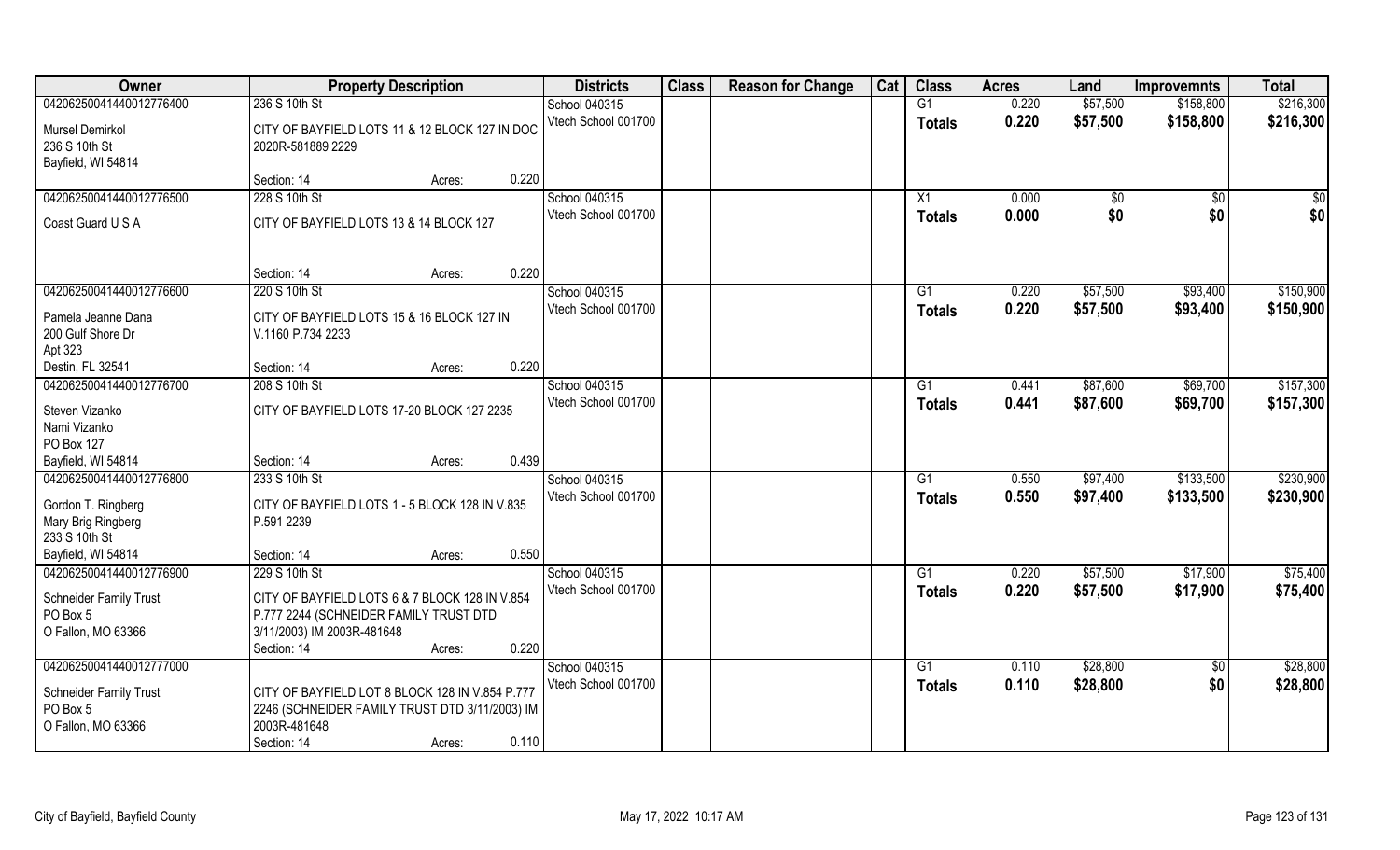| Owner                                | <b>Property Description</b>                     | <b>Districts</b>    | <b>Class</b> | <b>Reason for Change</b> | Cat | <b>Class</b>    | <b>Acres</b> | Land     | <b>Improvemnts</b> | <b>Total</b> |
|--------------------------------------|-------------------------------------------------|---------------------|--------------|--------------------------|-----|-----------------|--------------|----------|--------------------|--------------|
| 04206250041440012777100              |                                                 | School 040315       |              |                          |     | G1              | 0.220        | \$57,500 | \$0                | \$57,500     |
| Schneider Family Trust               | CITY OF BAYFIELD LOTS 9 & 10 BLOCK 128 IN V.854 | Vtech School 001700 |              |                          |     | <b>Totals</b>   | 0.220        | \$57,500 | \$0                | \$57,500     |
| PO Box 5                             | P.777 (SCHNEIDER FAMILY TRUST DTD 3/11/2003)    |                     |              |                          |     |                 |              |          |                    |              |
| O Fallon, MO 63366                   | IM 2003R-480943 IM 2003R-481648                 |                     |              |                          |     |                 |              |          |                    |              |
|                                      | 0.220<br>Section: 14<br>Acres:                  |                     |              |                          |     |                 |              |          |                    |              |
| 04206250041440012777200              | 240 S 11th St                                   | School 040315       |              |                          |     | G1              | 0.330        | \$72,500 | \$86,700           | \$159,200    |
|                                      |                                                 | Vtech School 001700 |              |                          |     | <b>Totals</b>   | 0.330        | \$72,500 | \$86,700           | \$159,200    |
| Kylie R. Vadnais                     | CITY OF BAYFIELD LOTS 11-13 BLOCK 128 IN DOC    |                     |              |                          |     |                 |              |          |                    |              |
| 240 S 11th St                        | 2018R-573840 2249                               |                     |              |                          |     |                 |              |          |                    |              |
| Bayfield, WI 54814                   |                                                 |                     |              |                          |     |                 |              |          |                    |              |
|                                      | 0.330<br>Section: 14<br>Acres:                  |                     |              |                          |     |                 |              |          |                    |              |
| 04206250041440012777300              | 216 S 11th St                                   | School 040315       |              |                          |     | G1              | 0.440        | \$87,400 | \$110,900          | \$198,300    |
| Amber D. Vadnais                     | CITY OF BAYFIELD LOTS 14-17 BLOCK 128 IN DOC    | Vtech School 001700 |              |                          |     | <b>Totals</b>   | 0.440        | \$87,400 | \$110,900          | \$198,300    |
| PO Box 676                           | 2021R-590188 2252                               |                     |              |                          |     |                 |              |          |                    |              |
| Bayfield, WI 54814                   |                                                 |                     |              |                          |     |                 |              |          |                    |              |
|                                      | 0.440<br>Section: 14<br>Acres:                  |                     |              |                          |     |                 |              |          |                    |              |
| 04206250041440012777400              | 208 S 11th St                                   | School 040315       |              |                          |     | G1              | 0.330        | \$72,500 | \$151,500          | \$224,000    |
|                                      |                                                 | Vtech School 001700 |              |                          |     | <b>Totals</b>   | 0.330        | \$72,500 | \$151,500          | \$224,000    |
| Deborah Ferruggia A. Boulley         | CITY OF BAYFIELD LOTS 18-20 BLOCK 128 V.893     |                     |              |                          |     |                 |              |          |                    |              |
| PO Box 1343                          | P.631 IM 2004R-492009                           |                     |              |                          |     |                 |              |          |                    |              |
| Bayfield, WI 54814                   |                                                 |                     |              |                          |     |                 |              |          |                    |              |
|                                      | 0.330<br>Section: 14<br>Acres:                  |                     |              |                          |     |                 |              |          |                    |              |
| 04206250041440012777500              | 238 S 11th St                                   | School 040315       |              |                          |     | G1              | 0.440        | \$87,400 | \$101,900          | \$189,300    |
| Eric P. Fredenberg                   | CITY OF BAYFIELD LOTS 1-4 BLOCK 129 2259 (ERIC  | Vtech School 001700 |              |                          |     | <b>Totals</b>   | 0.440        | \$87,400 | \$101,900          | \$189,300    |
| Nancy A. Fredenberg                  | P & NANCY A FREDENBERG JT INCOME ONLY           |                     |              |                          |     |                 |              |          |                    |              |
| 239 S 11th St                        | TRUST DTD 08/09/2013)                           |                     |              |                          |     |                 |              |          |                    |              |
| Bayfield, WI 54814                   | 0.440<br>Section: 14<br>Acres:                  |                     |              |                          |     |                 |              |          |                    |              |
| 04206250041440012777600              | 211 S 11th St                                   | School 040315       |              |                          |     | G1              | 0.330        | \$72,500 | \$50,500           | \$123,000    |
|                                      |                                                 | Vtech School 001700 |              |                          |     | <b>Totals</b>   | 0.330        | \$72,500 | \$50,500           | \$123,000    |
| Pamela Anne Calhoun<br>211 S 11th St | CITY OF BAYFIELD LOTS 5-7 BLOCK 129 IN V.1098   |                     |              |                          |     |                 |              |          |                    |              |
| PO Box 791                           | P.629 2261                                      |                     |              |                          |     |                 |              |          |                    |              |
| Bayfield, WI 54814                   | 0.330<br>Section: 14<br>Acres:                  |                     |              |                          |     |                 |              |          |                    |              |
| 04206250041440012777700              | 209 S 11th St                                   | School 040315       |              |                          |     | $\overline{X1}$ | 0.331        | \$0      | $\sqrt[6]{}$       | \$0          |
|                                      |                                                 | Vtech School 001700 |              |                          |     |                 | 0.331        | \$0      |                    |              |
| Coast Guard U S A                    | CITY OF BAYFIELD LOTS 8-10 BLOCK 129 2262A      |                     |              |                          |     | <b>Totals</b>   |              |          | \$0                | \$0          |
|                                      |                                                 |                     |              |                          |     |                 |              |          |                    |              |
|                                      |                                                 |                     |              |                          |     |                 |              |          |                    |              |
|                                      | 0.330<br>Section: 14<br>Acres:                  |                     |              |                          |     |                 |              |          |                    |              |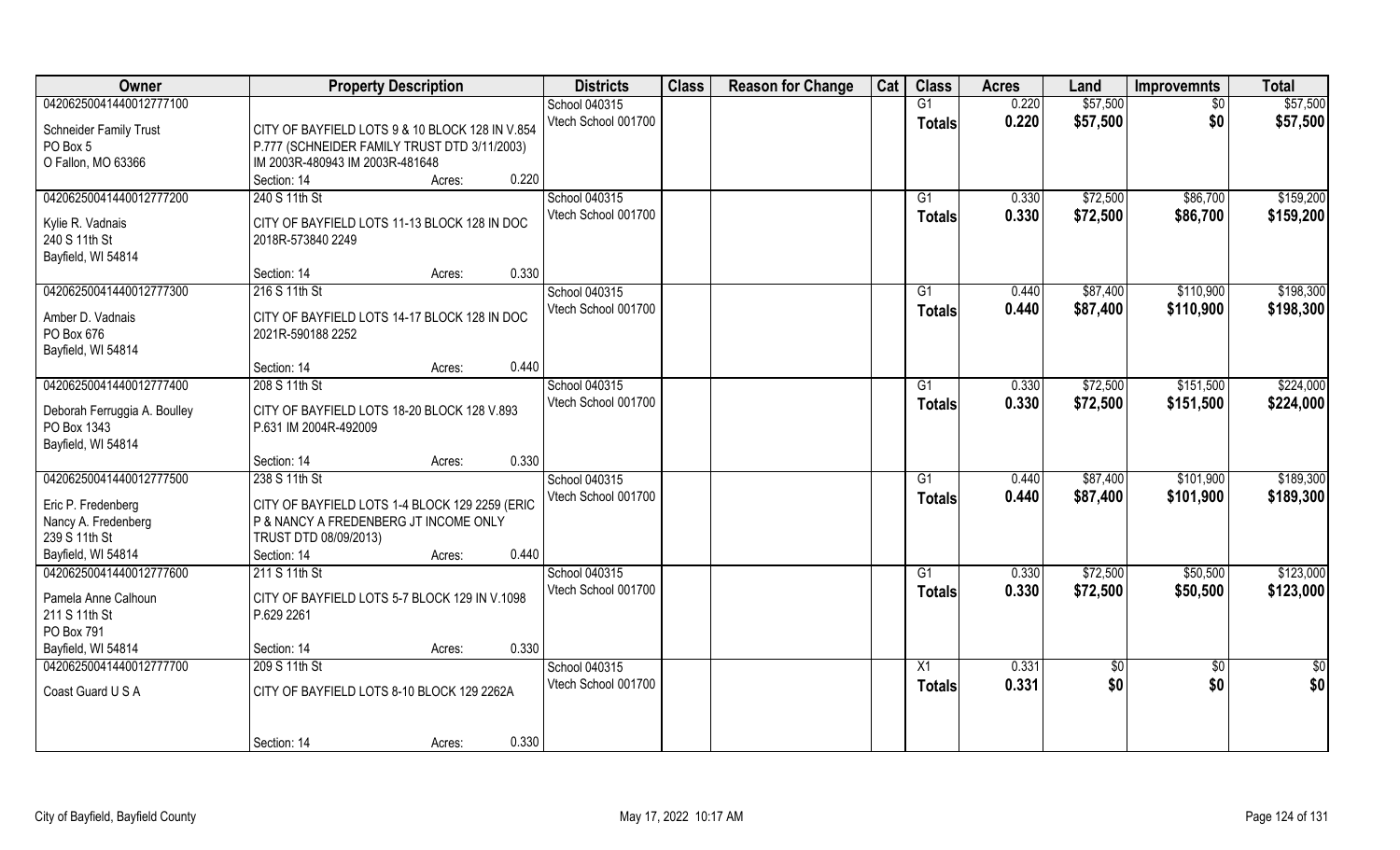| Owner                                                                                                   | <b>Property Description</b>                                                                                     | <b>Districts</b>                     | <b>Class</b> | <b>Reason for Change</b> | Cat | <b>Class</b>        | <b>Acres</b>   | Land                 | <b>Improvemnts</b>     | <b>Total</b>         |
|---------------------------------------------------------------------------------------------------------|-----------------------------------------------------------------------------------------------------------------|--------------------------------------|--------------|--------------------------|-----|---------------------|----------------|----------------------|------------------------|----------------------|
| 04206250041440012777800                                                                                 | 1121 Old Military Rd                                                                                            | School 040315                        |              |                          |     | G1                  | 0.440          | \$87,400             | \$109,200              | \$196,600            |
| Keith E. Basar<br>PO Box 922<br>Bayfield, WI 54814                                                      | CITY OF BAYFIELD LOTS 11-14 BLOCK 129 IN DOC<br>2019R-579902 2264                                               | Vtech School 001700                  |              |                          |     | <b>Totals</b>       | 0.440          | \$87,400             | \$109,200              | \$196,600            |
|                                                                                                         | 0.441<br>Section: 14<br>Acres:                                                                                  |                                      |              |                          |     |                     |                |                      |                        |                      |
| 04206250041440012777900<br>Pamela Anne Calhoun<br>211 S 11th St<br>PO Box 791                           | CITY OF BAYFIELD LOTS 15-17 BLOCK 129 IN V.1098<br>P.629 2266                                                   | School 040315<br>Vtech School 001700 |              |                          |     | G1<br>Totals        | 0.330<br>0.330 | \$6,200<br>\$6,200   | \$0<br>\$0             | \$6,200<br>\$6,200   |
| Bayfield, WI 54814                                                                                      | 0.330<br>Section: 14<br>Acres:                                                                                  |                                      |              |                          |     |                     |                |                      |                        |                      |
| 04206250041440012778000<br>William B. Shefchik<br>1145 E Cedar Hollow Rd<br>Lehi, UT 84043              | CITY OF BAYFIELD LOTS 18 - 20 BLOCK 129 IN<br>V.1002 P.774 2267A                                                | School 040315<br>Vtech School 001700 |              |                          |     | G1<br><b>Totals</b> | 0.330<br>0.330 | \$6,200<br>\$6,200   | $\sqrt[6]{3}$<br>\$0   | \$6,200<br>\$6,200   |
|                                                                                                         | 0.330<br>Section: 14<br>Acres:                                                                                  |                                      |              |                          |     |                     |                |                      |                        |                      |
| 04206250041440012778100<br>Gregory M. Kinney<br>701 Rittenhouse Ave<br>Bayfield, WI 54814               | CITY OF BAYFIELD LOTS 1 - 5 BLOCK 130 IN V.934<br>P.581 2269                                                    | School 040315<br>Vtech School 001700 |              |                          |     | G1<br><b>Totals</b> | 0.550<br>0.550 | \$10,400<br>\$10,400 | \$0<br>\$0             | \$10,400<br>\$10,400 |
|                                                                                                         | 0.551<br>Section: 14<br>Acres:                                                                                  |                                      |              |                          |     |                     |                |                      |                        |                      |
| 04206250041440012778200<br>Nichevo Ferry Lines Inc<br>89850 Old County Hwy K<br>Bayfield, WI 54814-4936 | CITY OF BAYFIELD LOTS 6 - 8 BLOCK 130 IN V.934<br>P.582 2271A IM 2005R-503870<br>0.331<br>Section: 14<br>Acres: | School 040315<br>Vtech School 001700 |              |                          |     | G1<br><b>Totals</b> | 0.330<br>0.330 | \$6,200<br>\$6,200   | \$0<br>\$0             | \$6,200<br>\$6,200   |
| 04206250041440012778300                                                                                 |                                                                                                                 | School 040315                        |              |                          |     | G1                  | 0.220          | \$1,000              | $\sqrt{$0}$            | \$1,000              |
| Ed England<br>PO Box 1447<br>Rhinelander, WI 54501                                                      | CITY OF BAYFIELD LOTS 9 & 10 BLOCK 130 IN V.1006<br>P.694 2272 IM 2003R-487916                                  | Vtech School 001700                  |              |                          |     | <b>Totals</b>       | 0.220          | \$1,000              | \$0                    | \$1,000              |
|                                                                                                         | 0.220<br>Section: 14<br>Acres:                                                                                  |                                      |              |                          |     |                     |                |                      |                        |                      |
| 04206250041440012778400<br>Gregory M. Kinney<br>701 Rittenhouse Ave<br>Bayfield, WI 54814               | CITY OF BAYFIELD LOTS 11-15 BLOCK 130 IN V.868<br>P.518 2274 IM 2003R-484933<br>0.552<br>Section: 14<br>Acres:  | School 040315<br>Vtech School 001700 |              |                          |     | G1<br>Totals        | 0.550<br>0.550 | \$10,400<br>\$10,400 | $\overline{50}$<br>\$0 | \$10,400<br>\$10,400 |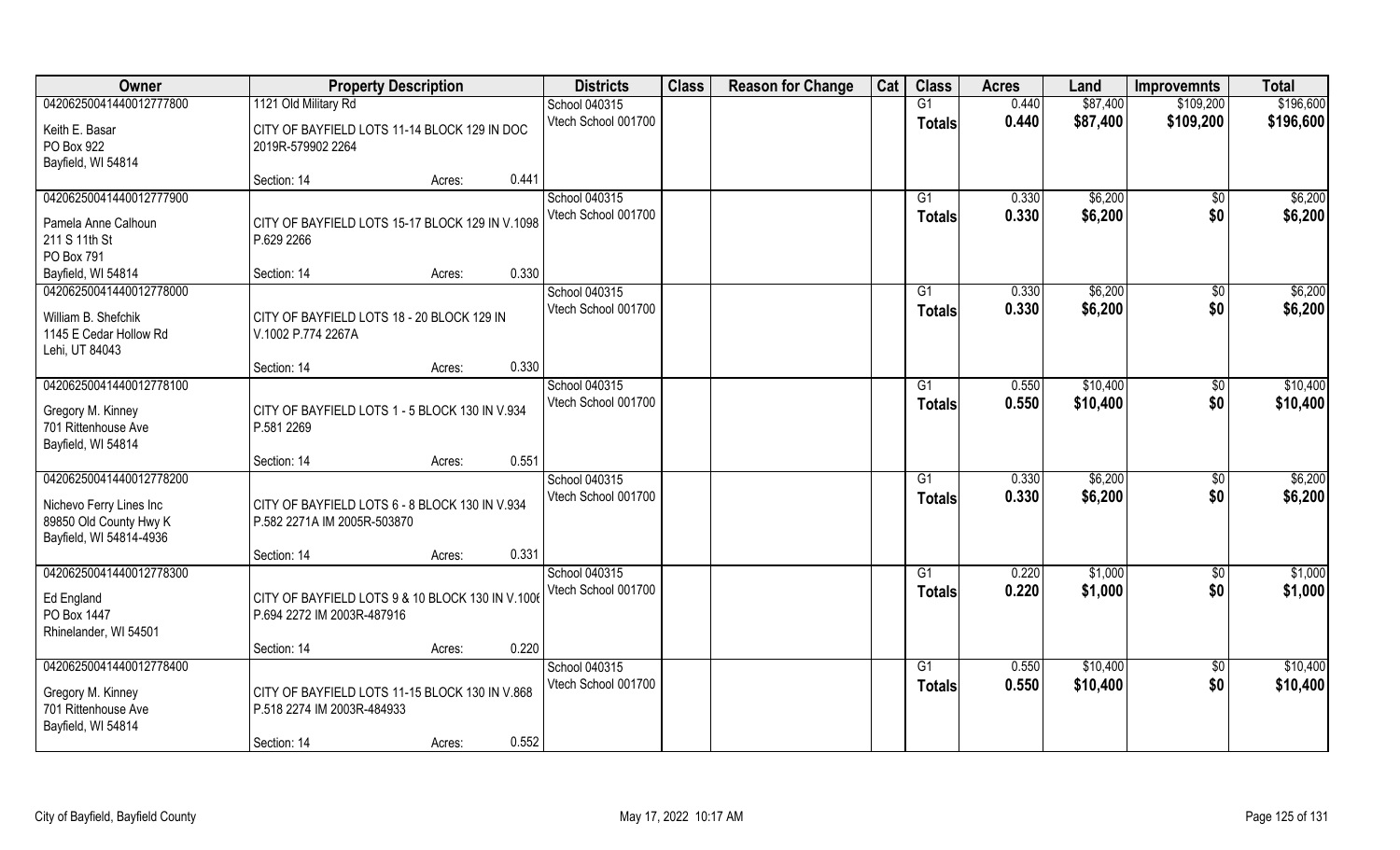| <b>Owner</b>                                                                   | <b>Property Description</b>                                                                                                                                                    | <b>Districts</b>                     | <b>Class</b> | <b>Reason for Change</b> | Cat | <b>Class</b>                    | <b>Acres</b>   | Land                 | <b>Improvemnts</b>    | <b>Total</b>         |
|--------------------------------------------------------------------------------|--------------------------------------------------------------------------------------------------------------------------------------------------------------------------------|--------------------------------------|--------------|--------------------------|-----|---------------------------------|----------------|----------------------|-----------------------|----------------------|
| 04206250041440012778500                                                        |                                                                                                                                                                                | School 040315                        |              |                          |     | G1                              | 0.550          | \$3,600              | $\overline{50}$       | \$3,600              |
| Ed England<br>PO Box 1447<br>Rhinelander, WI 54501                             | CITY OF BAYFIELD LOTS 16-20 BLOCK 130 IN V.1006<br>P.695 2277 IM 2003R-487916                                                                                                  | Vtech School 001700                  |              |                          |     | <b>Totals</b>                   | 0.550          | \$3,600              | \$0                   | \$3,600              |
|                                                                                | 0.551<br>Section: 14<br>Acres:                                                                                                                                                 |                                      |              |                          |     |                                 |                |                      |                       |                      |
| 04206250041440012778600<br>Marlene R. Jensch                                   | CITY OF BAYFIELD LOTS 1-10 BLOCK 131 IN V.1058                                                                                                                                 | School 040315<br>Vtech School 001700 |              |                          |     | G <sub>1</sub><br><b>Totals</b> | 0.830<br>0.830 | \$11,100<br>\$11,100 | \$0<br>\$0            | \$11,100<br>\$11,100 |
| Thomas C. Jensch<br>1369 Harley Cir                                            | P.125 2279                                                                                                                                                                     |                                      |              |                          |     |                                 |                |                      |                       |                      |
| The Villages, FL 32162-6443                                                    | 0.819<br>Section: 14<br>Acres:                                                                                                                                                 |                                      |              |                          |     |                                 |                |                      |                       |                      |
| 04206250041440012778700                                                        |                                                                                                                                                                                | School 040315                        |              |                          |     | G2                              | 0.830          | \$41,000             | $\sqrt[6]{3}$         | \$41,000             |
| SERInc<br>PO Box 1467<br>Bayfield, WI 54814                                    | CITY OF BAYFIELD LOTS 1-9 BLOCK 132 LESS RR &<br>LESS CSM #746 V.5 P.148 IN DOC 2018R-572382<br>2289                                                                           | Vtech School 001700                  |              |                          |     | <b>Totals</b>                   | 0.830          | \$41,000             | \$0                   | \$41,000             |
|                                                                                | 0.826<br>Section: 14<br>Acres:                                                                                                                                                 |                                      |              |                          |     |                                 |                |                      |                       |                      |
| 04206250041440012778800<br>City of Bayfield<br>PO Box 1170                     | CITY OF BAYFIELD LTS 10 & 11 BLOCK 132 2298                                                                                                                                    | School 040315<br>Vtech School 001700 |              |                          |     | X4<br><b>Totals</b>             | 0.020<br>0.020 | $\sqrt[6]{3}$<br>\$0 | \$0<br>\$0            | \$0<br>\$0           |
| Bayfield, WI 54814                                                             | 0.021<br>Section: 14<br>Acres:                                                                                                                                                 |                                      |              |                          |     |                                 |                |                      |                       |                      |
| 04206250041440012778900                                                        |                                                                                                                                                                                | School 040315<br>Vtech School 001700 |              |                          |     | G1<br><b>Totals</b>             | 0.070<br>0.070 | \$4,600<br>\$4,600   | $\sqrt[6]{30}$<br>\$0 | \$4,600<br>\$4,600   |
| Gail Keene<br>611 E 3rd St<br>Washburn, WI 54891                               | CITY OF BAYFIELD LOT 12 BLOCK 132 300 (SUB TO<br>EASE V.733 P.339) IN V.931 P.981                                                                                              |                                      |              |                          |     |                                 |                |                      |                       |                      |
|                                                                                | 0.072<br>Section: 14<br>Acres:                                                                                                                                                 |                                      |              |                          |     |                                 |                |                      |                       |                      |
| 04206250041440012779000                                                        |                                                                                                                                                                                | School 040315                        |              |                          |     | X4                              | 0.200          | $\sqrt{6}$           | \$0                   | \$0                  |
| Landmark Conservancy, Inc<br>500 E Main St<br>Suite 307<br>Menomonie, WI 54751 | CITY OF BAYFIELD STRIP OF LAND 100' WIDE EXT<br>OVER & ACROSS LOTS 1,& 2 IN V.334 P.291 LESS<br>V.430 P.68 LESS THAT PART OVER & ACROSS LOTS<br>0.173<br>Section: 14<br>Acres: | Vtech School 001700                  |              |                          |     | <b>Totals</b>                   | 0.200          | \$0                  | \$0                   | \$0                  |
| 04206250041440012779100                                                        |                                                                                                                                                                                | School 040315                        |              |                          |     | G2                              | 0.040          | \$2,900              | $\overline{50}$       | \$2,900              |
| <b>Carrier Accommodations LLC</b><br>325 S 7th St<br>Bayfield, WI 54814        | CITY OF BAYFIELD THAT PT OF 100' STRIP EXT<br>OVER & ACROSS LOTS 3 & 7 BLOCK 133 TOG WITH<br>W 1/2 VAC ALLEY ADJ TO LOT 7 IN DOC<br>0.038<br>Section: 14<br>Acres:             | Vtech School 001700                  |              |                          |     | <b>Totals</b>                   | 0.040          | \$2,900              | \$0                   | \$2,900              |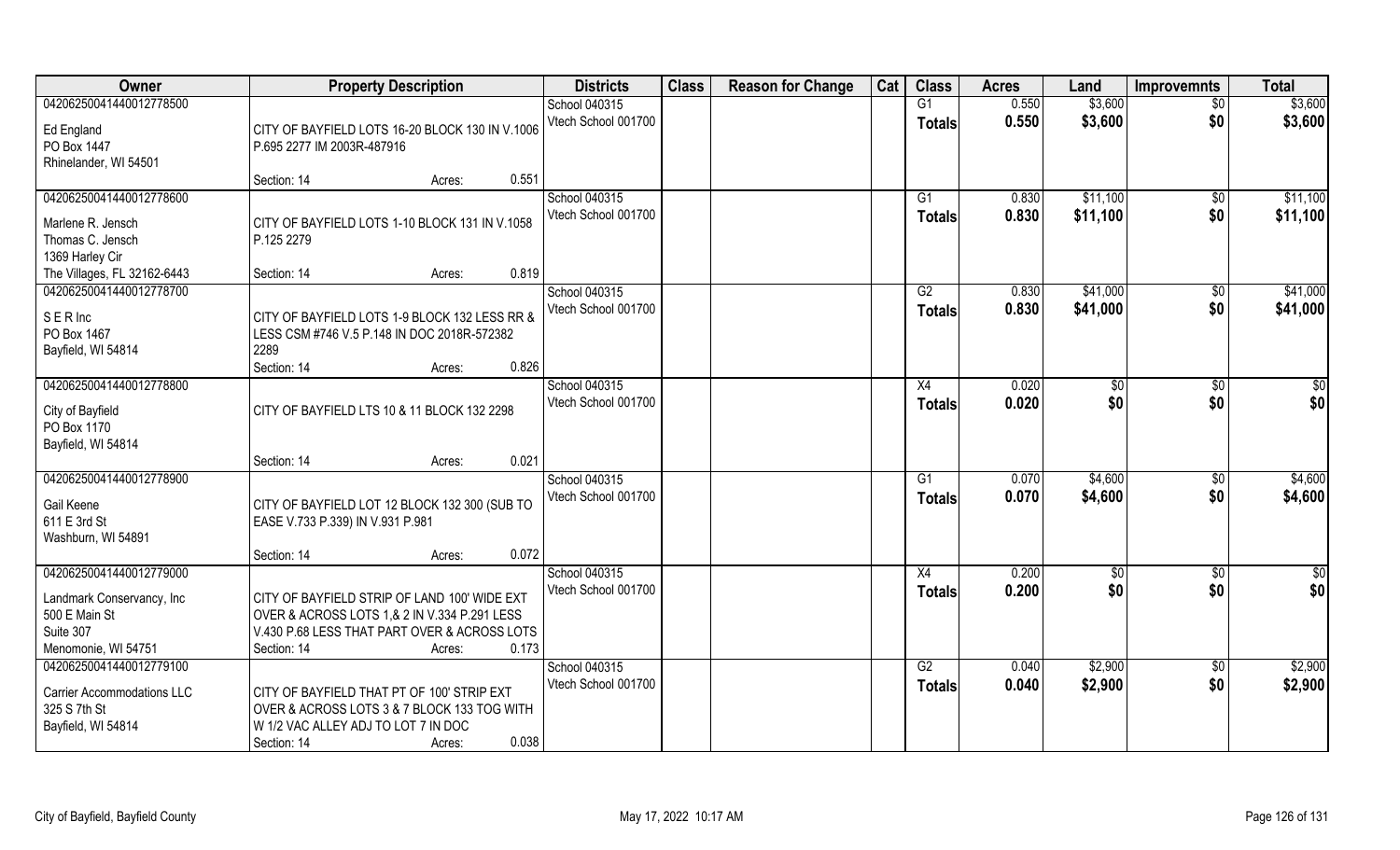| Owner                             | <b>Property Description</b>                     | <b>Districts</b>    | <b>Class</b> | <b>Reason for Change</b> | Cat | <b>Class</b>    | <b>Acres</b> | Land      | <b>Improvemnts</b> | <b>Total</b> |
|-----------------------------------|-------------------------------------------------|---------------------|--------------|--------------------------|-----|-----------------|--------------|-----------|--------------------|--------------|
| 04206250041440012779200           |                                                 | School 040315       |              |                          |     | G2              | 0.050        | \$3,600   | $\overline{50}$    | \$3,600      |
| <b>Carrier Accommodations LLC</b> | CITY OF BAYFIELD LOTS 1 & 2 BLOCK 133 LESS RR   | Vtech School 001700 |              |                          |     | <b>Totals</b>   | 0.050        | \$3,600   | \$0                | \$3,600      |
| 325 S 7th St                      | TOG WITH E 1/2 VAC ALLEY ADJ TO SAID LOTS FOR   |                     |              |                          |     |                 |              |           |                    |              |
| Bayfield, WI 54814                | SMALL TRIANGULAR PAR IN DOC 2019R-577073        |                     |              |                          |     |                 |              |           |                    |              |
|                                   | Section: 14<br>0.055<br>Acres:                  |                     |              |                          |     |                 |              |           |                    |              |
| 04206250041440012779300           |                                                 | School 040315       |              |                          |     | G2              | 0.200        | \$99,800  | \$174,400          | \$274,200    |
|                                   |                                                 | Vtech School 001700 |              |                          |     | <b>Totals</b>   | 0.200        | \$99,800  | \$174,400          | \$274,200    |
| <b>Carrier Accommodations LLC</b> | CITY OF BAYFIELD LOTS 3 & 4 BLOCK 133 TOG WITH  |                     |              |                          |     |                 |              |           |                    |              |
| 325 S 7th St                      | VAC ALLEY IN 2017R-568639 2303                  |                     |              |                          |     |                 |              |           |                    |              |
| Bayfield, WI 54814                |                                                 |                     |              |                          |     |                 |              |           |                    |              |
|                                   | 0.203<br>Section: 14<br>Acres:                  |                     |              |                          |     |                 |              |           |                    |              |
| 04206250041440012779400           |                                                 | School 040315       |              |                          |     | G2              | 0.220        | \$54,900  | \$0                | \$54,900     |
| <b>Carrier Accommodations LLC</b> | CITY OF BAYFIELD LOTS 5 & 6 BLOCK 133 IN        | Vtech School 001700 |              |                          |     | <b>Totals</b>   | 0.220        | \$54,900  | \$0                | \$54,900     |
| 325 S 7th St                      | 2017R-568639 2305                               |                     |              |                          |     |                 |              |           |                    |              |
| Bayfield, WI 54814                |                                                 |                     |              |                          |     |                 |              |           |                    |              |
|                                   | 0.218<br>Section: 14<br>Acres:                  |                     |              |                          |     |                 |              |           |                    |              |
| 04206250041440012779500           | 325 S 7th St                                    | School 040315       |              |                          |     | G2              | 0.370        | \$143,800 | \$378,600          | \$522,400    |
|                                   |                                                 | Vtech School 001700 |              |                          |     | <b>Totals</b>   | 0.370        | \$143,800 | \$378,600          | \$522,400    |
| <b>Carrier Accommodations LLC</b> | CITY OF BAYFIELD LOTS 7-9 BLOCK 133 TOG WITH    |                     |              |                          |     |                 |              |           |                    |              |
| 325 S 7th St                      | VAC ALLEY IN 2017R-568639 2307                  |                     |              |                          |     |                 |              |           |                    |              |
| Bayfield, WI 54814                |                                                 |                     |              |                          |     |                 |              |           |                    |              |
|                                   | 0.333<br>Section: 14<br>Acres:                  |                     |              |                          |     |                 |              |           |                    |              |
| 04206250041440012779600           | 137 11th St S                                   | School 040315       |              |                          |     | $\overline{G2}$ | 0.370        | \$71,900  | \$69,900           | \$141,800    |
| <b>Carrier Accommodations LLC</b> | CITY OF BAYFIELD LOTS 10, 11 & 12 BLOCK 133 &   | Vtech School 001700 |              |                          |     | <b>Totals</b>   | 0.370        | \$71,900  | \$69,900           | \$141,800    |
| 325 S 7th St                      | VAC ALLEY IN 2017R-568639 2310A                 |                     |              |                          |     |                 |              |           |                    |              |
| Bayfield, WI 54814                |                                                 |                     |              |                          |     |                 |              |           |                    |              |
|                                   | 0.361<br>Section: 14<br>Acres:                  |                     |              |                          |     |                 |              |           |                    |              |
| 04206250041440012779700           |                                                 | School 040315       |              |                          |     | G1              | 0.110        | \$28,800  | \$3,700            | \$32,500     |
|                                   |                                                 | Vtech School 001700 |              |                          |     | <b>Totals</b>   | 0.110        | \$28,800  | \$3,700            | \$32,500     |
| Celia G. Duquette Le              | CITY OF BAYFIELD LOT 1 BLOCK 134 (CELIA G       |                     |              |                          |     |                 |              |           |                    |              |
| 325 S 7th St                      | DUQUETTE LIFE ESTATE) 2313                      |                     |              |                          |     |                 |              |           |                    |              |
| Bayfield, WI 54814                |                                                 |                     |              |                          |     |                 |              |           |                    |              |
|                                   | 0.109<br>Section: 14<br>Acres:                  |                     |              |                          |     |                 |              |           |                    |              |
| 04206250041440012779800           | 319 S 7th St                                    | School 040315       |              |                          |     | G1              | 0.220        | \$70,500  | \$45,600           | \$116,100    |
| Frank Woods Petersen              | CITY OF BAYFIELD LOTS 2 & 3 BLOCK 134 IN V.1165 | Vtech School 001700 |              |                          |     | Totals          | 0.220        | \$70,500  | \$45,600           | \$116,100    |
| 77380 W Houghton Pt Rd            | P.356 2314 (FRANK WOODS PETERSEN REV TRUST      |                     |              |                          |     |                 |              |           |                    |              |
| Washburn, WI 54891                | DTD 11/01/1996)                                 |                     |              |                          |     |                 |              |           |                    |              |
|                                   | 0.217<br>Section: 14<br>Acres:                  |                     |              |                          |     |                 |              |           |                    |              |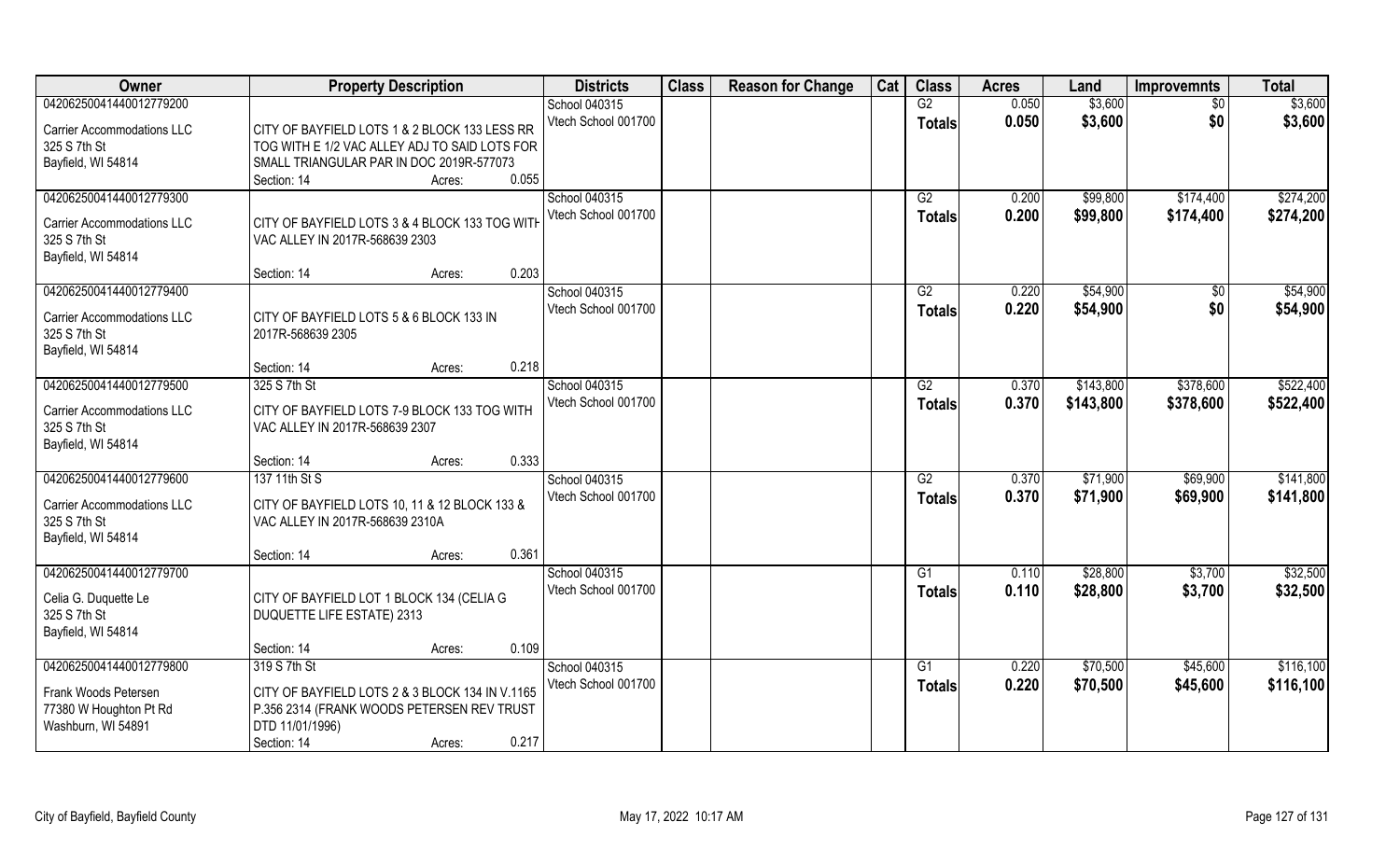| Owner                             | <b>Property Description</b>                     |        |       | <b>Districts</b>    | <b>Class</b> | <b>Reason for Change</b> | Cat | <b>Class</b>           | <b>Acres</b> | Land            | <b>Improvemnts</b> | <b>Total</b>  |
|-----------------------------------|-------------------------------------------------|--------|-------|---------------------|--------------|--------------------------|-----|------------------------|--------------|-----------------|--------------------|---------------|
| 04206250041440012779900           | 309 S 7th St                                    |        |       | School 040315       |              |                          |     | G1                     | 0.330        | \$96,200        | \$105,800          | \$202,000     |
| Candace D. Dick                   | CITY OF BAYFIELD LOTS 4-6 BLOCK 134 V.902 P.543 |        |       | Vtech School 001700 |              |                          |     | <b>Totals</b>          | 0.330        | \$96,200        | \$105,800          | \$202,000     |
| 7240 Stagecoach Tr                | 2316 IM 2004R-494697                            |        |       |                     |              |                          |     |                        |              |                 |                    |               |
| Lino Lakes, MN 55014              |                                                 |        |       |                     |              |                          |     |                        |              |                 |                    |               |
|                                   | Section: 14                                     | Acres: | 0.327 |                     |              |                          |     |                        |              |                 |                    |               |
| 04206250041440012780000           |                                                 |        |       | School 040315       |              |                          |     | G1                     | 0.100        | \$2,100         | $\sqrt{$0}$        | \$2,100       |
| Celia G. Duquette Le              | CITY OF BAYFIELD THAT PT OF LOT 3 CSM #1033     |        |       | Vtech School 001700 |              |                          |     | <b>Totals</b>          | 0.100        | \$2,100         | \$0                | \$2,100       |
| 325 S 7th St                      | V.6 P.354 LOCATED IN LOT 7 BLOCK 134 & BEING PT |        |       |                     |              |                          |     |                        |              |                 |                    |               |
| Bayfield, WI 54814                | OF CSM #686 V.5 P.21                            |        |       |                     |              |                          |     |                        |              |                 |                    |               |
|                                   | Section: 14                                     | Acres: | 0.110 |                     |              |                          |     |                        |              |                 |                    |               |
| 04206250041440012780100           |                                                 |        |       | School 040315       |              |                          |     | G1                     | 0.440        | \$7,700         | $\sqrt[6]{}$       | \$7,700       |
| Celia G. Duquette Le              | CITY OF BAYFIELD LOTS 8-11 BLOCK 134 (CELIA G   |        |       | Vtech School 001700 |              |                          |     | <b>Totals</b>          | 0.440        | \$7,700         | \$0                | \$7,700       |
| 325 S 7th St                      | DUQUETTE LIFE ESTATE) 2320                      |        |       |                     |              |                          |     |                        |              |                 |                    |               |
| Bayfield, WI 54814                |                                                 |        |       |                     |              |                          |     |                        |              |                 |                    |               |
|                                   | Section: 14                                     | Acres: | 0.437 |                     |              |                          |     |                        |              |                 |                    |               |
| 04206250041440012780200           |                                                 |        |       | School 040315       |              |                          |     | X <sub>2</sub>         | 0.110        | $\frac{1}{20}$  | \$0                | \$0           |
| Hwy Commission State of Wisconsin | CITY OF BAYFIELD LOT 12 BLOCK 134 2324          |        |       | Vtech School 001700 |              |                          |     | <b>Totals</b>          | 0.110        | \$0             | \$0                | \$0           |
|                                   |                                                 |        |       |                     |              |                          |     |                        |              |                 |                    |               |
|                                   |                                                 |        |       |                     |              |                          |     |                        |              |                 |                    |               |
|                                   | Section: 14                                     | Acres: | 0.109 |                     |              |                          |     |                        |              |                 |                    |               |
| 04206250041440012780300           |                                                 |        |       | School 040315       |              |                          |     | $\overline{\text{X2}}$ | 0.390        | \$              | \$0                | \$0           |
| Hwy Commission State of Wisconsin | CITY OF BAYFIELD LOTS 1 - 4 BLOCK 135 LESS      |        |       | Vtech School 001700 |              |                          |     | <b>Totals</b>          | 0.390        | \$0             | \$0                | \$0           |
|                                   | V.804 P.290 & LESS RR 2325                      |        |       |                     |              |                          |     |                        |              |                 |                    |               |
|                                   |                                                 |        |       |                     |              |                          |     |                        |              |                 |                    |               |
|                                   | Section: 14                                     | Acres: | 0.393 |                     |              |                          |     |                        |              |                 |                    |               |
| 04206250041440012780400           |                                                 |        |       | School 040315       |              |                          |     | G1                     | 0.040        | \$800           | \$0                | \$800         |
| <b>Carrier Accommodations LLC</b> | CITY OF BAYFIELD PAR OF LAND IN LOT 1 BLOCK     |        |       | Vtech School 001700 |              |                          |     | <b>Totals</b>          | 0.040        | \$800           | \$0                | \$800         |
| 325 S 7th St                      | 135 IN 2017R-568639                             |        |       |                     |              |                          |     |                        |              |                 |                    |               |
| Bayfield, WI 54814                |                                                 |        |       |                     |              |                          |     |                        |              |                 |                    |               |
|                                   | Section: 14                                     | Acres: | 0.046 |                     |              |                          |     |                        |              |                 |                    |               |
| 04206250041440012780500           |                                                 |        |       | School 040315       |              |                          |     | $\overline{\text{X3}}$ | 0.110        | $\overline{50}$ | $\overline{60}$    | $\frac{1}{2}$ |
| <b>Bayfield County</b>            | CITY OF BAYFIELD LOT 5 BLOCK 135 2329           |        |       | Vtech School 001700 |              |                          |     | <b>Totals</b>          | 0.110        | \$0             | \$0                | \$0           |
| 117 E 5th St                      |                                                 |        |       |                     |              |                          |     |                        |              |                 |                    |               |
| PO Box 878                        |                                                 |        |       |                     |              |                          |     |                        |              |                 |                    |               |
| Washburn, WI 54891                | Section: 14                                     | Acres: | 0.110 |                     |              |                          |     |                        |              |                 |                    |               |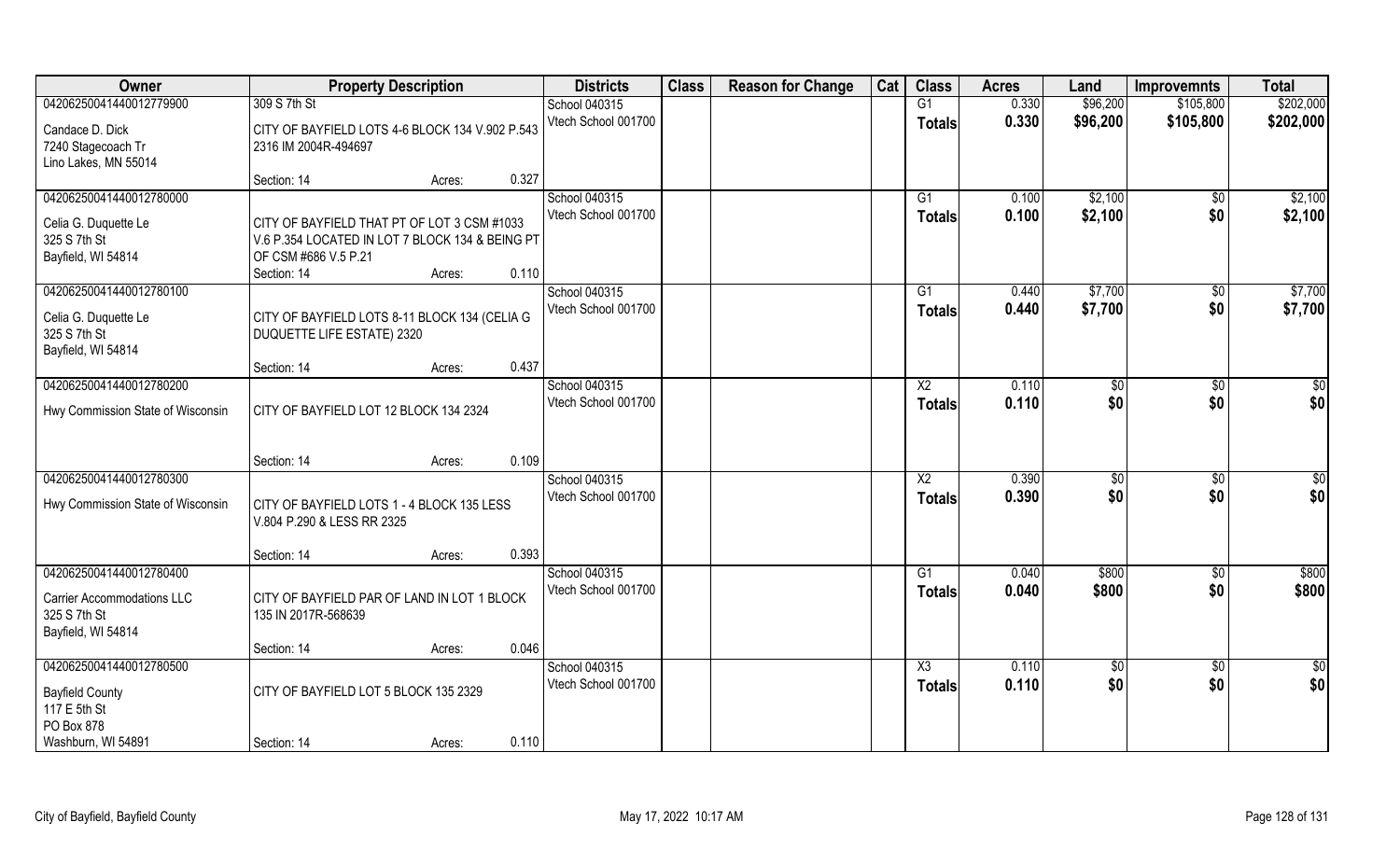| <b>Owner</b>                                                                          |                                                                                                                                               | <b>Property Description</b> |       | <b>Districts</b>                     | <b>Class</b> | <b>Reason for Change</b> | Cat | <b>Class</b>                     | <b>Acres</b>   | Land                 | <b>Improvemnts</b>     | <b>Total</b>         |
|---------------------------------------------------------------------------------------|-----------------------------------------------------------------------------------------------------------------------------------------------|-----------------------------|-------|--------------------------------------|--------------|--------------------------|-----|----------------------------------|----------------|----------------------|------------------------|----------------------|
| 04206250041440012780600                                                               |                                                                                                                                               |                             |       | School 040315                        |              |                          |     | X4                               | 0.550          | \$0                  | $\sqrt{6}$             | \$0                  |
| Bayfield Heritage Association Inc<br>PO Box 137<br>Bayfield, WI 54814                 | CITY OF BAYFIELD LOTS 6-12 BLOCK 135 2340                                                                                                     |                             |       | Vtech School 001700                  |              |                          |     | <b>Totals</b>                    | 0.550          | \$0                  | \$0                    | \$0                  |
|                                                                                       | Section: 14                                                                                                                                   | Acres:                      | 0.659 |                                      |              |                          |     |                                  |                |                      |                        |                      |
| 04206250041440012780700                                                               | 317 S 9th St                                                                                                                                  |                             |       | School 040315                        | G1           | <b>Windows</b>           |     | G1                               | 0.440          | \$87,400             | \$123,600              | \$211,000            |
| Colleen Mary Beagan<br>317 S 9th St<br>PO Box 331                                     | CITY OF BAYFIELD LOTS 1-4 BLOCK 136 IN DOC<br>2020R-584129 2347                                                                               |                             |       | Vtech School 001700                  |              |                          |     | Totals                           | 0.440          | \$87,400             | \$123,600              | \$211,000            |
| Bayfield, WI 54814                                                                    | Section: 14                                                                                                                                   | Acres:                      | 0.453 |                                      |              |                          |     |                                  |                |                      |                        |                      |
| 04206250041440012780800                                                               | 301 S 9th St                                                                                                                                  |                             |       | School 040315                        |              |                          |     | G1                               | 0.220          | \$57,500             | \$92,800               | \$150,300            |
| Sherman J. Edwards<br>E Jane Edwards<br>301 S 9th St                                  | CITY OF BAYFIELD LOTS 5 & 6 BLOCK 136 IN V.988<br>P.817 2351                                                                                  |                             |       | Vtech School 001700                  |              |                          |     | <b>Totals</b>                    | 0.220          | \$57,500             | \$92,800               | \$150,300            |
| Bayfield, WI 54814                                                                    | Section: 14                                                                                                                                   | Acres:                      | 0.220 |                                      |              |                          |     |                                  |                |                      |                        |                      |
| 04206250041440012780910                                                               |                                                                                                                                               |                             |       | School 040315                        |              |                          |     | G1                               | 0.330          | \$10,300             | $\sqrt{50}$            | \$10,300             |
| Sherman J. Edwards<br>E Jane Edwards<br>301 S 9th St                                  | CITY OF BAYFIELD LOTS 10 - 12 BLOCK 136 IN<br>V.1161 P.523                                                                                    |                             |       | Vtech School 001700                  |              |                          |     | <b>Totals</b>                    | 0.330          | \$10,300             | \$0                    | \$10,300             |
| Bayfield, WI 54814                                                                    | Section: 14                                                                                                                                   | Acres:                      | 0.330 |                                      |              |                          |     |                                  |                |                      |                        |                      |
| 04206250041440012780920<br>Lucille G. Eckels<br>1015 Egan St<br>Denton, TX 76201-2825 | CITY OF BAYFIELD LOTS 7 - 9 BLOCK 136 (LUCILLE<br>G ECKELS SURVIVOR'S TRUST DTD 3/10/2005)                                                    |                             |       | School 040315<br>Vtech School 001700 |              |                          |     | $\overline{G1}$<br><b>Totals</b> | 0.330<br>0.330 | \$10,300<br>\$10,300 | $\overline{50}$<br>\$0 | \$10,300<br>\$10,300 |
|                                                                                       | Section: 14                                                                                                                                   | Acres:                      | 0.350 |                                      |              |                          |     |                                  |                |                      |                        |                      |
| 04206250041440012781000                                                               |                                                                                                                                               |                             |       | School 040315                        |              |                          |     | G1                               | 0.220          | \$4,700              | \$0                    | \$4,700              |
| Robert D. Dukowitz<br>PO Box 881<br>Bayfield, WI 54814                                | CITY OF BAYFIELD PART OF LOT 1 CSM #1153 IN<br>V.7 P.180 (FRMLY LOTS 1-2 & 7-8 BLOCK 137) TOG<br>WITH VAC ALLEY IN V.1090 P.68<br>Section: 14 | Acres:                      | 0.484 | Vtech School 001700                  |              |                          |     | <b>Totals</b>                    | 0.220          | \$4,700              | \$0                    | \$4,700              |
| 04206250041440012781100                                                               | Old Military Rd                                                                                                                               |                             |       | School 040315                        |              |                          |     | $\overline{G1}$                  | 0.440          | \$21,900             | $\overline{50}$        | \$21,900             |
| Greg J. Goeks<br>Debra D. Goeks<br>N67 W6918 Cleveland St                             | CITY OF BAYFIELD CSM #678 (LOCATED IN LOTS 3<br>6 BLOCK 137) IN DOC 2020R-585563 2364                                                         |                             |       | Vtech School 001700                  |              |                          |     | <b>Totals</b>                    | 0.440          | \$21,900             | \$0                    | \$21,900             |
| Cedarburg, WI 53012                                                                   | Section: 14                                                                                                                                   | Acres:                      | 0.447 |                                      |              |                          |     |                                  |                |                      |                        |                      |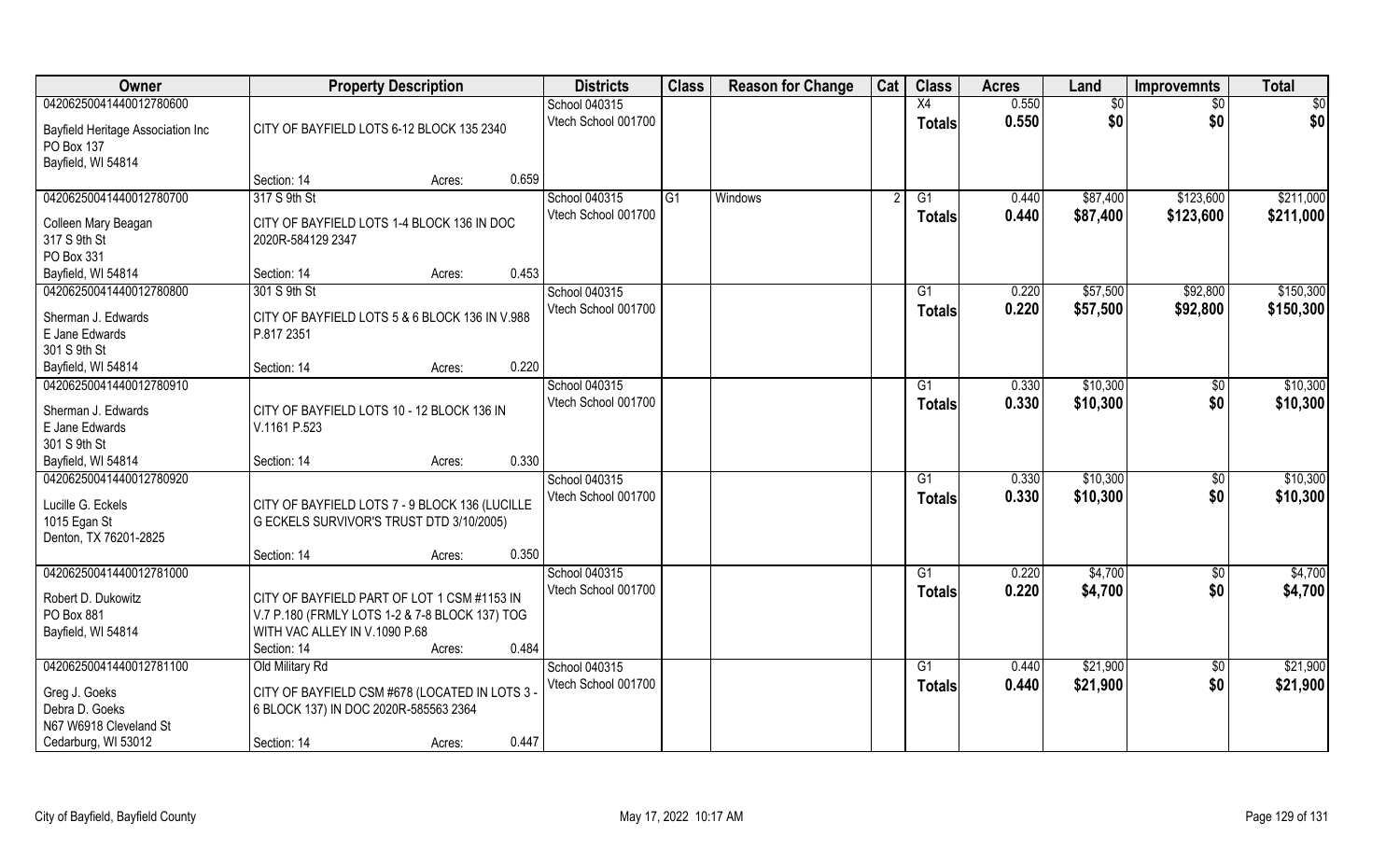| Owner                   | <b>Property Description</b>                     | <b>Districts</b>    | <b>Class</b> | <b>Reason for Change</b> | Cat | <b>Class</b>   | <b>Acres</b> | Land     | <b>Improvemnts</b> | <b>Total</b> |
|-------------------------|-------------------------------------------------|---------------------|--------------|--------------------------|-----|----------------|--------------|----------|--------------------|--------------|
| 04206250041440012781200 | Old Military Rd                                 | School 040315       |              |                          |     | G1             | 0.220        | \$4,700  | $\sqrt{6}$         | \$4,700      |
| Michael G. Radtke       | CITY OF BAYFIELD LOTS 9 & 10 BLOCK 137 IN V.947 | Vtech School 001700 |              |                          |     | Totals         | 0.220        | \$4,700  | \$0                | \$4,700      |
| 1040 Old Military Rd    | P.764                                           |                     |              |                          |     |                |              |          |                    |              |
| Bayfield, WI 54814      |                                                 |                     |              |                          |     |                |              |          |                    |              |
|                         | 0.222<br>Section: 14<br>Acres:                  |                     |              |                          |     |                |              |          |                    |              |
| 04206250041440012781300 | 1040 Old Military Rd                            | School 040315       |              |                          |     | G <sub>1</sub> | 0.220        | \$57,500 | \$120,200          | \$177,700    |
| Michael G. Radtke       | CITY OF BAYFIELD LTS 11 & 12 BLOCK 137 2369 IN  | Vtech School 001700 |              |                          |     | <b>Totals</b>  | 0.220        | \$57,500 | \$120,200          | \$177,700    |
| 1040 Old Military Rd    | V.947 P.764                                     |                     |              |                          |     |                |              |          |                    |              |
| Bayfield, WI 54814      |                                                 |                     |              |                          |     |                |              |          |                    |              |
|                         | 0.222<br>Section: 14<br>Acres:                  |                     |              |                          |     |                |              |          |                    |              |
| 04206250041440012781400 | 1100 Old Military Rd                            | School 040315       |              |                          |     | G1             | 0.661        | \$80,600 | \$76,900           | \$157,500    |
| Corey R. Bakken         | CITY OF BAYFIELD LOTS 1-6 BLOCK 138 IN V.972    | Vtech School 001700 |              |                          |     | <b>Totals</b>  | 0.661        | \$80,600 | \$76,900           | \$157,500    |
| 1100 Old Military Rd    | P.740 2371                                      |                     |              |                          |     |                |              |          |                    |              |
| Bayfield, WI 54814      |                                                 |                     |              |                          |     |                |              |          |                    |              |
|                         | 0.675<br>Section: 14<br>Acres:                  |                     |              |                          |     |                |              |          |                    |              |
| 04206250041440012781500 |                                                 | School 040315       |              |                          |     | G1             | 0.660        | \$32,200 | \$0                | \$32,200     |
| Andrew Long             | CITY OF BAYFIELD LOTS 7 - 12 BLOCK 138 IN V.911 | Vtech School 001700 |              |                          |     | <b>Totals</b>  | 0.660        | \$32,200 | \$0                | \$32,200     |
| 35495 Old Military Rd   | P.636 2377                                      |                     |              |                          |     |                |              |          |                    |              |
| Bayfield, WI 54814      |                                                 |                     |              |                          |     |                |              |          |                    |              |
|                         | 0.672<br>Section: 14<br>Acres:                  |                     |              |                          |     |                |              |          |                    |              |
| 04206250041440012781600 |                                                 | School 040315       |              |                          |     | G1             | 1.320        | \$24,900 | $\sqrt{50}$        | \$24,900     |
| Andrew Long             | CITY OF BAYFIELD LOTS 1 - 12 BLOCK 139 IN V.911 | Vtech School 001700 |              |                          |     | <b>Totals</b>  | 1.320        | \$24,900 | \$0                | \$24,900     |
| 35495 Old Military Rd   | P.636 2383                                      |                     |              |                          |     |                |              |          |                    |              |
| Bayfield, WI 54814      |                                                 |                     |              |                          |     |                |              |          |                    |              |
|                         | 1.333<br>Section: 14<br>Acres:                  |                     |              |                          |     |                |              |          |                    |              |
| 04206250041440012781700 |                                                 | School 040315       |              |                          |     | G1             | 0.330        | \$10,300 | $\sqrt{50}$        | \$10,300     |
| Andrew Long             | CITY OF BAYFIELD LOTS 1 - 4 BLOCK 140 IN V.911  | Vtech School 001700 |              |                          |     | <b>Totals</b>  | 0.330        | \$10,300 | \$0                | \$10,300     |
| 35495 Old Military Rd   | P.636 2396                                      |                     |              |                          |     |                |              |          |                    |              |
| Bayfield, WI 54814      |                                                 |                     |              |                          |     |                |              |          |                    |              |
|                         | 0.336<br>Section: 14<br>Acres:                  |                     |              |                          |     |                |              |          |                    |              |